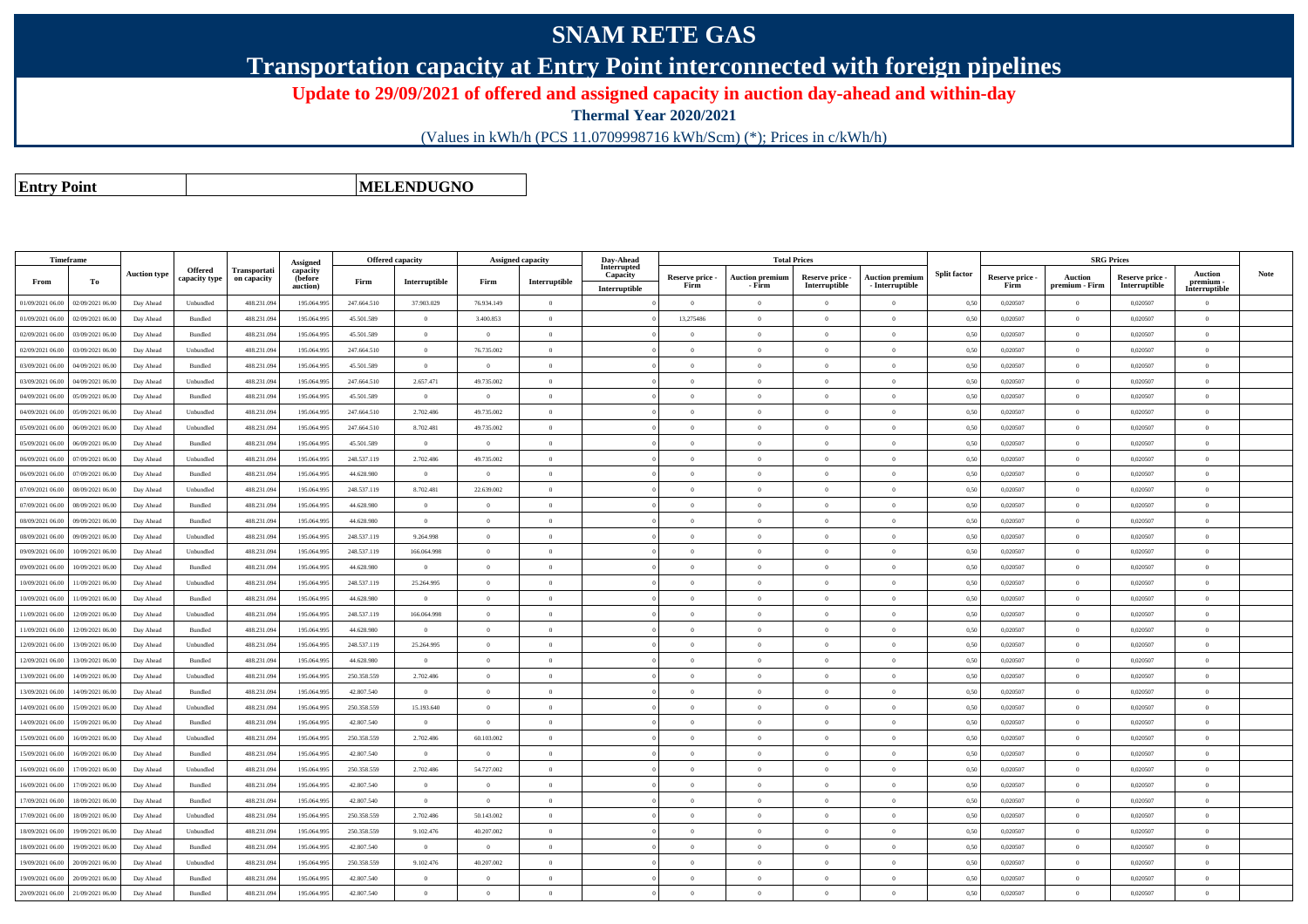| 20/09/2021 06:00 21/09/2021 06:00            | Day Ahead  | Unbundled                   | 488.231.094 | 195.064.995 | 250.358.559 | 2.702.486      | 48.799.002     |                | $\overline{0}$ | $\bf{0}$       | $\overline{0}$ | $\theta$       | 0,50     | 0,020507 | $\overline{0}$ | 0,020507       | $\bf{0}$       |  |
|----------------------------------------------|------------|-----------------------------|-------------|-------------|-------------|----------------|----------------|----------------|----------------|----------------|----------------|----------------|----------|----------|----------------|----------------|----------------|--|
|                                              |            |                             |             |             |             |                |                |                |                |                |                |                |          |          |                |                |                |  |
| 21/09/2021 06:00<br>22/09/2021 06:00         | Day Ahead  | Unbundled                   | 488.231.09  | 195.064.99  | 250.358.559 | 2.702.486      | 61.039.002     | $\overline{0}$ | $\overline{0}$ | $\,$ 0         | $\overline{0}$ | $\bf{0}$       | 0,50     | 0,020507 | $\bf{0}$       | 0,020507       | $\,$ 0         |  |
| 21/09/2021 06:00<br>22/09/2021 06:00         | Day Ahead  | Bundled                     | 488.231.09  | 195,064.99  | 42,807.540  | $\overline{0}$ | $\overline{0}$ | $\overline{0}$ | $\overline{0}$ | $\bf{0}$       | $\overline{0}$ | $\overline{0}$ | 0.50     | 0.020507 | $\overline{0}$ | 0.020507       | $\bf{0}$       |  |
| 22/09/2021 06:00<br>23/09/2021 06:00         | Day Ahead  | Unbundled                   | 488.231.09  | 195.064.995 | 245.894.750 | 2.702.486      | 61.039.002     | $\overline{0}$ | $\overline{0}$ | $\bf{0}$       | $\overline{0}$ | $\theta$       | 0,50     | 0,020507 | $\,0\,$        | 0,020507       | $\overline{0}$ |  |
| 22/09/2021 06:00<br>23/09/2021 06.00         | Day Ahead  | Bundled                     | 488.231.09  | 195.064.99  | 47.271.349  | $\overline{0}$ | $\overline{0}$ | $\overline{0}$ | $\overline{0}$ | $\bf{0}$       | $\overline{0}$ | $\bf{0}$       | 0,50     | 0,020507 | $\bf{0}$       | 0,020507       | $\bf{0}$       |  |
| 23/09/2021 06:00<br>24/09/2021 06:00         | Day Ahead  | Bundled                     | 488.231.09  | 195,064.99  | 47.271.349  | $\overline{0}$ | 1.120.853      | $\overline{0}$ | 13,275486      | $\bf{0}$       | $\overline{0}$ | $\overline{0}$ | 0.50     | 0.020507 | $\bf{0}$       | 0.020507       | $\bf{0}$       |  |
| 23/09/2021 06:00<br>24/09/2021 06:00         | Day Ahead  | Unbundled                   | 488.231.09  | 195.064.995 | 245.894.750 | 2.702.486      | 76.934.149     | $\overline{0}$ | $\overline{0}$ | $\bf{0}$       | $\overline{0}$ | $\overline{0}$ | 0,50     | 0,020507 | $\,0\,$        | 0,020507       | $\overline{0}$ |  |
| 24/09/2021 06:00<br>25/09/2021 06.00         | Day Ahead  | Bundled                     | 488.231.09  | 195.064.99  | 47.271.349  | $\overline{0}$ | $\bf{0}$       | $\overline{0}$ |                | $\,$ 0         | $\overline{0}$ | $\bf{0}$       | 0,50     | 0,020507 | $\bf{0}$       | 0,020507       | $\bf{0}$       |  |
| 24/09/2021 06:00<br>25/09/2021 06:00         | Day Ahead  | Unbundled                   | 488.231.09  | 195,064.99  | 245.894.750 | 2.702.486      | 64.159.002     | $\overline{0}$ | $\overline{0}$ | $\bf{0}$       | $\overline{0}$ | $\overline{0}$ | 0.50     | 0.020507 | $\bf{0}$       | 0.020507       | $\bf{0}$       |  |
| 25/09/2021 06:00<br>26/09/2021 06:00         | Day Ahead  | Bundled                     | 488.231.094 | 195.064.995 | 47.271.349  | $\overline{0}$ | $\overline{0}$ | $\overline{0}$ | $\overline{0}$ | $\bf{0}$       | $\overline{0}$ | $\overline{0}$ | 0,50     | 0,020507 | $\overline{0}$ | 0,020507       | $\overline{0}$ |  |
|                                              |            |                             |             |             |             |                |                |                |                |                |                |                |          |          |                |                |                |  |
| 25/09/2021 06:00<br>26/09/2021 06.00         | Day Ahead  | Unbundled                   | 488.231.09  | 195.064.99  | 245.894.750 | 14.702.476     | 57.511.002     | $\overline{0}$ | $\overline{0}$ | $\,$ 0         | $\overline{0}$ | $\bf{0}$       | 0,50     | 0,020507 | $\bf{0}$       | 0,020507       | $\,$ 0         |  |
| 26/09/2021 06:00<br>27/09/2021 06:00         | Day Ahead  | Unbundled                   | 488.231.09  | 195,064,995 | 245.894.749 | 195,064,995    | 57.511.002     | $\overline{0}$ | $\overline{0}$ | $\,$ 0 $\,$    | $\overline{0}$ | $\overline{0}$ | 0.50     | 0.020507 | $\,$ 0 $\,$    | 0.020507       | $\bf{0}$       |  |
| 26/09/2021 06:00<br>27/09/2021 06:00         | Day Ahead  | Bundled                     | 488.231.09  | 195.064.995 | 47.271.350  | $\overline{0}$ | $\overline{0}$ | $\overline{0}$ | $\overline{0}$ | $\bf{0}$       | $\overline{0}$ | $\theta$       | 0,50     | 0,020507 | $\,0\,$        | 0,020507       | $\overline{0}$ |  |
| 27/09/2021 06:00<br>28/09/2021 06:00         | Day Ahead  | Unbundled                   | 488.231.09  | 195.064.99  | 244.644.414 | 2.702.486      | 53.047.002     | $\overline{0}$ | $\overline{0}$ | $\bf{0}$       | $\overline{0}$ | $\bf{0}$       | 0,50     | 0,020507 | $\bf{0}$       | 0,020507       | $\bf{0}$       |  |
| 27/09/2021 06:00<br>28/09/2021 06:00         | Day Ahead  | Bundled                     | 488.231.09  | 195,064.99  | 48.521.685  | $\overline{0}$ | $\overline{0}$ | $\overline{0}$ | $\overline{0}$ | $\,$ 0         | $\overline{0}$ | $\overline{0}$ | 0.50     | 0.020507 | $\bf{0}$       | 0.020507       | $\bf{0}$       |  |
| 28/09/2021 06:00<br>29/09/2021 06:00         | Day Ahead  | Bundled                     | 488.231.094 | 195.064.995 | 48.521.685  | $\overline{0}$ | 5.344.853      | $\overline{0}$ | 13,275486      | $\bf{0}$       | $\overline{0}$ | $\overline{0}$ | 0,50     | 0,020507 | $\,0\,$        | 0,020507       | $\overline{0}$ |  |
| 28/09/2021 06:00<br>29/09/2021 06.00         | Day Ahead  | Unbundled                   | 488.231.09  | 195.064.99  | 244.644.414 | 2.702.486      | 76.934.149     | $\overline{0}$ |                | $\,$ 0         | $\overline{0}$ | $\bf{0}$       | 0,50     | 0,020507 | $\bf{0}$       | 0,020507       | $\overline{0}$ |  |
| 29/09/2021 06:00<br>30/09/2021 06:00         | Day Ahead  | Bundled                     | 488.231.09  | 195,064.99  | 48.521.685  | $\mathbf{0}$   | $\mathbf{0}$   | $\overline{0}$ | $\overline{0}$ | $\bf{0}$       | $\overline{0}$ | $\overline{0}$ | 0.50     | 0.020507 | $\overline{0}$ | 0.020507       | $\bf{0}$       |  |
| 29/09/2021 06:00<br>30/09/2021 06:00         | Day Ahead  | Unbundled                   | 488.231.094 | 195.064.995 | 244.644.414 | 2.702.486      | 76.735.002     | $\overline{0}$ | $\overline{0}$ | $\bf{0}$       | $\overline{0}$ | $\overline{0}$ | 0,50     | 0,020507 | $\,0\,$        | 0,020507       | $\overline{0}$ |  |
| 30/09/2021 06:00<br>01/10/2021 06:00         | Day Ahead  | Unbundled                   | 488.231.09  | 195.064.99  | 244.644.414 | 4.702.484      | 76.934.149     | $\overline{0}$ | $\overline{0}$ | $\,$ 0         | $\overline{0}$ | $\bf{0}$       | 0,50     | 0,020507 | $\bf{0}$       | 0,020507       | $\bf{0}$       |  |
| 30/09/2021 06:00<br>01/10/2021 06:00         | Day Ahead  | Bundled                     | 488.231.09  | 195,064,995 | 48.521.685  | $\overline{0}$ | 7.192.853      | $\overline{0}$ | 13,275486      | $\bf{0}$       | $\overline{0}$ | $\overline{0}$ | 0.50     | 0.020507 | $\overline{0}$ | 0.020507       | $\bf{0}$       |  |
|                                              |            |                             |             |             |             | $\overline{0}$ | $\overline{0}$ | $\overline{0}$ | $\overline{0}$ |                | $\overline{0}$ | $\overline{0}$ |          |          | $\,0\,$        | $\overline{0}$ | $\overline{0}$ |  |
| 01/09/2021 06:00<br>02/09/2021 06:00         | Within Day | Unbundled                   | 20.342.96   | 11.475.000  | 212.831.097 |                |                |                |                | $\,$ 0         |                |                | 0,50     | 2,050686 |                |                |                |  |
| 01/09/2021 07:00<br>02/09/2021 06.00         | Within Day | Unbundled                   | 20.342.96   | 11.475.000  | 212.831.097 | $\overline{0}$ | $\theta$       | $\overline{0}$ |                | $\,$ 0         | $\overline{0}$ | $\bf{0}$       | 0,50     | 1,965241 | $\bf{0}$       | $\overline{0}$ | $\bf{0}$       |  |
| 01/09/2021 08:00<br>02/09/2021 06:00         | Within Day | Unbundled                   | 20.342.962  | 11.475.000  | 212.831.097 | $\overline{0}$ | $\overline{0}$ | $\overline{0}$ | $\overline{0}$ | $\bf{0}$       | $\overline{0}$ | $\overline{0}$ | 0.50     | 1.879796 | $\bf{0}$       | $\overline{0}$ | $\bf{0}$       |  |
| 01/09/2021 09:00<br>02/09/2021 06:00         | Within Day | Unbundled                   | 20.342.962  | 11.475.000  | 212.831.097 | $\overline{0}$ | $\overline{0}$ | $\overline{0}$ | $\overline{0}$ | $\bf{0}$       | $\overline{0}$ | $\overline{0}$ | 0,50     | 1,794350 | $\,0\,$        | $\overline{0}$ | $\overline{0}$ |  |
| 01/09/2021 10:00<br>02/09/2021 06.00         | Within Day | Unbundled                   | 20.342.96   | 11.475.000  | 212.831.097 | $\overline{0}$ | $\theta$       | $\overline{0}$ |                | $\,$ 0         | $\overline{0}$ | $\bf{0}$       | 0,50     | 1,708905 | $\bf{0}$       | $\overline{0}$ | $\,$ 0         |  |
| 01/09/2021 11:00<br>02/09/2021 06:00         | Within Day | Unbundled                   | 20.342.96   | 11.475.000  | 212.831.097 | $\overline{0}$ | $\overline{0}$ | $\overline{0}$ | $\overline{0}$ | $\bf{0}$       | $\overline{0}$ | $\overline{0}$ | 0.50     | 1.623460 | $\bf{0}$       | $\overline{0}$ | $\bf{0}$       |  |
| 01/09/2021 12:00<br>02/09/2021 06:00         | Within Day | Unbundled                   | 20.342.962  | 11.475.000  | 212.831.097 | $\overline{0}$ | $\overline{0}$ | $\overline{0}$ | $\overline{0}$ | $\bf{0}$       | $\overline{0}$ | $\overline{0}$ | 0,50     | 1,538015 | $\,0\,$        | $\overline{0}$ | $\overline{0}$ |  |
| 01/09/2021 13:00<br>02/09/2021 06.00         | Within Day | Unbundled                   | 20.342.96   | 11.475.000  | 212.831.097 | $\bf{0}$       | $\overline{0}$ | $\overline{0}$ | $\overline{0}$ | $\bf{0}$       | $\overline{0}$ | $\bf{0}$       | 0,50     | 1,452569 | $\bf{0}$       | $\overline{0}$ | $\bf{0}$       |  |
| 01/09/2021 14:00<br>02/09/2021 06:00         | Within Day | Unbundled                   | 20.342.962  | 11.475.000  | 212.831.097 | $\overline{0}$ | $\overline{0}$ | $\overline{0}$ | $\overline{0}$ | $\,$ 0 $\,$    | $\overline{0}$ | $\overline{0}$ | 0.50     | 1.367124 | $\,$ 0 $\,$    | $\bf{0}$       | $\bf{0}$       |  |
| 01/09/2021 15:00<br>02/09/2021 06:00         | Within Day | Unbundled                   | 20.342.96   | 11.475.000  | 212.831.097 | $\overline{0}$ | $\overline{0}$ | $\theta$       | $\Omega$       | $\overline{0}$ | $\overline{0}$ | $\overline{0}$ | 0.50     | 1,281679 | $\mathbf{0}$   | $\overline{0}$ | $\overline{0}$ |  |
| 01/09/2021 16:00<br>02/09/2021 06.00         | Within Day | Unbundled                   | 20.342.96   | 11.475.000  | 212.831.097 | $\bf{0}$       | $\theta$       | $\overline{0}$ |                | $\,$ 0         | $\overline{0}$ | $\bf{0}$       | 0,50     | 1,196234 | $\bf{0}$       | $\overline{0}$ | $\bf{0}$       |  |
| 02/09/2021 06:00                             |            |                             |             | 11.475.000  |             |                | $\overline{0}$ | $\overline{0}$ | $\overline{0}$ | $\,$ 0         | $\overline{0}$ | $\overline{0}$ | 0.50     | 1.110788 | $\bf{0}$       | $\overline{0}$ |                |  |
| 01/09/2021 17:00                             | Within Day | Unbundled                   | 20.342.962  |             | 212.831.097 | $\overline{0}$ |                |                |                |                |                |                |          |          |                |                | $\bf{0}$       |  |
| 01/09/2021 18:00<br>02/09/2021 06:00         | Within Day | Unbundled                   | 20.342.962  | 11.475.000  | 212.831.097 | $\overline{0}$ | $\overline{0}$ | $\Omega$       | $\Omega$       | $\mathbf{0}$   | $\overline{0}$ | $\overline{0}$ | 0.50     | 1,025343 | $\mathbf{0}$   | $\overline{0}$ | $\overline{0}$ |  |
| 01/09/2021 19:00<br>02/09/2021 06.00         | Within Day | Unbundled                   | 20.342.96   | 11.475.000  | 212.831.097 | $\overline{0}$ | $\theta$       | $\overline{0}$ |                | $\,$ 0         | $\overline{0}$ | $\bf{0}$       | 0,50     | 0,939898 | $\bf{0}$       | $\overline{0}$ | $\bf{0}$       |  |
| 01/09/2021 20:00<br>02/09/2021 06:00         | Within Day | Unbundled                   | 20.342.96   | 11.475.000  | 212.831.097 | $\overline{0}$ | $\overline{0}$ | $\overline{0}$ | $\overline{0}$ | $\bf{0}$       | $\overline{0}$ | $\overline{0}$ | 0.50     | 0.854453 | $\bf{0}$       | $\overline{0}$ | $\bf{0}$       |  |
| 01/09/2021 21:00<br>02/09/2021 06:00         | Within Day | Unbundled                   | 20.342.96   | 11.475.000  | 212.831.097 | $\overline{0}$ | $\overline{0}$ | $\overline{0}$ | $\Omega$       | $\overline{0}$ | $\overline{0}$ | $\overline{0}$ | 0.50     | 0,769007 | $\mathbf{0}$   | $\overline{0}$ | $\overline{0}$ |  |
| 01/09/2021 22:00<br>02/09/2021 06.00         | Within Day | Unbundled                   | 20.342.96   | 11.475.000  | 212.831.097 | $\bf{0}$       | $\overline{0}$ | $\overline{0}$ | $\overline{0}$ | $\bf{0}$       | $\overline{0}$ | $\bf{0}$       | 0,50     | 0,683562 | $\bf{0}$       | $\overline{0}$ | $\bf{0}$       |  |
| 01/09/2021 23:00<br>02/09/2021 06:00         | Within Day | Unbundled                   | 20.342.962  | 11.475.000  | 212.831.097 | $\overline{0}$ | $\overline{0}$ | $\overline{0}$ | $\overline{0}$ | $\bf{0}$       | $\overline{0}$ | $\overline{0}$ | 0.50     | 0.598117 | $\overline{0}$ | $\overline{0}$ | $\bf{0}$       |  |
| 02/09/2021 00:00<br>02/09/2021 06:00         | Within Day | Unbundled                   | 20.342.96   | 11.475.000  | 212.831.097 | $\overline{0}$ | $\overline{0}$ | $\Omega$       | $\Omega$       | $\mathbf{0}$   | $\overline{0}$ | $\overline{0}$ | 0.50     | 0,512672 | $\mathbf{0}$   | $\overline{0}$ | $\overline{0}$ |  |
| 02/09/2021 01:00<br>02/09/2021 06.00         | Within Day | Unbundled                   | 20.342.96   | 11.475.000  | 212.831.097 | $\overline{0}$ | $\overline{0}$ | $\overline{0}$ | $\overline{0}$ | $\,$ 0         | $\overline{0}$ | $\bf{0}$       | 0,50     | 0,427226 | $\bf{0}$       | $\overline{0}$ | $\bf{0}$       |  |
| 02/09/2021 02:00<br>02/09/2021 06:00         | Within Day | Unbundled                   | 20.342.962  | 11.475.000  | 212.831.097 | $\overline{0}$ | $\overline{0}$ | $\overline{0}$ | $\overline{0}$ | $\bf{0}$       | $\overline{0}$ | $\overline{0}$ | 0.50     | 0,341781 | $\bf{0}$       | $\overline{0}$ | $\bf{0}$       |  |
| 02/09/2021 03:00<br>02/09/2021 06:00         | Within Day | Unbundled                   | 20.342.96   | 11.475.000  | 212.831.097 | $\overline{0}$ | $\Omega$       | $\Omega$       | $\Omega$       | $\bf{0}$       | $\overline{0}$ | $\theta$       | 0.50     | 0,256336 | $\mathbf{0}$   | $\overline{0}$ | $\overline{0}$ |  |
| 02/09/2021 04:00<br>02/09/2021 06:00         | Within Day | Unbundled                   | 20.342.96   | 11.475.000  | 212.831.097 | $\bf{0}$       | $\,$ 0 $\,$    | $\overline{0}$ | $\overline{0}$ | $\,$ 0         | $\overline{0}$ | $\bf{0}$       | 0,50     | 0,170891 | $\bf{0}$       | $\overline{0}$ | $\,$ 0         |  |
| $02/09/2021\ 05.00 \qquad 02/09/2021\ 06.00$ | Within Day | $\ensuremath{\mathsf{Unb}}$ | 20.342.962  | 11.475.000  | 212.831.097 |                | $\theta$       |                |                |                |                |                | $0,50$ 1 | 0.085445 | $\theta$       |                |                |  |
|                                              |            |                             |             |             |             | $\bf{0}$       |                |                |                |                |                |                |          |          |                |                |                |  |
| 02/09/2021 06:00 03/09/2021 06:00            | Within Day | Unbundled                   | 20.342.962  | 11.324.999  | 216.431.097 | $\theta$       | $\overline{0}$ | $\theta$       | $\Omega$       | $\mathbf{0}$   | $\overline{0}$ | $\mathbf{0}$   | 0,50     | 2,050686 | $\mathbf{0}$   | $\overline{0}$ | $\bf{0}$       |  |
| 02/09/2021 07:00<br>03/09/2021 06:00         | Within Day | Unbundled                   | 20.342.96   | 11.324.999  | 216.431.097 | $\bf{0}$       | $\overline{0}$ | $\overline{0}$ | $\bf{0}$       | $\overline{0}$ | $\overline{0}$ | $\mathbf{0}$   | 0,50     | 1,965241 | $\overline{0}$ | $\bf{0}$       | $\bf{0}$       |  |
| 02/09/2021 08:00 03/09/2021 06:00            | Within Day | Unbundled                   | 20.342.962  | 11.324.999  | 216.431.097 | $\overline{0}$ | $\overline{0}$ | $\overline{0}$ | $\overline{0}$ | $\,$ 0 $\,$    | $\overline{0}$ | $\mathbf{0}$   | 0.50     | 1,879796 | $\overline{0}$ | $\,$ 0 $\,$    | $\bf{0}$       |  |
| 02/09/2021 09:00 03/09/2021 06:00            | Within Day | Unbundled                   | 20.342.962  | 11.324.999  | 216.431.097 | $\overline{0}$ | $\overline{0}$ | $\overline{0}$ | $\overline{0}$ | $\mathbf{0}$   | $\overline{0}$ | $\overline{0}$ | 0,50     | 1,794350 | $\theta$       | $\overline{0}$ | $\bf{0}$       |  |
| 02/09/2021 10:00<br>03/09/2021 06:00         | Within Day | Unbundled                   | 20.342.962  | 11.324.999  | 216.431.097 | $\bf{0}$       | $\overline{0}$ | $\overline{0}$ | $\overline{0}$ | $\bf{0}$       | $\overline{0}$ | $\bf{0}$       | 0,50     | 1,708905 | $\,0\,$        | $\bf{0}$       | $\bf{0}$       |  |
| 02/09/2021 11:00 03/09/2021 06:00            | Within Day | Unbundled                   | 20.342.962  | 11.324.999  | 216.431.097 | $\overline{0}$ | $\overline{0}$ | $\overline{0}$ | $\overline{0}$ | $\bf{0}$       | $\overline{0}$ | $\overline{0}$ | 0.50     | 1.623460 | $\overline{0}$ | $\overline{0}$ | $\bf{0}$       |  |
| 02/09/2021 12:00<br>03/09/2021 06:00         | Within Dav | Unbundled                   | 20.342.962  | 11.324.999  | 216.431.097 | $\overline{0}$ | $\overline{0}$ | $\overline{0}$ | $\overline{0}$ | $\overline{0}$ | $\overline{0}$ | $\overline{0}$ | 0,50     | 1,538015 | $\theta$       | $\overline{0}$ | $\bf{0}$       |  |
| 02/09/2021 13:00<br>03/09/2021 06:00         | Within Day | Unbundled                   | 20.342.96   | 11.324.999  | 216.431.097 | $\bf{0}$       | $\,$ 0         | $\overline{0}$ | $\overline{0}$ | $\,$ 0 $\,$    | $\overline{0}$ | $\bf{0}$       | 0,50     | 1,452569 | $\overline{0}$ | $\,$ 0 $\,$    | $\bf{0}$       |  |
| 02/09/2021 14:00 03/09/2021 06:00            | Within Day | Unbundled                   | 20.342.962  | 11.324.999  | 216.431.097 | $\overline{0}$ | $\bf{0}$       | $\overline{0}$ | $\overline{0}$ | $\,$ 0 $\,$    | $\overline{0}$ | $\overline{0}$ | 0.50     | 1.367124 | $\overline{0}$ | $\bf{0}$       | $\bf{0}$       |  |
| 02/09/2021 15:00 03/09/2021 06:00            | Within Dav | Unbundled                   | 20.342.962  | 11.324.999  | 216.431.097 | $\overline{0}$ | $\overline{0}$ | $\overline{0}$ | $\overline{0}$ | $\overline{0}$ | $\overline{0}$ | $\overline{0}$ | 0,50     | 1,281679 | $\overline{0}$ | $\overline{0}$ | $\bf{0}$       |  |
|                                              |            |                             |             |             |             |                | $\overline{0}$ |                | $\overline{0}$ | $\bf{0}$       |                |                |          |          |                | $\bf{0}$       |                |  |
| 02/09/2021 16:00<br>03/09/2021 06:00         | Within Day | Unbundled                   | 20.342.96   | 11.324.999  | 216.431.097 | $\bf{0}$       |                | $\overline{0}$ |                |                | $\overline{0}$ | $\bf{0}$       | 0,50     | 1,196234 | $\overline{0}$ |                | $\bf{0}$       |  |
| 02/09/2021 17:00 03/09/2021 06:00            | Within Day | Unbundled                   | 20.342.962  | 11.324.999  | 216.431.097 | $\overline{0}$ | $\bf{0}$       | $\overline{0}$ | $\overline{0}$ | $\,$ 0 $\,$    | $\overline{0}$ | $\overline{0}$ | 0,50     | 1,110788 | $\,$ 0 $\,$    | $\,$ 0 $\,$    | $\bf{0}$       |  |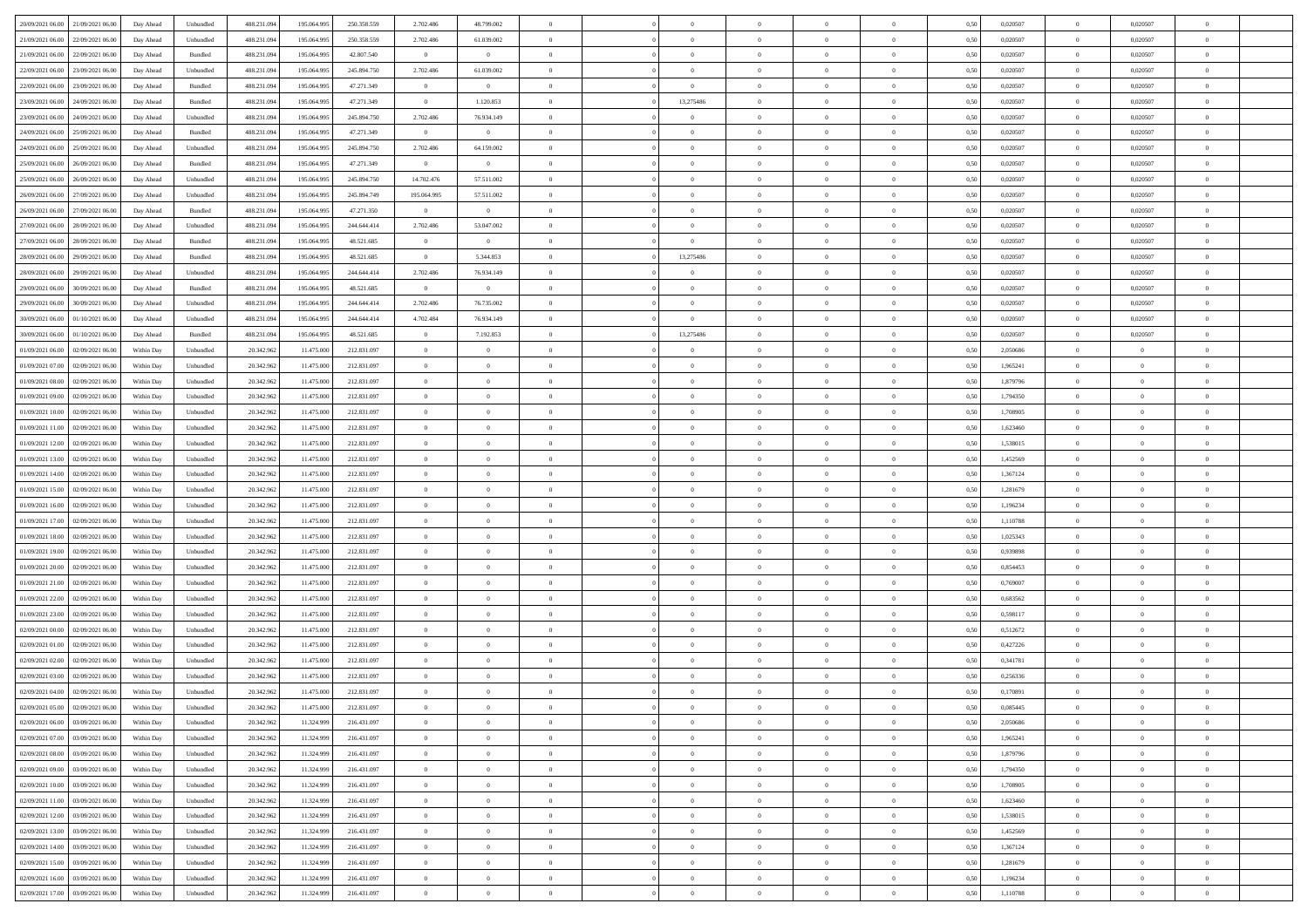| 02/09/2021 18:00<br>03/09/2021 06:00 | Within Day | Unbundled | 20.342.962 | 11.324.999 | 216.431.097 | $\overline{0}$ | $\overline{0}$   | $\overline{0}$ | $\theta$       | $\theta$       |                | $\overline{0}$ | 0,50 | 1,025343 | $\theta$       | $\theta$       | $\overline{0}$ |  |
|--------------------------------------|------------|-----------|------------|------------|-------------|----------------|------------------|----------------|----------------|----------------|----------------|----------------|------|----------|----------------|----------------|----------------|--|
|                                      |            |           |            |            |             |                |                  |                |                |                |                |                |      |          |                |                |                |  |
| 02/09/2021 19:00<br>03/09/2021 06.0  | Within Day | Unbundled | 20.342.96  | 11.324.999 | 216.431.097 | $\overline{0}$ | $\overline{0}$   | $\overline{0}$ | $\,$ 0 $\,$    | $\bf{0}$       | $\overline{0}$ | $\bf{0}$       | 0,50 | 0,939898 | $\,$ 0 $\,$    | $\theta$       | $\overline{0}$ |  |
| 02/09/2021 20:00<br>03/09/2021 06:00 | Within Day | Unbundled | 20.342.962 | 11.324.999 | 216.431.097 | $\overline{0}$ | $\overline{0}$   | $\overline{0}$ | $\bf{0}$       | $\bf{0}$       | $\overline{0}$ | $\mathbf{0}$   | 0.50 | 0.854453 | $\bf{0}$       | $\overline{0}$ | $\overline{0}$ |  |
| 02/09/2021 21:00<br>03/09/2021 06.00 | Within Day | Unbundled | 20.342.962 | 11.324.999 | 216.431.097 | $\overline{0}$ | $\overline{0}$   | $\overline{0}$ | $\overline{0}$ | $\overline{0}$ | $\overline{0}$ | $\bf{0}$       | 0,50 | 0,769007 | $\theta$       | $\theta$       | $\overline{0}$ |  |
| 02/09/2021 22.00<br>03/09/2021 06.0  | Within Day | Unbundled | 20.342.96  | 11.324.999 | 216.431.097 | $\overline{0}$ | $\overline{0}$   | $\bf{0}$       | $\bf{0}$       | $\overline{0}$ | $\overline{0}$ | $\bf{0}$       | 0,50 | 0,683562 | $\,$ 0 $\,$    | $\theta$       | $\overline{0}$ |  |
|                                      |            |           |            |            |             |                |                  |                |                |                |                |                |      |          |                |                |                |  |
| 02/09/2021 23:00<br>03/09/2021 06:00 | Within Day | Unbundled | 20.342.962 | 11.324.999 | 216.431.097 | $\overline{0}$ | $\overline{0}$   | $\overline{0}$ | $\bf{0}$       | $\overline{0}$ | $\overline{0}$ | $\mathbf{0}$   | 0.50 | 0.598117 | $\bf{0}$       | $\theta$       | $\overline{0}$ |  |
| 03/09/2021 00:00<br>03/09/2021 06.00 | Within Day | Unbundled | 20.342.962 | 11.324.999 | 216.431.097 | $\overline{0}$ | $\overline{0}$   | $\overline{0}$ | $\overline{0}$ | $\overline{0}$ | $\overline{0}$ | $\bf{0}$       | 0,50 | 0,512672 | $\theta$       | $\theta$       | $\overline{0}$ |  |
| 03/09/2021 01.00<br>03/09/2021 06.0  | Within Day | Unbundled | 20.342.96  | 11.324.999 | 216.431.097 | $\overline{0}$ | $\overline{0}$   | $\overline{0}$ | $\bf{0}$       | $\bf{0}$       | $\overline{0}$ | $\bf{0}$       | 0,50 | 0,427226 | $\,$ 0 $\,$    | $\bf{0}$       | $\overline{0}$ |  |
| 03/09/2021 02:00<br>03/09/2021 06:00 | Within Day | Unbundled | 20.342.962 | 11.324.999 | 216.431.097 | $\overline{0}$ | $\overline{0}$   | $\overline{0}$ | $\bf{0}$       | $\bf{0}$       | $\overline{0}$ | $\mathbf{0}$   | 0.50 | 0.341781 | $\,$ 0 $\,$    | $\theta$       | $\overline{0}$ |  |
| 03/09/2021 03:00<br>03/09/2021 06:00 | Within Day | Unbundled | 20.342.962 | 11.324.999 | 216.431.097 | $\overline{0}$ | $\overline{0}$   | $\overline{0}$ | $\bf{0}$       | $\overline{0}$ | $\overline{0}$ | $\bf{0}$       | 0,50 | 0,256336 | $\,$ 0 $\,$    | $\theta$       | $\overline{0}$ |  |
|                                      |            |           |            |            |             |                | $\overline{0}$   |                |                | $\overline{0}$ | $\overline{0}$ | $\bf{0}$       |      |          | $\,$ 0 $\,$    | $\bf{0}$       | $\overline{0}$ |  |
| 03/09/2021 04.00<br>03/09/2021 06.0  | Within Day | Unbundled | 20.342.96  | 11.324.999 | 216.431.097 | $\overline{0}$ |                  | $\overline{0}$ | $\bf{0}$       |                |                |                | 0,50 | 0,170891 |                |                |                |  |
| 03/09/2021 05:00<br>03/09/2021 06:00 | Within Day | Unbundled | 20.342.962 | 11.324.999 | 216.431.097 | $\overline{0}$ | $\overline{0}$   | $\overline{0}$ | $\bf{0}$       | $\bf{0}$       | $\overline{0}$ | $\,$ 0 $\,$    | 0.50 | 0.085445 | $\bf{0}$       | $\overline{0}$ | $\bf{0}$       |  |
| 03/09/2021 06.00<br>04/09/2021 06.00 | Within Day | Unbundled | 20.342.962 | 10.200.000 | 243.431.097 | $\overline{0}$ | $\overline{0}$   | $\overline{0}$ | $\overline{0}$ | $\overline{0}$ | $\overline{0}$ | $\,$ 0 $\,$    | 0,50 | 2,050686 | $\theta$       | $\theta$       | $\overline{0}$ |  |
| 03/09/2021 07.00<br>04/09/2021 06.0  | Within Day | Unbundled | 20.342.96  | 10.200.000 | 243.431.097 | $\overline{0}$ | $\overline{0}$   | $\overline{0}$ | $\bf{0}$       | $\bf{0}$       | $\overline{0}$ | $\bf{0}$       | 0,50 | 1,965241 | $\,$ 0 $\,$    | $\bf{0}$       | $\overline{0}$ |  |
| 03/09/2021 08:00<br>04/09/2021 06:00 | Within Day | Unbundled | 20.342.962 | 10,200,000 | 243.431.097 | $\overline{0}$ | $\overline{0}$   | $\overline{0}$ | $\overline{0}$ | $\overline{0}$ | $\overline{0}$ | $\mathbf{0}$   | 0.50 | 1.879796 | $\theta$       | $\theta$       | $\overline{0}$ |  |
| 03/09/2021 09:00<br>04/09/2021 06.00 | Within Day | Unbundled | 20.342.962 | 10.200.000 | 243.431.097 | $\overline{0}$ | $\overline{0}$   | $\overline{0}$ | $\overline{0}$ | $\overline{0}$ | $\overline{0}$ | $\bf{0}$       | 0,50 | 1,794350 | $\theta$       | $\theta$       | $\overline{0}$ |  |
|                                      |            |           |            |            |             |                |                  |                |                |                |                |                |      |          |                |                |                |  |
| 03/09/2021 10.00<br>04/09/2021 06.0  | Within Day | Unbundled | 20.342.96  | 10.200.000 | 243.431.097 | $\overline{0}$ | $\overline{0}$   | $\overline{0}$ | $\bf{0}$       | $\overline{0}$ | $\overline{0}$ | $\bf{0}$       | 0,50 | 1,708905 | $\,$ 0 $\,$    | $\theta$       | $\overline{0}$ |  |
| 03/09/2021 11:00<br>04/09/2021 06:00 | Within Day | Unbundled | 20.342.962 | 10,200,000 | 243.431.097 | $\overline{0}$ | $\overline{0}$   | $\overline{0}$ | $\bf{0}$       | $\bf{0}$       | $\overline{0}$ | $\mathbf{0}$   | 0.50 | 1.623460 | $\,$ 0 $\,$    | $\overline{0}$ | $\overline{0}$ |  |
| 03/09/2021 12:00<br>04/09/2021 06.00 | Within Day | Unbundled | 20.342.962 | 10.200.000 | 243.431.097 | $\overline{0}$ | $\overline{0}$   | $\overline{0}$ | $\overline{0}$ | $\overline{0}$ | $\overline{0}$ | $\bf{0}$       | 0,50 | 1,538015 | $\,$ 0 $\,$    | $\theta$       | $\overline{0}$ |  |
| 03/09/2021 13.00<br>04/09/2021 06.0  | Within Day | Unbundled | 20.342.96  | 10.200.000 | 243.431.097 | $\overline{0}$ | $\overline{0}$   | $\overline{0}$ | $\bf{0}$       | $\bf{0}$       | $\overline{0}$ | $\bf{0}$       | 0,50 | 1,452569 | $\,$ 0 $\,$    | $\bf{0}$       | $\overline{0}$ |  |
| 03/09/2021 14:00<br>04/09/2021 06:00 | Within Day | Unbundled | 20.342.962 | 10,200,000 | 243.431.097 | $\overline{0}$ | $\overline{0}$   | $\overline{0}$ | $\bf{0}$       | $\bf{0}$       | $\overline{0}$ | $\,$ 0 $\,$    | 0.50 | 1.367124 | $\bf{0}$       | $\overline{0}$ | $\overline{0}$ |  |
| 03/09/2021 15:00<br>04/09/2021 06:00 | Within Day | Unbundled | 20.342.962 | 10.200.000 | 243.431.097 | $\overline{0}$ | $\overline{0}$   | $\overline{0}$ | $\overline{0}$ | $\overline{0}$ | $\overline{0}$ | $\,$ 0 $\,$    | 0,50 | 1,281679 | $\theta$       | $\theta$       | $\overline{0}$ |  |
|                                      |            |           |            |            |             |                |                  |                |                |                |                |                |      |          |                |                |                |  |
| 03/09/2021 16.00<br>04/09/2021 06.0  | Within Day | Unbundled | 20.342.96  | 10.200.000 | 243.431.097 | $\overline{0}$ | $\overline{0}$   | $\overline{0}$ | $\bf{0}$       | $\overline{0}$ | $\overline{0}$ | $\bf{0}$       | 0,50 | 1,196234 | $\,$ 0 $\,$    | $\bf{0}$       | $\overline{0}$ |  |
| 03/09/2021 17:00<br>04/09/2021 06:00 | Within Day | Unbundled | 20.342.962 | 10,200,000 | 243.431.097 | $\overline{0}$ | $\overline{0}$   | $\overline{0}$ | $\overline{0}$ | $\overline{0}$ | $\overline{0}$ | $\mathbf{0}$   | 0.50 | 1.110788 | $\bf{0}$       | $\theta$       | $\overline{0}$ |  |
| 03/09/2021 18:00<br>04/09/2021 06.00 | Within Day | Unbundled | 20.342.962 | 10.200.000 | 243.431.097 | $\overline{0}$ | $\overline{0}$   | $\overline{0}$ | $\overline{0}$ | $\overline{0}$ | $\overline{0}$ | $\bf{0}$       | 0,50 | 1,025343 | $\theta$       | $\theta$       | $\overline{0}$ |  |
| 03/09/2021 19.00<br>04/09/2021 06.0  | Within Day | Unbundled | 20.342.96  | 10.200.000 | 243.431.097 | $\overline{0}$ | $\overline{0}$   | $\overline{0}$ | $\bf{0}$       | $\overline{0}$ | $\overline{0}$ | $\bf{0}$       | 0,50 | 0,939898 | $\,$ 0 $\,$    | $\bf{0}$       | $\overline{0}$ |  |
| 03/09/2021 20:00<br>04/09/2021 06:00 | Within Day | Unbundled | 20.342.962 | 10,200,000 | 243.431.097 | $\overline{0}$ | $\overline{0}$   | $\overline{0}$ | $\overline{0}$ | $\bf{0}$       | $\overline{0}$ | $\mathbf{0}$   | 0.50 | 0.854453 | $\,$ 0 $\,$    | $\theta$       | $\overline{0}$ |  |
| 03/09/2021 21.00<br>04/09/2021 06:00 | Within Day | Unbundled | 20.342.962 | 10.200.000 | 243.431.097 | $\overline{0}$ | $\overline{0}$   | $\overline{0}$ | $\overline{0}$ | $\overline{0}$ | $\overline{0}$ | $\bf{0}$       | 0,50 | 0,769007 | $\theta$       | $\theta$       | $\overline{0}$ |  |
|                                      |            |           |            |            |             |                |                  |                |                |                |                |                |      |          |                |                |                |  |
| 03/09/2021 22.00<br>04/09/2021 06.0  | Within Day | Unbundled | 20.342.96  | 10.200.000 | 243.431.097 | $\overline{0}$ | $\overline{0}$   | $\overline{0}$ | $\overline{0}$ | $\bf{0}$       | $\overline{0}$ | $\bf{0}$       | 0,50 | 0,683562 | $\,$ 0 $\,$    | $\bf{0}$       | $\overline{0}$ |  |
| 03/09/2021 23.00<br>04/09/2021 06:00 | Within Day | Unbundled | 20.342.962 | 10,200,000 | 243.431.097 | $\overline{0}$ | $\overline{0}$   | $\overline{0}$ | $\bf{0}$       | $\bf{0}$       | $\overline{0}$ | $\,$ 0 $\,$    | 0.50 | 0.598117 | $\bf{0}$       | $\overline{0}$ | $\overline{0}$ |  |
| 04/09/2021 00:00<br>04/09/2021 06:00 | Within Day | Unbundled | 20.342.962 | 10.200.000 | 243.431.097 | $\overline{0}$ | $\overline{0}$   | $\overline{0}$ | $\overline{0}$ | $\overline{0}$ | $\overline{0}$ | $\overline{0}$ | 0.50 | 0,512672 | $\theta$       | $\theta$       | $\overline{0}$ |  |
| 04/09/2021 01.00<br>04/09/2021 06.0  | Within Day | Unbundled | 20.342.962 | 10.200.000 | 243.431.097 | $\overline{0}$ | $\overline{0}$   | $\overline{0}$ | $\bf{0}$       | $\overline{0}$ | $\overline{0}$ | $\bf{0}$       | 0,50 | 0,427226 | $\,$ 0 $\,$    | $\bf{0}$       | $\overline{0}$ |  |
| 04/09/2021 02.00<br>04/09/2021 06:00 | Within Day | Unbundled | 20.342.962 | 10,200,000 | 243.431.097 | $\overline{0}$ | $\overline{0}$   | $\overline{0}$ | $\overline{0}$ | $\overline{0}$ | $\overline{0}$ | $\mathbf{0}$   | 0.50 | 0.341781 | $\,$ 0 $\,$    | $\theta$       | $\overline{0}$ |  |
| 04/09/2021 03:00<br>04/09/2021 06:00 | Within Day | Unbundled | 20.342.962 | 10.200.000 | 243.431.097 | $\overline{0}$ | $\overline{0}$   | $\overline{0}$ | $\overline{0}$ | $\overline{0}$ | $\overline{0}$ | $\overline{0}$ | 0.50 | 0,256336 | $\theta$       | $\theta$       | $\overline{0}$ |  |
|                                      |            |           |            |            |             |                |                  |                |                |                |                |                |      |          |                |                |                |  |
| 04/09/2021 04:00<br>04/09/2021 06.0  | Within Day | Unbundled | 20.342.96  | 10.200.000 | 243.431.097 | $\overline{0}$ | $\overline{0}$   | $\overline{0}$ | $\bf{0}$       | $\overline{0}$ | $\overline{0}$ | $\bf{0}$       | 0,50 | 0,170891 | $\,$ 0 $\,$    | $\bf{0}$       | $\overline{0}$ |  |
| 04/09/2021 05:00<br>04/09/2021 06:00 | Within Day | Unbundled | 20.342.962 | 10,200,000 | 243.431.097 | $\overline{0}$ | $\overline{0}$   | $\overline{0}$ | $\overline{0}$ | $\bf{0}$       | $\overline{0}$ | $\mathbf{0}$   | 0.50 | 0.085445 | $\,$ 0 $\,$    | $\theta$       | $\overline{0}$ |  |
| 04/09/2021 06:00<br>05/09/2021 06:00 | Within Day | Unbundled | 20.342.962 | 10.200.000 | 243.431.097 | $\overline{0}$ | $\overline{0}$   | $\overline{0}$ | $\overline{0}$ | $\overline{0}$ | $\overline{0}$ | $\overline{0}$ | 0.50 | 2.050686 | $\theta$       | $\theta$       | $\overline{0}$ |  |
| 04/09/2021 07.00<br>05/09/2021 06.0  | Within Day | Unbundled | 20.342.96  | 10.200.000 | 243.431.097 | $\overline{0}$ | $\overline{0}$   | $\overline{0}$ | $\,$ 0 $\,$    | $\bf{0}$       | $\overline{0}$ | $\bf{0}$       | 0,50 | 1,965241 | $\,$ 0 $\,$    | $\bf{0}$       | $\overline{0}$ |  |
| 04/09/2021 08:00<br>05/09/2021 06:00 | Within Day | Unbundled | 20.342.962 | 10,200,000 | 243.431.097 | $\overline{0}$ | $\overline{0}$   | $\overline{0}$ | $\bf{0}$       | $\bf{0}$       | $\overline{0}$ | $\,$ 0 $\,$    | 0.50 | 1.879796 | $\bf{0}$       | $\overline{0}$ | $\overline{0}$ |  |
| 04/09/2021 09:00<br>05/09/2021 06:00 | Within Day | Unbundled | 20.342.962 | 10.200.000 | 243.431.097 | $\overline{0}$ | $\overline{0}$   | $\overline{0}$ | $\overline{0}$ | $\overline{0}$ | $\overline{0}$ | $\overline{0}$ | 0.50 | 1,794350 | $\theta$       | $\theta$       | $\overline{0}$ |  |
|                                      |            |           |            |            |             |                |                  |                |                |                |                |                |      |          |                |                |                |  |
| 04/09/2021 10.00<br>05/09/2021 06.0  | Within Day | Unbundled | 20.342.962 | 10.200.000 | 243.431.097 | $\overline{0}$ | $\overline{0}$   | $\overline{0}$ | $\bf{0}$       | $\bf{0}$       | $\overline{0}$ | $\bf{0}$       | 0,50 | 1,708905 | $\,$ 0 $\,$    | $\bf{0}$       | $\overline{0}$ |  |
| 04/09/2021 11:00<br>05/09/2021 06:00 | Within Day | Unbundled | 20.342.962 | 10.200,000 | 243.431.097 | $\overline{0}$ | $\overline{0}$   | $\overline{0}$ | $\overline{0}$ | $\overline{0}$ | $\overline{0}$ | $\mathbf{0}$   | 0.50 | 1.623460 | $\,$ 0 $\,$    | $\theta$       | $\overline{0}$ |  |
| 04/09/2021 12:00<br>05/09/2021 06:00 | Within Day | Unbundled | 20.342.962 | 10.200.000 | 243.431.097 | $\overline{0}$ | $\overline{0}$   | $\overline{0}$ | $\overline{0}$ | $\overline{0}$ | $\Omega$       | $\overline{0}$ | 0.50 | 1,538015 | $\theta$       | $\theta$       | $\overline{0}$ |  |
| 04/09/2021 13:00<br>05/09/2021 06.00 | Within Day | Unbundled | 20.342.962 | 10.200.000 | 243.431.097 | $\overline{0}$ | $\overline{0}$   | $\bf{0}$       | $\overline{0}$ | $\bf{0}$       | $\overline{0}$ | $\bf{0}$       | 0,50 | 1,452569 | $\,$ 0 $\,$    | $\bf{0}$       | $\overline{0}$ |  |
| 04/09/2021 14:00  05/09/2021 06:00   | Within Day | Unbundled | 20.342.962 | 10.200.000 | 243.431.097 | $\bf{0}$       | $\boldsymbol{0}$ |                | $\bf{0}$       |                |                | $\Omega$       | 0,50 | 1,367124 | $\theta$       | $\bf{0}$       |                |  |
| 04/09/2021 15:00  05/09/2021 06:00   | Within Dav | Unbundled | 20.342.962 | 10.200.000 | 243.431.097 | $\overline{0}$ | $\overline{0}$   | $\overline{0}$ | $\overline{0}$ | $\overline{0}$ | $\overline{0}$ | $\overline{0}$ | 0,50 | 1,281679 | $\theta$       | $\theta$       | $\overline{0}$ |  |
|                                      |            |           |            |            |             |                |                  |                |                |                |                |                |      |          | $\bf{0}$       | $\overline{0}$ | $\bf{0}$       |  |
| 04/09/2021 16:00<br>05/09/2021 06.0  | Within Day | Unbundled | 20.342.962 | 10.200.000 | 243.431.097 | $\overline{0}$ | $\overline{0}$   | $\overline{0}$ | $\bf{0}$       | $\overline{0}$ | $\overline{0}$ | $\mathbf{0}$   | 0,50 | 1,196234 |                |                |                |  |
| 04/09/2021 17:00<br>05/09/2021 06:00 | Within Day | Unbundled | 20.342.962 | 10.200,000 | 243.431.097 | $\overline{0}$ | $\overline{0}$   | $\overline{0}$ | $\bf{0}$       | $\bf{0}$       | $\overline{0}$ | $\mathbf{0}$   | 0.50 | 1.110788 | $\,$ 0 $\,$    | $\bf{0}$       | $\,$ 0 $\,$    |  |
| 04/09/2021 18:00<br>05/09/2021 06:00 | Within Dav | Unbundled | 20.342.962 | 10.200.000 | 243.431.097 | $\overline{0}$ | $\overline{0}$   | $\overline{0}$ | $\overline{0}$ | $\overline{0}$ | $\overline{0}$ | $\mathbf{0}$   | 0,50 | 1,025343 | $\overline{0}$ | $\theta$       | $\overline{0}$ |  |
| 04/09/2021 19:00<br>05/09/2021 06.00 | Within Day | Unbundled | 20.342.962 | 10.200.000 | 243.431.097 | $\overline{0}$ | $\overline{0}$   | $\overline{0}$ | $\overline{0}$ | $\bf{0}$       | $\overline{0}$ | $\mathbf{0}$   | 0,50 | 0,939898 | $\overline{0}$ | $\bf{0}$       | $\overline{0}$ |  |
| 04/09/2021 20:00<br>05/09/2021 06:00 | Within Day | Unbundled | 20.342.962 | 10.200,000 | 243.431.097 | $\overline{0}$ | $\overline{0}$   | $\overline{0}$ | $\bf{0}$       | $\overline{0}$ | $\overline{0}$ | $\mathbf{0}$   | 0.50 | 0.854453 | $\,$ 0 $\,$    | $\theta$       | $\,$ 0         |  |
| 04/09/2021 21:00<br>05/09/2021 06:00 | Within Dav | Unbundled | 20.342.962 | 10.200.000 | 243.431.097 | $\overline{0}$ | $\overline{0}$   | $\overline{0}$ | $\overline{0}$ | $\overline{0}$ | $\overline{0}$ | $\mathbf{0}$   | 0,50 | 0,769007 | $\overline{0}$ | $\theta$       | $\overline{0}$ |  |
| 04/09/2021 22.00<br>05/09/2021 06.00 | Within Day | Unbundled | 20.342.962 | 10.200.000 | 243.431.097 | $\overline{0}$ | $\overline{0}$   | $\overline{0}$ | $\bf{0}$       | $\overline{0}$ | $\overline{0}$ | $\,$ 0 $\,$    | 0,50 | 0,683562 | $\bf{0}$       | $\bf{0}$       | $\overline{0}$ |  |
|                                      |            |           |            |            |             |                |                  |                |                |                |                |                |      |          |                |                |                |  |
| 04/09/2021 23.00<br>05/09/2021 06:00 | Within Day | Unbundled | 20.342.962 | 10.200,000 | 243.431.097 | $\overline{0}$ | $\overline{0}$   | $\overline{0}$ | $\bf{0}$       | $\bf{0}$       | $\overline{0}$ | $\,$ 0 $\,$    | 0.50 | 0.598117 | $\overline{0}$ | $\bf{0}$       | $\,$ 0         |  |
| 05/09/2021 00:00<br>05/09/2021 06:00 | Within Dav | Unbundled | 20.342.962 | 10.200.000 | 243.431.097 | $\overline{0}$ | $\overline{0}$   | $\overline{0}$ | $\overline{0}$ | $\overline{0}$ | $\overline{0}$ | $\mathbf{0}$   | 0,50 | 0,512672 | $\overline{0}$ | $\theta$       | $\overline{0}$ |  |
| 05/09/2021 01:00<br>05/09/2021 06.0  | Within Day | Unbundled | 20.342.962 | 10.200.000 | 243.431.097 | $\overline{0}$ | $\overline{0}$   | $\overline{0}$ | $\overline{0}$ | $\bf{0}$       | $\overline{0}$ | $\mathbf{0}$   | 0,50 | 0,427226 | $\bf{0}$       | $\bf{0}$       | $\overline{0}$ |  |
| 05/09/2021 02.00 05/09/2021 06:00    | Within Day | Unbundled | 20.342.962 | 10.200.000 | 243.431.097 | $\overline{0}$ | $\overline{0}$   | $\overline{0}$ | $\bf{0}$       | $\,$ 0         | $\overline{0}$ | $\,0\,$        | 0,50 | 0,341781 | $\overline{0}$ | $\,$ 0 $\,$    | $\,$ 0 $\,$    |  |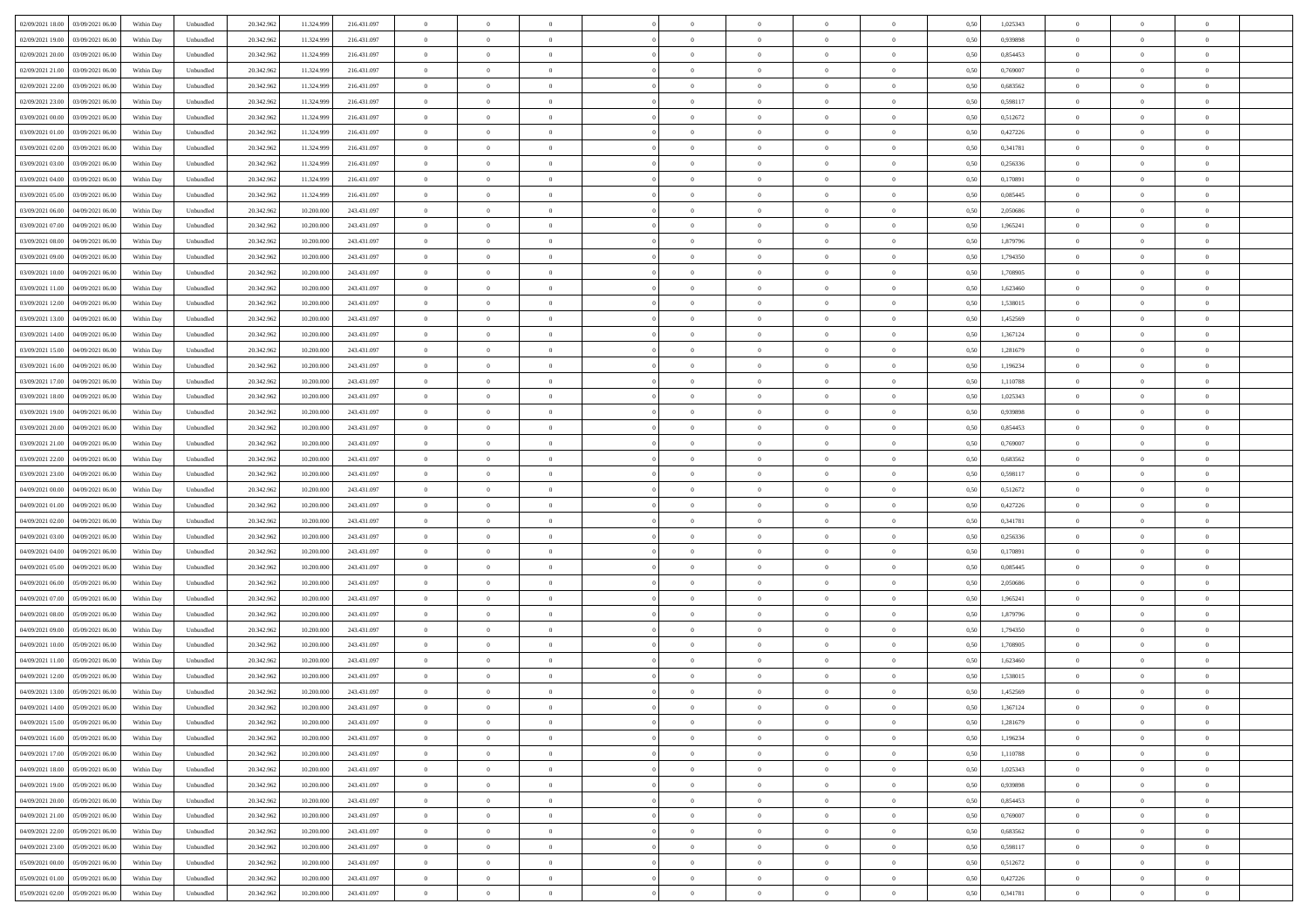| 05/09/2021 03:00 05/09/2021 06:00            | Within Day | Unbundled                   | 20.342.962 | 10.200.000 | 243.431.097 | $\overline{0}$ | $\overline{0}$ |                | $\overline{0}$ | $\theta$       |                | $\theta$       | 0,50 | 0,256336 | $\theta$       | $\theta$       | $\overline{0}$ |  |
|----------------------------------------------|------------|-----------------------------|------------|------------|-------------|----------------|----------------|----------------|----------------|----------------|----------------|----------------|------|----------|----------------|----------------|----------------|--|
| 05/09/2021 04:00<br>05/09/2021 06.00         | Within Day | Unbundled                   | 20.342.96  | 10.200.00  | 243.431.097 | $\bf{0}$       | $\overline{0}$ | $\overline{0}$ | $\overline{0}$ | $\theta$       | $\overline{0}$ | $\bf{0}$       | 0,50 | 0,170891 | $\,$ 0 $\,$    | $\bf{0}$       | $\overline{0}$ |  |
| 05/09/2021 05:00<br>05/09/2021 06:00         | Within Day | Unbundled                   | 20.342.962 | 10,200,000 | 243.431.097 | $\overline{0}$ | $\bf{0}$       | $\overline{0}$ | $\bf{0}$       | $\bf{0}$       | $\overline{0}$ | $\bf{0}$       | 0.50 | 0.085445 | $\bf{0}$       | $\overline{0}$ | $\overline{0}$ |  |
| 05/09/2021 06:00<br>06/09/2021 06:00         | Within Day | Unbundled                   | 20.342.96  | 10.200.000 | 243.431.097 | $\overline{0}$ | $\overline{0}$ | $\overline{0}$ | $\theta$       | $\theta$       | $\overline{0}$ | $\overline{0}$ | 0,50 | 2,050686 | $\theta$       | $\theta$       | $\overline{0}$ |  |
| 05/09/2021 07:00<br>06/09/2021 06.00         | Within Day | Unbundled                   | 20.342.96  | 10.200.00  | 243.431.097 | $\overline{0}$ | $\overline{0}$ | $\overline{0}$ | $\overline{0}$ | $\theta$       | $\overline{0}$ | $\bf{0}$       | 0,50 | 1,965241 | $\,$ 0 $\,$    | $\bf{0}$       | $\overline{0}$ |  |
| 05/09/2021 08:00<br>06/09/2021 06:00         | Within Day | Unbundled                   | 20.342.962 | 10.200,000 | 243.431.097 | $\overline{0}$ | $\overline{0}$ | $\overline{0}$ | $\bf{0}$       | $\overline{0}$ | $\Omega$       | $\bf{0}$       | 0.50 | 1.879796 | $\,$ 0 $\,$    | $\theta$       | $\overline{0}$ |  |
| 05/09/2021 09:00<br>06/09/2021 06:00         | Within Day | Unbundled                   | 20.342.96  | 10.200.000 | 243.431.097 | $\overline{0}$ | $\overline{0}$ | $\overline{0}$ | $\overline{0}$ | $\overline{0}$ | $\overline{0}$ | $\bf{0}$       | 0,50 | 1,794350 | $\theta$       | $\theta$       | $\overline{0}$ |  |
| 05/09/2021 11:00<br>06/09/2021 06.00         | Within Day | Unbundled                   | 20.342.96  | 10.200.00  | 243.431.097 | $\bf{0}$       | $\overline{0}$ | $\overline{0}$ | $\overline{0}$ | $\theta$       | $\overline{0}$ | $\bf{0}$       | 0,50 | 1,623460 | $\,$ 0 $\,$    | $\bf{0}$       | $\overline{0}$ |  |
|                                              |            |                             |            |            |             |                |                |                |                |                |                |                |      |          |                |                |                |  |
| 05/09/2021 12:00<br>06/09/2021 06:00         | Within Day | Unbundled                   | 20.342.96  | 10.200,000 | 243.431.097 | $\overline{0}$ | $\bf{0}$       | $\overline{0}$ | $\bf{0}$       | $\overline{0}$ | $\overline{0}$ | $\bf{0}$       | 0.50 | 1.538015 | $\bf{0}$       | $\theta$       | $\overline{0}$ |  |
| 05/09/2021 13:00<br>06/09/2021 06:00         | Within Day | Unbundled                   | 20.342.962 | 10.200.000 | 243.431.097 | $\overline{0}$ | $\bf{0}$       | $\overline{0}$ | $\overline{0}$ | $\theta$       | $\overline{0}$ | $\bf{0}$       | 0,50 | 1,452569 | $\,$ 0 $\,$    | $\theta$       | $\overline{0}$ |  |
| 05/09/2021 14:00<br>06/09/2021 06.00         | Within Day | Unbundled                   | 20.342.96  | 10.200.00  | 243.431.097 | $\bf{0}$       | $\overline{0}$ | $\bf{0}$       | $\bf{0}$       | $\bf{0}$       | $\overline{0}$ | $\bf{0}$       | 0,50 | 1,367124 | $\,$ 0 $\,$    | $\bf{0}$       | $\overline{0}$ |  |
| 05/09/2021 15:00<br>06/09/2021 06:00         | Within Day | Unbundled                   | 20.342.962 | 10.200,000 | 243.431.097 | $\overline{0}$ | $\bf{0}$       | $\overline{0}$ | $\bf{0}$       | $\bf{0}$       | $\overline{0}$ | $\bf{0}$       | 0.50 | 1.281679 | $\bf{0}$       | $\overline{0}$ | $\overline{0}$ |  |
| 05/09/2021 16:00<br>06/09/2021 06:00         | Within Day | Unbundled                   | 20.342.96  | 10.200.000 | 243.431.097 | $\overline{0}$ | $\overline{0}$ | $\overline{0}$ | $\overline{0}$ | $\theta$       | $\overline{0}$ | $\overline{0}$ | 0,50 | 1,196234 | $\,$ 0 $\,$    | $\theta$       | $\overline{0}$ |  |
| 05/09/2021 17:00<br>06/09/2021 06.00         | Within Day | Unbundled                   | 20.342.96  | 10.200.00  | 243.431.097 | $\bf{0}$       | $\theta$       | $\bf{0}$       | $\overline{0}$ | $\theta$       | $\overline{0}$ | $\bf{0}$       | 0,50 | 1,110788 | $\,$ 0 $\,$    | $\bf{0}$       | $\overline{0}$ |  |
| 05/09/2021 18:00<br>06/09/2021 06:00         | Within Day | Unbundled                   | 20.342.962 | 10.200,000 | 243.431.097 | $\overline{0}$ | $\overline{0}$ | $\overline{0}$ | $\bf{0}$       | $\theta$       | $\theta$       | $\bf{0}$       | 0.50 | 1.025343 | $\theta$       | $\theta$       | $\overline{0}$ |  |
| 05/09/2021 19:00<br>06/09/2021 06:00         | Within Day | Unbundled                   | 20.342.962 | 10.200.000 | 243.431.097 | $\overline{0}$ | $\overline{0}$ | $\overline{0}$ | $\overline{0}$ | $\overline{0}$ | $\overline{0}$ | $\bf{0}$       | 0,50 | 0,939898 | $\theta$       | $\theta$       | $\overline{0}$ |  |
| 05/09/2021 20:00<br>06/09/2021 06.00         | Within Day | Unbundled                   | 20.342.96  | 10.200.00  | 243.431.097 | $\bf{0}$       | $\overline{0}$ | $\overline{0}$ | $\overline{0}$ | $\theta$       | $\overline{0}$ | $\bf{0}$       | 0,50 | 0,854453 | $\,$ 0 $\,$    | $\bf{0}$       | $\overline{0}$ |  |
| 05/09/2021 21:00<br>06/09/2021 06:00         | Within Day | Unbundled                   | 20,342.96  | 10.200,000 | 243.431.097 | $\overline{0}$ | $\bf{0}$       | $\overline{0}$ | $\bf{0}$       | $\overline{0}$ | $\overline{0}$ | $\bf{0}$       | 0.50 | 0.769007 | $\bf{0}$       | $\overline{0}$ | $\overline{0}$ |  |
| 05/09/2021 22.00<br>06/09/2021 06:00         | Within Day | Unbundled                   | 20.342.962 | 10.200.000 | 243.431.097 | $\overline{0}$ | $\overline{0}$ | $\overline{0}$ | $\overline{0}$ | $\overline{0}$ | $\overline{0}$ | $\bf{0}$       | 0,50 | 0,683562 | $\,$ 0 $\,$    | $\theta$       | $\overline{0}$ |  |
| 05/09/2021 23:00<br>06/09/2021 06.00         | Within Day | Unbundled                   | 20.342.96  | 10.200.00  | 243.431.097 | $\bf{0}$       | $\overline{0}$ | $\bf{0}$       | $\bf{0}$       | $\overline{0}$ | $\overline{0}$ | $\bf{0}$       | 0,50 | 0,598117 | $\,$ 0 $\,$    | $\bf{0}$       | $\overline{0}$ |  |
| 06/09/2021 06:00                             |            |                             |            | 10,200,000 | 243.431.097 |                |                |                |                |                | $\overline{0}$ |                |      |          |                |                |                |  |
| 06/09/2021 00:00                             | Within Day | Unbundled                   | 20.342.962 |            |             | $\overline{0}$ | $\bf{0}$       | $\overline{0}$ | $\bf{0}$       | $\overline{0}$ |                | $\bf{0}$       | 0.50 | 0,512672 | $\bf{0}$       | $\overline{0}$ | $\overline{0}$ |  |
| 06/09/2021 01:00<br>06/09/2021 06:00         | Within Day | Unbundled                   | 20.342.96  | 10.200.000 | 243.431.097 | $\overline{0}$ | $\overline{0}$ | $\overline{0}$ | $\overline{0}$ | $\theta$       | $\overline{0}$ | $\bf{0}$       | 0,50 | 0,427226 | $\theta$       | $\theta$       | $\overline{0}$ |  |
| 06/09/2021 02:00<br>06/09/2021 06.00         | Within Day | Unbundled                   | 20.342.96  | 10.200.00  | 243.431.097 | $\bf{0}$       | $\overline{0}$ | $\bf{0}$       | $\overline{0}$ | $\theta$       | $\overline{0}$ | $\bf{0}$       | 0,50 | 0,341781 | $\,$ 0 $\,$    | $\bf{0}$       | $\overline{0}$ |  |
| 06/09/2021 03:00<br>06/09/2021 06:00         | Within Day | Unbundled                   | 20.342.962 | 10.200,000 | 243.431.097 | $\overline{0}$ | $\overline{0}$ | $\overline{0}$ | $\overline{0}$ | $\overline{0}$ | $\Omega$       | $\bf{0}$       | 0.50 | 0.256336 | $\,$ 0 $\,$    | $\theta$       | $\overline{0}$ |  |
| 06/09/2021 04:00<br>06/09/2021 06:00         | Within Day | Unbundled                   | 20.342.962 | 10.200.000 | 243.431.097 | $\overline{0}$ | $\overline{0}$ | $\overline{0}$ | $\overline{0}$ | $\overline{0}$ | $\overline{0}$ | $\bf{0}$       | 0,50 | 0,170891 | $\theta$       | $\theta$       | $\overline{0}$ |  |
| 06/09/2021 05:00<br>06/09/2021 06.00         | Within Day | Unbundled                   | 20.342.96  | 10.200.00  | 243.431.097 | $\bf{0}$       | $\theta$       | $\overline{0}$ | $\overline{0}$ | $\theta$       | $\overline{0}$ | $\bf{0}$       | 0,50 | 0,085445 | $\,$ 0 $\,$    | $\bf{0}$       | $\overline{0}$ |  |
| 06/09/2021 06:00<br>07/09/2021 06:00         | Within Day | Unbundled                   | 20.342.96  | 10.200,000 | 243.431.097 | $\overline{0}$ | $\bf{0}$       | $\overline{0}$ | $\bf{0}$       | $\overline{0}$ | $\overline{0}$ | $\bf{0}$       | 0.50 | 2.050686 | $\bf{0}$       | $\theta$       | $\overline{0}$ |  |
| 06/09/2021 07:00<br>07/09/2021 06:00         | Within Day | Unbundled                   | 20.342.962 | 10.200.000 | 243.431.097 | $\overline{0}$ | $\overline{0}$ | $\overline{0}$ | $\overline{0}$ | $\theta$       | $\overline{0}$ | $\bf{0}$       | 0,50 | 1,965241 | $\theta$       | $\theta$       | $\overline{0}$ |  |
| 06/09/2021 08:00<br>07/09/2021 06.00         | Within Day | Unbundled                   | 20.342.96  | 10.200.00  | 243.431.097 | $\bf{0}$       | $\bf{0}$       | $\bf{0}$       | $\bf{0}$       | $\overline{0}$ | $\overline{0}$ | $\bf{0}$       | 0,50 | 1,879796 | $\,$ 0 $\,$    | $\bf{0}$       | $\overline{0}$ |  |
| 06/09/2021 09:00<br>07/09/2021 06:00         | Within Day | Unbundled                   | 20.342.962 | 10.200,000 | 243.431.097 | $\overline{0}$ | $\bf{0}$       | $\overline{0}$ | $\bf{0}$       | $\bf{0}$       | $\overline{0}$ | $\bf{0}$       | 0.50 | 1,794350 | $\bf{0}$       | $\overline{0}$ | $\overline{0}$ |  |
| 06/09/2021 10:00<br>07/09/2021 06:00         | Within Day | Unbundled                   | 20.342.96  | 10,200,000 | 243,431,097 | $\overline{0}$ | $\overline{0}$ | $\overline{0}$ | $\overline{0}$ | $\overline{0}$ | $\overline{0}$ | $\bf{0}$       | 0.5( | 1,708905 | $\theta$       | $\theta$       | $\overline{0}$ |  |
| 06/09/2021 11:00<br>07/09/2021 06.00         | Within Day | Unbundled                   | 20.342.96  | 10.200.00  | 243.431.097 | $\bf{0}$       | $\overline{0}$ | $\bf{0}$       | $\overline{0}$ | $\overline{0}$ | $\overline{0}$ | $\bf{0}$       | 0,50 | 1,623460 | $\,$ 0 $\,$    | $\bf{0}$       | $\overline{0}$ |  |
| 06/09/2021 12:00<br>07/09/2021 06:00         | Within Day | Unbundled                   | 20.342.962 | 10.200,000 | 243.431.097 | $\overline{0}$ | $\overline{0}$ | $\overline{0}$ | $\bf{0}$       | $\theta$       | $\theta$       | $\bf{0}$       | 0.50 | 1.538015 | $\,$ 0 $\,$    | $\theta$       | $\overline{0}$ |  |
|                                              |            |                             |            |            |             |                | $\overline{0}$ |                |                |                |                |                |      |          | $\theta$       | $\theta$       |                |  |
| 06/09/2021 13:00<br>07/09/2021 06:00         | Within Dav | Unbundled                   | 20.342.96  | 10.200.000 | 243.431.097 | $\overline{0}$ |                | $\overline{0}$ | $\overline{0}$ | $\overline{0}$ | $\overline{0}$ | $\overline{0}$ | 0.5( | 1,452569 |                |                | $\overline{0}$ |  |
| 06/09/2021 14:00<br>07/09/2021 06.00         | Within Day | Unbundled                   | 20.342.96  | 10.200.00  | 243.431.097 | $\bf{0}$       | $\overline{0}$ | $\bf{0}$       | $\overline{0}$ | $\bf{0}$       | $\overline{0}$ | $\bf{0}$       | 0,50 | 1,367124 | $\,$ 0 $\,$    | $\bf{0}$       | $\overline{0}$ |  |
| 06/09/2021 15:00<br>07/09/2021 06:00         | Within Day | Unbundled                   | 20,342.96  | 10.200,000 | 243.431.097 | $\overline{0}$ | $\bf{0}$       | $\overline{0}$ | $\bf{0}$       | $\overline{0}$ | $\overline{0}$ | $\bf{0}$       | 0.50 | 1.281679 | $\bf{0}$       | $\overline{0}$ | $\overline{0}$ |  |
| 06/09/2021 16:00<br>07/09/2021 06:00         | Within Dav | Unbundled                   | 20.342.96  | 10,200,000 | 243.431.097 | $\overline{0}$ | $\overline{0}$ | $\overline{0}$ | $\overline{0}$ | $\overline{0}$ | $\overline{0}$ | $\overline{0}$ | 0.50 | 1,196234 | $\theta$       | $\theta$       | $\overline{0}$ |  |
| 06/09/2021 17:00<br>07/09/2021 06.00         | Within Day | Unbundled                   | 20.342.96  | 10.200.00  | 243.431.097 | $\bf{0}$       | $\bf{0}$       | $\bf{0}$       | $\bf{0}$       | $\overline{0}$ | $\overline{0}$ | $\bf{0}$       | 0,50 | 1,110788 | $\,$ 0 $\,$    | $\bf{0}$       | $\overline{0}$ |  |
| 06/09/2021 18:00<br>07/09/2021 06:00         | Within Day | Unbundled                   | 20.342.962 | 10,200,000 | 243.431.097 | $\overline{0}$ | $\bf{0}$       | $\overline{0}$ | $\bf{0}$       | $\overline{0}$ | $\overline{0}$ | $\bf{0}$       | 0.50 | 1.025343 | $\bf{0}$       | $\overline{0}$ | $\overline{0}$ |  |
| 06/09/2021 19:00<br>07/09/2021 06:00         | Within Dav | Unbundled                   | 20.342.962 | 10.200.000 | 243.431.097 | $\overline{0}$ | $\overline{0}$ | $\overline{0}$ | $\overline{0}$ | $\overline{0}$ | $\overline{0}$ | $\bf{0}$       | 0.50 | 0,939898 | $\theta$       | $\theta$       | $\overline{0}$ |  |
| 06/09/2021 20:00<br>07/09/2021 06.00         | Within Day | Unbundled                   | 20.342.96  | 10.200.00  | 243.431.097 | $\bf{0}$       | $\overline{0}$ | $\bf{0}$       | $\overline{0}$ | $\,$ 0 $\,$    | $\overline{0}$ | $\bf{0}$       | 0,50 | 0,854453 | $\,$ 0 $\,$    | $\bf{0}$       | $\overline{0}$ |  |
| 06/09/2021 21:00<br>07/09/2021 06:00         | Within Day | Unbundled                   | 20.342.962 | 10.200,000 | 243.431.097 | $\overline{0}$ | $\overline{0}$ | $\Omega$       | $\overline{0}$ | $\theta$       | $\theta$       | $\bf{0}$       | 0.50 | 0.769007 | $\,$ 0 $\,$    | $\theta$       | $\overline{0}$ |  |
| 06/09/2021 22:00<br>07/09/2021 06:00         | Within Dav | Unbundled                   | 20.342.96  | 10.200,000 | 243.431.097 | $\overline{0}$ | $\overline{0}$ | $\Omega$       | $\overline{0}$ | $\theta$       | $\Omega$       | $\overline{0}$ | 0.5( | 0,683562 | $\theta$       | $\theta$       | $\overline{0}$ |  |
| 06/09/2021 23:00<br>07/09/2021 06:00         | Within Day | Unbundled                   | 20.342.96  | 10.200.000 | 243.431.097 | $\bf{0}$       | $\bf{0}$       | $\bf{0}$       | $\bf{0}$       | $\bf{0}$       | $\overline{0}$ | $\bf{0}$       | 0,50 | 0,598117 | $\,$ 0 $\,$    | $\bf{0}$       | $\overline{0}$ |  |
| $07/09/2021\ 00.00 \qquad 07/09/2021\ 06.00$ | Within Day | $\ensuremath{\mathsf{Unb}}$ | 20.342.962 | 10.200.000 | 243 431 097 | $\overline{0}$ | $\Omega$       |                | $\Omega$       |                |                |                | 0,50 | 0,512672 | $\theta$       | $\overline{0}$ |                |  |
| 07/09/2021 01:00 07/09/2021 06:00            | Within Day | Unbundled                   | 20.342.962 | 10.200.000 | 243.431.097 | $\overline{0}$ | $\theta$       | $\overline{0}$ | $\theta$       | $\overline{0}$ | $\overline{0}$ | $\bf{0}$       | 0,50 | 0,427226 | $\theta$       | $\theta$       | $\overline{0}$ |  |
| 07/09/2021 02:00<br>07/09/2021 06:00         | Within Day | Unbundled                   | 20.342.96  | 10.200.00  | 243.431.097 | $\overline{0}$ | $\bf{0}$       | $\overline{0}$ | $\overline{0}$ | $\bf{0}$       | $\overline{0}$ | $\bf{0}$       | 0,50 | 0,341781 | $\bf{0}$       | $\overline{0}$ | $\bf{0}$       |  |
|                                              |            |                             |            |            |             |                |                |                |                |                |                |                |      |          |                |                |                |  |
| 07/09/2021 03:00 07/09/2021 06:00            | Within Day | Unbundled                   | 20.342.962 | 10,200,000 | 243.431.097 | $\overline{0}$ | $\bf{0}$       | $\overline{0}$ | $\overline{0}$ | $\overline{0}$ | $\overline{0}$ | $\,$ 0 $\,$    | 0.50 | 0,256336 | $\overline{0}$ | $\bf{0}$       | $\,$ 0 $\,$    |  |
| 07/09/2021 04:00 07/09/2021 06:00            | Within Day | Unbundled                   | 20.342.962 | 10.200.000 | 243.431.097 | $\overline{0}$ | $\overline{0}$ | $\overline{0}$ | $\overline{0}$ | $\overline{0}$ | $\overline{0}$ | $\bf{0}$       | 0,50 | 0,170891 | $\theta$       | $\theta$       | $\overline{0}$ |  |
| 07/09/2021 05:00<br>07/09/2021 06:00         | Within Day | Unbundled                   | 20.342.962 | 10.200.000 | 243.431.097 | $\overline{0}$ | $\bf{0}$       | $\overline{0}$ | $\bf{0}$       | $\overline{0}$ | $\overline{0}$ | $\bf{0}$       | 0,50 | 0,085445 | $\overline{0}$ | $\bf{0}$       | $\overline{0}$ |  |
| 07/09/2021 06:00<br>08/09/2021 06:00         | Within Day | Unbundled                   | 20.342.962 | 9.070.999  | 270.527.097 | $\overline{0}$ | $\bf{0}$       | $\overline{0}$ | $\overline{0}$ | $\overline{0}$ | $\overline{0}$ | $\bf{0}$       | 0.50 | 2.050686 | $\,$ 0 $\,$    | $\theta$       | $\overline{0}$ |  |
| 07/09/2021 07:00<br>08/09/2021 06:00         | Within Dav | Unbundled                   | 20.342.962 | 9.070.999  | 270.527.097 | $\overline{0}$ | $\overline{0}$ | $\overline{0}$ | $\overline{0}$ | $\overline{0}$ | $\overline{0}$ | $\bf{0}$       | 0,50 | 1,965241 | $\overline{0}$ | $\theta$       | $\overline{0}$ |  |
| 07/09/2021 08:00<br>08/09/2021 06:00         | Within Day | Unbundled                   | 20.342.96  | 9.070.999  | 270.527.097 | $\overline{0}$ | $\overline{0}$ | $\overline{0}$ | $\overline{0}$ | $\overline{0}$ | $\overline{0}$ | $\bf{0}$       | 0,50 | 1,879796 | $\bf{0}$       | $\bf{0}$       | $\overline{0}$ |  |
| 08/09/2021 06:00<br>07/09/2021 09:00         | Within Day | Unbundled                   | 20.342.962 | 9.070.999  | 270.527.097 | $\overline{0}$ | $\overline{0}$ | $\overline{0}$ | $\overline{0}$ | $\bf{0}$       | $\overline{0}$ | $\bf{0}$       | 0.50 | 1,794350 | $\overline{0}$ | $\,$ 0 $\,$    | $\,$ 0         |  |
| 07/09/2021 10:00  08/09/2021 06:00           | Within Dav | Unbundled                   | 20.342.962 | 9.070.999  | 270.527.097 | $\overline{0}$ | $\overline{0}$ | $\overline{0}$ | $\overline{0}$ | $\overline{0}$ | $\overline{0}$ | $\bf{0}$       | 0,50 | 1,708905 | $\overline{0}$ | $\theta$       | $\overline{0}$ |  |
| 07/09/2021 11:00<br>08/09/2021 06:00         | Within Day | Unbundled                   | 20.342.96  | 9.070.999  | 270.527.097 | $\overline{0}$ | $\bf{0}$       | $\overline{0}$ | $\bf{0}$       | $\overline{0}$ | $\overline{0}$ | $\bf{0}$       | 0,50 | 1,623460 | $\bf{0}$       | $\bf{0}$       | $\overline{0}$ |  |
| 07/09/2021 12:00   08/09/2021 06:00          | Within Day | Unbundled                   | 20.342.962 | 9.070.999  | 270.527.097 | $\overline{0}$ | $\bf{0}$       | $\overline{0}$ | $\overline{0}$ | $\,$ 0 $\,$    | $\overline{0}$ | $\bf{0}$       | 0,50 | 1,538015 | $\overline{0}$ | $\,$ 0 $\,$    | $\,$ 0 $\,$    |  |
|                                              |            |                             |            |            |             |                |                |                |                |                |                |                |      |          |                |                |                |  |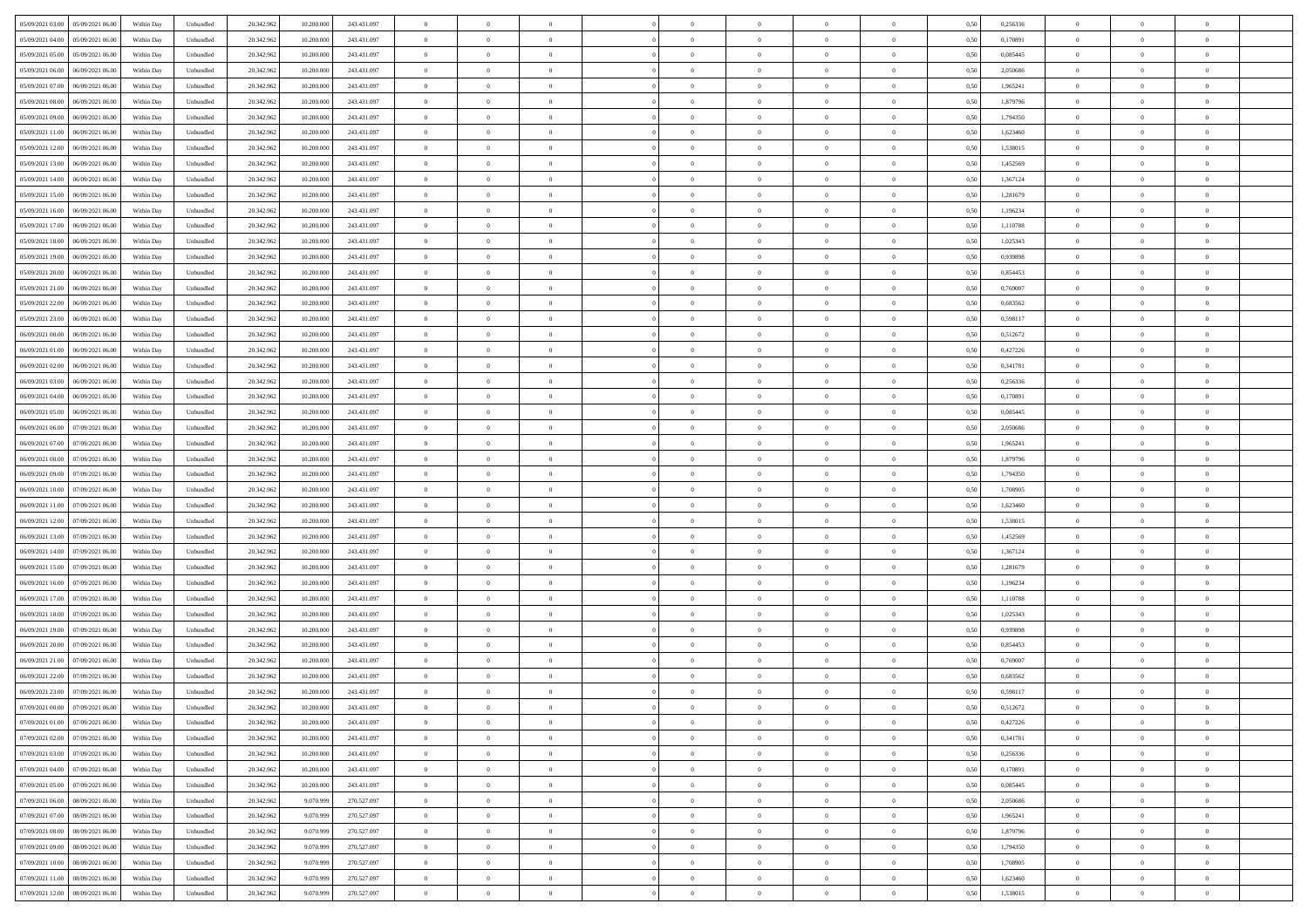| 07/09/2021 13:00<br>08/09/2021 06:00 | Within Day | Unbundled | 20.342.962 | 9.070.999 | 270.527.097 | $\overline{0}$ | $\overline{0}$ | $\overline{0}$ | $\theta$       | $\theta$       |                | $\overline{0}$ | 0,50 | 1,452569 | $\theta$       | $\theta$       | $\theta$       |  |
|--------------------------------------|------------|-----------|------------|-----------|-------------|----------------|----------------|----------------|----------------|----------------|----------------|----------------|------|----------|----------------|----------------|----------------|--|
|                                      |            |           |            |           |             |                |                |                |                |                |                |                |      |          |                |                |                |  |
| 07/09/2021 14:00<br>08/09/2021 06.00 | Within Day | Unbundled | 20.342.96  | 9.070.999 | 270.527.097 | $\overline{0}$ | $\overline{0}$ | $\overline{0}$ | $\,0\,$        | $\bf{0}$       | $\overline{0}$ | $\bf{0}$       | 0,50 | 1,367124 | $\,$ 0 $\,$    | $\theta$       | $\overline{0}$ |  |
| 07/09/2021 15:00<br>08/09/2021 06:00 | Within Day | Unbundled | 20.342.962 | 9.070.999 | 270.527.097 | $\overline{0}$ | $\overline{0}$ | $\overline{0}$ | $\bf{0}$       | $\bf{0}$       | $\overline{0}$ | $\mathbf{0}$   | 0.50 | 1,281679 | $\bf{0}$       | $\overline{0}$ | $\overline{0}$ |  |
| 07/09/2021 16:00<br>08/09/2021 06.00 | Within Day | Unbundled | 20.342.962 | 9.070.999 | 270.527.097 | $\overline{0}$ | $\overline{0}$ | $\overline{0}$ | $\overline{0}$ | $\overline{0}$ | $\overline{0}$ | $\bf{0}$       | 0,50 | 1,196234 | $\theta$       | $\theta$       | $\overline{0}$ |  |
| 07/09/2021 17:00<br>08/09/2021 06.00 | Within Day | Unbundled | 20.342.962 | 9.070.999 | 270.527.097 | $\overline{0}$ | $\overline{0}$ | $\bf{0}$       | $\overline{0}$ | $\overline{0}$ | $\overline{0}$ | $\bf{0}$       | 0,50 | 1,110788 | $\,$ 0 $\,$    | $\theta$       | $\overline{0}$ |  |
| 07/09/2021 18:00<br>08/09/2021 06:00 | Within Day | Unbundled | 20.342.962 | 9.070.999 | 270.527.097 | $\overline{0}$ | $\overline{0}$ | $\overline{0}$ | $\overline{0}$ | $\overline{0}$ | $\Omega$       | $\mathbf{0}$   | 0.50 | 1.025343 | $\theta$       | $\theta$       | $\overline{0}$ |  |
|                                      |            |           |            |           |             |                |                |                |                |                |                |                |      |          |                |                |                |  |
| 07/09/2021 19:00<br>08/09/2021 06.00 | Within Day | Unbundled | 20.342.962 | 9.070.999 | 270.527.097 | $\overline{0}$ | $\overline{0}$ | $\overline{0}$ | $\overline{0}$ | $\overline{0}$ | $\overline{0}$ | $\bf{0}$       | 0,50 | 0,939898 | $\theta$       | $\theta$       | $\overline{0}$ |  |
| 07/09/2021 20.00<br>08/09/2021 06.00 | Within Day | Unbundled | 20.342.962 | 9.070.999 | 270.527.097 | $\overline{0}$ | $\overline{0}$ | $\overline{0}$ | $\overline{0}$ | $\overline{0}$ | $\overline{0}$ | $\bf{0}$       | 0,50 | 0,854453 | $\,$ 0 $\,$    | $\bf{0}$       | $\overline{0}$ |  |
| 07/09/2021 21:00<br>08/09/2021 06:00 | Within Day | Unbundled | 20.342.962 | 9.070.999 | 270.527.097 | $\overline{0}$ | $\overline{0}$ | $\overline{0}$ | $\overline{0}$ | $\overline{0}$ | $\overline{0}$ | $\mathbf{0}$   | 0.50 | 0.769007 | $\theta$       | $\theta$       | $\overline{0}$ |  |
| 07/09/2021 22.00<br>08/09/2021 06:00 | Within Day | Unbundled | 20.342.962 | 9.070.999 | 270.527.097 | $\overline{0}$ | $\overline{0}$ | $\overline{0}$ | $\bf{0}$       | $\overline{0}$ | $\overline{0}$ | $\bf{0}$       | 0,50 | 0,683562 | $\theta$       | $\theta$       | $\overline{0}$ |  |
| 07/09/2021 23.00<br>08/09/2021 06.00 | Within Day | Unbundled | 20.342.962 | 9.070.999 | 270.527.097 | $\overline{0}$ | $\overline{0}$ | $\overline{0}$ | $\bf{0}$       | $\bf{0}$       | $\overline{0}$ | $\bf{0}$       | 0,50 | 0,598117 | $\,$ 0 $\,$    | $\theta$       | $\overline{0}$ |  |
| 08/09/2021 00:00<br>08/09/2021 06:00 | Within Day | Unbundled | 20.342.962 | 9.070.999 | 270.527.097 | $\overline{0}$ | $\overline{0}$ | $\overline{0}$ | $\bf{0}$       | $\bf{0}$       | $\overline{0}$ | $\mathbf{0}$   | 0.50 | 0,512672 | $\bf{0}$       | $\overline{0}$ | $\bf{0}$       |  |
|                                      |            |           |            |           |             |                | $\overline{0}$ | $\overline{0}$ | $\overline{0}$ | $\overline{0}$ | $\overline{0}$ |                |      |          | $\theta$       | $\theta$       | $\overline{0}$ |  |
| 08/09/2021 01:00<br>08/09/2021 06:00 | Within Day | Unbundled | 20.342.962 | 9.070.999 | 270.527.097 | $\overline{0}$ |                |                |                |                |                | $\bf{0}$       | 0,50 | 0,427226 |                |                |                |  |
| 08/09/2021 02:00<br>08/09/2021 06.00 | Within Day | Unbundled | 20.342.962 | 9.070.999 | 270.527.097 | $\overline{0}$ | $\overline{0}$ | $\overline{0}$ | $\bf{0}$       | $\overline{0}$ | $\overline{0}$ | $\bf{0}$       | 0,50 | 0,341781 | $\,$ 0 $\,$    | $\bf{0}$       | $\overline{0}$ |  |
| 08/09/2021 03:00<br>08/09/2021 06:00 | Within Day | Unbundled | 20.342.962 | 9.070.999 | 270.527.097 | $\overline{0}$ | $\overline{0}$ | $\overline{0}$ | $\overline{0}$ | $\overline{0}$ | $\Omega$       | $\mathbf{0}$   | 0.50 | 0.256336 | $\theta$       | $\theta$       | $\overline{0}$ |  |
| 08/09/2021 04:00<br>08/09/2021 06.00 | Within Day | Unbundled | 20.342.962 | 9.070.999 | 270.527.097 | $\overline{0}$ | $\overline{0}$ | $\overline{0}$ | $\overline{0}$ | $\overline{0}$ | $\overline{0}$ | $\bf{0}$       | 0,50 | 0,170891 | $\theta$       | $\theta$       | $\overline{0}$ |  |
| 08/09/2021 05:00<br>08/09/2021 06.00 | Within Day | Unbundled | 20.342.962 | 9.070.999 | 270.527.097 | $\overline{0}$ | $\overline{0}$ | $\overline{0}$ | $\overline{0}$ | $\overline{0}$ | $\overline{0}$ | $\bf{0}$       | 0,50 | 0,085445 | $\,$ 0 $\,$    | $\theta$       | $\overline{0}$ |  |
| 08/09/2021 06:00<br>09/09/2021 06:00 | Within Day | Unbundled | 20.342.962 | 8.127.708 | 293.166.099 | $\overline{0}$ | $\overline{0}$ | $\overline{0}$ | $\overline{0}$ | $\overline{0}$ | $\overline{0}$ | $\mathbf{0}$   | 0.50 | 2.050686 | $\,$ 0 $\,$    | $\theta$       | $\overline{0}$ |  |
| 08/09/2021 07:00<br>09/09/2021 06.00 | Within Day | Unbundled | 20.342.962 | 8.127.708 | 293.166.099 | $\overline{0}$ | $\overline{0}$ | $\overline{0}$ | $\overline{0}$ | $\overline{0}$ | $\overline{0}$ | $\bf{0}$       | 0,50 | 1,965241 | $\,$ 0 $\,$    | $\theta$       | $\overline{0}$ |  |
|                                      |            |           |            |           |             |                |                |                |                |                |                |                |      |          |                |                |                |  |
| 08/09/2021 08:00<br>09/09/2021 06.0  | Within Day | Unbundled | 20.342.962 | 8.127.708 | 293.166.099 | $\overline{0}$ | $\overline{0}$ | $\overline{0}$ | $\bf{0}$       | $\bf{0}$       | $\overline{0}$ | $\bf{0}$       | 0,50 | 1,879796 | $\,$ 0 $\,$    | $\bf{0}$       | $\overline{0}$ |  |
| 08/09/2021 09:00<br>09/09/2021 06:00 | Within Day | Unbundled | 20.342.962 | 8.127.708 | 293.166.099 | $\overline{0}$ | $\overline{0}$ | $\overline{0}$ | $\bf{0}$       | $\bf{0}$       | $\overline{0}$ | $\mathbf{0}$   | 0.50 | 1,794350 | $\bf{0}$       | $\overline{0}$ | $\overline{0}$ |  |
| 08/09/2021 10:00<br>09/09/2021 06:00 | Within Day | Unbundled | 20.342.962 | 8.127.708 | 293.166.099 | $\overline{0}$ | $\overline{0}$ | $\overline{0}$ | $\overline{0}$ | $\overline{0}$ | $\overline{0}$ | $\,$ 0 $\,$    | 0,50 | 1,708905 | $\theta$       | $\theta$       | $\overline{0}$ |  |
| 08/09/2021 11:00<br>09/09/2021 06.0  | Within Day | Unbundled | 20.342.962 | 8.127.708 | 293.166.099 | $\overline{0}$ | $\overline{0}$ | $\bf{0}$       | $\bf{0}$       | $\overline{0}$ | $\overline{0}$ | $\bf{0}$       | 0,50 | 1,623460 | $\,$ 0 $\,$    | $\theta$       | $\overline{0}$ |  |
| 08/09/2021 12:00<br>09/09/2021 06:00 | Within Day | Unbundled | 20.342.962 | 8.127.708 | 293.166.099 | $\overline{0}$ | $\overline{0}$ | $\overline{0}$ | $\overline{0}$ | $\overline{0}$ | $\Omega$       | $\mathbf{0}$   | 0.50 | 1.538015 | $\theta$       | $\theta$       | $\overline{0}$ |  |
| 08/09/2021 13:00<br>09/09/2021 06.00 | Within Day | Unbundled | 20.342.962 | 8.127.708 | 293.166.099 | $\overline{0}$ | $\overline{0}$ | $\overline{0}$ | $\overline{0}$ | $\overline{0}$ | $\overline{0}$ | $\bf{0}$       | 0,50 | 1,452569 | $\theta$       | $\theta$       | $\overline{0}$ |  |
|                                      |            |           |            |           |             |                | $\overline{0}$ |                | $\overline{0}$ | $\overline{0}$ | $\overline{0}$ | $\bf{0}$       |      |          | $\,$ 0 $\,$    | $\theta$       | $\overline{0}$ |  |
| 08/09/2021 14:00<br>09/09/2021 06.0  | Within Day | Unbundled | 20.342.962 | 8.127.708 | 293.166.099 | $\overline{0}$ |                | $\overline{0}$ |                |                |                |                | 0,50 | 1,367124 |                |                |                |  |
| 08/09/2021 15:00<br>09/09/2021 06:00 | Within Day | Unbundled | 20.342.962 | 8.127.708 | 293.166.099 | $\overline{0}$ | $\overline{0}$ | $\overline{0}$ | $\overline{0}$ | $\overline{0}$ | $\overline{0}$ | $\mathbf{0}$   | 0.50 | 1.281679 | $\,$ 0 $\,$    | $\theta$       | $\overline{0}$ |  |
| 08/09/2021 16:00<br>09/09/2021 06:00 | Within Day | Unbundled | 20.342.962 | 8.127.708 | 293.166.099 | $\overline{0}$ | $\overline{0}$ | $\overline{0}$ | $\overline{0}$ | $\overline{0}$ | $\overline{0}$ | $\bf{0}$       | 0,50 | 1,196234 | $\theta$       | $\theta$       | $\overline{0}$ |  |
| 08/09/2021 17:00<br>09/09/2021 06.0  | Within Day | Unbundled | 20.342.962 | 8.127.708 | 293.166.099 | $\overline{0}$ | $\overline{0}$ | $\overline{0}$ | $\overline{0}$ | $\bf{0}$       | $\overline{0}$ | $\bf{0}$       | 0,50 | 1,110788 | $\,$ 0 $\,$    | $\bf{0}$       | $\overline{0}$ |  |
| 08/09/2021 18:00<br>09/09/2021 06:00 | Within Day | Unbundled | 20.342.962 | 8.127.708 | 293.166.099 | $\overline{0}$ | $\overline{0}$ | $\overline{0}$ | $\bf{0}$       | $\bf{0}$       | $\overline{0}$ | $\mathbf{0}$   | 0.50 | 1.025343 | $\bf{0}$       | $\overline{0}$ | $\bf{0}$       |  |
| 08/09/2021 19:00<br>09/09/2021 06:00 | Within Day | Unbundled | 20.342.962 | 8.127.708 | 293.166.099 | $\overline{0}$ | $\overline{0}$ | $\overline{0}$ | $\overline{0}$ | $\overline{0}$ | $\overline{0}$ | $\overline{0}$ | 0.50 | 0.939898 | $\theta$       | $\theta$       | $\overline{0}$ |  |
| 08/09/2021 20:00<br>09/09/2021 06.0  | Within Day | Unbundled | 20.342.962 | 8.127.708 | 293.166.099 | $\overline{0}$ | $\overline{0}$ | $\overline{0}$ | $\bf{0}$       | $\overline{0}$ | $\overline{0}$ | $\bf{0}$       | 0,50 | 0,854453 | $\,$ 0 $\,$    | $\bf{0}$       | $\overline{0}$ |  |
|                                      |            |           |            |           |             |                |                |                |                |                |                |                |      | 0.769007 |                |                |                |  |
| 08/09/2021 21:00<br>09/09/2021 06:00 | Within Day | Unbundled | 20.342.962 | 8.127.708 | 293.166.099 | $\overline{0}$ | $\overline{0}$ | $\overline{0}$ | $\overline{0}$ | $\overline{0}$ | $\overline{0}$ | $\overline{0}$ | 0.50 |          | $\theta$       | $\theta$       | $\overline{0}$ |  |
| 08/09/2021 22:00<br>09/09/2021 06:00 | Within Day | Unbundled | 20.342.962 | 8.127.708 | 293.166.099 | $\overline{0}$ | $\overline{0}$ | $\overline{0}$ | $\overline{0}$ | $\overline{0}$ | $\overline{0}$ | $\overline{0}$ | 0.50 | 0,683562 | $\theta$       | $\theta$       | $\overline{0}$ |  |
| 08/09/2021 23:00<br>09/09/2021 06.0  | Within Day | Unbundled | 20.342.962 | 8.127.708 | 293.166.099 | $\overline{0}$ | $\overline{0}$ | $\overline{0}$ | $\bf{0}$       | $\overline{0}$ | $\overline{0}$ | $\bf{0}$       | 0,50 | 0,598117 | $\,$ 0 $\,$    | $\theta$       | $\overline{0}$ |  |
| 09/09/2021 00:00<br>09/09/2021 06:00 | Within Day | Unbundled | 20.342.962 | 8.127.708 | 293.166.099 | $\overline{0}$ | $\overline{0}$ | $\overline{0}$ | $\overline{0}$ | $\overline{0}$ | $\overline{0}$ | $\mathbf{0}$   | 0.50 | 0.512672 | $\,$ 0 $\,$    | $\theta$       | $\overline{0}$ |  |
| 09/09/2021 01:00<br>09/09/2021 06:00 | Within Day | Unbundled | 20.342.962 | 8.127.708 | 293.166.099 | $\overline{0}$ | $\overline{0}$ | $\overline{0}$ | $\overline{0}$ | $\overline{0}$ | $\overline{0}$ | $\overline{0}$ | 0.50 | 0,427226 | $\theta$       | $\theta$       | $\overline{0}$ |  |
| 09/09/2021 02.00<br>09/09/2021 06.0  | Within Day | Unbundled | 20.342.962 | 8.127.708 | 293.166.099 | $\overline{0}$ | $\overline{0}$ | $\overline{0}$ | $\,0\,$        | $\bf{0}$       | $\overline{0}$ | $\bf{0}$       | 0,50 | 0,341781 | $\,$ 0 $\,$    | $\bf{0}$       | $\overline{0}$ |  |
| 09/09/2021 03:00<br>09/09/2021 06:00 | Within Day | Unbundled | 20.342.962 | 8.127.708 | 293.166.099 | $\overline{0}$ | $\overline{0}$ | $\overline{0}$ | $\bf{0}$       | $\bf{0}$       | $\overline{0}$ | $\mathbf{0}$   | 0.50 | 0.256336 | $\bf{0}$       | $\overline{0}$ | $\overline{0}$ |  |
| 09/09/2021 04:00<br>09/09/2021 06:00 | Within Day | Unbundled | 20.342.962 | 8.127.708 | 293.166.099 | $\overline{0}$ | $\overline{0}$ | $\overline{0}$ | $\overline{0}$ | $\overline{0}$ | $\overline{0}$ | $\overline{0}$ | 0.50 | 0,170891 | $\theta$       | $\theta$       | $\overline{0}$ |  |
|                                      |            |           |            |           |             |                |                |                |                |                |                |                |      |          |                |                |                |  |
| 09/09/2021 05:00<br>09/09/2021 06.0  | Within Day | Unbundled | 20.342.962 | 8.127.708 | 293.166.099 | $\overline{0}$ | $\overline{0}$ | $\overline{0}$ | $\bf{0}$       | $\overline{0}$ | $\overline{0}$ | $\bf{0}$       | 0,50 | 0,085445 | $\,$ 0 $\,$    | $\bf{0}$       | $\overline{0}$ |  |
| 09/09/2021 06:00<br>10/09/2021 06:00 | Within Day | Unbundled | 20.342.962 | 8.127.708 | 293.166.099 | $\overline{0}$ | $\overline{0}$ | $\overline{0}$ | $\overline{0}$ | $\overline{0}$ | $\Omega$       | $\overline{0}$ | 0.50 | 2.050686 | $\,$ 0 $\,$    | $\overline{0}$ | $\overline{0}$ |  |
| 09/09/2021 07:00<br>10/09/2021 06:00 | Within Day | Unbundled | 20.342.962 | 8.127.708 | 293.166.099 | $\overline{0}$ | $\Omega$       | $\overline{0}$ | $\overline{0}$ | $\overline{0}$ | $\theta$       | $\overline{0}$ | 0.5( | 1,965241 | $\theta$       | $\theta$       | $\overline{0}$ |  |
| 09/09/2021 08:00<br>10/09/2021 06:00 | Within Day | Unbundled | 20.342.962 | 8.127.708 | 293.166.099 | $\overline{0}$ | $\overline{0}$ | $\bf{0}$       | $\overline{0}$ | $\bf{0}$       | $\overline{0}$ | $\bf{0}$       | 0,50 | 1,879796 | $\,$ 0 $\,$    | $\bf{0}$       | $\overline{0}$ |  |
| 09/09/2021 09:00 10/09/2021 06:00    | Within Day | Unbundled | 20.342.962 | 8.127.708 | 293.166.099 | $\bf{0}$       | $\,$ 0 $\,$    |                | $\bf{0}$       |                |                |                | 0,50 | 1,794350 | $\theta$       | $\overline{0}$ |                |  |
| 09/09/2021 10:00<br>10/09/2021 06:00 | Within Dav | Unbundled | 20.342.962 | 8.127.708 | 293.166.099 | $\overline{0}$ | $\overline{0}$ | $\overline{0}$ | $\overline{0}$ | $\overline{0}$ | $\overline{0}$ | $\overline{0}$ | 0,50 | 1,708905 | $\theta$       | $\theta$       | $\overline{0}$ |  |
| 09/09/2021 11:00<br>10/09/2021 06:00 | Within Day | Unbundled | 20.342.962 | 8.127.708 | 293.166.099 | $\overline{0}$ | $\overline{0}$ | $\overline{0}$ | $\bf{0}$       | $\overline{0}$ | $\overline{0}$ | $\mathbf{0}$   | 0,50 | 1,623460 | $\overline{0}$ | $\overline{0}$ | $\bf{0}$       |  |
|                                      |            |           |            |           |             |                |                |                |                |                |                |                |      |          |                |                |                |  |
| 09/09/2021 12:00<br>10/09/2021 06:00 | Within Day | Unbundled | 20.342.962 | 8.127.708 | 293.166.099 | $\overline{0}$ | $\overline{0}$ | $\overline{0}$ | $\overline{0}$ | $\bf{0}$       | $\overline{0}$ | $\mathbf{0}$   | 0.50 | 1.538015 | $\overline{0}$ | $\bf{0}$       | $\bf{0}$       |  |
| 09/09/2021 13:00<br>10/09/2021 06:00 | Within Dav | Unbundled | 20.342.962 | 8.127.708 | 293.166.099 | $\overline{0}$ | $\overline{0}$ | $\overline{0}$ | $\overline{0}$ | $\overline{0}$ | $\overline{0}$ | $\mathbf{0}$   | 0,50 | 1,452569 | $\overline{0}$ | $\theta$       | $\overline{0}$ |  |
| 09/09/2021 14:00<br>10/09/2021 06:00 | Within Day | Unbundled | 20.342.962 | 8.127.708 | 293.166.099 | $\overline{0}$ | $\overline{0}$ | $\overline{0}$ | $\bf{0}$       | $\bf{0}$       | $\overline{0}$ | $\mathbf{0}$   | 0,50 | 1,367124 | $\overline{0}$ | $\bf{0}$       | $\overline{0}$ |  |
| 09/09/2021 15:00<br>10/09/2021 06:00 | Within Day | Unbundled | 20.342.962 | 8.127.708 | 293.166.099 | $\overline{0}$ | $\overline{0}$ | $\overline{0}$ | $\bf{0}$       | $\overline{0}$ | $\overline{0}$ | $\mathbf{0}$   | 0.50 | 1.281679 | $\,$ 0 $\,$    | $\theta$       | $\,$ 0         |  |
| 09/09/2021 16:00<br>10/09/2021 06:00 | Within Day | Unbundled | 20.342.962 | 8.127.708 | 293.166.099 | $\overline{0}$ | $\overline{0}$ | $\overline{0}$ | $\overline{0}$ | $\overline{0}$ | $\overline{0}$ | $\mathbf{0}$   | 0,50 | 1,196234 | $\overline{0}$ | $\theta$       | $\overline{0}$ |  |
| 09/09/2021 17:00<br>10/09/2021 06:00 | Within Day | Unbundled | 20.342.962 | 8.127.708 | 293.166.099 | $\overline{0}$ | $\overline{0}$ | $\overline{0}$ | $\bf{0}$       | $\bf{0}$       | $\overline{0}$ | $\,$ 0 $\,$    | 0,50 | 1,110788 | $\bf{0}$       | $\bf{0}$       | $\,$ 0         |  |
|                                      |            |           |            |           |             |                |                |                |                |                |                |                |      |          |                |                |                |  |
| 09/09/2021 18:00<br>10/09/2021 06:00 | Within Day | Unbundled | 20.342.962 | 8.127.708 | 293.166.099 | $\overline{0}$ | $\overline{0}$ | $\overline{0}$ | $\bf{0}$       | $\overline{0}$ | $\overline{0}$ | $\,$ 0 $\,$    | 0.50 | 1.025343 | $\overline{0}$ | $\bf{0}$       | $\,$ 0         |  |
| 09/09/2021 19:00<br>10/09/2021 06:00 | Within Dav | Unbundled | 20.342.962 | 8.127.708 | 293.166.099 | $\overline{0}$ | $\overline{0}$ | $\overline{0}$ | $\overline{0}$ | $\overline{0}$ | $\overline{0}$ | $\mathbf{0}$   | 0,50 | 0,939898 | $\overline{0}$ | $\theta$       | $\overline{0}$ |  |
| 09/09/2021 20.00<br>10/09/2021 06:00 | Within Day | Unbundled | 20.342.962 | 8.127.708 | 293.166.099 | $\overline{0}$ | $\overline{0}$ | $\overline{0}$ | $\overline{0}$ | $\bf{0}$       | $\overline{0}$ | $\mathbf{0}$   | 0,50 | 0,854453 | $\bf{0}$       | $\bf{0}$       | $\overline{0}$ |  |
| 09/09/2021 21:00 10/09/2021 06:00    | Within Day | Unbundled | 20.342.962 | 8.127.708 | 293.166.099 | $\overline{0}$ | $\overline{0}$ | $\overline{0}$ | $\bf{0}$       | $\,$ 0         | $\overline{0}$ | $\,0\,$        | 0,50 | 0,769007 | $\overline{0}$ | $\,$ 0 $\,$    | $\,$ 0 $\,$    |  |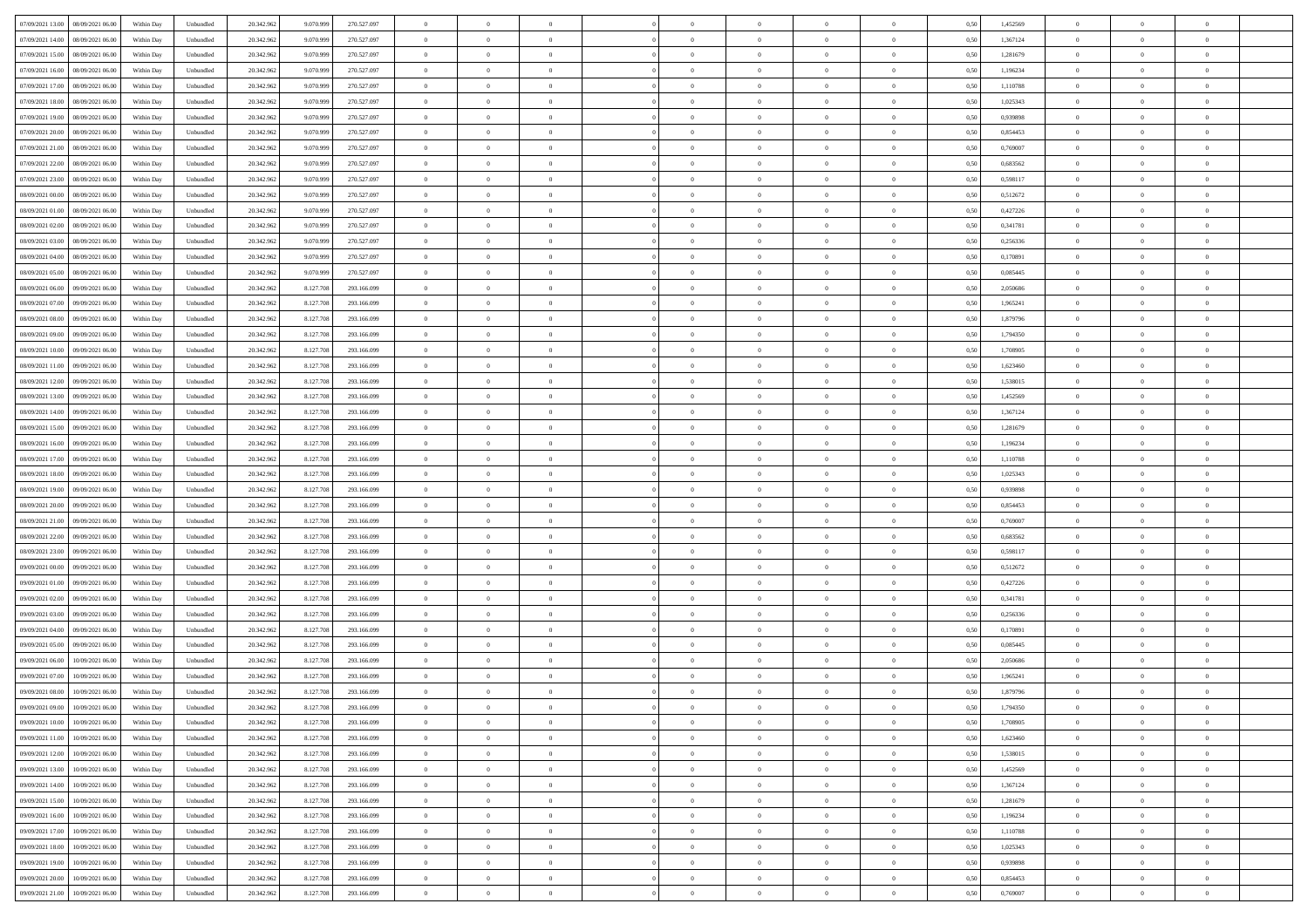|                                              |            |           |            |           |             | $\overline{0}$ | $\theta$       |                | $\overline{0}$ | $\theta$       |                | $\theta$       |      |          | $\theta$       | $\theta$       | $\overline{0}$ |  |
|----------------------------------------------|------------|-----------|------------|-----------|-------------|----------------|----------------|----------------|----------------|----------------|----------------|----------------|------|----------|----------------|----------------|----------------|--|
| 09/09/2021 22:00<br>10/09/2021 06:00         | Within Day | Unbundled | 20.342.962 | 8.127.708 | 293.166.099 |                |                |                |                |                |                |                | 0,50 | 0,683562 |                |                |                |  |
| 09/09/2021 23:00<br>10/09/2021 06:00         | Within Day | Unbundled | 20.342.96  | 8.127.708 | 293.166.099 | $\bf{0}$       | $\overline{0}$ | $\bf{0}$       | $\overline{0}$ | $\bf{0}$       | $\overline{0}$ | $\bf{0}$       | 0,50 | 0,598117 | $\,$ 0 $\,$    | $\bf{0}$       | $\overline{0}$ |  |
| 10/09/2021 00:00<br>10/09/2021 06:00         | Within Day | Unbundled | 20.342.962 | 8.127.708 | 293.166.099 | $\overline{0}$ | $\overline{0}$ | $\overline{0}$ | $\bf{0}$       | $\bf{0}$       | $\overline{0}$ | $\bf{0}$       | 0.50 | 0,512672 | $\bf{0}$       | $\overline{0}$ | $\bf{0}$       |  |
| 10/09/2021 01:00<br>10/09/2021 06:00         | Within Day | Unbundled | 20.342.962 | 8.127.708 | 293.166.099 | $\overline{0}$ | $\overline{0}$ | $\overline{0}$ | $\theta$       | $\theta$       | $\overline{0}$ | $\bf{0}$       | 0,50 | 0,427226 | $\theta$       | $\theta$       | $\overline{0}$ |  |
| 10/09/2021 02:00<br>10/09/2021 06:00         | Within Day | Unbundled | 20.342.96  | 8.127.708 | 293.166.099 | $\overline{0}$ | $\overline{0}$ | $\overline{0}$ | $\overline{0}$ | $\theta$       | $\overline{0}$ | $\bf{0}$       | 0,50 | 0,341781 | $\,$ 0 $\,$    | $\bf{0}$       | $\overline{0}$ |  |
|                                              |            |           |            |           |             |                |                |                |                |                |                |                |      |          |                |                |                |  |
| 10/09/2021 03:00<br>10/09/2021 06:00         | Within Day | Unbundled | 20.342.962 | 8.127.708 | 293.166.099 | $\overline{0}$ | $\overline{0}$ | $\Omega$       | $\overline{0}$ | $\overline{0}$ | $\theta$       | $\bf{0}$       | 0.50 | 0.256336 | $\,$ 0 $\,$    | $\theta$       | $\overline{0}$ |  |
| 10/09/2021 04:00<br>10/09/2021 06:00         | Within Day | Unbundled | 20.342.962 | 8.127.708 | 293.166.099 | $\overline{0}$ | $\overline{0}$ | $\overline{0}$ | $\overline{0}$ | $\overline{0}$ | $\overline{0}$ | $\bf{0}$       | 0,50 | 0,170891 | $\theta$       | $\theta$       | $\overline{0}$ |  |
| 10/09/2021 05:00<br>10/09/2021 06:00         | Within Day | Unbundled | 20.342.96  | 8.127.708 | 293.166.099 | $\bf{0}$       | $\overline{0}$ | $\overline{0}$ | $\overline{0}$ | $\overline{0}$ | $\overline{0}$ | $\bf{0}$       | 0,50 | 0,085445 | $\,$ 0 $\,$    | $\bf{0}$       | $\overline{0}$ |  |
| 10/09/2021 06:00<br>11/09/2021 06:00         | Within Day | Unbundled | 20.342.96  | 8.127.708 | 293.166.099 | $\overline{0}$ | $\overline{0}$ | $\overline{0}$ | $\bf{0}$       | $\overline{0}$ | $\overline{0}$ | $\bf{0}$       | 0.50 | 2.050686 | $\bf{0}$       | $\overline{0}$ | $\overline{0}$ |  |
| 10/09/2021 07:00<br>11/09/2021 06:00         | Within Day | Unbundled | 20.342.962 | 8.127.708 | 293.166.099 | $\bf{0}$       | $\bf{0}$       | $\overline{0}$ | $\overline{0}$ | $\overline{0}$ | $\overline{0}$ | $\bf{0}$       | 0,50 | 1,965241 | $\,$ 0 $\,$    | $\theta$       | $\overline{0}$ |  |
| 10/09/2021 08:00<br>11/09/2021 06:00         | Within Day | Unbundled | 20.342.96  | 8.127.708 | 293.166.099 | $\bf{0}$       | $\overline{0}$ | $\bf{0}$       | $\bf{0}$       | $\bf{0}$       | $\overline{0}$ | $\bf{0}$       | 0,50 | 1,879796 | $\,$ 0 $\,$    | $\bf{0}$       | $\overline{0}$ |  |
| 10/09/2021 09:00<br>11/09/2021 06:00         | Within Day | Unbundled | 20.342.962 | 8.127.708 | 293.166.099 | $\overline{0}$ | $\overline{0}$ | $\overline{0}$ | $\bf{0}$       | $\bf{0}$       | $\overline{0}$ | $\bf{0}$       | 0.50 | 1,794350 | $\bf{0}$       | $\overline{0}$ | $\bf{0}$       |  |
|                                              |            |           |            |           |             | $\overline{0}$ | $\overline{0}$ | $\overline{0}$ | $\overline{0}$ | $\theta$       | $\overline{0}$ | $\overline{0}$ |      |          | $\theta$       | $\theta$       | $\overline{0}$ |  |
| 10/09/2021 10:00<br>11/09/2021 06:00         | Within Day | Unbundled | 20.342.962 | 8.127.708 | 293.166.099 |                |                |                |                |                |                |                | 0,50 | 1,708905 |                |                |                |  |
| 10/09/2021 11:00<br>11/09/2021 06:00         | Within Day | Unbundled | 20.342.96  | 8.127.708 | 293.166.099 | $\bf{0}$       | $\theta$       | $\bf{0}$       | $\overline{0}$ | $\theta$       | $\overline{0}$ | $\bf{0}$       | 0,50 | 1,623460 | $\,$ 0 $\,$    | $\bf{0}$       | $\overline{0}$ |  |
| 10/09/2021 12:00<br>11/09/2021 06:00         | Within Day | Unbundled | 20.342.962 | 8.127.708 | 293.166.099 | $\overline{0}$ | $\overline{0}$ | $\overline{0}$ | $\bf{0}$       | $\theta$       | $\Omega$       | $\bf{0}$       | 0.50 | 1.538015 | $\theta$       | $\theta$       | $\overline{0}$ |  |
| 10/09/2021 13:00<br>11/09/2021 06:00         | Within Day | Unbundled | 20.342.962 | 8.127.708 | 293.166.099 | $\overline{0}$ | $\overline{0}$ | $\overline{0}$ | $\overline{0}$ | $\overline{0}$ | $\overline{0}$ | $\bf{0}$       | 0,50 | 1,452569 | $\theta$       | $\theta$       | $\overline{0}$ |  |
| 10/09/2021 14:00<br>11/09/2021 06:00         | Within Day | Unbundled | 20.342.96  | 8.127.708 | 293.166.099 | $\bf{0}$       | $\overline{0}$ | $\overline{0}$ | $\overline{0}$ | $\theta$       | $\overline{0}$ | $\bf{0}$       | 0,50 | 1,367124 | $\,$ 0 $\,$    | $\theta$       | $\overline{0}$ |  |
| 10/09/2021 15:00<br>11/09/2021 06:00         | Within Day | Unbundled | 20.342.96  | 8.127.708 | 293.166.099 | $\overline{0}$ | $\overline{0}$ | $\overline{0}$ | $\bf{0}$       | $\overline{0}$ | $\overline{0}$ | $\bf{0}$       | 0.50 | 1.281679 | $\bf{0}$       | $\overline{0}$ | $\overline{0}$ |  |
| 10/09/2021 16:00<br>11/09/2021 06:00         | Within Day | Unbundled | 20.342.962 | 8.127.708 | 293.166.099 | $\overline{0}$ | $\overline{0}$ | $\overline{0}$ | $\overline{0}$ | $\overline{0}$ | $\overline{0}$ | $\bf{0}$       | 0,50 | 1,196234 | $\,$ 0 $\,$    | $\theta$       | $\overline{0}$ |  |
| 10/09/2021 17:00<br>11/09/2021 06:00         | Within Day | Unbundled | 20.342.96  | 8.127.708 | 293.166.099 | $\bf{0}$       | $\bf{0}$       | $\bf{0}$       | $\bf{0}$       | $\overline{0}$ | $\overline{0}$ | $\bf{0}$       | 0,50 | 1,110788 | $\,$ 0 $\,$    | $\bf{0}$       | $\overline{0}$ |  |
|                                              |            |           |            |           |             |                |                |                |                |                |                |                |      |          |                |                |                |  |
| 10/09/2021 18:00<br>11/09/2021 06:00         | Within Day | Unbundled | 20.342.962 | 8.127.708 | 293.166.099 | $\overline{0}$ | $\bf{0}$       | $\overline{0}$ | $\bf{0}$       | $\bf{0}$       | $\overline{0}$ | $\bf{0}$       | 0.50 | 1.025343 | $\bf{0}$       | $\overline{0}$ | $\bf{0}$       |  |
| 10/09/2021 19:00<br>11/09/2021 06:00         | Within Day | Unbundled | 20.342.962 | 8.127.708 | 293.166.099 | $\overline{0}$ | $\overline{0}$ | $\overline{0}$ | $\theta$       | $\theta$       | $\overline{0}$ | $\bf{0}$       | 0,50 | 0,939898 | $\theta$       | $\theta$       | $\overline{0}$ |  |
| 10/09/2021 20:00<br>11/09/2021 06:00         | Within Day | Unbundled | 20.342.96  | 8.127.708 | 293.166.099 | $\bf{0}$       | $\overline{0}$ | $\bf{0}$       | $\bf{0}$       | $\bf{0}$       | $\overline{0}$ | $\bf{0}$       | 0,50 | 0,854453 | $\,$ 0 $\,$    | $\bf{0}$       | $\overline{0}$ |  |
| 10/09/2021 21:00<br>11/09/2021 06:00         | Within Day | Unbundled | 20.342.962 | 8.127.708 | 293.166.099 | $\overline{0}$ | $\overline{0}$ | $\Omega$       | $\overline{0}$ | $\overline{0}$ | $\Omega$       | $\bf{0}$       | 0.50 | 0.769007 | $\bf{0}$       | $\theta$       | $\overline{0}$ |  |
| 10/09/2021 22:00<br>11/09/2021 06:00         | Within Day | Unbundled | 20.342.962 | 8.127.708 | 293.166.099 | $\overline{0}$ | $\overline{0}$ | $\overline{0}$ | $\overline{0}$ | $\overline{0}$ | $\overline{0}$ | $\bf{0}$       | 0,50 | 0,683562 | $\theta$       | $\theta$       | $\overline{0}$ |  |
| 10/09/2021 23:00<br>11/09/2021 06:00         | Within Day | Unbundled | 20.342.96  | 8.127.708 | 293.166.099 | $\bf{0}$       | $\theta$       | $\bf{0}$       | $\overline{0}$ | $\bf{0}$       | $\overline{0}$ | $\bf{0}$       | 0,50 | 0,598117 | $\,$ 0 $\,$    | $\bf{0}$       | $\overline{0}$ |  |
| 11/09/2021 00:00<br>11/09/2021 06:00         | Within Day | Unbundled | 20.342.96  | 8.127.708 | 293.166.099 | $\overline{0}$ | $\bf{0}$       | $\overline{0}$ | $\bf{0}$       | $\overline{0}$ | $\overline{0}$ | $\bf{0}$       | 0.50 | 0,512672 | $\bf{0}$       | $\overline{0}$ | $\overline{0}$ |  |
| 11/09/2021 01:00<br>11/09/2021 06:00         | Within Day | Unbundled | 20.342.962 | 8.127.708 | 293.166.099 | $\overline{0}$ | $\overline{0}$ | $\overline{0}$ | $\theta$       | $\overline{0}$ | $\overline{0}$ | $\bf{0}$       | 0,50 | 0,427226 | $\theta$       | $\theta$       | $\overline{0}$ |  |
| 11/09/2021 06:00                             | Within Day | Unbundled | 20.342.96  | 8.127.708 | 293.166.099 | $\bf{0}$       | $\bf{0}$       | $\bf{0}$       | $\bf{0}$       | $\overline{0}$ | $\overline{0}$ | $\bf{0}$       | 0,50 | 0,341781 | $\,$ 0 $\,$    | $\bf{0}$       | $\overline{0}$ |  |
| 11/09/2021 02:00                             |            |           |            |           |             |                |                |                |                |                |                |                |      |          |                |                |                |  |
| 11/09/2021 03:00<br>11/09/2021 06:00         | Within Day | Unbundled | 20.342.962 | 8.127.708 | 293.166.099 | $\overline{0}$ | $\bf{0}$       | $\overline{0}$ | $\bf{0}$       | $\bf{0}$       | $\overline{0}$ | $\bf{0}$       | 0.50 | 0,256336 | $\bf{0}$       | $\overline{0}$ | $\bf{0}$       |  |
| 11/09/2021 04:00<br>11/09/2021 06:00         | Within Day | Unbundled | 20.342.962 | 8.127.708 | 293.166.099 | $\overline{0}$ | $\overline{0}$ | $\overline{0}$ | $\overline{0}$ | $\overline{0}$ | $\overline{0}$ | $\bf{0}$       | 0.5( | 0,170891 | $\theta$       | $\theta$       | $\overline{0}$ |  |
| 11/09/2021 05:00<br>11/09/2021 06:00         | Within Day | Unbundled | 20.342.96  | 8.127.708 | 293.166.099 | $\bf{0}$       | $\overline{0}$ | $\bf{0}$       | $\bf{0}$       | $\overline{0}$ | $\overline{0}$ | $\bf{0}$       | 0,50 | 0,085445 | $\,$ 0 $\,$    | $\bf{0}$       | $\overline{0}$ |  |
| 11/09/2021 06:00<br>12/09/2021 06:00         | Within Day | Unbundled | 20.342.962 | 8.127.708 | 293.166.099 | $\overline{0}$ | $\overline{0}$ | $\overline{0}$ | $\bf{0}$       | $\bf{0}$       | $\Omega$       | $\bf{0}$       | 0.50 | 2.050686 | $\,$ 0 $\,$    | $\theta$       | $\overline{0}$ |  |
| 11/09/2021 07:00<br>12/09/2021 06:00         | Within Dav | Unbundled | 20.342.962 | 8.127.708 | 293.166.099 | $\overline{0}$ | $\overline{0}$ | $\Omega$       | $\overline{0}$ | $\overline{0}$ | $\overline{0}$ | $\overline{0}$ | 0.5( | 1,965241 | $\theta$       | $\theta$       | $\overline{0}$ |  |
| 11/09/2021 08:00<br>12/09/2021 06:00         | Within Day | Unbundled | 20.342.96  | 8.127.708 | 293.166.099 | $\bf{0}$       | $\overline{0}$ | $\bf{0}$       | $\bf{0}$       | $\bf{0}$       | $\overline{0}$ | $\bf{0}$       | 0,50 | 1,879796 | $\,$ 0 $\,$    | $\bf{0}$       | $\overline{0}$ |  |
| 11/09/2021 09:00<br>12/09/2021 06:00         | Within Day | Unbundled | 20.342.96  | 8.127.708 | 293.166.099 | $\overline{0}$ | $\overline{0}$ | $\overline{0}$ | $\bf{0}$       | $\overline{0}$ | $\overline{0}$ | $\bf{0}$       | 0.50 | 1,794350 | $\bf{0}$       | $\overline{0}$ | $\overline{0}$ |  |
| 11/09/2021 10:00<br>12/09/2021 06:00         | Within Dav | Unbundled | 20.342.962 | 8.127.708 | 293.166.099 | $\overline{0}$ | $\overline{0}$ | $\overline{0}$ | $\overline{0}$ | $\overline{0}$ | $\overline{0}$ | $\overline{0}$ | 0.50 | 1,708905 | $\theta$       | $\theta$       | $\overline{0}$ |  |
|                                              |            |           |            |           |             |                |                |                |                |                |                |                |      |          |                |                |                |  |
| 11/09/2021 11:00<br>12/09/2021 06:00         | Within Day | Unbundled | 20.342.96  | 8.127.708 | 293.166.099 | $\bf{0}$       | $\bf{0}$       | $\bf{0}$       | $\bf{0}$       | $\overline{0}$ | $\overline{0}$ | $\bf{0}$       | 0,50 | 1,623460 | $\,$ 0 $\,$    | $\bf{0}$       | $\overline{0}$ |  |
| 11/09/2021 12:00<br>12/09/2021 06:00         | Within Day | Unbundled | 20.342.962 | 8.127.708 | 293.166.099 | $\overline{0}$ | $\bf{0}$       | $\overline{0}$ | $\bf{0}$       | $\bf{0}$       | $\overline{0}$ | $\bf{0}$       | 0.50 | 1.538015 | $\bf{0}$       | $\overline{0}$ | $\overline{0}$ |  |
| 11/09/2021 13:00<br>12/09/2021 06:00         | Within Dav | Unbundled | 20.342.962 | 8.127.708 | 293.166.099 | $\overline{0}$ | $\overline{0}$ | $\Omega$       | $\overline{0}$ | $\overline{0}$ | $\overline{0}$ | $\overline{0}$ | 0.50 | 1,452569 | $\theta$       | $\theta$       | $\overline{0}$ |  |
| 11/09/2021 14:00<br>12/09/2021 06:00         | Within Day | Unbundled | 20.342.96  | 8.127.708 | 293.166.099 | $\bf{0}$       | $\overline{0}$ | $\bf{0}$       | $\bf{0}$       | $\,$ 0 $\,$    | $\overline{0}$ | $\bf{0}$       | 0,50 | 1,367124 | $\,$ 0 $\,$    | $\bf{0}$       | $\overline{0}$ |  |
| 11/09/2021 15:00<br>12/09/2021 06:00         | Within Day | Unbundled | 20.342.962 | 8.127.708 | 293.166.099 | $\overline{0}$ | $\overline{0}$ | $\Omega$       | $\overline{0}$ | $\overline{0}$ | $\Omega$       | $\bf{0}$       | 0.50 | 1.281679 | $\bf{0}$       | $\theta$       | $\overline{0}$ |  |
| 11/09/2021 16:00<br>12/09/2021 06:00         | Within Dav | Unbundled | 20.342.962 | 8.127.708 | 293.166.099 | $\overline{0}$ | $\overline{0}$ | $\Omega$       | $\overline{0}$ | $\theta$       | $\Omega$       | $\overline{0}$ | 0.5( | 1,196234 | $\theta$       | $\theta$       | $\overline{0}$ |  |
| 11/09/2021 17:00<br>12/09/2021 06:00         | Within Day | Unbundled | 20.342.96  | 8.127.708 | 293.166.099 | $\bf{0}$       | $\bf{0}$       | $\bf{0}$       | $\bf{0}$       | $\bf{0}$       | $\overline{0}$ | $\bf{0}$       | 0,50 | 1,110788 | $\,$ 0 $\,$    | $\bf{0}$       | $\overline{0}$ |  |
| $11/09/2021\ 18.00 \qquad 12/09/2021\ 06.00$ | Within Day | Unbundled | 20.342.962 | 8.127.708 | 293.166.099 | $\overline{0}$ | $\Omega$       |                | $\Omega$       |                |                |                | 0,50 | 1,025343 | $\bf{0}$       | $\bf{0}$       |                |  |
| 11/09/2021 19:00 12/09/2021 06:00            | Within Day | Unbundled | 20.342.962 | 8.127.708 | 293.166.099 | $\overline{0}$ | $\theta$       | $\overline{0}$ | $\theta$       | $\overline{0}$ | $\overline{0}$ | $\bf{0}$       | 0,50 | 0,939898 | $\theta$       | $\theta$       | $\overline{0}$ |  |
|                                              |            |           |            |           |             |                |                |                |                |                |                |                |      |          |                |                |                |  |
| 11/09/2021 20:00<br>12/09/2021 06:00         | Within Day | Unbundled | 20.342.96  | 8.127.708 | 293.166.099 | $\overline{0}$ | $\bf{0}$       | $\overline{0}$ | $\overline{0}$ | $\bf{0}$       | $\overline{0}$ | $\bf{0}$       | 0,50 | 0,854453 | $\bf{0}$       | $\overline{0}$ | $\bf{0}$       |  |
| 11/09/2021 21:00 12/09/2021 06:00            | Within Day | Unbundled | 20.342.962 | 8.127.708 | 293.166.099 | $\overline{0}$ | $\bf{0}$       | $\overline{0}$ | $\overline{0}$ | $\mathbf{0}$   | $\overline{0}$ | $\,$ 0 $\,$    | 0.50 | 0.769007 | $\overline{0}$ | $\bf{0}$       | $\,$ 0 $\,$    |  |
| 11/09/2021 22:00 12/09/2021 06:00            | Within Day | Unbundled | 20.342.962 | 8.127.708 | 293.166.099 | $\overline{0}$ | $\overline{0}$ | $\overline{0}$ | $\overline{0}$ | $\overline{0}$ | $\overline{0}$ | $\bf{0}$       | 0,50 | 0,683562 | $\theta$       | $\theta$       | $\overline{0}$ |  |
| 11/09/2021 23:00<br>12/09/2021 06:00         | Within Day | Unbundled | 20.342.962 | 8.127.708 | 293.166.099 | $\overline{0}$ | $\bf{0}$       | $\overline{0}$ | $\bf{0}$       | $\overline{0}$ | $\overline{0}$ | $\bf{0}$       | 0,50 | 0,598117 | $\bf{0}$       | $\bf{0}$       | $\overline{0}$ |  |
| 12/09/2021 06:00<br>12/09/2021 00:00         | Within Day | Unbundled | 20.342.962 | 8.127.708 | 293.166.099 | $\overline{0}$ | $\bf{0}$       | $\overline{0}$ | $\overline{0}$ | $\overline{0}$ | $\overline{0}$ | $\bf{0}$       | 0.50 | 0,512672 | $\,$ 0 $\,$    | $\theta$       | $\overline{0}$ |  |
| 12/09/2021 01:00<br>12/09/2021 06:00         | Within Dav | Unbundled | 20.342.962 | 8.127.708 | 293.166.099 | $\overline{0}$ | $\overline{0}$ | $\overline{0}$ | $\overline{0}$ | $\overline{0}$ | $\overline{0}$ | $\bf{0}$       | 0,50 | 0,427226 | $\overline{0}$ | $\theta$       | $\overline{0}$ |  |
| 12/09/2021 02:00<br>12/09/2021 06:00         | Within Day | Unbundled | 20.342.96  | 8.127.708 | 293.166.099 | $\overline{0}$ | $\overline{0}$ | $\overline{0}$ | $\overline{0}$ | $\overline{0}$ | $\overline{0}$ | $\bf{0}$       | 0,50 | 0,341781 | $\bf{0}$       | $\,$ 0 $\,$    | $\overline{0}$ |  |
|                                              |            |           |            |           |             |                |                |                |                |                |                |                |      |          |                |                |                |  |
| 12/09/2021 03:00<br>12/09/2021 06:00         | Within Day | Unbundled | 20.342.962 | 8.127.708 | 293.166.099 | $\overline{0}$ | $\overline{0}$ | $\overline{0}$ | $\overline{0}$ | $\bf{0}$       | $\overline{0}$ | $\bf{0}$       | 0.50 | 0.256336 | $\overline{0}$ | $\,$ 0 $\,$    | $\,$ 0         |  |
| 12/09/2021 04:00 12/09/2021 06:00            | Within Dav | Unbundled | 20.342.962 | 8.127.708 | 293.166.099 | $\overline{0}$ | $\overline{0}$ | $\overline{0}$ | $\overline{0}$ | $\overline{0}$ | $\overline{0}$ | $\bf{0}$       | 0,50 | 0,170891 | $\overline{0}$ | $\theta$       | $\overline{0}$ |  |
| 12/09/2021 05:00<br>12/09/2021 06:00         | Within Day | Unbundled | 20.342.96  | 8.127.708 | 293.166.099 | $\overline{0}$ | $\bf{0}$       | $\overline{0}$ | $\bf{0}$       | $\overline{0}$ | $\bf{0}$       | $\bf{0}$       | 0,50 | 0,085445 | $\bf{0}$       | $\bf{0}$       | $\overline{0}$ |  |
| 12/09/2021 06:00 13/09/2021 06:00            | Within Day | Unbundled | 20.342.962 | 8.127.708 | 293.166.099 | $\overline{0}$ | $\bf{0}$       | $\overline{0}$ | $\overline{0}$ | $\,$ 0 $\,$    | $\overline{0}$ | $\bf{0}$       | 0,50 | 2,050686 | $\overline{0}$ | $\,$ 0 $\,$    | $\,$ 0 $\,$    |  |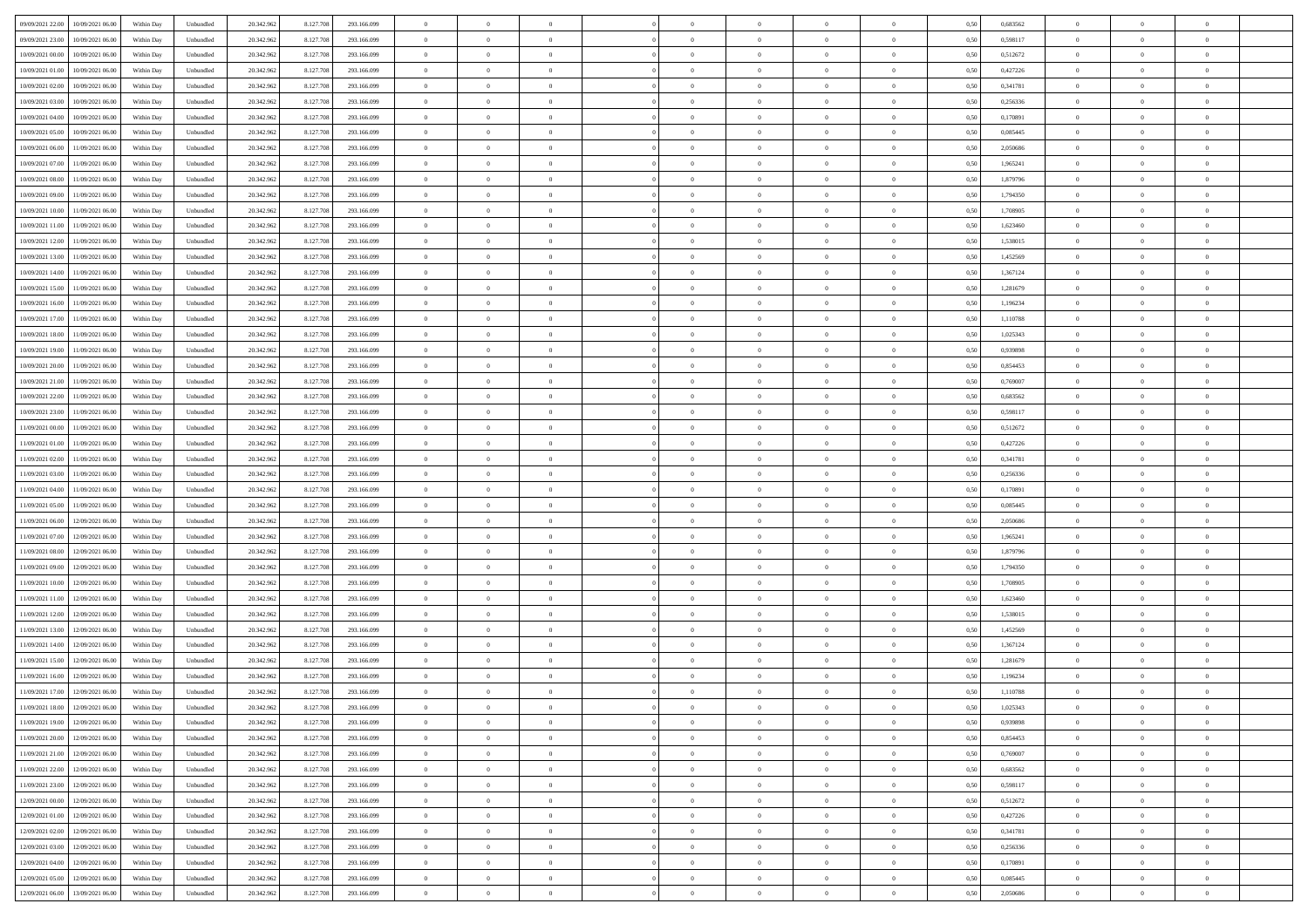| 12/09/2021 07:00 13/09/2021 06:00            | Within Day | Unbundled | 20.342.962 | 8.127.708  | 293.166.099 | $\overline{0}$ | $\theta$       |                | $\overline{0}$ | $\theta$       |                | $\theta$       | 0,50 | 1,965241 | $\theta$       | $\theta$       | $\overline{0}$ |  |
|----------------------------------------------|------------|-----------|------------|------------|-------------|----------------|----------------|----------------|----------------|----------------|----------------|----------------|------|----------|----------------|----------------|----------------|--|
|                                              |            |           |            |            |             |                |                |                |                |                |                |                |      |          |                |                |                |  |
| 12/09/2021 08:00<br>13/09/2021 06:00         | Within Day | Unbundled | 20.342.96  | 8.127.708  | 293.166.099 | $\bf{0}$       | $\overline{0}$ | $\bf{0}$       | $\overline{0}$ | $\bf{0}$       | $\overline{0}$ | $\bf{0}$       | 0,50 | 1,879796 | $\,$ 0 $\,$    | $\bf{0}$       | $\overline{0}$ |  |
| 12/09/2021 09:00<br>13/09/2021 06:00         | Within Day | Unbundled | 20.342.962 | 8.127.708  | 293.166.099 | $\overline{0}$ | $\bf{0}$       | $\overline{0}$ | $\bf{0}$       | $\bf{0}$       | $\overline{0}$ | $\bf{0}$       | 0.50 | 1,794350 | $\bf{0}$       | $\overline{0}$ | $\overline{0}$ |  |
| 12/09/2021 11:00<br>13/09/2021 06:00         | Within Day | Unbundled | 20.342.962 | 8.127.708  | 293.166.099 | $\overline{0}$ | $\overline{0}$ | $\overline{0}$ | $\theta$       | $\theta$       | $\overline{0}$ | $\bf{0}$       | 0,50 | 1,623460 | $\theta$       | $\theta$       | $\overline{0}$ |  |
|                                              |            |           |            |            |             |                |                |                |                |                |                |                |      |          |                |                |                |  |
| 12/09/2021 12:00<br>13/09/2021 06:00         | Within Day | Unbundled | 20.342.96  | 8.127.708  | 293.166.099 | $\bf{0}$       | $\overline{0}$ | $\overline{0}$ | $\overline{0}$ | $\theta$       | $\overline{0}$ | $\bf{0}$       | 0,50 | 1,538015 | $\,$ 0 $\,$    | $\bf{0}$       | $\overline{0}$ |  |
| 12/09/2021 13:00<br>13/09/2021 06:00         | Within Day | Unbundled | 20.342.962 | 8.127.708  | 293.166.099 | $\overline{0}$ | $\overline{0}$ | $\overline{0}$ | $\overline{0}$ | $\overline{0}$ | $\theta$       | $\bf{0}$       | 0.50 | 1.452569 | $\,$ 0 $\,$    | $\theta$       | $\overline{0}$ |  |
| 12/09/2021 14:00<br>13/09/2021 06:00         | Within Day | Unbundled | 20.342.962 | 8.127.708  | 293.166.099 | $\overline{0}$ | $\overline{0}$ | $\overline{0}$ | $\overline{0}$ | $\overline{0}$ | $\overline{0}$ | $\bf{0}$       | 0,50 | 1,367124 | $\theta$       | $\theta$       | $\overline{0}$ |  |
| 12/09/2021 15:00<br>13/09/2021 06:00         | Within Day | Unbundled | 20.342.96  | 8.127.708  | 293.166.099 | $\bf{0}$       | $\overline{0}$ | $\overline{0}$ | $\overline{0}$ | $\theta$       | $\overline{0}$ | $\bf{0}$       | 0,50 | 1,281679 | $\,$ 0 $\,$    | $\bf{0}$       | $\overline{0}$ |  |
| 12/09/2021 16:00<br>13/09/2021 06:00         | Within Day | Unbundled | 20.342.96  | 8.127.708  | 293.166.099 | $\overline{0}$ | $\bf{0}$       | $\overline{0}$ | $\bf{0}$       | $\overline{0}$ | $\overline{0}$ | $\bf{0}$       | 0.50 | 1.196234 | $\bf{0}$       | $\theta$       | $\overline{0}$ |  |
|                                              |            |           |            |            |             |                |                |                |                |                |                |                |      |          |                |                |                |  |
| 12/09/2021 17:00<br>13/09/2021 06:00         | Within Day | Unbundled | 20.342.962 | 8.127.708  | 293.166.099 | $\bf{0}$       | $\bf{0}$       | $\overline{0}$ | $\overline{0}$ | $\overline{0}$ | $\overline{0}$ | $\bf{0}$       | 0,50 | 1,110788 | $\,$ 0 $\,$    | $\bf{0}$       | $\overline{0}$ |  |
| 12/09/2021 18:00<br>13/09/2021 06:00         | Within Day | Unbundled | 20.342.96  | 8.127.708  | 293.166.099 | $\bf{0}$       | $\overline{0}$ | $\bf{0}$       | $\overline{0}$ | $\bf{0}$       | $\overline{0}$ | $\bf{0}$       | 0,50 | 1,025343 | $\,$ 0 $\,$    | $\bf{0}$       | $\overline{0}$ |  |
| 12/09/2021 19:00<br>13/09/2021 06:00         | Within Day | Unbundled | 20.342.962 | 8.127.708  | 293.166.099 | $\overline{0}$ | $\overline{0}$ | $\overline{0}$ | $\bf{0}$       | $\bf{0}$       | $\overline{0}$ | $\bf{0}$       | 0.50 | 0.939898 | $\bf{0}$       | $\overline{0}$ | $\bf{0}$       |  |
| 12/09/2021 20:00<br>13/09/2021 06:00         | Within Day | Unbundled | 20.342.96  | 8.127.708  | 293.166.099 | $\overline{0}$ | $\overline{0}$ | $\overline{0}$ | $\overline{0}$ | $\theta$       | $\overline{0}$ | $\bf{0}$       | 0,50 | 0,854453 | $\,$ 0 $\,$    | $\theta$       | $\overline{0}$ |  |
|                                              |            |           |            |            |             |                | $\theta$       |                | $\overline{0}$ | $\theta$       | $\overline{0}$ |                |      |          | $\,$ 0 $\,$    | $\bf{0}$       | $\overline{0}$ |  |
| 12/09/2021 21:00<br>13/09/2021 06:00         | Within Day | Unbundled | 20.342.96  | 8.127.708  | 293.166.099 | $\bf{0}$       |                | $\bf{0}$       |                |                |                | $\bf{0}$       | 0,50 | 0,769007 |                |                |                |  |
| 12/09/2021 22:00<br>13/09/2021 06:00         | Within Day | Unbundled | 20.342.962 | 8.127.708  | 293.166.099 | $\overline{0}$ | $\overline{0}$ | $\overline{0}$ | $\bf{0}$       | $\theta$       | $\Omega$       | $\bf{0}$       | 0.50 | 0.683562 | $\theta$       | $\theta$       | $\overline{0}$ |  |
| 12/09/2021 23:00<br>13/09/2021 06:00         | Within Day | Unbundled | 20.342.962 | 8.127.708  | 293.166.099 | $\overline{0}$ | $\overline{0}$ | $\overline{0}$ | $\overline{0}$ | $\overline{0}$ | $\overline{0}$ | $\bf{0}$       | 0,50 | 0,598117 | $\theta$       | $\theta$       | $\overline{0}$ |  |
| 13/09/2021 00:00<br>13/09/2021 06:00         | Within Day | Unbundled | 20.342.96  | 8.127.708  | 293.166.099 | $\bf{0}$       | $\overline{0}$ | $\overline{0}$ | $\overline{0}$ | $\bf{0}$       | $\overline{0}$ | $\bf{0}$       | 0,50 | 0,512672 | $\,$ 0 $\,$    | $\bf{0}$       | $\overline{0}$ |  |
| 13/09/2021 01:00<br>13/09/2021 06:00         | Within Day | Unbundled | 20.342.96  | 8.127.708  | 293.166.099 | $\overline{0}$ | $\overline{0}$ | $\overline{0}$ | $\bf{0}$       | $\overline{0}$ | $\overline{0}$ | $\bf{0}$       | 0.50 | 0.427226 | $\bf{0}$       | $\overline{0}$ | $\overline{0}$ |  |
| 13/09/2021 02:00<br>13/09/2021 06:00         | Within Day | Unbundled | 20.342.962 | 8.127.708  | 293.166.099 | $\overline{0}$ | $\overline{0}$ | $\overline{0}$ | $\overline{0}$ | $\overline{0}$ | $\overline{0}$ | $\bf{0}$       | 0,50 | 0,341781 | $\,$ 0 $\,$    | $\theta$       | $\overline{0}$ |  |
|                                              |            |           |            |            |             |                |                |                |                |                |                |                |      |          |                |                |                |  |
| 13/09/2021 03:00<br>13/09/2021 06:00         | Within Day | Unbundled | 20.342.96  | 8.127.708  | 293.166.099 | $\bf{0}$       | $\bf{0}$       | $\bf{0}$       | $\bf{0}$       | $\overline{0}$ | $\overline{0}$ | $\bf{0}$       | 0,50 | 0,256336 | $\,$ 0 $\,$    | $\bf{0}$       | $\overline{0}$ |  |
| 13/09/2021 04:00<br>13/09/2021 06:00         | Within Day | Unbundled | 20.342.962 | 8.127.708  | 293.166.099 | $\overline{0}$ | $\bf{0}$       | $\overline{0}$ | $\bf{0}$       | $\bf{0}$       | $\overline{0}$ | $\bf{0}$       | 0.50 | 0,170891 | $\bf{0}$       | $\overline{0}$ | $\bf{0}$       |  |
| 13/09/2021 05:00<br>13/09/2021 06:00         | Within Day | Unbundled | 20.342.962 | 8.127.708  | 293.166.099 | $\overline{0}$ | $\overline{0}$ | $\overline{0}$ | $\theta$       | $\theta$       | $\overline{0}$ | $\bf{0}$       | 0,50 | 0,085445 | $\theta$       | $\theta$       | $\overline{0}$ |  |
| 13/09/2021 06:00<br>14/09/2021 06:00         | Within Day | Unbundled | 20.342.96  | 8.127.708  | 293.166.099 | $\bf{0}$       | $\overline{0}$ | $\bf{0}$       | $\bf{0}$       | $\bf{0}$       | $\overline{0}$ | $\bf{0}$       | 0,50 | 2,050686 | $\,$ 0 $\,$    | $\bf{0}$       | $\overline{0}$ |  |
| 13/09/2021 07:00<br>14/09/2021 06:00         | Within Day | Unbundled | 20.342.962 | 8.127.708  | 293.166.099 | $\overline{0}$ | $\overline{0}$ | $\overline{0}$ | $\overline{0}$ | $\overline{0}$ | $\Omega$       | $\bf{0}$       | 0.50 | 1.965241 | $\,$ 0 $\,$    | $\theta$       | $\overline{0}$ |  |
| 13/09/2021 08:00<br>14/09/2021 06.00         | Within Day | Unbundled | 20.342.962 | 8.127.708  | 293.166.099 | $\overline{0}$ | $\overline{0}$ | $\overline{0}$ | $\overline{0}$ | $\overline{0}$ | $\overline{0}$ | $\bf{0}$       | 0,50 | 1,879796 | $\,$ 0 $\,$    | $\theta$       | $\overline{0}$ |  |
|                                              |            |           |            |            |             |                |                |                |                |                |                |                |      |          |                |                |                |  |
| 13/09/2021 09:00<br>14/09/2021 06.00         | Within Day | Unbundled | 20.342.96  | 8.127.708  | 293.166.099 | $\bf{0}$       | $\theta$       | $\bf{0}$       | $\overline{0}$ | $\theta$       | $\overline{0}$ | $\bf{0}$       | 0,50 | 1,794350 | $\,$ 0 $\,$    | $\bf{0}$       | $\overline{0}$ |  |
| 13/09/2021 10:00<br>14/09/2021 06:00         | Within Day | Unbundled | 20.342.96  | 8.127.708  | 293.166.099 | $\overline{0}$ | $\bf{0}$       | $\overline{0}$ | $\bf{0}$       | $\overline{0}$ | $\overline{0}$ | $\bf{0}$       | 0.50 | 1,708905 | $\bf{0}$       | $\overline{0}$ | $\overline{0}$ |  |
| 13/09/2021 11:00<br>14/09/2021 06:00         | Within Day | Unbundled | 20.342.962 | 8.127.708  | 293.166.099 | $\overline{0}$ | $\overline{0}$ | $\overline{0}$ | $\overline{0}$ | $\overline{0}$ | $\overline{0}$ | $\bf{0}$       | 0,50 | 1,623460 | $\theta$       | $\theta$       | $\overline{0}$ |  |
| 13/09/2021 12:00<br>14/09/2021 06:00         | Within Day | Unbundled | 20.342.96  | 8.127.708  | 293.166.099 | $\bf{0}$       | $\bf{0}$       | $\bf{0}$       | $\bf{0}$       | $\overline{0}$ | $\overline{0}$ | $\bf{0}$       | 0,50 | 1,538015 | $\,$ 0 $\,$    | $\bf{0}$       | $\overline{0}$ |  |
| 13/09/2021 13:00<br>14/09/2021 06:00         | Within Day | Unbundled | 20.342.962 | 8.127.708  | 293.166.099 | $\overline{0}$ | $\bf{0}$       | $\overline{0}$ | $\bf{0}$       | $\bf{0}$       | $\overline{0}$ | $\bf{0}$       | 0.50 | 1.452569 | $\bf{0}$       | $\overline{0}$ | $\bf{0}$       |  |
| 13/09/2021 14:00<br>14/09/2021 06:00         | Within Day | Unbundled | 20.342.962 | 8.127.708  | 293.166.099 | $\overline{0}$ | $\overline{0}$ | $\overline{0}$ | $\overline{0}$ | $\overline{0}$ | $\overline{0}$ | $\bf{0}$       | 0.5( | 1,367124 | $\theta$       | $\theta$       | $\overline{0}$ |  |
|                                              |            |           |            |            |             |                |                |                |                |                |                |                |      |          |                |                |                |  |
| 13/09/2021 15:00<br>14/09/2021 06.00         | Within Day | Unbundled | 20.342.96  | 8.127.708  | 293.166.099 | $\bf{0}$       | $\overline{0}$ | $\bf{0}$       | $\bf{0}$       | $\overline{0}$ | $\overline{0}$ | $\bf{0}$       | 0,50 | 1,281679 | $\,$ 0 $\,$    | $\bf{0}$       | $\overline{0}$ |  |
| 13/09/2021 16:00<br>14/09/2021 06:00         | Within Day | Unbundled | 20.342.962 | 8.127.708  | 293.166.099 | $\overline{0}$ | $\overline{0}$ | $\overline{0}$ | $\bf{0}$       | $\bf{0}$       | $\Omega$       | $\bf{0}$       | 0.50 | 1,196234 | $\,$ 0 $\,$    | $\theta$       | $\overline{0}$ |  |
| 13/09/2021 17:00<br>14/09/2021 06:00         | Within Dav | Unbundled | 20.342.962 | 8.127.708  | 293.166.099 | $\overline{0}$ | $\overline{0}$ | $\overline{0}$ | $\overline{0}$ | $\overline{0}$ | $\overline{0}$ | $\overline{0}$ | 0.5( | 1,110788 | $\theta$       | $\theta$       | $\overline{0}$ |  |
| 13/09/2021 18:00<br>14/09/2021 06.00         | Within Day | Unbundled | 20.342.96  | 8.127.708  | 293.166.099 | $\bf{0}$       | $\overline{0}$ | $\bf{0}$       | $\bf{0}$       | $\bf{0}$       | $\overline{0}$ | $\bf{0}$       | 0,50 | 1,025343 | $\,$ 0 $\,$    | $\bf{0}$       | $\overline{0}$ |  |
| 13/09/2021 19:00<br>14/09/2021 06:00         | Within Day | Unbundled | 20.342.96  | 8.127.708  | 293.166.099 | $\overline{0}$ | $\bf{0}$       | $\overline{0}$ | $\bf{0}$       | $\overline{0}$ | $\overline{0}$ | $\bf{0}$       | 0.50 | 0.939898 | $\bf{0}$       | $\overline{0}$ | $\overline{0}$ |  |
| 13/09/2021 20:00<br>14/09/2021 06:00         | Within Dav | Unbundled | 20.342.962 | 8.127.708  | 293.166.099 | $\overline{0}$ | $\overline{0}$ | $\overline{0}$ | $\overline{0}$ | $\overline{0}$ | $\overline{0}$ | $\overline{0}$ | 0.50 | 0,854453 | $\theta$       | $\theta$       | $\overline{0}$ |  |
|                                              |            |           |            |            |             |                |                |                |                |                |                |                |      |          |                |                |                |  |
| 13/09/2021 21:00<br>14/09/2021 06.00         | Within Day | Unbundled | 20.342.96  | 8.127.708  | 293.166.099 | $\bf{0}$       | $\bf{0}$       | $\bf{0}$       | $\bf{0}$       | $\overline{0}$ | $\overline{0}$ | $\bf{0}$       | 0,50 | 0,769007 | $\,$ 0 $\,$    | $\bf{0}$       | $\overline{0}$ |  |
| 13/09/2021 22:00<br>14/09/2021 06:00         | Within Day | Unbundled | 20.342.962 | 8.127.708  | 293.166.099 | $\overline{0}$ | $\bf{0}$       | $\overline{0}$ | $\bf{0}$       | $\bf{0}$       | $\overline{0}$ | $\bf{0}$       | 0.50 | 0.683562 | $\bf{0}$       | $\overline{0}$ | $\overline{0}$ |  |
| 13/09/2021 23:00<br>14/09/2021 06:00         | Within Dav | Unbundled | 20.342.962 | 8.127.708  | 293.166.099 | $\overline{0}$ | $\overline{0}$ | $\overline{0}$ | $\overline{0}$ | $\overline{0}$ | $\overline{0}$ | $\overline{0}$ | 0.50 | 0,598117 | $\theta$       | $\theta$       | $\overline{0}$ |  |
| 14/09/2021 00:00<br>14/09/2021 06:00         | Within Day | Unbundled | 20.342.96  | 8.127.708  | 293.166.099 | $\bf{0}$       | $\overline{0}$ | $\bf{0}$       | $\bf{0}$       | $\overline{0}$ | $\overline{0}$ | $\bf{0}$       | 0,50 | 0,512672 | $\,$ 0 $\,$    | $\bf{0}$       | $\overline{0}$ |  |
| 14/09/2021 01:00<br>14/09/2021 06:00         | Within Day | Unbundled | 20.342.962 | 8.127.708  | 293.166.099 | $\overline{0}$ | $\overline{0}$ | $\Omega$       | $\overline{0}$ | $\overline{0}$ | $\Omega$       | $\bf{0}$       | 0.50 | 0,427226 | $\bf{0}$       | $\theta$       | $\overline{0}$ |  |
| 14/09/2021 02:00<br>14/09/2021 06:00         | Within Dav | Unbundled | 20.342.962 | 8.127.708  | 293.166.099 | $\overline{0}$ | $\overline{0}$ | $\Omega$       | $\overline{0}$ | $\theta$       | $\Omega$       | $\overline{0}$ | 0.5( | 0,341781 | $\theta$       | $\theta$       | $\overline{0}$ |  |
|                                              |            |           |            |            |             |                |                |                |                |                |                |                |      |          |                |                |                |  |
| 14/09/2021 03:00<br>14/09/2021 06.00         | Within Day | Unbundled | 20.342.96  | 8.127.708  | 293.166.099 | $\bf{0}$       | $\bf{0}$       | $\bf{0}$       | $\bf{0}$       | $\bf{0}$       | $\overline{0}$ | $\bf{0}$       | 0,50 | 0,256336 | $\,$ 0 $\,$    | $\bf{0}$       | $\overline{0}$ |  |
| $14/09/2021\ 04.00 \qquad 14/09/2021\ 06.00$ | Within Day | Unbundled | 20.342.962 | 8.127.708  | 293.166.099 | $\overline{0}$ | $\theta$       |                | $\Omega$       |                |                |                | 0,50 | 0.170891 | $\theta$       | $\overline{0}$ |                |  |
| 14/09/2021 05:00 14/09/2021 06:00            | Within Day | Unbundled | 20.342.962 | 8.127.708  | 293.166.099 | $\overline{0}$ | $\theta$       | $\overline{0}$ | $\theta$       | $\overline{0}$ | $\overline{0}$ | $\bf{0}$       | 0,50 | 0,085445 | $\theta$       | $\theta$       | $\overline{0}$ |  |
| 14/09/2021 06:00<br>15/09/2021 06:00         | Within Day | Unbundled | 20.342.96  | 8.127.708  | 293.166.099 | $\overline{0}$ | $\bf{0}$       | $\overline{0}$ | $\overline{0}$ | $\bf{0}$       | $\overline{0}$ | $\bf{0}$       | 0,50 | 2,050686 | $\bf{0}$       | $\overline{0}$ | $\bf{0}$       |  |
| 14/09/2021 07:00 15/09/2021 06:00            | Within Day | Unbundled | 20.342.962 | 8.127.708  | 293.166.099 | $\overline{0}$ | $\bf{0}$       | $\overline{0}$ | $\overline{0}$ | $\overline{0}$ | $\overline{0}$ | $\bf{0}$       | 0.50 | 1.965241 | $\overline{0}$ | $\bf{0}$       | $\,$ 0 $\,$    |  |
| 14/09/2021 08:00 15/09/2021 06:00            | Within Day | Unbundled | 20.342.962 | 8.127.708  | 293.166.099 | $\overline{0}$ | $\overline{0}$ | $\overline{0}$ | $\overline{0}$ | $\overline{0}$ | $\overline{0}$ | $\bf{0}$       | 0,50 | 1,879796 | $\theta$       | $\theta$       | $\overline{0}$ |  |
|                                              |            |           |            |            |             |                |                |                |                |                |                |                |      |          |                |                |                |  |
| 14/09/2021 09:00<br>15/09/2021 06:00         | Within Day | Unbundled | 20.342.962 | 8.127.708  | 293.166.099 | $\overline{0}$ | $\bf{0}$       | $\overline{0}$ | $\bf{0}$       | $\overline{0}$ | $\bf{0}$       | $\bf{0}$       | 0,50 | 1,794350 | $\bf{0}$       | $\bf{0}$       | $\overline{0}$ |  |
| 15/09/2021 06:00<br>14/09/2021 10:00         | Within Day | Unbundled | 20.342.962 | 8.127.708  | 293.166.099 | $\overline{0}$ | $\bf{0}$       | $\overline{0}$ | $\overline{0}$ | $\overline{0}$ | $\overline{0}$ | $\bf{0}$       | 0.50 | 1,708905 | $\,$ 0 $\,$    | $\theta$       | $\overline{0}$ |  |
| 14/09/2021 11:00<br>15/09/2021 06:00         | Within Dav | Unbundled | 20.342.962 | 8.127.708  | 293.166.099 | $\overline{0}$ | $\overline{0}$ | $\overline{0}$ | $\overline{0}$ | $\overline{0}$ | $\overline{0}$ | $\bf{0}$       | 0,50 | 1,623460 | $\overline{0}$ | $\theta$       | $\overline{0}$ |  |
| 14/09/2021 12:00<br>15/09/2021 06:00         | Within Day | Unbundled | 20.342.96  | 8.127.708  | 293.166.099 | $\overline{0}$ | $\overline{0}$ | $\overline{0}$ | $\overline{0}$ | $\overline{0}$ | $\overline{0}$ | $\bf{0}$       | 0,50 | 1,538015 | $\bf{0}$       | $\bf{0}$       | $\overline{0}$ |  |
| 14/09/2021 13:00 15/09/2021 06:00            | Within Day | Unbundled | 20.342.962 | 8.127.708  | 293.166.099 | $\overline{0}$ | 24.269.650     | $\overline{0}$ | $\overline{0}$ | $\bf{0}$       | $\overline{0}$ | $\bf{0}$       | 0.50 | 1.452569 | $\overline{0}$ | $\,$ 0 $\,$    | $\,$ 0         |  |
| 14/09/2021 14:00 15/09/2021 06:00            | Within Dav | Unbundled | 20.342.962 | 32.397.358 | 268.896.449 | $\overline{0}$ | $\overline{0}$ | $\overline{0}$ | $\overline{0}$ | $\overline{0}$ | $\overline{0}$ | $\bf{0}$       | 0,50 | 1,367124 | $\overline{0}$ | $\theta$       | $\overline{0}$ |  |
|                                              |            |           |            |            |             |                |                |                |                |                |                |                |      |          |                |                |                |  |
| 14/09/2021 15:00<br>15/09/2021 06:00         | Within Day | Unbundled | 20.342.96  | 32.397.358 | 268.896.449 | $\overline{0}$ | $\bf{0}$       | $\overline{0}$ | $\bf{0}$       | $\overline{0}$ | $\overline{0}$ | $\bf{0}$       | 0,50 | 1,281679 | $\bf{0}$       | $\bf{0}$       | $\overline{0}$ |  |
| 14/09/2021 16:00 15/09/2021 06:00            | Within Day | Unbundled | 20.342.962 | 32.397.358 | 268.896.449 | $\overline{0}$ | $\bf{0}$       | $\overline{0}$ | $\overline{0}$ | $\,$ 0 $\,$    | $\overline{0}$ | $\bf{0}$       | 0,50 | 1,196234 | $\overline{0}$ | $\,$ 0 $\,$    | $\,$ 0 $\,$    |  |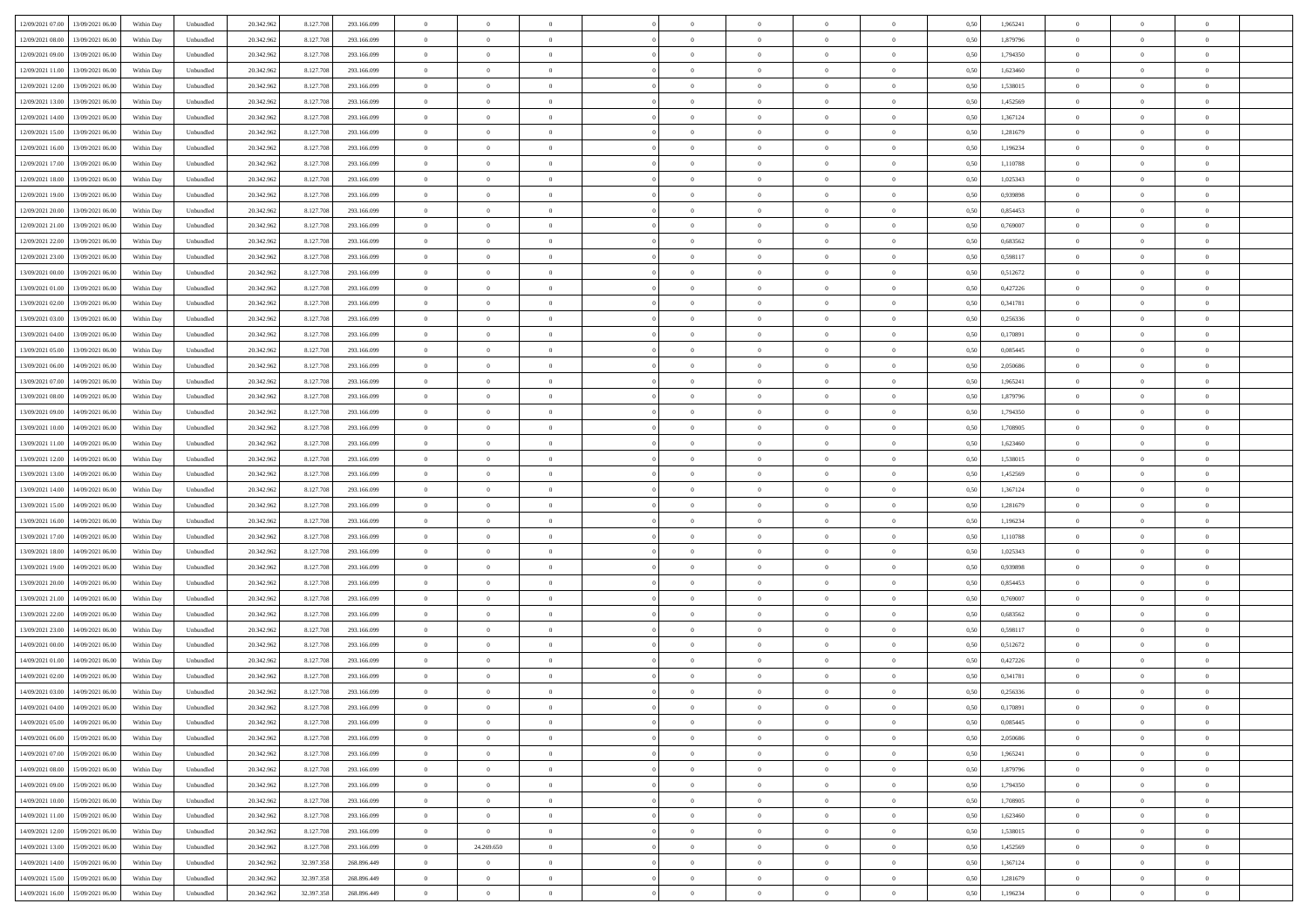| 14/09/2021 17:00 15/09/2021 06:00            | Within Day | Unbundled                   | 20.342.962 | 32.397.358 | 268.896.449 | $\overline{0}$                   | $\theta$       |                | $\overline{0}$ | $\theta$       |                | $\theta$       | 0,50 | 1,110788 | $\theta$       | $\theta$       | $\overline{0}$ |  |
|----------------------------------------------|------------|-----------------------------|------------|------------|-------------|----------------------------------|----------------|----------------|----------------|----------------|----------------|----------------|------|----------|----------------|----------------|----------------|--|
|                                              |            |                             |            |            |             |                                  |                |                |                |                |                |                |      |          |                |                |                |  |
| 14/09/2021 18:00<br>15/09/2021 06:00         | Within Day | Unbundled                   | 20.342.96  | 32.397.358 | 268.896.449 | $\bf{0}$                         | $\overline{0}$ | $\bf{0}$       | $\overline{0}$ | $\bf{0}$       | $\overline{0}$ | $\bf{0}$       | 0,50 | 1,025343 | $\,$ 0 $\,$    | $\bf{0}$       | $\overline{0}$ |  |
| 14/09/2021 19:00<br>15/09/2021 06:00         | Within Day | Unbundled                   | 20.342.962 | 32.397.358 | 268.896.449 | $\overline{0}$                   | $\overline{0}$ | $\overline{0}$ | $\bf{0}$       | $\bf{0}$       | $\overline{0}$ | $\bf{0}$       | 0.50 | 0.939898 | $\bf{0}$       | $\overline{0}$ | $\overline{0}$ |  |
| 14/09/2021 20:00<br>15/09/2021 06:00         | Within Day | Unbundled                   | 20.342.96  | 32.397.358 | 268.896.449 | $\overline{0}$                   | $\overline{0}$ | $\overline{0}$ | $\theta$       | $\theta$       | $\overline{0}$ | $\bf{0}$       | 0,50 | 0,854453 | $\theta$       | $\theta$       | $\overline{0}$ |  |
| 14/09/2021 21:00<br>15/09/2021 06:00         | Within Day | Unbundled                   | 20.342.96  | 32.397.358 | 268.896.449 | $\overline{0}$                   | $\theta$       | $\overline{0}$ | $\overline{0}$ | $\theta$       | $\overline{0}$ | $\bf{0}$       | 0,50 | 0,769007 | $\bf{0}$       | $\bf{0}$       | $\overline{0}$ |  |
| 14/09/2021 22:00<br>15/09/2021 06:00         | Within Day | Unbundled                   | 20.342.962 | 32.397.358 | 268.896.449 | $\overline{0}$                   | $\overline{0}$ | $\overline{0}$ | $\bf{0}$       | $\overline{0}$ | $\Omega$       | $\bf{0}$       | 0.50 | 0.683562 | $\bf{0}$       | $\theta$       | $\overline{0}$ |  |
| 14/09/2021 23:00                             |            |                             |            |            |             | $\overline{0}$                   | $\overline{0}$ | $\overline{0}$ | $\overline{0}$ | $\overline{0}$ | $\overline{0}$ |                |      |          | $\theta$       | $\theta$       | $\overline{0}$ |  |
| 15/09/2021 06:00                             | Within Day | Unbundled                   | 20.342.96  | 32.397.358 | 268.896.449 |                                  |                |                |                |                |                | $\bf{0}$       | 0,50 | 0,598117 |                |                |                |  |
| 15/09/2021 00:00<br>15/09/2021 06:00         | Within Day | Unbundled                   | 20.342.96  | 32.397.35  | 268.896.449 | $\bf{0}$                         | $\overline{0}$ | $\overline{0}$ | $\overline{0}$ | $\theta$       | $\overline{0}$ | $\bf{0}$       | 0,50 | 0,512672 | $\,$ 0 $\,$    | $\bf{0}$       | $\overline{0}$ |  |
| 15/09/2021 01:00<br>15/09/2021 06:00         | Within Day | Unbundled                   | 20.342.96  | 32.397.358 | 268.896.449 | $\overline{0}$                   | $\overline{0}$ | $\overline{0}$ | $\bf{0}$       | $\overline{0}$ | $\overline{0}$ | $\bf{0}$       | 0.50 | 0.427226 | $\bf{0}$       | $\theta$       | $\overline{0}$ |  |
| 15/09/2021 02:00<br>15/09/2021 06:00         | Within Day | Unbundled                   | 20.342.962 | 32.397.358 | 268.896.449 | $\bf{0}$                         | $\bf{0}$       | $\overline{0}$ | $\overline{0}$ | $\theta$       | $\overline{0}$ | $\bf{0}$       | 0,50 | 0,341781 | $\,$ 0 $\,$    | $\theta$       | $\overline{0}$ |  |
| 15/09/2021 03:00<br>15/09/2021 06:00         | Within Day | Unbundled                   | 20.342.96  | 32.397.358 | 268.896.449 | $\bf{0}$                         | $\overline{0}$ | $\bf{0}$       | $\bf{0}$       | $\bf{0}$       | $\overline{0}$ | $\bf{0}$       | 0,50 | 0,256336 | $\,$ 0 $\,$    | $\bf{0}$       | $\overline{0}$ |  |
| 15/09/2021 04:00<br>15/09/2021 06:00         | Within Day | Unbundled                   | 20.342.962 | 32.397.358 | 268,896,449 | $\overline{0}$                   | $\overline{0}$ | $\overline{0}$ | $\bf{0}$       | $\bf{0}$       | $\overline{0}$ | $\bf{0}$       | 0.50 | 0,170891 | $\bf{0}$       | $\overline{0}$ | $\overline{0}$ |  |
| 15/09/2021 05:00<br>15/09/2021 06:00         | Within Day | Unbundled                   | 20.342.96  | 32.397.358 | 268.896.449 | $\overline{0}$                   | $\overline{0}$ | $\overline{0}$ | $\overline{0}$ | $\theta$       | $\overline{0}$ | $\overline{0}$ | 0,50 | 0,085445 | $\,$ 0 $\,$    | $\theta$       | $\overline{0}$ |  |
|                                              |            |                             |            |            |             |                                  | $\theta$       |                | $\overline{0}$ | $\theta$       | $\overline{0}$ | $\bf{0}$       |      |          |                | $\bf{0}$       | $\overline{0}$ |  |
| 15/09/2021 06:00<br>16/09/2021 06:00         | Within Day | Unbundled                   | 20.342.96  | 10.631.99  | 233.063.097 | $\bf{0}$                         |                | $\bf{0}$       |                |                |                |                | 0,50 | 2,050686 | $\bf{0}$       |                |                |  |
| 15/09/2021 07:00<br>16/09/2021 06:00         | Within Day | Unbundled                   | 20.342.962 | 10.631.999 | 233,063,097 | $\overline{0}$                   | $\overline{0}$ | $\overline{0}$ | $\bf{0}$       | $\theta$       | $\theta$       | $\bf{0}$       | 0.50 | 1.965241 | $\bf{0}$       | $\overline{0}$ | $\overline{0}$ |  |
| 15/09/2021 08:00<br>16/09/2021 06:00         | Within Day | Unbundled                   | 20.342.962 | 10.631.999 | 233.063.097 | $\overline{0}$                   | $\overline{0}$ | $\overline{0}$ | $\overline{0}$ | $\overline{0}$ | $\overline{0}$ | $\bf{0}$       | 0,50 | 1,879796 | $\theta$       | $\theta$       | $\overline{0}$ |  |
| 15/09/2021 09:00<br>16/09/2021 06:00         | Within Day | Unbundled                   | 20.342.96  | 10.631.99  | 233.063.097 | $\bf{0}$                         | $\overline{0}$ | $\overline{0}$ | $\overline{0}$ | $\theta$       | $\overline{0}$ | $\bf{0}$       | 0,50 | 1,794350 | $\,$ 0 $\,$    | $\bf{0}$       | $\overline{0}$ |  |
| 15/09/2021 10:00<br>16/09/2021 06:00         | Within Day | Unbundled                   | 20.342.96  | 10.631.999 | 233,063,097 | $\overline{0}$                   | $\overline{0}$ | $\overline{0}$ | $\bf{0}$       | $\overline{0}$ | $\overline{0}$ | $\bf{0}$       | 0.50 | 1,708905 | $\bf{0}$       | $\overline{0}$ | $\overline{0}$ |  |
| 15/09/2021 11:00<br>16/09/2021 06:00         | Within Day | Unbundled                   | 20.342.962 | 10.631.999 | 233.063.097 | $\bf{0}$                         | $\overline{0}$ | $\overline{0}$ | $\overline{0}$ | $\overline{0}$ | $\overline{0}$ | $\bf{0}$       | 0,50 | 1,623460 | $\,$ 0 $\,$    | $\theta$       | $\overline{0}$ |  |
| 15/09/2021 12:00<br>16/09/2021 06:00         | Within Day | Unbundled                   | 20.342.96  | 10.631.99  | 233.063.097 | $\bf{0}$                         | $\overline{0}$ | $\bf{0}$       | $\bf{0}$       | $\overline{0}$ | $\overline{0}$ | $\bf{0}$       | 0,50 | 1,538015 | $\,$ 0 $\,$    | $\bf{0}$       | $\overline{0}$ |  |
| 15/09/2021 13:00<br>16/09/2021 06:00         |            | Unbundled                   |            |            | 233,063,097 |                                  | $\bf{0}$       | $\overline{0}$ |                | $\overline{0}$ | $\overline{0}$ |                | 0.50 | 1.452569 | $\bf{0}$       | $\overline{0}$ | $\overline{0}$ |  |
|                                              | Within Day |                             | 20.342.962 | 10.631.999 |             | $\overline{0}$<br>$\overline{0}$ |                |                | $\bf{0}$       |                |                | $\bf{0}$       |      |          | $\theta$       | $\theta$       |                |  |
| 15/09/2021 14:00<br>16/09/2021 06:00         | Within Day | Unbundled                   | 20.342.96  | 10.631.999 | 233.063.097 |                                  | $\overline{0}$ | $\overline{0}$ | $\overline{0}$ | $\theta$       | $\overline{0}$ | $\bf{0}$       | 0,50 | 1,367124 |                |                | $\overline{0}$ |  |
| 15/09/2021 15:00<br>16/09/2021 06:00         | Within Day | Unbundled                   | 20.342.96  | 10.631.99  | 233.063.097 | $\bf{0}$                         | $\overline{0}$ | $\bf{0}$       | $\bf{0}$       | $\theta$       | $\overline{0}$ | $\bf{0}$       | 0,50 | 1,281679 | $\,$ 0 $\,$    | $\bf{0}$       | $\overline{0}$ |  |
| 15/09/2021 16:00<br>16/09/2021 06:00         | Within Day | Unbundled                   | 20.342.962 | 10.631.999 | 233,063,097 | $\overline{0}$                   | $\overline{0}$ | $\overline{0}$ | $\overline{0}$ | $\overline{0}$ | $\Omega$       | $\bf{0}$       | 0.50 | 1,196234 | $\bf{0}$       | $\theta$       | $\overline{0}$ |  |
| 15/09/2021 17:00<br>16/09/2021 06:00         | Within Day | Unbundled                   | 20.342.962 | 10.631.999 | 233.063.097 | $\overline{0}$                   | $\overline{0}$ | $\overline{0}$ | $\overline{0}$ | $\overline{0}$ | $\overline{0}$ | $\bf{0}$       | 0,50 | 1,110788 | $\theta$       | $\theta$       | $\overline{0}$ |  |
| 15/09/2021 18:00<br>16/09/2021 06:00         | Within Day | Unbundled                   | 20.342.96  | 10.631.99  | 233.063.097 | $\bf{0}$                         | $\theta$       | $\overline{0}$ | $\overline{0}$ | $\bf{0}$       | $\overline{0}$ | $\bf{0}$       | 0,50 | 1,025343 | $\,$ 0 $\,$    | $\bf{0}$       | $\overline{0}$ |  |
| 15/09/2021 19:00<br>16/09/2021 06:00         | Within Day | Unbundled                   | 20.342.96  | 10.631.999 | 233,063,097 | $\overline{0}$                   | $\overline{0}$ | $\overline{0}$ | $\bf{0}$       | $\overline{0}$ | $\overline{0}$ | $\bf{0}$       | 0.50 | 0.939898 | $\bf{0}$       | $\theta$       | $\overline{0}$ |  |
| 15/09/2021 20:00<br>16/09/2021 06:00         | Within Day | Unbundled                   | 20.342.962 | 10.631.999 | 233.063.097 | $\overline{0}$                   | $\overline{0}$ | $\overline{0}$ | $\overline{0}$ | $\overline{0}$ | $\overline{0}$ | $\bf{0}$       | 0,50 | 0,854453 | $\theta$       | $\theta$       | $\overline{0}$ |  |
| 15/09/2021 21:00<br>16/09/2021 06:00         | Within Day | Unbundled                   | 20.342.96  | 10.631.99  | 233.063.097 | $\bf{0}$                         | $\bf{0}$       | $\bf{0}$       | $\bf{0}$       | $\overline{0}$ | $\overline{0}$ | $\bf{0}$       | 0,50 | 0,769007 | $\,$ 0 $\,$    | $\bf{0}$       | $\overline{0}$ |  |
|                                              |            |                             |            |            |             |                                  |                |                |                |                |                |                |      |          |                |                |                |  |
| 15/09/2021 22:00<br>16/09/2021 06:00         | Within Day | Unbundled                   | 20.342.962 | 10.631.999 | 233,063,097 | $\overline{0}$                   | $\bf{0}$       | $\overline{0}$ | $\bf{0}$       | $\bf{0}$       | $\overline{0}$ | $\bf{0}$       | 0.50 | 0.683562 | $\bf{0}$       | $\overline{0}$ | $\overline{0}$ |  |
| 15/09/2021 23:00<br>16/09/2021 06:00         | Within Day | Unbundled                   | 20.342.96  | 10.631.999 | 233,063,097 | $\overline{0}$                   | $\overline{0}$ | $\overline{0}$ | $\overline{0}$ | $\overline{0}$ | $\overline{0}$ | $\bf{0}$       | 0.5( | 0,598117 | $\theta$       | $\theta$       | $\overline{0}$ |  |
| 16/09/2021 00:00<br>16/09/2021 06:00         | Within Day | Unbundled                   | 20.342.96  | 10.631.99  | 233.063.097 | $\bf{0}$                         | $\overline{0}$ | $\bf{0}$       | $\overline{0}$ | $\overline{0}$ | $\overline{0}$ | $\bf{0}$       | 0,50 | 0,512672 | $\,$ 0 $\,$    | $\bf{0}$       | $\overline{0}$ |  |
| 16/09/2021 01:00<br>16/09/2021 06:00         | Within Day | Unbundled                   | 20.342.962 | 10.631.999 | 233,063,097 | $\overline{0}$                   | $\overline{0}$ | $\overline{0}$ | $\bf{0}$       | $\bf{0}$       | $\Omega$       | $\bf{0}$       | 0.50 | 0,427226 | $\,$ 0 $\,$    | $\overline{0}$ | $\overline{0}$ |  |
| 16/09/2021 02:00<br>16/09/2021 06:00         | Within Dav | Unbundled                   | 20.342.96  | 10.631.999 | 233.063.097 | $\overline{0}$                   | $\theta$       | $\overline{0}$ | $\overline{0}$ | $\overline{0}$ | $\overline{0}$ | $\overline{0}$ | 0.5( | 0,341781 | $\theta$       | $\theta$       | $\overline{0}$ |  |
| 16/09/2021 03:00<br>16/09/2021 06:00         | Within Day | Unbundled                   | 20.342.96  | 10.631.99  | 233.063.097 | $\bf{0}$                         | $\overline{0}$ | $\overline{0}$ | $\bf{0}$       | $\bf{0}$       | $\overline{0}$ | $\bf{0}$       | 0,50 | 0,256336 | $\,$ 0 $\,$    | $\bf{0}$       | $\overline{0}$ |  |
| 16/09/2021 04:00<br>16/09/2021 06:00         | Within Day | Unbundled                   | 20.342.96  | 10.631.999 | 233,063,097 | $\overline{0}$                   | $\overline{0}$ | $\overline{0}$ | $\bf{0}$       | $\overline{0}$ | $\overline{0}$ | $\bf{0}$       | 0.50 | 0.170891 | $\bf{0}$       | $\overline{0}$ | $\overline{0}$ |  |
| 16/09/2021 05:00<br>16/09/2021 06:00         | Within Dav | Unbundled                   | 20.342.96  | 10.631.999 | 233,063,097 | $\overline{0}$                   | $\overline{0}$ | $\overline{0}$ | $\overline{0}$ | $\overline{0}$ | $\overline{0}$ | $\overline{0}$ | 0.50 | 0.085445 | $\theta$       | $\theta$       | $\overline{0}$ |  |
| 17/09/2021 06:00                             | Within Day | Unbundled                   | 20.342.96  | 10.407.99  | 238.439.097 | $\bf{0}$                         | $\bf{0}$       | $\bf{0}$       | $\bf{0}$       | $\overline{0}$ | $\overline{0}$ | $\bf{0}$       | 0,50 | 2,050686 | $\,$ 0 $\,$    | $\bf{0}$       | $\overline{0}$ |  |
| 16/09/2021 06:00                             |            |                             |            |            |             |                                  |                |                |                |                |                |                |      |          |                |                |                |  |
| 16/09/2021 07:00<br>17/09/2021 06:00         | Within Day | Unbundled                   | 20.342.962 | 10.407.999 | 238,439,097 | $\overline{0}$                   | $\bf{0}$       | $\overline{0}$ | $\bf{0}$       | $\bf{0}$       | $\overline{0}$ | $\bf{0}$       | 0.50 | 1,965241 | $\bf{0}$       | $\overline{0}$ | $\overline{0}$ |  |
| 16/09/2021 08:00<br>17/09/2021 06:00         | Within Dav | Unbundled                   | 20.342.96  | 10.407.999 | 238.439.097 | $\overline{0}$                   | $\overline{0}$ | $\Omega$       | $\overline{0}$ | $\overline{0}$ | $\overline{0}$ | $\overline{0}$ | 0.5( | 1,879796 | $\theta$       | $\theta$       | $\overline{0}$ |  |
| 16/09/2021 09:00<br>17/09/2021 06:00         | Within Day | Unbundled                   | 20.342.96  | 10.407.99  | 238.439.097 | $\bf{0}$                         | $\overline{0}$ | $\bf{0}$       | $\overline{0}$ | $\,$ 0 $\,$    | $\overline{0}$ | $\bf{0}$       | 0,50 | 1,794350 | $\,$ 0 $\,$    | $\bf{0}$       | $\overline{0}$ |  |
| 16/09/2021 10:00<br>17/09/2021 06:00         | Within Day | Unbundled                   | 20.342.96  | 10.407.999 | 238.439.097 | $\overline{0}$                   | $\overline{0}$ | $\Omega$       | $\overline{0}$ | $\theta$       | $\theta$       | $\bf{0}$       | 0.50 | 1,708905 | $\,$ 0 $\,$    | $\overline{0}$ | $\overline{0}$ |  |
| 16/09/2021 11:00<br>17/09/2021 06:00         | Within Dav | Unbundled                   | 20.342.96  | 10.407.999 | 238.439.097 | $\overline{0}$                   | $\overline{0}$ | $\Omega$       | $\overline{0}$ | $\theta$       | $\Omega$       | $\overline{0}$ | 0.5( | 1,623460 | $\theta$       | $\theta$       | $\overline{0}$ |  |
| 16/09/2021 12:00<br>17/09/2021 06:00         | Within Day | Unbundled                   | 20.342.96  | 10.407.999 | 238.439.097 | $\bf{0}$                         | $\bf{0}$       | $\bf{0}$       | $\bf{0}$       | $\bf{0}$       | $\overline{0}$ | $\bf{0}$       | 0,50 | 1,538015 | $\,$ 0 $\,$    | $\bf{0}$       | $\overline{0}$ |  |
| $16/09/2021\ 13.00 \qquad 17/09/2021\ 06.00$ | Within Day | $\ensuremath{\mathsf{Unb}}$ | 20.342.962 | 10.407.999 | 238 439 097 | $\overline{0}$                   | $\Omega$       |                | $\overline{0}$ |                |                |                | 0,50 | 1,452569 | $\theta$       | $\overline{0}$ |                |  |
| 16/09/2021 14:00 17/09/2021 06:00            | Within Day | Unbundled                   | 20.342.962 | 10.407.999 | 238.439.097 | $\overline{0}$                   | $\theta$       | $\Omega$       | $\theta$       | $\overline{0}$ | $\overline{0}$ | $\bf{0}$       | 0,50 | 1,367124 | $\theta$       | $\theta$       | $\overline{0}$ |  |
|                                              |            |                             |            |            |             |                                  |                |                |                |                |                |                |      |          |                |                |                |  |
| 16/09/2021 15:00<br>17/09/2021 06:00         | Within Day | Unbundled                   | 20.342.96  | 10.407.99  | 238.439.097 | $\overline{0}$                   | $\bf{0}$       | $\overline{0}$ | $\overline{0}$ | $\bf{0}$       | $\overline{0}$ | $\bf{0}$       | 0,50 | 1,281679 | $\bf{0}$       | $\overline{0}$ | $\bf{0}$       |  |
| 16/09/2021 16:00 17/09/2021 06:00            | Within Day | Unbundled                   | 20.342.962 | 10,407.999 | 238.439.097 | $\overline{0}$                   | $\overline{0}$ | $\overline{0}$ | $\overline{0}$ | $\overline{0}$ | $\overline{0}$ | $\bf{0}$       | 0.50 | 1.196234 | $\overline{0}$ | $\bf{0}$       | $\,$ 0 $\,$    |  |
| 16/09/2021 17:00 17/09/2021 06:00            | Within Day | Unbundled                   | 20.342.962 | 10.407.999 | 238.439.097 | $\overline{0}$                   | $\overline{0}$ | $\overline{0}$ | $\overline{0}$ | $\overline{0}$ | $\overline{0}$ | $\bf{0}$       | 0,50 | 1,110788 | $\theta$       | $\theta$       | $\overline{0}$ |  |
| 16/09/2021 18:00<br>17/09/2021 06:00         | Within Day | Unbundled                   | 20.342.962 | 10.407.999 | 238.439.097 | $\overline{0}$                   | $\bf{0}$       | $\overline{0}$ | $\bf{0}$       | $\overline{0}$ | $\overline{0}$ | $\bf{0}$       | 0,50 | 1,025343 | $\overline{0}$ | $\bf{0}$       | $\overline{0}$ |  |
| 17/09/2021 06:00<br>16/09/2021 19:00         | Within Day | Unbundled                   | 20.342.962 | 10.407.999 | 238,439,097 | $\overline{0}$                   | $\bf{0}$       | $\overline{0}$ | $\overline{0}$ | $\overline{0}$ | $\overline{0}$ | $\bf{0}$       | 0.50 | 0.939898 | $\,$ 0 $\,$    | $\theta$       | $\overline{0}$ |  |
| 16/09/2021 20:00<br>17/09/2021 06:00         | Within Dav | Unbundled                   | 20.342.962 | 10.407.999 | 238.439.097 | $\overline{0}$                   | $\overline{0}$ | $\overline{0}$ | $\overline{0}$ | $\overline{0}$ | $\overline{0}$ | $\bf{0}$       | 0.50 | 0,854453 | $\overline{0}$ | $\theta$       | $\overline{0}$ |  |
| 16/09/2021 21:00<br>17/09/2021 06:00         | Within Day | Unbundled                   | 20.342.96  | 10.407.999 | 238.439.097 | $\overline{0}$                   | $\overline{0}$ | $\overline{0}$ | $\overline{0}$ | $\bf{0}$       | $\overline{0}$ | $\bf{0}$       | 0,50 | 0,769007 | $\bf{0}$       | $\bf{0}$       | $\overline{0}$ |  |
|                                              |            | Unbundled                   | 20.342.96  | 10.407.999 | 238,439,097 |                                  | $\overline{0}$ | $\overline{0}$ |                |                | $\overline{0}$ |                | 0.50 | 0.683562 |                | $\,$ 0 $\,$    | $\,$ 0         |  |
| 16/09/2021 22:00<br>17/09/2021 06:00         | Within Day |                             |            |            |             | $\overline{0}$                   |                |                | $\overline{0}$ | $\bf{0}$       |                | $\bf{0}$       |      |          | $\overline{0}$ |                |                |  |
| 16/09/2021 23:00<br>17/09/2021 06:00         | Within Dav | Unbundled                   | 20.342.962 | 10.407.999 | 238.439.097 | $\overline{0}$                   | $\overline{0}$ | $\overline{0}$ | $\overline{0}$ | $\overline{0}$ | $\overline{0}$ | $\bf{0}$       | 0,50 | 0,598117 | $\theta$       | $\theta$       | $\overline{0}$ |  |
| 17/09/2021 00:00<br>17/09/2021 06:00         | Within Day | Unbundled                   | 20.342.96  | 10.407.999 | 238.439.097 | $\overline{0}$                   | $\bf{0}$       | $\overline{0}$ | $\bf{0}$       | $\overline{0}$ | $\overline{0}$ | $\bf{0}$       | 0,50 | 0,512672 | $\bf{0}$       | $\bf{0}$       | $\overline{0}$ |  |
| 17/09/2021 01:00 17/09/2021 06:00            | Within Day | Unbundled                   | 20.342.962 | 10.407.999 | 238.439.097 | $\overline{0}$                   | $\bf{0}$       | $\overline{0}$ | $\overline{0}$ | $\,$ 0 $\,$    | $\overline{0}$ | $\bf{0}$       | 0,50 | 0,427226 | $\overline{0}$ | $\,$ 0 $\,$    | $\,$ 0 $\,$    |  |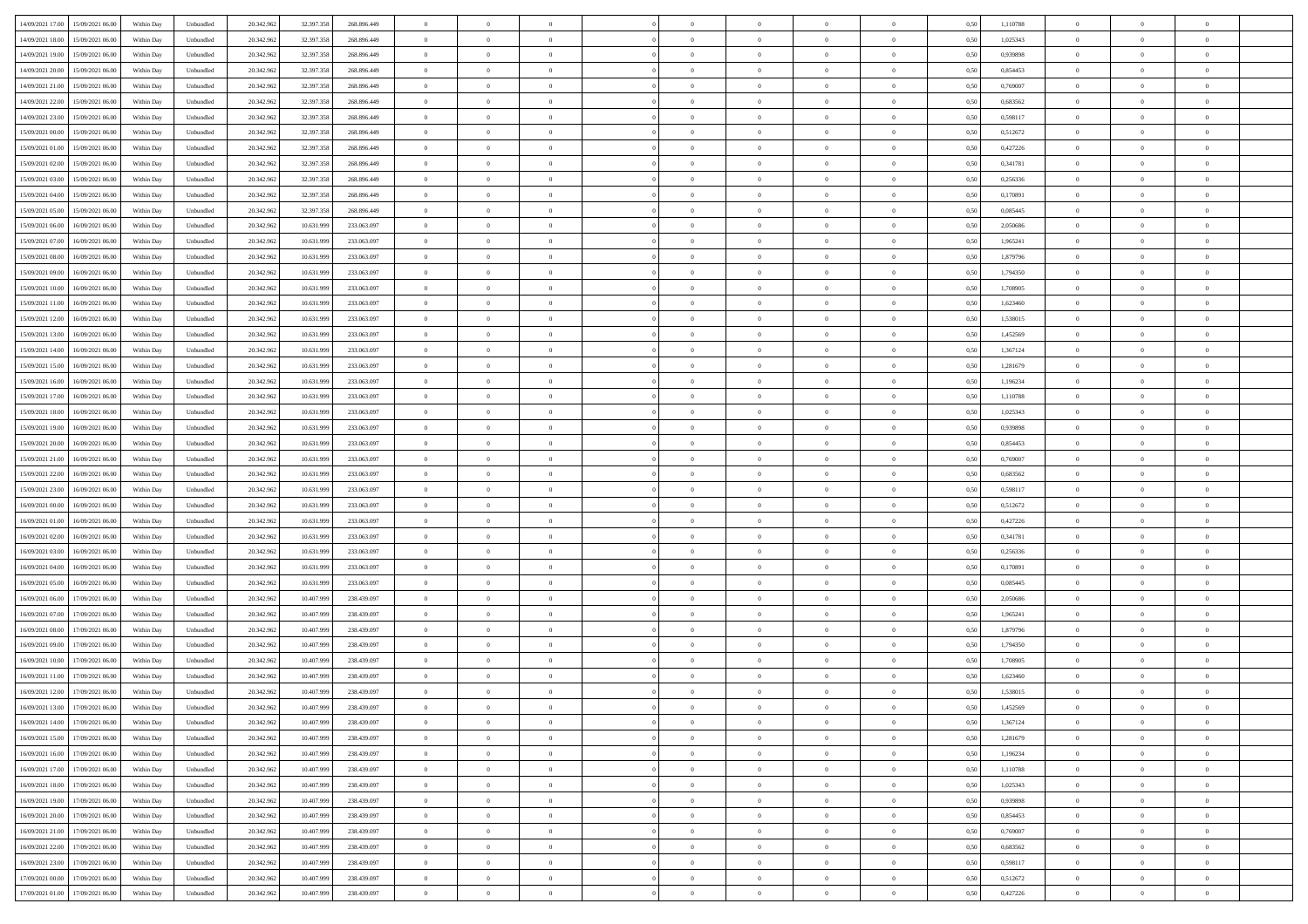| 17/09/2021 02:00 17/09/2021 06:00            | Within Day | Unbundled | 20.342.962 | 10.407.999 | 238.439.097 | $\overline{0}$ | $\overline{0}$ |                | $\overline{0}$ | $\theta$       |                | $\theta$       | 0,50 | 0,341781 | $\theta$       | $\theta$       | $\overline{0}$ |  |
|----------------------------------------------|------------|-----------|------------|------------|-------------|----------------|----------------|----------------|----------------|----------------|----------------|----------------|------|----------|----------------|----------------|----------------|--|
| 17/09/2021 03:00<br>17/09/2021 06:00         | Within Day | Unbundled | 20.342.96  | 10.407.99  | 238.439.097 | $\bf{0}$       | $\overline{0}$ | $\bf{0}$       | $\overline{0}$ | $\bf{0}$       | $\overline{0}$ | $\bf{0}$       | 0,50 | 0,256336 | $\,$ 0 $\,$    | $\bf{0}$       | $\overline{0}$ |  |
| 17/09/2021 04:00<br>17/09/2021 06:00         | Within Day | Unbundled | 20.342.962 | 10.407.999 | 238,439,097 | $\overline{0}$ | $\overline{0}$ | $\overline{0}$ | $\bf{0}$       | $\bf{0}$       | $\overline{0}$ | $\bf{0}$       | 0.50 | 0,170891 | $\bf{0}$       | $\overline{0}$ | $\overline{0}$ |  |
| 17/09/2021 05:00<br>17/09/2021 06:00         |            |           |            |            |             | $\overline{0}$ | $\overline{0}$ | $\overline{0}$ | $\theta$       | $\theta$       | $\overline{0}$ | $\overline{0}$ |      |          | $\theta$       | $\theta$       | $\overline{0}$ |  |
|                                              | Within Day | Unbundled | 20.342.96  | 10.407.999 | 238.439.097 |                |                |                |                |                |                |                | 0,50 | 0,085445 |                |                |                |  |
| 17/09/2021 06:00<br>18/09/2021 06:00         | Within Day | Unbundled | 20.342.96  | 10.217.00  | 243.023.097 | $\overline{0}$ | $\overline{0}$ | $\overline{0}$ | $\overline{0}$ | $\theta$       | $\overline{0}$ | $\bf{0}$       | 0,50 | 2,050686 | $\,$ 0 $\,$    | $\bf{0}$       | $\overline{0}$ |  |
| 17/09/2021 07:00<br>18/09/2021 06:00         | Within Day | Unbundled | 20.342.962 | 10.217.000 | 243.023.097 | $\overline{0}$ | $\overline{0}$ | $\overline{0}$ | $\overline{0}$ | $\overline{0}$ | $\Omega$       | $\bf{0}$       | 0.50 | 1.965241 | $\,$ 0 $\,$    | $\theta$       | $\overline{0}$ |  |
| 17/09/2021 08:00<br>18/09/2021 06:00         | Within Day | Unbundled | 20.342.96  | 10.217.000 | 243.023.097 | $\overline{0}$ | $\overline{0}$ | $\overline{0}$ | $\overline{0}$ | $\theta$       | $\overline{0}$ | $\bf{0}$       | 0,50 | 1,879796 | $\theta$       | $\theta$       | $\overline{0}$ |  |
|                                              |            |           |            |            |             |                |                |                |                |                |                |                |      |          |                |                |                |  |
| 17/09/2021 09:00<br>18/09/2021 06:00         | Within Day | Unbundled | 20.342.96  | 10.217.00  | 243.023.097 | $\bf{0}$       | $\overline{0}$ | $\overline{0}$ | $\overline{0}$ | $\theta$       | $\overline{0}$ | $\bf{0}$       | 0,50 | 1,794350 | $\,$ 0 $\,$    | $\bf{0}$       | $\overline{0}$ |  |
| 17/09/2021 10:00<br>18/09/2021 06:00         | Within Day | Unbundled | 20.342.96  | 10.217.000 | 243.023.097 | $\overline{0}$ | $\bf{0}$       | $\overline{0}$ | $\bf{0}$       | $\overline{0}$ | $\overline{0}$ | $\bf{0}$       | 0.50 | 1,708905 | $\bf{0}$       | $\theta$       | $\overline{0}$ |  |
| 17/09/2021 11:00<br>18/09/2021 06:00         | Within Day | Unbundled | 20.342.962 | 10.217.000 | 243.023.097 | $\overline{0}$ | $\bf{0}$       | $\overline{0}$ | $\overline{0}$ | $\theta$       | $\overline{0}$ | $\bf{0}$       | 0,50 | 1,623460 | $\,$ 0 $\,$    | $\theta$       | $\overline{0}$ |  |
| 17/09/2021 12:00<br>18/09/2021 06:00         | Within Day | Unbundled | 20.342.96  | 10.217.000 | 243.023.097 | $\bf{0}$       | $\overline{0}$ | $\bf{0}$       | $\overline{0}$ | $\bf{0}$       | $\overline{0}$ | $\bf{0}$       | 0,50 | 1,538015 | $\,$ 0 $\,$    | $\bf{0}$       | $\overline{0}$ |  |
|                                              |            |           |            |            |             |                |                |                |                |                |                |                |      |          |                |                |                |  |
| 17/09/2021 13:00<br>18/09/2021 06:00         | Within Day | Unbundled | 20.342.962 | 10.217.000 | 243.023.097 | $\overline{0}$ | $\overline{0}$ | $\overline{0}$ | $\bf{0}$       | $\bf{0}$       | $\overline{0}$ | $\bf{0}$       | 0.50 | 1.452569 | $\bf{0}$       | $\overline{0}$ | $\overline{0}$ |  |
| 17/09/2021 14:00<br>18/09/2021 06:00         | Within Day | Unbundled | 20.342.96  | 10.217.000 | 243.023.097 | $\overline{0}$ | $\overline{0}$ | $\overline{0}$ | $\overline{0}$ | $\theta$       | $\overline{0}$ | $\overline{0}$ | 0,50 | 1,367124 | $\,$ 0 $\,$    | $\theta$       | $\overline{0}$ |  |
| 17/09/2021 15:00<br>18/09/2021 06:00         | Within Day | Unbundled | 20.342.96  | 10.217.00  | 243.023.097 | $\bf{0}$       | $\theta$       | $\bf{0}$       | $\overline{0}$ | $\theta$       | $\overline{0}$ | $\bf{0}$       | 0,50 | 1,281679 | $\bf{0}$       | $\bf{0}$       | $\overline{0}$ |  |
|                                              |            |           |            |            |             |                |                |                |                |                |                |                |      |          |                |                |                |  |
| 17/09/2021 16:00<br>18/09/2021 06:00         | Within Day | Unbundled | 20.342.962 | 10.217.000 | 243.023.097 | $\overline{0}$ | $\overline{0}$ | $\overline{0}$ | $\bf{0}$       | $\theta$       | $\theta$       | $\bf{0}$       | 0.50 | 1,196234 | $\theta$       | $\theta$       | $\overline{0}$ |  |
| 17/09/2021 17:00<br>18/09/2021 06:00         | Within Day | Unbundled | 20.342.962 | 10.217.000 | 243.023.097 | $\overline{0}$ | $\overline{0}$ | $\overline{0}$ | $\overline{0}$ | $\overline{0}$ | $\overline{0}$ | $\bf{0}$       | 0,50 | 1,110788 | $\theta$       | $\theta$       | $\overline{0}$ |  |
| 17/09/2021 18:00<br>18/09/2021 06:00         | Within Day | Unbundled | 20.342.96  | 10.217.00  | 243.023.097 | $\bf{0}$       | $\overline{0}$ | $\overline{0}$ | $\overline{0}$ | $\theta$       | $\overline{0}$ | $\bf{0}$       | 0,50 | 1,025343 | $\,$ 0 $\,$    | $\bf{0}$       | $\overline{0}$ |  |
| 17/09/2021 19:00<br>18/09/2021 06:00         | Within Day | Unbundled | 20,342.96  | 10.217.000 | 243.023.097 | $\overline{0}$ | $\bf{0}$       | $\overline{0}$ | $\bf{0}$       | $\overline{0}$ | $\overline{0}$ | $\bf{0}$       | 0.50 | 0.939898 | $\bf{0}$       | $\overline{0}$ | $\overline{0}$ |  |
|                                              |            |           |            |            |             |                | $\overline{0}$ | $\overline{0}$ | $\overline{0}$ | $\overline{0}$ | $\overline{0}$ |                |      |          |                | $\theta$       | $\overline{0}$ |  |
| 17/09/2021 20:00<br>18/09/2021 06:00         | Within Day | Unbundled | 20.342.962 | 10.217.000 | 243.023.097 | $\bf{0}$       |                |                |                |                |                | $\bf{0}$       | 0,50 | 0,854453 | $\,$ 0 $\,$    |                |                |  |
| 17/09/2021 21:00<br>18/09/2021 06:00         | Within Day | Unbundled | 20.342.96  | 10.217.000 | 243.023.097 | $\bf{0}$       | $\overline{0}$ | $\bf{0}$       | $\bf{0}$       | $\overline{0}$ | $\overline{0}$ | $\bf{0}$       | 0,50 | 0,769007 | $\,$ 0 $\,$    | $\bf{0}$       | $\overline{0}$ |  |
| 17/09/2021 22:00<br>18/09/2021 06:00         | Within Day | Unbundled | 20.342.962 | 10.217.000 | 243.023.097 | $\overline{0}$ | $\bf{0}$       | $\overline{0}$ | $\bf{0}$       | $\bf{0}$       | $\overline{0}$ | $\bf{0}$       | 0.50 | 0.683562 | $\bf{0}$       | $\overline{0}$ | $\overline{0}$ |  |
| 17/09/2021 23:00<br>18/09/2021 06:00         | Within Day | Unbundled | 20.342.96  | 10.217.000 | 243.023.097 | $\overline{0}$ | $\overline{0}$ | $\overline{0}$ | $\overline{0}$ | $\theta$       | $\overline{0}$ | $\bf{0}$       | 0,50 | 0,598117 | $\theta$       | $\theta$       | $\overline{0}$ |  |
|                                              |            |           |            |            |             |                | $\overline{0}$ |                |                | $\theta$       | $\overline{0}$ |                |      |          | $\,$ 0 $\,$    | $\bf{0}$       | $\overline{0}$ |  |
| 18/09/2021 00:00<br>18/09/2021 06:00         | Within Day | Unbundled | 20.342.96  | 10.217.00  | 243.023.097 | $\bf{0}$       |                | $\bf{0}$       | $\bf{0}$       |                |                | $\bf{0}$       | 0,50 | 0,512672 |                |                |                |  |
| 18/09/2021 01:00<br>18/09/2021 06:00         | Within Day | Unbundled | 20.342.962 | 10.217.000 | 243.023.097 | $\overline{0}$ | $\overline{0}$ | $\overline{0}$ | $\overline{0}$ | $\overline{0}$ | $\Omega$       | $\bf{0}$       | 0.50 | 0,427226 | $\,$ 0 $\,$    | $\theta$       | $\overline{0}$ |  |
| 18/09/2021 02:00<br>18/09/2021 06:00         | Within Day | Unbundled | 20.342.962 | 10.217.000 | 243.023.097 | $\overline{0}$ | $\overline{0}$ | $\overline{0}$ | $\overline{0}$ | $\overline{0}$ | $\overline{0}$ | $\bf{0}$       | 0,50 | 0,341781 | $\,$ 0 $\,$    | $\theta$       | $\overline{0}$ |  |
| 18/09/2021 03:00<br>18/09/2021 06:00         | Within Day | Unbundled | 20.342.96  | 10.217.00  | 243.023.097 | $\bf{0}$       | $\theta$       | $\bf{0}$       | $\overline{0}$ | $\theta$       | $\overline{0}$ | $\bf{0}$       | 0,50 | 0,256336 | $\,$ 0 $\,$    | $\bf{0}$       | $\overline{0}$ |  |
| 18/09/2021 06:00                             |            | Unbundled | 20.342.96  | 10.217.000 | 243.023.097 | $\overline{0}$ | $\bf{0}$       | $\overline{0}$ |                | $\overline{0}$ | $\overline{0}$ |                | 0.50 | 0.170891 | $\bf{0}$       | $\theta$       | $\overline{0}$ |  |
| 18/09/2021 04:00                             | Within Day |           |            |            |             |                |                |                | $\bf{0}$       |                |                | $\bf{0}$       |      |          |                |                |                |  |
| 18/09/2021 05:00<br>18/09/2021 06:00         | Within Day | Unbundled | 20.342.962 | 10.217.000 | 243.023.097 | $\overline{0}$ | $\overline{0}$ | $\overline{0}$ | $\overline{0}$ | $\overline{0}$ | $\overline{0}$ | $\bf{0}$       | 0,50 | 0,085445 | $\theta$       | $\theta$       | $\overline{0}$ |  |
| 18/09/2021 06:00<br>19/09/2021 06:00         | Within Day | Unbundled | 20.342.96  | 9.802.99   | 252.959.097 | $\bf{0}$       | $\bf{0}$       | $\bf{0}$       | $\bf{0}$       | $\overline{0}$ | $\overline{0}$ | $\bf{0}$       | 0,50 | 2,050686 | $\,$ 0 $\,$    | $\bf{0}$       | $\overline{0}$ |  |
| 18/09/2021 07:00<br>19/09/2021 06:00         | Within Day | Unbundled | 20.342.962 | 9.802.999  | 252.959.097 | $\overline{0}$ | $\bf{0}$       | $\overline{0}$ | $\bf{0}$       | $\bf{0}$       | $\overline{0}$ | $\bf{0}$       | 0.50 | 1,965241 | $\bf{0}$       | $\overline{0}$ | $\overline{0}$ |  |
| 18/09/2021 08:00<br>19/09/2021 06:00         | Within Day | Unbundled | 20.342.962 | 9.802.999  | 252,959,097 | $\overline{0}$ | $\overline{0}$ | $\overline{0}$ | $\overline{0}$ | $\overline{0}$ | $\overline{0}$ | $\bf{0}$       | 0.5( | 1,879796 | $\theta$       | $\theta$       | $\overline{0}$ |  |
|                                              |            |           |            |            |             |                |                |                |                |                |                |                |      |          |                |                |                |  |
| 18/09/2021 09:00<br>19/09/2021 06:00         | Within Day | Unbundled | 20.342.96  | 9.802.99   | 252.959.097 | $\bf{0}$       | $\overline{0}$ | $\bf{0}$       | $\overline{0}$ | $\overline{0}$ | $\overline{0}$ | $\bf{0}$       | 0,50 | 1,794350 | $\,$ 0 $\,$    | $\bf{0}$       | $\overline{0}$ |  |
| 18/09/2021 10:00<br>19/09/2021 06:00         | Within Day | Unbundled | 20.342.962 | 9.802.999  | 252.959.097 | $\overline{0}$ | $\overline{0}$ | $\overline{0}$ | $\bf{0}$       | $\bf{0}$       | $\Omega$       | $\bf{0}$       | 0.50 | 1.708905 | $\bf{0}$       | $\theta$       | $\overline{0}$ |  |
| 18/09/2021 11:00<br>19/09/2021 06:00         | Within Dav | Unbundled | 20.342.962 | 9.802.999  | 252.959.097 | $\overline{0}$ | $\overline{0}$ | $\overline{0}$ | $\overline{0}$ | $\overline{0}$ | $\overline{0}$ | $\overline{0}$ | 0.5( | 1,623460 | $\theta$       | $\theta$       | $\overline{0}$ |  |
| 18/09/2021 12:00<br>19/09/2021 06:00         | Within Day | Unbundled | 20.342.96  | 9.802.999  | 252.959.097 | $\bf{0}$       | $\overline{0}$ | $\bf{0}$       | $\overline{0}$ | $\bf{0}$       | $\overline{0}$ | $\bf{0}$       | 0,50 | 1,538015 | $\,$ 0 $\,$    | $\bf{0}$       | $\overline{0}$ |  |
|                                              |            |           |            |            |             |                |                |                |                |                |                |                |      |          |                |                |                |  |
| 18/09/2021 13:00<br>19/09/2021 06:00         | Within Day | Unbundled | 20.342.96  | 9.802.999  | 252.959.097 | $\overline{0}$ | $\bf{0}$       | $\overline{0}$ | $\bf{0}$       | $\overline{0}$ | $\overline{0}$ | $\bf{0}$       | 0.50 | 1.452569 | $\bf{0}$       | $\overline{0}$ | $\overline{0}$ |  |
| 18/09/2021 14:00<br>19/09/2021 06:00         | Within Dav | Unbundled | 20.342.962 | 9.802.999  | 252,959,097 | $\overline{0}$ | $\overline{0}$ | $\overline{0}$ | $\overline{0}$ | $\overline{0}$ | $\overline{0}$ | $\overline{0}$ | 0.50 | 1,367124 | $\theta$       | $\theta$       | $\overline{0}$ |  |
| 18/09/2021 15:00<br>19/09/2021 06:00         | Within Day | Unbundled | 20.342.96  | 9.802.99   | 252.959.097 | $\bf{0}$       | $\bf{0}$       | $\bf{0}$       | $\bf{0}$       | $\overline{0}$ | $\overline{0}$ | $\bf{0}$       | 0,50 | 1,281679 | $\,$ 0 $\,$    | $\bf{0}$       | $\overline{0}$ |  |
| 18/09/2021 16:00<br>19/09/2021 06:00         | Within Day | Unbundled | 20.342.962 | 9.802.999  | 252.959.097 | $\overline{0}$ | $\bf{0}$       | $\overline{0}$ | $\bf{0}$       | $\bf{0}$       | $\overline{0}$ | $\bf{0}$       | 0.50 | 1,196234 | $\bf{0}$       | $\overline{0}$ | $\overline{0}$ |  |
|                                              |            |           |            |            |             |                |                |                |                |                |                |                |      |          |                |                |                |  |
| 18/09/2021 17:00<br>19/09/2021 06:00         | Within Dav | Unbundled | 20.342.962 | 9.802.999  | 252,959,097 | $\overline{0}$ | $\overline{0}$ | $\overline{0}$ | $\overline{0}$ | $\overline{0}$ | $\overline{0}$ | $\overline{0}$ | 0.5( | 1,110788 | $\theta$       | $\theta$       | $\overline{0}$ |  |
| 18/09/2021 18:00<br>19/09/2021 06:00         | Within Day | Unbundled | 20.342.96  | 9.802.999  | 252.959.097 | $\bf{0}$       | $\overline{0}$ | $\bf{0}$       | $\overline{0}$ | $\,$ 0 $\,$    | $\overline{0}$ | $\bf{0}$       | 0,50 | 1,025343 | $\,$ 0 $\,$    | $\bf{0}$       | $\overline{0}$ |  |
| 18/09/2021 19:00<br>19/09/2021 06:00         | Within Day | Unbundled | 20.342.962 | 9.802.999  | 252.959.097 | $\overline{0}$ | $\overline{0}$ | $\Omega$       | $\overline{0}$ | $\overline{0}$ | $\theta$       | $\bf{0}$       | 0.50 | 0.939898 | $\,$ 0 $\,$    | $\theta$       | $\overline{0}$ |  |
| 18/09/2021 20:00<br>19/09/2021 06:00         | Within Dav | Unbundled | 20.342.962 | 9.802.999  | 252.959.097 | $\overline{0}$ | $\overline{0}$ | $\Omega$       | $\overline{0}$ | $\theta$       | $\Omega$       | $\overline{0}$ | 0.5( | 0,854453 | $\theta$       | $\theta$       | $\overline{0}$ |  |
| 18/09/2021 21:00<br>19/09/2021 06:00         | Within Day | Unbundled | 20.342.96  | 9.802.999  | 252.959.097 | $\bf{0}$       | $\bf{0}$       | $\bf{0}$       | $\bf{0}$       | $\bf{0}$       | $\overline{0}$ | $\bf{0}$       | 0,50 | 0,769007 | $\,$ 0 $\,$    | $\bf{0}$       | $\overline{0}$ |  |
|                                              |            |           |            |            |             |                |                |                |                |                |                |                |      |          |                |                |                |  |
| $18/09/2021\ 22.00 \qquad 19/09/2021\ 06.00$ | Within Day | Unbundled | 20.342.962 | 9.802.999  | 252.959.097 | $\overline{0}$ | $\Omega$       |                | $\overline{0}$ |                |                |                | 0,50 | 0,683562 | $\theta$       | $\overline{0}$ |                |  |
| 18/09/2021 23:00 19/09/2021 06:00            | Within Day | Unbundled | 20.342.962 | 9.802.999  | 252.959.097 | $\overline{0}$ | $\theta$       | $\overline{0}$ | $\theta$       | $\overline{0}$ | $\overline{0}$ | $\bf{0}$       | 0,50 | 0,598117 | $\theta$       | $\theta$       | $\overline{0}$ |  |
| 19/09/2021 00:00<br>19/09/2021 06:00         | Within Day | Unbundled | 20.342.96  | 9.802.999  | 252.959.097 | $\overline{0}$ | $\bf{0}$       | $\overline{0}$ | $\overline{0}$ | $\bf{0}$       | $\overline{0}$ | $\bf{0}$       | 0,50 | 0,512672 | $\bf{0}$       | $\overline{0}$ | $\bf{0}$       |  |
| 19/09/2021 01:00 19/09/2021 06:00            | Within Day | Unbundled | 20.342.962 | 9.802.999  | 252.959.097 | $\overline{0}$ | $\bf{0}$       | $\overline{0}$ | $\overline{0}$ | $\overline{0}$ | $\overline{0}$ | $\bf{0}$       | 0.50 | 0,427226 | $\overline{0}$ | $\bf{0}$       | $\,$ 0 $\,$    |  |
|                                              |            |           |            |            |             |                |                |                |                |                |                |                |      |          |                |                |                |  |
| 19/09/2021 02:00 19/09/2021 06:00            | Within Day | Unbundled | 20.342.962 | 9.802.999  | 252.959.097 | $\overline{0}$ | $\overline{0}$ | $\overline{0}$ | $\overline{0}$ | $\overline{0}$ | $\overline{0}$ | $\bf{0}$       | 0,50 | 0,341781 | $\theta$       | $\theta$       | $\overline{0}$ |  |
| 19/09/2021 03:00<br>19/09/2021 06:00         | Within Day | Unbundled | 20.342.962 | 9.802.999  | 252.959.097 | $\overline{0}$ | $\bf{0}$       | $\overline{0}$ | $\bf{0}$       | $\overline{0}$ | $\bf{0}$       | $\bf{0}$       | 0,50 | 0,256336 | $\bf{0}$       | $\bf{0}$       | $\overline{0}$ |  |
| 19/09/2021 04:00<br>19/09/2021 06:00         | Within Day | Unbundled | 20.342.962 | 9.802.999  | 252.959.097 | $\overline{0}$ | $\bf{0}$       | $\overline{0}$ | $\overline{0}$ | $\overline{0}$ | $\overline{0}$ | $\bf{0}$       | 0.50 | 0,170891 | $\,$ 0 $\,$    | $\theta$       | $\overline{0}$ |  |
| 19/09/2021 05:00<br>19/09/2021 06:00         | Within Dav | Unbundled | 20.342.962 | 9.802.999  | 252.959.097 | $\overline{0}$ | $\overline{0}$ | $\overline{0}$ | $\overline{0}$ | $\overline{0}$ | $\overline{0}$ | $\bf{0}$       | 0,50 | 0,085445 | $\overline{0}$ | $\theta$       | $\overline{0}$ |  |
|                                              |            |           |            |            |             |                |                |                |                |                |                |                |      |          |                |                |                |  |
| 19/09/2021 06:00<br>20/09/2021 06:00         | Within Day | Unbundled | 20.342.96  | 9.802.999  | 252.959.097 | $\overline{0}$ | $\overline{0}$ | $\overline{0}$ | $\overline{0}$ | $\overline{0}$ | $\overline{0}$ | $\bf{0}$       | 0,50 | 2,050686 | $\bf{0}$       | $\bf{0}$       | $\overline{0}$ |  |
| 19/09/2021 07:00<br>20/09/2021 06:00         | Within Day | Unbundled | 20.342.962 | 9.802.999  | 252.959.097 | $\overline{0}$ | $\overline{0}$ | $\overline{0}$ | $\overline{0}$ | $\bf{0}$       | $\overline{0}$ | $\bf{0}$       | 0.50 | 1.965241 | $\overline{0}$ | $\,$ 0 $\,$    | $\,$ 0         |  |
| 19/09/2021 08:00 20/09/2021 06:00            | Within Dav | Unbundled | 20.342.962 | 9.802.999  | 252.959.097 | $\overline{0}$ | $\overline{0}$ | $\overline{0}$ | $\overline{0}$ | $\overline{0}$ | $\overline{0}$ | $\bf{0}$       | 0,50 | 1,879796 | $\overline{0}$ | $\theta$       | $\overline{0}$ |  |
| 19/09/2021 09:00<br>20/09/2021 06:00         | Within Day | Unbundled | 20.342.96  | 9.802.999  | 252.959.097 | $\overline{0}$ | $\bf{0}$       | $\overline{0}$ | $\bf{0}$       | $\overline{0}$ | $\bf{0}$       | $\bf{0}$       | 0,50 | 1,794350 | $\bf{0}$       | $\bf{0}$       | $\overline{0}$ |  |
|                                              |            |           |            |            |             |                |                |                |                |                |                |                |      |          |                |                |                |  |
| 19/09/2021 11:00 20/09/2021 06:00            | Within Day | Unbundled | 20.342.962 | 9.802.999  | 252.959.097 | $\overline{0}$ | $\bf{0}$       | $\overline{0}$ | $\overline{0}$ | $\,$ 0 $\,$    | $\overline{0}$ | $\bf{0}$       | 0,50 | 1,623460 | $\overline{0}$ | $\,$ 0 $\,$    | $\,$ 0 $\,$    |  |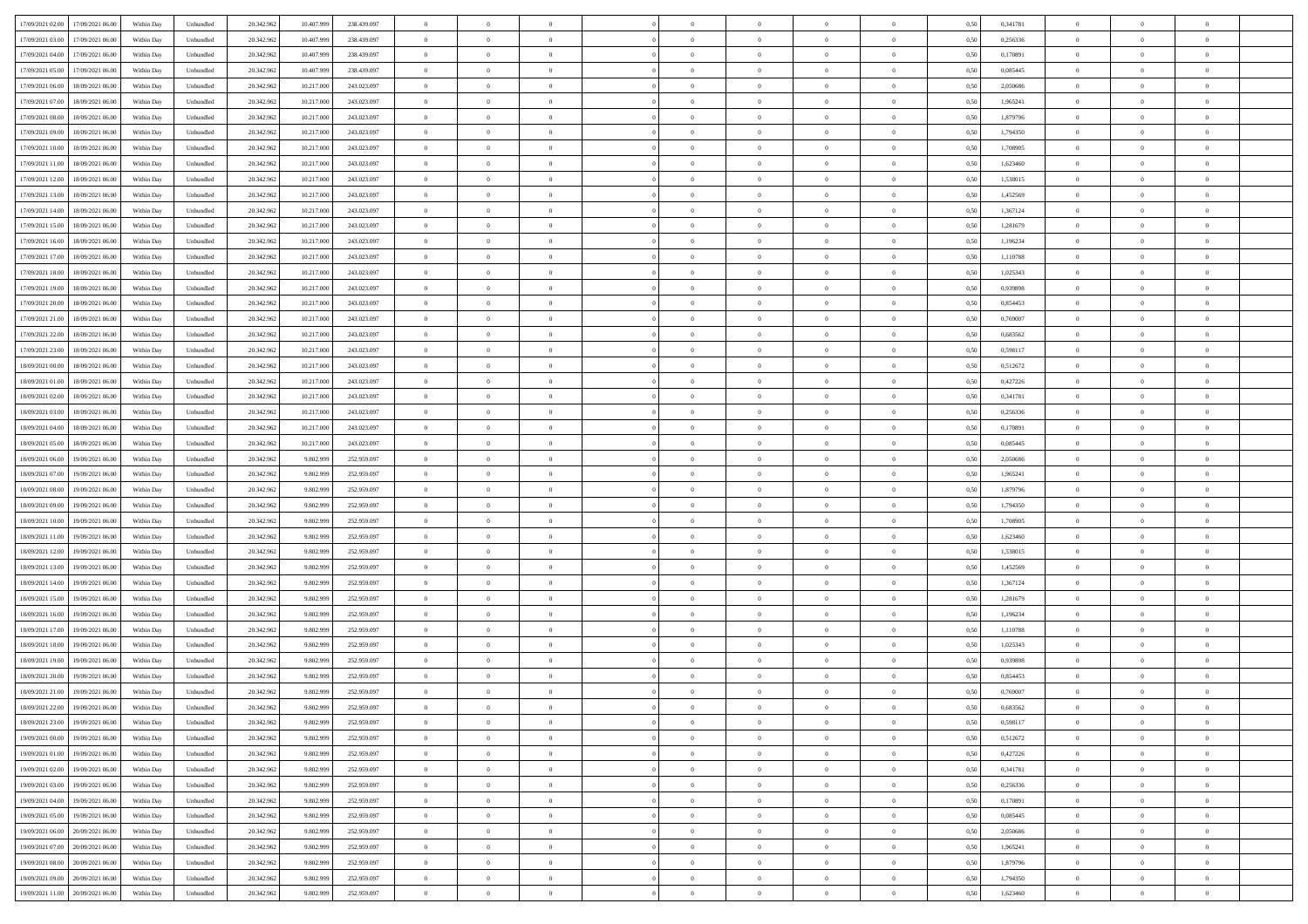| 19/09/2021 12:00<br>20/09/2021 06:00 | Within Day | Unbundled | 20.342.962 | 9.802.999  | 252.959.097 | $\overline{0}$ | $\overline{0}$   | $\overline{0}$ | $\theta$       | $\theta$       |                | $\overline{0}$ | 0,50 | 1,538015 | $\theta$       | $\theta$       | $\theta$       |  |
|--------------------------------------|------------|-----------|------------|------------|-------------|----------------|------------------|----------------|----------------|----------------|----------------|----------------|------|----------|----------------|----------------|----------------|--|
|                                      |            |           |            |            |             |                |                  |                |                |                |                |                |      |          |                |                |                |  |
| 19/09/2021 13:00<br>20/09/2021 06.0  | Within Day | Unbundled | 20.342.96  | 9.802.999  | 252.959.097 | $\overline{0}$ | $\overline{0}$   | $\overline{0}$ | $\,$ 0 $\,$    | $\bf{0}$       | $\overline{0}$ | $\bf{0}$       | 0,50 | 1,452569 | $\,$ 0 $\,$    | $\theta$       | $\overline{0}$ |  |
| 19/09/2021 14:00<br>20/09/2021 06:00 | Within Day | Unbundled | 20.342.962 | 9.802.999  | 252.959.097 | $\overline{0}$ | $\overline{0}$   | $\overline{0}$ | $\bf{0}$       | $\bf{0}$       | $\overline{0}$ | $\mathbf{0}$   | 0.50 | 1.367124 | $\bf{0}$       | $\overline{0}$ | $\overline{0}$ |  |
| 19/09/2021 15:00<br>20/09/2021 06:00 | Within Day | Unbundled | 20.342.962 | 9.802.999  | 252.959.097 | $\overline{0}$ | $\overline{0}$   | $\overline{0}$ | $\overline{0}$ | $\overline{0}$ | $\overline{0}$ | $\bf{0}$       | 0,50 | 1,281679 | $\theta$       | $\theta$       | $\overline{0}$ |  |
| 19/09/2021 16.00<br>20/09/2021 06.0  | Within Day | Unbundled | 20.342.962 | 9.802.999  | 252.959.097 | $\overline{0}$ | $\overline{0}$   | $\bf{0}$       | $\overline{0}$ | $\overline{0}$ | $\overline{0}$ | $\bf{0}$       | 0,50 | 1,196234 | $\,$ 0 $\,$    | $\theta$       | $\overline{0}$ |  |
| 20/09/2021 06:00                     |            |           |            | 9.802.999  | 252.959.097 |                |                  |                |                | $\overline{0}$ |                |                |      | 1.110788 |                | $\theta$       | $\overline{0}$ |  |
| 19/09/2021 17:00                     | Within Day | Unbundled | 20.342.962 |            |             | $\overline{0}$ | $\overline{0}$   | $\overline{0}$ | $\overline{0}$ |                | $\overline{0}$ | $\mathbf{0}$   | 0.50 |          | $\theta$       |                |                |  |
| 19/09/2021 18:00<br>20/09/2021 06:00 | Within Day | Unbundled | 20.342.962 | 9.802.999  | 252.959.097 | $\overline{0}$ | $\overline{0}$   | $\overline{0}$ | $\overline{0}$ | $\overline{0}$ | $\overline{0}$ | $\bf{0}$       | 0,50 | 1,025343 | $\theta$       | $\theta$       | $\overline{0}$ |  |
| 19/09/2021 19:00<br>20/09/2021 06.0  | Within Day | Unbundled | 20.342.962 | 9.802.999  | 252.959.097 | $\overline{0}$ | $\overline{0}$   | $\overline{0}$ | $\overline{0}$ | $\overline{0}$ | $\overline{0}$ | $\bf{0}$       | 0,50 | 0,939898 | $\,$ 0 $\,$    | $\bf{0}$       | $\overline{0}$ |  |
| 19/09/2021 20:00<br>20/09/2021 06:00 | Within Day | Unbundled | 20.342.962 | 9.802.999  | 252.959.097 | $\overline{0}$ | $\overline{0}$   | $\overline{0}$ | $\overline{0}$ | $\overline{0}$ | $\overline{0}$ | $\mathbf{0}$   | 0.50 | 0.854453 | $\,$ 0 $\,$    | $\theta$       | $\overline{0}$ |  |
| 19/09/2021 21.00<br>20/09/2021 06:00 | Within Day | Unbundled | 20.342.962 | 9.802.999  | 252.959.097 | $\overline{0}$ | $\overline{0}$   | $\overline{0}$ | $\bf{0}$       | $\overline{0}$ | $\overline{0}$ | $\bf{0}$       | 0,50 | 0,769007 | $\theta$       | $\theta$       | $\overline{0}$ |  |
| 19/09/2021 22.00<br>20/09/2021 06.0  | Within Day | Unbundled | 20.342.962 | 9.802.999  | 252.959.097 | $\overline{0}$ | $\overline{0}$   | $\overline{0}$ | $\bf{0}$       | $\bf{0}$       | $\overline{0}$ | $\bf{0}$       | 0,50 | 0,683562 | $\,$ 0 $\,$    | $\theta$       | $\overline{0}$ |  |
|                                      |            |           |            |            |             |                |                  |                |                |                |                |                |      |          |                |                |                |  |
| 19/09/2021 23.00<br>20/09/2021 06:00 | Within Day | Unbundled | 20.342.962 | 9.802.999  | 252.959.097 | $\overline{0}$ | $\overline{0}$   | $\overline{0}$ | $\bf{0}$       | $\bf{0}$       | $\overline{0}$ | $\mathbf{0}$   | 0.50 | 0.598117 | $\bf{0}$       | $\overline{0}$ | $\bf{0}$       |  |
| 20/09/2021 00:00<br>20/09/2021 06.00 | Within Day | Unbundled | 20.342.962 | 9.802.999  | 252.959.097 | $\overline{0}$ | $\overline{0}$   | $\overline{0}$ | $\overline{0}$ | $\overline{0}$ | $\overline{0}$ | $\bf{0}$       | 0,50 | 0,512672 | $\theta$       | $\theta$       | $\overline{0}$ |  |
| 20/09/2021 01:00<br>20/09/2021 06.0  | Within Day | Unbundled | 20.342.962 | 9.802.999  | 252.959.097 | $\overline{0}$ | $\overline{0}$   | $\overline{0}$ | $\bf{0}$       | $\overline{0}$ | $\overline{0}$ | $\bf{0}$       | 0,50 | 0,427226 | $\,$ 0 $\,$    | $\bf{0}$       | $\overline{0}$ |  |
| 20/09/2021 02:00<br>20/09/2021 06:00 | Within Day | Unbundled | 20.342.962 | 9.802.999  | 252.959.097 | $\overline{0}$ | $\overline{0}$   | $\overline{0}$ | $\overline{0}$ | $\overline{0}$ | $\overline{0}$ | $\mathbf{0}$   | 0.50 | 0.341781 | $\theta$       | $\theta$       | $\overline{0}$ |  |
| 20/09/2021 03:00<br>20/09/2021 06:00 | Within Day | Unbundled | 20.342.962 | 9.802.999  | 252.959.097 | $\overline{0}$ | $\overline{0}$   | $\overline{0}$ | $\overline{0}$ | $\overline{0}$ | $\overline{0}$ | $\bf{0}$       | 0,50 | 0,256336 | $\theta$       | $\theta$       | $\overline{0}$ |  |
| 20/09/2021 04:00<br>20/09/2021 06.0  | Within Day | Unbundled | 20.342.962 | 9.802.999  | 252.959.097 | $\overline{0}$ | $\overline{0}$   | $\overline{0}$ | $\overline{0}$ | $\overline{0}$ | $\overline{0}$ | $\bf{0}$       | 0,50 | 0,170891 | $\,$ 0 $\,$    | $\theta$       | $\overline{0}$ |  |
|                                      |            |           |            |            |             |                |                  |                |                |                |                |                |      |          |                |                |                |  |
| 20/09/2021 05:00<br>20/09/2021 06:00 | Within Day | Unbundled | 20.342.962 | 9.802.999  | 252.959.097 | $\overline{0}$ | $\overline{0}$   | $\overline{0}$ | $\overline{0}$ | $\bf{0}$       | $\overline{0}$ | $\mathbf{0}$   | 0.50 | 0.085445 | $\,$ 0 $\,$    | $\theta$       | $\overline{0}$ |  |
| 20/09/2021 06:00<br>21/09/2021 06:00 | Within Day | Unbundled | 20.342.962 | 10.160.999 | 244.367.097 | $\overline{0}$ | $\overline{0}$   | $\overline{0}$ | $\overline{0}$ | $\overline{0}$ | $\overline{0}$ | $\bf{0}$       | 0,50 | 2,050686 | $\theta$       | $\theta$       | $\overline{0}$ |  |
| 20/09/2021 07:00<br>21/09/2021 06.00 | Within Day | Unbundled | 20.342.96  | 10.160.999 | 244.367.097 | $\overline{0}$ | $\overline{0}$   | $\overline{0}$ | $\bf{0}$       | $\bf{0}$       | $\overline{0}$ | $\bf{0}$       | 0,50 | 1,965241 | $\,$ 0 $\,$    | $\bf{0}$       | $\overline{0}$ |  |
| 20/09/2021 08:00<br>21/09/2021 06:00 | Within Day | Unbundled | 20.342.962 | 10.160.999 | 244,367,097 | $\overline{0}$ | $\overline{0}$   | $\overline{0}$ | $\bf{0}$       | $\bf{0}$       | $\overline{0}$ | $\mathbf{0}$   | 0.50 | 1.879796 | $\bf{0}$       | $\overline{0}$ | $\bf{0}$       |  |
| 20/09/2021 09:00<br>21/09/2021 06:00 | Within Day | Unbundled | 20.342.962 | 10.160.999 | 244.367.097 | $\overline{0}$ | $\overline{0}$   | $\overline{0}$ | $\overline{0}$ | $\overline{0}$ | $\overline{0}$ | $\,$ 0 $\,$    | 0,50 | 1,794350 | $\theta$       | $\theta$       | $\overline{0}$ |  |
| 20/09/2021 10:00<br>21/09/2021 06.00 | Within Day | Unbundled | 20.342.96  | 10.160.999 | 244.367.097 | $\overline{0}$ | $\overline{0}$   | $\overline{0}$ | $\bf{0}$       | $\overline{0}$ | $\overline{0}$ | $\bf{0}$       | 0,50 | 1,708905 | $\,$ 0 $\,$    | $\bf{0}$       | $\overline{0}$ |  |
|                                      |            |           |            |            |             |                |                  |                |                |                |                |                |      |          |                |                |                |  |
| 20/09/2021 11:00<br>21/09/2021 06:00 | Within Day | Unbundled | 20.342.962 | 10.160.999 | 244,367,097 | $\overline{0}$ | $\overline{0}$   | $\overline{0}$ | $\overline{0}$ | $\overline{0}$ | $\overline{0}$ | $\mathbf{0}$   | 0.50 | 1.623460 | $\bf{0}$       | $\theta$       | $\overline{0}$ |  |
| 20/09/2021 12:00<br>21/09/2021 06.00 | Within Day | Unbundled | 20.342.962 | 10.160.999 | 244.367.097 | $\overline{0}$ | $\overline{0}$   | $\overline{0}$ | $\overline{0}$ | $\overline{0}$ | $\overline{0}$ | $\bf{0}$       | 0,50 | 1,538015 | $\theta$       | $\theta$       | $\overline{0}$ |  |
| 20/09/2021 13:00<br>21/09/2021 06.00 | Within Day | Unbundled | 20.342.96  | 10.160.999 | 244.367.097 | $\overline{0}$ | $\overline{0}$   | $\overline{0}$ | $\overline{0}$ | $\overline{0}$ | $\overline{0}$ | $\bf{0}$       | 0,50 | 1,452569 | $\,$ 0 $\,$    | $\theta$       | $\overline{0}$ |  |
| 20/09/2021 14:00<br>21/09/2021 06:00 | Within Day | Unbundled | 20.342.962 | 10.160.999 | 244,367,097 | $\overline{0}$ | $\overline{0}$   | $\overline{0}$ | $\overline{0}$ | $\overline{0}$ | $\overline{0}$ | $\mathbf{0}$   | 0.50 | 1.367124 | $\,$ 0 $\,$    | $\theta$       | $\overline{0}$ |  |
| 20/09/2021 15:00<br>21/09/2021 06:00 | Within Day | Unbundled | 20.342.962 | 10.160.999 | 244.367.097 | $\overline{0}$ | $\overline{0}$   | $\overline{0}$ | $\overline{0}$ | $\overline{0}$ | $\overline{0}$ | $\bf{0}$       | 0,50 | 1,281679 | $\theta$       | $\theta$       | $\overline{0}$ |  |
| 20/09/2021 16:00<br>21/09/2021 06.00 | Within Day | Unbundled | 20.342.96  | 10.160.999 | 244.367.097 | $\overline{0}$ | $\overline{0}$   | $\overline{0}$ | $\overline{0}$ | $\bf{0}$       | $\overline{0}$ | $\bf{0}$       | 0,50 | 1,196234 | $\,$ 0 $\,$    | $\bf{0}$       | $\overline{0}$ |  |
| 21/09/2021 06:00                     |            | Unbundled |            | 10.160.999 | 244,367,097 |                |                  | $\overline{0}$ |                | $\bf{0}$       | $\overline{0}$ |                | 0.50 | 1.110788 | $\bf{0}$       | $\overline{0}$ | $\bf{0}$       |  |
| 20/09/2021 17:00                     | Within Day |           | 20.342.962 |            |             | $\overline{0}$ | $\overline{0}$   |                | $\bf{0}$       |                |                | $\mathbf{0}$   |      |          |                |                |                |  |
| 20/09/2021 18:00<br>21/09/2021 06:00 | Within Day | Unbundled | 20.342.962 | 10.160.999 | 244.367.097 | $\overline{0}$ | $\overline{0}$   | $\overline{0}$ | $\overline{0}$ | $\overline{0}$ | $\overline{0}$ | $\overline{0}$ | 0.50 | 1,025343 | $\theta$       | $\theta$       | $\overline{0}$ |  |
| 20/09/2021 19:00<br>21/09/2021 06.00 | Within Day | Unbundled | 20.342.962 | 10.160.999 | 244.367.097 | $\overline{0}$ | $\overline{0}$   | $\overline{0}$ | $\bf{0}$       | $\overline{0}$ | $\overline{0}$ | $\bf{0}$       | 0,50 | 0,939898 | $\,$ 0 $\,$    | $\bf{0}$       | $\overline{0}$ |  |
| 20/09/2021 20:00<br>21/09/2021 06:00 | Within Day | Unbundled | 20.342.962 | 10.160.999 | 244,367,097 | $\overline{0}$ | $\overline{0}$   | $\overline{0}$ | $\overline{0}$ | $\overline{0}$ | $\overline{0}$ | $\mathbf{0}$   | 0.50 | 0.854453 | $\,$ 0 $\,$    | $\theta$       | $\overline{0}$ |  |
| 20/09/2021 21:00<br>21/09/2021 06:00 | Within Day | Unbundled | 20.342.962 | 10.160.999 | 244.367.097 | $\overline{0}$ | $\overline{0}$   | $\overline{0}$ | $\overline{0}$ | $\overline{0}$ | $\Omega$       | $\overline{0}$ | 0.50 | 0,769007 | $\theta$       | $\theta$       | $\overline{0}$ |  |
| 20/09/2021 22:00<br>21/09/2021 06.00 | Within Day | Unbundled | 20.342.96  | 10.160.999 | 244.367.097 | $\overline{0}$ | $\overline{0}$   | $\overline{0}$ | $\bf{0}$       | $\overline{0}$ | $\overline{0}$ | $\bf{0}$       | 0,50 | 0,683562 | $\,$ 0 $\,$    | $\theta$       | $\overline{0}$ |  |
| 20/09/2021 23:00<br>21/09/2021 06:00 | Within Day | Unbundled | 20.342.962 | 10.160.999 | 244,367,097 | $\overline{0}$ | $\overline{0}$   | $\overline{0}$ | $\overline{0}$ | $\bf{0}$       | $\overline{0}$ | $\mathbf{0}$   | 0.50 | 0.598117 | $\,$ 0 $\,$    | $\theta$       | $\overline{0}$ |  |
|                                      |            |           |            |            |             |                | $\overline{0}$   |                |                |                |                | $\overline{0}$ |      |          | $\theta$       | $\theta$       | $\overline{0}$ |  |
| 21/09/2021 00:00<br>21/09/2021 06:00 | Within Day | Unbundled | 20.342.962 | 10.160.999 | 244.367.097 | $\overline{0}$ |                  | $\overline{0}$ | $\overline{0}$ | $\overline{0}$ | $\overline{0}$ |                | 0.50 | 0,512672 |                |                |                |  |
| 21/09/2021 01:00<br>21/09/2021 06.00 | Within Day | Unbundled | 20.342.96  | 10.160.999 | 244.367.097 | $\overline{0}$ | $\overline{0}$   | $\overline{0}$ | $\,$ 0 $\,$    | $\bf{0}$       | $\overline{0}$ | $\bf{0}$       | 0,50 | 0,427226 | $\,$ 0 $\,$    | $\bf{0}$       | $\overline{0}$ |  |
| 21/09/2021 02.00<br>21/09/2021 06:00 | Within Day | Unbundled | 20.342.962 | 10.160.999 | 244.367.097 | $\overline{0}$ | $\overline{0}$   | $\overline{0}$ | $\bf{0}$       | $\bf{0}$       | $\overline{0}$ | $\mathbf{0}$   | 0.50 | 0.341781 | $\bf{0}$       | $\overline{0}$ | $\bf{0}$       |  |
| 21/09/2021 03:00<br>21/09/2021 06:00 | Within Day | Unbundled | 20.342.962 | 10.160.999 | 244.367.097 | $\overline{0}$ | $\overline{0}$   | $\overline{0}$ | $\overline{0}$ | $\overline{0}$ | $\overline{0}$ | $\overline{0}$ | 0.50 | 0,256336 | $\theta$       | $\theta$       | $\overline{0}$ |  |
| 21/09/2021 04:00<br>21/09/2021 06.00 | Within Day | Unbundled | 20.342.962 | 10.160.999 | 244.367.097 | $\overline{0}$ | $\overline{0}$   | $\overline{0}$ | $\bf{0}$       | $\bf{0}$       | $\overline{0}$ | $\bf{0}$       | 0,50 | 0,170891 | $\,$ 0 $\,$    | $\bf{0}$       | $\overline{0}$ |  |
| 21/09/2021 05:00<br>21/09/2021 06:00 | Within Day | Unbundled | 20.342.962 | 10.160.999 | 244,367,097 | $\overline{0}$ | $\overline{0}$   | $\overline{0}$ | $\overline{0}$ | $\overline{0}$ | $\Omega$       | $\overline{0}$ | 0.50 | 0.085445 | $\bf{0}$       | $\overline{0}$ | $\overline{0}$ |  |
| 21/09/2021 06:00<br>22/09/2021 06:00 | Within Day | Unbundled | 20.342.962 | 10.671.000 | 232.127.097 | $\overline{0}$ | $\overline{0}$   | $\overline{0}$ | $\overline{0}$ | $\overline{0}$ | $\theta$       | $\overline{0}$ | 0.5( | 2.050686 | $\theta$       | $\theta$       | $\overline{0}$ |  |
|                                      |            |           |            |            |             |                |                  |                |                |                |                |                |      |          |                |                |                |  |
| 21/09/2021 07:00<br>22/09/2021 06.00 | Within Day | Unbundled | 20.342.962 | 10.671.000 | 232.127.097 | $\overline{0}$ | $\overline{0}$   | $\bf{0}$       | $\overline{0}$ | $\bf{0}$       | $\overline{0}$ | $\bf{0}$       | 0,50 | 1,965241 | $\,$ 0 $\,$    | $\bf{0}$       | $\overline{0}$ |  |
| 21/09/2021 08:00 22/09/2021 06:00    | Within Day | Unbundled | 20.342.962 | 10.671.000 | 232.127.097 | $\bf{0}$       | $\boldsymbol{0}$ |                | $\bf{0}$       |                |                |                | 0,50 | 1.879796 | $\theta$       | $\overline{0}$ |                |  |
| 21/09/2021 09:00 22/09/2021 06:00    | Within Dav | Unbundled | 20.342.962 | 10.671.000 | 232.127.097 | $\overline{0}$ | $\overline{0}$   | $\overline{0}$ | $\overline{0}$ | $\overline{0}$ | $\overline{0}$ | $\overline{0}$ | 0,50 | 1,794350 | $\theta$       | $\theta$       | $\overline{0}$ |  |
| 21/09/2021 10:00<br>22/09/2021 06.00 | Within Day | Unbundled | 20.342.962 | 10.671.000 | 232.127.097 | $\overline{0}$ | $\overline{0}$   | $\overline{0}$ | $\bf{0}$       | $\bf{0}$       | $\overline{0}$ | $\mathbf{0}$   | 0,50 | 1,708905 | $\overline{0}$ | $\overline{0}$ | $\bf{0}$       |  |
| 21/09/2021 11:00 22/09/2021 06:00    | Within Day | Unbundled | 20.342.962 | 10.671.000 | 232.127.097 | $\overline{0}$ | $\overline{0}$   | $\overline{0}$ | $\,$ 0 $\,$    | $\bf{0}$       | $\overline{0}$ | $\mathbf{0}$   | 0.50 | 1.623460 | $\overline{0}$ | $\bf{0}$       | $\,$ 0 $\,$    |  |
| 21/09/2021 12:00<br>22/09/2021 06:00 | Within Dav | Unbundled | 20.342.962 | 10.671.000 | 232.127.097 | $\overline{0}$ | $\overline{0}$   | $\overline{0}$ | $\overline{0}$ | $\overline{0}$ | $\overline{0}$ | $\mathbf{0}$   | 0,50 | 1,538015 | $\overline{0}$ | $\theta$       | $\overline{0}$ |  |
| 21/09/2021 13:00<br>22/09/2021 06:00 | Within Day | Unbundled | 20.342.962 | 10.671.000 | 232.127.097 | $\overline{0}$ | $\overline{0}$   | $\overline{0}$ | $\bf{0}$       | $\bf{0}$       | $\overline{0}$ | $\mathbf{0}$   | 0,50 | 1,452569 | $\overline{0}$ | $\bf{0}$       | $\overline{0}$ |  |
|                                      |            |           |            |            |             |                |                  |                |                |                |                |                |      |          |                |                |                |  |
| 22/09/2021 06:00<br>21/09/2021 14.00 | Within Day | Unbundled | 20.342.962 | 10.671.000 | 232.127.097 | $\overline{0}$ | $\overline{0}$   | $\overline{0}$ | $\bf{0}$       | $\overline{0}$ | $\overline{0}$ | $\mathbf{0}$   | 0.50 | 1.367124 | $\,$ 0 $\,$    | $\theta$       | $\,$ 0         |  |
| 21/09/2021 15:00<br>22/09/2021 06:00 | Within Day | Unbundled | 20.342.962 | 10.671.000 | 232.127.097 | $\overline{0}$ | $\overline{0}$   | $\overline{0}$ | $\overline{0}$ | $\overline{0}$ | $\overline{0}$ | $\mathbf{0}$   | 0,50 | 1,281679 | $\overline{0}$ | $\theta$       | $\overline{0}$ |  |
| 21/09/2021 16:00<br>22/09/2021 06:00 | Within Day | Unbundled | 20.342.962 | 10.671.000 | 232.127.097 | $\overline{0}$ | $\overline{0}$   | $\overline{0}$ | $\bf{0}$       | $\bf{0}$       | $\overline{0}$ | $\,$ 0 $\,$    | 0,50 | 1,196234 | $\bf{0}$       | $\bf{0}$       | $\overline{0}$ |  |
| 21/09/2021 17:00<br>22/09/2021 06:00 | Within Day | Unbundled | 20.342.962 | 10.671.000 | 232.127.097 | $\overline{0}$ | $\overline{0}$   | $\overline{0}$ | $\bf{0}$       | $\overline{0}$ | $\overline{0}$ | $\,$ 0 $\,$    | 0.50 | 1.110788 | $\overline{0}$ | $\bf{0}$       | $\,$ 0         |  |
| 21/09/2021 18:00<br>22/09/2021 06:00 | Within Dav | Unbundled | 20.342.962 | 10.671.000 | 232.127.097 | $\overline{0}$ | $\overline{0}$   | $\overline{0}$ | $\overline{0}$ | $\overline{0}$ | $\overline{0}$ | $\mathbf{0}$   | 0,50 | 1,025343 | $\overline{0}$ | $\theta$       | $\overline{0}$ |  |
| 21/09/2021 19:00<br>22/09/2021 06.00 | Within Day | Unbundled | 20.342.962 | 10.671.000 | 232.127.097 | $\overline{0}$ | $\overline{0}$   | $\overline{0}$ | $\overline{0}$ | $\bf{0}$       | $\overline{0}$ | $\mathbf{0}$   | 0,50 | 0,939898 | $\bf{0}$       | $\bf{0}$       | $\overline{0}$ |  |
|                                      |            |           |            |            |             |                |                  |                |                |                |                |                |      |          |                |                |                |  |
| 21/09/2021 20:00 22/09/2021 06:00    | Within Day | Unbundled | 20.342.962 | 10.671.000 | 232.127.097 | $\overline{0}$ | $\overline{0}$   | $\overline{0}$ | $\bf{0}$       | $\,$ 0         | $\overline{0}$ | $\,0\,$        | 0,50 | 0,854453 | $\overline{0}$ | $\,$ 0 $\,$    | $\,$ 0 $\,$    |  |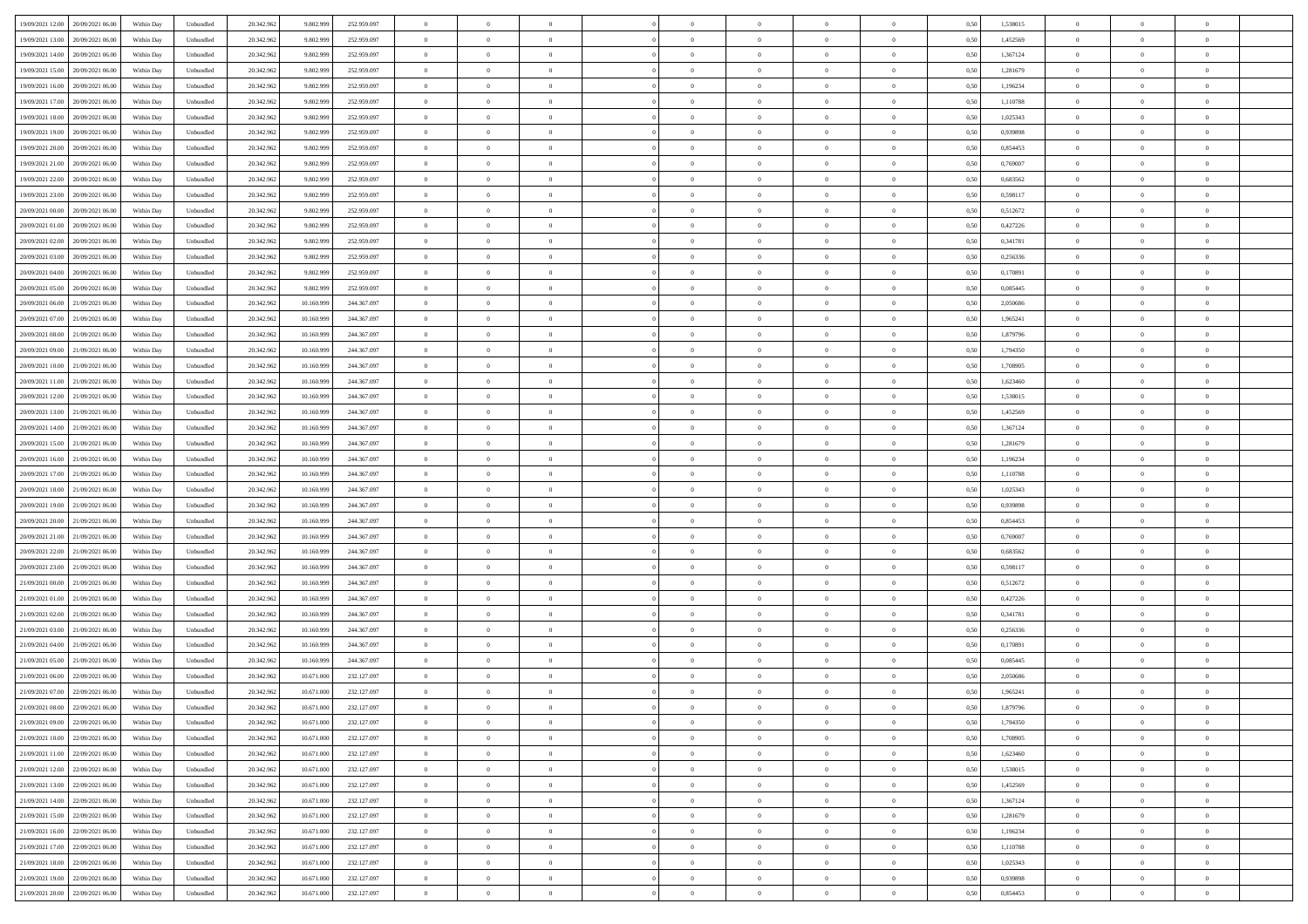| 21/09/2021 21:00<br>22/09/2021 06:00 | Within Day | Unbundled | 20.342.962 | 10.671.000 | 232.127.097 | $\overline{0}$ | $\overline{0}$   | $\overline{0}$ | $\theta$       | $\theta$       |                | $\overline{0}$ | 0,50 | 0,769007 | $\theta$       | $\theta$       | $\overline{0}$ |  |
|--------------------------------------|------------|-----------|------------|------------|-------------|----------------|------------------|----------------|----------------|----------------|----------------|----------------|------|----------|----------------|----------------|----------------|--|
|                                      |            |           |            |            |             |                |                  |                |                |                |                |                |      |          |                |                |                |  |
| 21/09/2021 22.00<br>22/09/2021 06.00 | Within Day | Unbundled | 20.342.96  | 10.671.000 | 232.127.097 | $\overline{0}$ | $\overline{0}$   | $\overline{0}$ | $\,$ 0 $\,$    | $\bf{0}$       | $\overline{0}$ | $\bf{0}$       | 0,50 | 0,683562 | $\,$ 0 $\,$    | $\theta$       | $\overline{0}$ |  |
| 21/09/2021 23.00<br>22/09/2021 06:00 | Within Day | Unbundled | 20.342.962 | 10.671.000 | 232.127.097 | $\overline{0}$ | $\overline{0}$   | $\overline{0}$ | $\bf{0}$       | $\bf{0}$       | $\overline{0}$ | $\mathbf{0}$   | 0.50 | 0.598117 | $\bf{0}$       | $\overline{0}$ | $\overline{0}$ |  |
| 22/09/2021 00:00<br>22/09/2021 06.00 | Within Day | Unbundled | 20.342.962 | 10.671.000 | 232.127.097 | $\overline{0}$ | $\overline{0}$   | $\overline{0}$ | $\overline{0}$ | $\overline{0}$ | $\overline{0}$ | $\bf{0}$       | 0,50 | 0,512672 | $\theta$       | $\theta$       | $\overline{0}$ |  |
|                                      |            |           |            |            |             |                | $\overline{0}$   |                |                |                |                |                |      |          |                | $\theta$       |                |  |
| 22/09/2021 01:00<br>22/09/2021 06.00 | Within Day | Unbundled | 20.342.96  | 10.671.000 | 232.127.097 | $\bf{0}$       |                  | $\bf{0}$       | $\bf{0}$       | $\overline{0}$ | $\overline{0}$ | $\bf{0}$       | 0,50 | 0,427226 | $\,$ 0 $\,$    |                | $\overline{0}$ |  |
| 22/09/2021 02.00<br>22/09/2021 06:00 | Within Day | Unbundled | 20.342.962 | 10.671.000 | 232.127.097 | $\overline{0}$ | $\overline{0}$   | $\overline{0}$ | $\bf{0}$       | $\overline{0}$ | $\overline{0}$ | $\mathbf{0}$   | 0.50 | 0.341781 | $\bf{0}$       | $\theta$       | $\overline{0}$ |  |
| 22/09/2021 03:00<br>22/09/2021 06.00 | Within Day | Unbundled | 20.342.962 | 10.671.000 | 232.127.097 | $\overline{0}$ | $\overline{0}$   | $\overline{0}$ | $\overline{0}$ | $\overline{0}$ | $\overline{0}$ | $\bf{0}$       | 0,50 | 0,256336 | $\theta$       | $\theta$       | $\overline{0}$ |  |
| 22/09/2021 04:00<br>22/09/2021 06.00 | Within Day | Unbundled | 20.342.96  | 10.671.000 | 232.127.097 | $\overline{0}$ | $\overline{0}$   | $\overline{0}$ | $\bf{0}$       | $\bf{0}$       | $\overline{0}$ | $\bf{0}$       | 0,50 | 0,170891 | $\,$ 0 $\,$    | $\bf{0}$       | $\overline{0}$ |  |
| 22/09/2021 05:00<br>22/09/2021 06:00 | Within Day | Unbundled | 20.342.962 | 10.671.000 | 232.127.097 | $\overline{0}$ | $\overline{0}$   | $\overline{0}$ | $\bf{0}$       | $\overline{0}$ | $\overline{0}$ | $\mathbf{0}$   | 0.50 | 0.085445 | $\,$ 0 $\,$    | $\theta$       | $\overline{0}$ |  |
|                                      |            |           |            |            |             |                |                  |                |                |                |                |                |      |          |                |                |                |  |
| 22/09/2021 06:00<br>23/09/2021 06:00 | Within Day | Unbundled | 20.342.962 | 10.671.000 | 232.127.097 | $\overline{0}$ | $\overline{0}$   | $\overline{0}$ | $\bf{0}$       | $\overline{0}$ | $\overline{0}$ | $\bf{0}$       | 0,50 | 2,050686 | $\,$ 0 $\,$    | $\theta$       | $\overline{0}$ |  |
| 22/09/2021 07:00<br>23/09/2021 06.0  | Within Day | Unbundled | 20.342.96  | 10.671.000 | 232.127.097 | $\overline{0}$ | $\overline{0}$   | $\overline{0}$ | $\bf{0}$       | $\overline{0}$ | $\overline{0}$ | $\bf{0}$       | 0,50 | 1,965241 | $\,$ 0 $\,$    | $\bf{0}$       | $\overline{0}$ |  |
| 22/09/2021 08:00<br>23/09/2021 06:00 | Within Day | Unbundled | 20.342.962 | 10.671.000 | 232.127.097 | $\overline{0}$ | $\overline{0}$   | $\overline{0}$ | $\bf{0}$       | $\bf{0}$       | $\overline{0}$ | $\,$ 0 $\,$    | 0.50 | 1.879796 | $\bf{0}$       | $\overline{0}$ | $\overline{0}$ |  |
| 22/09/2021 09:00<br>23/09/2021 06:00 | Within Day | Unbundled | 20.342.962 | 10.671.000 | 232.127.097 | $\overline{0}$ | $\overline{0}$   | $\overline{0}$ | $\overline{0}$ | $\overline{0}$ | $\overline{0}$ | $\bf{0}$       | 0,50 | 1,794350 | $\theta$       | $\theta$       | $\overline{0}$ |  |
| 22/09/2021 10:00<br>23/09/2021 06.00 | Within Day | Unbundled | 20.342.96  | 10.671.000 | 232.127.097 | $\overline{0}$ | $\overline{0}$   | $\overline{0}$ | $\bf{0}$       | $\bf{0}$       | $\overline{0}$ | $\bf{0}$       | 0,50 | 1,708905 | $\,$ 0 $\,$    | $\bf{0}$       | $\overline{0}$ |  |
|                                      |            |           |            |            |             |                |                  |                |                |                |                |                |      |          |                |                |                |  |
| 22/09/2021 11:00<br>23/09/2021 06:00 | Within Day | Unbundled | 20.342.962 | 10.671.000 | 232.127.097 | $\overline{0}$ | $\overline{0}$   | $\overline{0}$ | $\overline{0}$ | $\overline{0}$ | $\overline{0}$ | $\mathbf{0}$   | 0.50 | 1.623460 | $\theta$       | $\theta$       | $\overline{0}$ |  |
| 22/09/2021 12:00<br>23/09/2021 06:00 | Within Day | Unbundled | 20.342.962 | 10.671.000 | 232.127.097 | $\overline{0}$ | $\overline{0}$   | $\overline{0}$ | $\overline{0}$ | $\overline{0}$ | $\overline{0}$ | $\bf{0}$       | 0,50 | 1,538015 | $\theta$       | $\theta$       | $\overline{0}$ |  |
| 22/09/2021 13:00<br>23/09/2021 06.00 | Within Day | Unbundled | 20.342.96  | 10.671.000 | 232.127.097 | $\overline{0}$ | $\overline{0}$   | $\overline{0}$ | $\bf{0}$       | $\overline{0}$ | $\overline{0}$ | $\bf{0}$       | 0,50 | 1,452569 | $\,$ 0 $\,$    | $\theta$       | $\overline{0}$ |  |
| 22/09/2021 14:00<br>23/09/2021 06:00 | Within Day | Unbundled | 20.342.962 | 10.671.000 | 232.127.097 | $\overline{0}$ | $\overline{0}$   | $\overline{0}$ | $\overline{0}$ | $\bf{0}$       | $\overline{0}$ | $\mathbf{0}$   | 0.50 | 1.367124 | $\,$ 0 $\,$    | $\overline{0}$ | $\overline{0}$ |  |
| 22/09/2021 15:00<br>23/09/2021 06:00 | Within Day | Unbundled | 20.342.962 | 10.671.000 | 232.127.097 | $\overline{0}$ | $\overline{0}$   | $\overline{0}$ | $\overline{0}$ | $\overline{0}$ | $\overline{0}$ | $\bf{0}$       | 0,50 | 1,281679 | $\,$ 0 $\,$    | $\theta$       | $\overline{0}$ |  |
|                                      |            |           |            |            |             |                |                  |                |                |                |                |                |      |          |                |                |                |  |
| 22/09/2021 16.00<br>23/09/2021 06.00 | Within Day | Unbundled | 20.342.96  | 10.671.000 | 232.127.097 | $\overline{0}$ | $\overline{0}$   | $\overline{0}$ | $\bf{0}$       | $\bf{0}$       | $\overline{0}$ | $\bf{0}$       | 0,50 | 1,196234 | $\,$ 0 $\,$    | $\bf{0}$       | $\overline{0}$ |  |
| 22/09/2021 17.00<br>23/09/2021 06:00 | Within Day | Unbundled | 20.342.962 | 10.671.000 | 232.127.097 | $\overline{0}$ | $\overline{0}$   | $\overline{0}$ | $\bf{0}$       | $\bf{0}$       | $\overline{0}$ | $\mathbf{0}$   | 0.50 | 1.110788 | $\bf{0}$       | $\overline{0}$ | $\overline{0}$ |  |
| 22/09/2021 18:00<br>23/09/2021 06:00 | Within Day | Unbundled | 20.342.962 | 10.671.000 | 232.127.097 | $\overline{0}$ | $\overline{0}$   | $\overline{0}$ | $\overline{0}$ | $\overline{0}$ | $\overline{0}$ | $\,$ 0 $\,$    | 0,50 | 1,025343 | $\theta$       | $\theta$       | $\overline{0}$ |  |
| 22/09/2021 19:00<br>23/09/2021 06.00 | Within Day | Unbundled | 20.342.96  | 10.671.000 | 232.127.097 | $\overline{0}$ | $\overline{0}$   | $\overline{0}$ | $\bf{0}$       | $\overline{0}$ | $\overline{0}$ | $\bf{0}$       | 0,50 | 0,939898 | $\,$ 0 $\,$    | $\bf{0}$       | $\overline{0}$ |  |
| 23/09/2021 06:00                     |            |           |            | 10.671.000 | 232.127.097 |                |                  |                |                | $\overline{0}$ |                |                |      |          |                | $\theta$       | $\overline{0}$ |  |
| 22/09/2021 20.00                     | Within Day | Unbundled | 20.342.962 |            |             | $\overline{0}$ | $\overline{0}$   | $\overline{0}$ | $\overline{0}$ |                | $\overline{0}$ | $\mathbf{0}$   | 0.50 | 0.854453 | $\bf{0}$       |                |                |  |
| 22/09/2021 21:00<br>23/09/2021 06.00 | Within Day | Unbundled | 20.342.962 | 10.671.000 | 232.127.097 | $\overline{0}$ | $\overline{0}$   | $\overline{0}$ | $\overline{0}$ | $\overline{0}$ | $\overline{0}$ | $\bf{0}$       | 0,50 | 0,769007 | $\theta$       | $\theta$       | $\overline{0}$ |  |
| 22/09/2021 22:00<br>23/09/2021 06.00 | Within Day | Unbundled | 20.342.96  | 10.671.000 | 232.127.097 | $\overline{0}$ | $\overline{0}$   | $\overline{0}$ | $\bf{0}$       | $\overline{0}$ | $\overline{0}$ | $\bf{0}$       | 0,50 | 0,683562 | $\,$ 0 $\,$    | $\theta$       | $\overline{0}$ |  |
| 22/09/2021 23:00<br>23/09/2021 06:00 | Within Day | Unbundled | 20.342.962 | 10.671.000 | 232.127.097 | $\overline{0}$ | $\overline{0}$   | $\overline{0}$ | $\bf{0}$       | $\bf{0}$       | $\overline{0}$ | $\mathbf{0}$   | 0.50 | 0.598117 | $\,$ 0 $\,$    | $\theta$       | $\overline{0}$ |  |
| 23/09/2021 00:00<br>23/09/2021 06:00 | Within Day | Unbundled | 20.342.962 | 10.671.000 | 232.127.097 | $\overline{0}$ | $\overline{0}$   | $\overline{0}$ | $\overline{0}$ | $\overline{0}$ | $\overline{0}$ | $\bf{0}$       | 0,50 | 0,512672 | $\theta$       | $\theta$       | $\overline{0}$ |  |
|                                      |            |           |            |            |             |                |                  |                |                |                |                |                |      |          |                |                |                |  |
| 23/09/2021 01:00<br>23/09/2021 06.00 | Within Day | Unbundled | 20.342.96  | 10.671.000 | 232.127.097 | $\overline{0}$ | $\overline{0}$   | $\overline{0}$ | $\overline{0}$ | $\bf{0}$       | $\overline{0}$ | $\bf{0}$       | 0,50 | 0,427226 | $\,$ 0 $\,$    | $\bf{0}$       | $\overline{0}$ |  |
| 23/09/2021 02.00<br>23/09/2021 06:00 | Within Day | Unbundled | 20.342.962 | 10.671.000 | 232.127.097 | $\overline{0}$ | $\overline{0}$   | $\overline{0}$ | $\bf{0}$       | $\bf{0}$       | $\overline{0}$ | $\,$ 0 $\,$    | 0.50 | 0.341781 | $\bf{0}$       | $\overline{0}$ | $\overline{0}$ |  |
| 23/09/2021 03:00<br>23/09/2021 06:00 | Within Day | Unbundled | 20.342.962 | 10.671.000 | 232.127.097 | $\overline{0}$ | $\overline{0}$   | $\overline{0}$ | $\overline{0}$ | $\overline{0}$ | $\overline{0}$ | $\overline{0}$ | 0.50 | 0,256336 | $\theta$       | $\theta$       | $\overline{0}$ |  |
| 23/09/2021 04:00<br>23/09/2021 06.00 | Within Day | Unbundled | 20.342.962 | 10.671.000 | 232.127.097 | $\overline{0}$ | $\overline{0}$   | $\overline{0}$ | $\bf{0}$       | $\overline{0}$ | $\overline{0}$ | $\bf{0}$       | 0,50 | 0,170891 | $\,$ 0 $\,$    | $\bf{0}$       | $\overline{0}$ |  |
| 23/09/2021 05:00<br>23/09/2021 06:00 | Within Day | Unbundled | 20.342.962 | 10.671.000 | 232.127.097 | $\overline{0}$ | $\overline{0}$   | $\overline{0}$ | $\overline{0}$ | $\overline{0}$ | $\overline{0}$ | $\mathbf{0}$   | 0.50 | 0.085445 | $\bf{0}$       | $\theta$       | $\overline{0}$ |  |
| 23/09/2021 06:00<br>24/09/2021 06:00 | Within Day | Unbundled | 20.342.962 | 11.379.999 | 215.111.097 | $\overline{0}$ | $\overline{0}$   | $\overline{0}$ | $\overline{0}$ | $\overline{0}$ | $\overline{0}$ | $\overline{0}$ | 0.50 | 2.050686 | $\theta$       | $\theta$       | $\overline{0}$ |  |
|                                      |            |           |            |            |             |                |                  |                |                |                |                |                |      |          |                |                |                |  |
| 23/09/2021 07:00<br>24/09/2021 06.0  | Within Day | Unbundled | 20.342.96  | 11.379.999 | 215.111.097 | $\overline{0}$ | $\overline{0}$   | $\overline{0}$ | $\bf{0}$       | $\overline{0}$ | $\overline{0}$ | $\bf{0}$       | 0,50 | 1,965241 | $\,$ 0 $\,$    | $\bf{0}$       | $\overline{0}$ |  |
| 23/09/2021 08:00<br>24/09/2021 06:00 | Within Day | Unbundled | 20.342.962 | 11.379.999 | 215.111.097 | $\overline{0}$ | $\overline{0}$   | $\overline{0}$ | $\overline{0}$ | $\bf{0}$       | $\overline{0}$ | $\mathbf{0}$   | 0.50 | 1.879796 | $\,$ 0 $\,$    | $\theta$       | $\overline{0}$ |  |
| 23/09/2021 09:00<br>24/09/2021 06.00 | Within Day | Unbundled | 20.342.962 | 11.379.999 | 215.111.097 | $\overline{0}$ | $\overline{0}$   | $\overline{0}$ | $\overline{0}$ | $\overline{0}$ | $\overline{0}$ | $\overline{0}$ | 0.50 | 1,794350 | $\theta$       | $\theta$       | $\overline{0}$ |  |
| 23/09/2021 10:00<br>24/09/2021 06.0  | Within Day | Unbundled | 20.342.96  | 11.379.999 | 215.111.097 | $\overline{0}$ | $\overline{0}$   | $\overline{0}$ | $\,$ 0 $\,$    | $\bf{0}$       | $\overline{0}$ | $\bf{0}$       | 0,50 | 1,708905 | $\,$ 0 $\,$    | $\bf{0}$       | $\overline{0}$ |  |
| 23/09/2021 11:00<br>24/09/2021 06:00 | Within Day | Unbundled | 20.342.962 | 11.379.999 | 215.111.097 | $\overline{0}$ | $\overline{0}$   | $\overline{0}$ | $\bf{0}$       | $\bf{0}$       | $\overline{0}$ | $\mathbf{0}$   | 0.50 | 1.623460 | $\bf{0}$       | $\overline{0}$ | $\overline{0}$ |  |
|                                      |            |           |            |            |             |                |                  |                |                |                |                |                |      |          |                |                |                |  |
| 23/09/2021 12:00<br>24/09/2021 06:00 | Within Day | Unbundled | 20.342.962 | 11.379.999 | 215.111.097 | $\overline{0}$ | $\overline{0}$   | $\overline{0}$ | $\overline{0}$ | $\overline{0}$ | $\overline{0}$ | $\overline{0}$ | 0.50 | 1,538015 | $\theta$       | $\theta$       | $\overline{0}$ |  |
| 23/09/2021 13:00<br>24/09/2021 06.0  | Within Day | Unbundled | 20.342.962 | 11.379.999 | 215.111.097 | $\overline{0}$ | $\overline{0}$   | $\overline{0}$ | $\bf{0}$       | $\bf{0}$       | $\overline{0}$ | $\bf{0}$       | 0,50 | 1,452569 | $\,$ 0 $\,$    | $\bf{0}$       | $\overline{0}$ |  |
| 23/09/2021 14:00<br>24/09/2021 06:00 | Within Day | Unbundled | 20.342.962 | 11.379.999 | 215.111.097 | $\overline{0}$ | $\overline{0}$   | $\overline{0}$ | $\overline{0}$ | $\overline{0}$ | $\overline{0}$ | $\mathbf{0}$   | 0.50 | 1.367124 | $\,$ 0 $\,$    | $\theta$       | $\overline{0}$ |  |
| 23/09/2021 15:00<br>24/09/2021 06.00 | Within Day | Unbundled | 20.342.962 | 11.379.999 | 215.111.097 | $\overline{0}$ | $\overline{0}$   | $\overline{0}$ | $\overline{0}$ | $\overline{0}$ | $\Omega$       | $\overline{0}$ | 0.50 | 1,281679 | $\theta$       | $\theta$       | $\overline{0}$ |  |
| 23/09/2021 16:00<br>24/09/2021 06.00 | Within Day | Unbundled | 20.342.962 | 11.379.999 | 215.111.097 | $\overline{0}$ | $\overline{0}$   | $\bf{0}$       | $\,$ 0 $\,$    | $\bf{0}$       | $\overline{0}$ | $\bf{0}$       | 0,50 | 1,196234 | $\,$ 0 $\,$    | $\bf{0}$       | $\overline{0}$ |  |
|                                      |            |           |            |            |             |                |                  |                |                |                |                |                |      |          |                |                |                |  |
| 23/09/2021 17:00 24/09/2021 06:00    | Within Day | Unbundled | 20.342.962 | 11.379.999 | 215.111.097 | $\bf{0}$       | $\boldsymbol{0}$ |                | $\bf{0}$       |                |                | $\Omega$       | 0,50 | 1.110788 | $\theta$       | $\overline{0}$ |                |  |
| 23/09/2021 18:00 24/09/2021 06:00    | Within Dav | Unbundled | 20.342.962 | 11.379.999 | 215.111.097 | $\overline{0}$ | $\overline{0}$   | $\overline{0}$ | $\overline{0}$ | $\overline{0}$ | $\overline{0}$ | $\overline{0}$ | 0,50 | 1,025343 | $\theta$       | $\theta$       | $\overline{0}$ |  |
| 23/09/2021 19:00<br>24/09/2021 06.00 | Within Day | Unbundled | 20.342.962 | 11.379.999 | 215.111.097 | $\overline{0}$ | $\overline{0}$   | $\overline{0}$ | $\bf{0}$       | $\bf{0}$       | $\overline{0}$ | $\mathbf{0}$   | 0,50 | 0,939898 | $\overline{0}$ | $\overline{0}$ | $\bf{0}$       |  |
| 23/09/2021 20:00<br>24/09/2021 06:00 | Within Day | Unbundled | 20.342.962 | 11.379.999 | 215.111.097 | $\overline{0}$ | $\overline{0}$   | $\overline{0}$ | $\overline{0}$ | $\bf{0}$       | $\overline{0}$ | $\mathbf{0}$   | 0.50 | 0.854453 | $\,$ 0 $\,$    | $\bf{0}$       | $\,$ 0 $\,$    |  |
| 23/09/2021 21:00<br>24/09/2021 06:00 | Within Dav | Unbundled | 20.342.962 | 11.379.999 | 215.111.097 | $\overline{0}$ | $\overline{0}$   | $\overline{0}$ | $\overline{0}$ | $\overline{0}$ | $\overline{0}$ | $\mathbf{0}$   | 0,50 | 0,769007 | $\overline{0}$ | $\theta$       | $\overline{0}$ |  |
|                                      |            |           |            |            |             |                |                  |                |                |                |                |                |      |          |                |                |                |  |
| 23/09/2021 22.00<br>24/09/2021 06:00 | Within Day | Unbundled | 20.342.962 | 11.379.999 | 215.111.097 | $\overline{0}$ | $\overline{0}$   | $\overline{0}$ | $\bf{0}$       | $\bf{0}$       | $\overline{0}$ | $\mathbf{0}$   | 0,50 | 0,683562 | $\overline{0}$ | $\bf{0}$       | $\overline{0}$ |  |
| 23/09/2021 23.00<br>24/09/2021 06.00 | Within Day | Unbundled | 20.342.962 | 11.379.999 | 215.111.097 | $\overline{0}$ | $\overline{0}$   | $\overline{0}$ | $\bf{0}$       | $\overline{0}$ | $\overline{0}$ | $\mathbf{0}$   | 0.50 | 0.598117 | $\,$ 0 $\,$    | $\theta$       | $\,$ 0         |  |
| 24/09/2021 00:00<br>24/09/2021 06:00 | Within Day | Unbundled | 20.342.962 | 11.379.999 | 215.111.097 | $\overline{0}$ | $\overline{0}$   | $\overline{0}$ | $\overline{0}$ | $\overline{0}$ | $\overline{0}$ | $\mathbf{0}$   | 0,50 | 0,512672 | $\overline{0}$ | $\theta$       | $\overline{0}$ |  |
| 24/09/2021 01:00<br>24/09/2021 06:00 | Within Day | Unbundled | 20.342.962 | 11.379.999 | 215.111.097 | $\overline{0}$ | $\overline{0}$   | $\overline{0}$ | $\bf{0}$       | $\overline{0}$ | $\overline{0}$ | $\,$ 0 $\,$    | 0,50 | 0,427226 | $\bf{0}$       | $\bf{0}$       | $\overline{0}$ |  |
| 24/09/2021 06:00<br>24/09/2021 02.00 | Within Day | Unbundled | 20.342.962 | 11.379.999 | 215.111.097 | $\overline{0}$ | $\overline{0}$   | $\overline{0}$ | $\bf{0}$       | $\overline{0}$ | $\overline{0}$ | $\,$ 0 $\,$    | 0.50 | 0.341781 | $\overline{0}$ | $\bf{0}$       | $\,$ 0         |  |
|                                      |            |           |            |            |             |                |                  |                |                |                |                |                |      |          |                |                |                |  |
| 24/09/2021 03:00<br>24/09/2021 06:00 | Within Dav | Unbundled | 20.342.962 | 11.379.999 | 215.111.097 | $\overline{0}$ | $\overline{0}$   | $\overline{0}$ | $\overline{0}$ | $\overline{0}$ | $\overline{0}$ | $\mathbf{0}$   | 0,50 | 0,256336 | $\overline{0}$ | $\theta$       | $\overline{0}$ |  |
| 24/09/2021 04:00<br>24/09/2021 06.0  | Within Day | Unbundled | 20.342.962 | 11.379.999 | 215.111.097 | $\overline{0}$ | $\overline{0}$   | $\overline{0}$ | $\overline{0}$ | $\bf{0}$       | $\overline{0}$ | $\mathbf{0}$   | 0,50 | 0,170891 | $\bf{0}$       | $\bf{0}$       | $\overline{0}$ |  |
| 24/09/2021 05:00 24/09/2021 06:00    | Within Day | Unbundled | 20.342.962 | 11.379.999 | 215.111.097 | $\overline{0}$ | $\overline{0}$   | $\overline{0}$ | $\bf{0}$       | $\,$ 0         | $\overline{0}$ | $\,0\,$        | 0,50 | 0,085445 | $\overline{0}$ | $\,$ 0 $\,$    | $\,$ 0 $\,$    |  |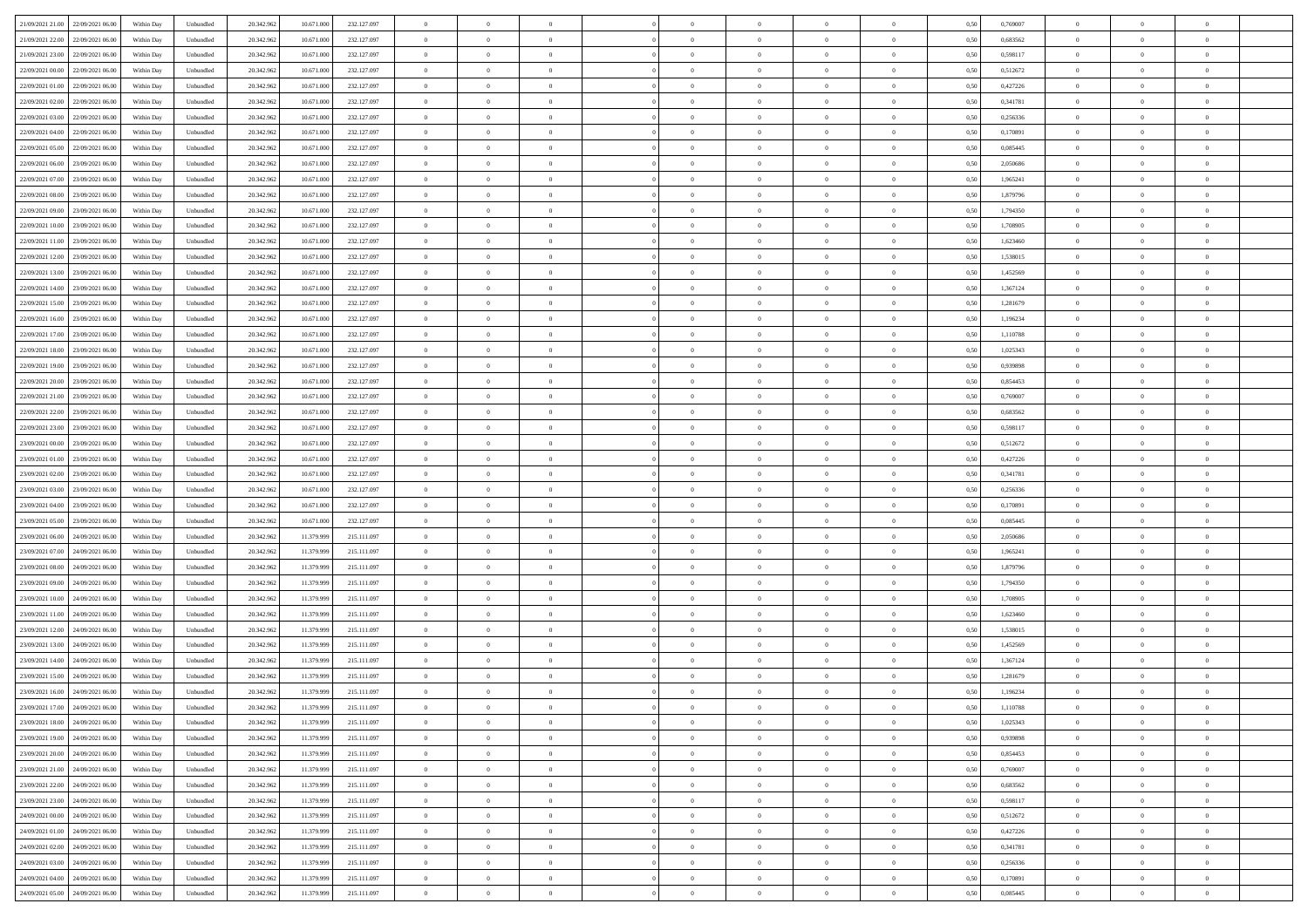| 24/09/2021 06:00 25/09/2021 06:00            | Within Day | Unbundled                   | 20.342.962 | 10.800.999 | 229.007.097 | $\overline{0}$ | $\theta$       |                | $\overline{0}$ | $\theta$       |                | $\theta$       | 0,50 | 2,050686 | $\theta$       | $\theta$       | $\overline{0}$ |  |
|----------------------------------------------|------------|-----------------------------|------------|------------|-------------|----------------|----------------|----------------|----------------|----------------|----------------|----------------|------|----------|----------------|----------------|----------------|--|
| 24/09/2021 07:00<br>25/09/2021 06.00         | Within Day | Unbundled                   | 20.342.96  | 10.800.99  | 229.007.097 | $\bf{0}$       | $\overline{0}$ | $\bf{0}$       | $\overline{0}$ | $\bf{0}$       | $\overline{0}$ | $\bf{0}$       | 0,50 | 1,965241 | $\,$ 0 $\,$    | $\bf{0}$       | $\overline{0}$ |  |
| 24/09/2021 08:00<br>25/09/2021 06:00         | Within Day | Unbundled                   | 20.342.962 | 10,800,999 | 229.007.097 | $\overline{0}$ | $\bf{0}$       | $\overline{0}$ | $\bf{0}$       | $\bf{0}$       | $\overline{0}$ | $\bf{0}$       | 0.50 | 1.879796 | $\bf{0}$       | $\overline{0}$ | $\overline{0}$ |  |
| 24/09/2021 09:00<br>25/09/2021 06:00         |            |                             | 20.342.96  |            |             | $\overline{0}$ | $\overline{0}$ | $\overline{0}$ | $\theta$       | $\theta$       | $\overline{0}$ | $\bf{0}$       |      | 1,794350 | $\theta$       | $\theta$       | $\overline{0}$ |  |
|                                              | Within Day | Unbundled                   |            | 10.800.999 | 229.007.097 |                |                |                |                |                |                |                | 0,50 |          |                |                |                |  |
| 24/09/2021 10:00<br>25/09/2021 06.00         | Within Day | Unbundled                   | 20.342.96  | 10.800.99  | 229.007.097 | $\overline{0}$ | $\overline{0}$ | $\overline{0}$ | $\overline{0}$ | $\theta$       | $\overline{0}$ | $\bf{0}$       | 0,50 | 1,708905 | $\,$ 0 $\,$    | $\bf{0}$       | $\overline{0}$ |  |
| 24/09/2021 11:00<br>25/09/2021 06:00         | Within Day | Unbundled                   | 20.342.962 | 10.800.999 | 229.007.097 | $\overline{0}$ | $\overline{0}$ | $\overline{0}$ | $\bf{0}$       | $\overline{0}$ | $\Omega$       | $\bf{0}$       | 0.50 | 1.623460 | $\,$ 0 $\,$    | $\theta$       | $\overline{0}$ |  |
| 24/09/2021 12:00<br>25/09/2021 06:00         | Within Day | Unbundled                   | 20.342.96  | 10.800.999 | 229.007.097 | $\overline{0}$ | $\overline{0}$ | $\overline{0}$ | $\overline{0}$ | $\overline{0}$ | $\overline{0}$ | $\bf{0}$       | 0,50 | 1,538015 | $\theta$       | $\theta$       | $\overline{0}$ |  |
|                                              |            |                             |            |            |             |                |                |                |                |                |                |                |      |          |                |                |                |  |
| 24/09/2021 13:00<br>25/09/2021 06.00         | Within Day | Unbundled                   | 20.342.96  | 10.800.99  | 229.007.097 | $\bf{0}$       | $\overline{0}$ | $\overline{0}$ | $\overline{0}$ | $\theta$       | $\overline{0}$ | $\bf{0}$       | 0,50 | 1,452569 | $\,$ 0 $\,$    | $\bf{0}$       | $\overline{0}$ |  |
| 24/09/2021 14:00<br>25/09/2021 06:00         | Within Day | Unbundled                   | 20.342.96  | 10.800.999 | 229,007,097 | $\overline{0}$ | $\bf{0}$       | $\overline{0}$ | $\bf{0}$       | $\overline{0}$ | $\overline{0}$ | $\bf{0}$       | 0.50 | 1.367124 | $\bf{0}$       | $\theta$       | $\overline{0}$ |  |
| 24/09/2021 15:00<br>25/09/2021 06:00         | Within Day | Unbundled                   | 20.342.962 | 10.800.999 | 229.007.097 | $\overline{0}$ | $\bf{0}$       | $\overline{0}$ | $\overline{0}$ | $\theta$       | $\overline{0}$ | $\bf{0}$       | 0,50 | 1,281679 | $\,$ 0 $\,$    | $\theta$       | $\overline{0}$ |  |
| 24/09/2021 16:00<br>25/09/2021 06.00         | Within Day | Unbundled                   | 20.342.96  | 10.800.999 | 229.007.097 | $\bf{0}$       | $\overline{0}$ | $\bf{0}$       | $\bf{0}$       | $\bf{0}$       | $\overline{0}$ | $\bf{0}$       | 0,50 | 1,196234 | $\,$ 0 $\,$    | $\bf{0}$       | $\overline{0}$ |  |
|                                              |            |                             |            |            |             |                |                |                |                |                |                |                |      |          |                |                |                |  |
| 24/09/2021 17:00<br>25/09/2021 06:00         | Within Day | Unbundled                   | 20.342.962 | 10,800,999 | 229.007.097 | $\overline{0}$ | $\bf{0}$       | $\overline{0}$ | $\bf{0}$       | $\bf{0}$       | $\overline{0}$ | $\bf{0}$       | 0.50 | 1,110788 | $\bf{0}$       | $\overline{0}$ | $\overline{0}$ |  |
| 24/09/2021 18:00<br>25/09/2021 06:00         | Within Day | Unbundled                   | 20.342.96  | 10.800.999 | 229.007.097 | $\overline{0}$ | $\overline{0}$ | $\overline{0}$ | $\overline{0}$ | $\theta$       | $\overline{0}$ | $\overline{0}$ | 0,50 | 1,025343 | $\,$ 0 $\,$    | $\theta$       | $\overline{0}$ |  |
| 24/09/2021 19:00<br>25/09/2021 06.00         | Within Day | Unbundled                   | 20.342.96  | 10.800.99  | 229.007.097 | $\bf{0}$       | $\theta$       | $\bf{0}$       | $\overline{0}$ | $\theta$       | $\overline{0}$ | $\bf{0}$       | 0,50 | 0,939898 | $\bf{0}$       | $\bf{0}$       | $\overline{0}$ |  |
|                                              |            |                             |            |            |             |                |                |                |                |                |                |                |      |          |                |                |                |  |
| 24/09/2021 20:00<br>25/09/2021 06:00         | Within Day | Unbundled                   | 20.342.962 | 10,800,999 | 229.007.097 | $\overline{0}$ | $\overline{0}$ | $\overline{0}$ | $\bf{0}$       | $\theta$       | $\theta$       | $\bf{0}$       | 0.50 | 0.854453 | $\theta$       | $\theta$       | $\overline{0}$ |  |
| 24/09/2021 21:00<br>25/09/2021 06:00         | Within Day | Unbundled                   | 20.342.962 | 10.800.999 | 229.007.097 | $\overline{0}$ | $\overline{0}$ | $\overline{0}$ | $\overline{0}$ | $\overline{0}$ | $\overline{0}$ | $\bf{0}$       | 0,50 | 0,769007 | $\theta$       | $\theta$       | $\overline{0}$ |  |
| 24/09/2021 22:00<br>25/09/2021 06.00         | Within Day | Unbundled                   | 20.342.96  | 10.800.999 | 229.007.097 | $\bf{0}$       | $\overline{0}$ | $\overline{0}$ | $\overline{0}$ | $\theta$       | $\overline{0}$ | $\bf{0}$       | 0,50 | 0,683562 | $\,$ 0 $\,$    | $\bf{0}$       | $\overline{0}$ |  |
| 24/09/2021 23:00<br>25/09/2021 06:00         | Within Day | Unbundled                   | 20.342.96  | 10.800.999 | 229.007.097 | $\overline{0}$ | $\bf{0}$       | $\overline{0}$ | $\bf{0}$       | $\overline{0}$ | $\overline{0}$ | $\bf{0}$       | 0.50 | 0.598117 | $\bf{0}$       | $\overline{0}$ | $\overline{0}$ |  |
| 25/09/2021 00:00<br>25/09/2021 06:00         |            |                             |            |            |             | $\overline{0}$ | $\overline{0}$ | $\overline{0}$ | $\overline{0}$ | $\overline{0}$ | $\overline{0}$ |                |      |          | $\,$ 0 $\,$    | $\theta$       | $\overline{0}$ |  |
|                                              | Within Day | Unbundled                   | 20.342.962 | 10.800.999 | 229.007.097 |                |                |                |                |                |                | $\bf{0}$       | 0,50 | 0,512672 |                |                |                |  |
| 25/09/2021 01:00<br>25/09/2021 06.00         | Within Day | Unbundled                   | 20.342.96  | 10.800.99  | 229.007.097 | $\bf{0}$       | $\overline{0}$ | $\bf{0}$       | $\bf{0}$       | $\overline{0}$ | $\overline{0}$ | $\bf{0}$       | 0,50 | 0,427226 | $\,$ 0 $\,$    | $\bf{0}$       | $\overline{0}$ |  |
| 25/09/2021 02:00<br>25/09/2021 06:00         | Within Day | Unbundled                   | 20.342.962 | 10.800.999 | 229.007.097 | $\overline{0}$ | $\bf{0}$       | $\overline{0}$ | $\bf{0}$       | $\bf{0}$       | $\overline{0}$ | $\bf{0}$       | 0.50 | 0.341781 | $\bf{0}$       | $\overline{0}$ | $\overline{0}$ |  |
| 25/09/2021 03:00<br>25/09/2021 06:00         | Within Day | Unbundled                   | 20.342.96  | 10.800.999 | 229.007.097 | $\overline{0}$ | $\overline{0}$ | $\overline{0}$ | $\theta$       | $\theta$       | $\overline{0}$ | $\bf{0}$       | 0,50 | 0,256336 | $\theta$       | $\theta$       | $\overline{0}$ |  |
|                                              |            |                             |            |            |             |                | $\overline{0}$ |                |                | $\theta$       | $\overline{0}$ |                |      |          | $\,$ 0 $\,$    | $\bf{0}$       | $\overline{0}$ |  |
| 25/09/2021 04:00<br>25/09/2021 06.00         | Within Day | Unbundled                   | 20.342.96  | 10.800.999 | 229.007.097 | $\bf{0}$       |                | $\bf{0}$       | $\bf{0}$       |                |                | $\bf{0}$       | 0,50 | 0,170891 |                |                |                |  |
| 25/09/2021 05:00<br>25/09/2021 06:00         | Within Day | Unbundled                   | 20.342.962 | 10.800.999 | 229.007.097 | $\overline{0}$ | $\overline{0}$ | $\overline{0}$ | $\overline{0}$ | $\overline{0}$ | $\Omega$       | $\bf{0}$       | 0.50 | 0.085445 | $\,$ 0 $\,$    | $\theta$       | $\overline{0}$ |  |
| 25/09/2021 06:00<br>26/09/2021 06.00         | Within Day | Unbundled                   | 20.342.962 | 10.523.999 | 235.655.097 | $\overline{0}$ | $\overline{0}$ | $\overline{0}$ | $\overline{0}$ | $\overline{0}$ | $\overline{0}$ | $\bf{0}$       | 0,50 | 2,050686 | $\theta$       | $\theta$       | $\overline{0}$ |  |
| 25/09/2021 07:00<br>26/09/2021 06.00         | Within Day | Unbundled                   | 20.342.96  | 10.523.99  | 235.655.097 | $\bf{0}$       | $\overline{0}$ | $\overline{0}$ | $\overline{0}$ | $\theta$       | $\overline{0}$ | $\bf{0}$       | 0,50 | 1,965241 | $\,$ 0 $\,$    | $\bf{0}$       | $\overline{0}$ |  |
| 25/09/2021 08:00<br>26/09/2021 06:00         | Within Day | Unbundled                   | 20.342.96  | 10.523.999 | 235.655.097 | $\overline{0}$ | $\bf{0}$       | $\overline{0}$ | $\bf{0}$       | $\overline{0}$ | $\overline{0}$ | $\bf{0}$       | 0.50 | 1.879796 | $\bf{0}$       | $\overline{0}$ | $\overline{0}$ |  |
|                                              |            |                             |            |            |             |                |                |                |                |                |                |                |      |          |                |                |                |  |
| 25/09/2021 09:00<br>26/09/2021 06:00         | Within Day | Unbundled                   | 20.342.962 | 10.523.999 | 235.655.097 | $\overline{0}$ | $\overline{0}$ | $\overline{0}$ | $\overline{0}$ | $\overline{0}$ | $\overline{0}$ | $\bf{0}$       | 0,50 | 1,794350 | $\theta$       | $\theta$       | $\overline{0}$ |  |
| 25/09/2021 10:00<br>26/09/2021 06.00         | Within Day | Unbundled                   | 20.342.96  | 10.523.999 | 235.655.097 | $\bf{0}$       | $\bf{0}$       | $\bf{0}$       | $\bf{0}$       | $\overline{0}$ | $\overline{0}$ | $\bf{0}$       | 0,50 | 1,708905 | $\,$ 0 $\,$    | $\bf{0}$       | $\overline{0}$ |  |
| 25/09/2021 11:00<br>26/09/2021 06:00         | Within Day | Unbundled                   | 20.342.962 | 10.523.999 | 235.655.097 | $\overline{0}$ | $\bf{0}$       | $\overline{0}$ | $\bf{0}$       | $\bf{0}$       | $\overline{0}$ | $\bf{0}$       | 0.50 | 1.623460 | $\bf{0}$       | $\overline{0}$ | $\overline{0}$ |  |
| 25/09/2021 12:00<br>26/09/2021 06:00         | Within Day | Unbundled                   | 20.342.96  | 10.523.999 | 235.655.097 | $\overline{0}$ | $\overline{0}$ | $\overline{0}$ | $\overline{0}$ | $\overline{0}$ | $\overline{0}$ | $\bf{0}$       | 0.5( | 1,538015 | $\theta$       | $\theta$       | $\overline{0}$ |  |
|                                              |            |                             |            |            |             |                |                |                |                |                |                |                |      |          |                |                |                |  |
| 25/09/2021 13:00<br>26/09/2021 06.00         | Within Day | Unbundled                   | 20.342.96  | 10.523.99  | 235.655.097 | $\bf{0}$       | $\overline{0}$ | $\bf{0}$       | $\overline{0}$ | $\overline{0}$ | $\overline{0}$ | $\bf{0}$       | 0,50 | 1,452569 | $\,$ 0 $\,$    | $\bf{0}$       | $\overline{0}$ |  |
| 25/09/2021 14:00<br>26/09/2021 06:00         | Within Day | Unbundled                   | 20.342.962 | 10.523.999 | 235.655.097 | $\overline{0}$ | $\overline{0}$ | $\overline{0}$ | $\bf{0}$       | $\bf{0}$       | $\Omega$       | $\bf{0}$       | 0.50 | 1.367124 | $\,$ 0 $\,$    | $\theta$       | $\overline{0}$ |  |
| 25/09/2021 15:00<br>26/09/2021 06:00         | Within Dav | Unbundled                   | 20.342.96  | 10.523.999 | 235.655.097 | $\overline{0}$ | $\overline{0}$ | $\Omega$       | $\overline{0}$ | $\overline{0}$ | $\overline{0}$ | $\overline{0}$ | 0.5( | 1,281679 | $\theta$       | $\theta$       | $\overline{0}$ |  |
| 25/09/2021 16:00<br>26/09/2021 06.00         | Within Day | Unbundled                   | 20.342.96  | 10.523.999 | 235.655.097 | $\bf{0}$       | $\overline{0}$ | $\bf{0}$       | $\bf{0}$       | $\bf{0}$       | $\overline{0}$ | $\bf{0}$       | 0,50 | 1,196234 | $\,$ 0 $\,$    | $\bf{0}$       | $\overline{0}$ |  |
| 25/09/2021 17:00<br>26/09/2021 06:00         | Within Day | Unbundled                   | 20.342.96  | 10.523.999 | 235.655.097 | $\overline{0}$ | $\bf{0}$       | $\overline{0}$ | $\bf{0}$       | $\overline{0}$ | $\overline{0}$ | $\bf{0}$       | 0.50 | 1.110788 | $\bf{0}$       | $\overline{0}$ | $\overline{0}$ |  |
|                                              |            |                             |            |            |             |                |                |                |                |                |                |                |      |          |                |                |                |  |
| 25/09/2021 18:00<br>26/09/2021 06:00         | Within Dav | Unbundled                   | 20.342.96  | 10.523.999 | 235.655.097 | $\overline{0}$ | $\overline{0}$ | $\overline{0}$ | $\overline{0}$ | $\overline{0}$ | $\overline{0}$ | $\overline{0}$ | 0.50 | 1,025343 | $\theta$       | $\theta$       | $\overline{0}$ |  |
| 25/09/2021 19:00<br>26/09/2021 06.00         | Within Day | Unbundled                   | 20.342.96  | 10.523.999 | 235.655.097 | $\bf{0}$       | $\bf{0}$       | $\bf{0}$       | $\bf{0}$       | $\overline{0}$ | $\overline{0}$ | $\bf{0}$       | 0,50 | 0,939898 | $\,$ 0 $\,$    | $\bf{0}$       | $\overline{0}$ |  |
| 25/09/2021 20:00<br>26/09/2021 06:00         | Within Day | Unbundled                   | 20.342.962 | 10.523.999 | 235.655.097 | $\overline{0}$ | $\bf{0}$       | $\overline{0}$ | $\bf{0}$       | $\bf{0}$       | $\overline{0}$ | $\bf{0}$       | 0.50 | 0.854453 | $\bf{0}$       | $\overline{0}$ | $\overline{0}$ |  |
| 25/09/2021 21:00<br>26/09/2021 06:00         | Within Dav | Unbundled                   | 20.342.96  | 10.523.999 | 235.655.097 | $\overline{0}$ | $\overline{0}$ | $\Omega$       | $\overline{0}$ | $\overline{0}$ | $\overline{0}$ | $\bf{0}$       | 0.50 | 0,769007 | $\theta$       | $\theta$       | $\overline{0}$ |  |
|                                              |            |                             |            |            |             |                |                |                |                |                |                |                |      |          |                |                |                |  |
| 25/09/2021 22:00<br>26/09/2021 06.00         | Within Day | Unbundled                   | 20.342.96  | 10.523.999 | 235.655.097 | $\bf{0}$       | $\overline{0}$ | $\bf{0}$       | $\overline{0}$ | $\,$ 0 $\,$    | $\overline{0}$ | $\bf{0}$       | 0,50 | 0,683562 | $\,$ 0 $\,$    | $\bf{0}$       | $\overline{0}$ |  |
| 25/09/2021 23:00<br>26/09/2021 06:00         | Within Day | Unbundled                   | 20.342.962 | 10.523.999 | 235.655.097 | $\overline{0}$ | $\overline{0}$ | $\Omega$       | $\overline{0}$ | $\overline{0}$ | $\theta$       | $\bf{0}$       | 0.50 | 0.598117 | $\bf{0}$       | $\theta$       | $\overline{0}$ |  |
| 26/09/2021 00:00<br>26/09/2021 06:00         | Within Dav | Unbundled                   | 20.342.96  | 10.523.999 | 235.655.097 | $\overline{0}$ | $\overline{0}$ | $\Omega$       | $\overline{0}$ | $\theta$       | $\Omega$       | $\overline{0}$ | 0.5( | 0,512672 | $\theta$       | $\theta$       | $\overline{0}$ |  |
| 26/09/2021 01:00<br>26/09/2021 06.00         | Within Day | Unbundled                   | 20.342.96  | 10.523.999 | 235.655.097 | $\bf{0}$       | $\bf{0}$       | $\bf{0}$       | $\bf{0}$       | $\bf{0}$       | $\overline{0}$ | $\bf{0}$       | 0,50 | 0,427226 | $\,$ 0 $\,$    | $\bf{0}$       | $\overline{0}$ |  |
| $26/09/2021\ 02.00 \qquad 26/09/2021\ 06.00$ |            |                             |            |            | 235 655 097 |                |                |                |                |                |                |                |      |          |                |                |                |  |
|                                              | Within Day | $\ensuremath{\mathsf{Unb}}$ | 20.342.962 | 10.523.999 |             | $\overline{0}$ | $\Omega$       |                | $\overline{0}$ |                |                |                | 0,50 | 0,341781 | $\theta$       | $\overline{0}$ |                |  |
| 26/09/2021 03:00 26/09/2021 06:00            | Within Day | Unbundled                   | 20.342.962 | 10.523.999 | 235.655.097 | $\overline{0}$ | $\theta$       | $\Omega$       | $\overline{0}$ | $\theta$       | $\overline{0}$ | $\bf{0}$       | 0,50 | 0,256336 | $\theta$       | $\theta$       | $\overline{0}$ |  |
| 26/09/2021 04:00<br>26/09/2021 06.00         | Within Day | Unbundled                   | 20.342.96  | 10.523.999 | 235.655.097 | $\overline{0}$ | $\bf{0}$       | $\overline{0}$ | $\overline{0}$ | $\bf{0}$       | $\overline{0}$ | $\bf{0}$       | 0,50 | 0,170891 | $\bf{0}$       | $\overline{0}$ | $\bf{0}$       |  |
| 26/09/2021 05:00 26/09/2021 06:00            | Within Day | Unbundled                   | 20.342.962 | 10.523.999 | 235.655.097 | $\overline{0}$ | $\bf{0}$       | $\overline{0}$ | $\overline{0}$ | $\overline{0}$ | $\overline{0}$ | $\bf{0}$       | 0.50 | 0.085445 | $\overline{0}$ | $\bf{0}$       | $\,$ 0 $\,$    |  |
| 26/09/2021 06:00 27/09/2021 06:00            | Within Dav | Unbundled                   | 20.342.962 | 10.523.999 | 235.655.097 | $\overline{0}$ | $\overline{0}$ | $\overline{0}$ | $\overline{0}$ | $\overline{0}$ | $\overline{0}$ | $\bf{0}$       | 0,50 | 2,050686 | $\theta$       | $\theta$       | $\overline{0}$ |  |
|                                              |            |                             |            |            |             |                |                |                |                |                |                |                |      |          |                |                |                |  |
| 26/09/2021 07:00<br>27/09/2021 06:00         | Within Day | Unbundled                   | 20.342.962 | 10.523.999 | 235.655.097 | $\overline{0}$ | $\bf{0}$       | $\overline{0}$ | $\bf{0}$       | $\overline{0}$ | $\overline{0}$ | $\bf{0}$       | 0,50 | 1,965241 | $\bf{0}$       | $\bf{0}$       | $\overline{0}$ |  |
| 27/09/2021 06:00<br>26/09/2021 08:00         | Within Day | Unbundled                   | 20.342.962 | 10.523.999 | 235.655.097 | $\overline{0}$ | $\bf{0}$       | $\overline{0}$ | $\overline{0}$ | $\overline{0}$ | $\overline{0}$ | $\bf{0}$       | 0.50 | 1.879796 | $\,$ 0 $\,$    | $\theta$       | $\overline{0}$ |  |
| 26/09/2021 09:00<br>27/09/2021 06:00         | Within Dav | Unbundled                   | 20.342.962 | 10.523.999 | 235.655.097 | $\overline{0}$ | $\overline{0}$ | $\overline{0}$ | $\overline{0}$ | $\overline{0}$ | $\overline{0}$ | $\overline{0}$ | 0.50 | 1,794350 | $\overline{0}$ | $\theta$       | $\overline{0}$ |  |
|                                              |            |                             |            |            |             |                | $\bf{0}$       |                |                | $\bf{0}$       |                |                |      |          | $\bf{0}$       | $\bf{0}$       | $\overline{0}$ |  |
| 26/09/2021 11:00<br>27/09/2021 06:00         | Within Day | Unbundled                   | 20.342.96  | 10.523.999 | 235.655.097 | $\overline{0}$ |                | $\overline{0}$ | $\overline{0}$ |                | $\overline{0}$ | $\bf{0}$       | 0,50 | 1,623460 |                |                |                |  |
| 26/09/2021 12:00 27/09/2021 06:00            | Within Day | Unbundled                   | 20.342.96  | 10.523.999 | 235.655.097 | $\overline{0}$ | $\overline{0}$ | $\overline{0}$ | $\overline{0}$ | $\bf{0}$       | $\overline{0}$ | $\bf{0}$       | 0.50 | 1.538015 | $\overline{0}$ | $\,$ 0 $\,$    | $\,$ 0         |  |
| 26/09/2021 13:00 27/09/2021 06:00            | Within Dav | Unbundled                   | 20.342.962 | 10.523.999 | 235.655.097 | $\overline{0}$ | $\overline{0}$ | $\overline{0}$ | $\overline{0}$ | $\overline{0}$ | $\overline{0}$ | $\bf{0}$       | 0,50 | 1,452569 | $\overline{0}$ | $\theta$       | $\overline{0}$ |  |
| 26/09/2021 14:00<br>27/09/2021 06:00         | Within Day | Unbundled                   | 20.342.96  | 10.523.999 | 235.655.097 | $\overline{0}$ | $\bf{0}$       | $\overline{0}$ | $\bf{0}$       | $\overline{0}$ | $\overline{0}$ | $\bf{0}$       | 0,50 | 1,367124 | $\bf{0}$       | $\bf{0}$       | $\overline{0}$ |  |
|                                              |            |                             |            |            |             |                |                |                |                |                |                |                |      |          |                |                |                |  |
| 26/09/2021 15:00 27/09/2021 06:00            | Within Day | Unbundled                   | 20.342.962 | 10.523.999 | 235.655.097 | $\overline{0}$ | $\bf{0}$       | $\overline{0}$ | $\overline{0}$ | $\,$ 0 $\,$    | $\overline{0}$ | $\bf{0}$       | 0,50 | 1,281679 | $\overline{0}$ | $\,$ 0 $\,$    | $\,$ 0 $\,$    |  |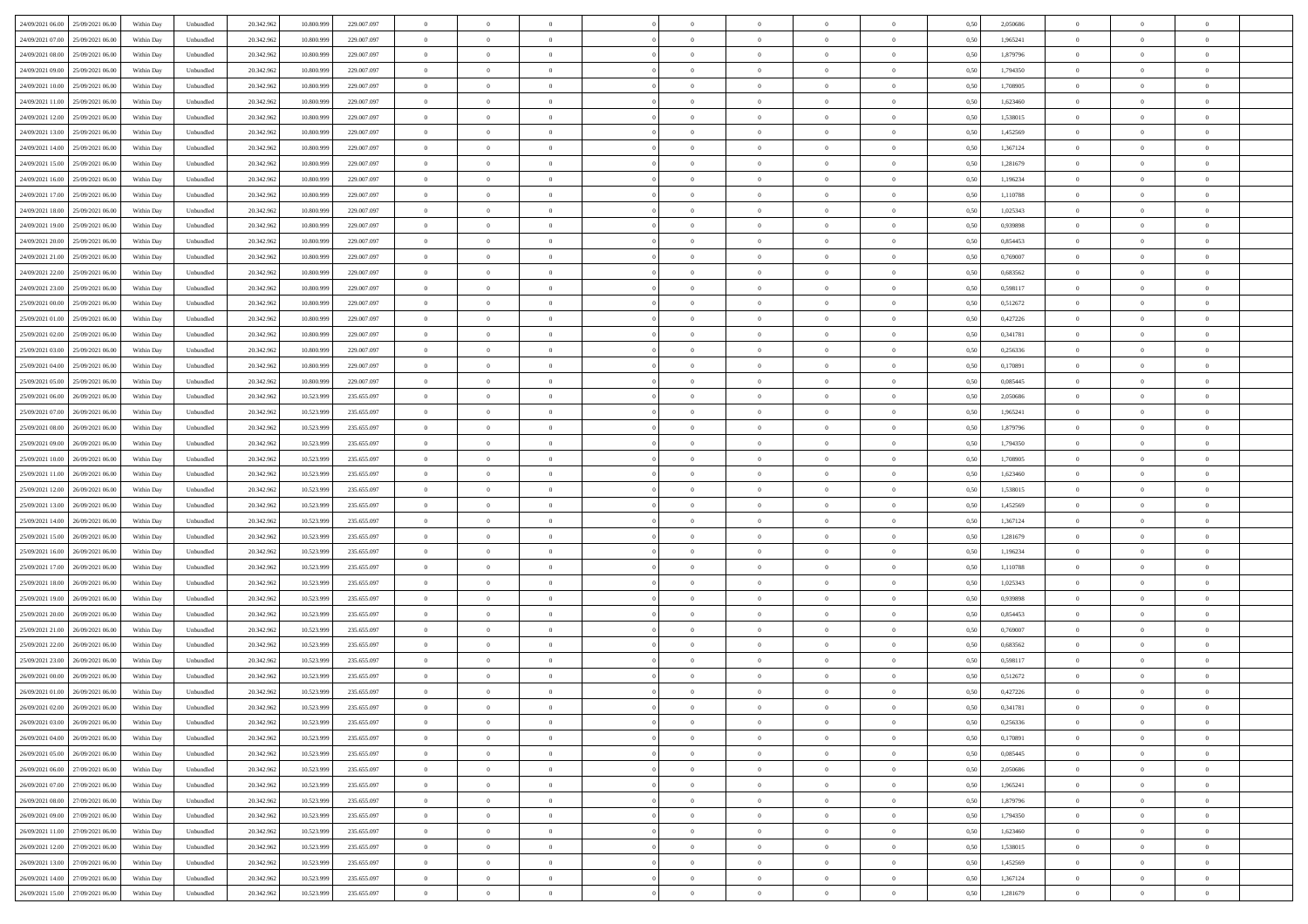| 26/09/2021 16:00<br>27/09/2021 06:00 | Within Day | Unbundled | 20.342.962 | 10.523.999 | 235.655.097 | $\overline{0}$ | $\overline{0}$   | $\overline{0}$ | $\theta$       | $\theta$       |                | $\overline{0}$ | 0,50 | 1,196234 | $\theta$       | $\theta$       | $\overline{0}$ |  |
|--------------------------------------|------------|-----------|------------|------------|-------------|----------------|------------------|----------------|----------------|----------------|----------------|----------------|------|----------|----------------|----------------|----------------|--|
| 26/09/2021 17:00<br>27/09/2021 06.00 | Within Day | Unbundled | 20.342.96  | 10.523.999 | 235.655.097 | $\overline{0}$ | $\overline{0}$   | $\overline{0}$ | $\,$ 0 $\,$    | $\bf{0}$       | $\overline{0}$ | $\bf{0}$       | 0,50 | 1,110788 | $\,$ 0 $\,$    | $\theta$       | $\overline{0}$ |  |
|                                      |            |           |            |            |             |                |                  |                |                |                |                |                |      |          |                |                |                |  |
| 26/09/2021 18:00<br>27/09/2021 06:00 | Within Day | Unbundled | 20.342.962 | 10.523.999 | 235.655.097 | $\overline{0}$ | $\overline{0}$   | $\overline{0}$ | $\bf{0}$       | $\bf{0}$       | $\overline{0}$ | $\mathbf{0}$   | 0.50 | 1.025343 | $\bf{0}$       | $\overline{0}$ | $\overline{0}$ |  |
| 26/09/2021 19:00<br>27/09/2021 06:00 | Within Day | Unbundled | 20.342.962 | 10.523.999 | 235.655.097 | $\overline{0}$ | $\overline{0}$   | $\overline{0}$ | $\overline{0}$ | $\overline{0}$ | $\overline{0}$ | $\bf{0}$       | 0,50 | 0,939898 | $\theta$       | $\theta$       | $\overline{0}$ |  |
| 26/09/2021 20:00<br>27/09/2021 06.00 | Within Day | Unbundled | 20.342.962 | 10.523.999 | 235.655.097 | $\overline{0}$ | $\overline{0}$   | $\bf{0}$       | $\overline{0}$ | $\overline{0}$ | $\overline{0}$ | $\bf{0}$       | 0,50 | 0,854453 | $\,$ 0 $\,$    | $\theta$       | $\overline{0}$ |  |
| 26/09/2021 21:00<br>27/09/2021 06:00 | Within Day | Unbundled | 20.342.962 | 10.523.999 | 235.655.097 | $\overline{0}$ | $\overline{0}$   | $\overline{0}$ | $\overline{0}$ | $\overline{0}$ | $\overline{0}$ | $\mathbf{0}$   | 0.50 | 0.769007 | $\theta$       | $\theta$       | $\overline{0}$ |  |
| 26/09/2021 22.00<br>27/09/2021 06.00 | Within Day | Unbundled | 20.342.962 | 10.523.999 | 235.655.097 | $\overline{0}$ | $\overline{0}$   | $\overline{0}$ | $\overline{0}$ | $\overline{0}$ | $\overline{0}$ | $\bf{0}$       | 0,50 | 0,683562 | $\theta$       | $\theta$       | $\overline{0}$ |  |
| 26/09/2021 23.00<br>27/09/2021 06.00 | Within Day | Unbundled | 20.342.962 | 10.523.999 | 235.655.097 | $\overline{0}$ | $\overline{0}$   | $\overline{0}$ | $\bf{0}$       | $\overline{0}$ | $\overline{0}$ | $\bf{0}$       | 0,50 | 0,598117 | $\,$ 0 $\,$    | $\bf{0}$       | $\overline{0}$ |  |
| 27/09/2021 00.00<br>27/09/2021 06:00 | Within Day | Unbundled | 20.342.962 | 10.523.999 | 235.655.097 | $\overline{0}$ | $\overline{0}$   | $\overline{0}$ | $\overline{0}$ | $\overline{0}$ | $\overline{0}$ | $\mathbf{0}$   | 0.50 | 0,512672 | $\,$ 0 $\,$    | $\theta$       | $\overline{0}$ |  |
| 27/09/2021 01:00<br>27/09/2021 06:00 | Within Day | Unbundled | 20.342.962 | 10.523.999 | 235.655.097 | $\overline{0}$ | $\overline{0}$   | $\overline{0}$ | $\overline{0}$ | $\overline{0}$ | $\overline{0}$ | $\bf{0}$       | 0,50 | 0,427226 | $\,$ 0 $\,$    | $\theta$       | $\overline{0}$ |  |
| 27/09/2021 02:00<br>27/09/2021 06.00 | Within Day | Unbundled | 20.342.962 | 10.523.999 | 235.655.097 | $\overline{0}$ | $\overline{0}$   | $\bf{0}$       | $\bf{0}$       | $\bf{0}$       | $\overline{0}$ | $\bf{0}$       | 0,50 | 0,341781 | $\,$ 0 $\,$    | $\theta$       | $\overline{0}$ |  |
| 27/09/2021 03:00<br>27/09/2021 06:00 | Within Day | Unbundled | 20.342.962 | 10.523.999 | 235.655.097 | $\overline{0}$ | $\overline{0}$   | $\overline{0}$ | $\bf{0}$       | $\bf{0}$       | $\overline{0}$ | $\mathbf{0}$   | 0.50 | 0.256336 | $\bf{0}$       | $\overline{0}$ | $\bf{0}$       |  |
| 27/09/2021 04.00<br>27/09/2021 06:00 | Within Day | Unbundled | 20.342.962 | 10.523.999 | 235.655.097 | $\overline{0}$ | $\overline{0}$   | $\overline{0}$ | $\overline{0}$ | $\overline{0}$ | $\overline{0}$ | $\bf{0}$       | 0,50 | 0,170891 | $\theta$       | $\theta$       | $\overline{0}$ |  |
| 27/09/2021 05:00<br>27/09/2021 06.00 | Within Day | Unbundled | 20.342.962 | 10.523.999 | 235.655.097 | $\overline{0}$ | $\overline{0}$   | $\bf{0}$       | $\bf{0}$       | $\overline{0}$ | $\overline{0}$ | $\bf{0}$       | 0,50 | 0,085445 | $\,$ 0 $\,$    | $\bf{0}$       | $\overline{0}$ |  |
| 27/09/2021 06.00<br>28/09/2021 06:00 | Within Day | Unbundled | 20.342.962 | 10.338,000 | 240.119.097 | $\overline{0}$ | $\overline{0}$   | $\overline{0}$ | $\overline{0}$ | $\overline{0}$ | $\Omega$       | $\mathbf{0}$   | 0.50 | 2.050686 | $\theta$       | $\theta$       | $\overline{0}$ |  |
| 27/09/2021 07.00                     |            |           | 20.342.962 | 10.338.000 |             | $\overline{0}$ | $\overline{0}$   | $\overline{0}$ | $\overline{0}$ | $\overline{0}$ | $\overline{0}$ | $\bf{0}$       |      |          | $\theta$       | $\theta$       | $\overline{0}$ |  |
| 28/09/2021 06.00                     | Within Day | Unbundled |            |            | 240.119.097 |                |                  |                |                |                |                |                | 0,50 | 1,965241 |                |                |                |  |
| 27/09/2021 08:00<br>28/09/2021 06.00 | Within Day | Unbundled | 20.342.962 | 10.338.000 | 240.119.097 | $\overline{0}$ | $\overline{0}$   | $\overline{0}$ | $\bf{0}$       | $\overline{0}$ | $\overline{0}$ | $\bf{0}$       | 0,50 | 1,879796 | $\,$ 0 $\,$    | $\theta$       | $\overline{0}$ |  |
| 27/09/2021 09:00<br>28/09/2021 06:00 | Within Day | Unbundled | 20.342.962 | 10.338,000 | 240.119.097 | $\overline{0}$ | $\overline{0}$   | $\overline{0}$ | $\overline{0}$ | $\overline{0}$ | $\overline{0}$ | $\mathbf{0}$   | 0.50 | 1,794350 | $\,$ 0 $\,$    | $\overline{0}$ | $\overline{0}$ |  |
| 27/09/2021 10:00<br>28/09/2021 06.00 | Within Day | Unbundled | 20.342.962 | 10.338.000 | 240.119.097 | $\overline{0}$ | $\overline{0}$   | $\overline{0}$ | $\overline{0}$ | $\overline{0}$ | $\overline{0}$ | $\bf{0}$       | 0,50 | 1,708905 | $\theta$       | $\theta$       | $\overline{0}$ |  |
| 27/09/2021 11:00<br>28/09/2021 06.00 | Within Day | Unbundled | 20.342.962 | 10.338.000 | 240.119.097 | $\overline{0}$ | $\overline{0}$   | $\overline{0}$ | $\bf{0}$       | $\bf{0}$       | $\overline{0}$ | $\bf{0}$       | 0,50 | 1,623460 | $\,$ 0 $\,$    | $\bf{0}$       | $\overline{0}$ |  |
| 27/09/2021 12:00<br>28/09/2021 06:00 | Within Day | Unbundled | 20.342.962 | 10.338,000 | 240.119.097 | $\overline{0}$ | $\overline{0}$   | $\overline{0}$ | $\bf{0}$       | $\bf{0}$       | $\overline{0}$ | $\,$ 0 $\,$    | 0.50 | 1.538015 | $\bf{0}$       | $\overline{0}$ | $\bf{0}$       |  |
| 27/09/2021 13.00<br>28/09/2021 06:00 | Within Day | Unbundled | 20.342.962 | 10.338.000 | 240.119.097 | $\overline{0}$ | $\overline{0}$   | $\overline{0}$ | $\overline{0}$ | $\overline{0}$ | $\overline{0}$ | $\,$ 0 $\,$    | 0,50 | 1,452569 | $\theta$       | $\theta$       | $\overline{0}$ |  |
| 27/09/2021 14:00<br>28/09/2021 06.00 | Within Day | Unbundled | 20.342.962 | 10.338.000 | 240.119.097 | $\overline{0}$ | $\overline{0}$   | $\overline{0}$ | $\bf{0}$       | $\overline{0}$ | $\overline{0}$ | $\bf{0}$       | 0,50 | 1,367124 | $\,$ 0 $\,$    | $\bf{0}$       | $\overline{0}$ |  |
| 27/09/2021 15:00<br>28/09/2021 06:00 | Within Day | Unbundled | 20.342.962 | 10.338,000 | 240.119.097 | $\overline{0}$ | $\overline{0}$   | $\overline{0}$ | $\overline{0}$ | $\overline{0}$ | $\overline{0}$ | $\mathbf{0}$   | 0.50 | 1.281679 | $\bf{0}$       | $\theta$       | $\overline{0}$ |  |
| 27/09/2021 16:00<br>28/09/2021 06.00 | Within Day | Unbundled | 20.342.962 | 10.338.000 | 240.119.097 | $\overline{0}$ | $\overline{0}$   | $\overline{0}$ | $\overline{0}$ | $\overline{0}$ | $\overline{0}$ | $\bf{0}$       | 0,50 | 1,196234 | $\theta$       | $\theta$       | $\overline{0}$ |  |
| 27/09/2021 17.00<br>28/09/2021 06.00 | Within Day | Unbundled | 20.342.962 | 10.338.000 | 240.119.097 | $\overline{0}$ | $\overline{0}$   | $\overline{0}$ | $\overline{0}$ | $\overline{0}$ | $\overline{0}$ | $\bf{0}$       | 0,50 | 1,110788 | $\,$ 0 $\,$    | $\theta$       | $\overline{0}$ |  |
| 27/09/2021 18:00<br>28/09/2021 06:00 | Within Day | Unbundled | 20.342.962 | 10.338,000 | 240.119.097 | $\overline{0}$ | $\overline{0}$   | $\overline{0}$ | $\overline{0}$ | $\overline{0}$ | $\overline{0}$ | $\mathbf{0}$   | 0.50 | 1.025343 | $\,$ 0 $\,$    | $\theta$       | $\overline{0}$ |  |
| 27/09/2021 19:00<br>28/09/2021 06:00 | Within Day | Unbundled | 20.342.962 | 10.338.000 | 240.119.097 | $\overline{0}$ | $\overline{0}$   | $\overline{0}$ | $\overline{0}$ | $\overline{0}$ | $\overline{0}$ | $\bf{0}$       | 0,50 | 0,939898 | $\theta$       | $\theta$       | $\overline{0}$ |  |
| 27/09/2021 20:00<br>28/09/2021 06.00 | Within Day | Unbundled | 20.342.96  | 10.338.000 | 240.119.097 | $\overline{0}$ | $\overline{0}$   | $\overline{0}$ | $\overline{0}$ | $\bf{0}$       | $\overline{0}$ | $\bf{0}$       | 0,50 | 0,854453 | $\,$ 0 $\,$    | $\bf{0}$       | $\overline{0}$ |  |
| 28/09/2021 06:00                     |            | Unbundled |            | 10.338,000 | 240.119.097 |                |                  |                |                |                | $\overline{0}$ |                |      |          |                | $\overline{0}$ |                |  |
| 27/09/2021 21.00                     | Within Day |           | 20.342.962 |            |             | $\overline{0}$ | $\overline{0}$   | $\overline{0}$ | $\bf{0}$       | $\bf{0}$       |                | $\mathbf{0}$   | 0.50 | 0.769007 | $\bf{0}$       |                | $\bf{0}$       |  |
| 27/09/2021 22:00<br>28/09/2021 06:00 | Within Day | Unbundled | 20.342.962 | 10.338.000 | 240.119.097 | $\overline{0}$ | $\overline{0}$   | $\overline{0}$ | $\overline{0}$ | $\overline{0}$ | $\overline{0}$ | $\overline{0}$ | 0.50 | 0,683562 | $\theta$       | $\theta$       | $\overline{0}$ |  |
| 27/09/2021 23.00<br>28/09/2021 06.00 | Within Day | Unbundled | 20.342.962 | 10.338.000 | 240.119.097 | $\overline{0}$ | $\overline{0}$   | $\overline{0}$ | $\bf{0}$       | $\overline{0}$ | $\overline{0}$ | $\bf{0}$       | 0,50 | 0,598117 | $\,$ 0 $\,$    | $\bf{0}$       | $\overline{0}$ |  |
| 28/09/2021 00:00<br>28/09/2021 06:00 | Within Day | Unbundled | 20.342.962 | 10.338,000 | 240.119.097 | $\overline{0}$ | $\overline{0}$   | $\overline{0}$ | $\overline{0}$ | $\overline{0}$ | $\overline{0}$ | $\mathbf{0}$   | 0.50 | 0,512672 | $\,$ 0 $\,$    | $\theta$       | $\overline{0}$ |  |
| 28/09/2021 01:00<br>28/09/2021 06:00 | Within Day | Unbundled | 20.342.962 | 10.338.000 | 240.119.097 | $\overline{0}$ | $\overline{0}$   | $\overline{0}$ | $\overline{0}$ | $\overline{0}$ | $\Omega$       | $\overline{0}$ | 0.50 | 0,427226 | $\theta$       | $\theta$       | $\overline{0}$ |  |
| 28/09/2021 02:00<br>28/09/2021 06.00 | Within Day | Unbundled | 20.342.96  | 10.338.000 | 240.119.097 | $\overline{0}$ | $\overline{0}$   | $\overline{0}$ | $\bf{0}$       | $\overline{0}$ | $\overline{0}$ | $\bf{0}$       | 0,50 | 0,341781 | $\,$ 0 $\,$    | $\theta$       | $\overline{0}$ |  |
| 28/09/2021 03:00<br>28/09/2021 06:00 | Within Day | Unbundled | 20.342.962 | 10.338,000 | 240.119.097 | $\overline{0}$ | $\overline{0}$   | $\overline{0}$ | $\overline{0}$ | $\bf{0}$       | $\overline{0}$ | $\mathbf{0}$   | 0.50 | 0.256336 | $\,$ 0 $\,$    | $\theta$       | $\overline{0}$ |  |
| 28/09/2021 04:00<br>28/09/2021 06:00 | Within Day | Unbundled | 20.342.962 | 10.338.000 | 240.119.097 | $\overline{0}$ | $\overline{0}$   | $\overline{0}$ | $\overline{0}$ | $\overline{0}$ | $\overline{0}$ | $\overline{0}$ | 0.50 | 0,170891 | $\theta$       | $\theta$       | $\overline{0}$ |  |
| 28/09/2021 05:00<br>28/09/2021 06.0  | Within Day | Unbundled | 20.342.96  | 10.338.000 | 240.119.097 | $\overline{0}$ | $\overline{0}$   | $\overline{0}$ | $\,$ 0 $\,$    | $\bf{0}$       | $\overline{0}$ | $\bf{0}$       | 0,50 | 0,085445 | $\,$ 0 $\,$    | $\bf{0}$       | $\overline{0}$ |  |
| 28/09/2021 06.00<br>29/09/2021 06:00 | Within Day | Unbundled | 20.342.962 | 11.556,000 | 210.887.097 | $\overline{0}$ | $\overline{0}$   | $\overline{0}$ | $\bf{0}$       | $\bf{0}$       | $\overline{0}$ | $\mathbf{0}$   | 0.50 | 2.050686 | $\bf{0}$       | $\overline{0}$ | $\overline{0}$ |  |
| 28/09/2021 07:00<br>29/09/2021 06.00 | Within Day | Unbundled | 20.342.962 | 11.556.000 | 210.887.097 | $\overline{0}$ | $\overline{0}$   | $\overline{0}$ | $\overline{0}$ | $\overline{0}$ | $\Omega$       | $\overline{0}$ | 0.50 | 1,965241 | $\theta$       | $\theta$       | $\overline{0}$ |  |
| 28/09/2021 08:00<br>29/09/2021 06.0  | Within Day | Unbundled | 20.342.962 | 11.556.000 | 210.887.097 | $\overline{0}$ | $\overline{0}$   | $\overline{0}$ | $\bf{0}$       | $\bf{0}$       | $\overline{0}$ | $\bf{0}$       | 0,50 | 1,879796 | $\,$ 0 $\,$    | $\bf{0}$       | $\overline{0}$ |  |
| 28/09/2021 09:00<br>29/09/2021 06:00 | Within Day | Unbundled | 20.342.962 | 11.556,000 | 210.887.097 | $\overline{0}$ | $\overline{0}$   | $\overline{0}$ | $\overline{0}$ | $\overline{0}$ | $\Omega$       | $\overline{0}$ | 0.50 | 1,794350 | $\,$ 0 $\,$    | $\theta$       | $\overline{0}$ |  |
| 28/09/2021 10:00<br>29/09/2021 06.00 | Within Day | Unbundled | 20.342.962 | 11.556.000 | 210.887.097 | $\overline{0}$ | $\overline{0}$   | $\overline{0}$ | $\overline{0}$ | $\overline{0}$ | $\theta$       | $\overline{0}$ | 0.5( | 1,708905 | $\theta$       | $\theta$       | $\overline{0}$ |  |
| 28/09/2021 11:00<br>29/09/2021 06.00 | Within Day | Unbundled | 20.342.962 | 11.556.000 | 210.887.097 | $\overline{0}$ | $\overline{0}$   | $\bf{0}$       | $\overline{0}$ | $\bf{0}$       | $\overline{0}$ | $\bf{0}$       | 0,50 | 1,623460 | $\,$ 0 $\,$    | $\bf{0}$       | $\overline{0}$ |  |
| 28/09/2021 12:00 29/09/2021 06:00    | Within Day | Unbundled | 20.342.962 | 11.556.000 | 210 887 097 | $\bf{0}$       | $\boldsymbol{0}$ |                | $\bf{0}$       |                |                | $\Omega$       | 0,50 | 1,538015 | $\theta$       | $\overline{0}$ |                |  |
| 28/09/2021 13:00 29/09/2021 06:00    | Within Dav | Unbundled | 20.342.962 | 11.556.000 | 210.887.097 | $\overline{0}$ | $\overline{0}$   | $\overline{0}$ | $\overline{0}$ | $\overline{0}$ | $\overline{0}$ | $\overline{0}$ | 0,50 | 1,452569 | $\theta$       | $\theta$       | $\overline{0}$ |  |
|                                      |            |           |            |            |             |                |                  |                |                |                |                |                |      |          |                |                |                |  |
| 28/09/2021 14:00<br>29/09/2021 06.00 | Within Day | Unbundled | 20.342.962 | 11.556.000 | 210.887.097 | $\overline{0}$ | $\overline{0}$   | $\overline{0}$ | $\bf{0}$       | $\overline{0}$ | $\overline{0}$ | $\mathbf{0}$   | 0,50 | 1,367124 | $\overline{0}$ | $\overline{0}$ | $\bf{0}$       |  |
| 28/09/2021 15:00<br>29/09/2021 06:00 | Within Day | Unbundled | 20.342.962 | 11.556.000 | 210.887.097 | $\overline{0}$ | $\overline{0}$   | $\overline{0}$ | $\overline{0}$ | $\bf{0}$       | $\overline{0}$ | $\mathbf{0}$   | 0.50 | 1,281679 | $\overline{0}$ | $\bf{0}$       | $\bf{0}$       |  |
| 28/09/2021 16:00<br>29/09/2021 06:00 | Within Dav | Unbundled | 20.342.962 | 11.556.000 | 210.887.097 | $\overline{0}$ | $\overline{0}$   | $\overline{0}$ | $\overline{0}$ | $\overline{0}$ | $\overline{0}$ | $\mathbf{0}$   | 0,50 | 1,196234 | $\overline{0}$ | $\theta$       | $\overline{0}$ |  |
| 28/09/2021 17:00<br>29/09/2021 06.00 | Within Day | Unbundled | 20.342.962 | 11.556.000 | 210.887.097 | $\overline{0}$ | $\overline{0}$   | $\overline{0}$ | $\bf{0}$       | $\bf{0}$       | $\overline{0}$ | $\mathbf{0}$   | 0,50 | 1,110788 | $\overline{0}$ | $\bf{0}$       | $\overline{0}$ |  |
| 28/09/2021 18:00<br>29/09/2021 06:00 | Within Day | Unbundled | 20.342.962 | 11.556,000 | 210.887.097 | $\overline{0}$ | $\overline{0}$   | $\overline{0}$ | $\bf{0}$       | $\overline{0}$ | $\overline{0}$ | $\mathbf{0}$   | 0.50 | 1.025343 | $\,$ 0 $\,$    | $\theta$       | $\,$ 0         |  |
| 28/09/2021 19:00<br>29/09/2021 06:00 | Within Day | Unbundled | 20.342.962 | 11.556.000 | 210.887.097 | $\overline{0}$ | $\overline{0}$   | $\overline{0}$ | $\overline{0}$ | $\overline{0}$ | $\overline{0}$ | $\mathbf{0}$   | 0,50 | 0,939898 | $\overline{0}$ | $\theta$       | $\overline{0}$ |  |
| 28/09/2021 20:00<br>29/09/2021 06.00 | Within Day | Unbundled | 20.342.962 | 11.556.000 | 210.887.097 | $\overline{0}$ | $\overline{0}$   | $\overline{0}$ | $\bf{0}$       | $\bf{0}$       | $\overline{0}$ | $\,$ 0 $\,$    | 0,50 | 0,854453 | $\bf{0}$       | $\bf{0}$       | $\overline{0}$ |  |
| 29/09/2021 06:00<br>28/09/2021 21.00 | Within Day | Unbundled | 20.342.962 | 11.556,000 | 210.887.097 | $\overline{0}$ | $\overline{0}$   | $\overline{0}$ | $\bf{0}$       | $\overline{0}$ | $\overline{0}$ | $\,$ 0 $\,$    | 0.50 | 0.769007 | $\overline{0}$ | $\bf{0}$       | $\,$ 0         |  |
| 28/09/2021 22:00<br>29/09/2021 06:00 | Within Dav | Unbundled | 20.342.962 | 11.556.000 | 210.887.097 | $\overline{0}$ | $\overline{0}$   | $\overline{0}$ | $\overline{0}$ | $\overline{0}$ | $\overline{0}$ | $\mathbf{0}$   | 0,50 | 0,683562 | $\overline{0}$ | $\theta$       | $\overline{0}$ |  |
| 28/09/2021 23:00<br>29/09/2021 06.0  | Within Day | Unbundled | 20.342.962 | 11.556.000 | 210.887.097 | $\overline{0}$ | $\overline{0}$   | $\overline{0}$ | $\bf{0}$       | $\bf{0}$       | $\overline{0}$ | $\mathbf{0}$   | 0,50 | 0,598117 | $\bf{0}$       | $\bf{0}$       | $\bf{0}$       |  |
| 29/09/2021 00:00 29/09/2021 06:00    | Within Day | Unbundled | 20.342.962 | 11.556.000 | 210.887.097 | $\overline{0}$ | $\overline{0}$   | $\overline{0}$ | $\bf{0}$       | $\,$ 0         | $\overline{0}$ | $\,0\,$        | 0,50 | 0,512672 | $\,$ 0 $\,$    | $\,$ 0 $\,$    | $\,$ 0 $\,$    |  |
|                                      |            |           |            |            |             |                |                  |                |                |                |                |                |      |          |                |                |                |  |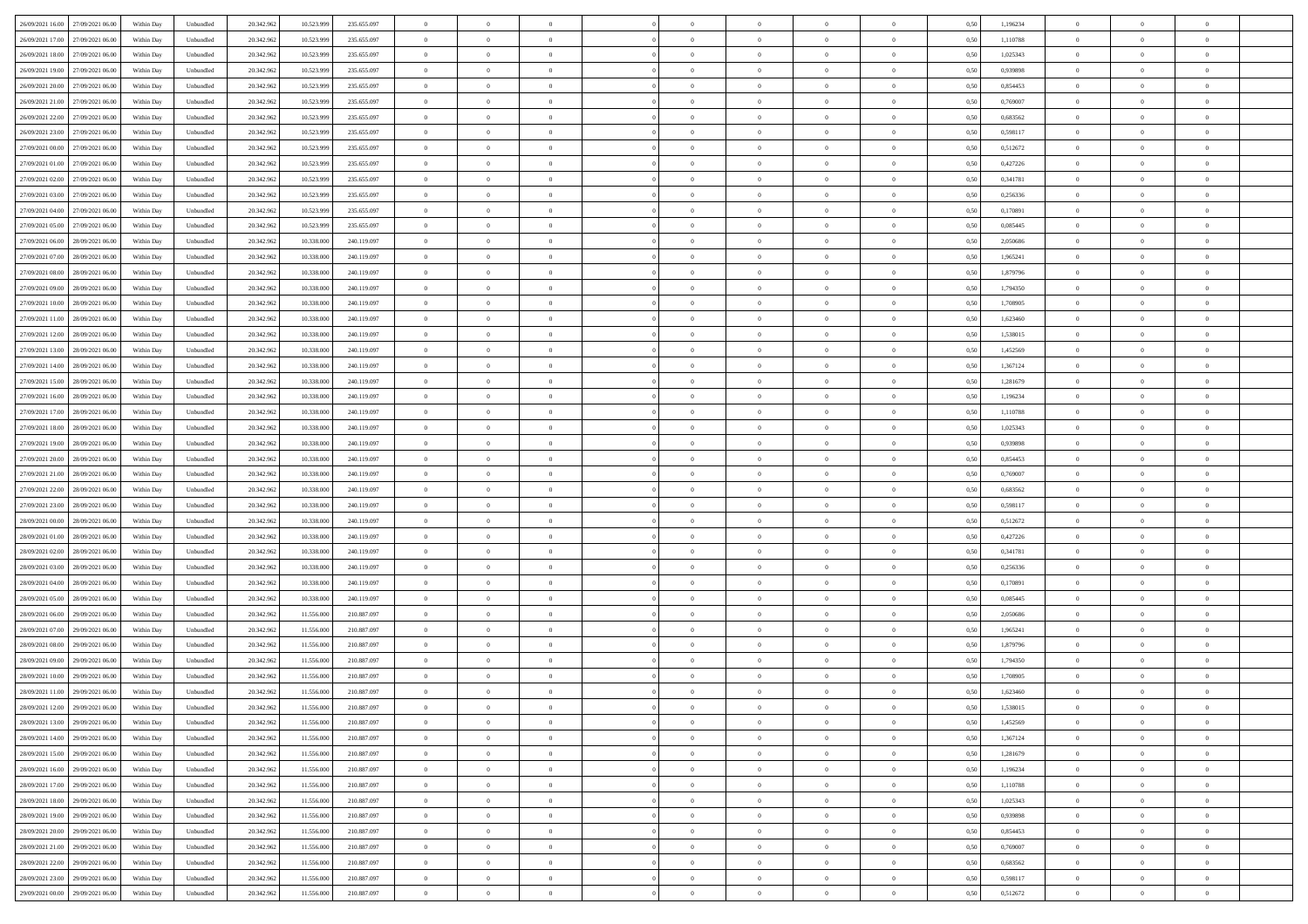| 29/09/2021 01:00                  | 29/09/2021 06:00 | Within Day | Unbundled | 20.342.962 | 11.556.000 | 210.887.097 | $\overline{0}$ | $\theta$       | $\Omega$       |            | $\theta$       | $\Omega$       |          | 0.50 | 0,427226 | $\overline{0}$ | $\Omega$       | $\Omega$       |
|-----------------------------------|------------------|------------|-----------|------------|------------|-------------|----------------|----------------|----------------|------------|----------------|----------------|----------|------|----------|----------------|----------------|----------------|
| 29/09/2021 02:00                  | 29/09/2021 06:00 | Within Day | Unbundled | 20.342.962 | 11.556.000 | 210.887.097 | $\overline{0}$ | $\overline{0}$ | $\theta$       | $\Omega$   | $\overline{0}$ | $\overline{0}$ | $\bf{0}$ | 0,50 | 0,341781 | $\overline{0}$ | $\overline{0}$ | $\bf{0}$       |
| 29/09/2021 03:00                  | 29/09/2021 06.00 | Within Day | Unbundled | 20.342.962 | 11.556.000 | 210.887.097 | $\overline{0}$ | $\theta$       | $\Omega$       |            | $\theta$       | $\Omega$       | $\Omega$ | 0.50 | 0,256336 | $\Omega$       | $\Omega$       | $\theta$       |
| 29/09/2021 04:00                  | 29/09/2021 06:00 | Within Day | Unbundled | 20.342.962 | 11.556.000 | 210.887.097 | $\overline{0}$ | $\theta$       | $\Omega$       | $\sqrt{2}$ | $\theta$       | $\Omega$       | $\Omega$ | 0.50 | 0.170891 | $\overline{0}$ | $\Omega$       | $\theta$       |
| 29/09/2021 05:00                  | 29/09/2021 06:00 | Within Day | Unbundled | 20.342.962 | 11.556.000 | 210.887.097 | $\overline{0}$ | $\theta$       | $\Omega$       | $\sqrt{2}$ | $\theta$       | $\Omega$       | $\Omega$ | 0.50 | 0.085445 | $\Omega$       | $\Omega$       | $\theta$       |
| 29/09/2021 06:00                  | 30/09/2021 06:00 | Within Day | Unbundled | 20.342.962 | 11.324.999 | 216.431.097 | $\theta$       | $\Omega$       | $\Omega$       | $\sqrt{2}$ | $\theta$       | $\Omega$       | $\theta$ | 0,50 | 2.050686 | $\Omega$       | $\Omega$       | $\theta$       |
| 29/09/2021 07:00                  | 30/09/2021 06:00 | Within Day | Unbundled | 20.342.962 | 11.324.999 | 216.431.097 | $\overline{0}$ | $\Omega$       | $\Omega$       | $\sqrt{2}$ | $\theta$       | $\overline{0}$ | $\Omega$ | 0.50 | 1,965241 | $\overline{0}$ | $\Omega$       | $\overline{0}$ |
| 29/09/2021 08:00                  | 30/09/2021 06:00 | Within Day | Unbundled | 20.342.962 | 11.324.999 | 216.431.097 | $\overline{0}$ | $\Omega$       | $\Omega$       |            | $\theta$       | $\Omega$       |          | 0,50 | 1.879796 | $\Omega$       | $\Omega$       | $\theta$       |
| 29/09/2021 09:00                  | 30/09/2021 06:00 | Within Day | Unbundled | 20.342.962 | 11.324.999 | 216.431.097 | $\overline{0}$ | $\Omega$       | $\Omega$       | $\sqrt{2}$ | $\theta$       | $\theta$       | $\theta$ | 0.50 | 1.794350 | $\overline{0}$ | $\Omega$       | $\bf{0}$       |
| 29/09/2021 10:00                  | 30/09/2021 06:00 | Within Day | Unbundled | 20.342.962 | 11.324.999 | 216.431.097 | $\overline{0}$ | $\Omega$       | $\Omega$       | $\sqrt{2}$ | $\Omega$       | $\Omega$       |          | 0.50 | 1.708905 | $\Omega$       | $\Omega$       | $\theta$       |
| 29/09/2021 11:00                  | 30/09/2021 06:00 | Within Day | Unbundled | 20.342.962 | 11.324.999 | 216.431.097 | $\overline{0}$ | $\Omega$       | $\Omega$       | $\sqrt{2}$ | $\theta$       | $\Omega$       | $\Omega$ | 0.50 | 1.623460 | $\Omega$       | $\Omega$       | $\overline{0}$ |
| 29/09/2021 12:00                  | 30/09/2021 06:00 | Within Day | Unbundled | 20.342.962 | 11.324.999 | 216.431.097 | $\overline{0}$ | $\overline{0}$ | $\Omega$       |            | $\theta$       | $\overline{0}$ |          | 0,50 | 1,538015 | $\overline{0}$ | $\Omega$       | $\bf{0}$       |
| 29/09/2021 13:00                  | 30/09/2021 06:00 | Within Day | Unbundled | 20.342.962 | 11.324.999 | 216.431.097 | $\overline{0}$ | $\overline{0}$ | $\Omega$       | $\sqrt{2}$ | $\overline{0}$ | $\overline{0}$ | $\theta$ | 0,50 | 1,452569 | $\overline{0}$ | $\overline{0}$ | $\overline{0}$ |
| 29/09/2021 14:00                  | 30/09/2021 06:00 | Within Day | Unbundled | 20.342.962 | 11.324.999 | 216.431.097 | $\overline{0}$ | $\overline{0}$ | $\overline{0}$ | $\sqrt{2}$ | $\overline{0}$ | $\overline{0}$ | $\bf{0}$ | 0.50 | 1,367124 | $\overline{0}$ | $\overline{0}$ | $\bf{0}$       |
| 29/09/2021 15:00                  | 30/09/2021 06:00 | Within Day | Unbundled | 20.342.962 | 11.324.999 | 216.431.097 | $\overline{0}$ | $\Omega$       | $\Omega$       |            | $\theta$       | $\overline{0}$ |          | 0.50 | 1,281679 | $\overline{0}$ | $\Omega$       | $\bf{0}$       |
| 29/09/2021 16:00                  | 30/09/2021 06:00 | Within Day | Unbundled | 20.342.962 | 11.324.999 | 216.431.097 | $\overline{0}$ | $\overline{0}$ | $\overline{0}$ | $\sqrt{2}$ | $\theta$       | $\overline{0}$ | $\theta$ | 0.50 | 1.196234 | $\overline{0}$ | $\Omega$       | $\mathbf{0}$   |
| 29/09/2021 17:00                  | 30/09/2021 06:00 | Within Day | Unbundled | 20.342.962 | 11.324.999 | 216.431.097 | $\overline{0}$ | $\Omega$       | $\Omega$       | $\sqrt{2}$ | $\theta$       | $\Omega$       |          | 0.50 | 1.110788 | $\Omega$       | $\Omega$       | $\theta$       |
| 29/09/2021 18:00                  | 30/09/2021 06:00 | Within Day | Unbundled | 20.342.962 | 11.324.999 | 216.431.097 | $\overline{0}$ | $\Omega$       | $\Omega$       | $\sqrt{2}$ | $\theta$       | $\overline{0}$ | $\theta$ | 0.50 | 1,025343 | $\overline{0}$ | $\Omega$       | $\bf{0}$       |
| 29/09/2021 19:00                  | 30/09/2021 06:00 | Within Day | Unbundled | 20.342.962 | 11.324.999 | 216.431.097 | $\overline{0}$ | $\Omega$       | $\Omega$       |            | $\theta$       | $\Omega$       | $\Omega$ | 0.50 | 0.939898 | $\Omega$       | $\Omega$       | $\theta$       |
| 29/09/2021 20:00                  | 30/09/2021 06:00 | Within Day | Unbundled | 20.342.962 | 11.324.999 | 216.431.097 | $\overline{0}$ | $\theta$       | $\theta$       | $\sqrt{2}$ | $\theta$       | $\overline{0}$ | $\Omega$ | 0.50 | 0.854453 | $\overline{0}$ | $\Omega$       | $\bf{0}$       |
| 29/09/2021 21:00                  | 30/09/2021 06:00 | Within Day | Unbundled | 20.342.962 | 11.324.999 | 216.431.097 | $\overline{0}$ | $\Omega$       | $\Omega$       |            | $\theta$       | $\Omega$       |          | 0.50 | 0.769007 | $\Omega$       | $\Omega$       | $\Omega$       |
| 29/09/2021 22:00                  | 30/09/2021 06:00 | Within Dav | Unbundled | 20.342.962 | 11.324.999 | 216.431.097 | $\overline{0}$ | $\Omega$       | $\Omega$       | $\Omega$   | $\theta$       | $\Omega$       | $\theta$ | 0.50 | 0.683562 | $\Omega$       | $\Omega$       | $\theta$       |
| 29/09/2021 23:00                  | 30/09/2021 06:00 | Within Day | Unbundled | 20.342.962 | 11.324.999 | 216.431.097 | $\overline{0}$ | $\Omega$       | $\Omega$       | $\sqrt{2}$ | $\theta$       | $\Omega$       |          | 0.50 | 0.598117 | $\Omega$       | $\Omega$       | $\theta$       |
| 30/09/2021 00:00                  | 30/09/2021 06:00 | Within Day | Unbundled | 20.342.962 | 11.324.999 | 216.431.097 | $\overline{0}$ | $\overline{0}$ | $\theta$       | $\sqrt{2}$ | $\overline{0}$ | $\overline{0}$ | $\bf{0}$ | 0,50 | 0,512672 | $\overline{0}$ | $\overline{0}$ | $\bf{0}$       |
| 30/09/2021 01:00                  | 30/09/2021 06:00 | Within Day | Unbundled | 20.342.962 | 11.324.999 | 216.431.097 | $\overline{0}$ | $\overline{0}$ | $\theta$       | $\sqrt{2}$ | $\overline{0}$ | $\overline{0}$ | $\Omega$ | 0.50 | 0,427226 | $\overline{0}$ | $\overline{0}$ | $\overline{0}$ |
| 30/09/2021 02:00                  | 30/09/2021 06:00 | Within Day | Unbundled | 20.342.962 | 11.324.999 | 216.431.097 | $\overline{0}$ | $\overline{0}$ | $\theta$       | $\sqrt{2}$ | $\overline{0}$ | $\overline{0}$ | $\theta$ | 0.50 | 0.341781 | $\overline{0}$ | $\overline{0}$ | $\bf{0}$       |
| 30/09/2021 03:00                  | 30/09/2021 06:00 | Within Day | Unbundled | 20.342.962 | 11.324.999 | 216.431.097 | $\overline{0}$ | $\overline{0}$ | $\theta$       | $\sqrt{2}$ | $\theta$       | $\overline{0}$ | $\theta$ | 0.50 | 0.256336 | $\overline{0}$ | $\Omega$       | $\mathbf{0}$   |
| 30/09/2021 04:00                  | 30/09/2021 06:00 | Within Day | Unbundled | 20.342.962 | 11.324.999 | 216.431.097 | $\overline{0}$ | $\theta$       | $\overline{0}$ | $\sqrt{2}$ | $\theta$       | $\overline{0}$ | $\theta$ | 0.50 | 0.170891 | $\overline{0}$ | $\Omega$       | $\mathbf{0}$   |
| 30/09/2021 06:00 01/10/2021 06:00 |                  | Within Day | Unbundled | 20.342.962 | 11.632.999 | 209.039.097 | $\Omega$       | $\Omega$       |                |            | $\Omega$       | $\Omega$       |          | 0.50 | 2.050686 | $\Omega$       | $\Omega$       | $\Omega$       |
|                                   |                  |            |           |            |            |             |                |                |                |            |                |                |          |      |          |                |                |                |

(\*) GCV used for the purpose of the conversion does not corresponding to the actual GCV of the Gas Day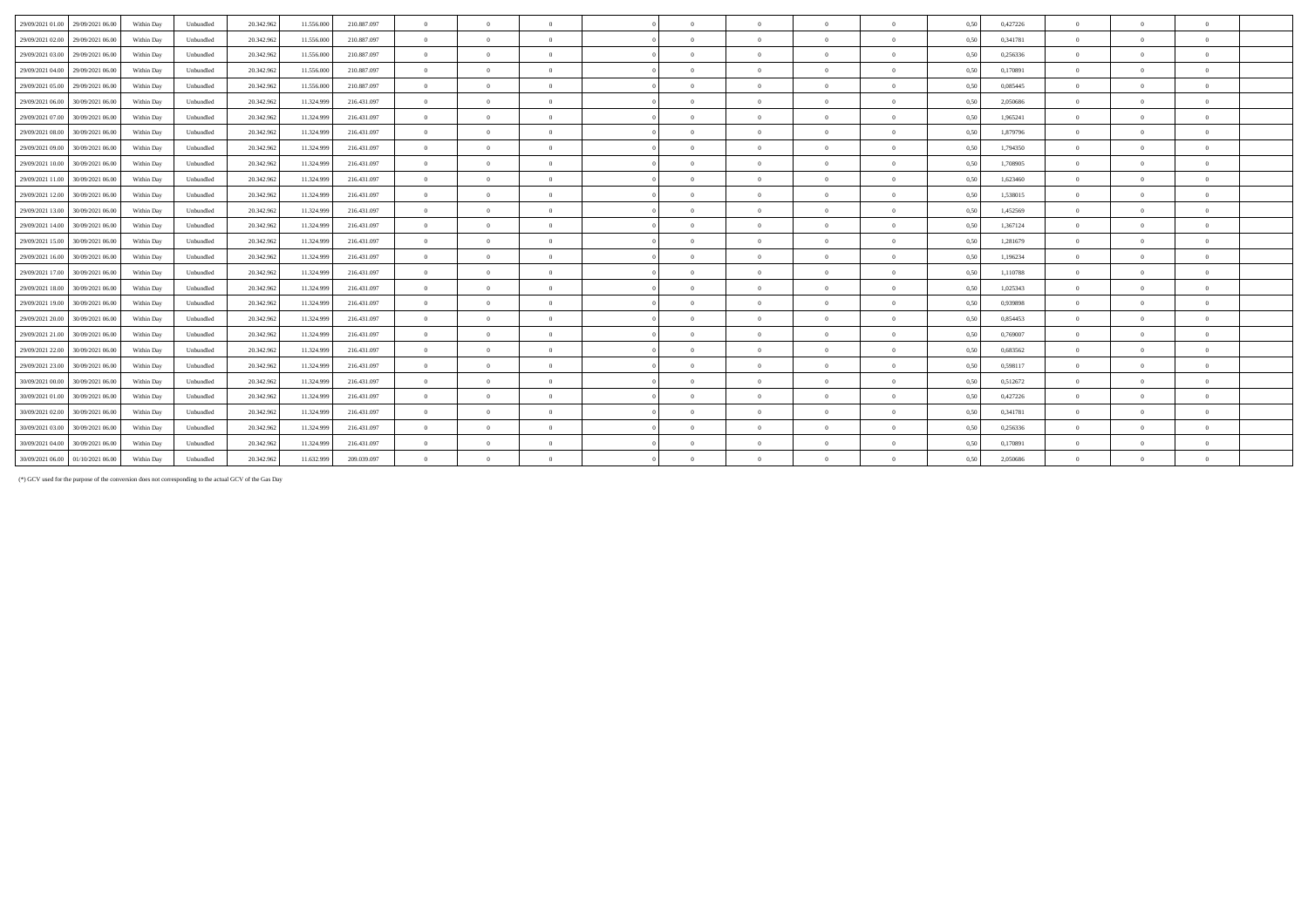## **SNAM RETE GAS**

**Transportation capacity at Entry Point interconnected with foreign pipelines**

**Update to 29/09/2021 of offered and assigned capacity in auction day-ahead and within-day**

**Thermal Year 2020/2021**

(Values in Scm/day (15° C; 1,01325 bar); Prices in c/Scm)

**Entry Point**

**MELENDUGNO**

| Timeframe        |                  |                     |                          |                                    | Assigned                        | <b>Offered capacity</b> |                |                | <b>Assigned capacity</b> | Day-Ahead                                |                         | <b>Total Prices</b>              |                                  |                                           |                     |                         | <b>SRG Prices</b>                |                                  |                                     |             |
|------------------|------------------|---------------------|--------------------------|------------------------------------|---------------------------------|-------------------------|----------------|----------------|--------------------------|------------------------------------------|-------------------------|----------------------------------|----------------------------------|-------------------------------------------|---------------------|-------------------------|----------------------------------|----------------------------------|-------------------------------------|-------------|
| From             | To               | <b>Auction type</b> | Offered<br>capacity type | <b>Transportati</b><br>on capacity | capacity<br>(before<br>auction) | Firm                    | Interruptible  | Firm           | Interruptible            | Interrupted<br>Capacity<br>Interruptible | Reserve price -<br>Firm | <b>Auction premium</b><br>- Firm | Reserve price -<br>Interruptible | <b>Auction premium</b><br>- Interruptible | <b>Split factor</b> | Reserve price -<br>Firm | <b>Auction</b><br>premium - Firm | Reserve price -<br>Interruptible | Auction<br>premium<br>Interruptible | <b>Note</b> |
| 01/09/2021 06:00 | 02/09/2021 06:00 | Day Ahead           | Unbundled                | 44,100.00                          | 17.619.456                      | 22,370,564              | 3.423.632      | 6.949.160      | $\overline{0}$           |                                          | $\overline{0}$          | $\theta$                         | $\Omega$                         | $\Omega$                                  | 0,50                | 0,227032                | $\Omega$                         | 0,227032                         | $\Omega$                            |             |
| 01/09/2021 06:00 | 02/09/2021 06.00 | Day Ahead           | Bundled                  | 44.100.00                          | 17.619.456                      | 4.109.980               | $\overline{0}$ | 307.186        | $\Omega$                 |                                          | 146,972904              | $\theta$                         | $\Omega$                         | $\Omega$                                  | 0,50                | 0,227032                | $\overline{0}$                   | 0,227032                         | $\bf{0}$                            |             |
| 02/09/2021 06:00 | 03/09/2021 06:00 | Day Ahead           | <b>Bundled</b>           | 44,100,000                         | 17.619.456                      | 4.109.980               | $\overline{0}$ | $\overline{0}$ | $\theta$                 |                                          | $\Omega$                | $\theta$                         | $\overline{0}$                   | $\mathbf{0}$                              | 0.50                | 0.227032                | $\overline{0}$                   | 0.227032                         | $\bf{0}$                            |             |
| 02/09/2021 06:00 | 03/09/2021 06:00 | Day Ahead           | Unbundled                | 44.100.000                         | 17.619.456                      | 22.370.564              | $\overline{0}$ | 6.931.172      | $\overline{0}$           |                                          | $\overline{0}$          | $\theta$                         | $\overline{0}$                   | $\overline{0}$                            | 0,50                | 0,227032                | $\overline{0}$                   | 0,227032                         | $\Omega$                            |             |
| 03/09/2021 06.0  | 04/09/2021 06.0  | Day Ahead           | Bundled                  | 44.100.00                          | 17.619.456                      | 4.109.980               | $\overline{0}$ | $\overline{0}$ | $\theta$                 |                                          | $\theta$                | $\theta$                         | $\overline{0}$                   | $\mathbf{0}$                              | 0,50                | 0,227032                | $\overline{0}$                   | 0,227032                         | $\bf{0}$                            |             |
| 03/09/2021 06:00 | 04/09/2021 06.00 | Day Ahead           | Unbundled                | 44,100,000                         | 17.619.456                      | 22.370.564              | 240.039        | 4.492.368      | $\theta$                 |                                          | $\theta$                | $\theta$                         | $\Omega$                         | $\theta$                                  | 0,50                | 0,227032                | $\overline{0}$                   | 0,227032                         | $\theta$                            |             |
| 04/09/2021 06:00 | 05/09/2021 06:00 | Day Ahead           | Bundled                  | 44,100,000                         | 17.619.456                      | 4.109.980               | $\overline{0}$ | $\Omega$       | $\Omega$                 |                                          | $\theta$                | $\mathbf{a}$                     | $\theta$                         | $\theta$                                  | 0,50                | 0,227032                | $\overline{0}$                   | 0,227032                         | $\theta$                            |             |
| 04/09/2021 06:00 | 05/09/2021 06.0  | Day Ahead           | Unbundled                | 44.100.00                          | 17.619.456                      | 22.370.564              | 244.105        | 4.492.368      | $\Omega$                 |                                          | $\Omega$                |                                  | $\Omega$                         | $\theta$                                  | 0.50                | 0,227032                | $\Omega$                         | 0,227032                         | $\Omega$                            |             |
| 05/09/2021 06:00 | 06/09/2021 06:00 | Day Ahead           | Unbundled                | 44,100,000                         | 17.619.456                      | 22,370,564              | 786,061        | 4.492.368      | $\overline{0}$           |                                          | $\theta$                | $\theta$                         | $\overline{0}$                   | $\overline{0}$                            | 0,50                | 0,227032                | $\overline{0}$                   | 0,227032                         | $\bf{0}$                            |             |
| 05/09/2021 06:00 | 06/09/2021 06.0  | Day Ahead           | Bundled                  | 44.100.000                         | 17.619.456                      | 4.109.980               | $\overline{0}$ | $\overline{0}$ | $\theta$                 |                                          | $\theta$                | $\overline{0}$                   | $\overline{0}$                   | $\mathbf{0}$                              | 0,50                | 0,227032                | $\overline{0}$                   | 0,227032                         | $\bf{0}$                            |             |
| 06/09/2021 06:00 | 07/09/2021 06.0  | Day Ahead           | Unbundled                | 44.100.00                          | 17.619.456                      | 22.449.383              | 244.105        | 4.492.368      | $\Omega$                 |                                          | $\Omega$                |                                  | $\Omega$                         | $\Omega$                                  | 0,50                | 0,227032                | $\mathbf{0}$                     | 0,227032                         | $\theta$                            |             |
| 06/09/2021 06:00 | 07/09/2021 06.00 | Day Ahead           | Bundled                  | 44.100.000                         | 17.619.456                      | 4.031.161               | $\overline{0}$ | $\Omega$       | $\Omega$                 |                                          | $\Omega$                | $\theta$                         | $\Omega$                         | $\overline{0}$                            | 0.50                | 0,227032                | $\overline{0}$                   | 0,227032                         | $\Omega$                            |             |
| 07/09/2021 06:00 | 08/09/2021 06:00 | Day Ahead           | Unbundled                | 44.100.000                         | 17.619.456                      | 22.449.383              | 786.061        | 2.044.892      | $\Omega$                 |                                          | $\Omega$                | $\theta$                         | $\theta$                         | $\Omega$                                  | 0,50                | 0,227032                | $\overline{0}$                   | 0,227032                         | $\Omega$                            |             |
| 07/09/2021 06:00 | 08/09/2021 06:00 | Day Ahead           | <b>Bundled</b>           | 44,100,000                         | 17.619.456                      | 4.031.161               | $\overline{0}$ | $\Omega$       | $\theta$                 |                                          | $\theta$                | $\theta$                         | $\Omega$                         | $\theta$                                  | 0.50                | 0.227032                | $\Omega$                         | 0.227032                         | $\theta$                            |             |
| 08/09/2021 06:00 | 09/09/2021 06.00 | Day Ahead           | Bundled                  | 44.100.00                          | 17.619.456                      | 4.031.161               | $\overline{0}$ | $\overline{0}$ | $\overline{0}$           |                                          | $\theta$                | $\theta$                         | $\overline{0}$                   | $\mathbf{0}$                              | 0,50                | 0,227032                | $\,$ 0 $\,$                      | 0,227032                         | $\bf{0}$                            |             |
| 08/09/2021 06:00 | 09/09/2021 06.00 | Day Ahead           | Unbundled                | 44.100.000                         | 17.619.456                      | 22.449.383              | 836.871        | $\overline{0}$ | $\theta$                 |                                          | $\theta$                | $\theta$                         | $\overline{0}$                   | $\mathbf{0}$                              | 0,50                | 0,227032                | $\overline{0}$                   | 0,227032                         | $\Omega$                            |             |
| 09/09/2021 06:00 | 10/09/2021 06:00 | Day Ahead           | Unbundled                | 44,100,000                         | 17.619.456                      | 22.449.383              | 15,000,000     | $\Omega$       | $\Omega$                 |                                          | $\theta$                | $\theta$                         | $\Omega$                         | $\theta$                                  | 0,50                | 0,227032                | $\theta$                         | 0,227032                         | $\theta$                            |             |
| 09/09/2021 06.0  | 10/09/2021 06.0  | Day Ahead           | Bundled                  | 44.100.00                          | 17.619.456                      | 4.031.161               | $\overline{0}$ | $\theta$       | $\theta$                 |                                          | $\theta$                | $\theta$                         | $\theta$                         | $\mathbf{0}$                              | 0,50                | 0,227032                | $\overline{0}$                   | 0,227032                         | $\bf{0}$                            |             |
| 10/09/2021 06:00 | 11/09/2021 06:00 | Day Ahead           | Unbundled                | 44,100,000                         | 17.619.456                      | 22.449.383              | 2.282.088      | $\Omega$       | $\theta$                 |                                          | $\Omega$                | $\theta$                         | $\Omega$                         | $\theta$                                  | 0.50                | 0,227032                | $\Omega$                         | 0,227032                         | $\theta$                            |             |
| 10/09/2021 06:00 | 11/09/2021 06:00 | Day Ahead           | <b>Bundled</b>           | 44,100,000                         | 17.619.456                      | 4.031.161               | $\overline{0}$ | $\Omega$       | $\theta$                 |                                          | $\theta$                | $\theta$                         | $\overline{0}$                   | $\mathbf{0}$                              | 0.50                | 0,227032                | $\overline{0}$                   | 0.227032                         | $\Omega$                            |             |
| 11/09/2021 06:00 | 12/09/2021 06.0  | Day Ahead           | Unbundled                | 44.100.00                          | 17.619.456                      | 22.449.383              | 15.000.000     | $\overline{0}$ | $\theta$                 |                                          | $\theta$                | $\theta$                         | $\theta$                         | $\mathbf{0}$                              | 0,50                | 0,227032                | $\overline{0}$                   | 0,227032                         | $\overline{0}$                      |             |
| 11/09/2021 06:00 | 12/09/2021 06:00 | Day Ahead           | Bundled                  | 44.100.000                         | 17.619.456                      | 4.031.161               | $\overline{0}$ | $\Omega$       | $\Omega$                 |                                          | $\Omega$                | $\theta$                         | $\theta$                         | $\theta$                                  | 0,50                | 0,227032                | $\overline{0}$                   | 0,227032                         | $\Omega$                            |             |
| 12/09/2021 06:00 | 13/09/2021 06:00 | Day Ahead           | Unbundled                | 44.100.000                         | 17.619.456                      | 22.449.383              | 2.282.088      | $\Omega$       | $\Omega$                 |                                          | $\Omega$                | $\theta$                         | $\overline{0}$                   | $\overline{0}$                            | 0,50                | 0,227032                | $\overline{0}$                   | 0,227032                         | $\Omega$                            |             |
| 12/09/2021 06:00 | 13/09/2021 06.0  | Day Ahead           | Bundled                  | 44.100.00                          | 17.619.456                      | 4.031.161               | $\overline{0}$ | $\Omega$       | $\Omega$                 |                                          | $\Omega$                |                                  | $\Omega$                         | $\Omega$                                  | 0,50                | 0,227032                | $\overline{0}$                   | 0,227032                         | $\Omega$                            |             |
| 13/09/2021 06:00 | 14/09/2021 06.00 | Day Ahead           | Unbundled                | 44.100.000                         | 17.619.456                      | 22.613.907              | 244.105        | $\overline{0}$ | $\Omega$                 |                                          | $\Omega$                | $\theta$                         | $\overline{0}$                   | $\theta$                                  | 0,50                | 0,227032                | $\,$ 0 $\,$                      | 0,227032                         | $\bf{0}$                            |             |
| 13/09/2021 06:00 | 14/09/2021 06:00 | Day Ahead           | Bundled                  | 44.100.000                         | 17.619.456                      | 3.866.637               | $\overline{0}$ | $\overline{0}$ | $\theta$                 |                                          | $\theta$                | $\theta$                         | $\overline{0}$                   | $\mathbf{0}$                              | 0,50                | 0,227032                | $\overline{0}$                   | 0,227032                         | $\bf{0}$                            |             |
| 14/09/2021 06:00 | 15/09/2021 06:00 | Day Ahead           | Unbundled                | 44.100.00                          | 17.619.456                      | 22.613.907              | 1.372.382      | $\Omega$       | $\Omega$                 |                                          | $\Omega$                |                                  | $\theta$                         | $\Omega$                                  | 0,50                | 0,227032                | $\mathbf{0}$                     | 0,227032                         | $\Omega$                            |             |
| 14/09/2021 06:00 | 15/09/2021 06.00 | Day Ahead           | Bundled                  | 44.100.000                         | 17.619.456                      | 3.866.637               | $\overline{0}$ | $\overline{0}$ | $\overline{0}$           |                                          | $\Omega$                | $\theta$                         | $\overline{0}$                   | $\overline{0}$                            | 0,50                | 0,227032                | $\theta$                         | 0,227032                         | $\Omega$                            |             |
| 15/09/2021 06:00 | 16/09/2021 06:00 | Day Ahead           | Unbundled                | 44.100.000                         | 17.619.456                      | 22.613.907              | 244.105        | 5.428.868      | $\theta$                 |                                          | $\theta$                | $\theta$                         | $\overline{0}$                   | $\mathbf{0}$                              | 0,50                | 0,227032                | $\overline{0}$                   | 0,227032                         | $\bf{0}$                            |             |
| 15/09/2021 06:00 | 16/09/2021 06:00 | Day Ahead           | <b>Bundled</b>           | 44,100,000                         | 17.619.456                      | 3.866.637               | $\overline{0}$ | $\Omega$       | $\theta$                 |                                          | $\theta$                | $\theta$                         | $\theta$                         | $\theta$                                  | 0.50                | 0.227032                | $\overline{0}$                   | 0.227032                         | $\theta$                            |             |
| 16/09/2021 06.0  | 17/09/2021 06.0  | Day Ahead           | Unbundled                | 44.100.00                          | 17.619.456                      | 22.613.907              | 244.105        | 4.943.275      | $\theta$                 |                                          | $\theta$                | $\theta$                         | $\Omega$                         | $\mathbf{0}$                              | 0,50                | 0,227032                | $\overline{0}$                   | 0,227032                         | $\Omega$                            |             |
| 16/09/2021 06:00 | 17/09/2021 06.00 | Day Ahead           | Bundled                  | 44.100.000                         | 17.619.456                      | 3.866.637               | $\overline{0}$ | $\overline{0}$ | $\theta$                 |                                          | $\theta$                | $\overline{0}$                   | $\overline{0}$                   | $\mathbf{0}$                              | 0,50                | 0,227032                | $\overline{0}$                   | 0,227032                         | $\bf{0}$                            |             |
| 17/09/2021 06:00 | 18/09/2021 06:00 | Day Ahead           | Unbundled                | 44,100,000                         | 17.619.456                      | 22.613.907              | 244.105        | 4.529.221      | $\theta$                 |                                          | $\theta$                | $\theta$                         | $\theta$                         | $\Omega$                                  | 0,50                | 0,227032                | $\Omega$                         | 0,227032                         | $\Omega$                            |             |
| 17/09/2021 06.00 | 18/09/2021 06.0  | Day Ahead           | Bundled                  | 44.100.00                          | 17.619.456                      | 3.866.637               | $\overline{0}$ | $\overline{0}$ | $\theta$                 |                                          | $\theta$                | $\theta$                         | $\theta$                         | $\mathbf{0}$                              | 0,50                | 0,227032                | $\overline{0}$                   | 0,227032                         | $\bf{0}$                            |             |
| 18/09/2021 06:00 | 19/09/2021 06.00 | Day Ahead           | Unbundled                | 44.100.000                         | 17.619.456                      | 22.613.907              | 822.191        | 3.631.741      | $\theta$                 |                                          | $\theta$                | $\theta$                         | $\overline{0}$                   | $\mathbf{0}$                              | 0,50                | 0,227032                | $\overline{0}$                   | 0,227032                         | $\Omega$                            |             |
| 18/09/2021 06:00 | 19/09/2021 06.0  | Day Ahead           | $\mathbf B$ undled       | 44.100.00                          | 17.619.456                      | 3.866.637               | $\overline{0}$ | $^{\circ}$     | $\theta$                 |                                          | $\theta$                | $\theta$                         | $\overline{0}$                   | $\theta$                                  | 0.50                | 0,227032                | $\,$ 0 $\,$                      | 0,227032                         | $\Omega$                            |             |
| 19/09/2021 06:00 | 20/09/2021 06:00 | Day Ahead           | <b>Bundled</b>           | 44,100,000                         | 17.619.456                      | 3.866.637               | $\Omega$       | $\Omega$       | $\Omega$                 |                                          | $\Omega$                |                                  | $\Omega$                         | $\theta$                                  | 0,50                | 0,227032                | $\Omega$                         | 0.227032                         | $\Omega$                            |             |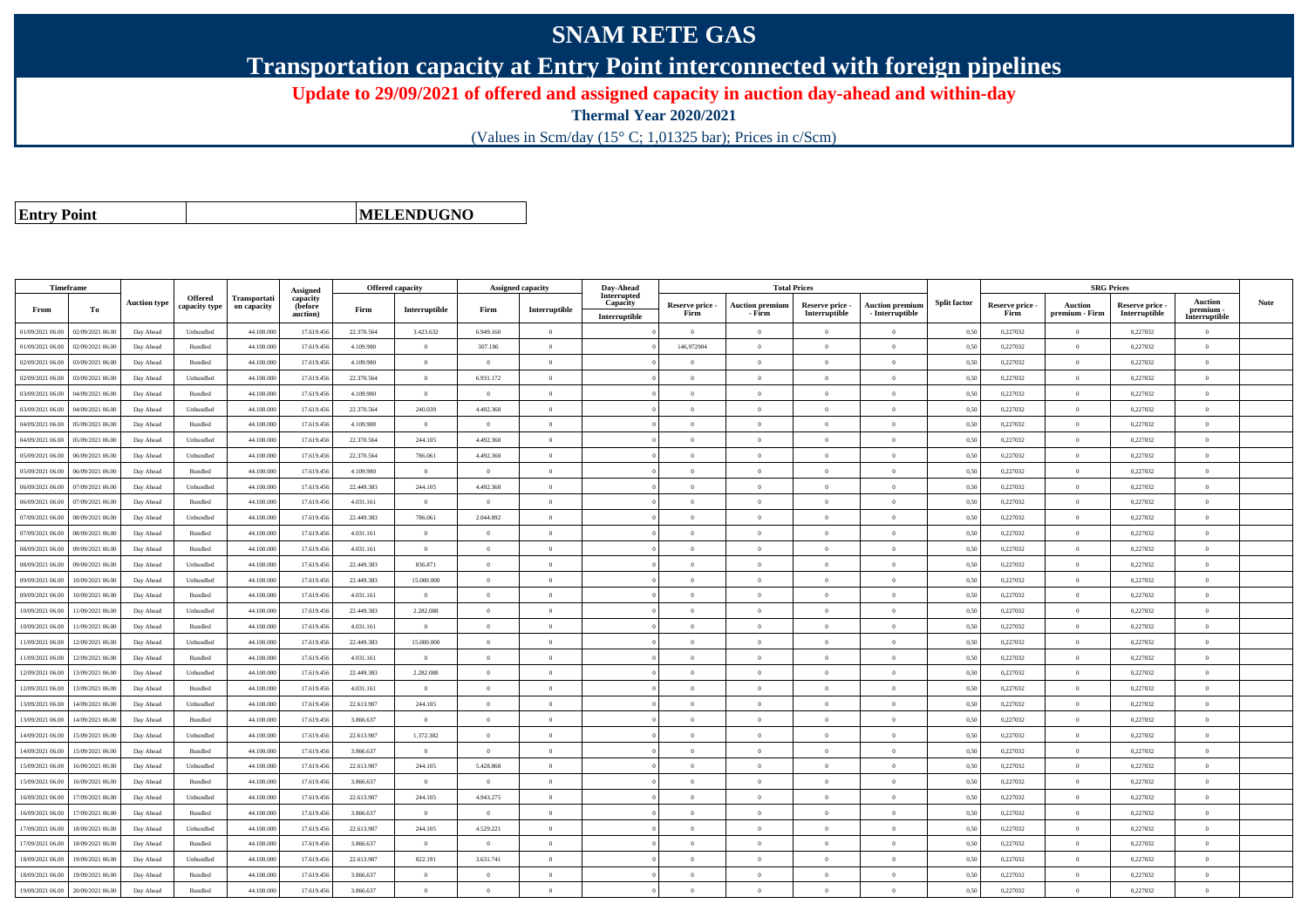| 19/09/2021 06:00 20/09/2021 06:00            | Day Ahead  | Unbundled                   | 44.100.000 | 17.619.456 | 22.613.907  | 822.191        | 3.631.741      |                | $\overline{0}$ | $\theta$       |                | $\theta$       | 0,50 | 0,227032 | $\theta$       | 0,227032       | $\theta$       |  |
|----------------------------------------------|------------|-----------------------------|------------|------------|-------------|----------------|----------------|----------------|----------------|----------------|----------------|----------------|------|----------|----------------|----------------|----------------|--|
| 20/09/2021 06:00<br>21/09/2021 06:00         | Day Ahead  | Unbundled                   | 44.100.00  | 17.619.45  | 22.613.907  | 244.105        | 4.407.822      | $\overline{0}$ | $\overline{0}$ | $\overline{0}$ | $\overline{0}$ | $\bf{0}$       | 0,50 | 0,227032 | $\,$ 0 $\,$    | 0,227032       | $\overline{0}$ |  |
| 20/09/2021 06:00<br>21/09/2021 06:00         | Day Ahead  | Bundled                     | 44,100,000 | 17.619.456 | 3.866.637   | $\overline{0}$ | $\overline{0}$ | $\overline{0}$ | $\bf{0}$       | $\bf{0}$       | $\overline{0}$ | $\bf{0}$       | 0.50 | 0,227032 | $\overline{0}$ | 0,227032       | $\overline{0}$ |  |
| 21/09/2021 06:00<br>22/09/2021 06:00         | Day Ahead  | Unbundled                   | 44.100.000 | 17.619.456 | 22.613.907  | 244.105        | 5.513.414      | $\overline{0}$ | $\theta$       | $\theta$       | $\overline{0}$ | $\overline{0}$ | 0,50 | 0,227032 | $\,$ 0 $\,$    | 0,227032       | $\overline{0}$ |  |
| 21/09/2021 06:00<br>22/09/2021 06.00         | Day Ahead  | Bundled                     | 44.100.00  | 17.619.456 | 3.866.637   | $\overline{0}$ | $\overline{0}$ | $\overline{0}$ | $\overline{0}$ | $\theta$       | $\overline{0}$ | $\bf{0}$       | 0,50 | 0,227032 | $\,$ 0 $\,$    | 0,227032       | $\overline{0}$ |  |
| 22/09/2021 06:00<br>23/09/2021 06:00         | Day Ahead  | Bundled                     | 44,100,000 | 17.619.456 | 4.269.836   | $\overline{0}$ | $\overline{0}$ | $\overline{0}$ | $\overline{0}$ | $\overline{0}$ | $\theta$       | $\bf{0}$       | 0.50 | 0,227032 | $\bf{0}$       | 0.227032       | $\overline{0}$ |  |
| 23/09/2021 06:00<br>22/09/2021 06:00         | Day Ahead  | Unbundled                   | 44.100.000 | 17.619.456 | 22.210.708  | 244.105        | 5.513.414      | $\overline{0}$ | $\overline{0}$ | $\theta$       | $\overline{0}$ | $\overline{0}$ | 0,50 | 0,227032 | $\bf{0}$       | 0,227032       | $\overline{0}$ |  |
| 23/09/2021 06:00<br>24/09/2021 06.00         | Day Ahead  | Unbundled                   | 44.100.00  | 17.619.45  | 22.210.708  | 244.105        | 6.949.160      | $\overline{0}$ | $\overline{0}$ | $\overline{0}$ | $\overline{0}$ | $\bf{0}$       | 0,50 | 0,227032 | $\,$ 0 $\,$    | 0,227032       | $\overline{0}$ |  |
|                                              |            |                             |            |            |             |                |                |                |                |                |                |                |      |          |                |                |                |  |
| 23/09/2021 06:00<br>24/09/2021 06:00         | Day Ahead  | Bundled                     | 44,100,00  | 17.619.456 | 4.269.836   | $\overline{0}$ | 101.242        | $\overline{0}$ | 146,972904     | $\overline{0}$ | $\overline{0}$ | $\bf{0}$       | 0.50 | 0.227032 | $\bf{0}$       | 0.227032       | $\overline{0}$ |  |
| 24/09/2021 06:00<br>25/09/2021 06:00         | Day Ahead  | Bundled                     | 44.100.000 | 17.619.456 | 4.269.836   | $\overline{0}$ | $\overline{0}$ | $\overline{0}$ | $\overline{0}$ | $\overline{0}$ | $\overline{0}$ | $\bf{0}$       | 0,50 | 0,227032 | $\bf{0}$       | 0,227032       | $\overline{0}$ |  |
| 24/09/2021 06:00<br>25/09/2021 06.00         | Day Ahead  | Unbundled                   | 44.100.00  | 17.619.456 | 22.210.708  | 244.105        | 5.795.231      | $\bf{0}$       | $\overline{0}$ | $\theta$       | $\overline{0}$ | $\bf{0}$       | 0,50 | 0,227032 | $\,$ 0 $\,$    | 0,227032       | $\overline{0}$ |  |
| 25/09/2021 06:00<br>26/09/2021 06:00         | Day Ahead  | Bundled                     | 44,100,000 | 17.619.456 | 4.269.836   | $\overline{0}$ | $\overline{0}$ | $\overline{0}$ | $\bf{0}$       | $\bf{0}$       | $\overline{0}$ | $\bf{0}$       | 0.50 | 0,227032 | $\overline{0}$ | 0,227032       | $\overline{0}$ |  |
| 25/09/2021 06:00<br>26/09/2021 06:00         | Day Ahead  | Unbundled                   | 44.100.000 | 17.619.456 | 22.210.708  | 1.328.017      | 5.194.743      | $\overline{0}$ | $\overline{0}$ | $\theta$       | $\overline{0}$ | $\overline{0}$ | 0,50 | 0,227032 | $\,$ 0 $\,$    | 0,227032       | $\overline{0}$ |  |
| 26/09/2021 06:00<br>27/09/2021 06.00         | Day Ahead  | Unbundled                   | 44.100.00  | 17.619.456 | 22.210.708  | 17.619.456     | 5.194.743      | $\bf{0}$       | $\overline{0}$ | $\theta$       | $\overline{0}$ | $\bf{0}$       | 0,50 | 0,227032 | $\,$ 0 $\,$    | 0,227032       | $\overline{0}$ |  |
| 26/09/2021 06:00<br>27/09/2021 06:00         | Day Ahead  | Bundled                     | 44,100,000 | 17.619.456 | 4.269.836   | $\overline{0}$ | $\overline{0}$ | $\overline{0}$ | $\bf{0}$       | $\theta$       | $\Omega$       | $\bf{0}$       | 0.50 | 0,227032 | $\bf{0}$       | 0,227032       | $\overline{0}$ |  |
| 27/09/2021 06:00<br>28/09/2021 06:00         | Day Ahead  | Unbundled                   | 44.100.000 | 17.619.456 | 22.097.770  | 244.105        | 4.791.528      | $\overline{0}$ | $\overline{0}$ | $\theta$       | $\overline{0}$ | $\bf{0}$       | 0,50 | 0,227032 | $\bf{0}$       | 0,227032       | $\overline{0}$ |  |
| 27/09/2021 06:00<br>28/09/2021 06.00         | Day Ahead  | Bundled                     | 44.100.00  | 17.619.456 | 4.382.774   | $\bf{0}$       | $\overline{0}$ | $\bf{0}$       | $\overline{0}$ | $\theta$       | $\overline{0}$ | $\bf{0}$       | 0,50 | 0,227032 | $\,$ 0 $\,$    | 0,227032       | $\overline{0}$ |  |
| 28/09/2021 06:00<br>29/09/2021 06:00         | Day Ahead  | Bundled                     | 44,100,000 | 17.619.456 | 4.382.774   | $\overline{0}$ | 482.780        | $\Omega$       | 146,972904     | $\overline{0}$ | $\overline{0}$ | $\bf{0}$       | 0.50 | 0.227032 | $\bf{0}$       | 0.227032       | $\overline{0}$ |  |
| 28/09/2021 06:00<br>29/09/2021 06:00         | Day Ahead  | Unbundled                   | 44.100.000 | 17.619.456 | 22.097.770  | 244.105        | 6.949.160      | $\overline{0}$ | $\overline{0}$ | $\overline{0}$ | $\overline{0}$ | $\bf{0}$       | 0,50 | 0,227032 | $\,$ 0 $\,$    | 0,227032       | $\overline{0}$ |  |
| 29/09/2021 06:00<br>30/09/2021 06.00         | Day Ahead  | Bundled                     | 44.100.00  | 17.619.456 | 4.382.774   | $\bf{0}$       | $\bf{0}$       | $\bf{0}$       | $\overline{0}$ | $\overline{0}$ | $\overline{0}$ | $\bf{0}$       | 0,50 | 0,227032 | $\,$ 0 $\,$    | 0,227032       | $\overline{0}$ |  |
| 30/09/2021 06:00                             |            |                             | 44,100,000 | 17.619.456 | 22,097,770  |                |                |                |                |                | $\overline{0}$ |                |      |          |                |                |                |  |
| 29/09/2021 06:00                             | Day Ahead  | Unbundled                   |            |            |             | 244.105        | 6.931.172      | $\overline{0}$ | $\bf{0}$       | $\overline{0}$ |                | $\bf{0}$       | 0.50 | 0,227032 | $\overline{0}$ | 0,227032       | $\overline{0}$ |  |
| 30/09/2021 06:00<br>01/10/2021 06:00         | Day Ahead  | Unbundled                   | 44.100.000 | 17.619.456 | 22.097.770  | 424.757        | 6.949.160      | $\overline{0}$ | $\theta$       | $\theta$       | $\overline{0}$ | $\bf{0}$       | 0.5( | 0,227032 | $\,$ 0 $\,$    | 0,227032       | $\overline{0}$ |  |
| 30/09/2021 06:00<br>01/10/2021 06.00         | Day Ahead  | Bundled                     | 44.100.00  | 17.619.456 | 4.382.774   | $\bf{0}$       | 649.702        | $\bf{0}$       | 146,972904     | $\theta$       | $\overline{0}$ | $\bf{0}$       | 0,50 | 0,227032 | $\,$ 0 $\,$    | 0,227032       | $\overline{0}$ |  |
| 01/09/2021 06:00<br>02/09/2021 06:00         | Within Day | Unbundled                   | 44,100,000 | 24,875,802 | 461.380.759 | $\overline{0}$ | $\overline{0}$ | $\overline{0}$ | $\overline{0}$ | $\overline{0}$ | $\theta$       | $\bf{0}$       | 0.50 | 0.945964 | $\,$ 0 $\,$    | $\overline{0}$ | $\overline{0}$ |  |
| 01/09/2021 07:00<br>02/09/2021 06:00         | Within Day | Unbundled                   | 44.100.000 | 24.875.802 | 442.156.561 | $\overline{0}$ | $\overline{0}$ | $\overline{0}$ | $\overline{0}$ | $\theta$       | $\overline{0}$ | $\overline{0}$ | 0,50 | 0,945964 | $\theta$       | $\theta$       | $\overline{0}$ |  |
| 01/09/2021 08:00<br>02/09/2021 06.00         | Within Day | Unbundled                   | 44.100.00  | 24.875.802 | 422.932.362 | $\bf{0}$       | $\overline{0}$ | $\bf{0}$       | $\overline{0}$ | $\theta$       | $\overline{0}$ | $\bf{0}$       | 0,50 | 0,945965 | $\,$ 0 $\,$    | $\bf{0}$       | $\overline{0}$ |  |
| 01/09/2021 09:00<br>02/09/2021 06:00         | Within Day | Unbundled                   | 44,100,000 | 24,875,802 | 403.708.164 | $\overline{0}$ | $\bf{0}$       | $\overline{0}$ | $\bf{0}$       | $\overline{0}$ | $\overline{0}$ | $\bf{0}$       | 0.50 | 0.945964 | $\bf{0}$       | $\overline{0}$ | $\overline{0}$ |  |
| 01/09/2021 10:00<br>02/09/2021 06:00         | Within Day | Unbundled                   | 44.100.000 | 24.875.802 | 384.483.966 | $\overline{0}$ | $\overline{0}$ | $\overline{0}$ | $\overline{0}$ | $\theta$       | $\overline{0}$ | $\bf{0}$       | 0,50 | 0,945964 | $\theta$       | $\theta$       | $\overline{0}$ |  |
| 01/09/2021 11:00<br>02/09/2021 06.00         | Within Day | Unbundled                   | 44.100.00  | 24.875.80  | 365.259.767 | $\bf{0}$       | $\bf{0}$       | $\bf{0}$       | $\bf{0}$       | $\overline{0}$ | $\overline{0}$ | $\bf{0}$       | 0,50 | 0,945964 | $\,$ 0 $\,$    | $\bf{0}$       | $\overline{0}$ |  |
| 01/09/2021 12:00<br>02/09/2021 06:00         | Within Day | Unbundled                   | 44,100,000 | 24,875,802 | 346.035.569 | $\overline{0}$ | $\bf{0}$       | $\overline{0}$ | $\bf{0}$       | $\bf{0}$       | $\overline{0}$ | $\bf{0}$       | 0.50 | 0.945965 | $\bf{0}$       | $\overline{0}$ | $\bf{0}$       |  |
| 01/09/2021 13:00<br>02/09/2021 06:00         | Within Day | Unbundled                   | 44.100.000 | 24.875.802 | 326.811.371 | $\overline{0}$ | $\overline{0}$ | $\overline{0}$ | $\overline{0}$ | $\overline{0}$ | $\overline{0}$ | $\bf{0}$       | 0.5( | 0.945964 | $\theta$       | $\theta$       | $\overline{0}$ |  |
| 01/09/2021 14:00<br>02/09/2021 06.00         | Within Day | Unbundled                   | 44.100.00  | 24.875.802 | 307.587.172 | $\bf{0}$       | $\overline{0}$ | $\bf{0}$       | $\overline{0}$ | $\overline{0}$ | $\overline{0}$ | $\bf{0}$       | 0,50 | 0,945964 | $\,$ 0 $\,$    | $\bf{0}$       | $\overline{0}$ |  |
| 01/09/2021 15:00<br>02/09/2021 06:00         | Within Day | Unbundled                   | 44,100,000 | 24,875,802 | 288.362.974 | $\overline{0}$ | $\overline{0}$ | $\overline{0}$ | $\bf{0}$       | $\theta$       | $\Omega$       | $\bf{0}$       | 0.50 | 0.945965 | $\,$ 0 $\,$    | $\theta$       | $\overline{0}$ |  |
| 01/09/2021 16:00<br>02/09/2021 06:00         | Within Dav | Unbundled                   | 44.100.000 | 24.875.802 | 269.138.776 | $\overline{0}$ | $\overline{0}$ | $\Omega$       | $\overline{0}$ | $\overline{0}$ | $\overline{0}$ | $\bf{0}$       | 0.50 | 0,945965 | $\theta$       | $\theta$       | $\overline{0}$ |  |
|                                              |            |                             |            |            |             |                |                |                |                |                |                |                |      |          |                |                |                |  |
| 01/09/2021 17:00<br>02/09/2021 06.00         | Within Day | Unbundled                   | 44.100.00  | 24.875.802 | 249.914.578 | $\bf{0}$       | $\overline{0}$ | $\bf{0}$       | $\overline{0}$ | $\bf{0}$       | $\overline{0}$ | $\bf{0}$       | 0,50 | 0,945964 | $\,$ 0 $\,$    | $\bf{0}$       | $\overline{0}$ |  |
| 01/09/2021 18:00<br>02/09/2021 06:00         | Within Day | Unbundled                   | 44,100,00  | 24,875,802 | 230.690.379 | $\overline{0}$ | $\bf{0}$       | $\overline{0}$ | $\bf{0}$       | $\overline{0}$ | $\overline{0}$ | $\bf{0}$       | 0.50 | 0.945964 | $\bf{0}$       | $\overline{0}$ | $\overline{0}$ |  |
| 01/09/2021 19:00<br>02/09/2021 06:00         | Within Dav | Unbundled                   | 44.100.000 | 24.875.802 | 211.466.181 | $\overline{0}$ | $\overline{0}$ | $\overline{0}$ | $\overline{0}$ | $\overline{0}$ | $\overline{0}$ | $\overline{0}$ | 0.50 | 0,945965 | $\theta$       | $\theta$       | $\overline{0}$ |  |
| 01/09/2021 20:00<br>02/09/2021 06.00         | Within Day | Unbundled                   | 44.100.00  | 24.875.802 | 192.241.983 | $\bf{0}$       | $\bf{0}$       | $\bf{0}$       | $\bf{0}$       | $\overline{0}$ | $\overline{0}$ | $\bf{0}$       | 0,50 | 0,945965 | $\,$ 0 $\,$    | $\bf{0}$       | $\overline{0}$ |  |
| 01/09/2021 21:00<br>02/09/2021 06:00         | Within Day | Unbundled                   | 44,100,000 | 24,875,802 | 173.017.784 | $\overline{0}$ | $\bf{0}$       | $\overline{0}$ | $\bf{0}$       | $\bf{0}$       | $\overline{0}$ | $\bf{0}$       | 0.50 | 0.945964 | $\bf{0}$       | $\overline{0}$ | $\overline{0}$ |  |
| 01/09/2021 22:00<br>02/09/2021 06:00         | Within Dav | Unbundled                   | 44.100.000 | 24.875.802 | 153.793.586 | $\overline{0}$ | $\overline{0}$ | $\Omega$       | $\overline{0}$ | $\overline{0}$ | $\overline{0}$ | $\bf{0}$       | 0.50 | 0.945964 | $\theta$       | $\theta$       | $\overline{0}$ |  |
| 01/09/2021 23:00<br>02/09/2021 06.00         | Within Day | Unbundled                   | 44.100.00  | 24.875.802 | 134.569.388 | $\bf{0}$       | $\overline{0}$ | $\bf{0}$       | $\overline{0}$ | $\overline{0}$ | $\overline{0}$ | $\bf{0}$       | 0,50 | 0,945965 | $\,$ 0 $\,$    | $\bf{0}$       | $\overline{0}$ |  |
| 02/09/2021 00:00<br>02/09/2021 06:00         | Within Day | Unbundled                   | 44,100,000 | 24,875,802 | 115.345.189 | $\overline{0}$ | $\overline{0}$ | $\overline{0}$ | $\bf{0}$       | $\overline{0}$ | $\theta$       | $\bf{0}$       | 0.50 | 0.945965 | $\bf{0}$       | $\theta$       | $\overline{0}$ |  |
| 02/09/2021 01:00<br>02/09/2021 06:00         | Within Dav | Unbundled                   | 44.100.000 | 24.875.802 | 96.120.991  | $\overline{0}$ | $\overline{0}$ | $\Omega$       | $\Omega$       | $\theta$       | $\Omega$       | $\overline{0}$ | 0.5( | 0,945964 | $\theta$       | $\theta$       | $\overline{0}$ |  |
| 02/09/2021 02:00<br>02/09/2021 06:00         | Within Day | Unbundled                   | 44.100.000 | 24.875.802 | 76.896.793  | $\bf{0}$       | $\bf{0}$       | $\overline{0}$ | $\bf{0}$       | $\bf{0}$       | $\overline{0}$ | $\bf{0}$       | 0,50 | 0,945964 | $\,$ 0 $\,$    | $\bf{0}$       | $\overline{0}$ |  |
| $02/09/2021\ 03.00 \qquad 02/09/2021\ 06.00$ | Within Day | $\ensuremath{\mathsf{Unb}}$ | 44.100.000 | 24.875.802 | 57.672.594  | $\overline{0}$ |                |                | $\Omega$       |                |                |                | 0,50 | 0.945965 | $\theta$       | $\overline{0}$ |                |  |
| 02/09/2021 04:00 02/09/2021 06:00            | Within Day | Unbundled                   | 44.100.000 | 24.875.802 | 38.448.396  | $\overline{0}$ | $\theta$       | $\Omega$       | $\theta$       | $\overline{0}$ | $\overline{0}$ | $\bf{0}$       | 0,50 | 0,945967 | $\theta$       | $\theta$       | $\overline{0}$ |  |
| 02/09/2021 05:00<br>02/09/2021 06:00         | Within Day | Unbundled                   | 44.100.00  | 24.875.802 | 19.224.198  | $\overline{0}$ | $\bf{0}$       | $\overline{0}$ | $\overline{0}$ | $\bf{0}$       | $\overline{0}$ | $\bf{0}$       | 0,50 | 0,945962 | $\bf{0}$       | $\overline{0}$ | $\bf{0}$       |  |
| 02/09/2021 06:00 03/09/2021 06:00            | Within Day | Unbundled                   | 44,100,000 | 24.550.628 | 469.184.932 | $\overline{0}$ | $\bf{0}$       | $\overline{0}$ | $\overline{0}$ | $\overline{0}$ | $\overline{0}$ | $\bf{0}$       | 0.50 | 0.945964 | $\mathbf{0}$   | $\bf{0}$       | $\,$ 0 $\,$    |  |
|                                              |            |                             |            |            |             |                |                |                |                |                |                |                |      |          |                |                |                |  |
| 02/09/2021 07:00 03/09/2021 06:00            | Within Dav | Unbundled                   | 44.100.000 | 24.550.628 | 449.635.560 | $\overline{0}$ | $\overline{0}$ | $\overline{0}$ | $\overline{0}$ | $\overline{0}$ | $\overline{0}$ | $\bf{0}$       | 0,50 | 0,945964 | $\theta$       | $\theta$       | $\overline{0}$ |  |
| 02/09/2021 08:00<br>03/09/2021 06:00         | Within Day | Unbundled                   | 44.100.000 | 24.550.628 | 430.086.188 | $\overline{0}$ | $\bf{0}$       | $\overline{0}$ | $\bf{0}$       | $\overline{0}$ | $\bf{0}$       | $\bf{0}$       | 0,50 | 0,945965 | $\overline{0}$ | $\bf{0}$       | $\overline{0}$ |  |
| 03/09/2021 06:00<br>02/09/2021 09:00         | Within Day | Unbundled                   | 44,100,000 | 24,550,628 | 410.536.815 | $\overline{0}$ | $\bf{0}$       | $\overline{0}$ | $\overline{0}$ | $\overline{0}$ | $\overline{0}$ | $\bf{0}$       | 0.50 | 0.945964 | $\,$ 0 $\,$    | $\theta$       | $\overline{0}$ |  |
| 02/09/2021 10:00<br>03/09/2021 06:00         | Within Dav | Unbundled                   | 44.100.000 | 24.550.628 | 390.987.443 | $\overline{0}$ | $\overline{0}$ | $\overline{0}$ | $\overline{0}$ | $\overline{0}$ | $\overline{0}$ | $\overline{0}$ | 0.50 | 0,945964 | $\overline{0}$ | $\theta$       | $\overline{0}$ |  |
| 02/09/2021 11:00<br>03/09/2021 06:00         | Within Day | Unbundled                   | 44.100.00  | 24.550.628 | 371.438.071 | $\overline{0}$ | $\bf{0}$       | $\overline{0}$ | $\overline{0}$ | $\bf{0}$       | $\overline{0}$ | $\bf{0}$       | 0,50 | 0,945964 | $\bf{0}$       | $\bf{0}$       | $\overline{0}$ |  |
| 02/09/2021 12:00 03/09/2021 06:00            | Within Day | Unbundled                   | 44,100,000 | 24,550,628 | 351.888.699 | $\overline{0}$ | $\overline{0}$ | $\overline{0}$ | $\overline{0}$ | $\bf{0}$       | $\overline{0}$ | $\bf{0}$       | 0.50 | 0.945965 | $\overline{0}$ | $\,$ 0 $\,$    | $\,$ 0         |  |
| 02/09/2021 13:00<br>03/09/2021 06:00         | Within Dav | Unbundled                   | 44.100.000 | 24.550.628 | 332.339.327 | $\overline{0}$ | $\overline{0}$ | $\overline{0}$ | $\overline{0}$ | $\overline{0}$ | $\overline{0}$ | $\bf{0}$       | 0,50 | 0,945964 | $\theta$       | $\theta$       | $\overline{0}$ |  |
| 02/09/2021 14:00<br>03/09/2021 06.00         | Within Day | Unbundled                   | 44.100.00  | 24.550.628 | 312.789.955 | $\overline{0}$ | $\bf{0}$       | $\overline{0}$ | $\bf{0}$       | $\overline{0}$ | $\bf{0}$       | $\bf{0}$       | 0,50 | 0,945964 | $\bf{0}$       | $\bf{0}$       | $\overline{0}$ |  |
| 02/09/2021 15:00 03/09/2021 06:00            | Within Day | Unbundled                   | 44.100.000 | 24.550.628 | 293.240.582 | $\overline{0}$ | $\bf{0}$       | $\overline{0}$ | $\overline{0}$ | $\,$ 0 $\,$    | $\overline{0}$ | $\bf{0}$       | 0,50 | 0,945965 | $\overline{0}$ | $\bf{0}$       | $\,$ 0 $\,$    |  |
|                                              |            |                             |            |            |             |                |                |                |                |                |                |                |      |          |                |                |                |  |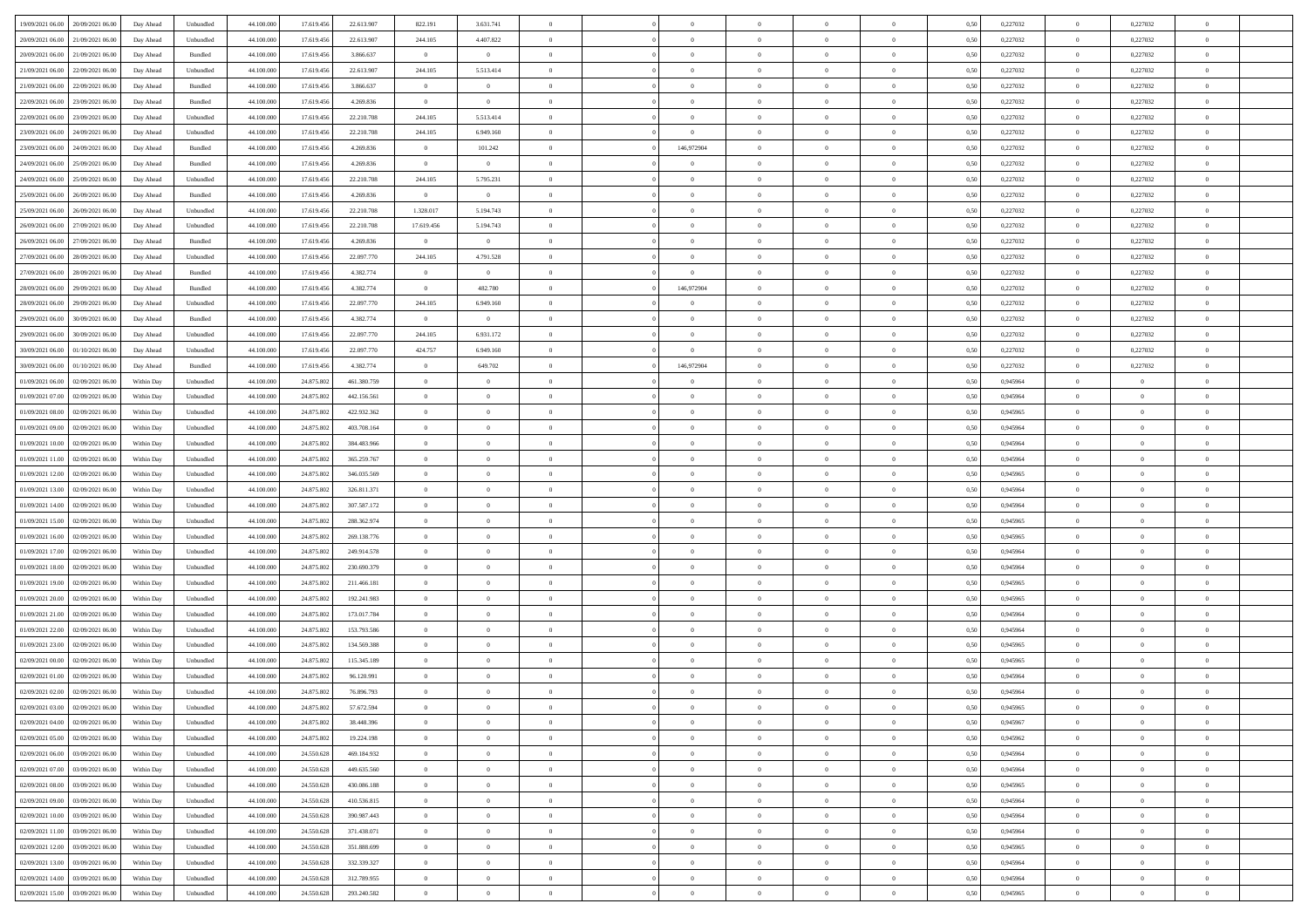| 02/09/2021 16:00<br>03/09/2021 06:00 | Within Day | Unbundled | 44.100.000 | 24.550.628 | 273.691.210 | $\overline{0}$ | $\overline{0}$   | $\overline{0}$ | $\theta$       | $\theta$       |                | $\overline{0}$ | 0,50 | 0,945965 | $\theta$       | $\theta$       | $\theta$       |  |
|--------------------------------------|------------|-----------|------------|------------|-------------|----------------|------------------|----------------|----------------|----------------|----------------|----------------|------|----------|----------------|----------------|----------------|--|
|                                      |            |           |            |            |             |                |                  |                |                |                |                |                |      |          |                |                |                |  |
| 02/09/2021 17:00<br>03/09/2021 06.0  | Within Day | Unbundled | 44.100.000 | 24.550.628 | 254.141.838 | $\overline{0}$ | $\overline{0}$   | $\overline{0}$ | $\,$ 0 $\,$    | $\bf{0}$       | $\overline{0}$ | $\bf{0}$       | 0,50 | 0,945964 | $\,$ 0 $\,$    | $\theta$       | $\overline{0}$ |  |
| 02/09/2021 18:00<br>03/09/2021 06:00 | Within Day | Unbundled | 44,100,000 | 24.550.628 | 234.592.466 | $\overline{0}$ | $\overline{0}$   | $\overline{0}$ | $\bf{0}$       | $\bf{0}$       | $\overline{0}$ | $\mathbf{0}$   | 0.50 | 0.945964 | $\bf{0}$       | $\overline{0}$ | $\overline{0}$ |  |
| 02/09/2021 19:00<br>03/09/2021 06.00 | Within Day | Unbundled | 44.100.000 | 24.550.628 | 215.043.094 | $\overline{0}$ | $\overline{0}$   | $\overline{0}$ | $\overline{0}$ | $\overline{0}$ | $\overline{0}$ | $\bf{0}$       | 0,50 | 0,945965 | $\theta$       | $\theta$       | $\overline{0}$ |  |
| 02/09/2021 20.00<br>03/09/2021 06.0  | Within Day | Unbundled | 44.100.000 | 24.550.628 | 195.493.721 | $\overline{0}$ | $\overline{0}$   | $\bf{0}$       | $\overline{0}$ | $\overline{0}$ | $\overline{0}$ | $\bf{0}$       | 0,50 | 0,945965 | $\,$ 0 $\,$    | $\theta$       | $\overline{0}$ |  |
|                                      |            |           |            |            |             |                |                  |                |                |                |                |                |      |          |                |                |                |  |
| 02/09/2021 21:00<br>03/09/2021 06:00 | Within Day | Unbundled | 44,100,000 | 24.550.628 | 175.944.349 | $\overline{0}$ | $\overline{0}$   | $\overline{0}$ | $\overline{0}$ | $\overline{0}$ | $\overline{0}$ | $\mathbf{0}$   | 0.50 | 0.945964 | $\theta$       | $\theta$       | $\overline{0}$ |  |
| 02/09/2021 22.00<br>03/09/2021 06.00 | Within Day | Unbundled | 44.100.000 | 24.550.628 | 156.394.977 | $\overline{0}$ | $\overline{0}$   | $\overline{0}$ | $\overline{0}$ | $\overline{0}$ | $\overline{0}$ | $\bf{0}$       | 0,50 | 0,945964 | $\theta$       | $\theta$       | $\overline{0}$ |  |
| 02/09/2021 23.00<br>03/09/2021 06.00 | Within Day | Unbundled | 44.100.000 | 24.550.628 | 136.845.605 | $\overline{0}$ | $\overline{0}$   | $\overline{0}$ | $\bf{0}$       | $\overline{0}$ | $\overline{0}$ | $\bf{0}$       | 0,50 | 0,945965 | $\,$ 0 $\,$    | $\bf{0}$       | $\overline{0}$ |  |
| 03/09/2021 00:00<br>03/09/2021 06:00 | Within Day | Unbundled | 44,100,000 | 24.550.628 | 117.296.233 | $\overline{0}$ | $\overline{0}$   | $\overline{0}$ | $\overline{0}$ | $\overline{0}$ | $\overline{0}$ | $\mathbf{0}$   | 0.50 | 0.945965 | $\theta$       | $\theta$       | $\overline{0}$ |  |
| 03/09/2021 01:00<br>03/09/2021 06:00 | Within Day | Unbundled | 44.100.000 | 24.550.628 | 97.746.860  | $\overline{0}$ | $\overline{0}$   | $\overline{0}$ | $\overline{0}$ | $\overline{0}$ | $\overline{0}$ | $\bf{0}$       | 0,50 | 0,945964 | $\theta$       | $\theta$       | $\overline{0}$ |  |
|                                      |            |           |            |            |             |                | $\overline{0}$   |                |                |                |                |                |      |          |                |                |                |  |
| 03/09/2021 02.00<br>03/09/2021 06.0  | Within Day | Unbundled | 44.100.000 | 24.550.628 | 78.197.488  | $\overline{0}$ |                  | $\overline{0}$ | $\bf{0}$       | $\overline{0}$ | $\overline{0}$ | $\bf{0}$       | 0,50 | 0,945964 | $\,$ 0 $\,$    | $\bf{0}$       | $\overline{0}$ |  |
| 03/09/2021 03:00<br>03/09/2021 06:00 | Within Day | Unbundled | 44,100,000 | 24.550.628 | 58.648.116  | $\overline{0}$ | $\overline{0}$   | $\overline{0}$ | $\bf{0}$       | $\bf{0}$       | $\overline{0}$ | $\mathbf{0}$   | 0.50 | 0.945965 | $\bf{0}$       | $\overline{0}$ | $\bf{0}$       |  |
| 03/09/2021 04.00<br>03/09/2021 06:00 | Within Day | Unbundled | 44.100.000 | 24.550.628 | 39.098.744  | $\overline{0}$ | $\overline{0}$   | $\overline{0}$ | $\overline{0}$ | $\overline{0}$ | $\overline{0}$ | $\bf{0}$       | 0,50 | 0,945967 | $\theta$       | $\theta$       | $\overline{0}$ |  |
| 03/09/2021 05.00<br>03/09/2021 06.0  | Within Day | Unbundled | 44.100.000 | 24.550.628 | 19.549.372  | $\overline{0}$ | $\overline{0}$   | $\bf{0}$       | $\bf{0}$       | $\overline{0}$ | $\overline{0}$ | $\bf{0}$       | 0,50 | 0,945962 | $\,$ 0 $\,$    | $\bf{0}$       | $\overline{0}$ |  |
| 03/09/2021 06.00<br>04/09/2021 06:00 | Within Day | Unbundled | 44,100,000 | 22.111.824 | 527.716.231 | $\overline{0}$ | $\overline{0}$   | $\overline{0}$ | $\overline{0}$ | $\overline{0}$ | $\Omega$       | $\mathbf{0}$   | 0.50 | 0.945964 | $\theta$       | $\theta$       | $\overline{0}$ |  |
| 03/09/2021 07.00<br>04/09/2021 06.00 | Within Day | Unbundled | 44.100.000 | 22.111.824 | 505.728.054 | $\overline{0}$ | $\overline{0}$   | $\overline{0}$ | $\overline{0}$ | $\overline{0}$ | $\overline{0}$ | $\bf{0}$       | 0,50 | 0,945964 | $\theta$       | $\theta$       | $\overline{0}$ |  |
|                                      |            |           |            |            |             |                |                  |                |                |                |                |                |      |          |                |                |                |  |
| 03/09/2021 08.00<br>04/09/2021 06.0  | Within Day | Unbundled | 44.100.000 | 22.111.824 | 483.739.878 | $\overline{0}$ | $\overline{0}$   | $\overline{0}$ | $\bf{0}$       | $\overline{0}$ | $\overline{0}$ | $\bf{0}$       | 0,50 | 0,945965 | $\,$ 0 $\,$    | $\theta$       | $\overline{0}$ |  |
| 03/09/2021 09:00<br>04/09/2021 06:00 | Within Day | Unbundled | 44,100,000 | 22.111.824 | 461.751.702 | $\overline{0}$ | $\overline{0}$   | $\overline{0}$ | $\overline{0}$ | $\overline{0}$ | $\overline{0}$ | $\mathbf{0}$   | 0.50 | 0.945964 | $\,$ 0 $\,$    | $\overline{0}$ | $\overline{0}$ |  |
| 03/09/2021 10:00<br>04/09/2021 06.00 | Within Day | Unbundled | 44.100.000 | 22.111.824 | 439.763.526 | $\overline{0}$ | $\overline{0}$   | $\overline{0}$ | $\overline{0}$ | $\overline{0}$ | $\overline{0}$ | $\bf{0}$       | 0,50 | 0,945964 | $\theta$       | $\theta$       | $\overline{0}$ |  |
| 03/09/2021 11:00<br>04/09/2021 06.0  | Within Day | Unbundled | 44.100.000 | 22.111.824 | 417.775.349 | $\overline{0}$ | $\overline{0}$   | $\overline{0}$ | $\bf{0}$       | $\bf{0}$       | $\overline{0}$ | $\bf{0}$       | 0,50 | 0,945964 | $\,$ 0 $\,$    | $\bf{0}$       | $\overline{0}$ |  |
| 03/09/2021 12:00<br>04/09/2021 06:00 | Within Day | Unbundled | 44,100,000 | 22.111.824 | 395.787.173 | $\overline{0}$ | $\overline{0}$   | $\overline{0}$ | $\bf{0}$       | $\bf{0}$       | $\overline{0}$ | $\mathbf{0}$   | 0.50 | 0.945965 | $\bf{0}$       | $\overline{0}$ | $\bf{0}$       |  |
| 03/09/2021 13:00<br>04/09/2021 06:00 | Within Day | Unbundled | 44.100.000 | 22.111.824 | 373.798.997 | $\overline{0}$ | $\overline{0}$   | $\overline{0}$ | $\overline{0}$ | $\overline{0}$ | $\overline{0}$ | $\,$ 0 $\,$    | 0,50 | 0,945964 | $\theta$       | $\theta$       | $\overline{0}$ |  |
|                                      |            |           |            |            |             |                |                  |                |                |                |                |                |      |          |                |                |                |  |
| 03/09/2021 14:00<br>04/09/2021 06.0  | Within Day | Unbundled | 44.100.000 | 22.111.824 | 351.810.820 | $\overline{0}$ | $\overline{0}$   | $\overline{0}$ | $\bf{0}$       | $\overline{0}$ | $\overline{0}$ | $\bf{0}$       | 0,50 | 0,945964 | $\,$ 0 $\,$    | $\bf{0}$       | $\overline{0}$ |  |
| 03/09/2021 15:00<br>04/09/2021 06:00 | Within Day | Unbundled | 44,100,000 | 22.111.824 | 329.822.644 | $\overline{0}$ | $\overline{0}$   | $\overline{0}$ | $\overline{0}$ | $\overline{0}$ | $\overline{0}$ | $\mathbf{0}$   | 0.50 | 0.945965 | $\bf{0}$       | $\theta$       | $\overline{0}$ |  |
| 03/09/2021 16:00<br>04/09/2021 06.00 | Within Day | Unbundled | 44.100.000 | 22.111.824 | 307.834.468 | $\overline{0}$ | $\overline{0}$   | $\overline{0}$ | $\overline{0}$ | $\overline{0}$ | $\overline{0}$ | $\bf{0}$       | 0,50 | 0,945965 | $\theta$       | $\theta$       | $\overline{0}$ |  |
| 03/09/2021 17.00<br>04/09/2021 06.0  | Within Day | Unbundled | 44.100.000 | 22.111.824 | 285.846.291 | $\overline{0}$ | $\overline{0}$   | $\overline{0}$ | $\overline{0}$ | $\overline{0}$ | $\overline{0}$ | $\bf{0}$       | 0,50 | 0,945964 | $\,$ 0 $\,$    | $\theta$       | $\overline{0}$ |  |
| 03/09/2021 18:00<br>04/09/2021 06:00 | Within Day | Unbundled | 44,100,000 | 22.111.824 | 263.858.115 | $\overline{0}$ | $\overline{0}$   | $\overline{0}$ | $\overline{0}$ | $\overline{0}$ | $\overline{0}$ | $\mathbf{0}$   | 0.50 | 0.945964 | $\theta$       | $\overline{0}$ | $\overline{0}$ |  |
| 03/09/2021 19:00<br>04/09/2021 06:00 | Within Day | Unbundled | 44.100.000 | 22.111.824 | 241.869.939 | $\overline{0}$ | $\overline{0}$   | $\overline{0}$ | $\overline{0}$ | $\overline{0}$ | $\overline{0}$ | $\bf{0}$       | 0,50 | 0,945965 | $\theta$       | $\theta$       | $\overline{0}$ |  |
|                                      |            |           |            |            |             |                |                  |                |                |                |                |                |      |          |                |                |                |  |
| 03/09/2021 20.00<br>04/09/2021 06.0  | Within Day | Unbundled | 44.100.00  | 22.111.824 | 219.881.763 | $\overline{0}$ | $\overline{0}$   | $\overline{0}$ | $\overline{0}$ | $\bf{0}$       | $\overline{0}$ | $\bf{0}$       | 0,50 | 0,945965 | $\,$ 0 $\,$    | $\bf{0}$       | $\overline{0}$ |  |
| 03/09/2021 21.00<br>04/09/2021 06:00 | Within Day | Unbundled | 44,100,000 | 22.111.824 | 197.893.586 | $\overline{0}$ | $\overline{0}$   | $\overline{0}$ | $\bf{0}$       | $\bf{0}$       | $\overline{0}$ | $\mathbf{0}$   | 0.50 | 0.945964 | $\bf{0}$       | $\overline{0}$ | $\bf{0}$       |  |
| 03/09/2021 22:00<br>04/09/2021 06:00 | Within Day | Unbundled | 44.100.000 | 22.111.824 | 175.905.410 | $\overline{0}$ | $\overline{0}$   | $\overline{0}$ | $\overline{0}$ | $\overline{0}$ | $\overline{0}$ | $\overline{0}$ | 0.50 | 0.945964 | $\theta$       | $\theta$       | $\overline{0}$ |  |
| 03/09/2021 23.00<br>04/09/2021 06.0  | Within Day | Unbundled | 44.100.000 | 22.111.824 | 153.917.234 | $\overline{0}$ | $\overline{0}$   | $\overline{0}$ | $\bf{0}$       | $\overline{0}$ | $\overline{0}$ | $\bf{0}$       | 0,50 | 0,945965 | $\,$ 0 $\,$    | $\bf{0}$       | $\overline{0}$ |  |
| 04/09/2021 00:00<br>04/09/2021 06:00 | Within Day | Unbundled | 44,100,000 | 22.111.824 | 131.929.057 | $\overline{0}$ | $\overline{0}$   | $\overline{0}$ | $\overline{0}$ | $\overline{0}$ | $\overline{0}$ | $\mathbf{0}$   | 0.50 | 0.945965 | $\theta$       | $\theta$       | $\overline{0}$ |  |
| 04/09/2021 01:00<br>04/09/2021 06:00 | Within Day | Unbundled | 44.100.000 | 22.111.824 | 109.940.881 | $\overline{0}$ | $\overline{0}$   | $\overline{0}$ | $\overline{0}$ | $\overline{0}$ | $\Omega$       | $\overline{0}$ | 0.50 | 0,945964 | $\theta$       | $\theta$       | $\overline{0}$ |  |
| 04/09/2021 02.00<br>04/09/2021 06.0  | Within Day | Unbundled | 44.100.000 | 22.111.824 | 87.952.705  | $\overline{0}$ | $\overline{0}$   | $\overline{0}$ | $\bf{0}$       | $\overline{0}$ | $\overline{0}$ | $\bf{0}$       | 0,50 | 0,945964 | $\,$ 0 $\,$    | $\bf{0}$       | $\overline{0}$ |  |
|                                      |            |           |            |            |             |                |                  |                |                |                |                |                |      |          |                |                |                |  |
| 04/09/2021 03:00<br>04/09/2021 06:00 | Within Day | Unbundled | 44,100,000 | 22.111.824 | 65.964.528  | $\overline{0}$ | $\overline{0}$   | $\overline{0}$ | $\overline{0}$ | $\bf{0}$       | $\overline{0}$ | $\mathbf{0}$   | 0.50 | 0.945965 | $\,$ 0 $\,$    | $\theta$       | $\overline{0}$ |  |
| 04/09/2021 04:00<br>04/09/2021 06:00 | Within Day | Unbundled | 44.100.000 | 22.111.824 | 43.976.352  | $\overline{0}$ | $\overline{0}$   | $\overline{0}$ | $\overline{0}$ | $\overline{0}$ | $\overline{0}$ | $\overline{0}$ | 0.50 | 0,945967 | $\theta$       | $\theta$       | $\overline{0}$ |  |
| 04/09/2021 05.00<br>04/09/2021 06.0  | Within Day | Unbundled | 44.100.000 | 22.111.824 | 21.988.176  | $\overline{0}$ | $\overline{0}$   | $\overline{0}$ | $\,$ 0 $\,$    | $\bf{0}$       | $\overline{0}$ | $\bf{0}$       | 0,50 | 0,945962 | $\,$ 0 $\,$    | $\bf{0}$       | $\overline{0}$ |  |
| 04/09/2021 06.00<br>05/09/2021 06:00 | Within Day | Unbundled | 44,100,000 | 22.111.824 | 527.716.231 | $\overline{0}$ | $\overline{0}$   | $\overline{0}$ | $\bf{0}$       | $\bf{0}$       | $\overline{0}$ | $\mathbf{0}$   | 0.50 | 0.945964 | $\bf{0}$       | $\overline{0}$ | $\overline{0}$ |  |
| 04/09/2021 07:00<br>05/09/2021 06:00 | Within Day | Unbundled | 44.100.000 | 22.111.824 | 505.728.054 | $\overline{0}$ | $\overline{0}$   | $\overline{0}$ | $\overline{0}$ | $\overline{0}$ | $\overline{0}$ | $\overline{0}$ | 0.50 | 0,945964 | $\theta$       | $\theta$       | $\overline{0}$ |  |
| 04/09/2021 08.00<br>05/09/2021 06.0  | Within Day | Unbundled | 44.100.000 | 22.111.824 | 483.739.878 | $\overline{0}$ | $\overline{0}$   | $\overline{0}$ | $\bf{0}$       | $\bf{0}$       | $\overline{0}$ | $\bf{0}$       | 0,50 | 0,945965 | $\,$ 0 $\,$    | $\bf{0}$       | $\overline{0}$ |  |
|                                      |            |           |            |            |             |                |                  |                |                |                |                |                |      |          |                |                |                |  |
| 04/09/2021 09:00<br>05/09/2021 06:00 | Within Day | Unbundled | 44,100,000 | 22.111.824 | 461.751.702 | $\overline{0}$ | $\overline{0}$   | $\overline{0}$ | $\overline{0}$ | $\overline{0}$ | $\Omega$       | $\overline{0}$ | 0.50 | 0.945964 | $\,$ 0 $\,$    | $\theta$       | $\overline{0}$ |  |
| 04/09/2021 10:00<br>05/09/2021 06:00 | Within Day | Unbundled | 44.100.000 | 22.111.824 | 439.763.526 | $\overline{0}$ | $\overline{0}$   | $\overline{0}$ | $\overline{0}$ | $\overline{0}$ | $\theta$       | $\overline{0}$ | 0.50 | 0,945964 | $\theta$       | $\theta$       | $\overline{0}$ |  |
| 04/09/2021 11:00<br>05/09/2021 06.00 | Within Day | Unbundled | 44.100.000 | 22.111.824 | 417.775.349 | $\overline{0}$ | $\overline{0}$   | $\bf{0}$       | $\overline{0}$ | $\bf{0}$       | $\overline{0}$ | $\bf{0}$       | 0,50 | 0,945964 | $\,$ 0 $\,$    | $\bf{0}$       | $\overline{0}$ |  |
| 04/09/2021 12:00 05/09/2021 06:00    | Within Day | Unbundled | 44.100.000 | 22.111.824 | 395.787.173 | $\bf{0}$       | $\boldsymbol{0}$ |                | $\bf{0}$       |                |                |                | 0,50 | 0.945965 | $\theta$       | $\overline{0}$ |                |  |
| 04/09/2021 13:00  05/09/2021 06:00   | Within Dav | Unbundled | 44.100.000 | 22.111.824 | 373.798.997 | $\overline{0}$ | $\overline{0}$   | $\overline{0}$ | $\overline{0}$ | $\overline{0}$ | $\overline{0}$ | $\overline{0}$ | 0,50 | 0,945964 | $\theta$       | $\theta$       | $\overline{0}$ |  |
| 04/09/2021 14:00<br>05/09/2021 06.0  | Within Day | Unbundled | 44.100.000 | 22.111.824 | 351.810.820 | $\overline{0}$ | $\overline{0}$   | $\overline{0}$ | $\bf{0}$       | $\overline{0}$ | $\overline{0}$ | $\mathbf{0}$   | 0,50 | 0,945964 | $\overline{0}$ | $\overline{0}$ | $\bf{0}$       |  |
|                                      |            |           | 44.100.000 |            |             |                |                  |                |                |                | $\overline{0}$ |                | 0.50 | 0.945965 |                |                |                |  |
| 04/09/2021 15:00<br>05/09/2021 06:00 | Within Day | Unbundled |            | 22.111.824 | 329.822.644 | $\overline{0}$ | $\overline{0}$   | $\overline{0}$ | $\overline{0}$ | $\bf{0}$       |                | $\mathbf{0}$   |      |          | $\overline{0}$ | $\bf{0}$       | $\bf{0}$       |  |
| 04/09/2021 16:00<br>05/09/2021 06:00 | Within Dav | Unbundled | 44.100.000 | 22.111.824 | 307.834.468 | $\overline{0}$ | $\overline{0}$   | $\overline{0}$ | $\overline{0}$ | $\overline{0}$ | $\overline{0}$ | $\mathbf{0}$   | 0,50 | 0,945965 | $\theta$       | $\theta$       | $\overline{0}$ |  |
| 04/09/2021 17.00<br>05/09/2021 06.00 | Within Day | Unbundled | 44.100.000 | 22.111.824 | 285.846.291 | $\overline{0}$ | $\overline{0}$   | $\overline{0}$ | $\bf{0}$       | $\bf{0}$       | $\overline{0}$ | $\mathbf{0}$   | 0,50 | 0,945964 | $\overline{0}$ | $\bf{0}$       | $\overline{0}$ |  |
| 04/09/2021 18:00<br>05/09/2021 06:00 | Within Day | Unbundled | 44.100.000 | 22.111.824 | 263,858,115 | $\overline{0}$ | $\overline{0}$   | $\overline{0}$ | $\bf{0}$       | $\overline{0}$ | $\overline{0}$ | $\mathbf{0}$   | 0.50 | 0.945964 | $\,$ 0 $\,$    | $\theta$       | $\overline{0}$ |  |
| 04/09/2021 19:00<br>05/09/2021 06:00 | Within Dav | Unbundled | 44.100.000 | 22.111.824 | 241.869.939 | $\overline{0}$ | $\overline{0}$   | $\overline{0}$ | $\overline{0}$ | $\overline{0}$ | $\overline{0}$ | $\mathbf{0}$   | 0,50 | 0,945965 | $\overline{0}$ | $\theta$       | $\overline{0}$ |  |
| 04/09/2021 20.00<br>05/09/2021 06.00 | Within Day | Unbundled | 44.100.000 | 22.111.824 | 219.881.763 | $\overline{0}$ | $\overline{0}$   | $\overline{0}$ | $\bf{0}$       | $\overline{0}$ | $\overline{0}$ | $\,$ 0 $\,$    | 0,50 | 0,945965 | $\bf{0}$       | $\bf{0}$       | $\overline{0}$ |  |
|                                      |            | Unbundled | 44,100,000 |            | 197.893.586 |                |                  |                |                |                | $\overline{0}$ |                | 0.50 | 0.945964 |                |                | $\,$ 0         |  |
| 04/09/2021 21.00<br>05/09/2021 06:00 | Within Day |           |            | 22.111.824 |             | $\overline{0}$ | $\overline{0}$   | $\overline{0}$ | $\bf{0}$       | $\bf{0}$       |                | $\,$ 0 $\,$    |      |          | $\overline{0}$ | $\bf{0}$       |                |  |
| 04/09/2021 22.00<br>05/09/2021 06:00 | Within Dav | Unbundled | 44.100.000 | 22.111.824 | 175.905.410 | $\overline{0}$ | $\overline{0}$   | $\overline{0}$ | $\overline{0}$ | $\overline{0}$ | $\overline{0}$ | $\mathbf{0}$   | 0,50 | 0,945964 | $\overline{0}$ | $\theta$       | $\overline{0}$ |  |
| 04/09/2021 23.00<br>05/09/2021 06.0  | Within Day | Unbundled | 44.100.000 | 22.111.824 | 153.917.234 | $\overline{0}$ | $\overline{0}$   | $\overline{0}$ | $\overline{0}$ | $\bf{0}$       | $\overline{0}$ | $\mathbf{0}$   | 0,50 | 0,945965 | $\bf{0}$       | $\bf{0}$       | $\overline{0}$ |  |
| 05/09/2021 00:00 05/09/2021 06:00    | Within Day | Unbundled | 44.100.000 | 22.111.824 | 131.929.057 | $\,$ 0 $\,$    | $\overline{0}$   | $\overline{0}$ | $\bf{0}$       | $\,$ 0         | $\overline{0}$ | $\,0\,$        | 0,50 | 0,945965 | $\overline{0}$ | $\,$ 0 $\,$    | $\,$ 0 $\,$    |  |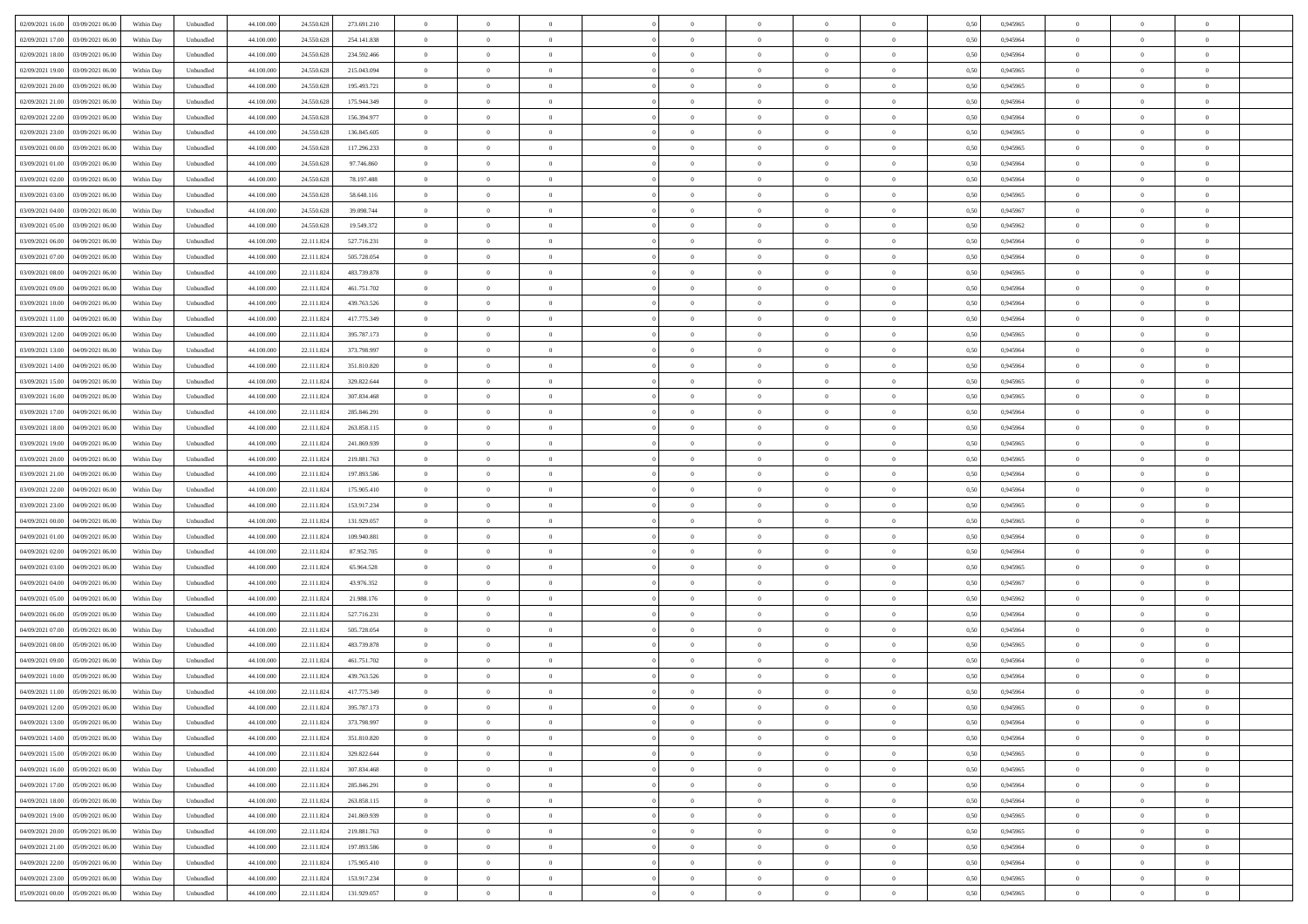| 05/09/2021 01:00<br>05/09/2021 06:00 | Within Day | Unbundled | 44.100.000 | 22.111.824 | 109.940.881 | $\overline{0}$ | $\overline{0}$ | $\overline{0}$ | $\theta$       | $\theta$       |                | $\overline{0}$ | 0,50 | 0,945964 | $\theta$       | $\theta$       | $\overline{0}$ |  |
|--------------------------------------|------------|-----------|------------|------------|-------------|----------------|----------------|----------------|----------------|----------------|----------------|----------------|------|----------|----------------|----------------|----------------|--|
|                                      |            |           |            |            |             |                |                |                |                |                |                |                |      |          |                |                |                |  |
| 05/09/2021 02:00<br>05/09/2021 06.0  | Within Day | Unbundled | 44.100.00  | 22.111.824 | 87.952.705  | $\overline{0}$ | $\overline{0}$ | $\overline{0}$ | $\,$ 0 $\,$    | $\bf{0}$       | $\overline{0}$ | $\bf{0}$       | 0,50 | 0,945964 | $\,$ 0 $\,$    | $\theta$       | $\overline{0}$ |  |
| 05/09/2021 03:00<br>05/09/2021 06:00 | Within Day | Unbundled | 44,100,000 | 22.111.824 | 65.964.528  | $\overline{0}$ | $\overline{0}$ | $\overline{0}$ | $\bf{0}$       | $\bf{0}$       | $\overline{0}$ | $\overline{0}$ | 0.50 | 0.945965 | $\bf{0}$       | $\overline{0}$ | $\overline{0}$ |  |
| 05/09/2021 04:00<br>05/09/2021 06.00 | Within Day | Unbundled | 44.100.000 | 22.111.824 | 43.976.352  | $\overline{0}$ | $\overline{0}$ | $\overline{0}$ | $\overline{0}$ | $\overline{0}$ | $\overline{0}$ | $\bf{0}$       | 0,50 | 0,945967 | $\theta$       | $\theta$       | $\overline{0}$ |  |
| 05/09/2021 05:00<br>05/09/2021 06.0  | Within Day | Unbundled | 44.100.000 | 22.111.824 | 21.988.176  | $\overline{0}$ | $\overline{0}$ | $\bf{0}$       | $\overline{0}$ | $\overline{0}$ | $\overline{0}$ | $\bf{0}$       | 0,50 | 0,945962 | $\,$ 0 $\,$    | $\theta$       | $\overline{0}$ |  |
|                                      |            |           |            |            |             |                |                |                |                |                |                |                |      |          |                |                |                |  |
| 05/09/2021 06:00<br>06/09/2021 06:00 | Within Day | Unbundled | 44,100,000 | 22.111.824 | 527.716.231 | $\overline{0}$ | $\overline{0}$ | $\overline{0}$ | $\overline{0}$ | $\overline{0}$ | $\Omega$       | $\overline{0}$ | 0.50 | 0.945964 | $\theta$       | $\theta$       | $\overline{0}$ |  |
| 05/09/2021 07:00<br>06/09/2021 06.00 | Within Day | Unbundled | 44.100.000 | 22.111.824 | 505.728.054 | $\overline{0}$ | $\overline{0}$ | $\overline{0}$ | $\overline{0}$ | $\overline{0}$ | $\overline{0}$ | $\bf{0}$       | 0,50 | 0,945964 | $\theta$       | $\theta$       | $\overline{0}$ |  |
| 05/09/2021 08:00<br>06/09/2021 06.0  | Within Day | Unbundled | 44.100.000 | 22.111.824 | 483.739.878 | $\overline{0}$ | $\overline{0}$ | $\overline{0}$ | $\overline{0}$ | $\overline{0}$ | $\overline{0}$ | $\bf{0}$       | 0,50 | 0,945965 | $\,$ 0 $\,$    | $\bf{0}$       | $\overline{0}$ |  |
| 05/09/2021 09:00<br>06/09/2021 06:00 | Within Day | Unbundled | 44,100,000 | 22.111.824 | 461.751.702 | $\overline{0}$ | $\overline{0}$ | $\overline{0}$ | $\overline{0}$ | $\overline{0}$ | $\overline{0}$ | $\mathbf{0}$   | 0.50 | 0.945964 | $\,$ 0 $\,$    | $\theta$       | $\overline{0}$ |  |
| 05/09/2021 11:00<br>06/09/2021 06.00 | Within Day | Unbundled | 44.100.000 | 22.111.824 | 417.775.349 | $\overline{0}$ | $\overline{0}$ | $\overline{0}$ | $\bf{0}$       | $\overline{0}$ | $\overline{0}$ | $\bf{0}$       | 0,50 | 0,945964 | $\theta$       | $\theta$       | $\overline{0}$ |  |
|                                      |            |           |            |            |             |                | $\overline{0}$ |                |                |                | $\overline{0}$ | $\bf{0}$       |      |          | $\,$ 0 $\,$    | $\theta$       | $\overline{0}$ |  |
| 05/09/2021 12:00<br>06/09/2021 06.0  | Within Day | Unbundled | 44.100.00  | 22.111.824 | 395.787.173 | $\overline{0}$ |                | $\overline{0}$ | $\bf{0}$       | $\bf{0}$       |                |                | 0,50 | 0,945965 |                |                |                |  |
| 05/09/2021 13:00<br>06/09/2021 06:00 | Within Day | Unbundled | 44,100,000 | 22.111.824 | 373,798,997 | $\overline{0}$ | $\overline{0}$ | $\overline{0}$ | $\bf{0}$       | $\bf{0}$       | $\overline{0}$ | $\mathbf{0}$   | 0.50 | 0.945964 | $\bf{0}$       | $\overline{0}$ | $\bf{0}$       |  |
| 05/09/2021 14:00<br>06/09/2021 06.00 | Within Day | Unbundled | 44.100.000 | 22.111.824 | 351.810.820 | $\overline{0}$ | $\overline{0}$ | $\overline{0}$ | $\overline{0}$ | $\overline{0}$ | $\overline{0}$ | $\bf{0}$       | 0,50 | 0,945964 | $\theta$       | $\theta$       | $\overline{0}$ |  |
| 05/09/2021 15:00<br>06/09/2021 06.0  | Within Day | Unbundled | 44.100.000 | 22.111.824 | 329.822.644 | $\overline{0}$ | $\overline{0}$ | $\bf{0}$       | $\bf{0}$       | $\overline{0}$ | $\overline{0}$ | $\bf{0}$       | 0,50 | 0,945965 | $\,$ 0 $\,$    | $\bf{0}$       | $\overline{0}$ |  |
| 05/09/2021 16:00<br>06/09/2021 06:00 | Within Day | Unbundled | 44,100,000 | 22.111.824 | 307.834.468 | $\overline{0}$ | $\overline{0}$ | $\overline{0}$ | $\overline{0}$ | $\overline{0}$ | $\Omega$       | $\overline{0}$ | 0.50 | 0.945965 | $\theta$       | $\theta$       | $\overline{0}$ |  |
| 05/09/2021 17:00<br>06/09/2021 06.00 | Within Day | Unbundled | 44.100.000 | 22.111.824 | 285.846.291 | $\overline{0}$ | $\overline{0}$ | $\overline{0}$ | $\overline{0}$ | $\overline{0}$ | $\overline{0}$ | $\bf{0}$       | 0,50 | 0,945964 | $\theta$       | $\theta$       | $\overline{0}$ |  |
|                                      |            |           |            |            |             |                |                |                |                |                |                |                |      |          |                |                |                |  |
| 05/09/2021 18:00<br>06/09/2021 06.0  | Within Day | Unbundled | 44.100.000 | 22.111.824 | 263.858.115 | $\overline{0}$ | $\overline{0}$ | $\overline{0}$ | $\overline{0}$ | $\overline{0}$ | $\overline{0}$ | $\bf{0}$       | 0,50 | 0,945964 | $\,$ 0 $\,$    | $\theta$       | $\overline{0}$ |  |
| 05/09/2021 19:00<br>06/09/2021 06:00 | Within Day | Unbundled | 44,100,000 | 22.111.824 | 241.869.939 | $\overline{0}$ | $\overline{0}$ | $\overline{0}$ | $\overline{0}$ | $\overline{0}$ | $\overline{0}$ | $\mathbf{0}$   | 0.50 | 0.945965 | $\,$ 0 $\,$    | $\overline{0}$ | $\overline{0}$ |  |
| 05/09/2021 20:00<br>06/09/2021 06.00 | Within Day | Unbundled | 44.100.000 | 22.111.824 | 219.881.763 | $\overline{0}$ | $\overline{0}$ | $\overline{0}$ | $\overline{0}$ | $\overline{0}$ | $\overline{0}$ | $\bf{0}$       | 0,50 | 0,945965 | $\theta$       | $\theta$       | $\overline{0}$ |  |
| 05/09/2021 21.00<br>06/09/2021 06.0  | Within Day | Unbundled | 44.100.00  | 22.111.824 | 197.893.586 | $\overline{0}$ | $\overline{0}$ | $\overline{0}$ | $\bf{0}$       | $\bf{0}$       | $\overline{0}$ | $\bf{0}$       | 0,50 | 0,945964 | $\,$ 0 $\,$    | $\bf{0}$       | $\overline{0}$ |  |
| 05/09/2021 22.00<br>06/09/2021 06:00 | Within Day | Unbundled | 44,100,000 | 22.111.824 | 175,905,410 | $\overline{0}$ | $\overline{0}$ | $\overline{0}$ | $\bf{0}$       | $\bf{0}$       | $\overline{0}$ | $\mathbf{0}$   | 0.50 | 0.945964 | $\bf{0}$       | $\overline{0}$ | $\bf{0}$       |  |
| 05/09/2021 23:00<br>06/09/2021 06:00 | Within Day | Unbundled | 44.100.000 | 22.111.824 | 153.917.234 | $\overline{0}$ | $\overline{0}$ | $\overline{0}$ | $\overline{0}$ | $\overline{0}$ | $\overline{0}$ | $\bf{0}$       | 0,50 | 0,945965 | $\theta$       | $\theta$       | $\overline{0}$ |  |
|                                      |            |           |            |            |             |                |                |                |                |                |                |                |      |          |                |                |                |  |
| 06/09/2021 00:00<br>06/09/2021 06.0  | Within Day | Unbundled | 44.100.000 | 22.111.824 | 131.929.057 | $\overline{0}$ | $\overline{0}$ | $\overline{0}$ | $\bf{0}$       | $\overline{0}$ | $\overline{0}$ | $\bf{0}$       | 0,50 | 0,945965 | $\,$ 0 $\,$    | $\bf{0}$       | $\overline{0}$ |  |
| 06/09/2021 01:00<br>06/09/2021 06:00 | Within Day | Unbundled | 44,100,000 | 22.111.824 | 109,940,881 | $\overline{0}$ | $\overline{0}$ | $\overline{0}$ | $\overline{0}$ | $\overline{0}$ | $\Omega$       | $\mathbf{0}$   | 0.50 | 0.945964 | $\theta$       | $\theta$       | $\overline{0}$ |  |
| 06/09/2021 02:00<br>06/09/2021 06.00 | Within Day | Unbundled | 44.100.000 | 22.111.824 | 87.952.705  | $\overline{0}$ | $\overline{0}$ | $\overline{0}$ | $\overline{0}$ | $\overline{0}$ | $\overline{0}$ | $\bf{0}$       | 0,50 | 0,945964 | $\theta$       | $\theta$       | $\overline{0}$ |  |
| 06/09/2021 03:00<br>06/09/2021 06.0  | Within Day | Unbundled | 44.100.000 | 22.111.824 | 65.964.528  | $\overline{0}$ | $\overline{0}$ | $\overline{0}$ | $\overline{0}$ | $\overline{0}$ | $\overline{0}$ | $\bf{0}$       | 0,50 | 0,945965 | $\,$ 0 $\,$    | $\theta$       | $\overline{0}$ |  |
| 06/09/2021 04:00<br>06/09/2021 06:00 | Within Day | Unbundled | 44,100,000 | 22.111.824 | 43.976.352  | $\overline{0}$ | $\overline{0}$ | $\overline{0}$ | $\overline{0}$ | $\overline{0}$ | $\overline{0}$ | $\mathbf{0}$   | 0.50 | 0.945967 | $\,$ 0 $\,$    | $\overline{0}$ | $\overline{0}$ |  |
| 06/09/2021 05:00<br>06/09/2021 06:00 | Within Day | Unbundled | 44.100.000 | 22.111.824 | 21.988.176  | $\overline{0}$ | $\overline{0}$ | $\overline{0}$ | $\overline{0}$ | $\overline{0}$ | $\overline{0}$ | $\bf{0}$       | 0,50 | 0,945962 | $\theta$       | $\theta$       | $\overline{0}$ |  |
|                                      |            |           |            |            |             |                |                |                |                |                |                |                |      |          |                |                |                |  |
| 06/09/2021 06:00<br>07/09/2021 06.00 | Within Day | Unbundled | 44.100.00  | 22.111.824 | 527.716.231 | $\overline{0}$ | $\overline{0}$ | $\overline{0}$ | $\overline{0}$ | $\bf{0}$       | $\overline{0}$ | $\bf{0}$       | 0,50 | 0,945964 | $\,$ 0 $\,$    | $\bf{0}$       | $\overline{0}$ |  |
| 06/09/2021 07:00<br>07/09/2021 06:00 | Within Day | Unbundled | 44,100,000 | 22.111.824 | 505.728.054 | $\overline{0}$ | $\overline{0}$ | $\overline{0}$ | $\bf{0}$       | $\bf{0}$       | $\overline{0}$ | $\mathbf{0}$   | 0.50 | 0.945964 | $\bf{0}$       | $\overline{0}$ | $\bf{0}$       |  |
| 06/09/2021 08:00<br>07/09/2021 06:00 | Within Day | Unbundled | 44.100.000 | 22.111.824 | 483.739.878 | $\overline{0}$ | $\overline{0}$ | $\overline{0}$ | $\overline{0}$ | $\overline{0}$ | $\overline{0}$ | $\overline{0}$ | 0.50 | 0.945965 | $\theta$       | $\theta$       | $\overline{0}$ |  |
| 06/09/2021 09:00<br>07/09/2021 06.00 | Within Day | Unbundled | 44.100.000 | 22.111.824 | 461.751.702 | $\overline{0}$ | $\overline{0}$ | $\overline{0}$ | $\bf{0}$       | $\overline{0}$ | $\overline{0}$ | $\bf{0}$       | 0,50 | 0,945964 | $\,$ 0 $\,$    | $\bf{0}$       | $\overline{0}$ |  |
| 06/09/2021 10:00<br>07/09/2021 06:00 | Within Day | Unbundled | 44,100,000 | 22.111.824 | 439.763.526 | $\overline{0}$ | $\overline{0}$ | $\overline{0}$ | $\overline{0}$ | $\overline{0}$ | $\overline{0}$ | $\overline{0}$ | 0.50 | 0.945964 | $\theta$       | $\theta$       | $\overline{0}$ |  |
| 06/09/2021 11:00<br>07/09/2021 06:00 | Within Day | Unbundled | 44.100.000 | 22.111.824 | 417.775.349 | $\overline{0}$ | $\overline{0}$ | $\overline{0}$ | $\overline{0}$ | $\overline{0}$ | $\Omega$       | $\overline{0}$ | 0.50 | 0,945964 | $\theta$       | $\theta$       | $\overline{0}$ |  |
|                                      |            |           |            |            |             |                |                |                |                |                |                |                |      |          |                |                |                |  |
| 06/09/2021 12:00<br>07/09/2021 06.00 | Within Day | Unbundled | 44.100.000 | 22.111.824 | 395.787.173 | $\overline{0}$ | $\overline{0}$ | $\overline{0}$ | $\bf{0}$       | $\overline{0}$ | $\overline{0}$ | $\bf{0}$       | 0,50 | 0,945965 | $\,$ 0 $\,$    | $\theta$       | $\overline{0}$ |  |
| 06/09/2021 13:00<br>07/09/2021 06:00 | Within Day | Unbundled | 44,100,000 | 22.111.824 | 373,798,997 | $\overline{0}$ | $\overline{0}$ | $\overline{0}$ | $\overline{0}$ | $\bf{0}$       | $\overline{0}$ | $\mathbf{0}$   | 0.50 | 0.945964 | $\,$ 0 $\,$    | $\theta$       | $\overline{0}$ |  |
| 06/09/2021 14:00<br>07/09/2021 06:00 | Within Day | Unbundled | 44.100.000 | 22.111.824 | 351.810.820 | $\overline{0}$ | $\overline{0}$ | $\overline{0}$ | $\overline{0}$ | $\overline{0}$ | $\overline{0}$ | $\overline{0}$ | 0.50 | 0,945964 | $\theta$       | $\theta$       | $\overline{0}$ |  |
| 06/09/2021 15:00<br>07/09/2021 06.0  | Within Day | Unbundled | 44.100.000 | 22.111.824 | 329.822.644 | $\overline{0}$ | $\overline{0}$ | $\overline{0}$ | $\overline{0}$ | $\bf{0}$       | $\overline{0}$ | $\bf{0}$       | 0,50 | 0,945965 | $\,$ 0 $\,$    | $\bf{0}$       | $\overline{0}$ |  |
| 06/09/2021 16:00<br>07/09/2021 06:00 | Within Day | Unbundled | 44,100,000 | 22.111.824 | 307.834.468 | $\overline{0}$ | $\overline{0}$ | $\overline{0}$ | $\bf{0}$       | $\bf{0}$       | $\overline{0}$ | $\mathbf{0}$   | 0.50 | 0.945965 | $\bf{0}$       | $\overline{0}$ | $\bf{0}$       |  |
| 06/09/2021 17:00<br>07/09/2021 06:00 | Within Day | Unbundled | 44.100.000 | 22.111.824 | 285.846.291 | $\overline{0}$ | $\overline{0}$ | $\overline{0}$ | $\overline{0}$ | $\overline{0}$ | $\Omega$       | $\overline{0}$ | 0.50 | 0,945964 | $\theta$       | $\theta$       | $\overline{0}$ |  |
|                                      |            |           |            |            |             |                |                |                |                |                |                |                |      |          |                |                |                |  |
| 06/09/2021 18:00<br>07/09/2021 06.00 | Within Day | Unbundled | 44.100.000 | 22.111.824 | 263.858.115 | $\overline{0}$ | $\overline{0}$ | $\overline{0}$ | $\bf{0}$       | $\overline{0}$ | $\overline{0}$ | $\bf{0}$       | 0,50 | 0,945964 | $\,$ 0 $\,$    | $\bf{0}$       | $\overline{0}$ |  |
| 06/09/2021 19:00<br>07/09/2021 06:00 | Within Day | Unbundled | 44,100,000 | 22.111.824 | 241.869.939 | $\overline{0}$ | $\overline{0}$ | $\overline{0}$ | $\overline{0}$ | $\overline{0}$ | $\Omega$       | $\overline{0}$ | 0.50 | 0.945965 | $\,$ 0 $\,$    | $\theta$       | $\overline{0}$ |  |
| 06/09/2021 20:00<br>07/09/2021 06:00 | Within Day | Unbundled | 44.100.000 | 22.111.824 | 219.881.763 | $\overline{0}$ | $\Omega$       | $\overline{0}$ | $\overline{0}$ | $\overline{0}$ | $\theta$       | $\overline{0}$ | 0.50 | 0,945965 | $\theta$       | $\theta$       | $\overline{0}$ |  |
| 06/09/2021 21:00<br>07/09/2021 06.00 | Within Day | Unbundled | 44.100.000 | 22.111.824 | 197.893.586 | $\overline{0}$ | $\overline{0}$ | $\bf{0}$       | $\overline{0}$ | $\bf{0}$       | $\overline{0}$ | $\bf{0}$       | 0,50 | 0,945964 | $\overline{0}$ | $\bf{0}$       | $\overline{0}$ |  |
| 06/09/2021 22:00 07/09/2021 06:00    | Within Day | Unbundled | 44.100.000 | 22.111.824 | 175.905.410 | $\bf{0}$       | $\,$ 0 $\,$    |                | $\bf{0}$       |                |                |                | 0,50 | 0.945964 | $\theta$       | $\overline{0}$ |                |  |
| 06/09/2021 23:00 07/09/2021 06:00    | Within Dav | Unbundled | 44.100.000 | 22.111.824 | 153.917.234 | $\overline{0}$ | $\overline{0}$ | $\overline{0}$ | $\overline{0}$ | $\overline{0}$ | $\overline{0}$ | $\overline{0}$ | 0,50 | 0,945965 | $\theta$       | $\theta$       | $\overline{0}$ |  |
| 07/09/2021 00:00<br>07/09/2021 06.0  | Within Day | Unbundled | 44.100.000 | 22.111.824 | 131.929.057 | $\overline{0}$ | $\overline{0}$ | $\overline{0}$ | $\bf{0}$       | $\overline{0}$ | $\overline{0}$ | $\mathbf{0}$   | 0,50 | 0,945965 | $\overline{0}$ | $\overline{0}$ | $\bf{0}$       |  |
|                                      |            |           |            |            |             |                |                |                |                |                |                |                |      |          |                |                |                |  |
| 07/09/2021 01:00<br>07/09/2021 06:00 | Within Day | Unbundled | 44.100.000 | 22.111.824 | 109.940.881 | $\overline{0}$ | $\overline{0}$ | $\overline{0}$ | $\,$ 0 $\,$    | $\bf{0}$       | $\overline{0}$ | $\mathbf{0}$   | 0.50 | 0.945964 | $\overline{0}$ | $\bf{0}$       | $\bf{0}$       |  |
| 07/09/2021 02:00<br>07/09/2021 06:00 | Within Dav | Unbundled | 44.100.000 | 22.111.824 | 87.952.705  | $\overline{0}$ | $\overline{0}$ | $\overline{0}$ | $\overline{0}$ | $\overline{0}$ | $\overline{0}$ | $\mathbf{0}$   | 0,50 | 0,945964 | $\overline{0}$ | $\theta$       | $\overline{0}$ |  |
| 07/09/2021 03:00<br>07/09/2021 06.00 | Within Day | Unbundled | 44.100.000 | 22.111.824 | 65.964.528  | $\overline{0}$ | $\overline{0}$ | $\overline{0}$ | $\bf{0}$       | $\bf{0}$       | $\overline{0}$ | $\mathbf{0}$   | 0,50 | 0,945965 | $\overline{0}$ | $\bf{0}$       | $\overline{0}$ |  |
| 07/09/2021 04:00<br>07/09/2021 06:00 | Within Day | Unbundled | 44.100.000 | 22.111.824 | 43.976.352  | $\overline{0}$ | $\overline{0}$ | $\overline{0}$ | $\bf{0}$       | $\overline{0}$ | $\overline{0}$ | $\mathbf{0}$   | 0.50 | 0.945967 | $\,$ 0 $\,$    | $\theta$       | $\bf{0}$       |  |
| 07/09/2021 05:00<br>07/09/2021 06:00 | Within Dav | Unbundled | 44.100.000 | 22.111.824 | 21.988.176  | $\overline{0}$ | $\overline{0}$ | $\overline{0}$ | $\overline{0}$ | $\overline{0}$ | $\overline{0}$ | $\mathbf{0}$   | 0,50 | 0,945962 | $\overline{0}$ | $\theta$       | $\overline{0}$ |  |
| 07/09/2021 06:00<br>08/09/2021 06.00 | Within Day | Unbundled | 44.100.000 | 19.664.348 | 586.455.641 | $\overline{0}$ | $\overline{0}$ | $\overline{0}$ | $\bf{0}$       | $\overline{0}$ | $\overline{0}$ | $\,$ 0 $\,$    | 0,50 | 0,945964 | $\bf{0}$       | $\bf{0}$       | $\overline{0}$ |  |
|                                      |            |           |            |            |             |                |                |                |                |                |                |                |      |          |                |                |                |  |
| 07/09/2021 07:00<br>08/09/2021 06:00 | Within Day | Unbundled | 44,100,000 | 19.664.348 | 562.019.989 | $\overline{0}$ | $\overline{0}$ | $\overline{0}$ | $\bf{0}$       | $\bf{0}$       | $\overline{0}$ | $\,$ 0 $\,$    | 0.50 | 0.945964 | $\overline{0}$ | $\bf{0}$       | $\,$ 0         |  |
| 07/09/2021 08:00<br>08/09/2021 06:00 | Within Dav | Unbundled | 44.100.000 | 19.664.348 | 537.584.337 | $\overline{0}$ | $\overline{0}$ | $\overline{0}$ | $\overline{0}$ | $\overline{0}$ | $\overline{0}$ | $\mathbf{0}$   | 0,50 | 0,945965 | $\overline{0}$ | $\theta$       | $\overline{0}$ |  |
| 07/09/2021 09:00<br>08/09/2021 06.00 | Within Day | Unbundled | 44.100.000 | 19.664.348 | 513.148.686 | $\overline{0}$ | $\overline{0}$ | $\overline{0}$ | $\overline{0}$ | $\bf{0}$       | $\overline{0}$ | $\mathbf{0}$   | 0,50 | 0,945964 | $\bf{0}$       | $\bf{0}$       | $\bf{0}$       |  |
| 07/09/2021 10:00 08/09/2021 06:00    | Within Day | Unbundled | 44.100.000 | 19.664.348 | 488.713.034 | $\overline{0}$ | $\overline{0}$ | $\overline{0}$ | $\bf{0}$       | $\,$ 0         | $\overline{0}$ | $\,$ 0 $\,$    | 0,50 | 0,945964 | $\overline{0}$ | $\,$ 0 $\,$    | $\,$ 0 $\,$    |  |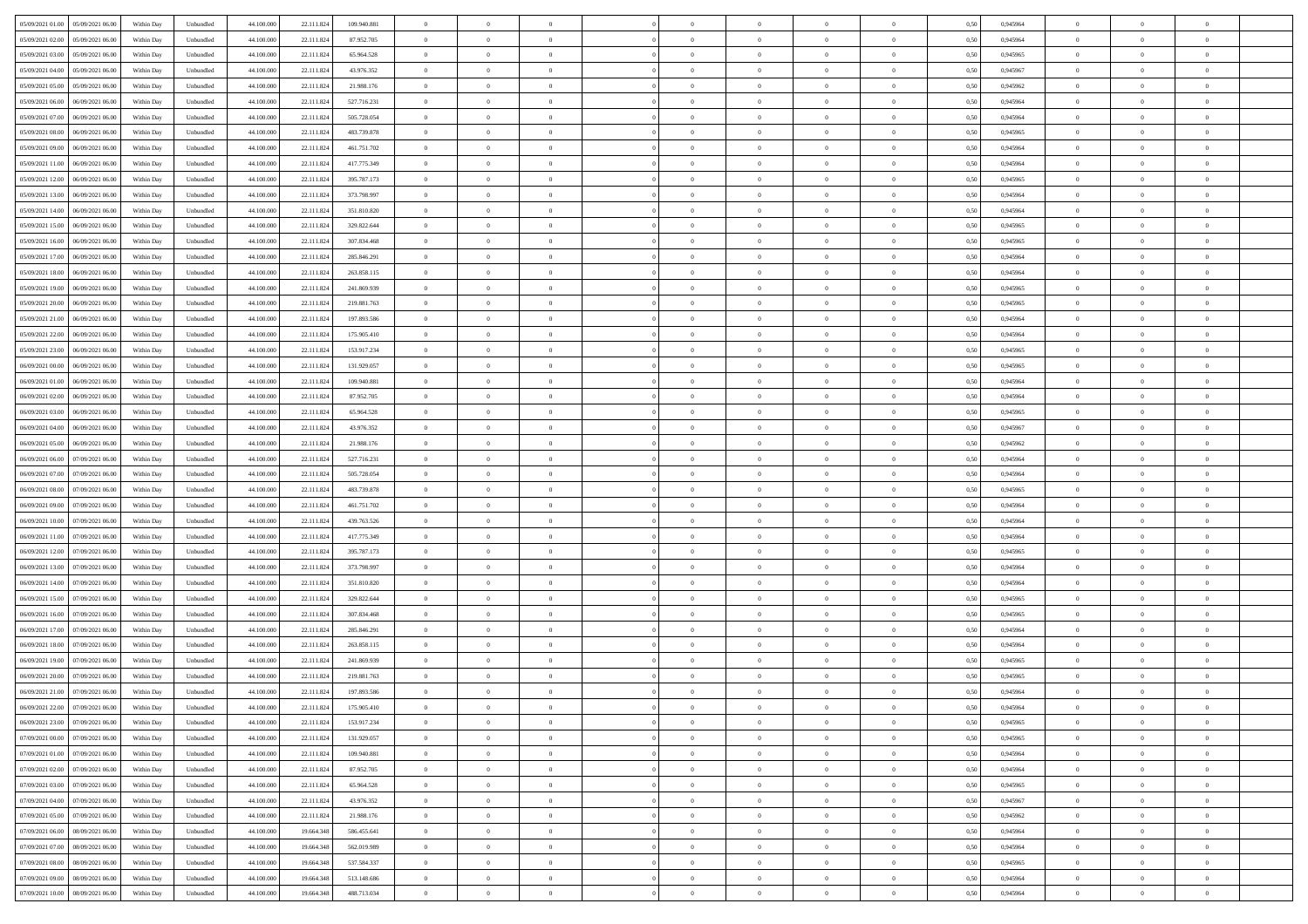| 07/09/2021 11:00<br>08/09/2021 06:00 | Within Day | Unbundled | 44.100.000 | 19.664.348 | 464.277.382 | $\overline{0}$ | $\overline{0}$   | $\overline{0}$ | $\theta$       | $\theta$       |                | $\overline{0}$ | 0,50 | 0,945964 | $\theta$       | $\theta$       | $\theta$       |  |
|--------------------------------------|------------|-----------|------------|------------|-------------|----------------|------------------|----------------|----------------|----------------|----------------|----------------|------|----------|----------------|----------------|----------------|--|
|                                      |            |           |            |            |             |                |                  |                |                |                |                |                |      |          |                |                |                |  |
| 07/09/2021 12:00<br>08/09/2021 06.00 | Within Day | Unbundled | 44.100.000 | 19.664.348 | 439.841.730 | $\overline{0}$ | $\overline{0}$   | $\overline{0}$ | $\,$ 0 $\,$    | $\bf{0}$       | $\overline{0}$ | $\bf{0}$       | 0,50 | 0,945965 | $\,$ 0 $\,$    | $\theta$       | $\overline{0}$ |  |
| 07/09/2021 13:00<br>08/09/2021 06:00 | Within Day | Unbundled | 44,100,000 | 19,664,348 | 415.406.079 | $\overline{0}$ | $\overline{0}$   | $\overline{0}$ | $\bf{0}$       | $\bf{0}$       | $\overline{0}$ | $\mathbf{0}$   | 0.50 | 0.945964 | $\bf{0}$       | $\overline{0}$ | $\overline{0}$ |  |
| 07/09/2021 14:00<br>08/09/2021 06:00 | Within Day | Unbundled | 44.100.000 | 19.664.348 | 390.970.427 | $\overline{0}$ | $\overline{0}$   | $\overline{0}$ | $\overline{0}$ | $\overline{0}$ | $\overline{0}$ | $\bf{0}$       | 0,50 | 0,945964 | $\theta$       | $\theta$       | $\overline{0}$ |  |
| 07/09/2021 15:00<br>08/09/2021 06.00 | Within Day | Unbundled | 44.100.000 | 19.664.348 | 366.534.775 | $\overline{0}$ | $\overline{0}$   | $\bf{0}$       | $\overline{0}$ | $\overline{0}$ | $\overline{0}$ | $\bf{0}$       | 0,50 | 0,945965 | $\,$ 0 $\,$    | $\theta$       | $\overline{0}$ |  |
| 07/09/2021 16:00<br>08/09/2021 06:00 | Within Day | Unbundled | 44,100,000 | 19,664,348 | 342.099.124 | $\overline{0}$ | $\overline{0}$   | $\overline{0}$ | $\overline{0}$ | $\overline{0}$ | $\Omega$       | $\mathbf{0}$   | 0.50 | 0.945965 | $\theta$       | $\theta$       | $\overline{0}$ |  |
| 07/09/2021 17:00<br>08/09/2021 06.00 | Within Day | Unbundled | 44.100.000 | 19.664.348 | 317.663.472 | $\overline{0}$ | $\overline{0}$   | $\overline{0}$ | $\overline{0}$ | $\overline{0}$ | $\overline{0}$ | $\bf{0}$       | 0,50 | 0,945964 | $\theta$       | $\theta$       | $\overline{0}$ |  |
| 07/09/2021 18:00<br>08/09/2021 06.00 | Within Day | Unbundled | 44.100.000 | 19.664.348 | 293.227.820 | $\overline{0}$ | $\overline{0}$   | $\overline{0}$ | $\bf{0}$       | $\bf{0}$       | $\overline{0}$ | $\bf{0}$       | 0,50 | 0,945964 | $\,$ 0 $\,$    | $\bf{0}$       | $\overline{0}$ |  |
|                                      |            |           |            |            |             |                |                  |                |                |                |                |                |      |          |                |                |                |  |
| 07/09/2021 19:00<br>08/09/2021 06:00 | Within Day | Unbundled | 44,100,000 | 19,664,348 | 268,792.168 | $\overline{0}$ | $\overline{0}$   | $\overline{0}$ | $\overline{0}$ | $\overline{0}$ | $\overline{0}$ | $\mathbf{0}$   | 0.50 | 0.945965 | $\,$ 0 $\,$    | $\theta$       | $\overline{0}$ |  |
| 07/09/2021 20.00<br>08/09/2021 06:00 | Within Day | Unbundled | 44.100.000 | 19.664.348 | 244.356.517 | $\overline{0}$ | $\overline{0}$   | $\overline{0}$ | $\bf{0}$       | $\overline{0}$ | $\overline{0}$ | $\bf{0}$       | 0,50 | 0,945965 | $\theta$       | $\theta$       | $\overline{0}$ |  |
| 07/09/2021 21:00<br>08/09/2021 06.00 | Within Day | Unbundled | 44.100.000 | 19.664.348 | 219.920.865 | $\overline{0}$ | $\overline{0}$   | $\overline{0}$ | $\bf{0}$       | $\bf{0}$       | $\overline{0}$ | $\bf{0}$       | 0,50 | 0,945964 | $\,$ 0 $\,$    | $\theta$       | $\overline{0}$ |  |
| 07/09/2021 22.00<br>08/09/2021 06:00 | Within Day | Unbundled | 44,100,000 | 19,664,348 | 195.485.213 | $\overline{0}$ | $\overline{0}$   | $\overline{0}$ | $\bf{0}$       | $\bf{0}$       | $\overline{0}$ | $\mathbf{0}$   | 0.50 | 0.945964 | $\bf{0}$       | $\overline{0}$ | $\bf{0}$       |  |
| 07/09/2021 23.00<br>08/09/2021 06:00 | Within Day | Unbundled | 44.100.000 | 19.664.348 | 171.049.562 | $\overline{0}$ | $\overline{0}$   | $\overline{0}$ | $\overline{0}$ | $\overline{0}$ | $\overline{0}$ | $\overline{0}$ | 0,50 | 0,945965 | $\theta$       | $\theta$       | $\overline{0}$ |  |
| 08/09/2021 00.00<br>08/09/2021 06.00 | Within Day | Unbundled | 44.100.000 | 19.664.348 | 146.613.910 | $\overline{0}$ | $\overline{0}$   | $\overline{0}$ | $\bf{0}$       | $\overline{0}$ | $\overline{0}$ | $\bf{0}$       | 0,50 | 0,945965 | $\,$ 0 $\,$    | $\bf{0}$       | $\overline{0}$ |  |
| 08/09/2021 01:00<br>08/09/2021 06:00 | Within Day | Unbundled | 44,100,000 | 19,664,348 | 122.178.258 | $\overline{0}$ | $\overline{0}$   | $\overline{0}$ | $\overline{0}$ | $\overline{0}$ | $\Omega$       | $\mathbf{0}$   | 0.50 | 0.945964 | $\theta$       | $\theta$       | $\overline{0}$ |  |
|                                      |            |           |            |            |             |                |                  |                |                |                |                |                |      |          |                |                |                |  |
| 08/09/2021 02:00<br>08/09/2021 06.00 | Within Day | Unbundled | 44.100.000 | 19.664.348 | 97.742.606  | $\overline{0}$ | $\overline{0}$   | $\overline{0}$ | $\overline{0}$ | $\overline{0}$ | $\overline{0}$ | $\bf{0}$       | 0,50 | 0,945964 | $\theta$       | $\theta$       | $\overline{0}$ |  |
| 08/09/2021 03:00<br>08/09/2021 06.00 | Within Day | Unbundled | 44.100.000 | 19.664.348 | 73.306.955  | $\overline{0}$ | $\overline{0}$   | $\overline{0}$ | $\bf{0}$       | $\overline{0}$ | $\overline{0}$ | $\bf{0}$       | 0,50 | 0,945965 | $\,$ 0 $\,$    | $\theta$       | $\overline{0}$ |  |
| 08/09/2021 04:00<br>08/09/2021 06:00 | Within Day | Unbundled | 44,100,000 | 19,664,348 | 48.871.303  | $\overline{0}$ | $\overline{0}$   | $\overline{0}$ | $\overline{0}$ | $\overline{0}$ | $\overline{0}$ | $\mathbf{0}$   | 0.50 | 0.945967 | $\,$ 0 $\,$    | $\overline{0}$ | $\overline{0}$ |  |
| 08/09/2021 05:00<br>08/09/2021 06.00 | Within Day | Unbundled | 44.100.000 | 19.664.348 | 24.435.651  | $\overline{0}$ | $\overline{0}$   | $\overline{0}$ | $\overline{0}$ | $\overline{0}$ | $\overline{0}$ | $\bf{0}$       | 0,50 | 0,945962 | $\theta$       | $\theta$       | $\overline{0}$ |  |
| 08/09/2021 06:00<br>09/09/2021 06.0  | Within Day | Unbundled | 44.100.000 | 17.619.456 | 635.533.055 | $\overline{0}$ | $\overline{0}$   | $\overline{0}$ | $\bf{0}$       | $\bf{0}$       | $\overline{0}$ | $\bf{0}$       | 0,50 | 0,945964 | $\,$ 0 $\,$    | $\bf{0}$       | $\overline{0}$ |  |
| 08/09/2021 07:00<br>09/09/2021 06:00 | Within Day | Unbundled | 44,100,000 | 17.619.456 | 609.052.511 | $\overline{0}$ | $\overline{0}$   | $\overline{0}$ | $\bf{0}$       | $\bf{0}$       | $\overline{0}$ | $\mathbf{0}$   | 0.50 | 0.945964 | $\bf{0}$       | $\overline{0}$ | $\bf{0}$       |  |
| 08/09/2021 08:00<br>09/09/2021 06:00 | Within Day | Unbundled | 44.100.000 | 17.619.456 | 582.571.967 | $\overline{0}$ | $\overline{0}$   | $\overline{0}$ | $\overline{0}$ | $\overline{0}$ | $\overline{0}$ | $\,$ 0 $\,$    | 0,50 | 0,945965 | $\theta$       | $\theta$       | $\overline{0}$ |  |
|                                      |            |           |            |            |             |                |                  |                |                |                |                |                |      |          |                |                |                |  |
| 08/09/2021 09:00<br>09/09/2021 06.0  | Within Day | Unbundled | 44.100.000 | 17.619.456 | 556.091.423 | $\overline{0}$ | $\overline{0}$   | $\overline{0}$ | $\bf{0}$       | $\overline{0}$ | $\overline{0}$ | $\bf{0}$       | 0,50 | 0,945964 | $\,$ 0 $\,$    | $\bf{0}$       | $\overline{0}$ |  |
| 08/09/2021 10:00<br>09/09/2021 06:00 | Within Day | Unbundled | 44,100,000 | 17.619.456 | 529.610.879 | $\overline{0}$ | $\overline{0}$   | $\overline{0}$ | $\overline{0}$ | $\overline{0}$ | $\Omega$       | $\mathbf{0}$   | 0.50 | 0.945964 | $\theta$       | $\theta$       | $\overline{0}$ |  |
| 08/09/2021 11:00<br>09/09/2021 06.00 | Within Day | Unbundled | 44.100.000 | 17.619.456 | 503.130.335 | $\overline{0}$ | $\overline{0}$   | $\overline{0}$ | $\overline{0}$ | $\overline{0}$ | $\overline{0}$ | $\bf{0}$       | 0,50 | 0,945964 | $\theta$       | $\theta$       | $\overline{0}$ |  |
| 08/09/2021 12:00<br>09/09/2021 06.0  | Within Day | Unbundled | 44.100.000 | 17.619.456 | 476.649.791 | $\overline{0}$ | $\overline{0}$   | $\overline{0}$ | $\overline{0}$ | $\overline{0}$ | $\overline{0}$ | $\bf{0}$       | 0,50 | 0,945965 | $\,$ 0 $\,$    | $\theta$       | $\overline{0}$ |  |
| 08/09/2021 13:00<br>09/09/2021 06:00 | Within Day | Unbundled | 44,100,000 | 17.619.456 | 450.169.247 | $\overline{0}$ | $\overline{0}$   | $\overline{0}$ | $\overline{0}$ | $\overline{0}$ | $\overline{0}$ | $\mathbf{0}$   | 0.50 | 0.945964 | $\,$ 0 $\,$    | $\overline{0}$ | $\overline{0}$ |  |
| 08/09/2021 14:00<br>09/09/2021 06:00 | Within Day | Unbundled | 44.100.000 | 17.619.456 | 423.688.703 | $\overline{0}$ | $\overline{0}$   | $\overline{0}$ | $\overline{0}$ | $\overline{0}$ | $\overline{0}$ | $\bf{0}$       | 0,50 | 0,945964 | $\theta$       | $\theta$       | $\overline{0}$ |  |
| 08/09/2021 15:00<br>09/09/2021 06.0  | Within Day | Unbundled | 44.100.000 | 17.619.456 | 397.208.159 | $\overline{0}$ | $\overline{0}$   | $\overline{0}$ | $\overline{0}$ | $\bf{0}$       | $\overline{0}$ | $\bf{0}$       | 0,50 | 0,945965 | $\,$ 0 $\,$    | $\bf{0}$       | $\overline{0}$ |  |
|                                      |            |           |            |            |             |                |                  |                |                |                |                |                |      |          |                |                |                |  |
| 08/09/2021 16:00<br>09/09/2021 06:00 | Within Day | Unbundled | 44,100,000 | 17.619.456 | 370.727.615 | $\overline{0}$ | $\overline{0}$   | $\overline{0}$ | $\bf{0}$       | $\bf{0}$       | $\overline{0}$ | $\mathbf{0}$   | 0.50 | 0.945965 | $\bf{0}$       | $\overline{0}$ | $\bf{0}$       |  |
| 08/09/2021 17:00<br>09/09/2021 06:00 | Within Day | Unbundled | 44.100.000 | 17.619.456 | 344.247.071 | $\overline{0}$ | $\overline{0}$   | $\overline{0}$ | $\overline{0}$ | $\overline{0}$ | $\overline{0}$ | $\overline{0}$ | 0.50 | 0.945964 | $\theta$       | $\theta$       | $\overline{0}$ |  |
| 08/09/2021 18:00<br>09/09/2021 06.0  | Within Day | Unbundled | 44.100.000 | 17.619.456 | 317.766.527 | $\overline{0}$ | $\overline{0}$   | $\overline{0}$ | $\bf{0}$       | $\overline{0}$ | $\overline{0}$ | $\bf{0}$       | 0,50 | 0,945964 | $\,$ 0 $\,$    | $\bf{0}$       | $\overline{0}$ |  |
| 08/09/2021 19:00<br>09/09/2021 06:00 | Within Day | Unbundled | 44,100,000 | 17.619.456 | 291.285.983 | $\overline{0}$ | $\overline{0}$   | $\overline{0}$ | $\overline{0}$ | $\overline{0}$ | $\overline{0}$ | $\overline{0}$ | 0.50 | 0.945965 | $\,$ 0 $\,$    | $\theta$       | $\overline{0}$ |  |
| 08/09/2021 20:00<br>09/09/2021 06:00 | Within Day | Unbundled | 44.100.000 | 17.619.456 | 264.805.439 | $\overline{0}$ | $\overline{0}$   | $\overline{0}$ | $\overline{0}$ | $\overline{0}$ | $\Omega$       | $\overline{0}$ | 0.50 | 0,945965 | $\theta$       | $\theta$       | $\overline{0}$ |  |
| 08/09/2021 21:00<br>09/09/2021 06.0  | Within Day | Unbundled | 44.100.000 | 17.619.456 | 238.324.895 | $\overline{0}$ | $\overline{0}$   | $\overline{0}$ | $\bf{0}$       | $\overline{0}$ | $\overline{0}$ | $\bf{0}$       | 0,50 | 0,945964 | $\,$ 0 $\,$    | $\theta$       | $\overline{0}$ |  |
| 08/09/2021 22:00<br>09/09/2021 06:00 | Within Day | Unbundled | 44,100,000 | 17.619.456 | 211.844.351 | $\overline{0}$ | $\overline{0}$   | $\overline{0}$ | $\overline{0}$ | $\bf{0}$       | $\overline{0}$ | $\mathbf{0}$   | 0.50 | 0.945964 | $\,$ 0 $\,$    | $\theta$       | $\overline{0}$ |  |
| 08/09/2021 23:00<br>09/09/2021 06:00 | Within Day | Unbundled | 44.100.000 | 17.619.456 | 185.363.807 | $\overline{0}$ | $\overline{0}$   | $\overline{0}$ | $\overline{0}$ | $\overline{0}$ | $\overline{0}$ | $\overline{0}$ | 0.50 | 0,945965 | $\theta$       | $\theta$       | $\overline{0}$ |  |
|                                      |            |           |            |            |             |                |                  |                |                |                |                |                |      |          |                |                |                |  |
| 09/09/2021 00:00<br>09/09/2021 06.0  | Within Day | Unbundled | 44.100.000 | 17.619.456 | 158.883.263 | $\overline{0}$ | $\overline{0}$   | $\overline{0}$ | $\overline{0}$ | $\bf{0}$       | $\overline{0}$ | $\bf{0}$       | 0,50 | 0,945965 | $\,$ 0 $\,$    | $\bf{0}$       | $\overline{0}$ |  |
| 09/09/2021 01:00<br>09/09/2021 06:00 | Within Day | Unbundled | 44,100,000 | 17.619.456 | 132.402.719 | $\overline{0}$ | $\overline{0}$   | $\overline{0}$ | $\bf{0}$       | $\bf{0}$       | $\overline{0}$ | $\mathbf{0}$   | 0.50 | 0.945964 | $\bf{0}$       | $\overline{0}$ | $\overline{0}$ |  |
| 09/09/2021 02:00<br>09/09/2021 06:00 | Within Day | Unbundled | 44.100.000 | 17.619.456 | 105.922.175 | $\overline{0}$ | $\overline{0}$   | $\overline{0}$ | $\overline{0}$ | $\overline{0}$ | $\overline{0}$ | $\overline{0}$ | 0.50 | 0,945964 | $\theta$       | $\theta$       | $\overline{0}$ |  |
| 09/09/2021 03:00<br>09/09/2021 06.0  | Within Day | Unbundled | 44.100.000 | 17.619.456 | 79.441.631  | $\overline{0}$ | $\overline{0}$   | $\overline{0}$ | $\bf{0}$       | $\overline{0}$ | $\overline{0}$ | $\bf{0}$       | 0,50 | 0,945965 | $\,$ 0 $\,$    | $\bf{0}$       | $\overline{0}$ |  |
| 09/09/2021 04:00<br>09/09/2021 06:00 | Within Day | Unbundled | 44,100,000 | 17.619.456 | 52.961.087  | $\overline{0}$ | $\overline{0}$   | $\overline{0}$ | $\overline{0}$ | $\overline{0}$ | $\theta$       | $\overline{0}$ | 0.50 | 0.945967 | $\,$ 0 $\,$    | $\theta$       | $\overline{0}$ |  |
| 09/09/2021 05:00<br>09/09/2021 06:00 | Within Day | Unbundled | 44.100.000 | 17.619.456 | 26.480.543  | $\overline{0}$ | $\overline{0}$   | $\overline{0}$ | $\overline{0}$ | $\overline{0}$ | $\theta$       | $\overline{0}$ | 0.50 | 0,945962 | $\theta$       | $\theta$       | $\overline{0}$ |  |
| 09/09/2021 06:00<br>10/09/2021 06:00 | Within Day | Unbundled | 44.100.000 | 17.619.456 | 635.533.055 | $\overline{0}$ | $\overline{0}$   | $\bf{0}$       | $\overline{0}$ | $\bf{0}$       | $\overline{0}$ | $\bf{0}$       | 0,50 | 0,945964 | $\,$ 0 $\,$    | $\bf{0}$       | $\overline{0}$ |  |
|                                      |            |           |            |            |             |                |                  |                |                |                |                |                |      | 0.945964 |                |                |                |  |
| 09/09/2021 07:00 10/09/2021 06:00    | Within Day | Unbundled | 44.100.000 | 17.619.456 | 609.052.511 | $\bf{0}$       | $\boldsymbol{0}$ |                | $\bf{0}$       |                |                |                | 0,50 |          | $\theta$       | $\overline{0}$ |                |  |
| 09/09/2021 08:00<br>10/09/2021 06:00 | Within Dav | Unbundled | 44.100.000 | 17.619.456 | 582.571.967 | $\overline{0}$ | $\overline{0}$   | $\overline{0}$ | $\overline{0}$ | $\overline{0}$ | $\overline{0}$ | $\overline{0}$ | 0,50 | 0,945965 | $\theta$       | $\theta$       | $\overline{0}$ |  |
| 09/09/2021 09:00<br>10/09/2021 06:00 | Within Day | Unbundled | 44.100.000 | 17.619.456 | 556.091.423 | $\overline{0}$ | $\overline{0}$   | $\overline{0}$ | $\bf{0}$       | $\overline{0}$ | $\overline{0}$ | $\mathbf{0}$   | 0,50 | 0,945964 | $\overline{0}$ | $\overline{0}$ | $\bf{0}$       |  |
| 09/09/2021 10:00<br>10/09/2021 06:00 | Within Day | Unbundled | 44.100.000 | 17.619.456 | 529.610.879 | $\overline{0}$ | $\overline{0}$   | $\overline{0}$ | $\overline{0}$ | $\bf{0}$       | $\overline{0}$ | $\mathbf{0}$   | 0.50 | 0.945964 | $\overline{0}$ | $\bf{0}$       | $\bf{0}$       |  |
| 09/09/2021 11:00<br>10/09/2021 06:00 | Within Dav | Unbundled | 44.100.000 | 17.619.456 | 503.130.335 | $\overline{0}$ | $\overline{0}$   | $\overline{0}$ | $\overline{0}$ | $\overline{0}$ | $\overline{0}$ | $\mathbf{0}$   | 0,50 | 0,945964 | $\overline{0}$ | $\theta$       | $\overline{0}$ |  |
| 09/09/2021 12:00<br>10/09/2021 06:00 | Within Day | Unbundled | 44.100.000 | 17.619.456 | 476.649.791 | $\overline{0}$ | $\overline{0}$   | $\overline{0}$ | $\bf{0}$       | $\bf{0}$       | $\overline{0}$ | $\mathbf{0}$   | 0,50 | 0,945965 | $\overline{0}$ | $\bf{0}$       | $\overline{0}$ |  |
| 09/09/2021 13.00<br>10/09/2021 06:00 | Within Day | Unbundled | 44.100.000 | 17.619.456 | 450.169.247 | $\overline{0}$ | $\overline{0}$   | $\overline{0}$ | $\bf{0}$       | $\overline{0}$ | $\overline{0}$ | $\mathbf{0}$   | 0.50 | 0.945964 | $\,$ 0 $\,$    | $\theta$       | $\overline{0}$ |  |
|                                      |            |           |            |            |             |                |                  |                |                |                |                |                |      |          |                |                |                |  |
| 09/09/2021 14:00<br>10/09/2021 06:00 | Within Dav | Unbundled | 44.100.000 | 17.619.456 | 423.688.703 | $\overline{0}$ | $\overline{0}$   | $\overline{0}$ | $\overline{0}$ | $\overline{0}$ | $\overline{0}$ | $\mathbf{0}$   | 0,50 | 0,945964 | $\overline{0}$ | $\theta$       | $\overline{0}$ |  |
| 09/09/2021 15:00<br>10/09/2021 06:00 | Within Day | Unbundled | 44.100.000 | 17.619.456 | 397.208.159 | $\overline{0}$ | $\overline{0}$   | $\overline{0}$ | $\bf{0}$       | $\bf{0}$       | $\overline{0}$ | $\,$ 0 $\,$    | 0,50 | 0,945965 | $\bf{0}$       | $\bf{0}$       | $\overline{0}$ |  |
| 09/09/2021 16:00<br>10/09/2021 06:00 | Within Day | Unbundled | 44,100,000 | 17.619.456 | 370.727.615 | $\overline{0}$ | $\overline{0}$   | $\overline{0}$ | $\bf{0}$       | $\bf{0}$       | $\overline{0}$ | $\,$ 0 $\,$    | 0.50 | 0.945965 | $\overline{0}$ | $\overline{0}$ | $\,$ 0         |  |
| 09/09/2021 17:00<br>10/09/2021 06:00 | Within Dav | Unbundled | 44.100.000 | 17.619.456 | 344.247.071 | $\overline{0}$ | $\overline{0}$   | $\overline{0}$ | $\overline{0}$ | $\overline{0}$ | $\overline{0}$ | $\mathbf{0}$   | 0,50 | 0,945964 | $\overline{0}$ | $\theta$       | $\overline{0}$ |  |
| 09/09/2021 18:00<br>10/09/2021 06:00 | Within Day | Unbundled | 44.100.000 | 17.619.456 | 317.766.527 | $\overline{0}$ | $\overline{0}$   | $\overline{0}$ | $\overline{0}$ | $\bf{0}$       | $\overline{0}$ | $\mathbf{0}$   | 0,50 | 0,945964 | $\bf{0}$       | $\bf{0}$       | $\overline{0}$ |  |
| 09/09/2021 19:00 10/09/2021 06:00    | Within Day | Unbundled | 44.100.000 | 17.619.456 | 291.285.983 | $\overline{0}$ | $\overline{0}$   | $\overline{0}$ | $\bf{0}$       | $\,$ 0         | $\overline{0}$ | $\,$ 0 $\,$    | 0,50 | 0,945965 | $\overline{0}$ | $\,$ 0 $\,$    | $\,$ 0 $\,$    |  |
|                                      |            |           |            |            |             |                |                  |                |                |                |                |                |      |          |                |                |                |  |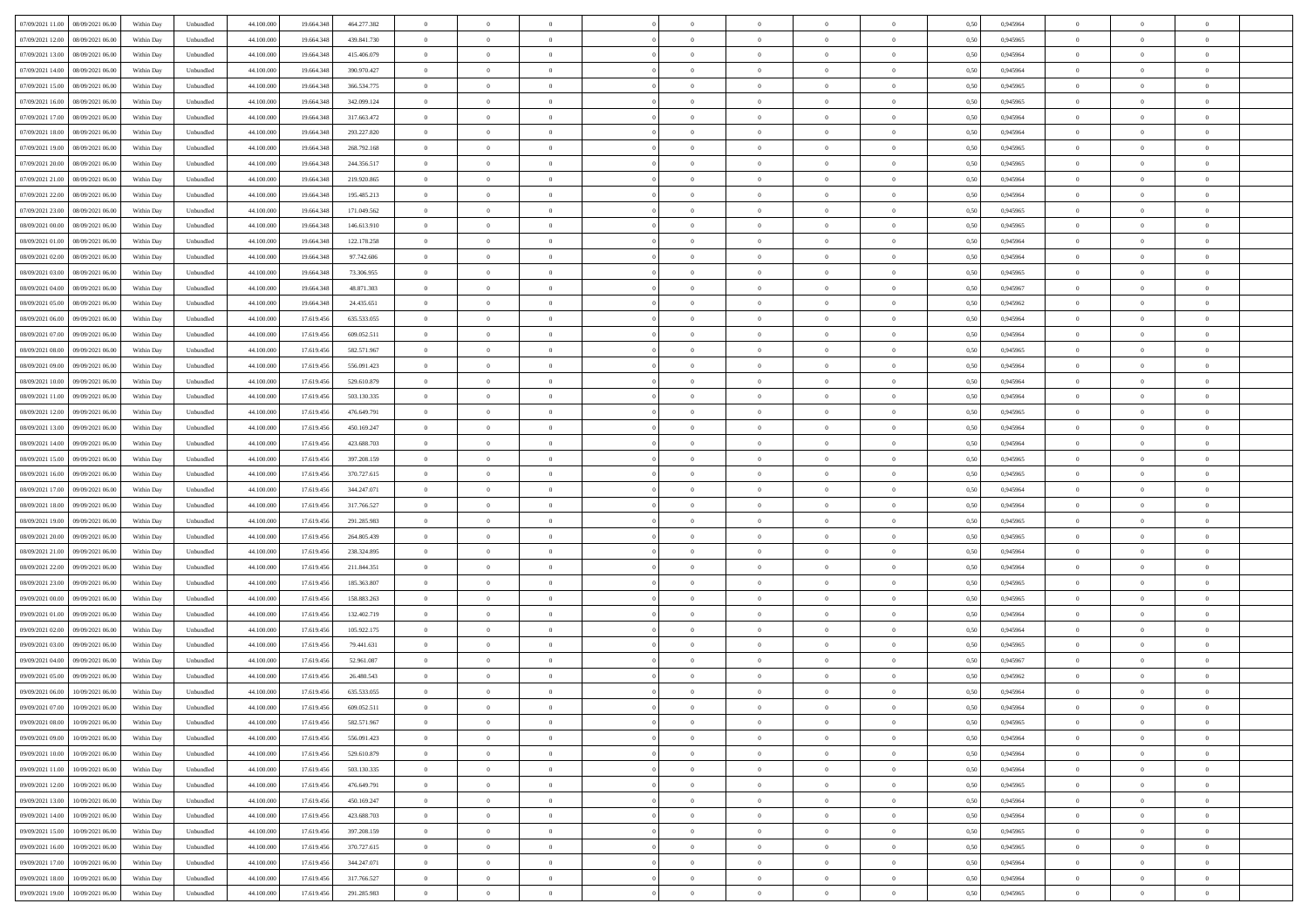| 09/09/2021 20:00<br>10/09/2021 06:00         | Within Day | Unbundled | 44.100.000 | 17.619.456 | 264.805.439 | $\overline{0}$ | $\overline{0}$ |                | $\overline{0}$ | $\theta$       |                | $\theta$       | 0,50 | 0,945965 | $\theta$       | $\theta$       | $\overline{0}$ |  |
|----------------------------------------------|------------|-----------|------------|------------|-------------|----------------|----------------|----------------|----------------|----------------|----------------|----------------|------|----------|----------------|----------------|----------------|--|
| 09/09/2021 21:00<br>10/09/2021 06:00         | Within Day | Unbundled | 44.100.00  | 17.619.45  | 238.324.895 | $\bf{0}$       | $\overline{0}$ | $\bf{0}$       | $\overline{0}$ | $\bf{0}$       | $\overline{0}$ | $\bf{0}$       | 0,50 | 0,945964 | $\,$ 0 $\,$    | $\bf{0}$       | $\overline{0}$ |  |
| 09/09/2021 22:00<br>10/09/2021 06:00         | Within Day | Unbundled | 44,100,000 | 17.619.456 | 211.844.351 | $\overline{0}$ | $\bf{0}$       | $\overline{0}$ | $\bf{0}$       | $\bf{0}$       | $\overline{0}$ | $\bf{0}$       | 0.50 | 0.945964 | $\bf{0}$       | $\overline{0}$ | $\overline{0}$ |  |
| 09/09/2021 23:00<br>10/09/2021 06:00         | Within Day | Unbundled | 44.100.000 | 17.619.456 | 185.363.807 | $\overline{0}$ | $\overline{0}$ | $\overline{0}$ | $\theta$       | $\theta$       | $\overline{0}$ | $\bf{0}$       | 0,50 | 0,945965 | $\theta$       | $\theta$       | $\overline{0}$ |  |
| 10/09/2021 00:00<br>10/09/2021 06:00         | Within Day | Unbundled | 44.100.00  | 17.619.456 | 158.883.263 | $\bf{0}$       | $\overline{0}$ | $\overline{0}$ | $\overline{0}$ | $\theta$       | $\overline{0}$ | $\bf{0}$       | 0,50 | 0,945965 | $\,$ 0 $\,$    | $\bf{0}$       | $\overline{0}$ |  |
|                                              |            |           |            |            |             |                |                |                |                |                |                |                |      |          |                |                |                |  |
| 10/09/2021 01:00<br>10/09/2021 06:00         | Within Day | Unbundled | 44,100,000 | 17.619.456 | 132.402.719 | $\overline{0}$ | $\overline{0}$ | $\overline{0}$ | $\bf{0}$       | $\overline{0}$ | $\theta$       | $\bf{0}$       | 0.50 | 0.945964 | $\bf{0}$       | $\theta$       | $\overline{0}$ |  |
| 10/09/2021 02:00<br>10/09/2021 06:00         | Within Day | Unbundled | 44.100.000 | 17.619.456 | 105.922.175 | $\overline{0}$ | $\overline{0}$ | $\overline{0}$ | $\overline{0}$ | $\overline{0}$ | $\overline{0}$ | $\bf{0}$       | 0,50 | 0,945964 | $\theta$       | $\theta$       | $\overline{0}$ |  |
| 10/09/2021 03:00<br>10/09/2021 06:00         | Within Day | Unbundled | 44.100.00  | 17.619.45  | 79.441.631  | $\bf{0}$       | $\overline{0}$ | $\overline{0}$ | $\overline{0}$ | $\theta$       | $\overline{0}$ | $\bf{0}$       | 0,50 | 0,945965 | $\,$ 0 $\,$    | $\bf{0}$       | $\overline{0}$ |  |
| 10/09/2021 04:00<br>10/09/2021 06:00         | Within Day | Unbundled | 44,100,000 | 17.619.456 | 52,961,087  | $\overline{0}$ | $\bf{0}$       | $\overline{0}$ | $\bf{0}$       | $\overline{0}$ | $\overline{0}$ | $\bf{0}$       | 0.50 | 0.945967 | $\bf{0}$       | $\overline{0}$ | $\overline{0}$ |  |
| 10/09/2021 05:00<br>10/09/2021 06:00         | Within Day | Unbundled | 44.100.000 | 17.619.456 | 26.480.543  | $\bf{0}$       | $\bf{0}$       | $\overline{0}$ | $\overline{0}$ | $\overline{0}$ | $\overline{0}$ | $\bf{0}$       | 0,50 | 0,945962 | $\,$ 0 $\,$    | $\bf{0}$       | $\overline{0}$ |  |
| 10/09/2021 06:00<br>11/09/2021 06:00         | Within Day | Unbundled | 44.100.00  | 17.619.456 | 635.533.055 | $\bf{0}$       | $\overline{0}$ | $\bf{0}$       | $\bf{0}$       | $\bf{0}$       | $\overline{0}$ | $\bf{0}$       | 0,50 | 0,945964 | $\,$ 0 $\,$    | $\bf{0}$       | $\overline{0}$ |  |
| 10/09/2021 07:00<br>11/09/2021 06:00         | Within Day | Unbundled | 44,100,000 | 17.619.456 | 609.052.511 | $\overline{0}$ | $\bf{0}$       | $\overline{0}$ | $\bf{0}$       | $\bf{0}$       | $\overline{0}$ | $\bf{0}$       | 0.50 | 0.945964 | $\bf{0}$       | $\overline{0}$ | $\bf{0}$       |  |
|                                              |            |           |            |            |             | $\overline{0}$ | $\overline{0}$ | $\overline{0}$ | $\overline{0}$ | $\theta$       | $\overline{0}$ | $\overline{0}$ |      |          | $\theta$       | $\theta$       | $\overline{0}$ |  |
| 10/09/2021 08:00<br>11/09/2021 06:00         | Within Day | Unbundled | 44.100.000 | 17.619.456 | 582.571.967 |                |                |                |                |                |                |                | 0,50 | 0,945965 |                |                |                |  |
| 10/09/2021 09:00<br>11/09/2021 06:00         | Within Day | Unbundled | 44.100.00  | 17.619.45  | 556.091.423 | $\bf{0}$       | $\overline{0}$ | $\bf{0}$       | $\overline{0}$ | $\theta$       | $\overline{0}$ | $\bf{0}$       | 0,50 | 0,945964 | $\,$ 0 $\,$    | $\bf{0}$       | $\overline{0}$ |  |
| 10/09/2021 10:00<br>11/09/2021 06:00         | Within Day | Unbundled | 44,100,000 | 17.619.456 | 529.610.879 | $\overline{0}$ | $\overline{0}$ | $\overline{0}$ | $\bf{0}$       | $\theta$       | $\Omega$       | $\bf{0}$       | 0.50 | 0.945964 | $\theta$       | $\theta$       | $\overline{0}$ |  |
| 10/09/2021 11:00<br>11/09/2021 06:00         | Within Day | Unbundled | 44.100.000 | 17.619.456 | 503.130.335 | $\overline{0}$ | $\overline{0}$ | $\overline{0}$ | $\overline{0}$ | $\overline{0}$ | $\overline{0}$ | $\bf{0}$       | 0,50 | 0,945964 | $\theta$       | $\theta$       | $\overline{0}$ |  |
| 10/09/2021 12:00<br>11/09/2021 06:00         | Within Day | Unbundled | 44.100.00  | 17.619.456 | 476.649.791 | $\bf{0}$       | $\overline{0}$ | $\overline{0}$ | $\overline{0}$ | $\theta$       | $\overline{0}$ | $\bf{0}$       | 0,50 | 0,945965 | $\,$ 0 $\,$    | $\bf{0}$       | $\overline{0}$ |  |
| 10/09/2021 13:00<br>11/09/2021 06:00         | Within Day | Unbundled | 44,100,00  | 17.619.45  | 450.169.247 | $\overline{0}$ | $\bf{0}$       | $\overline{0}$ | $\bf{0}$       | $\overline{0}$ | $\overline{0}$ | $\bf{0}$       | 0.50 | 0.945964 | $\bf{0}$       | $\overline{0}$ | $\overline{0}$ |  |
| 10/09/2021 14:00<br>11/09/2021 06:00         | Within Day | Unbundled | 44.100.000 | 17.619.456 | 423.688.703 | $\overline{0}$ | $\overline{0}$ | $\overline{0}$ | $\overline{0}$ | $\overline{0}$ | $\overline{0}$ | $\bf{0}$       | 0,50 | 0,945964 | $\,$ 0 $\,$    | $\theta$       | $\overline{0}$ |  |
| 10/09/2021 15:00<br>11/09/2021 06:00         | Within Day | Unbundled | 44.100.00  | 17.619.456 | 397.208.159 | $\bf{0}$       | $\bf{0}$       | $\bf{0}$       | $\bf{0}$       | $\overline{0}$ | $\overline{0}$ | $\bf{0}$       | 0,50 | 0,945965 | $\,$ 0 $\,$    | $\bf{0}$       | $\overline{0}$ |  |
|                                              |            |           |            |            |             |                |                |                |                |                |                |                |      |          |                |                |                |  |
| 10/09/2021 16:00<br>11/09/2021 06:00         | Within Day | Unbundled | 44,100,000 | 17.619.456 | 370.727.615 | $\overline{0}$ | $\bf{0}$       | $\overline{0}$ | $\bf{0}$       | $\bf{0}$       | $\overline{0}$ | $\bf{0}$       | 0.50 | 0.945965 | $\bf{0}$       | $\overline{0}$ | $\overline{0}$ |  |
| 10/09/2021 17:00<br>11/09/2021 06:00         | Within Day | Unbundled | 44.100.000 | 17.619.456 | 344.247.071 | $\overline{0}$ | $\overline{0}$ | $\overline{0}$ | $\theta$       | $\theta$       | $\overline{0}$ | $\bf{0}$       | 0,50 | 0,945964 | $\theta$       | $\theta$       | $\overline{0}$ |  |
| 10/09/2021 18:00<br>11/09/2021 06:00         | Within Day | Unbundled | 44.100.00  | 17.619.456 | 317.766.527 | $\bf{0}$       | $\overline{0}$ | $\bf{0}$       | $\bf{0}$       | $\bf{0}$       | $\overline{0}$ | $\bf{0}$       | 0,50 | 0,945964 | $\,$ 0 $\,$    | $\bf{0}$       | $\overline{0}$ |  |
| 10/09/2021 19:00<br>11/09/2021 06:00         | Within Day | Unbundled | 44,100,000 | 17.619.45  | 291.285.983 | $\overline{0}$ | $\overline{0}$ | $\overline{0}$ | $\overline{0}$ | $\overline{0}$ | $\Omega$       | $\bf{0}$       | 0.50 | 0.945965 | $\bf{0}$       | $\theta$       | $\overline{0}$ |  |
| 10/09/2021 20:00<br>11/09/2021 06:00         | Within Day | Unbundled | 44.100.000 | 17.619.456 | 264.805.439 | $\overline{0}$ | $\overline{0}$ | $\overline{0}$ | $\overline{0}$ | $\overline{0}$ | $\overline{0}$ | $\bf{0}$       | 0,50 | 0,945965 | $\theta$       | $\theta$       | $\overline{0}$ |  |
| 10/09/2021 21:00<br>11/09/2021 06:00         | Within Day | Unbundled | 44.100.00  | 17.619.45  | 238.324.895 | $\bf{0}$       | $\overline{0}$ | $\bf{0}$       | $\overline{0}$ | $\bf{0}$       | $\overline{0}$ | $\bf{0}$       | 0,50 | 0,945964 | $\,$ 0 $\,$    | $\bf{0}$       | $\overline{0}$ |  |
| 10/09/2021 22.00<br>11/09/2021 06:00         | Within Day | Unbundled | 44,100,000 | 17.619.456 | 211.844.351 | $\overline{0}$ | $\bf{0}$       | $\overline{0}$ | $\bf{0}$       | $\overline{0}$ | $\overline{0}$ | $\bf{0}$       | 0.50 | 0.945964 | $\bf{0}$       | $\overline{0}$ | $\overline{0}$ |  |
| 10/09/2021 23:00<br>11/09/2021 06:00         | Within Day | Unbundled | 44.100.000 | 17.619.456 | 185.363.807 | $\overline{0}$ | $\overline{0}$ | $\overline{0}$ | $\overline{0}$ | $\overline{0}$ | $\overline{0}$ | $\bf{0}$       | 0,50 | 0,945965 | $\theta$       | $\theta$       | $\overline{0}$ |  |
|                                              |            |           |            |            |             |                |                |                |                |                |                |                |      |          |                |                |                |  |
| 11/09/2021 00:00<br>11/09/2021 06:00         | Within Day | Unbundled | 44.100.00  | 17.619.456 | 158.883.263 | $\bf{0}$       | $\bf{0}$       | $\bf{0}$       | $\bf{0}$       | $\overline{0}$ | $\overline{0}$ | $\bf{0}$       | 0,50 | 0,945965 | $\,$ 0 $\,$    | $\bf{0}$       | $\overline{0}$ |  |
| 11/09/2021 01:00<br>11/09/2021 06:00         | Within Day | Unbundled | 44,100,000 | 17.619.456 | 132.402.719 | $\overline{0}$ | $\bf{0}$       | $\overline{0}$ | $\bf{0}$       | $\bf{0}$       | $\overline{0}$ | $\bf{0}$       | 0.50 | 0.945964 | $\bf{0}$       | $\overline{0}$ | $\bf{0}$       |  |
| 11/09/2021 02:00<br>11/09/2021 06:00         | Within Day | Unbundled | 44.100.000 | 17.619.456 | 105.922.175 | $\overline{0}$ | $\overline{0}$ | $\overline{0}$ | $\overline{0}$ | $\overline{0}$ | $\overline{0}$ | $\bf{0}$       | 0.5( | 0.945964 | $\theta$       | $\theta$       | $\overline{0}$ |  |
| 11/09/2021 03:00<br>11/09/2021 06:00         | Within Day | Unbundled | 44.100.00  | 17.619.45  | 79.441.631  | $\bf{0}$       | $\overline{0}$ | $\bf{0}$       | $\bf{0}$       | $\,$ 0 $\,$    | $\overline{0}$ | $\bf{0}$       | 0,50 | 0,945965 | $\,$ 0 $\,$    | $\bf{0}$       | $\overline{0}$ |  |
| 11/09/2021 04:00<br>11/09/2021 06:00         | Within Day | Unbundled | 44,100,000 | 17.619.456 | 52.961.087  | $\overline{0}$ | $\overline{0}$ | $\overline{0}$ | $\bf{0}$       | $\bf{0}$       | $\Omega$       | $\bf{0}$       | 0.50 | 0.945967 | $\,$ 0 $\,$    | $\theta$       | $\overline{0}$ |  |
| 11/09/2021 05:00<br>11/09/2021 06:00         | Within Dav | Unbundled | 44.100.000 | 17.619.456 | 26.480.543  | $\overline{0}$ | $\overline{0}$ | $\overline{0}$ | $\overline{0}$ | $\overline{0}$ | $\overline{0}$ | $\overline{0}$ | 0.5( | 0,945962 | $\theta$       | $\theta$       | $\overline{0}$ |  |
| 11/09/2021 06:00<br>12/09/2021 06:00         | Within Day | Unbundled | 44.100.00  | 17.619.456 | 635.533.055 | $\bf{0}$       | $\overline{0}$ | $\bf{0}$       | $\bf{0}$       | $\bf{0}$       | $\overline{0}$ | $\bf{0}$       | 0,50 | 0,945964 | $\,$ 0 $\,$    | $\bf{0}$       | $\overline{0}$ |  |
| 11/09/2021 07:00<br>12/09/2021 06:00         | Within Day | Unbundled | 44,100,00  | 17.619.456 | 609.052.511 | $\overline{0}$ | $\bf{0}$       | $\overline{0}$ | $\bf{0}$       | $\overline{0}$ | $\overline{0}$ | $\bf{0}$       | 0.50 | 0.945964 | $\bf{0}$       | $\overline{0}$ | $\overline{0}$ |  |
| 11/09/2021 08:00<br>12/09/2021 06:00         | Within Dav | Unbundled | 44.100.000 | 17.619.456 | 582.571.967 | $\overline{0}$ | $\overline{0}$ | $\overline{0}$ | $\overline{0}$ | $\overline{0}$ | $\overline{0}$ | $\overline{0}$ | 0.50 | 0,945965 | $\theta$       | $\theta$       | $\overline{0}$ |  |
|                                              |            |           |            |            |             |                |                |                |                |                |                |                |      |          |                |                |                |  |
| 11/09/2021 09:00<br>12/09/2021 06:00         | Within Day | Unbundled | 44.100.00  | 17.619.456 | 556.091.423 | $\bf{0}$       | $\bf{0}$       | $\bf{0}$       | $\bf{0}$       | $\overline{0}$ | $\overline{0}$ | $\bf{0}$       | 0,50 | 0,945964 | $\,$ 0 $\,$    | $\bf{0}$       | $\overline{0}$ |  |
| 11/09/2021 10:00<br>12/09/2021 06:00         | Within Day | Unbundled | 44,100,000 | 17.619.456 | 529.610.879 | $\overline{0}$ | $\bf{0}$       | $\overline{0}$ | $\bf{0}$       | $\bf{0}$       | $\overline{0}$ | $\bf{0}$       | 0.50 | 0.945964 | $\bf{0}$       | $\overline{0}$ | $\overline{0}$ |  |
| 11/09/2021 11:00<br>12/09/2021 06:00         | Within Dav | Unbundled | 44.100.000 | 17.619.456 | 503.130.335 | $\overline{0}$ | $\overline{0}$ | $\overline{0}$ | $\overline{0}$ | $\overline{0}$ | $\overline{0}$ | $\bf{0}$       | 0.50 | 0,945964 | $\theta$       | $\theta$       | $\overline{0}$ |  |
| 11/09/2021 12:00<br>12/09/2021 06:00         | Within Day | Unbundled | 44.100.00  | 17.619.456 | 476.649.791 | $\bf{0}$       | $\overline{0}$ | $\bf{0}$       | $\bf{0}$       | $\overline{0}$ | $\overline{0}$ | $\bf{0}$       | 0,50 | 0,945965 | $\,$ 0 $\,$    | $\bf{0}$       | $\overline{0}$ |  |
| 11/09/2021 13:00<br>12/09/2021 06:00         | Within Day | Unbundled | 44,100,00  | 17.619.45  | 450.169.247 | $\overline{0}$ | $\overline{0}$ | $\Omega$       | $\overline{0}$ | $\overline{0}$ | $\theta$       | $\bf{0}$       | 0.50 | 0.945964 | $\,$ 0 $\,$    | $\theta$       | $\overline{0}$ |  |
| 11/09/2021 14:00<br>12/09/2021 06:00         | Within Dav | Unbundled | 44.100.000 | 17.619.45  | 423.688.703 | $\overline{0}$ | $\overline{0}$ | $\Omega$       | $\overline{0}$ | $\theta$       | $\Omega$       | $\overline{0}$ | 0.5( | 0,945964 | $\theta$       | $\theta$       | $\overline{0}$ |  |
| 11/09/2021 15:00<br>12/09/2021 06:00         | Within Day | Unbundled | 44.100.000 | 17.619.456 | 397.208.159 | $\bf{0}$       | $\bf{0}$       | $\overline{0}$ | $\bf{0}$       | $\bf{0}$       | $\overline{0}$ | $\bf{0}$       | 0,50 | 0,945965 | $\,$ 0 $\,$    | $\bf{0}$       | $\overline{0}$ |  |
| $11/09/2021\ 16.00 \qquad 12/09/2021\ 06.00$ | Within Day | Unbundled | 44.100.000 | 17.619.456 | 370.727.615 | $\overline{0}$ | $\Omega$       |                | $\overline{0}$ |                |                |                | 0,50 | 0.945965 | $\theta$       | $\overline{0}$ |                |  |
|                                              |            |           |            |            |             | $\overline{0}$ | $\theta$       | $\Omega$       | $\overline{0}$ | $\theta$       |                |                |      |          | $\theta$       | $\theta$       | $\overline{0}$ |  |
| 11/09/2021 17:00 12/09/2021 06:00            | Within Day | Unbundled | 44.100.000 | 17.619.456 | 344.247.071 |                |                |                |                |                | $\overline{0}$ | $\bf{0}$       | 0,50 | 0,945964 |                |                |                |  |
| 11/09/2021 18:00<br>12/09/2021 06:00         | Within Day | Unbundled | 44.100.00  | 17.619.456 | 317.766.527 | $\overline{0}$ | $\bf{0}$       | $\overline{0}$ | $\overline{0}$ | $\bf{0}$       | $\overline{0}$ | $\bf{0}$       | 0,50 | 0,945964 | $\bf{0}$       | $\overline{0}$ | $\bf{0}$       |  |
| 11/09/2021 19:00 12/09/2021 06:00            | Within Day | Unbundled | 44,100,000 | 17.619.456 | 291.285.983 | $\overline{0}$ | $\bf{0}$       | $\overline{0}$ | $\overline{0}$ | $\overline{0}$ | $\overline{0}$ | $\bf{0}$       | 0.50 | 0.945965 | $\mathbf{0}$   | $\bf{0}$       | $\,$ 0 $\,$    |  |
| 11/09/2021 20:00 12/09/2021 06:00            | Within Dav | Unbundled | 44.100.000 | 17.619.456 | 264.805.439 | $\overline{0}$ | $\overline{0}$ | $\overline{0}$ | $\overline{0}$ | $\overline{0}$ | $\overline{0}$ | $\bf{0}$       | 0,50 | 0,945965 | $\theta$       | $\theta$       | $\overline{0}$ |  |
| 11/09/2021 21:00<br>12/09/2021 06:00         | Within Day | Unbundled | 44.100.000 | 17.619.456 | 238.324.895 | $\overline{0}$ | $\bf{0}$       | $\overline{0}$ | $\bf{0}$       | $\overline{0}$ | $\bf{0}$       | $\bf{0}$       | 0,50 | 0,945964 | $\overline{0}$ | $\bf{0}$       | $\overline{0}$ |  |
| 11/09/2021 22:00<br>12/09/2021 06:00         | Within Day | Unbundled | 44,100,000 | 17.619.456 | 211.844.351 | $\overline{0}$ | $\bf{0}$       | $\overline{0}$ | $\overline{0}$ | $\overline{0}$ | $\overline{0}$ | $\bf{0}$       | 0.50 | 0.945964 | $\,$ 0 $\,$    | $\theta$       | $\overline{0}$ |  |
| 11/09/2021 23:00<br>12/09/2021 06:00         | Within Dav | Unbundled | 44.100.000 | 17.619.456 | 185.363.807 | $\overline{0}$ | $\overline{0}$ | $\overline{0}$ | $\overline{0}$ | $\overline{0}$ | $\overline{0}$ | $\bf{0}$       | 0.50 | 0,945965 | $\overline{0}$ | $\theta$       | $\overline{0}$ |  |
| 12/09/2021 00:00<br>12/09/2021 06:00         | Within Day | Unbundled | 44.100.00  | 17.619.456 | 158.883.263 | $\overline{0}$ | $\overline{0}$ | $\overline{0}$ | $\overline{0}$ | $\bf{0}$       | $\overline{0}$ | $\bf{0}$       | 0,50 | 0,945965 | $\bf{0}$       | $\overline{0}$ | $\overline{0}$ |  |
|                                              |            |           |            |            |             |                |                |                |                |                |                |                |      |          |                |                |                |  |
| 12/09/2021 06:00<br>12/09/2021 01:00         | Within Day | Unbundled | 44,100,000 | 17.619.456 | 132.402.719 | $\overline{0}$ | $\overline{0}$ | $\overline{0}$ | $\overline{0}$ | $\bf{0}$       | $\overline{0}$ | $\bf{0}$       | 0.50 | 0.945964 | $\overline{0}$ | $\,$ 0 $\,$    | $\,$ 0         |  |
| 12/09/2021 02:00<br>12/09/2021 06:00         | Within Dav | Unbundled | 44.100.000 | 17.619.456 | 105.922.175 | $\overline{0}$ | $\overline{0}$ | $\overline{0}$ | $\overline{0}$ | $\overline{0}$ | $\overline{0}$ | $\bf{0}$       | 0,50 | 0,945964 | $\overline{0}$ | $\theta$       | $\overline{0}$ |  |
| 12/09/2021 03:00<br>12/09/2021 06:00         | Within Day | Unbundled | 44.100.00  | 17.619.456 | 79.441.631  | $\overline{0}$ | $\bf{0}$       | $\overline{0}$ | $\bf{0}$       | $\overline{0}$ | $\bf{0}$       | $\bf{0}$       | 0,50 | 0,945965 | $\bf{0}$       | $\bf{0}$       | $\overline{0}$ |  |
| 12/09/2021 04:00 12/09/2021 06:00            | Within Day | Unbundled | 44.100.000 | 17.619.456 | 52.961.087  | $\overline{0}$ | $\bf{0}$       | $\overline{0}$ | $\overline{0}$ | $\,$ 0 $\,$    | $\overline{0}$ | $\bf{0}$       | 0,50 | 0,945967 | $\overline{0}$ | $\,$ 0 $\,$    | $\,$ 0 $\,$    |  |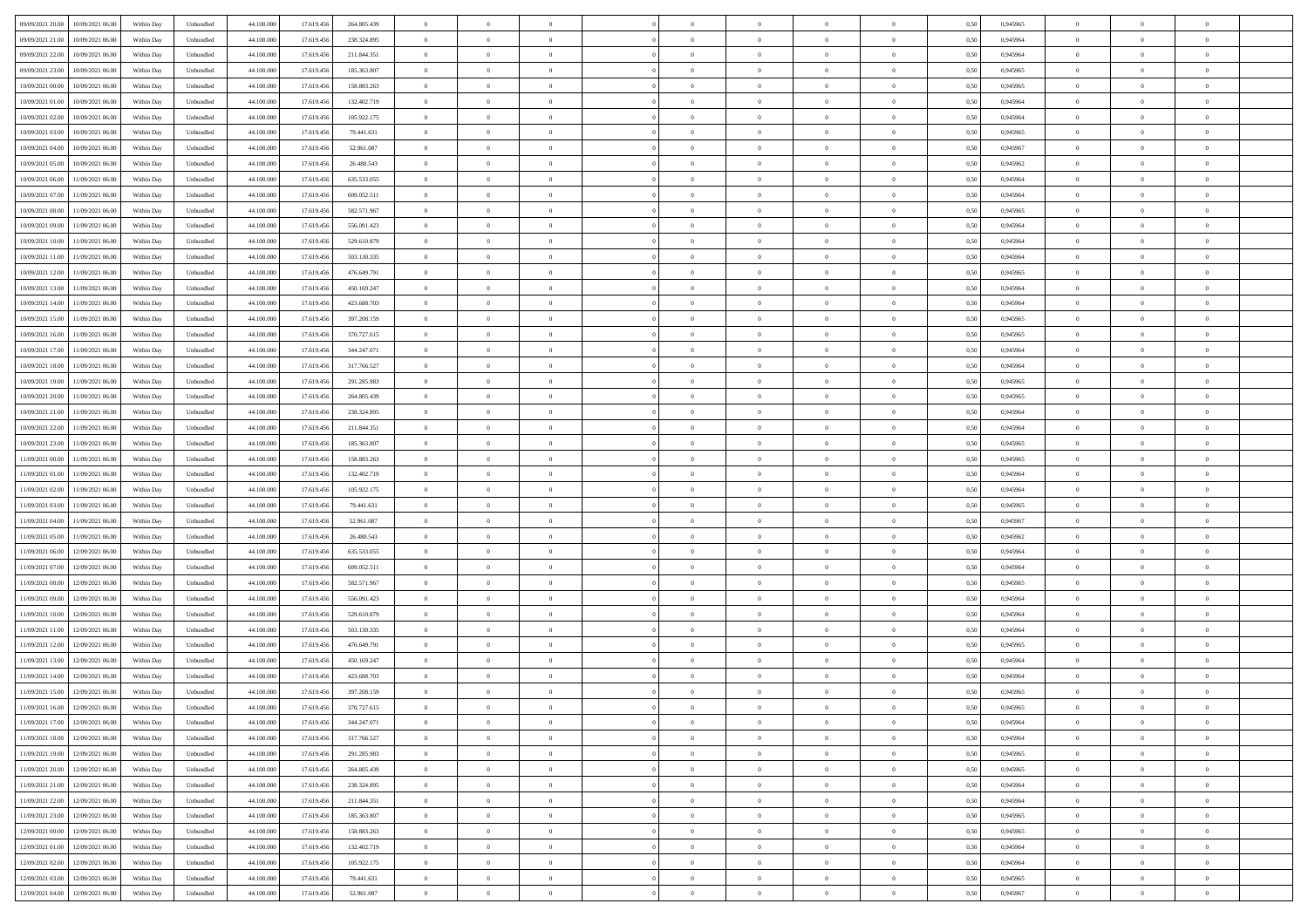| 12/09/2021 05:00 12/09/2021 06:00              | Within Day | Unbundled                   | 44.100.000 | 17.619.456 | 26.480.543    | $\overline{0}$ | $\overline{0}$ |                | $\overline{0}$ | $\theta$       |                | $\theta$       | 0,50 | 0,945962 | $\theta$       | $\theta$       | $\overline{0}$ |  |
|------------------------------------------------|------------|-----------------------------|------------|------------|---------------|----------------|----------------|----------------|----------------|----------------|----------------|----------------|------|----------|----------------|----------------|----------------|--|
| 12/09/2021 06:00<br>13/09/2021 06:00           | Within Day | Unbundled                   | 44.100.00  | 17.619.45  | 635.533.055   | $\bf{0}$       | $\overline{0}$ | $\bf{0}$       | $\overline{0}$ | $\bf{0}$       | $\overline{0}$ | $\bf{0}$       | 0,50 | 0,945964 | $\,$ 0 $\,$    | $\bf{0}$       | $\overline{0}$ |  |
| 12/09/2021 07:00<br>13/09/2021 06:00           | Within Day | Unbundled                   | 44,100,000 | 17.619.456 | 609.052.511   | $\overline{0}$ | $\bf{0}$       | $\overline{0}$ | $\bf{0}$       | $\bf{0}$       | $\overline{0}$ | $\bf{0}$       | 0.50 | 0.945964 | $\bf{0}$       | $\overline{0}$ | $\overline{0}$ |  |
| 12/09/2021 08:00<br>13/09/2021 06:00           |            |                             | 44.100.000 |            |               | $\overline{0}$ | $\overline{0}$ | $\overline{0}$ | $\theta$       | $\theta$       | $\overline{0}$ | $\bf{0}$       |      |          | $\theta$       | $\theta$       | $\overline{0}$ |  |
|                                                | Within Day | Unbundled                   |            | 17.619.456 | 582.571.967   |                |                |                |                |                |                |                | 0,50 | 0,945965 |                |                |                |  |
| 12/09/2021 09:00<br>13/09/2021 06:00           | Within Day | Unbundled                   | 44.100.00  | 17.619.456 | 556.091.423   | $\bf{0}$       | $\overline{0}$ | $\bf{0}$       | $\overline{0}$ | $\theta$       | $\overline{0}$ | $\bf{0}$       | 0,50 | 0,945964 | $\bf{0}$       | $\bf{0}$       | $\overline{0}$ |  |
| 12/09/2021 11:00<br>13/09/2021 06:00           | Within Day | Unbundled                   | 44,100,000 | 17.619.456 | 503.130.335   | $\overline{0}$ | $\overline{0}$ | $\overline{0}$ | $\bf{0}$       | $\overline{0}$ | $\theta$       | $\bf{0}$       | 0.50 | 0.945964 | $\bf{0}$       | $\theta$       | $\overline{0}$ |  |
| 12/09/2021 12:00<br>13/09/2021 06:00           | Within Day | Unbundled                   | 44.100.000 | 17.619.456 | 476.649.791   | $\overline{0}$ | $\overline{0}$ | $\overline{0}$ | $\overline{0}$ | $\overline{0}$ | $\overline{0}$ | $\bf{0}$       | 0,50 | 0,945965 | $\theta$       | $\theta$       | $\overline{0}$ |  |
|                                                |            |                             |            |            |               |                |                |                |                |                |                |                |      |          |                |                |                |  |
| 12/09/2021 13:00<br>13/09/2021 06:00           | Within Day | Unbundled                   | 44.100.00  | 17.619.45  | 450.169.247   | $\bf{0}$       | $\overline{0}$ | $\overline{0}$ | $\overline{0}$ | $\theta$       | $\overline{0}$ | $\bf{0}$       | 0,50 | 0,945964 | $\,$ 0 $\,$    | $\bf{0}$       | $\overline{0}$ |  |
| 12/09/2021 14:00<br>13/09/2021 06:00           | Within Day | Unbundled                   | 44,100,00  | 17.619.456 | 423.688.703   | $\overline{0}$ | $\bf{0}$       | $\overline{0}$ | $\bf{0}$       | $\overline{0}$ | $\overline{0}$ | $\bf{0}$       | 0.50 | 0.945964 | $\bf{0}$       | $\overline{0}$ | $\overline{0}$ |  |
| 12/09/2021 15:00<br>13/09/2021 06:00           | Within Day | Unbundled                   | 44.100.000 | 17.619.456 | 397.208.159   | $\bf{0}$       | $\bf{0}$       | $\overline{0}$ | $\overline{0}$ | $\theta$       | $\overline{0}$ | $\bf{0}$       | 0,50 | 0,945965 | $\,$ 0 $\,$    | $\bf{0}$       | $\overline{0}$ |  |
| 12/09/2021 16:00<br>13/09/2021 06:00           | Within Day | Unbundled                   | 44.100.00  | 17.619.456 | 370.727.615   | $\bf{0}$       | $\overline{0}$ | $\bf{0}$       | $\bf{0}$       | $\bf{0}$       | $\overline{0}$ | $\bf{0}$       | 0,50 | 0,945965 | $\,$ 0 $\,$    | $\bf{0}$       | $\overline{0}$ |  |
| 13/09/2021 06:00                               |            |                             | 44,100,000 | 17.619.456 |               |                |                |                |                |                | $\overline{0}$ |                |      | 0.945964 |                |                |                |  |
| 12/09/2021 17:00                               | Within Day | Unbundled                   |            |            | 344.247.071   | $\overline{0}$ | $\bf{0}$       | $\overline{0}$ | $\bf{0}$       | $\bf{0}$       |                | $\bf{0}$       | 0.50 |          | $\bf{0}$       | $\overline{0}$ | $\overline{0}$ |  |
| 12/09/2021 18:00<br>13/09/2021 06:00           | Within Day | Unbundled                   | 44.100.000 | 17.619.456 | 317.766.527   | $\overline{0}$ | $\overline{0}$ | $\overline{0}$ | $\overline{0}$ | $\theta$       | $\overline{0}$ | $\overline{0}$ | 0,50 | 0,945964 | $\,$ 0 $\,$    | $\theta$       | $\overline{0}$ |  |
| 12/09/2021 19:00<br>13/09/2021 06:00           | Within Day | Unbundled                   | 44.100.00  | 17.619.45  | 291.285.983   | $\bf{0}$       | $\theta$       | $\bf{0}$       | $\overline{0}$ | $\theta$       | $\overline{0}$ | $\bf{0}$       | 0,50 | 0,945965 | $\bf{0}$       | $\bf{0}$       | $\overline{0}$ |  |
| 12/09/2021 20:00<br>13/09/2021 06:00           | Within Day | Unbundled                   | 44,100,00  | 17.619.456 | 264.805.439   | $\overline{0}$ | $\overline{0}$ | $\overline{0}$ | $\bf{0}$       | $\theta$       | $\theta$       | $\bf{0}$       | 0.50 | 0.945965 | $\bf{0}$       | $\theta$       | $\overline{0}$ |  |
| 12/09/2021 21:00<br>13/09/2021 06:00           | Within Day | Unbundled                   | 44.100.000 | 17.619.456 | 238.324.895   | $\overline{0}$ | $\overline{0}$ | $\overline{0}$ | $\overline{0}$ | $\overline{0}$ | $\overline{0}$ | $\bf{0}$       | 0,50 | 0,945964 | $\theta$       | $\theta$       | $\overline{0}$ |  |
|                                                |            |                             |            |            |               |                |                |                |                |                |                |                |      |          |                |                |                |  |
| 12/09/2021 22:00<br>13/09/2021 06:00           | Within Day | Unbundled                   | 44.100.00  | 17.619.45  | 211.844.351   | $\bf{0}$       | $\overline{0}$ | $\overline{0}$ | $\overline{0}$ | $\bf{0}$       | $\overline{0}$ | $\bf{0}$       | 0,50 | 0,945964 | $\,$ 0 $\,$    | $\bf{0}$       | $\overline{0}$ |  |
| 12/09/2021 23:00<br>13/09/2021 06:00           | Within Day | Unbundled                   | 44,100,00  | 17.619.45  | 185.363.807   | $\overline{0}$ | $\bf{0}$       | $\overline{0}$ | $\bf{0}$       | $\overline{0}$ | $\overline{0}$ | $\bf{0}$       | 0.50 | 0.945965 | $\bf{0}$       | $\overline{0}$ | $\overline{0}$ |  |
| 13/09/2021 00:00<br>13/09/2021 06:00           | Within Day | Unbundled                   | 44.100.000 | 17.619.456 | 158.883.263   | $\overline{0}$ | $\overline{0}$ | $\overline{0}$ | $\overline{0}$ | $\overline{0}$ | $\overline{0}$ | $\bf{0}$       | 0,50 | 0,945965 | $\,$ 0 $\,$    | $\bf{0}$       | $\overline{0}$ |  |
| 13/09/2021 01:00<br>13/09/2021 06:00           | Within Day | Unbundled                   | 44.100.00  | 17.619.456 | 132.402.719   | $\bf{0}$       | $\bf{0}$       | $\bf{0}$       | $\bf{0}$       | $\overline{0}$ | $\overline{0}$ | $\bf{0}$       | 0,50 | 0,945964 | $\,$ 0 $\,$    | $\bf{0}$       | $\overline{0}$ |  |
| 13/09/2021 02:00<br>13/09/2021 06:00           | Within Day | Unbundled                   | 44,100,000 | 17.619.456 | 105.922.175   | $\overline{0}$ | $\bf{0}$       | $\overline{0}$ | $\bf{0}$       | $\bf{0}$       | $\overline{0}$ | $\bf{0}$       | 0.50 | 0.945964 | $\bf{0}$       | $\overline{0}$ | $\overline{0}$ |  |
|                                                |            |                             |            |            |               |                |                |                |                |                |                |                |      |          |                |                |                |  |
| 13/09/2021 03:00<br>13/09/2021 06:00           | Within Day | Unbundled                   | 44.100.000 | 17.619.456 | 79.441.631    | $\overline{0}$ | $\overline{0}$ | $\overline{0}$ | $\theta$       | $\theta$       | $\overline{0}$ | $\bf{0}$       | 0,50 | 0,945965 | $\theta$       | $\theta$       | $\overline{0}$ |  |
| 13/09/2021 04:00<br>13/09/2021 06:00           | Within Day | Unbundled                   | 44.100.00  | 17.619.456 | 52.961.087    | $\bf{0}$       | $\overline{0}$ | $\bf{0}$       | $\bf{0}$       | $\bf{0}$       | $\overline{0}$ | $\bf{0}$       | 0,50 | 0,945967 | $\,$ 0 $\,$    | $\bf{0}$       | $\overline{0}$ |  |
| 13/09/2021 05:00<br>13/09/2021 06:00           | Within Day | Unbundled                   | 44,100,00  | 17.619.45  | 26,480.543    | $\overline{0}$ | $\overline{0}$ | $\overline{0}$ | $\overline{0}$ | $\overline{0}$ | $\Omega$       | $\bf{0}$       | 0.50 | 0.945962 | $\bf{0}$       | $\theta$       | $\overline{0}$ |  |
| 13/09/2021 06:00<br>14/09/2021 06.00           | Within Day | Unbundled                   | 44.100.000 | 17.619.456 | 635.533.055   | $\overline{0}$ | $\overline{0}$ | $\overline{0}$ | $\overline{0}$ | $\overline{0}$ | $\overline{0}$ | $\bf{0}$       | 0,50 | 0,945964 | $\theta$       | $\theta$       | $\overline{0}$ |  |
| 13/09/2021 07:00<br>14/09/2021 06.00           | Within Day | Unbundled                   | 44.100.00  | 17.619.45  | 609.052.511   | $\bf{0}$       | $\theta$       | $\bf{0}$       | $\overline{0}$ | $\theta$       | $\overline{0}$ | $\bf{0}$       | 0,50 | 0,945964 | $\,$ 0 $\,$    | $\bf{0}$       | $\overline{0}$ |  |
|                                                |            |                             |            |            |               |                |                |                |                |                |                |                |      |          |                |                |                |  |
| 13/09/2021 08:00<br>14/09/2021 06:00           | Within Day | Unbundled                   | 44,100,000 | 17.619.456 | 582.571.967   | $\overline{0}$ | $\bf{0}$       | $\overline{0}$ | $\bf{0}$       | $\overline{0}$ | $\overline{0}$ | $\bf{0}$       | 0.50 | 0.945965 | $\bf{0}$       | $\overline{0}$ | $\overline{0}$ |  |
| 13/09/2021 09:00<br>14/09/2021 06:00           | Within Day | Unbundled                   | 44.100.000 | 17.619.456 | 556.091.423   | $\overline{0}$ | $\overline{0}$ | $\overline{0}$ | $\overline{0}$ | $\overline{0}$ | $\overline{0}$ | $\bf{0}$       | 0,50 | 0,945964 | $\theta$       | $\theta$       | $\overline{0}$ |  |
| 13/09/2021 10:00<br>14/09/2021 06:00           | Within Day | Unbundled                   | 44.100.00  | 17.619.456 | 529.610.879   | $\bf{0}$       | $\bf{0}$       | $\bf{0}$       | $\bf{0}$       | $\overline{0}$ | $\overline{0}$ | $\bf{0}$       | 0,50 | 0,945964 | $\,$ 0 $\,$    | $\bf{0}$       | $\overline{0}$ |  |
| 13/09/2021 11:00<br>14/09/2021 06:00           | Within Day | Unbundled                   | 44,100,000 | 17.619.456 | 503.130.335   | $\overline{0}$ | $\bf{0}$       | $\overline{0}$ | $\bf{0}$       | $\bf{0}$       | $\overline{0}$ | $\bf{0}$       | 0.50 | 0.945964 | $\bf{0}$       | $\overline{0}$ | $\overline{0}$ |  |
| 13/09/2021 12:00<br>14/09/2021 06:00           | Within Day | Unbundled                   | 44.100.000 | 17.619.456 | 476,649.791   | $\overline{0}$ | $\overline{0}$ | $\overline{0}$ | $\overline{0}$ | $\overline{0}$ | $\overline{0}$ | $\bf{0}$       | 0.5( | 0.945965 | $\theta$       | $\theta$       | $\overline{0}$ |  |
|                                                |            |                             |            |            |               |                |                |                |                |                |                |                |      |          |                |                |                |  |
| 13/09/2021 13:00<br>14/09/2021 06.00           | Within Day | Unbundled                   | 44.100.00  | 17.619.45  | 450.169.247   | $\bf{0}$       | $\overline{0}$ | $\bf{0}$       | $\overline{0}$ | $\overline{0}$ | $\overline{0}$ | $\bf{0}$       | 0,50 | 0,945964 | $\,$ 0 $\,$    | $\bf{0}$       | $\overline{0}$ |  |
| 13/09/2021 14:00<br>14/09/2021 06:00           | Within Day | Unbundled                   | 44,100,00  | 17.619.456 | 423.688.703   | $\overline{0}$ | $\overline{0}$ | $\overline{0}$ | $\bf{0}$       | $\bf{0}$       | $\Omega$       | $\bf{0}$       | 0.50 | 0.945964 | $\,$ 0 $\,$    | $\theta$       | $\overline{0}$ |  |
| 13/09/2021 15:00<br>14/09/2021 06:00           | Within Dav | Unbundled                   | 44.100.000 | 17.619.456 | 397.208.159   | $\overline{0}$ | $\overline{0}$ | $\overline{0}$ | $\overline{0}$ | $\overline{0}$ | $\overline{0}$ | $\overline{0}$ | 0.50 | 0,945965 | $\theta$       | $\theta$       | $\overline{0}$ |  |
| 13/09/2021 16:00<br>14/09/2021 06.00           | Within Day | Unbundled                   | 44.100.00  | 17.619.456 | 370.727.615   | $\bf{0}$       | $\overline{0}$ | $\bf{0}$       | $\bf{0}$       | $\bf{0}$       | $\overline{0}$ | $\bf{0}$       | 0,50 | 0,945965 | $\,$ 0 $\,$    | $\bf{0}$       | $\overline{0}$ |  |
| 13/09/2021 17:00<br>14/09/2021 06:00           | Within Day | Unbundled                   | 44,100,00  | 17.619.456 | 344.247.071   | $\overline{0}$ | $\bf{0}$       | $\overline{0}$ | $\bf{0}$       | $\overline{0}$ | $\overline{0}$ | $\bf{0}$       | 0.50 | 0.945964 | $\bf{0}$       | $\overline{0}$ | $\overline{0}$ |  |
|                                                |            |                             |            |            |               |                |                |                |                |                |                |                |      |          |                |                |                |  |
| 13/09/2021 18:00<br>14/09/2021 06:00           | Within Dav | Unbundled                   | 44.100.000 | 17.619.456 | 317.766.527   | $\overline{0}$ | $\overline{0}$ | $\overline{0}$ | $\overline{0}$ | $\overline{0}$ | $\overline{0}$ | $\overline{0}$ | 0.50 | 0,945964 | $\theta$       | $\theta$       | $\overline{0}$ |  |
| 13/09/2021 19:00<br>14/09/2021 06.00           | Within Day | Unbundled                   | 44.100.00  | 17.619.456 | 291.285.983   | $\bf{0}$       | $\bf{0}$       | $\bf{0}$       | $\bf{0}$       | $\overline{0}$ | $\overline{0}$ | $\bf{0}$       | 0,50 | 0,945965 | $\,$ 0 $\,$    | $\bf{0}$       | $\overline{0}$ |  |
| 13/09/2021 20:00<br>14/09/2021 06:00           | Within Day | Unbundled                   | 44,100,000 | 17.619.456 | 264.805.439   | $\overline{0}$ | $\bf{0}$       | $\overline{0}$ | $\bf{0}$       | $\bf{0}$       | $\overline{0}$ | $\bf{0}$       | 0.50 | 0.945965 | $\bf{0}$       | $\overline{0}$ | $\overline{0}$ |  |
| 13/09/2021 21:00<br>14/09/2021 06:00           | Within Dav | Unbundled                   | 44.100.000 | 17.619.456 | 238.324.895   | $\overline{0}$ | $\overline{0}$ | $\overline{0}$ | $\overline{0}$ | $\overline{0}$ | $\overline{0}$ | $\bf{0}$       | 0.50 | 0.945964 | $\theta$       | $\theta$       | $\overline{0}$ |  |
| 13/09/2021 22:00<br>14/09/2021 06.00           | Within Day | Unbundled                   | 44.100.00  | 17.619.456 | 211.844.351   | $\bf{0}$       | $\overline{0}$ | $\bf{0}$       | $\bf{0}$       | $\overline{0}$ | $\overline{0}$ | $\bf{0}$       | 0,50 | 0,945964 | $\,$ 0 $\,$    | $\bf{0}$       | $\overline{0}$ |  |
|                                                |            |                             |            |            |               |                |                |                |                |                |                |                |      |          |                |                |                |  |
| 13/09/2021 23:00<br>14/09/2021 06:00           | Within Day | Unbundled                   | 44,100,00  | 17.619.45  | 185, 363, 807 | $\overline{0}$ | $\overline{0}$ | $\Omega$       | $\overline{0}$ | $\overline{0}$ | $\theta$       | $\bf{0}$       | 0.50 | 0.945965 | $\,$ 0 $\,$    | $\theta$       | $\overline{0}$ |  |
| 14/09/2021 00:00<br>14/09/2021 06:00           | Within Dav | Unbundled                   | 44.100.000 | 17.619.456 | 158,883,263   | $\overline{0}$ | $\overline{0}$ | $\Omega$       | $\overline{0}$ | $\theta$       | $\Omega$       | $\overline{0}$ | 0.5( | 0,945965 | $\theta$       | $\theta$       | $\overline{0}$ |  |
| 14/09/2021 01:00<br>14/09/2021 06.00           | Within Day | Unbundled                   | 44.100.00  | 17.619.456 | 132.402.719   | $\bf{0}$       | $\bf{0}$       | $\bf{0}$       | $\bf{0}$       | $\bf{0}$       | $\overline{0}$ | $\bf{0}$       | 0,50 | 0,945964 | $\,$ 0 $\,$    | $\bf{0}$       | $\overline{0}$ |  |
| $14/09/2021\; 02.00 \qquad 14/09/2021\; 06.00$ | Within Day | $\ensuremath{\mathsf{Unb}}$ | 44.100.000 | 17.619.456 | 105.922.175   | $\overline{0}$ | $\Omega$       |                | $\overline{0}$ |                |                |                | 0,50 | 0.945964 | $\theta$       | $\overline{0}$ |                |  |
| 14/09/2021 03:00 14/09/2021 06:00              | Within Day | Unbundled                   | 44.100.000 | 17.619.456 | 79.441.631    | $\overline{0}$ | $\theta$       | $\Omega$       | $\theta$       | $\theta$       | $\overline{0}$ | $\bf{0}$       | 0,50 | 0,945965 | $\theta$       | $\theta$       | $\overline{0}$ |  |
|                                                |            |                             |            |            |               |                |                |                |                |                |                |                |      |          |                |                |                |  |
| 14/09/2021 04:00<br>14/09/2021 06.00           | Within Day | Unbundled                   | 44.100.00  | 17.619.456 | 52.961.087    | $\overline{0}$ | $\bf{0}$       | $\overline{0}$ | $\overline{0}$ | $\bf{0}$       | $\overline{0}$ | $\bf{0}$       | 0,50 | 0,945967 | $\bf{0}$       | $\overline{0}$ | $\bf{0}$       |  |
| 14/09/2021 05:00 14/09/2021 06:00              | Within Day | Unbundled                   | 44,100,000 | 17.619.456 | 26,480,543    | $\overline{0}$ | $\bf{0}$       | $\overline{0}$ | $\overline{0}$ | $\overline{0}$ | $\overline{0}$ | $\bf{0}$       | 0.50 | 0.945962 | $\mathbf{0}$   | $\bf{0}$       | $\,$ 0 $\,$    |  |
| 14/09/2021 06:00 15/09/2021 06:00              | Within Dav | Unbundled                   | 44.100.000 | 17.619.456 | 635.533.055   | $\overline{0}$ | $\overline{0}$ | $\overline{0}$ | $\overline{0}$ | $\overline{0}$ | $\overline{0}$ | $\bf{0}$       | 0.50 | 0,945964 | $\theta$       | $\theta$       | $\overline{0}$ |  |
| 14/09/2021 07:00<br>15/09/2021 06:00           | Within Day | Unbundled                   | 44.100.000 | 17.619.456 | 609.052.511   | $\overline{0}$ | $\bf{0}$       | $\overline{0}$ | $\bf{0}$       | $\overline{0}$ | $\bf{0}$       | $\bf{0}$       | 0,50 | 0,945964 | $\overline{0}$ | $\bf{0}$       | $\overline{0}$ |  |
| 15/09/2021 06:00<br>14/09/2021 08:00           | Within Day | Unbundled                   | 44,100,000 | 17.619.456 | 582.571.967   | $\overline{0}$ | $\bf{0}$       | $\overline{0}$ | $\overline{0}$ | $\overline{0}$ | $\overline{0}$ | $\bf{0}$       | 0.50 | 0.945965 | $\,$ 0 $\,$    | $\theta$       | $\overline{0}$ |  |
|                                                |            |                             |            |            |               |                |                |                |                |                |                |                |      |          |                |                |                |  |
| 14/09/2021 09:00<br>15/09/2021 06:00           | Within Dav | Unbundled                   | 44.100.000 | 17.619.456 | 556.091.423   | $\overline{0}$ | $\overline{0}$ | $\overline{0}$ | $\overline{0}$ | $\overline{0}$ | $\overline{0}$ | $\bf{0}$       | 0.50 | 0,945964 | $\overline{0}$ | $\theta$       | $\overline{0}$ |  |
| 14/09/2021 10:00<br>15/09/2021 06:00           | Within Day | Unbundled                   | 44.100.00  | 17.619.456 | 529.610.879   | $\overline{0}$ | $\bf{0}$       | $\overline{0}$ | $\overline{0}$ | $\bf{0}$       | $\overline{0}$ | $\bf{0}$       | 0,50 | 0,945964 | $\bf{0}$       | $\bf{0}$       | $\overline{0}$ |  |
| 15/09/2021 06:00<br>14/09/2021 11:00           | Within Day | Unbundled                   | 44,100,000 | 17.619.456 | 503.130.335   | $\overline{0}$ | $\overline{0}$ | $\overline{0}$ | $\overline{0}$ | $\bf{0}$       | $\overline{0}$ | $\bf{0}$       | 0.50 | 0.945964 | $\overline{0}$ | $\,$ 0 $\,$    | $\,$ 0         |  |
| 14/09/2021 12:00<br>15/09/2021 06:00           | Within Dav | Unbundled                   | 44.100.000 | 17.619.456 | 476.649.791   | $\overline{0}$ | $\overline{0}$ | $\overline{0}$ | $\overline{0}$ | $\overline{0}$ | $\overline{0}$ | $\bf{0}$       | 0,50 | 0,945965 | $\theta$       | $\theta$       | $\overline{0}$ |  |
| 14/09/2021 13:00<br>15/09/2021 06:00           | Within Day | Unbundled                   | 44.100.00  | 17.619.456 | 450.169.247   | $\overline{0}$ | 37.267.099     | $\overline{0}$ | $\bf{0}$       | $\overline{0}$ | $\bf{0}$       | $\bf{0}$       | 0,50 | 0,945964 | $\bf{0}$       | $\bf{0}$       | $\overline{0}$ |  |
|                                                |            |                             |            |            |               |                |                |                |                |                |                |                |      |          |                |                |                |  |
| 14/09/2021 14:00 15/09/2021 06:00              | Within Day | Unbundled                   | 44.100.000 | 54.886.555 | 388.613.786   | $\overline{0}$ | $\overline{0}$ | $\overline{0}$ | $\overline{0}$ | $\,$ 0 $\,$    | $\overline{0}$ | $\bf{0}$       | 0,50 | 0,945964 | $\overline{0}$ | $\,$ 0 $\,$    | $\,$ 0 $\,$    |  |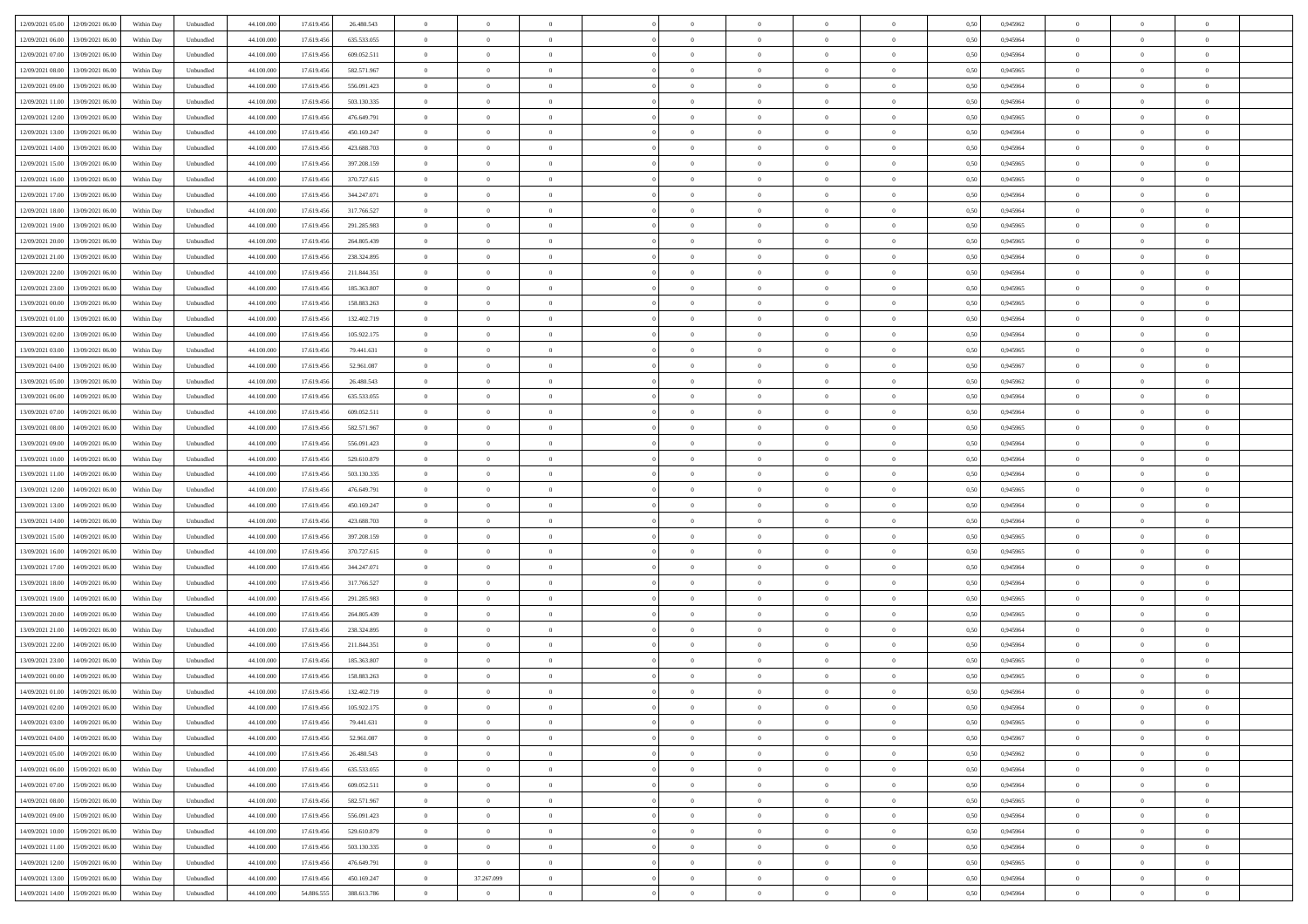|                                               |            |                             |            |            |             | $\overline{0}$ | $\theta$       |                | $\overline{0}$ | $\theta$       |                | $\theta$       |      |          | $\theta$       | $\theta$       | $\overline{0}$ |  |
|-----------------------------------------------|------------|-----------------------------|------------|------------|-------------|----------------|----------------|----------------|----------------|----------------|----------------|----------------|------|----------|----------------|----------------|----------------|--|
| 14/09/2021 15:00 15/09/2021 06:00             | Within Day | Unbundled                   | 44.100.000 | 54.886.555 | 364.325.425 |                |                |                |                |                |                |                | 0,50 | 0,945965 |                |                |                |  |
| 14/09/2021 16:00<br>15/09/2021 06:00          | Within Day | Unbundled                   | 44.100.00  | 54.886.55  | 340.037.063 | $\bf{0}$       | $\overline{0}$ | $\bf{0}$       | $\overline{0}$ | $\bf{0}$       | $\overline{0}$ | $\bf{0}$       | 0,50 | 0,945965 | $\,$ 0 $\,$    | $\bf{0}$       | $\overline{0}$ |  |
| 14/09/2021 17:00<br>15/09/2021 06:00          | Within Day | Unbundled                   | 44,100,000 | 54,886,555 | 315,748,701 | $\overline{0}$ | $\bf{0}$       | $\overline{0}$ | $\bf{0}$       | $\bf{0}$       | $\overline{0}$ | $\bf{0}$       | 0.50 | 0.945964 | $\bf{0}$       | $\overline{0}$ | $\overline{0}$ |  |
| 14/09/2021 18:00<br>15/09/2021 06:00          | Within Day | Unbundled                   | 44.100.000 | 54.886.555 | 291.460.340 | $\overline{0}$ | $\overline{0}$ | $\overline{0}$ | $\theta$       | $\theta$       | $\overline{0}$ | $\bf{0}$       | 0,50 | 0,945964 | $\theta$       | $\theta$       | $\overline{0}$ |  |
|                                               |            |                             |            |            |             |                |                |                |                |                |                |                |      |          |                |                |                |  |
| 14/09/2021 19:00<br>15/09/2021 06:00          | Within Day | Unbundled                   | 44.100.00  | 54.886.55  | 267.171.978 | $\bf{0}$       | $\overline{0}$ | $\overline{0}$ | $\overline{0}$ | $\theta$       | $\overline{0}$ | $\bf{0}$       | 0,50 | 0,945965 | $\,$ 0 $\,$    | $\bf{0}$       | $\overline{0}$ |  |
| 14/09/2021 20:00<br>15/09/2021 06:00          | Within Day | Unbundled                   | 44,100,000 | 54,886,555 | 242.883.616 | $\overline{0}$ | $\overline{0}$ | $\overline{0}$ | $\overline{0}$ | $\overline{0}$ | $\Omega$       | $\bf{0}$       | 0.50 | 0.945965 | $\bf{0}$       | $\theta$       | $\overline{0}$ |  |
| 14/09/2021 21:00<br>15/09/2021 06:00          | Within Day | Unbundled                   | 44.100.000 | 54.886.555 | 218.595.255 | $\overline{0}$ | $\overline{0}$ | $\overline{0}$ | $\overline{0}$ | $\theta$       | $\overline{0}$ | $\bf{0}$       | 0,50 | 0,945964 | $\theta$       | $\theta$       | $\overline{0}$ |  |
|                                               |            |                             |            |            |             |                |                |                |                |                |                |                |      |          |                |                |                |  |
| 14/09/2021 22:00<br>15/09/2021 06:00          | Within Day | Unbundled                   | 44.100.00  | 54.886.55  | 194.306.893 | $\bf{0}$       | $\overline{0}$ | $\overline{0}$ | $\overline{0}$ | $\theta$       | $\overline{0}$ | $\bf{0}$       | 0,50 | 0,945964 | $\,$ 0 $\,$    | $\bf{0}$       | $\overline{0}$ |  |
| 14/09/2021 23:00<br>15/09/2021 06:00          | Within Day | Unbundled                   | 44,100,00  | 54,886,55  | 170.018.531 | $\overline{0}$ | $\bf{0}$       | $\overline{0}$ | $\bf{0}$       | $\overline{0}$ | $\overline{0}$ | $\bf{0}$       | 0.50 | 0.945965 | $\bf{0}$       | $\theta$       | $\overline{0}$ |  |
| 15/09/2021 00:00<br>15/09/2021 06:00          | Within Day | Unbundled                   | 44.100.000 | 54.886.555 | 145.730.170 | $\overline{0}$ | $\bf{0}$       | $\overline{0}$ | $\overline{0}$ | $\theta$       | $\overline{0}$ | $\bf{0}$       | 0,50 | 0,945965 | $\,$ 0 $\,$    | $\theta$       | $\overline{0}$ |  |
| 15/09/2021 01:00<br>15/09/2021 06:00          | Within Day | Unbundled                   | 44.100.00  | 54.886.555 | 121.441.808 | $\bf{0}$       | $\overline{0}$ | $\bf{0}$       | $\overline{0}$ | $\bf{0}$       | $\overline{0}$ | $\bf{0}$       | 0,50 | 0,945964 | $\,$ 0 $\,$    | $\bf{0}$       | $\overline{0}$ |  |
|                                               |            |                             | 44,100,000 | 54,886,555 |             |                |                |                |                |                | $\overline{0}$ |                |      | 0.945964 |                |                |                |  |
| 15/09/2021 02:00<br>15/09/2021 06:00          | Within Day | Unbundled                   |            |            | 97.153.446  | $\overline{0}$ | $\bf{0}$       | $\overline{0}$ | $\bf{0}$       | $\bf{0}$       |                | $\bf{0}$       | 0.50 |          | $\bf{0}$       | $\overline{0}$ | $\overline{0}$ |  |
| 15/09/2021 03:00<br>15/09/2021 06:00          | Within Day | Unbundled                   | 44.100.000 | 54.886.555 | 72.865.085  | $\overline{0}$ | $\overline{0}$ | $\overline{0}$ | $\overline{0}$ | $\theta$       | $\overline{0}$ | $\overline{0}$ | 0,50 | 0,945965 | $\theta$       | $\theta$       | $\overline{0}$ |  |
| 15/09/2021 04:00<br>15/09/2021 06:00          | Within Day | Unbundled                   | 44.100.00  | 54.886.55  | 48.576.723  | $\bf{0}$       | $\theta$       | $\bf{0}$       | $\overline{0}$ | $\theta$       | $\overline{0}$ | $\bf{0}$       | 0,50 | 0,945967 | $\bf{0}$       | $\bf{0}$       | $\overline{0}$ |  |
| 15/09/2021 05:00<br>15/09/2021 06:00          | Within Day | Unbundled                   | 44,100,000 | 54,886,555 | 24.288.361  | $\overline{0}$ | $\overline{0}$ | $\overline{0}$ | $\bf{0}$       | $\theta$       | $\theta$       | $\bf{0}$       | 0.50 | 0.945962 | $\theta$       | $\theta$       | $\overline{0}$ |  |
| 15/09/2021 06:00<br>16/09/2021 06:00          | Within Day | Unbundled                   | 44.100.000 | 23.048.324 | 505.240.212 | $\overline{0}$ | $\overline{0}$ | $\overline{0}$ | $\overline{0}$ | $\overline{0}$ | $\overline{0}$ | $\bf{0}$       | 0,50 | 0,945964 | $\theta$       | $\theta$       | $\overline{0}$ |  |
|                                               |            |                             |            |            |             |                |                |                |                |                |                |                |      |          |                |                |                |  |
| 15/09/2021 07:00<br>16/09/2021 06:00          | Within Day | Unbundled                   | 44.100.00  | 23.048.32  | 484.188.537 | $\bf{0}$       | $\overline{0}$ | $\overline{0}$ | $\overline{0}$ | $\theta$       | $\overline{0}$ | $\bf{0}$       | 0,50 | 0,945964 | $\,$ 0 $\,$    | $\bf{0}$       | $\overline{0}$ |  |
| 15/09/2021 08:00<br>16/09/2021 06:00          | Within Day | Unbundled                   | 44,100,00  | 23,048,324 | 463.136.861 | $\overline{0}$ | $\overline{0}$ | $\overline{0}$ | $\bf{0}$       | $\overline{0}$ | $\overline{0}$ | $\bf{0}$       | 0.50 | 0.945965 | $\bf{0}$       | $\overline{0}$ | $\overline{0}$ |  |
| 15/09/2021 09:00<br>16/09/2021 06:00          | Within Day | Unbundled                   | 44.100.000 | 23.048.324 | 442.085.185 | $\overline{0}$ | $\overline{0}$ | $\overline{0}$ | $\overline{0}$ | $\theta$       | $\overline{0}$ | $\bf{0}$       | 0,50 | 0,945964 | $\,$ 0 $\,$    | $\theta$       | $\overline{0}$ |  |
| 15/09/2021 10:00<br>16/09/2021 06:00          | Within Day | Unbundled                   | 44.100.00  | 23.048.32  | 421.033.510 | $\bf{0}$       | $\overline{0}$ | $\bf{0}$       | $\bf{0}$       | $\overline{0}$ | $\overline{0}$ | $\bf{0}$       | 0,50 | 0,945964 | $\,$ 0 $\,$    | $\bf{0}$       | $\overline{0}$ |  |
| 15/09/2021 11:00<br>16/09/2021 06:00          |            | Unbundled                   | 44,100,000 |            | 399.981.834 |                | $\bf{0}$       | $\overline{0}$ |                | $\bf{0}$       | $\overline{0}$ |                | 0.50 | 0.945964 | $\bf{0}$       | $\overline{0}$ | $\overline{0}$ |  |
|                                               | Within Day |                             |            | 23.048.324 |             | $\overline{0}$ |                |                | $\bf{0}$       |                |                | $\bf{0}$       |      |          |                |                |                |  |
| 15/09/2021 12:00<br>16/09/2021 06:00          | Within Day | Unbundled                   | 44.100.000 | 23.048.324 | 378.930.159 | $\overline{0}$ | $\overline{0}$ | $\overline{0}$ | $\theta$       | $\theta$       | $\overline{0}$ | $\bf{0}$       | 0,50 | 0,945965 | $\theta$       | $\theta$       | $\overline{0}$ |  |
| 15/09/2021 13:00<br>16/09/2021 06:00          | Within Day | Unbundled                   | 44.100.00  | 23.048.32  | 357.878.483 | $\bf{0}$       | $\overline{0}$ | $\bf{0}$       | $\bf{0}$       | $\bf{0}$       | $\overline{0}$ | $\bf{0}$       | 0,50 | 0,945964 | $\,$ 0 $\,$    | $\bf{0}$       | $\overline{0}$ |  |
| 15/09/2021 14:00<br>16/09/2021 06:00          | Within Day | Unbundled                   | 44,100,00  | 23,048,324 | 336.826.808 | $\overline{0}$ | $\overline{0}$ | $\overline{0}$ | $\overline{0}$ | $\overline{0}$ | $\Omega$       | $\bf{0}$       | 0.50 | 0.945964 | $\bf{0}$       | $\theta$       | $\overline{0}$ |  |
| 15/09/2021 15:00<br>16/09/2021 06:00          | Within Day | Unbundled                   | 44.100.000 | 23.048.324 | 315.775.132 | $\overline{0}$ | $\overline{0}$ | $\overline{0}$ | $\overline{0}$ | $\overline{0}$ | $\overline{0}$ | $\bf{0}$       | 0,50 | 0,945965 | $\theta$       | $\theta$       | $\overline{0}$ |  |
|                                               |            |                             |            |            |             |                |                |                |                |                |                |                |      |          |                |                |                |  |
| 15/09/2021 16:00<br>16/09/2021 06:00          | Within Day | Unbundled                   | 44.100.00  | 23.048.32  | 294.723.457 | $\bf{0}$       | $\theta$       | $\bf{0}$       | $\overline{0}$ | $\theta$       | $\overline{0}$ | $\bf{0}$       | 0,50 | 0,945965 | $\,$ 0 $\,$    | $\bf{0}$       | $\overline{0}$ |  |
| 15/09/2021 17:00<br>16/09/2021 06:00          | Within Day | Unbundled                   | 44,100,00  | 23,048,324 | 273.671.781 | $\overline{0}$ | $\bf{0}$       | $\overline{0}$ | $\bf{0}$       | $\overline{0}$ | $\overline{0}$ | $\bf{0}$       | 0.50 | 0.945964 | $\bf{0}$       | $\overline{0}$ | $\overline{0}$ |  |
| 15/09/2021 18:00<br>16/09/2021 06:00          | Within Day | Unbundled                   | 44.100.000 | 23.048.324 | 252.620.106 | $\overline{0}$ | $\overline{0}$ | $\overline{0}$ | $\overline{0}$ | $\theta$       | $\overline{0}$ | $\bf{0}$       | 0,50 | 0,945964 | $\theta$       | $\theta$       | $\overline{0}$ |  |
| 15/09/2021 19:00<br>16/09/2021 06:00          | Within Day | Unbundled                   | 44.100.00  | 23.048.32  | 231.568.430 | $\bf{0}$       | $\bf{0}$       | $\bf{0}$       | $\bf{0}$       | $\overline{0}$ | $\overline{0}$ | $\bf{0}$       | 0,50 | 0,945965 | $\,$ 0 $\,$    | $\bf{0}$       | $\overline{0}$ |  |
| 15/09/2021 20:00<br>16/09/2021 06:00          | Within Day | Unbundled                   | 44,100,000 | 23,048,324 | 210.516.755 | $\overline{0}$ | $\bf{0}$       | $\overline{0}$ | $\bf{0}$       | $\bf{0}$       | $\overline{0}$ | $\bf{0}$       | 0.50 | 0.945965 | $\bf{0}$       | $\overline{0}$ | $\overline{0}$ |  |
|                                               |            |                             |            |            |             |                |                |                |                |                |                |                |      |          |                |                |                |  |
| 15/09/2021 21:00<br>16/09/2021 06:00          | Within Day | Unbundled                   | 44.100.000 | 23.048.32  | 189.465.079 | $\overline{0}$ | $\overline{0}$ | $\overline{0}$ | $\overline{0}$ | $\theta$       | $\overline{0}$ | $\bf{0}$       | 0.5( | 0.945964 | $\theta$       | $\theta$       | $\overline{0}$ |  |
| 15/09/2021 22:00<br>16/09/2021 06:00          | Within Day | Unbundled                   | 44.100.00  | 23.048.32  | 168.413.404 | $\bf{0}$       | $\overline{0}$ | $\bf{0}$       | $\overline{0}$ | $\overline{0}$ | $\overline{0}$ | $\bf{0}$       | 0,50 | 0,945964 | $\,$ 0 $\,$    | $\bf{0}$       | $\overline{0}$ |  |
| 15/09/2021 23:00<br>16/09/2021 06:00          | Within Day | Unbundled                   | 44,100,00  | 23,048,324 | 147.361.728 | $\overline{0}$ | $\overline{0}$ | $\overline{0}$ | $\bf{0}$       | $\bf{0}$       | $\Omega$       | $\bf{0}$       | 0.50 | 0.945965 | $\bf{0}$       | $\theta$       | $\overline{0}$ |  |
| 16/09/2021 00:00<br>16/09/2021 06:00          | Within Dav | Unbundled                   | 44.100.000 | 23.048.324 | 126.310.053 | $\overline{0}$ | $\overline{0}$ | $\overline{0}$ | $\overline{0}$ | $\overline{0}$ | $\overline{0}$ | $\overline{0}$ | 0.50 | 0,945965 | $\theta$       | $\theta$       | $\overline{0}$ |  |
| 16/09/2021 01:00<br>16/09/2021 06:00          | Within Day | Unbundled                   | 44.100.00  | 23.048.32  | 105.258.377 | $\bf{0}$       | $\overline{0}$ | $\bf{0}$       | $\overline{0}$ | $\bf{0}$       | $\overline{0}$ | $\bf{0}$       | 0,50 | 0,945964 | $\,$ 0 $\,$    | $\bf{0}$       | $\overline{0}$ |  |
|                                               |            |                             |            |            |             |                |                |                |                |                |                |                |      |          |                |                |                |  |
| 16/09/2021 02:00<br>16/09/2021 06:00          | Within Day | Unbundled                   | 44,100,00  | 23.048.32  | 84.206.702  | $\overline{0}$ | $\bf{0}$       | $\overline{0}$ | $\bf{0}$       | $\overline{0}$ | $\overline{0}$ | $\bf{0}$       | 0.50 | 0.945964 | $\bf{0}$       | $\overline{0}$ | $\overline{0}$ |  |
| 16/09/2021 03:00<br>16/09/2021 06:00          | Within Dav | Unbundled                   | 44.100.000 | 23.048.324 | 63.155.026  | $\overline{0}$ | $\overline{0}$ | $\overline{0}$ | $\overline{0}$ | $\overline{0}$ | $\overline{0}$ | $\overline{0}$ | 0.50 | 0,945965 | $\theta$       | $\theta$       | $\overline{0}$ |  |
| 16/09/2021 04:00<br>16/09/2021 06:00          | Within Day | Unbundled                   | 44.100.00  | 23.048.32  | 42.103.351  | $\bf{0}$       | $\bf{0}$       | $\bf{0}$       | $\bf{0}$       | $\overline{0}$ | $\overline{0}$ | $\bf{0}$       | 0,50 | 0,945967 | $\,$ 0 $\,$    | $\bf{0}$       | $\overline{0}$ |  |
| 16/09/2021 05:00<br>16/09/2021 06:00          | Within Day | Unbundled                   | 44,100,000 | 23.048.324 | 21.051.675  | $\overline{0}$ | $\bf{0}$       | $\overline{0}$ | $\bf{0}$       | $\bf{0}$       | $\overline{0}$ | $\bf{0}$       | 0.50 | 0.945962 | $\bf{0}$       | $\overline{0}$ | $\overline{0}$ |  |
| 16/09/2021 06:00<br>17/09/2021 06:00          | Within Dav | Unbundled                   | 44.100.000 | 22.562.73  | 516,894.444 | $\overline{0}$ | $\overline{0}$ | $\overline{0}$ | $\overline{0}$ | $\overline{0}$ | $\overline{0}$ | $\bf{0}$       | 0.50 | 0.945964 | $\theta$       | $\theta$       | $\overline{0}$ |  |
|                                               |            |                             |            |            |             | $\bf{0}$       | $\overline{0}$ | $\bf{0}$       | $\overline{0}$ | $\,$ 0 $\,$    | $\overline{0}$ |                |      |          | $\,$ 0 $\,$    | $\bf{0}$       | $\overline{0}$ |  |
| 16/09/2021 07:00<br>17/09/2021 06:00          | Within Day | Unbundled                   | 44.100.00  | 22.562.73  | 495.357.175 |                |                |                |                |                |                | $\bf{0}$       | 0,50 | 0,945964 |                |                |                |  |
| 16/09/2021 08:00<br>17/09/2021 06.00          | Within Day | Unbundled                   | 44,100,00  | 22.562.73  | 473.819.907 | $\overline{0}$ | $\overline{0}$ | $\Omega$       | $\overline{0}$ | $\overline{0}$ | $\theta$       | $\bf{0}$       | 0.50 | 0.945965 | $\,$ 0 $\,$    | $\theta$       | $\overline{0}$ |  |
| 16/09/2021 09:00<br>17/09/2021 06:00          | Within Dav | Unbundled                   | 44.100.000 | 22.562.73  | 452.282.638 | $\overline{0}$ | $\overline{0}$ | $\Omega$       | $\overline{0}$ | $\theta$       | $\Omega$       | $\overline{0}$ | 0.5( | 0,945964 | $\theta$       | $\theta$       | $\overline{0}$ |  |
| 16/09/2021 10:00<br>17/09/2021 06:00          | Within Day | Unbundled                   | 44.100.000 | 22.562.73  | 430.745.370 | $\bf{0}$       | $\bf{0}$       | $\bf{0}$       | $\bf{0}$       | $\bf{0}$       | $\overline{0}$ | $\bf{0}$       | 0,50 | 0,945964 | $\,$ 0 $\,$    | $\bf{0}$       | $\overline{0}$ |  |
| $1609/2021\;11.00\; \equiv 17/09/2021\;06.00$ | Within Day | $\ensuremath{\mathsf{Unb}}$ | 44.100.000 | 22.562.731 | 409.208.101 | $\overline{0}$ | $\Omega$       |                | $\overline{0}$ |                |                |                | 0,50 | 0.945964 | $\theta$       | $\overline{0}$ |                |  |
|                                               |            |                             |            |            |             |                |                |                |                |                |                |                |      |          |                |                |                |  |
| 16/09/2021 12:00 17/09/2021 06:00             | Within Day | Unbundled                   | 44.100.000 | 22.562.731 | 387.670.833 | $\overline{0}$ | $\theta$       | $\Omega$       | $\theta$       | $\overline{0}$ | $\overline{0}$ | $\bf{0}$       | 0,50 | 0,945965 | $\theta$       | $\theta$       | $\overline{0}$ |  |
| 16/09/2021 13:00<br>17/09/2021 06:00          | Within Day | Unbundled                   | 44.100.00  | 22.562.73  | 366.133.564 | $\overline{0}$ | $\bf{0}$       | $\overline{0}$ | $\overline{0}$ | $\bf{0}$       | $\overline{0}$ | $\bf{0}$       | 0,50 | 0,945964 | $\bf{0}$       | $\overline{0}$ | $\bf{0}$       |  |
| 16/09/2021 14:00 17/09/2021 06:00             | Within Day | Unbundled                   | 44,100,000 | 22.562.731 | 344.596.296 | $\overline{0}$ | $\bf{0}$       | $\overline{0}$ | $\overline{0}$ | $\overline{0}$ | $\overline{0}$ | $\bf{0}$       | 0.50 | 0.945964 | $\overline{0}$ | $\bf{0}$       | $\,$ 0 $\,$    |  |
| 16/09/2021 15:00 17/09/2021 06:00             | Within Day | Unbundled                   | 44.100.000 | 22.562.731 | 323.059.027 | $\overline{0}$ | $\overline{0}$ | $\overline{0}$ | $\overline{0}$ | $\overline{0}$ | $\overline{0}$ | $\bf{0}$       | 0,50 | 0,945965 | $\theta$       | $\theta$       | $\overline{0}$ |  |
| 16/09/2021 16:00<br>17/09/2021 06:00          | Within Day | Unbundled                   | 44.100.000 | 22.562.73  | 301.521.759 | $\overline{0}$ | $\bf{0}$       | $\overline{0}$ | $\overline{0}$ | $\overline{0}$ | $\bf{0}$       | $\bf{0}$       | 0,50 | 0,945965 | $\overline{0}$ | $\bf{0}$       | $\overline{0}$ |  |
|                                               |            |                             |            |            |             |                |                |                |                |                |                |                |      |          |                |                |                |  |
| 16/09/2021 17:00<br>17/09/2021 06:00          | Within Day | Unbundled                   | 44,100,000 | 22.562.731 | 279.984.490 | $\overline{0}$ | $\bf{0}$       | $\overline{0}$ | $\overline{0}$ | $\overline{0}$ | $\overline{0}$ | $\bf{0}$       | 0.50 | 0.945964 | $\,$ 0 $\,$    | $\theta$       | $\overline{0}$ |  |
| 16/09/2021 18:00<br>17/09/2021 06:00          | Within Dav | Unbundled                   | 44.100.000 | 22.562.731 | 258.447.222 | $\overline{0}$ | $\overline{0}$ | $\overline{0}$ | $\overline{0}$ | $\overline{0}$ | $\overline{0}$ | $\bf{0}$       | 0.50 | 0,945964 | $\overline{0}$ | $\theta$       | $\overline{0}$ |  |
| 16/09/2021 19:00<br>17/09/2021 06:00          | Within Day | Unbundled                   | 44.100.00  | 22.562.73  | 236.909.953 | $\overline{0}$ | $\overline{0}$ | $\overline{0}$ | $\overline{0}$ | $\bf{0}$       | $\overline{0}$ | $\bf{0}$       | 0,50 | 0,945965 | $\bf{0}$       | $\overline{0}$ | $\overline{0}$ |  |
| 17/09/2021 06:00<br>16/09/2021 20:00          | Within Day | Unbundled                   | 44,100,000 | 22.562.731 | 215.372.685 | $\overline{0}$ | $\overline{0}$ | $\overline{0}$ | $\overline{0}$ | $\bf{0}$       | $\overline{0}$ | $\bf{0}$       | 0.50 | 0.945965 | $\overline{0}$ | $\,$ 0 $\,$    | $\,$ 0         |  |
| 17/09/2021 06:00                              | Within Dav | Unbundled                   | 44.100.000 | 22.562.731 | 193.835.416 | $\overline{0}$ | $\overline{0}$ | $\overline{0}$ | $\overline{0}$ | $\overline{0}$ | $\overline{0}$ | $\bf{0}$       | 0,50 | 0,945964 | $\overline{0}$ | $\theta$       | $\overline{0}$ |  |
| 16/09/2021 21:00                              |            |                             |            |            |             |                |                |                |                |                |                |                |      |          |                |                |                |  |
| 16/09/2021 22:00<br>17/09/2021 06:00          | Within Day | Unbundled                   | 44.100.00  | 22.562.73  | 172.298.148 | $\overline{0}$ | $\bf{0}$       | $\overline{0}$ | $\bf{0}$       | $\overline{0}$ | $\bf{0}$       | $\bf{0}$       | 0,50 | 0,945964 | $\bf{0}$       | $\bf{0}$       | $\overline{0}$ |  |
| 16/09/2021 23:00 17/09/2021 06:00             | Within Day | Unbundled                   | 44.100.000 | 22.562.731 | 150.760.879 | $\overline{0}$ | $\bf{0}$       | $\overline{0}$ | $\overline{0}$ | $\,$ 0 $\,$    | $\overline{0}$ | $\bf{0}$       | 0,50 | 0,945965 | $\overline{0}$ | $\,$ 0 $\,$    | $\,$ 0 $\,$    |  |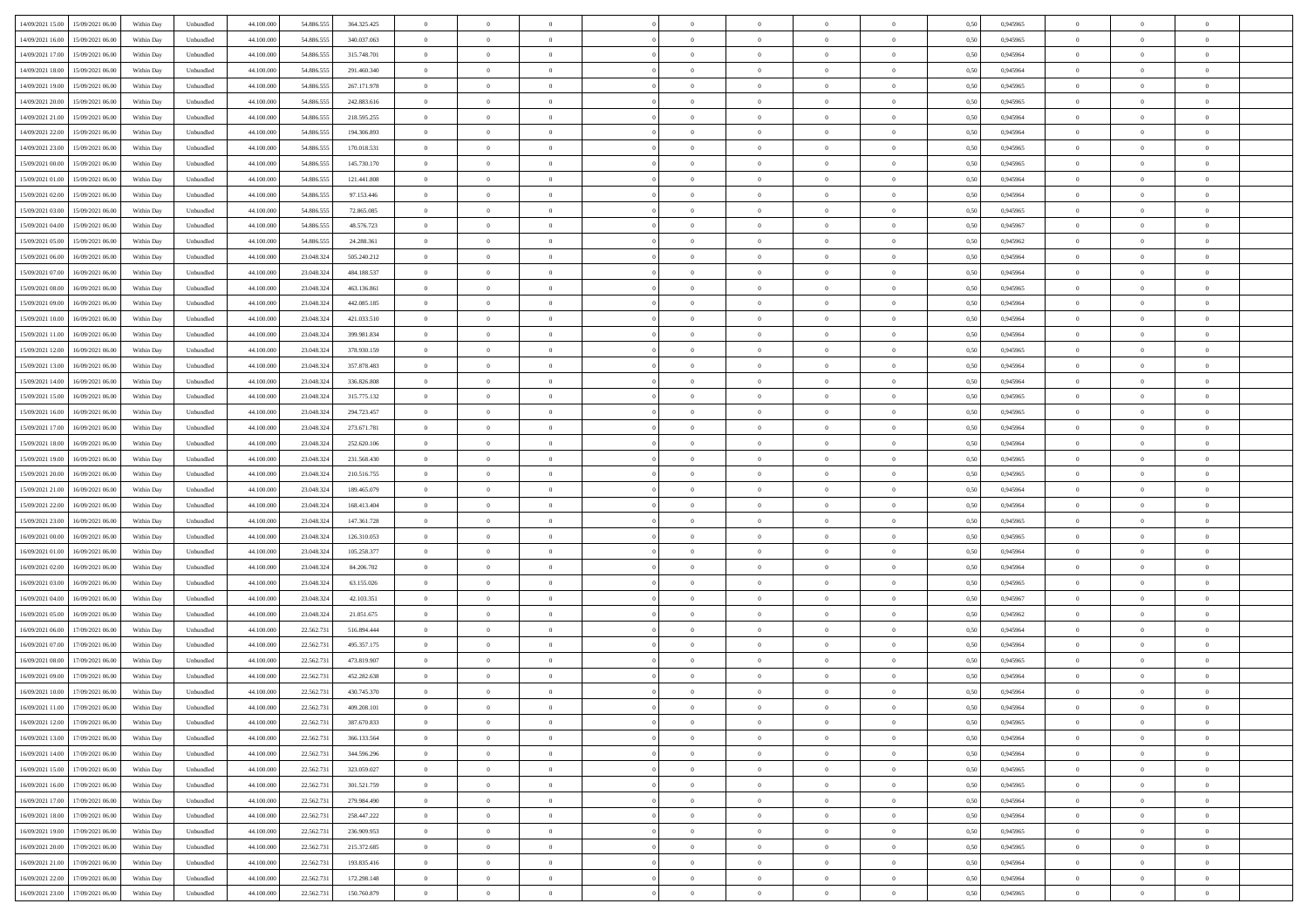| 17/09/2021 00:00 17/09/2021 06:00            | Within Day | Unbundled                   | 44.100.000 | 22.562.731 | 129.223.611 | $\overline{0}$ | $\overline{0}$ |                | $\overline{0}$ | $\theta$       |                | $\theta$       | 0,50 | 0,945965 | $\theta$       | $\theta$       | $\overline{0}$ |  |
|----------------------------------------------|------------|-----------------------------|------------|------------|-------------|----------------|----------------|----------------|----------------|----------------|----------------|----------------|------|----------|----------------|----------------|----------------|--|
| 17/09/2021 01:00<br>17/09/2021 06:00         | Within Day | Unbundled                   | 44.100.00  | 22.562.73  | 107.686.342 | $\bf{0}$       | $\overline{0}$ | $\bf{0}$       | $\overline{0}$ | $\bf{0}$       | $\overline{0}$ | $\bf{0}$       | 0,50 | 0,945964 | $\,$ 0 $\,$    | $\bf{0}$       | $\overline{0}$ |  |
| 17/09/2021 02:00<br>17/09/2021 06:00         | Within Day | Unbundled                   | 44,100,000 | 22.562.731 | 86,149,074  | $\overline{0}$ | $\bf{0}$       | $\overline{0}$ | $\bf{0}$       | $\bf{0}$       | $\overline{0}$ | $\bf{0}$       | 0.50 | 0.945964 | $\bf{0}$       | $\overline{0}$ | $\overline{0}$ |  |
| 17/09/2021 03:00<br>17/09/2021 06:00         | Within Day | Unbundled                   | 44.100.000 | 22.562.73  | 64.611.805  | $\overline{0}$ | $\overline{0}$ | $\overline{0}$ | $\theta$       | $\theta$       | $\overline{0}$ | $\bf{0}$       | 0,50 | 0,945965 | $\theta$       | $\theta$       | $\overline{0}$ |  |
| 17/09/2021 04:00<br>17/09/2021 06:00         | Within Day | Unbundled                   | 44.100.00  | 22.562.73  | 43.074.537  | $\bf{0}$       | $\theta$       | $\bf{0}$       | $\overline{0}$ | $\theta$       | $\overline{0}$ | $\bf{0}$       | 0,50 | 0,945967 | $\,$ 0 $\,$    | $\bf{0}$       | $\overline{0}$ |  |
|                                              |            |                             |            |            |             |                |                |                |                |                |                |                |      |          |                |                |                |  |
| 17/09/2021 05:00<br>17/09/2021 06:00         | Within Day | Unbundled                   | 44,100,000 | 22.562.731 | 21.537.268  | $\overline{0}$ | $\overline{0}$ | $\overline{0}$ | $\bf{0}$       | $\overline{0}$ | $\theta$       | $\bf{0}$       | 0.50 | 0.945962 | $\bf{0}$       | $\theta$       | $\overline{0}$ |  |
| 17/09/2021 06:00<br>18/09/2021 06:00         | Within Day | Unbundled                   | 44.100.000 | 22.148.677 | 526.831.758 | $\overline{0}$ | $\overline{0}$ | $\overline{0}$ | $\overline{0}$ | $\theta$       | $\overline{0}$ | $\bf{0}$       | 0,50 | 0,945964 | $\theta$       | $\theta$       | $\overline{0}$ |  |
| 17/09/2021 07:00<br>18/09/2021 06:00         | Within Day | Unbundled                   | 44.100.00  | 22.148.67  | 504.880.434 | $\bf{0}$       | $\overline{0}$ | $\overline{0}$ | $\overline{0}$ | $\theta$       | $\overline{0}$ | $\bf{0}$       | 0,50 | 0,945964 | $\,$ 0 $\,$    | $\bf{0}$       | $\overline{0}$ |  |
| 17/09/2021 08:00<br>18/09/2021 06:00         | Within Day | Unbundled                   | 44,100,00  | 22.148.67  | 482.929.111 | $\overline{0}$ | $\bf{0}$       | $\overline{0}$ | $\bf{0}$       | $\overline{0}$ | $\overline{0}$ | $\bf{0}$       | 0.50 | 0.945965 | $\bf{0}$       | $\theta$       | $\overline{0}$ |  |
| 17/09/2021 09:00<br>18/09/2021 06:00         | Within Day | Unbundled                   | 44.100.000 | 22.148.677 | 460.977.788 | $\overline{0}$ | $\bf{0}$       | $\overline{0}$ | $\overline{0}$ | $\theta$       | $\overline{0}$ | $\bf{0}$       | 0,50 | 0,945964 | $\,$ 0 $\,$    | $\theta$       | $\overline{0}$ |  |
| 17/09/2021 10:00<br>18/09/2021 06:00         | Within Day | Unbundled                   | 44.100.00  | 22.148.67  | 439.026.465 | $\bf{0}$       | $\overline{0}$ | $\bf{0}$       | $\bf{0}$       | $\bf{0}$       | $\overline{0}$ | $\bf{0}$       | 0,50 | 0,945964 | $\,$ 0 $\,$    | $\bf{0}$       | $\overline{0}$ |  |
| 17/09/2021 11:00<br>18/09/2021 06:00         | Within Day | Unbundled                   | 44,100,000 | 22.148.677 | 417.075.141 | $\overline{0}$ | $\bf{0}$       | $\overline{0}$ | $\bf{0}$       | $\bf{0}$       | $\overline{0}$ | $\bf{0}$       | 0.50 | 0.945964 | $\bf{0}$       | $\overline{0}$ | $\overline{0}$ |  |
|                                              |            |                             |            |            |             |                |                |                |                |                |                |                |      |          |                |                |                |  |
| 17/09/2021 12:00<br>18/09/2021 06:00         | Within Day | Unbundled                   | 44.100.000 | 22.148.677 | 395.123.818 | $\overline{0}$ | $\overline{0}$ | $\overline{0}$ | $\overline{0}$ | $\theta$       | $\overline{0}$ | $\overline{0}$ | 0,50 | 0,945965 | $\,$ 0 $\,$    | $\theta$       | $\overline{0}$ |  |
| 17/09/2021 13:00<br>18/09/2021 06:00         | Within Day | Unbundled                   | 44.100.00  | 22.148.67  | 373.172.495 | $\bf{0}$       | $\theta$       | $\bf{0}$       | $\overline{0}$ | $\theta$       | $\overline{0}$ | $\bf{0}$       | 0,50 | 0,945964 | $\bf{0}$       | $\bf{0}$       | $\overline{0}$ |  |
| 17/09/2021 14:00<br>18/09/2021 06:00         | Within Day | Unbundled                   | 44,100,00  | 22.148.67  | 351.221.172 | $\overline{0}$ | $\overline{0}$ | $\overline{0}$ | $\bf{0}$       | $\theta$       | $\theta$       | $\bf{0}$       | 0.50 | 0.945964 | $\theta$       | $\theta$       | $\overline{0}$ |  |
| 17/09/2021 15:00<br>18/09/2021 06:00         | Within Day | Unbundled                   | 44.100.000 | 22.148.677 | 329.269.848 | $\overline{0}$ | $\overline{0}$ | $\overline{0}$ | $\overline{0}$ | $\overline{0}$ | $\overline{0}$ | $\bf{0}$       | 0,50 | 0,945965 | $\theta$       | $\theta$       | $\overline{0}$ |  |
| 17/09/2021 16:00<br>18/09/2021 06:00         | Within Day | Unbundled                   | 44.100.00  | 22.148.67  | 307.318.525 | $\bf{0}$       | $\overline{0}$ | $\overline{0}$ | $\overline{0}$ | $\bf{0}$       | $\overline{0}$ | $\bf{0}$       | 0,50 | 0,945965 | $\,$ 0 $\,$    | $\bf{0}$       | $\overline{0}$ |  |
| 17/09/2021 17:00<br>18/09/2021 06:00         | Within Day | Unbundled                   | 44,100,00  | 22.148.67  | 285.367.202 | $\overline{0}$ | $\bf{0}$       | $\overline{0}$ | $\bf{0}$       | $\overline{0}$ | $\overline{0}$ | $\bf{0}$       | 0.50 | 0.945964 | $\bf{0}$       | $\overline{0}$ | $\overline{0}$ |  |
| 17/09/2021 18:00<br>18/09/2021 06:00         | Within Day | Unbundled                   | 44.100.000 | 22.148.677 | 263.415.879 | $\bf{0}$       | $\overline{0}$ | $\overline{0}$ | $\overline{0}$ | $\overline{0}$ | $\overline{0}$ | $\bf{0}$       | 0,50 | 0,945964 | $\,$ 0 $\,$    | $\bf{0}$       | $\overline{0}$ |  |
|                                              |            |                             |            |            |             |                |                |                |                |                |                |                |      |          |                |                |                |  |
| 17/09/2021 19:00<br>18/09/2021 06:00         | Within Day | Unbundled                   | 44.100.00  | 22.148.67  | 241.464.555 | $\bf{0}$       | $\overline{0}$ | $\bf{0}$       | $\bf{0}$       | $\overline{0}$ | $\overline{0}$ | $\bf{0}$       | 0,50 | 0,945965 | $\,$ 0 $\,$    | $\bf{0}$       | $\overline{0}$ |  |
| 17/09/2021 20:00<br>18/09/2021 06:00         | Within Day | Unbundled                   | 44,100,000 | 22.148.677 | 219.513.232 | $\overline{0}$ | $\bf{0}$       | $\overline{0}$ | $\bf{0}$       | $\bf{0}$       | $\overline{0}$ | $\bf{0}$       | 0.50 | 0.945965 | $\bf{0}$       | $\overline{0}$ | $\overline{0}$ |  |
| 17/09/2021 21:00<br>18/09/2021 06:00         | Within Day | Unbundled                   | 44.100.000 | 22.148.677 | 197.561.909 | $\overline{0}$ | $\overline{0}$ | $\overline{0}$ | $\theta$       | $\theta$       | $\overline{0}$ | $\bf{0}$       | 0,50 | 0,945964 | $\theta$       | $\theta$       | $\overline{0}$ |  |
| 17/09/2021 22:00<br>18/09/2021 06:00         | Within Day | Unbundled                   | 44.100.00  | 22.148.67  | 175.610.586 | $\bf{0}$       | $\overline{0}$ | $\bf{0}$       | $\bf{0}$       | $\bf{0}$       | $\overline{0}$ | $\bf{0}$       | 0,50 | 0,945964 | $\,$ 0 $\,$    | $\bf{0}$       | $\overline{0}$ |  |
| 17/09/2021 23:00<br>18/09/2021 06:00         | Within Day | Unbundled                   | 44,100,00  | 22.148.67  | 153.659.262 | $\overline{0}$ | $\overline{0}$ | $\overline{0}$ | $\overline{0}$ | $\overline{0}$ | $\Omega$       | $\bf{0}$       | 0.50 | 0.945965 | $\bf{0}$       | $\theta$       | $\overline{0}$ |  |
| 18/09/2021 00:00<br>18/09/2021 06:00         | Within Day | Unbundled                   | 44.100.000 | 22.148.677 | 131.707.939 | $\overline{0}$ | $\overline{0}$ | $\overline{0}$ | $\overline{0}$ | $\theta$       | $\overline{0}$ | $\bf{0}$       | 0,50 | 0,945965 | $\theta$       | $\theta$       | $\overline{0}$ |  |
| 18/09/2021 01:00<br>18/09/2021 06:00         | Within Day | Unbundled                   | 44.100.00  | 22.148.67  | 109.756.616 | $\bf{0}$       | $\theta$       | $\bf{0}$       | $\overline{0}$ | $\theta$       | $\overline{0}$ | $\bf{0}$       | 0,50 | 0,945964 | $\,$ 0 $\,$    | $\bf{0}$       | $\overline{0}$ |  |
| 18/09/2021 02:00<br>18/09/2021 06:00         | Within Day | Unbundled                   | 44,100,00  | 22.148.67  | 87.805.293  | $\overline{0}$ | $\bf{0}$       | $\overline{0}$ | $\bf{0}$       | $\overline{0}$ | $\overline{0}$ | $\bf{0}$       | 0.50 | 0.945964 | $\bf{0}$       | $\overline{0}$ | $\overline{0}$ |  |
| 18/09/2021 03:00<br>18/09/2021 06:00         | Within Day | Unbundled                   | 44.100.000 | 22.148.677 | 65.853.969  | $\overline{0}$ | $\overline{0}$ | $\overline{0}$ | $\overline{0}$ | $\overline{0}$ | $\overline{0}$ | $\bf{0}$       | 0,50 | 0,945965 | $\theta$       | $\theta$       | $\overline{0}$ |  |
|                                              |            |                             |            |            |             |                |                |                |                |                |                |                |      |          |                |                |                |  |
| 18/09/2021 04:00<br>18/09/2021 06:00         | Within Day | Unbundled                   | 44.100.00  | 22.148.67  | 43.902.646  | $\bf{0}$       | $\bf{0}$       | $\bf{0}$       | $\bf{0}$       | $\overline{0}$ | $\overline{0}$ | $\bf{0}$       | 0,50 | 0,945967 | $\,$ 0 $\,$    | $\bf{0}$       | $\overline{0}$ |  |
| 18/09/2021 05:00<br>18/09/2021 06:00         | Within Day | Unbundled                   | 44,100,000 | 22.148.677 | 21.951.323  | $\overline{0}$ | $\bf{0}$       | $\overline{0}$ | $\bf{0}$       | $\bf{0}$       | $\overline{0}$ | $\bf{0}$       | 0.50 | 0.945962 | $\bf{0}$       | $\overline{0}$ | $\overline{0}$ |  |
| 18/09/2021 06:00<br>19/09/2021 06:00         | Within Day | Unbundled                   | 44.100.000 | 21.251.197 | 548.371.276 | $\overline{0}$ | $\overline{0}$ | $\overline{0}$ | $\overline{0}$ | $\overline{0}$ | $\overline{0}$ | $\bf{0}$       | 0.5( | 0.945964 | $\theta$       | $\theta$       | $\overline{0}$ |  |
| 18/09/2021 07:00<br>19/09/2021 06:00         | Within Day | Unbundled                   | 44.100.00  | 21.251.197 | 525.522.472 | $\bf{0}$       | $\overline{0}$ | $\bf{0}$       | $\overline{0}$ | $\overline{0}$ | $\overline{0}$ | $\bf{0}$       | 0,50 | 0,945964 | $\,$ 0 $\,$    | $\bf{0}$       | $\overline{0}$ |  |
| 18/09/2021 08:00<br>19/09/2021 06:00         | Within Day | Unbundled                   | 44,100,00  | 21.251.197 | 502.673.669 | $\overline{0}$ | $\overline{0}$ | $\overline{0}$ | $\bf{0}$       | $\bf{0}$       | $\Omega$       | $\bf{0}$       | 0.50 | 0.945965 | $\,$ 0 $\,$    | $\theta$       | $\overline{0}$ |  |
| 18/09/2021 09:00<br>19/09/2021 06:00         | Within Dav | Unbundled                   | 44.100.000 | 21.251.197 | 479.824.866 | $\overline{0}$ | $\overline{0}$ | $\overline{0}$ | $\overline{0}$ | $\overline{0}$ | $\overline{0}$ | $\overline{0}$ | 0.50 | 0,945964 | $\theta$       | $\theta$       | $\overline{0}$ |  |
| 18/09/2021 10:00<br>19/09/2021 06:00         | Within Day | Unbundled                   | 44.100.00  | 21.251.197 | 456.976.063 | $\bf{0}$       | $\overline{0}$ | $\bf{0}$       | $\overline{0}$ | $\bf{0}$       | $\overline{0}$ | $\bf{0}$       | 0,50 | 0,945964 | $\,$ 0 $\,$    | $\bf{0}$       | $\overline{0}$ |  |
| 18/09/2021 11:00<br>19/09/2021 06:00         | Within Day | Unbundled                   | 44,100,00  | 21.251.19  | 434.127.260 | $\overline{0}$ | $\bf{0}$       | $\overline{0}$ | $\bf{0}$       | $\overline{0}$ | $\overline{0}$ | $\bf{0}$       | 0.50 | 0.945964 | $\bf{0}$       | $\overline{0}$ | $\overline{0}$ |  |
|                                              |            |                             |            |            |             |                |                |                |                |                |                |                |      |          |                |                |                |  |
| 18/09/2021 12:00<br>19/09/2021 06:00         | Within Dav | Unbundled                   | 44.100.000 | 21.251.197 | 411.278.457 | $\overline{0}$ | $\overline{0}$ | $\overline{0}$ | $\overline{0}$ | $\overline{0}$ | $\overline{0}$ | $\overline{0}$ | 0.50 | 0,945965 | $\theta$       | $\theta$       | $\overline{0}$ |  |
| 18/09/2021 13:00<br>19/09/2021 06:00         | Within Day | Unbundled                   | 44.100.00  | 21.251.197 | 388.429.653 | $\bf{0}$       | $\bf{0}$       | $\bf{0}$       | $\bf{0}$       | $\overline{0}$ | $\overline{0}$ | $\bf{0}$       | 0,50 | 0,945964 | $\,$ 0 $\,$    | $\bf{0}$       | $\overline{0}$ |  |
| 18/09/2021 14:00<br>19/09/2021 06:00         | Within Day | Unbundled                   | 44,100,000 | 21.251.197 | 365,580,850 | $\overline{0}$ | $\bf{0}$       | $\overline{0}$ | $\bf{0}$       | $\bf{0}$       | $\overline{0}$ | $\bf{0}$       | 0.50 | 0.945964 | $\bf{0}$       | $\overline{0}$ | $\overline{0}$ |  |
| 18/09/2021 15:00<br>19/09/2021 06:00         | Within Dav | Unbundled                   | 44.100.000 | 21.251.197 | 342.732.047 | $\overline{0}$ | $\overline{0}$ | $\overline{0}$ | $\overline{0}$ | $\theta$       | $\overline{0}$ | $\bf{0}$       | 0.50 | 0.945965 | $\theta$       | $\theta$       | $\overline{0}$ |  |
| 18/09/2021 16:00<br>19/09/2021 06:00         | Within Day | Unbundled                   | 44.100.00  | 21.251.197 | 319.883.244 | $\bf{0}$       | $\overline{0}$ | $\bf{0}$       | $\bf{0}$       | $\overline{0}$ | $\overline{0}$ | $\bf{0}$       | 0,50 | 0,945965 | $\,$ 0 $\,$    | $\bf{0}$       | $\overline{0}$ |  |
| 18/09/2021 17:00<br>19/09/2021 06:00         | Within Day | Unbundled                   | 44,100,00  | 21.251.19  | 297.034.441 | $\overline{0}$ | $\overline{0}$ | $\Omega$       | $\overline{0}$ | $\bf{0}$       | $\theta$       | $\bf{0}$       | 0.50 | 0.945964 | $\,$ 0 $\,$    | $\theta$       | $\overline{0}$ |  |
| 18/09/2021 18:00<br>19/09/2021 06:00         | Within Dav | Unbundled                   | 44.100.000 | 21.251.19  | 274.185.638 | $\overline{0}$ | $\overline{0}$ | $\Omega$       | $\overline{0}$ | $\theta$       | $\Omega$       | $\overline{0}$ | 0.5( | 0,945964 | $\theta$       | $\theta$       | $\overline{0}$ |  |
| 18/09/2021 19:00<br>19/09/2021 06:00         | Within Day | Unbundled                   | 44.100.00  | 21.251.197 | 251.336.834 | $\bf{0}$       | $\bf{0}$       | $\bf{0}$       | $\bf{0}$       | $\bf{0}$       | $\overline{0}$ | $\bf{0}$       | 0,50 | 0,945965 | $\,$ 0 $\,$    | $\bf{0}$       | $\overline{0}$ |  |
| $18/09/2021\ 20.00 \qquad 19/09/2021\ 06.00$ | Within Day | $\ensuremath{\mathsf{Unb}}$ | 44.100.000 | 21.251.197 | 228.488.031 | $\overline{0}$ | $\Omega$       |                | $\overline{0}$ |                |                |                | 0,50 | 0.945965 | $\theta$       | $\overline{0}$ |                |  |
|                                              |            |                             |            |            |             |                |                |                |                |                |                |                |      |          |                |                |                |  |
| 18/09/2021 21:00 19/09/2021 06:00            | Within Day | Unbundled                   | 44.100.000 | 21.251.197 | 205.639.228 | $\overline{0}$ | $\theta$       | $\Omega$       | $\theta$       | $\overline{0}$ | $\overline{0}$ | $\bf{0}$       | 0,50 | 0,945964 | $\theta$       | $\theta$       | $\overline{0}$ |  |
| 18/09/2021 22:00<br>19/09/2021 06:00         | Within Day | Unbundled                   | 44.100.00  | 21.251.197 | 182.790.425 | $\overline{0}$ | $\bf{0}$       | $\overline{0}$ | $\overline{0}$ | $\bf{0}$       | $\overline{0}$ | $\bf{0}$       | 0,50 | 0,945964 | $\bf{0}$       | $\overline{0}$ | $\bf{0}$       |  |
| 18/09/2021 23:00 19/09/2021 06:00            | Within Day | Unbundled                   | 44,100,000 | 21.251.197 | 159.941.622 | $\overline{0}$ | $\bf{0}$       | $\overline{0}$ | $\overline{0}$ | $\overline{0}$ | $\overline{0}$ | $\bf{0}$       | 0.50 | 0.945965 | $\mathbf{0}$   | $\bf{0}$       | $\,$ 0 $\,$    |  |
| 19/09/2021 00:00 19/09/2021 06:00            | Within Day | Unbundled                   | 44.100.000 | 21.251.197 | 137.092.819 | $\overline{0}$ | $\overline{0}$ | $\overline{0}$ | $\overline{0}$ | $\overline{0}$ | $\overline{0}$ | $\bf{0}$       | 0,50 | 0,945965 | $\theta$       | $\theta$       | $\overline{0}$ |  |
| 19/09/2021 01:00<br>19/09/2021 06:00         | Within Day | Unbundled                   | 44.100.000 | 21.251.197 | 114.244.015 | $\overline{0}$ | $\bf{0}$       | $\overline{0}$ | $\bf{0}$       | $\overline{0}$ | $\bf{0}$       | $\bf{0}$       | 0,50 | 0,945964 | $\overline{0}$ | $\bf{0}$       | $\overline{0}$ |  |
| 19/09/2021 02:00<br>19/09/2021 06:00         | Within Day | Unbundled                   | 44,100,000 | 21.251.197 | 91.395.212  | $\overline{0}$ | $\bf{0}$       | $\overline{0}$ | $\overline{0}$ | $\overline{0}$ | $\overline{0}$ | $\bf{0}$       | 0.50 | 0.945964 | $\,$ 0 $\,$    | $\theta$       | $\overline{0}$ |  |
| 19/09/2021 03:00<br>19/09/2021 06:00         | Within Dav | Unbundled                   | 44.100.000 | 21.251.197 | 68.546.409  | $\overline{0}$ | $\overline{0}$ | $\overline{0}$ | $\overline{0}$ | $\overline{0}$ | $\overline{0}$ | $\bf{0}$       | 0.50 | 0,945965 | $\overline{0}$ | $\theta$       | $\overline{0}$ |  |
|                                              |            |                             |            |            |             |                |                |                |                |                |                |                |      |          |                |                |                |  |
| 19/09/2021 04:00<br>19/09/2021 06:00         | Within Day | Unbundled                   | 44.100.00  | 21.251.197 | 45.697.606  | $\overline{0}$ | $\overline{0}$ | $\overline{0}$ | $\overline{0}$ | $\bf{0}$       | $\overline{0}$ | $\bf{0}$       | 0,50 | 0,945967 | $\bf{0}$       | $\overline{0}$ | $\overline{0}$ |  |
| 19/09/2021 05:00<br>19/09/2021 06:00         | Within Day | Unbundled                   | 44,100,000 | 21.251.197 | 22.848.803  | $\overline{0}$ | $\overline{0}$ | $\overline{0}$ | $\overline{0}$ | $\bf{0}$       | $\overline{0}$ | $\bf{0}$       | 0.50 | 0.945962 | $\overline{0}$ | $\,$ 0 $\,$    | $\,$ 0         |  |
| 19/09/2021 06:00 20/09/2021 06:00            | Within Dav | Unbundled                   | 44.100.000 | 21.251.197 | 548.371.276 | $\overline{0}$ | $\overline{0}$ | $\overline{0}$ | $\overline{0}$ | $\overline{0}$ | $\overline{0}$ | $\bf{0}$       | 0,50 | 0,945964 | $\theta$       | $\theta$       | $\overline{0}$ |  |
| 19/09/2021 07:00<br>20/09/2021 06:00         | Within Day | Unbundled                   | 44.100.00  | 21.251.197 | 525.522.472 | $\overline{0}$ | $\bf{0}$       | $\overline{0}$ | $\bf{0}$       | $\overline{0}$ | $\bf{0}$       | $\bf{0}$       | 0,50 | 0,945964 | $\bf{0}$       | $\bf{0}$       | $\overline{0}$ |  |
| 19/09/2021 08:00 20/09/2021 06:00            | Within Day | Unbundled                   | 44.100.000 | 21.251.197 | 502.673.669 | $\overline{0}$ | $\bf{0}$       | $\overline{0}$ | $\overline{0}$ | $\,$ 0 $\,$    | $\overline{0}$ | $\bf{0}$       | 0,50 | 0,945965 | $\overline{0}$ | $\,$ 0 $\,$    | $\,$ 0 $\,$    |  |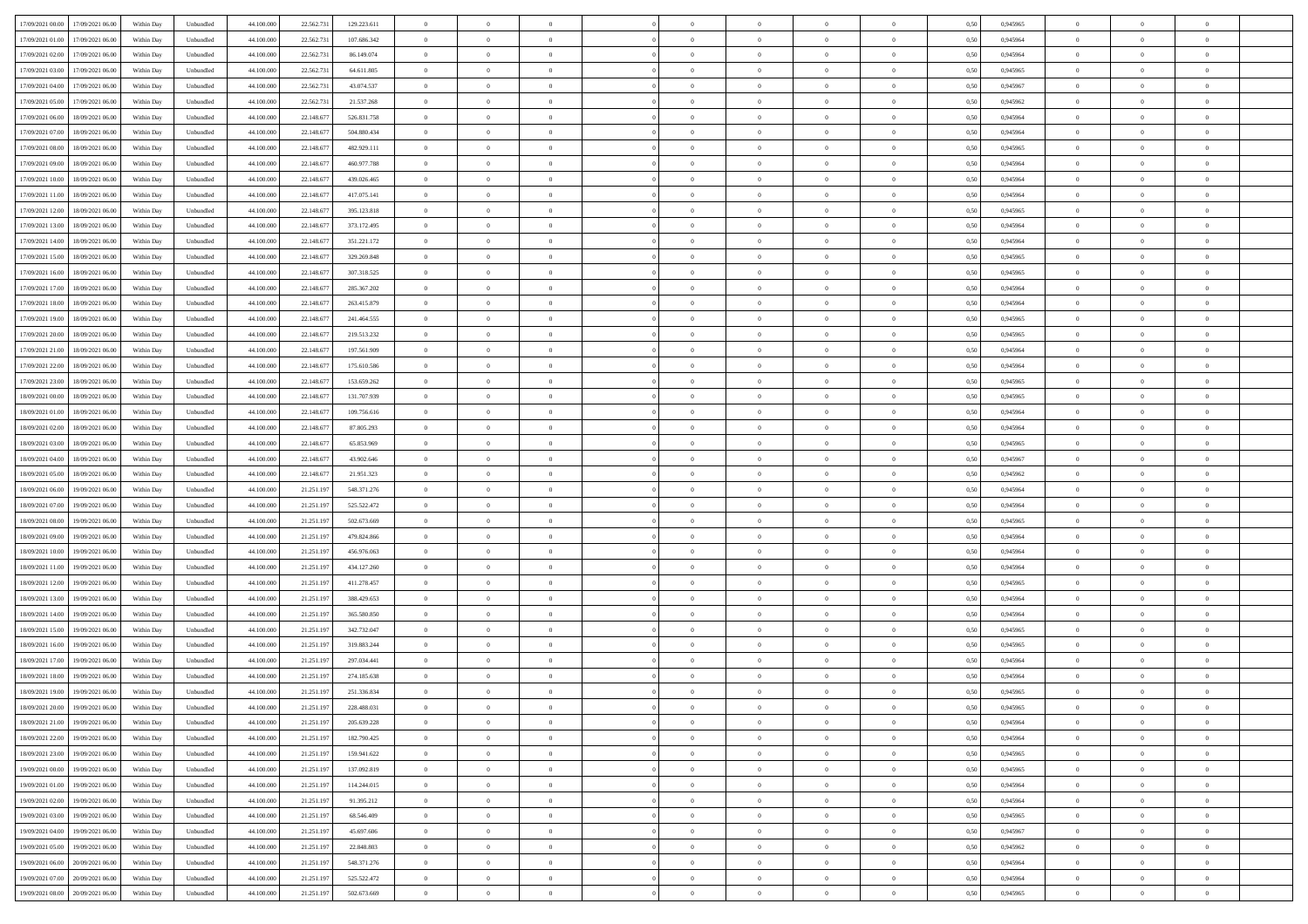| 19/09/2021 09:00 20/09/2021 06:00            | Within Day | Unbundled                   | 44.100.000 | 21.251.197 | 479.824.866 | $\overline{0}$ | $\theta$       |                | $\overline{0}$ | $\theta$       |                | $\theta$       | 0,50 | 0,945964 | $\theta$       | $\theta$       | $\overline{0}$ |  |
|----------------------------------------------|------------|-----------------------------|------------|------------|-------------|----------------|----------------|----------------|----------------|----------------|----------------|----------------|------|----------|----------------|----------------|----------------|--|
| 19/09/2021 11:00<br>20/09/2021 06:00         | Within Day | Unbundled                   | 44.100.00  | 21.251.19  | 434.127.260 | $\bf{0}$       | $\overline{0}$ | $\bf{0}$       | $\overline{0}$ | $\bf{0}$       | $\overline{0}$ | $\bf{0}$       | 0,50 | 0,945964 | $\,$ 0 $\,$    | $\bf{0}$       | $\overline{0}$ |  |
| 19/09/2021 12:00<br>20/09/2021 06:00         | Within Day | Unbundled                   | 44,100,000 | 21.251.197 | 411.278.457 | $\overline{0}$ | $\bf{0}$       | $\overline{0}$ | $\bf{0}$       | $\bf{0}$       | $\overline{0}$ | $\bf{0}$       | 0.50 | 0.945965 | $\bf{0}$       | $\overline{0}$ | $\overline{0}$ |  |
| 19/09/2021 13:00<br>20/09/2021 06:00         |            |                             |            |            |             | $\overline{0}$ | $\overline{0}$ | $\overline{0}$ | $\theta$       | $\theta$       | $\overline{0}$ | $\bf{0}$       |      |          | $\theta$       | $\theta$       | $\overline{0}$ |  |
|                                              | Within Day | Unbundled                   | 44.100.000 | 21.251.197 | 388.429.653 |                |                |                |                |                |                |                | 0,50 | 0,945964 |                |                |                |  |
| 19/09/2021 14:00<br>20/09/2021 06:00         | Within Day | Unbundled                   | 44.100.00  | 21.251.19  | 365.580.850 | $\overline{0}$ | $\overline{0}$ | $\overline{0}$ | $\overline{0}$ | $\theta$       | $\overline{0}$ | $\bf{0}$       | 0,50 | 0,945964 | $\,$ 0 $\,$    | $\bf{0}$       | $\overline{0}$ |  |
| 19/09/2021 15:00<br>20/09/2021 06:00         | Within Day | Unbundled                   | 44,100,000 | 21.251.19  | 342.732.047 | $\overline{0}$ | $\overline{0}$ | $\overline{0}$ | $\overline{0}$ | $\overline{0}$ | $\Omega$       | $\bf{0}$       | 0.50 | 0.945965 | $\bf{0}$       | $\theta$       | $\overline{0}$ |  |
| 19/09/2021 16:00<br>20/09/2021 06:00         | Within Day | Unbundled                   | 44.100.000 | 21.251.197 | 319.883.244 | $\overline{0}$ | $\overline{0}$ | $\overline{0}$ | $\overline{0}$ | $\overline{0}$ | $\overline{0}$ | $\bf{0}$       | 0,50 | 0,945965 | $\theta$       | $\theta$       | $\overline{0}$ |  |
|                                              |            |                             |            |            |             |                |                |                |                |                |                |                |      |          |                |                |                |  |
| 19/09/2021 17:00<br>20/09/2021 06:00         | Within Day | Unbundled                   | 44.100.00  | 21.251.19  | 297.034.441 | $\bf{0}$       | $\overline{0}$ | $\overline{0}$ | $\overline{0}$ | $\theta$       | $\overline{0}$ | $\bf{0}$       | 0,50 | 0,945964 | $\,$ 0 $\,$    | $\bf{0}$       | $\overline{0}$ |  |
| 19/09/2021 18:00<br>20/09/2021 06:00         | Within Day | Unbundled                   | 44,100,00  | 21.251.19  | 274.185.638 | $\overline{0}$ | $\bf{0}$       | $\overline{0}$ | $\bf{0}$       | $\overline{0}$ | $\overline{0}$ | $\bf{0}$       | 0.50 | 0.945964 | $\bf{0}$       | $\overline{0}$ | $\overline{0}$ |  |
| 19/09/2021 19:00<br>20/09/2021 06:00         | Within Day | Unbundled                   | 44.100.000 | 21.251.197 | 251.336.834 | $\overline{0}$ | $\bf{0}$       | $\overline{0}$ | $\overline{0}$ | $\overline{0}$ | $\overline{0}$ | $\bf{0}$       | 0,50 | 0,945965 | $\,$ 0 $\,$    | $\theta$       | $\overline{0}$ |  |
| 19/09/2021 20:00<br>20/09/2021 06:00         | Within Day | Unbundled                   | 44.100.00  | 21.251.197 | 228.488.031 | $\bf{0}$       | $\overline{0}$ | $\bf{0}$       | $\overline{0}$ | $\bf{0}$       | $\overline{0}$ | $\bf{0}$       | 0,50 | 0,945965 | $\,$ 0 $\,$    | $\bf{0}$       | $\overline{0}$ |  |
|                                              |            |                             |            |            |             |                |                |                |                |                |                |                |      |          |                |                |                |  |
| 19/09/2021 21:00<br>20/09/2021 06:00         | Within Day | Unbundled                   | 44,100,000 | 21.251.197 | 205.639.228 | $\overline{0}$ | $\overline{0}$ | $\overline{0}$ | $\bf{0}$       | $\bf{0}$       | $\overline{0}$ | $\bf{0}$       | 0.50 | 0.945964 | $\bf{0}$       | $\overline{0}$ | $\bf{0}$       |  |
| 19/09/2021 22:00<br>20/09/2021 06:00         | Within Day | Unbundled                   | 44.100.000 | 21.251.197 | 182.790.425 | $\overline{0}$ | $\overline{0}$ | $\overline{0}$ | $\overline{0}$ | $\theta$       | $\overline{0}$ | $\overline{0}$ | 0,50 | 0,945964 | $\theta$       | $\theta$       | $\overline{0}$ |  |
| 19/09/2021 23:00<br>20/09/2021 06:00         | Within Day | Unbundled                   | 44.100.00  | 21.251.19  | 159.941.622 | $\bf{0}$       | $\overline{0}$ | $\bf{0}$       | $\overline{0}$ | $\theta$       | $\overline{0}$ | $\bf{0}$       | 0,50 | 0,945965 | $\bf{0}$       | $\bf{0}$       | $\overline{0}$ |  |
|                                              |            |                             |            |            |             |                |                |                |                |                |                |                |      |          |                |                |                |  |
| 20/09/2021 00:00<br>20/09/2021 06:00         | Within Day | Unbundled                   | 44,100,00  | 21.251.19  | 137.092.819 | $\overline{0}$ | $\overline{0}$ | $\overline{0}$ | $\bf{0}$       | $\theta$       | $\Omega$       | $\bf{0}$       | 0.50 | 0.945965 | $\theta$       | $\theta$       | $\overline{0}$ |  |
| 20/09/2021 01:00<br>20/09/2021 06:00         | Within Day | Unbundled                   | 44.100.000 | 21.251.197 | 114.244.015 | $\overline{0}$ | $\overline{0}$ | $\overline{0}$ | $\overline{0}$ | $\overline{0}$ | $\overline{0}$ | $\bf{0}$       | 0,50 | 0,945964 | $\theta$       | $\theta$       | $\overline{0}$ |  |
| 20/09/2021 02:00<br>20/09/2021 06:00         | Within Day | Unbundled                   | 44.100.00  | 21.251.197 | 91.395.212  | $\bf{0}$       | $\overline{0}$ | $\overline{0}$ | $\overline{0}$ | $\theta$       | $\overline{0}$ | $\bf{0}$       | 0,50 | 0,945964 | $\,$ 0 $\,$    | $\bf{0}$       | $\overline{0}$ |  |
| 20/09/2021 03:00<br>20/09/2021 06:00         | Within Day | Unbundled                   | 44,100,00  | 21.251.19  | 68,546,409  | $\overline{0}$ | $\bf{0}$       | $\overline{0}$ | $\bf{0}$       | $\overline{0}$ | $\overline{0}$ | $\bf{0}$       | 0.50 | 0.945965 | $\bf{0}$       | $\overline{0}$ | $\overline{0}$ |  |
|                                              |            |                             |            |            |             |                |                |                |                |                |                |                |      |          |                |                |                |  |
| 20/09/2021 04:00<br>20/09/2021 06:00         | Within Day | Unbundled                   | 44.100.000 | 21.251.197 | 45.697.606  | $\overline{0}$ | $\overline{0}$ | $\overline{0}$ | $\overline{0}$ | $\overline{0}$ | $\overline{0}$ | $\bf{0}$       | 0,50 | 0,945967 | $\,$ 0 $\,$    | $\theta$       | $\overline{0}$ |  |
| 20/09/2021 05:00<br>20/09/2021 06:00         | Within Day | Unbundled                   | 44.100.00  | 21.251.197 | 22.848.803  | $\bf{0}$       | $\bf{0}$       | $\bf{0}$       | $\bf{0}$       | $\overline{0}$ | $\overline{0}$ | $\bf{0}$       | 0,50 | 0,945962 | $\,$ 0 $\,$    | $\bf{0}$       | $\overline{0}$ |  |
| 20/09/2021 06:00<br>21/09/2021 06:00         | Within Day | Unbundled                   | 44,100,000 | 22.027.278 | 529.745.316 | $\overline{0}$ | $\bf{0}$       | $\overline{0}$ | $\bf{0}$       | $\bf{0}$       | $\overline{0}$ | $\bf{0}$       | 0.50 | 0.945964 | $\bf{0}$       | $\overline{0}$ | $\overline{0}$ |  |
| 20/09/2021 07:00<br>21/09/2021 06:00         | Within Day | Unbundled                   | 44.100.000 | 22.027.278 | 507.672.594 | $\overline{0}$ | $\overline{0}$ | $\overline{0}$ | $\theta$       | $\theta$       | $\overline{0}$ | $\bf{0}$       | 0,50 | 0,945964 | $\theta$       | $\theta$       | $\overline{0}$ |  |
|                                              |            |                             |            |            |             |                | $\overline{0}$ |                |                |                |                |                |      |          |                |                | $\overline{0}$ |  |
| 20/09/2021 08:00<br>21/09/2021 06.00         | Within Day | Unbundled                   | 44.100.00  | 22.027.278 | 485.599.873 | $\bf{0}$       |                | $\bf{0}$       | $\bf{0}$       | $\bf{0}$       | $\overline{0}$ | $\bf{0}$       | 0,50 | 0,945965 | $\,$ 0 $\,$    | $\bf{0}$       |                |  |
| 20/09/2021 09:00<br>21/09/2021 06:00         | Within Day | Unbundled                   | 44,100,00  | 22.027.278 | 463.527.151 | $\overline{0}$ | $\overline{0}$ | $\overline{0}$ | $\overline{0}$ | $\overline{0}$ | $\Omega$       | $\bf{0}$       | 0.50 | 0.945964 | $\bf{0}$       | $\theta$       | $\overline{0}$ |  |
| 20/09/2021 10:00<br>21/09/2021 06:00         | Within Day | Unbundled                   | 44.100.000 | 22.027.278 | 441.454.430 | $\overline{0}$ | $\overline{0}$ | $\overline{0}$ | $\overline{0}$ | $\overline{0}$ | $\overline{0}$ | $\bf{0}$       | 0,50 | 0,945964 | $\theta$       | $\theta$       | $\overline{0}$ |  |
| 20/09/2021 11:00<br>21/09/2021 06.00         | Within Day | Unbundled                   | 44.100.00  | 22.027.278 | 419.381.708 | $\bf{0}$       | $\overline{0}$ | $\bf{0}$       | $\overline{0}$ | $\theta$       | $\overline{0}$ | $\bf{0}$       | 0,50 | 0,945964 | $\,$ 0 $\,$    | $\bf{0}$       | $\overline{0}$ |  |
| 21/09/2021 06:00                             |            | Unbundled                   | 44,100,00  | 22.027.278 | 397.308.987 | $\overline{0}$ | $\bf{0}$       | $\overline{0}$ |                | $\overline{0}$ | $\overline{0}$ |                | 0.50 | 0.945965 | $\bf{0}$       | $\overline{0}$ | $\overline{0}$ |  |
| 20/09/2021 12:00                             | Within Day |                             |            |            |             |                |                |                | $\bf{0}$       |                |                | $\bf{0}$       |      |          |                |                |                |  |
| 20/09/2021 13:00<br>21/09/2021 06:00         | Within Day | Unbundled                   | 44.100.000 | 22.027.278 | 375.236.265 | $\overline{0}$ | $\overline{0}$ | $\overline{0}$ | $\overline{0}$ | $\overline{0}$ | $\overline{0}$ | $\bf{0}$       | 0,50 | 0,945964 | $\theta$       | $\theta$       | $\overline{0}$ |  |
| 20/09/2021 14:00<br>21/09/2021 06.00         | Within Day | Unbundled                   | 44.100.00  | 22.027.278 | 353.163.544 | $\bf{0}$       | $\bf{0}$       | $\bf{0}$       | $\bf{0}$       | $\overline{0}$ | $\overline{0}$ | $\bf{0}$       | 0,50 | 0,945964 | $\,$ 0 $\,$    | $\bf{0}$       | $\overline{0}$ |  |
| 20/09/2021 15:00<br>21/09/2021 06:00         | Within Day | Unbundled                   | 44,100,000 | 22.027.278 | 331.090.822 | $\overline{0}$ | $\bf{0}$       | $\overline{0}$ | $\bf{0}$       | $\bf{0}$       | $\overline{0}$ | $\bf{0}$       | 0.50 | 0.945965 | $\bf{0}$       | $\overline{0}$ | $\overline{0}$ |  |
| 20/09/2021 16:00<br>21/09/2021 06:00         | Within Day | Unbundled                   | 44.100.000 | 22.027.278 | 309.018.101 | $\overline{0}$ | $\overline{0}$ | $\overline{0}$ | $\overline{0}$ | $\overline{0}$ | $\overline{0}$ | $\bf{0}$       | 0.5( | 0.945965 | $\theta$       | $\theta$       | $\overline{0}$ |  |
|                                              |            |                             |            |            |             |                |                |                |                |                |                |                |      |          |                |                |                |  |
| 20/09/2021 17:00<br>21/09/2021 06.00         | Within Day | Unbundled                   | 44.100.00  | 22.027.278 | 286.945.379 | $\bf{0}$       | $\overline{0}$ | $\bf{0}$       | $\overline{0}$ | $\overline{0}$ | $\overline{0}$ | $\bf{0}$       | 0,50 | 0,945964 | $\,$ 0 $\,$    | $\bf{0}$       | $\overline{0}$ |  |
| 20/09/2021 18:00<br>21/09/2021 06:00         | Within Day | Unbundled                   | 44,100,000 | 22.027.278 | 264.872.658 | $\overline{0}$ | $\overline{0}$ | $\overline{0}$ | $\bf{0}$       | $\bf{0}$       | $\Omega$       | $\bf{0}$       | 0.50 | 0.945964 | $\,$ 0 $\,$    | $\theta$       | $\overline{0}$ |  |
| 20/09/2021 19:00<br>21/09/2021 06:00         | Within Dav | Unbundled                   | 44.100.000 | 22.027.278 | 242.799.936 | $\overline{0}$ | $\overline{0}$ | $\overline{0}$ | $\overline{0}$ | $\overline{0}$ | $\overline{0}$ | $\overline{0}$ | 0.50 | 0,945965 | $\theta$       | $\theta$       | $\overline{0}$ |  |
| 20/09/2021 20:00<br>21/09/2021 06.00         | Within Day | Unbundled                   | 44.100.00  | 22.027.278 | 220.727.215 | $\bf{0}$       | $\overline{0}$ | $\bf{0}$       | $\bf{0}$       | $\bf{0}$       | $\overline{0}$ | $\bf{0}$       | 0,50 | 0,945965 | $\,$ 0 $\,$    | $\bf{0}$       | $\overline{0}$ |  |
|                                              |            |                             |            |            |             |                |                |                |                |                |                |                |      |          |                |                |                |  |
| 20/09/2021 21:00<br>21/09/2021 06:00         | Within Day | Unbundled                   | 44,100,00  | 22.027.278 | 198.654.493 | $\overline{0}$ | $\bf{0}$       | $\overline{0}$ | $\bf{0}$       | $\overline{0}$ | $\overline{0}$ | $\bf{0}$       | 0.50 | 0.945964 | $\bf{0}$       | $\overline{0}$ | $\overline{0}$ |  |
| 20/09/2021 22:00<br>21/09/2021 06:00         | Within Dav | Unbundled                   | 44.100.000 | 22.027.278 | 176.581.772 | $\overline{0}$ | $\overline{0}$ | $\overline{0}$ | $\overline{0}$ | $\overline{0}$ | $\overline{0}$ | $\overline{0}$ | 0.50 | 0,945964 | $\theta$       | $\theta$       | $\overline{0}$ |  |
| 20/09/2021 23:00<br>21/09/2021 06.00         | Within Day | Unbundled                   | 44.100.00  | 22.027.278 | 154.509.050 | $\bf{0}$       | $\bf{0}$       | $\bf{0}$       | $\bf{0}$       | $\overline{0}$ | $\overline{0}$ | $\bf{0}$       | 0,50 | 0,945965 | $\,$ 0 $\,$    | $\bf{0}$       | $\overline{0}$ |  |
| 21/09/2021 00:00<br>21/09/2021 06:00         | Within Day | Unbundled                   | 44,100,000 | 22.027.278 | 132.436.329 | $\overline{0}$ | $\bf{0}$       | $\overline{0}$ | $\bf{0}$       | $\bf{0}$       | $\overline{0}$ | $\bf{0}$       | 0.50 | 0.945965 | $\bf{0}$       | $\overline{0}$ | $\overline{0}$ |  |
| 21/09/2021 01:00                             |            |                             |            |            |             |                | $\overline{0}$ | $\Omega$       |                | $\overline{0}$ |                |                |      |          | $\theta$       | $\theta$       | $\overline{0}$ |  |
| 21/09/2021 06:00                             | Within Dav | Unbundled                   | 44.100.000 | 22.027.278 | 110.363.607 | $\overline{0}$ |                |                | $\overline{0}$ |                | $\overline{0}$ | $\overline{0}$ | 0.50 | 0.945964 |                |                |                |  |
| 21/09/2021 02:00<br>21/09/2021 06.00         | Within Day | Unbundled                   | 44.100.00  | 22.027.278 | 88.290.886  | $\bf{0}$       | $\overline{0}$ | $\bf{0}$       | $\bf{0}$       | $\,$ 0 $\,$    | $\overline{0}$ | $\bf{0}$       | 0,50 | 0,945964 | $\,$ 0 $\,$    | $\bf{0}$       | $\overline{0}$ |  |
| 21/09/2021 03:00<br>21/09/2021 06:00         | Within Day | Unbundled                   | 44,100,00  | 22.027.278 | 66.218.164  | $\overline{0}$ | $\overline{0}$ | $\Omega$       | $\overline{0}$ | $\overline{0}$ | $\theta$       | $\bf{0}$       | 0.50 | 0.945965 | $\bf{0}$       | $\theta$       | $\overline{0}$ |  |
| 21/09/2021 04:00<br>21/09/2021 06:00         | Within Dav | Unbundled                   | 44.100.000 | 22.027.278 | 44.145.443  | $\overline{0}$ | $\overline{0}$ | $\Omega$       | $\overline{0}$ | $\theta$       | $\Omega$       | $\overline{0}$ | 0.5( | 0,945967 | $\theta$       | $\theta$       | $\overline{0}$ |  |
| 21/09/2021 05:00<br>21/09/2021 06:00         | Within Day | Unbundled                   | 44.100.000 | 22.027.278 | 22.072.721  | $\bf{0}$       | $\bf{0}$       | $\overline{0}$ | $\bf{0}$       | $\bf{0}$       | $\overline{0}$ | $\bf{0}$       | 0,50 | 0,945962 | $\,$ 0 $\,$    | $\bf{0}$       | $\overline{0}$ |  |
|                                              |            |                             |            |            |             |                |                |                |                |                |                |                |      |          |                |                |                |  |
| $21/09/2021\ 06.00 \qquad 22/09/2021\ 06.00$ | Within Day | $\ensuremath{\mathsf{Unb}}$ | 44.100.000 | 23.132.870 | 503.211.127 | $\overline{0}$ | $\Omega$       |                | $\overline{0}$ |                |                |                | 0,50 | 0.945964 | $\theta$       | $\overline{0}$ |                |  |
| 21/09/2021 07:00 22/09/2021 06:00            | Within Day | Unbundled                   | 44.100.000 | 23.132.870 | 482.243.997 | $\overline{0}$ | $\theta$       | $\Omega$       | $\theta$       | $\theta$       | $\overline{0}$ | $\bf{0}$       | 0,50 | 0,945964 | $\theta$       | $\theta$       | $\overline{0}$ |  |
| 21/09/2021 08:00<br>22/09/2021 06:00         | Within Day | Unbundled                   | 44.100.00  | 23.132.870 | 461.276.866 | $\overline{0}$ | $\bf{0}$       | $\overline{0}$ | $\overline{0}$ | $\bf{0}$       | $\overline{0}$ | $\bf{0}$       | 0,50 | 0,945965 | $\bf{0}$       | $\overline{0}$ | $\bf{0}$       |  |
| 21/09/2021 09:00 22/09/2021 06:00            | Within Day | Unbundled                   | 44,100,000 | 23.132.870 | 440.309.736 | $\overline{0}$ | $\bf{0}$       | $\overline{0}$ | $\overline{0}$ | $\overline{0}$ | $\overline{0}$ | $\bf{0}$       | 0.50 | 0.945964 | $\overline{0}$ | $\bf{0}$       | $\,$ 0 $\,$    |  |
|                                              |            |                             |            |            |             |                |                |                |                |                |                |                |      |          |                |                |                |  |
| 21/09/2021 10:00 22/09/2021 06:00            | Within Dav | Unbundled                   | 44.100.000 | 23.132.870 | 419.342.606 | $\overline{0}$ | $\overline{0}$ | $\overline{0}$ | $\overline{0}$ | $\overline{0}$ | $\overline{0}$ | $\bf{0}$       | 0,50 | 0,945964 | $\theta$       | $\theta$       | $\overline{0}$ |  |
| 21/09/2021 11:00<br>22/09/2021 06:00         | Within Day | Unbundled                   | 44.100.000 | 23.132.870 | 398.375.475 | $\overline{0}$ | $\bf{0}$       | $\overline{0}$ | $\bf{0}$       | $\overline{0}$ | $\bf{0}$       | $\bf{0}$       | 0,50 | 0,945964 | $\overline{0}$ | $\bf{0}$       | $\overline{0}$ |  |
| 21/09/2021 12:00<br>22/09/2021 06:00         | Within Day | Unbundled                   | 44,100,000 | 23.132.870 | 377.408.345 | $\overline{0}$ | $\bf{0}$       | $\overline{0}$ | $\overline{0}$ | $\overline{0}$ | $\overline{0}$ | $\bf{0}$       | 0.50 | 0.945965 | $\,$ 0 $\,$    | $\theta$       | $\overline{0}$ |  |
| 21/09/2021 13:00<br>22/09/2021 06:00         | Within Dav | Unbundled                   | 44.100.000 | 23.132.870 | 356.441.215 | $\overline{0}$ | $\overline{0}$ | $\overline{0}$ | $\overline{0}$ | $\overline{0}$ | $\overline{0}$ | $\bf{0}$       | 0.50 | 0,945964 | $\overline{0}$ | $\theta$       | $\overline{0}$ |  |
|                                              |            |                             |            |            |             |                |                |                |                |                |                |                |      |          |                |                |                |  |
| 21/09/2021 14:00<br>22/09/2021 06:00         | Within Day | Unbundled                   | 44.100.00  | 23.132.870 | 335.474.085 | $\overline{0}$ | $\overline{0}$ | $\overline{0}$ | $\overline{0}$ | $\bf{0}$       | $\overline{0}$ | $\bf{0}$       | 0,50 | 0,945964 | $\bf{0}$       | $\bf{0}$       | $\overline{0}$ |  |
| 21/09/2021 15:00 22/09/2021 06:00            | Within Day | Unbundled                   | 44,100,000 | 23.132.870 | 314.506.954 | $\overline{0}$ | $\overline{0}$ | $\overline{0}$ | $\overline{0}$ | $\bf{0}$       | $\overline{0}$ | $\bf{0}$       | 0.50 | 0.945965 | $\overline{0}$ | $\,$ 0 $\,$    | $\,$ 0         |  |
| 21/09/2021 16:00 22/09/2021 06:00            | Within Dav | Unbundled                   | 44.100.000 | 23.132.870 | 293.539.824 | $\overline{0}$ | $\overline{0}$ | $\overline{0}$ | $\overline{0}$ | $\overline{0}$ | $\overline{0}$ | $\bf{0}$       | 0,50 | 0,945965 | $\theta$       | $\theta$       | $\overline{0}$ |  |
| 21/09/2021 17:00<br>22/09/2021 06:00         | Within Day | Unbundled                   | 44.100.00  | 23.132.870 | 272.572.694 | $\overline{0}$ | $\bf{0}$       | $\overline{0}$ | $\bf{0}$       | $\overline{0}$ | $\bf{0}$       | $\bf{0}$       | 0,50 | 0,945964 | $\bf{0}$       | $\bf{0}$       | $\overline{0}$ |  |
|                                              |            |                             |            |            |             |                |                |                |                |                |                |                |      |          |                |                |                |  |
| 21/09/2021 18:00 22/09/2021 06:00            | Within Day | Unbundled                   | 44.100.000 | 23.132.870 | 251.605.563 | $\overline{0}$ | $\bf{0}$       | $\overline{0}$ | $\overline{0}$ | $\,$ 0 $\,$    | $\overline{0}$ | $\bf{0}$       | 0,50 | 0,945964 | $\overline{0}$ | $\,$ 0 $\,$    | $\,$ 0 $\,$    |  |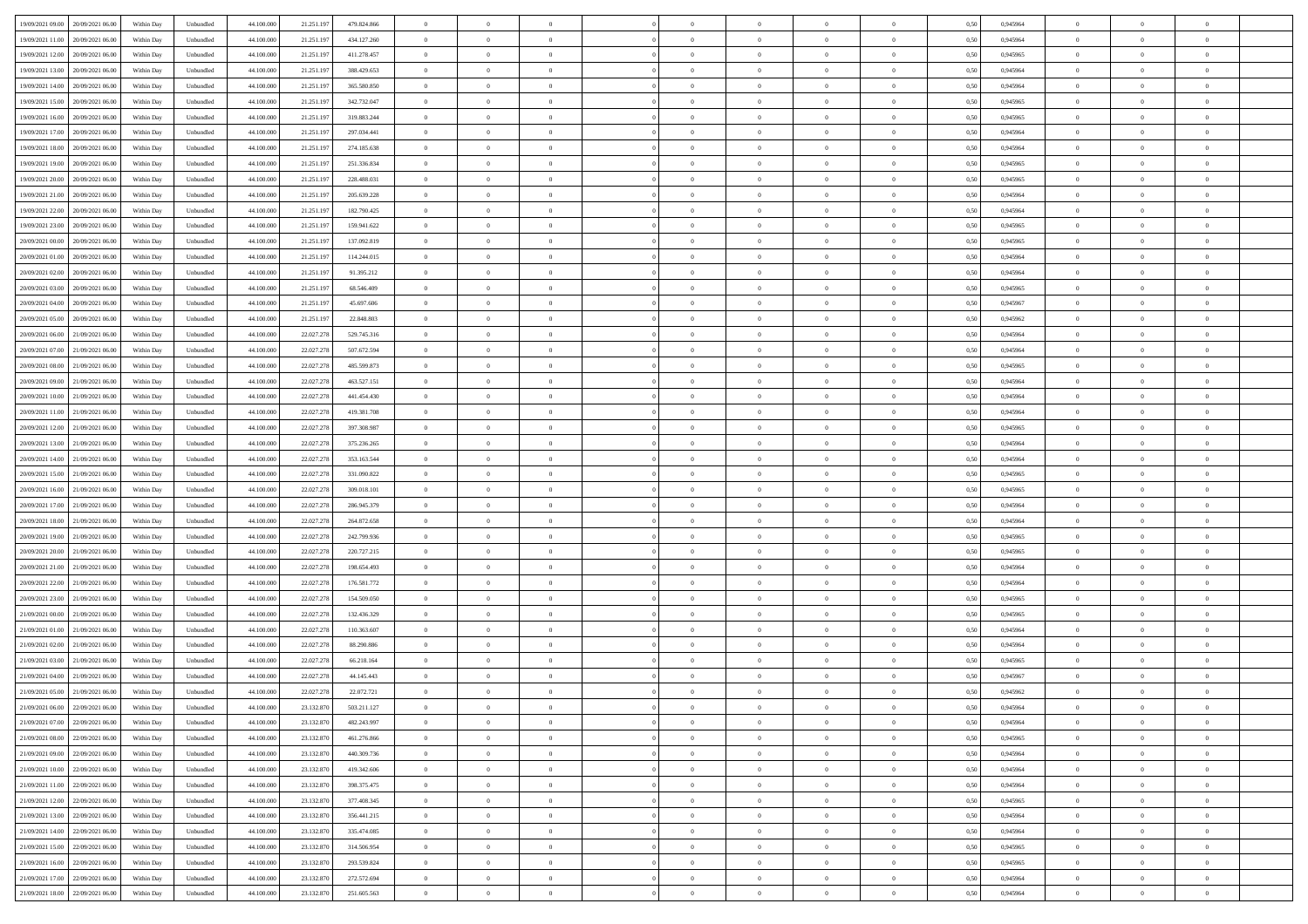|                                              |            |                   |            |            |             | $\overline{0}$ | $\theta$       |                | $\overline{0}$ | $\theta$       |                | $\theta$       |      |          | $\theta$       | $\theta$       | $\overline{0}$ |  |
|----------------------------------------------|------------|-------------------|------------|------------|-------------|----------------|----------------|----------------|----------------|----------------|----------------|----------------|------|----------|----------------|----------------|----------------|--|
| 21/09/2021 19:00 22/09/2021 06:00            | Within Day | Unbundled         | 44.100.000 | 23.132.870 | 230.638.433 |                |                |                |                |                |                |                | 0,50 | 0,945965 |                |                |                |  |
| 21/09/2021 20:00<br>22/09/2021 06.00         | Within Day | Unbundled         | 44.100.00  | 23.132.87  | 209.671.303 | $\bf{0}$       | $\overline{0}$ | $\bf{0}$       | $\overline{0}$ | $\bf{0}$       | $\overline{0}$ | $\bf{0}$       | 0,50 | 0,945965 | $\,$ 0 $\,$    | $\bf{0}$       | $\overline{0}$ |  |
| 21/09/2021 21:00<br>22/09/2021 06:00         | Within Day | Unbundled         | 44,100,000 | 23.132.870 | 188.704.172 | $\overline{0}$ | $\bf{0}$       | $\overline{0}$ | $\bf{0}$       | $\bf{0}$       | $\overline{0}$ | $\bf{0}$       | 0.50 | 0.945964 | $\bf{0}$       | $\overline{0}$ | $\overline{0}$ |  |
| 21/09/2021 22:00<br>22/09/2021 06:00         | Within Day | Unbundled         | 44.100.000 | 23.132.870 | 167.737.042 | $\overline{0}$ | $\overline{0}$ | $\overline{0}$ | $\theta$       | $\theta$       | $\overline{0}$ | $\bf{0}$       | 0,50 | 0,945964 | $\theta$       | $\theta$       | $\overline{0}$ |  |
| 21/09/2021 23:00<br>22/09/2021 06.00         | Within Day | Unbundled         | 44.100.00  | 23.132.87  | 146.769.912 | $\bf{0}$       | $\overline{0}$ | $\bf{0}$       | $\overline{0}$ | $\theta$       | $\overline{0}$ | $\bf{0}$       | 0,50 | 0,945965 | $\,$ 0 $\,$    | $\bf{0}$       | $\overline{0}$ |  |
|                                              |            |                   |            |            |             |                |                |                |                |                |                |                |      |          |                |                |                |  |
| 22/09/2021 00:00<br>22/09/2021 06:00         | Within Day | Unbundled         | 44,100,00  | 23.132.87  | 125.802.781 | $\overline{0}$ | $\overline{0}$ | $\overline{0}$ | $\bf{0}$       | $\overline{0}$ | $\theta$       | $\bf{0}$       | 0.50 | 0.945965 | $\bf{0}$       | $\theta$       | $\overline{0}$ |  |
| 22/09/2021 01:00<br>22/09/2021 06:00         | Within Day | Unbundled         | 44.100.000 | 23.132.870 | 104.835.651 | $\overline{0}$ | $\overline{0}$ | $\overline{0}$ | $\overline{0}$ | $\overline{0}$ | $\overline{0}$ | $\bf{0}$       | 0,50 | 0,945964 | $\theta$       | $\theta$       | $\overline{0}$ |  |
| 22/09/2021 02:00<br>22/09/2021 06.00         | Within Day | Unbundled         | 44.100.00  | 23.132.87  | 83.868.521  | $\bf{0}$       | $\overline{0}$ | $\overline{0}$ | $\overline{0}$ | $\theta$       | $\overline{0}$ | $\bf{0}$       | 0,50 | 0,945964 | $\,$ 0 $\,$    | $\bf{0}$       | $\overline{0}$ |  |
| 22/09/2021 03:00<br>22/09/2021 06:00         | Within Day | Unbundled         | 44,100,00  | 23.132.87  | 62.901.390  | $\overline{0}$ | $\bf{0}$       | $\overline{0}$ | $\bf{0}$       | $\overline{0}$ | $\overline{0}$ | $\bf{0}$       | 0.50 | 0.945965 | $\bf{0}$       | $\overline{0}$ | $\overline{0}$ |  |
| 22/09/2021 04:00<br>22/09/2021 06:00         | Within Day | Unbundled         | 44.100.000 | 23.132.870 | 41.934.260  | $\bf{0}$       | $\bf{0}$       | $\overline{0}$ | $\overline{0}$ | $\overline{0}$ | $\overline{0}$ | $\bf{0}$       | 0,50 | 0,945967 | $\,$ 0 $\,$    | $\bf{0}$       | $\overline{0}$ |  |
| 22/09/2021 05:00<br>22/09/2021 06.00         | Within Day | Unbundled         | 44.100.00  | 23.132.870 | 20.967.130  | $\bf{0}$       | $\overline{0}$ | $\bf{0}$       | $\bf{0}$       | $\bf{0}$       | $\overline{0}$ | $\bf{0}$       | 0,50 | 0,945962 | $\,$ 0 $\,$    | $\bf{0}$       | $\overline{0}$ |  |
| 22/09/2021 06:00<br>23/09/2021 06:00         | Within Day | Unbundled         | 44,100,000 | 23.132.870 | 503.211.127 | $\overline{0}$ | $\bf{0}$       | $\overline{0}$ | $\bf{0}$       | $\bf{0}$       | $\overline{0}$ | $\bf{0}$       | 0.50 | 0.945964 | $\bf{0}$       | $\overline{0}$ | $\bf{0}$       |  |
|                                              |            |                   |            |            |             | $\overline{0}$ | $\overline{0}$ | $\overline{0}$ | $\overline{0}$ | $\theta$       | $\overline{0}$ | $\overline{0}$ |      |          | $\,$ 0 $\,$    | $\theta$       | $\overline{0}$ |  |
| 22/09/2021 07:00<br>23/09/2021 06:00         | Within Day | Unbundled         | 44.100.000 | 23.132.870 | 482.243.997 |                |                |                |                |                |                |                | 0,50 | 0,945964 |                |                |                |  |
| 22/09/2021 08:00<br>23/09/2021 06.00         | Within Day | Unbundled         | 44.100.00  | 23.132.87  | 461.276.866 | $\bf{0}$       | $\overline{0}$ | $\bf{0}$       | $\overline{0}$ | $\theta$       | $\overline{0}$ | $\bf{0}$       | 0,50 | 0,945965 | $\bf{0}$       | $\bf{0}$       | $\overline{0}$ |  |
| 22/09/2021 09:00<br>23/09/2021 06:00         | Within Day | Unbundled         | 44,100,00  | 23.132.87  | 440.309.736 | $\overline{0}$ | $\overline{0}$ | $\overline{0}$ | $\bf{0}$       | $\overline{0}$ | $\Omega$       | $\bf{0}$       | 0.50 | 0.945964 | $\,$ 0 $\,$    | $\theta$       | $\overline{0}$ |  |
| 22/09/2021 10:00<br>23/09/2021 06:00         | Within Day | Unbundled         | 44.100.000 | 23.132.870 | 419.342.606 | $\overline{0}$ | $\overline{0}$ | $\overline{0}$ | $\overline{0}$ | $\overline{0}$ | $\overline{0}$ | $\bf{0}$       | 0,50 | 0,945964 | $\theta$       | $\theta$       | $\overline{0}$ |  |
| 22/09/2021 11:00<br>23/09/2021 06.00         | Within Day | Unbundled         | 44.100.00  | 23.132.87  | 398.375.475 | $\bf{0}$       | $\overline{0}$ | $\overline{0}$ | $\overline{0}$ | $\bf{0}$       | $\overline{0}$ | $\bf{0}$       | 0,50 | 0,945964 | $\,$ 0 $\,$    | $\bf{0}$       | $\overline{0}$ |  |
| 22/09/2021 12:00<br>23/09/2021 06:00         | Within Day | Unbundled         | 44,100,00  | 23.132.87  | 377,408,345 | $\overline{0}$ | $\bf{0}$       | $\overline{0}$ | $\bf{0}$       | $\overline{0}$ | $\overline{0}$ | $\bf{0}$       | 0.50 | 0.945965 | $\bf{0}$       | $\overline{0}$ | $\overline{0}$ |  |
| 22/09/2021 13:00<br>23/09/2021 06:00         | Within Day | Unbundled         | 44.100.000 | 23.132.870 | 356.441.215 | $\overline{0}$ | $\overline{0}$ | $\overline{0}$ | $\overline{0}$ | $\overline{0}$ | $\overline{0}$ | $\bf{0}$       | 0,50 | 0,945964 | $\,$ 0 $\,$    | $\theta$       | $\overline{0}$ |  |
| 22/09/2021 14:00<br>23/09/2021 06.00         | Within Day | Unbundled         | 44.100.00  | 23.132.870 | 335.474.085 | $\bf{0}$       | $\bf{0}$       | $\bf{0}$       | $\bf{0}$       | $\overline{0}$ | $\overline{0}$ | $\bf{0}$       | 0,50 | 0,945964 | $\,$ 0 $\,$    | $\bf{0}$       | $\overline{0}$ |  |
|                                              |            |                   |            |            |             |                |                |                |                |                |                |                |      |          |                |                |                |  |
| 22/09/2021 15:00<br>23/09/2021 06:00         | Within Day | Unbundled         | 44,100,000 | 23.132.870 | 314.506.954 | $\overline{0}$ | $\bf{0}$       | $\overline{0}$ | $\bf{0}$       | $\bf{0}$       | $\overline{0}$ | $\bf{0}$       | 0.50 | 0.945965 | $\bf{0}$       | $\overline{0}$ | $\overline{0}$ |  |
| 22/09/2021 16:00<br>23/09/2021 06:00         | Within Day | Unbundled         | 44.100.000 | 23.132.870 | 293.539.824 | $\overline{0}$ | $\overline{0}$ | $\overline{0}$ | $\theta$       | $\theta$       | $\overline{0}$ | $\bf{0}$       | 0,50 | 0,945965 | $\theta$       | $\theta$       | $\overline{0}$ |  |
| 22/09/2021 17:00<br>23/09/2021 06.00         | Within Day | Unbundled         | 44.100.00  | 23.132.87  | 272.572.694 | $\bf{0}$       | $\overline{0}$ | $\bf{0}$       | $\bf{0}$       | $\bf{0}$       | $\overline{0}$ | $\bf{0}$       | 0,50 | 0,945964 | $\,$ 0 $\,$    | $\bf{0}$       | $\overline{0}$ |  |
| 22/09/2021 18:00<br>23/09/2021 06:00         | Within Day | Unbundled         | 44,100,00  | 23.132.87  | 251.605.563 | $\overline{0}$ | $\overline{0}$ | $\overline{0}$ | $\overline{0}$ | $\overline{0}$ | $\Omega$       | $\bf{0}$       | 0.50 | 0.945964 | $\,$ 0 $\,$    | $\theta$       | $\overline{0}$ |  |
| 22/09/2021 19:00<br>23/09/2021 06:00         | Within Day | Unbundled         | 44.100.000 | 23.132.870 | 230.638.433 | $\overline{0}$ | $\overline{0}$ | $\overline{0}$ | $\overline{0}$ | $\overline{0}$ | $\overline{0}$ | $\bf{0}$       | 0,50 | 0,945965 | $\theta$       | $\theta$       | $\overline{0}$ |  |
| 22/09/2021 20:00<br>23/09/2021 06.00         | Within Day | Unbundled         | 44.100.00  | 23.132.87  | 209.671.303 | $\bf{0}$       | $\overline{0}$ | $\bf{0}$       | $\overline{0}$ | $\bf{0}$       | $\overline{0}$ | $\bf{0}$       | 0,50 | 0,945965 | $\,$ 0 $\,$    | $\bf{0}$       | $\overline{0}$ |  |
| 22/09/2021 21:00<br>23/09/2021 06:00         | Within Day | Unbundled         | 44,100,00  | 23.132.87  | 188.704.172 | $\overline{0}$ | $\bf{0}$       | $\overline{0}$ | $\bf{0}$       | $\overline{0}$ | $\overline{0}$ | $\bf{0}$       | 0.50 | 0.945964 | $\bf{0}$       | $\overline{0}$ | $\overline{0}$ |  |
| 22/09/2021 22:00<br>23/09/2021 06:00         | Within Day | Unbundled         | 44.100.000 | 23.132.870 | 167.737.042 | $\overline{0}$ | $\overline{0}$ | $\overline{0}$ | $\overline{0}$ | $\overline{0}$ | $\overline{0}$ | $\bf{0}$       | 0,50 | 0,945964 | $\theta$       | $\theta$       | $\overline{0}$ |  |
|                                              |            |                   |            |            |             |                |                |                |                |                |                |                |      |          |                |                |                |  |
| 22/09/2021 23:00<br>23/09/2021 06.00         | Within Day | Unbundled         | 44.100.00  | 23.132.870 | 146.769.912 | $\bf{0}$       | $\bf{0}$       | $\bf{0}$       | $\bf{0}$       | $\overline{0}$ | $\overline{0}$ | $\bf{0}$       | 0,50 | 0,945965 | $\,$ 0 $\,$    | $\bf{0}$       | $\overline{0}$ |  |
| 23/09/2021 00:00<br>23/09/2021 06:00         | Within Day | Unbundled         | 44,100,000 | 23.132.870 | 125.802.781 | $\overline{0}$ | $\bf{0}$       | $\overline{0}$ | $\bf{0}$       | $\bf{0}$       | $\overline{0}$ | $\bf{0}$       | 0.50 | 0.945965 | $\bf{0}$       | $\overline{0}$ | $\overline{0}$ |  |
| 23/09/2021 01:00<br>23/09/2021 06:00         | Within Day | Unbundled         | 44.100.000 | 23.132.870 | 104.835.651 | $\overline{0}$ | $\overline{0}$ | $\overline{0}$ | $\overline{0}$ | $\overline{0}$ | $\overline{0}$ | $\bf{0}$       | 0.5( | 0.945964 | $\theta$       | $\theta$       | $\overline{0}$ |  |
| 23/09/2021 02:00<br>23/09/2021 06.00         | Within Day | Unbundled         | 44.100.00  | 23.132.87  | 83.868.521  | $\bf{0}$       | $\overline{0}$ | $\bf{0}$       | $\bf{0}$       | $\,$ 0 $\,$    | $\overline{0}$ | $\bf{0}$       | 0,50 | 0,945964 | $\,$ 0 $\,$    | $\bf{0}$       | $\overline{0}$ |  |
| 23/09/2021 03:00<br>23/09/2021 06:00         | Within Day | Unbundled         | 44,100,00  | 23.132.870 | 62.901.390  | $\overline{0}$ | $\overline{0}$ | $\overline{0}$ | $\bf{0}$       | $\overline{0}$ | $\Omega$       | $\bf{0}$       | 0.50 | 0.945965 | $\,$ 0 $\,$    | $\theta$       | $\overline{0}$ |  |
| 23/09/2021 04:00<br>23/09/2021 06:00         | Within Dav | Unbundled         | 44.100.000 | 23.132.870 | 41.934.260  | $\overline{0}$ | $\overline{0}$ | $\overline{0}$ | $\overline{0}$ | $\overline{0}$ | $\overline{0}$ | $\overline{0}$ | 0.50 | 0,945967 | $\theta$       | $\theta$       | $\overline{0}$ |  |
| 23/09/2021 05:00<br>23/09/2021 06.00         | Within Day | Unbundled         | 44.100.00  | 23.132.87  | 20.967.130  | $\bf{0}$       | $\bf{0}$       | $\bf{0}$       | $\bf{0}$       | $\bf{0}$       | $\overline{0}$ | $\bf{0}$       | 0,50 | 0,945962 | $\,$ 0 $\,$    | $\bf{0}$       | $\overline{0}$ |  |
| 23/09/2021 06:00<br>24/09/2021 06:00         | Within Day | Unbundled         | 44,100,00  | 24,669,858 | 466.323.402 | $\overline{0}$ | $\bf{0}$       | $\overline{0}$ | $\bf{0}$       | $\overline{0}$ | $\overline{0}$ | $\bf{0}$       | 0.50 | 0.945964 | $\bf{0}$       | $\overline{0}$ | $\overline{0}$ |  |
| 23/09/2021 07:00<br>24/09/2021 06:00         | Within Dav | Unbundled         | 44.100.000 | 24,669,858 | 446.893.260 | $\overline{0}$ | $\overline{0}$ | $\overline{0}$ | $\overline{0}$ | $\overline{0}$ | $\overline{0}$ | $\overline{0}$ | 0.50 | 0,945964 | $\theta$       | $\theta$       | $\overline{0}$ |  |
|                                              |            |                   |            |            |             |                |                |                |                |                |                |                |      |          |                |                |                |  |
| 23/09/2021 08:00<br>24/09/2021 06.00         | Within Day | Unbundled         | 44.100.00  | 24.669.858 | 427.463.118 | $\bf{0}$       | $\bf{0}$       | $\bf{0}$       | $\bf{0}$       | $\overline{0}$ | $\overline{0}$ | $\bf{0}$       | 0,50 | 0,945965 | $\,$ 0 $\,$    | $\bf{0}$       | $\overline{0}$ |  |
| 23/09/2021 09:00<br>24/09/2021 06:00         | Within Day | Unbundled         | 44,100,000 | 24.669.858 | 408.032.977 | $\overline{0}$ | $\bf{0}$       | $\overline{0}$ | $\bf{0}$       | $\bf{0}$       | $\overline{0}$ | $\bf{0}$       | 0.50 | 0.945964 | $\bf{0}$       | $\overline{0}$ | $\overline{0}$ |  |
| 23/09/2021 10:00<br>24/09/2021 06:00         | Within Day | Unbundled         | 44.100.000 | 24.669.858 | 388.602.835 | $\overline{0}$ | $\overline{0}$ | $\overline{0}$ | $\overline{0}$ | $\overline{0}$ | $\overline{0}$ | $\bf{0}$       | 0.50 | 0.945964 | $\theta$       | $\theta$       | $\overline{0}$ |  |
| 23/09/2021 11:00<br>24/09/2021 06.00         | Within Day | Unbundled         | 44.100.00  | 24.669.858 | 369.172.693 | $\bf{0}$       | $\bf{0}$       | $\bf{0}$       | $\bf{0}$       | $\overline{0}$ | $\overline{0}$ | $\bf{0}$       | 0,50 | 0,945964 | $\,$ 0 $\,$    | $\bf{0}$       | $\overline{0}$ |  |
| 23/09/2021 12:00<br>24/09/2021 06:00         | Within Day | Unbundled         | 44,100,00  | 24.669.858 | 349.742.551 | $\overline{0}$ | $\overline{0}$ | $\overline{0}$ | $\overline{0}$ | $\overline{0}$ | $\Omega$       | $\bf{0}$       | 0.50 | 0.945965 | $\bf{0}$       | $\theta$       | $\overline{0}$ |  |
| 23/09/2021 13:00<br>24/09/2021 06:00         | Within Dav | Unbundled         | 44.100.000 | 24,669,858 | 330.312.410 | $\overline{0}$ | $\overline{0}$ | $\Omega$       | $\overline{0}$ | $\theta$       | $\Omega$       | $\overline{0}$ | 0.5( | 0,945964 | $\theta$       | $\theta$       | $\overline{0}$ |  |
| 23/09/2021 14:00<br>24/09/2021 06:00         | Within Day | Unbundled         | 44.100.000 | 24.669.858 | 310.882.268 | $\bf{0}$       | $\bf{0}$       | $\bf{0}$       | $\bf{0}$       | $\bf{0}$       | $\overline{0}$ | $\bf{0}$       | 0,50 | 0,945964 | $\,$ 0 $\,$    | $\bf{0}$       | $\overline{0}$ |  |
| $23/09/2021\ 15.00 \qquad 24/09/2021\ 06.00$ | Within Day | ${\sf Unbundred}$ | 44.100.000 | 24.669.858 | 291.452.126 | $\overline{0}$ | $\theta$       |                | $\overline{0}$ |                |                |                | 0,50 | 0.945965 | $\bf{0}$       | $\overline{0}$ |                |  |
|                                              |            |                   |            |            |             | $\overline{0}$ | $\theta$       | $\Omega$       |                | $\overline{0}$ |                |                |      |          | $\theta$       | $\theta$       | $\overline{0}$ |  |
| 23/09/2021 16:00 24/09/2021 06:00            | Within Day | Unbundled         | 44.100.000 | 24.669.858 | 272.021.984 |                |                |                | $\theta$       |                | $\overline{0}$ | $\bf{0}$       | 0,50 | 0,945965 |                |                |                |  |
| 23/09/2021 17:00<br>24/09/2021 06:00         | Within Day | Unbundled         | 44.100.00  | 24.669.858 | 252.591.842 | $\overline{0}$ | $\bf{0}$       | $\overline{0}$ | $\overline{0}$ | $\bf{0}$       | $\overline{0}$ | $\bf{0}$       | 0,50 | 0,945964 | $\bf{0}$       | $\overline{0}$ | $\bf{0}$       |  |
| 23/09/2021 18:00 24/09/2021 06:00            | Within Day | Unbundled         | 44,100,000 | 24.669.858 | 233.161.701 | $\overline{0}$ | $\bf{0}$       | $\overline{0}$ | $\overline{0}$ | $\overline{0}$ | $\overline{0}$ | $\,$ 0 $\,$    | 0.50 | 0.945964 | $\overline{0}$ | $\bf{0}$       | $\,$ 0 $\,$    |  |
| 23/09/2021 19:00 24/09/2021 06:00            | Within Day | Unbundled         | 44.100.000 | 24.669.858 | 213.731.559 | $\overline{0}$ | $\overline{0}$ | $\overline{0}$ | $\overline{0}$ | $\overline{0}$ | $\overline{0}$ | $\bf{0}$       | 0,50 | 0,945965 | $\theta$       | $\theta$       | $\overline{0}$ |  |
| 23/09/2021 20:00<br>24/09/2021 06:00         | Within Day | Unbundled         | 44.100.000 | 24.669.858 | 194.301.417 | $\overline{0}$ | $\bf{0}$       | $\overline{0}$ | $\bf{0}$       | $\overline{0}$ | $\bf{0}$       | $\bf{0}$       | 0,50 | 0,945965 | $\overline{0}$ | $\bf{0}$       | $\overline{0}$ |  |
| 24/09/2021 06:00<br>23/09/2021 21.00         | Within Day | Unbundled         | 44,100,000 | 24.669.858 | 174.871.275 | $\overline{0}$ | $\bf{0}$       | $\overline{0}$ | $\overline{0}$ | $\overline{0}$ | $\overline{0}$ | $\bf{0}$       | 0.50 | 0.945964 | $\,$ 0 $\,$    | $\theta$       | $\,$ 0         |  |
| 23/09/2021 22:00<br>24/09/2021 06:00         | Within Dav | Unbundled         | 44.100.000 | 24.669.858 | 155.441.134 | $\overline{0}$ | $\overline{0}$ | $\overline{0}$ | $\overline{0}$ | $\overline{0}$ | $\overline{0}$ | $\bf{0}$       | 0.50 | 0,945964 | $\overline{0}$ | $\theta$       | $\overline{0}$ |  |
| 23/09/2021 23:00<br>24/09/2021 06:00         | Within Day | Unbundled         | 44.100.00  | 24.669.858 | 136.010.992 | $\overline{0}$ | $\overline{0}$ | $\overline{0}$ | $\overline{0}$ | $\overline{0}$ | $\overline{0}$ | $\bf{0}$       | 0,50 | 0,945965 | $\bf{0}$       | $\overline{0}$ | $\overline{0}$ |  |
|                                              |            |                   |            |            |             |                |                |                |                |                |                |                |      |          |                |                |                |  |
| 24/09/2021 00:00 24/09/2021 06:00            | Within Day | Unbundled         | 44,100,000 | 24,669,858 | 116,580,850 | $\overline{0}$ | $\overline{0}$ | $\overline{0}$ | $\overline{0}$ | $\bf{0}$       | $\overline{0}$ | $\bf{0}$       | 0.50 | 0.945965 | $\overline{0}$ | $\,$ 0 $\,$    | $\,$ 0         |  |
| 24/09/2021 01:00 24/09/2021 06:00            | Within Dav | Unbundled         | 44.100.000 | 24.669.858 | 97.150.708  | $\overline{0}$ | $\overline{0}$ | $\overline{0}$ | $\overline{0}$ | $\overline{0}$ | $\overline{0}$ | $\bf{0}$       | 0,50 | 0,945964 | $\overline{0}$ | $\theta$       | $\overline{0}$ |  |
| 24/09/2021 02:00<br>24/09/2021 06.00         | Within Day | Unbundled         | 44.100.00  | 24.669.858 | 77.720.567  | $\overline{0}$ | $\bf{0}$       | $\overline{0}$ | $\bf{0}$       | $\overline{0}$ | $\bf{0}$       | $\bf{0}$       | 0,50 | 0,945964 | $\bf{0}$       | $\bf{0}$       | $\overline{0}$ |  |
| 24/09/2021 03:00 24/09/2021 06:00            | Within Day | Unbundled         | 44.100.000 | 24.669.858 | 58.290.425  | $\overline{0}$ | $\bf{0}$       | $\overline{0}$ | $\overline{0}$ | $\,$ 0 $\,$    | $\overline{0}$ | $\bf{0}$       | 0,50 | 0,945965 | $\overline{0}$ | $\,$ 0 $\,$    | $\,$ 0 $\,$    |  |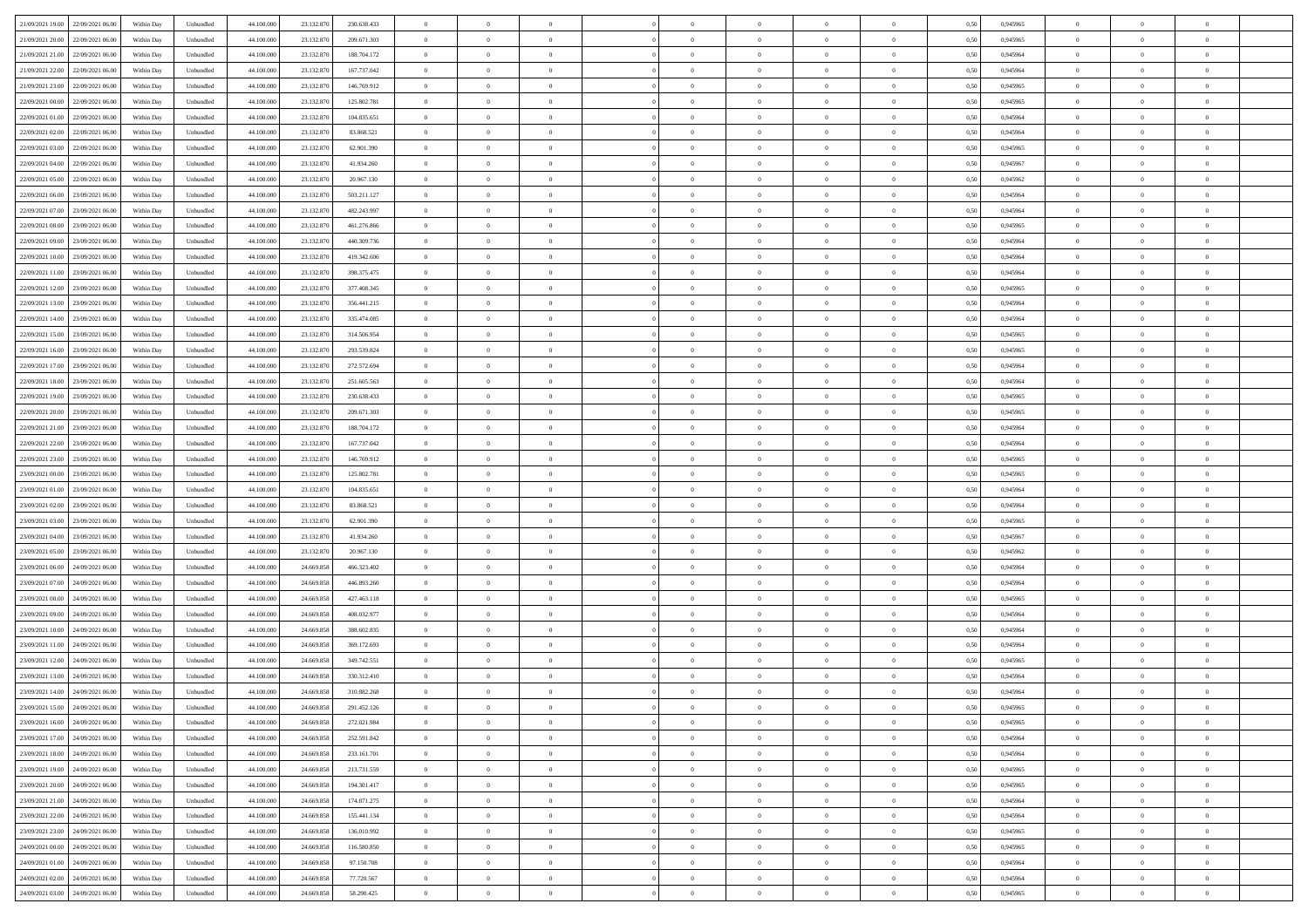| 24/09/2021 04:00<br>24/09/2021 06:00 | Within Day | Unbundled | 44.100.000 | 24.669.858 | 38.860.283    | $\overline{0}$ | $\overline{0}$   | $\overline{0}$ | $\theta$       | $\theta$       |                | $\overline{0}$ | 0,50 | 0,945967 | $\theta$       | $\theta$       | $\theta$       |  |
|--------------------------------------|------------|-----------|------------|------------|---------------|----------------|------------------|----------------|----------------|----------------|----------------|----------------|------|----------|----------------|----------------|----------------|--|
|                                      |            |           |            |            |               |                |                  |                |                |                |                |                |      |          |                |                |                |  |
| 24/09/2021 05:00<br>24/09/2021 06.0  | Within Day | Unbundled | 44.100.00  | 24.669.858 | 19.430.141    | $\overline{0}$ | $\overline{0}$   | $\overline{0}$ | $\,0\,$        | $\bf{0}$       | $\overline{0}$ | $\bf{0}$       | 0,50 | 0,945962 | $\,$ 0 $\,$    | $\theta$       | $\overline{0}$ |  |
| 24/09/2021 06.00<br>25/09/2021 06:00 | Within Day | Unbundled | 44,100,000 | 23.414.687 | 496,447.510   | $\overline{0}$ | $\overline{0}$   | $\overline{0}$ | $\bf{0}$       | $\bf{0}$       | $\overline{0}$ | $\mathbf{0}$   | 0.50 | 0.945964 | $\bf{0}$       | $\overline{0}$ | $\overline{0}$ |  |
| 24/09/2021 07:00<br>25/09/2021 06:00 | Within Day | Unbundled | 44.100.000 | 23.414.687 | 475.762.197   | $\overline{0}$ | $\overline{0}$   | $\overline{0}$ | $\overline{0}$ | $\overline{0}$ | $\overline{0}$ | $\bf{0}$       | 0,50 | 0,945964 | $\theta$       | $\theta$       | $\overline{0}$ |  |
| 24/09/2021 08:00<br>25/09/2021 06.0  | Within Day | Unbundled | 44.100.000 | 23.414.687 | 455.076.884   | $\overline{0}$ | $\overline{0}$   | $\bf{0}$       | $\overline{0}$ | $\overline{0}$ | $\overline{0}$ | $\bf{0}$       | 0,50 | 0,945965 | $\,$ 0 $\,$    | $\theta$       | $\overline{0}$ |  |
| 25/09/2021 06:00                     |            |           | 44,100,000 | 23.414.687 | 434.391.571   |                |                  |                |                | $\overline{0}$ |                |                |      |          |                | $\theta$       | $\overline{0}$ |  |
| 24/09/2021 09:00                     | Within Day | Unbundled |            |            |               | $\overline{0}$ | $\overline{0}$   | $\overline{0}$ | $\overline{0}$ |                | $\overline{0}$ | $\mathbf{0}$   | 0.50 | 0.945964 | $\bf{0}$       |                |                |  |
| 24/09/2021 10:00<br>25/09/2021 06.00 | Within Day | Unbundled | 44.100.000 | 23.414.687 | 413.706.258   | $\overline{0}$ | $\overline{0}$   | $\overline{0}$ | $\overline{0}$ | $\overline{0}$ | $\overline{0}$ | $\bf{0}$       | 0,50 | 0,945964 | $\theta$       | $\theta$       | $\overline{0}$ |  |
| 24/09/2021 11:00<br>25/09/2021 06.0  | Within Day | Unbundled | 44.100.000 | 23.414.687 | 393.020.946   | $\overline{0}$ | $\overline{0}$   | $\overline{0}$ | $\bf{0}$       | $\overline{0}$ | $\overline{0}$ | $\bf{0}$       | 0,50 | 0,945964 | $\,$ 0 $\,$    | $\bf{0}$       | $\overline{0}$ |  |
| 24/09/2021 12:00<br>25/09/2021 06:00 | Within Day | Unbundled | 44,100,000 | 23.414.687 | 372.335.633   | $\overline{0}$ | $\overline{0}$   | $\overline{0}$ | $\overline{0}$ | $\overline{0}$ | $\overline{0}$ | $\mathbf{0}$   | 0.50 | 0.945965 | $\,$ 0 $\,$    | $\theta$       | $\overline{0}$ |  |
| 24/09/2021 13:00<br>25/09/2021 06:00 | Within Day | Unbundled | 44.100.000 | 23.414.687 | 351.650.320   | $\overline{0}$ | $\overline{0}$   | $\overline{0}$ | $\bf{0}$       | $\overline{0}$ | $\overline{0}$ | $\bf{0}$       | 0,50 | 0,945964 | $\,$ 0 $\,$    | $\theta$       | $\overline{0}$ |  |
| 24/09/2021 14:00<br>25/09/2021 06.0  | Within Day | Unbundled | 44.100.000 | 23.414.687 | 330.965.007   | $\overline{0}$ | $\overline{0}$   | $\overline{0}$ | $\bf{0}$       | $\bf{0}$       | $\overline{0}$ | $\bf{0}$       | 0,50 | 0,945964 | $\,$ 0 $\,$    | $\theta$       | $\overline{0}$ |  |
|                                      |            |           |            |            |               |                |                  |                |                |                |                |                |      |          |                |                |                |  |
| 24/09/2021 15:00<br>25/09/2021 06:00 | Within Day | Unbundled | 44,100,000 | 23.414.687 | 310.279.694   | $\overline{0}$ | $\overline{0}$   | $\overline{0}$ | $\bf{0}$       | $\bf{0}$       | $\overline{0}$ | $\mathbf{0}$   | 0.50 | 0.945965 | $\bf{0}$       | $\overline{0}$ | $\bf{0}$       |  |
| 24/09/2021 16.00<br>25/09/2021 06:00 | Within Day | Unbundled | 44.100.000 | 23.414.687 | 289.594.381   | $\overline{0}$ | $\overline{0}$   | $\overline{0}$ | $\overline{0}$ | $\overline{0}$ | $\overline{0}$ | $\bf{0}$       | 0,50 | 0,945965 | $\theta$       | $\theta$       | $\overline{0}$ |  |
| 24/09/2021 17.00<br>25/09/2021 06.0  | Within Day | Unbundled | 44.100.000 | 23.414.687 | 268.909.068   | $\overline{0}$ | $\overline{0}$   | $\bf{0}$       | $\bf{0}$       | $\overline{0}$ | $\overline{0}$ | $\bf{0}$       | 0,50 | 0,945964 | $\,$ 0 $\,$    | $\bf{0}$       | $\overline{0}$ |  |
| 24/09/2021 18:00<br>25/09/2021 06:00 | Within Day | Unbundled | 44,100,000 | 23.414.687 | 248.223.755   | $\overline{0}$ | $\overline{0}$   | $\overline{0}$ | $\overline{0}$ | $\overline{0}$ | $\overline{0}$ | $\mathbf{0}$   | 0.50 | 0.945964 | $\theta$       | $\theta$       | $\overline{0}$ |  |
| 24/09/2021 19:00<br>25/09/2021 06:00 | Within Day | Unbundled | 44.100.000 | 23.414.687 | 227.538.442   | $\overline{0}$ | $\overline{0}$   | $\overline{0}$ | $\overline{0}$ | $\overline{0}$ | $\overline{0}$ | $\bf{0}$       | 0,50 | 0,945965 | $\theta$       | $\theta$       | $\overline{0}$ |  |
| 24/09/2021 20.00<br>25/09/2021 06.0  | Within Day | Unbundled | 44.100.000 | 23.414.687 | 206.853.129   | $\overline{0}$ | $\overline{0}$   | $\overline{0}$ | $\bf{0}$       | $\overline{0}$ | $\overline{0}$ | $\bf{0}$       | 0,50 | 0,945965 | $\,$ 0 $\,$    | $\theta$       | $\overline{0}$ |  |
|                                      |            |           |            |            |               |                |                  |                |                |                |                |                |      |          |                |                |                |  |
| 24/09/2021 21.00<br>25/09/2021 06:00 | Within Day | Unbundled | 44,100,000 | 23.414.687 | 186, 167, 816 | $\overline{0}$ | $\overline{0}$   | $\overline{0}$ | $\overline{0}$ | $\bf{0}$       | $\overline{0}$ | $\mathbf{0}$   | 0.50 | 0.945964 | $\,$ 0 $\,$    | $\overline{0}$ | $\overline{0}$ |  |
| 24/09/2021 22.00<br>25/09/2021 06:00 | Within Day | Unbundled | 44.100.000 | 23.414.687 | 165.482.503   | $\overline{0}$ | $\overline{0}$   | $\overline{0}$ | $\overline{0}$ | $\overline{0}$ | $\overline{0}$ | $\bf{0}$       | 0,50 | 0,945964 | $\,$ 0 $\,$    | $\theta$       | $\overline{0}$ |  |
| 24/09/2021 23:00<br>25/09/2021 06.0  | Within Day | Unbundled | 44.100.000 | 23.414.687 | 144.797.190   | $\overline{0}$ | $\overline{0}$   | $\overline{0}$ | $\bf{0}$       | $\bf{0}$       | $\overline{0}$ | $\bf{0}$       | 0,50 | 0,945965 | $\,$ 0 $\,$    | $\bf{0}$       | $\overline{0}$ |  |
| 25/09/2021 00:00<br>25/09/2021 06:00 | Within Day | Unbundled | 44,100,000 | 23.414.687 | 124.111.877   | $\overline{0}$ | $\overline{0}$   | $\overline{0}$ | $\bf{0}$       | $\bf{0}$       | $\overline{0}$ | $\mathbf{0}$   | 0.50 | 0.945965 | $\bf{0}$       | $\overline{0}$ | $\overline{0}$ |  |
| 25/09/2021 01:00<br>25/09/2021 06:00 | Within Day | Unbundled | 44.100.000 | 23.414.687 | 103.426.564   | $\overline{0}$ | $\overline{0}$   | $\overline{0}$ | $\overline{0}$ | $\overline{0}$ | $\overline{0}$ | $\,$ 0 $\,$    | 0,50 | 0,945964 | $\theta$       | $\theta$       | $\overline{0}$ |  |
| 25/09/2021 02.00<br>25/09/2021 06.0  | Within Day | Unbundled | 44.100.000 | 23.414.687 | 82.741.251    | $\overline{0}$ | $\overline{0}$   | $\bf{0}$       | $\bf{0}$       | $\overline{0}$ | $\overline{0}$ | $\bf{0}$       | 0,50 | 0,945964 | $\,$ 0 $\,$    | $\bf{0}$       | $\overline{0}$ |  |
|                                      |            |           |            |            |               |                |                  |                |                |                |                |                |      |          |                |                |                |  |
| 25/09/2021 03.00<br>25/09/2021 06:00 | Within Day | Unbundled | 44,100,000 | 23.414.687 | 62.055.938    | $\overline{0}$ | $\overline{0}$   | $\overline{0}$ | $\overline{0}$ | $\overline{0}$ | $\overline{0}$ | $\mathbf{0}$   | 0.50 | 0.945965 | $\bf{0}$       | $\theta$       | $\overline{0}$ |  |
| 25/09/2021 04:00<br>25/09/2021 06.00 | Within Day | Unbundled | 44.100.000 | 23.414.687 | 41.370.625    | $\overline{0}$ | $\overline{0}$   | $\overline{0}$ | $\overline{0}$ | $\overline{0}$ | $\overline{0}$ | $\bf{0}$       | 0,50 | 0,945967 | $\theta$       | $\theta$       | $\overline{0}$ |  |
| 25/09/2021 05:00<br>25/09/2021 06.0  | Within Day | Unbundled | 44.100.000 | 23.414.687 | 20.685.312    | $\overline{0}$ | $\overline{0}$   | $\overline{0}$ | $\overline{0}$ | $\overline{0}$ | $\overline{0}$ | $\bf{0}$       | 0,50 | 0,945962 | $\,$ 0 $\,$    | $\theta$       | $\overline{0}$ |  |
| 25/09/2021 06.00<br>26/09/2021 06:00 | Within Day | Unbundled | 44,100,000 | 22.814.199 | 510.859.217   | $\overline{0}$ | $\overline{0}$   | $\overline{0}$ | $\overline{0}$ | $\overline{0}$ | $\overline{0}$ | $\mathbf{0}$   | 0.50 | 0.945964 | $\,$ 0 $\,$    | $\theta$       | $\overline{0}$ |  |
| 25/09/2021 07:00<br>26/09/2021 06:00 | Within Day | Unbundled | 44.100.000 | 22.814.199 | 489.573.416   | $\overline{0}$ | $\overline{0}$   | $\overline{0}$ | $\overline{0}$ | $\overline{0}$ | $\overline{0}$ | $\bf{0}$       | 0,50 | 0,945964 | $\theta$       | $\theta$       | $\overline{0}$ |  |
| 25/09/2021 08:00<br>26/09/2021 06.0  | Within Day | Unbundled | 44.100.000 | 22.814.199 | 468.287.615   | $\overline{0}$ | $\overline{0}$   | $\overline{0}$ | $\overline{0}$ | $\bf{0}$       | $\overline{0}$ | $\bf{0}$       | 0,50 | 0,945965 | $\,$ 0 $\,$    | $\bf{0}$       | $\overline{0}$ |  |
| 26/09/2021 06:00                     |            | Unbundled | 44,100,000 | 22.814.199 | 447.001.815   |                |                  | $\overline{0}$ |                | $\bf{0}$       | $\overline{0}$ |                | 0.50 | 0.945964 | $\bf{0}$       | $\overline{0}$ | $\bf{0}$       |  |
| 25/09/2021 09:00                     | Within Day |           |            |            |               | $\overline{0}$ | $\overline{0}$   |                | $\bf{0}$       |                |                | $\mathbf{0}$   |      |          |                |                |                |  |
| 25/09/2021 10:00<br>26/09/2021 06:00 | Within Day | Unbundled | 44.100.000 | 22.814.199 | 425.716.014   | $\overline{0}$ | $\overline{0}$   | $\overline{0}$ | $\overline{0}$ | $\overline{0}$ | $\overline{0}$ | $\overline{0}$ | 0.50 | 0.945964 | $\theta$       | $\theta$       | $\overline{0}$ |  |
| 25/09/2021 11:00<br>26/09/2021 06.0  | Within Day | Unbundled | 44.100.000 | 22.814.199 | 404.430.213   | $\overline{0}$ | $\overline{0}$   | $\overline{0}$ | $\bf{0}$       | $\overline{0}$ | $\overline{0}$ | $\bf{0}$       | 0,50 | 0,945964 | $\,$ 0 $\,$    | $\bf{0}$       | $\overline{0}$ |  |
| 25/09/2021 12:00<br>26/09/2021 06:00 | Within Day | Unbundled | 44,100,000 | 22.814.199 | 383.144.412   | $\overline{0}$ | $\overline{0}$   | $\overline{0}$ | $\overline{0}$ | $\overline{0}$ | $\overline{0}$ | $\mathbf{0}$   | 0.50 | 0.945965 | $\,$ 0 $\,$    | $\theta$       | $\overline{0}$ |  |
| 25/09/2021 13:00<br>26/09/2021 06:00 | Within Day | Unbundled | 44.100.000 | 22.814.199 | 361.858.612   | $\overline{0}$ | $\overline{0}$   | $\overline{0}$ | $\overline{0}$ | $\overline{0}$ | $\Omega$       | $\overline{0}$ | 0.50 | 0,945964 | $\theta$       | $\theta$       | $\overline{0}$ |  |
| 25/09/2021 14:00<br>26/09/2021 06.0  | Within Day | Unbundled | 44.100.000 | 22.814.199 | 340.572.811   | $\overline{0}$ | $\overline{0}$   | $\overline{0}$ | $\bf{0}$       | $\overline{0}$ | $\overline{0}$ | $\bf{0}$       | 0,50 | 0,945964 | $\,$ 0 $\,$    | $\bf{0}$       | $\overline{0}$ |  |
| 25/09/2021 15:00<br>26/09/2021 06:00 | Within Day | Unbundled | 44,100,000 | 22.814.199 | 319.287.010   | $\overline{0}$ | $\overline{0}$   | $\overline{0}$ | $\overline{0}$ | $\bf{0}$       | $\overline{0}$ | $\mathbf{0}$   | 0.50 | 0.945965 | $\,$ 0 $\,$    | $\theta$       | $\overline{0}$ |  |
|                                      |            |           |            |            |               |                | $\overline{0}$   |                |                |                |                | $\overline{0}$ |      |          | $\theta$       | $\theta$       |                |  |
| 25/09/2021 16:00<br>26/09/2021 06:00 | Within Day | Unbundled | 44.100.000 | 22.814.199 | 298.001.210   | $\overline{0}$ |                  | $\overline{0}$ | $\overline{0}$ | $\overline{0}$ | $\overline{0}$ |                | 0.50 | 0,945965 |                |                | $\overline{0}$ |  |
| 25/09/2021 17:00<br>26/09/2021 06.0  | Within Day | Unbundled | 44.100.000 | 22.814.199 | 276.715.409   | $\overline{0}$ | $\overline{0}$   | $\overline{0}$ | $\,0\,$        | $\bf{0}$       | $\overline{0}$ | $\bf{0}$       | 0,50 | 0,945964 | $\,$ 0 $\,$    | $\bf{0}$       | $\overline{0}$ |  |
| 25/09/2021 18:00<br>26/09/2021 06:00 | Within Day | Unbundled | 44,100,000 | 22.814.199 | 255.429.608   | $\overline{0}$ | $\overline{0}$   | $\overline{0}$ | $\bf{0}$       | $\bf{0}$       | $\overline{0}$ | $\mathbf{0}$   | 0.50 | 0.945964 | $\bf{0}$       | $\overline{0}$ | $\overline{0}$ |  |
| 25/09/2021 19:00<br>26/09/2021 06:00 | Within Day | Unbundled | 44.100.000 | 22.814.199 | 234.143.807   | $\overline{0}$ | $\overline{0}$   | $\overline{0}$ | $\overline{0}$ | $\overline{0}$ | $\overline{0}$ | $\overline{0}$ | 0.50 | 0,945965 | $\theta$       | $\theta$       | $\overline{0}$ |  |
| 25/09/2021 20.00<br>26/09/2021 06.0  | Within Day | Unbundled | 44.100.000 | 22.814.199 | 212.858.007   | $\overline{0}$ | $\overline{0}$   | $\overline{0}$ | $\bf{0}$       | $\bf{0}$       | $\overline{0}$ | $\bf{0}$       | 0,50 | 0,945965 | $\,$ 0 $\,$    | $\bf{0}$       | $\overline{0}$ |  |
| 25/09/2021 21.00<br>26/09/2021 06:00 | Within Day | Unbundled | 44,100,000 | 22.814.199 | 191.572.206   | $\overline{0}$ | $\overline{0}$   | $\overline{0}$ | $\overline{0}$ | $\overline{0}$ | $\Omega$       | $\overline{0}$ | 0.50 | 0.945964 | $\bf{0}$       | $\theta$       | $\overline{0}$ |  |
| 25/09/2021 22:00<br>26/09/2021 06:00 | Within Day | Unbundled | 44.100.000 | 22.814.199 | 170.286.405   | $\overline{0}$ | $\overline{0}$   | $\overline{0}$ | $\overline{0}$ | $\overline{0}$ | $\theta$       | $\overline{0}$ | 0.5( | 0,945964 | $\theta$       | $\theta$       | $\overline{0}$ |  |
|                                      |            |           |            |            |               |                | $\overline{0}$   | $\bf{0}$       | $\overline{0}$ | $\bf{0}$       | $\overline{0}$ | $\bf{0}$       |      |          | $\,$ 0 $\,$    | $\bf{0}$       | $\overline{0}$ |  |
| 25/09/2021 23:00<br>26/09/2021 06.00 | Within Day | Unbundled | 44.100.000 | 22.814.199 | 149.000.605   | $\overline{0}$ |                  |                |                |                |                |                | 0,50 | 0,945965 |                |                |                |  |
| 26/09/2021 00:00 26/09/2021 06:00    | Within Day | Unbundled | 44.100.000 | 22.814.199 | 127.714.804   | $\bf{0}$       | $\boldsymbol{0}$ |                | $\bf{0}$       |                |                |                | 0,50 | 0.945965 | $\theta$       | $\overline{0}$ |                |  |
| 26/09/2021 01:00<br>26/09/2021 06:00 | Within Dav | Unbundled | 44.100.000 | 22.814.199 | 106.429.003   | $\overline{0}$ | $\overline{0}$   | $\overline{0}$ | $\overline{0}$ | $\overline{0}$ | $\overline{0}$ | $\overline{0}$ | 0,50 | 0,945964 | $\theta$       | $\theta$       | $\overline{0}$ |  |
| 26/09/2021 02:00<br>26/09/2021 06.0  | Within Day | Unbundled | 44.100.000 | 22.814.199 | 85.143.202    | $\overline{0}$ | $\overline{0}$   | $\overline{0}$ | $\bf{0}$       | $\overline{0}$ | $\overline{0}$ | $\mathbf{0}$   | 0,50 | 0,945964 | $\bf{0}$       | $\overline{0}$ | $\bf{0}$       |  |
| 26/09/2021 03:00<br>26/09/2021 06:00 | Within Day | Unbundled | 44.100.000 | 22.814.199 | 63.857.402    | $\overline{0}$ | $\overline{0}$   | $\overline{0}$ | $\overline{0}$ | $\bf{0}$       | $\overline{0}$ | $\mathbf{0}$   | 0.50 | 0.945965 | $\overline{0}$ | $\bf{0}$       | $\,$ 0 $\,$    |  |
| 26/09/2021 04:00<br>26/09/2021 06:00 | Within Dav | Unbundled | 44.100.000 | 22.814.199 | 42.571.601    | $\overline{0}$ | $\overline{0}$   | $\overline{0}$ | $\overline{0}$ | $\overline{0}$ | $\overline{0}$ | $\mathbf{0}$   | 0,50 | 0,945967 | $\overline{0}$ | $\theta$       | $\overline{0}$ |  |
| 26/09/2021 05:00<br>26/09/2021 06.00 | Within Day | Unbundled | 44.100.000 | 22.814.199 | 21.285.800    | $\overline{0}$ | $\overline{0}$   | $\overline{0}$ | $\bf{0}$       | $\bf{0}$       | $\overline{0}$ | $\mathbf{0}$   | 0,50 | 0,945962 | $\overline{0}$ | $\bf{0}$       | $\overline{0}$ |  |
|                                      |            |           |            |            |               |                |                  |                |                |                |                |                |      |          |                |                |                |  |
| 26/09/2021 06:00<br>27/09/2021 06:00 | Within Day | Unbundled | 44.100.000 | 22.814.199 | 510.859.217   | $\overline{0}$ | $\overline{0}$   | $\overline{0}$ | $\bf{0}$       | $\overline{0}$ | $\overline{0}$ | $\mathbf{0}$   | 0.50 | 0.945964 | $\,$ 0 $\,$    | $\theta$       | $\overline{0}$ |  |
| 26/09/2021 07:00<br>27/09/2021 06:00 | Within Dav | Unbundled | 44.100.000 | 22.814.199 | 489.573.416   | $\overline{0}$ | $\overline{0}$   | $\overline{0}$ | $\overline{0}$ | $\overline{0}$ | $\overline{0}$ | $\mathbf{0}$   | 0,50 | 0,945964 | $\overline{0}$ | $\theta$       | $\overline{0}$ |  |
| 26/09/2021 08:00<br>27/09/2021 06:00 | Within Day | Unbundled | 44.100.000 | 22.814.199 | 468.287.615   | $\overline{0}$ | $\overline{0}$   | $\overline{0}$ | $\bf{0}$       | $\bf{0}$       | $\overline{0}$ | $\,$ 0 $\,$    | 0,50 | 0,945965 | $\bf{0}$       | $\bf{0}$       | $\overline{0}$ |  |
| 27/09/2021 06:00<br>26/09/2021 09:00 | Within Day | Unbundled | 44,100,000 | 22.814.199 | 447.001.815   | $\overline{0}$ | $\overline{0}$   | $\overline{0}$ | $\bf{0}$       | $\bf{0}$       | $\overline{0}$ | $\,$ 0 $\,$    | 0.50 | 0.945964 | $\overline{0}$ | $\bf{0}$       | $\,$ 0         |  |
| 26/09/2021 11:00<br>27/09/2021 06:00 | Within Dav | Unbundled | 44.100.000 | 22.814.199 | 404.430.213   | $\overline{0}$ | $\overline{0}$   | $\overline{0}$ | $\overline{0}$ | $\overline{0}$ | $\overline{0}$ | $\mathbf{0}$   | 0,50 | 0,945964 | $\overline{0}$ | $\theta$       | $\overline{0}$ |  |
| 26/09/2021 12:00<br>27/09/2021 06.0  | Within Day | Unbundled | 44.100.000 | 22.814.199 | 383.144.412   | $\overline{0}$ | $\overline{0}$   | $\overline{0}$ | $\overline{0}$ | $\bf{0}$       | $\overline{0}$ | $\mathbf{0}$   | 0,50 | 0,945965 | $\bf{0}$       | $\bf{0}$       | $\overline{0}$ |  |
|                                      |            |           |            |            |               |                |                  |                |                |                |                |                |      |          |                |                |                |  |
| 26/09/2021 13:00 27/09/2021 06:00    | Within Day | Unbundled | 44.100.000 | 22.814.199 | 361.858.612   | $\,$ 0 $\,$    | $\overline{0}$   | $\overline{0}$ | $\bf{0}$       | $\,$ 0         | $\overline{0}$ | $\,0\,$        | 0,50 | 0,945964 | $\overline{0}$ | $\,$ 0 $\,$    | $\,$ 0 $\,$    |  |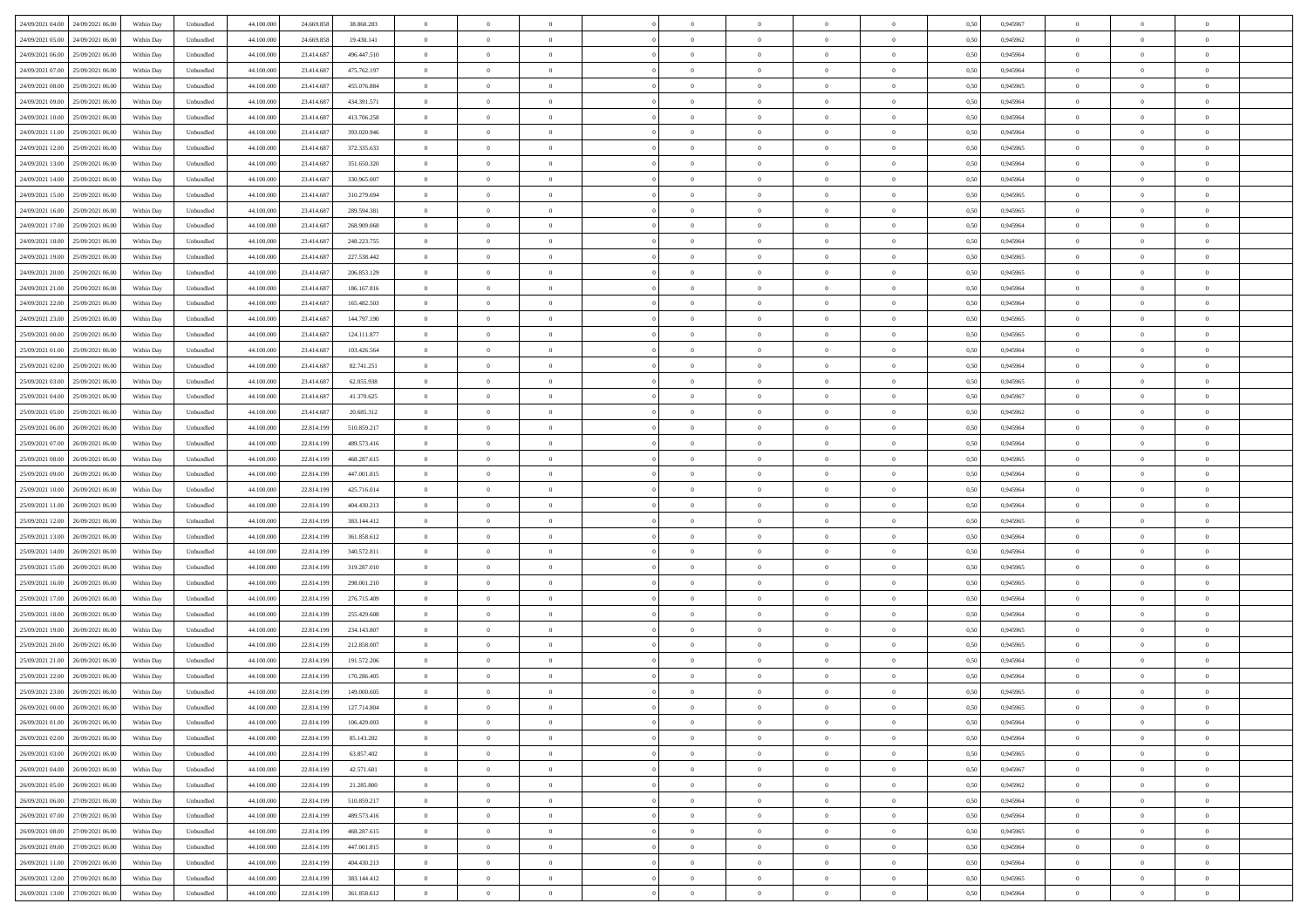| 26/09/2021 14:00<br>27/09/2021 06:00 | Within Day | Unbundled | 44.100.000 | 22.814.199 | 340.572.811 | $\overline{0}$ | $\overline{0}$ | $\overline{0}$ | $\theta$       | $\theta$       |                | $\overline{0}$ | 0,50 | 0,945964 | $\theta$       | $\theta$       | $\theta$       |  |
|--------------------------------------|------------|-----------|------------|------------|-------------|----------------|----------------|----------------|----------------|----------------|----------------|----------------|------|----------|----------------|----------------|----------------|--|
|                                      |            |           |            |            |             |                | $\overline{0}$ |                | $\,0\,$        | $\bf{0}$       | $\overline{0}$ |                |      |          | $\,$ 0 $\,$    | $\bf{0}$       | $\overline{0}$ |  |
| 26/09/2021 15:00<br>27/09/2021 06.00 | Within Day | Unbundled | 44.100.000 | 22.814.199 | 319.287.010 | $\overline{0}$ |                | $\overline{0}$ |                |                |                | $\mathbf{0}$   | 0,50 | 0,945965 |                |                |                |  |
| 26/09/2021 16.00<br>27/09/2021 06:00 | Within Day | Unbundled | 44,100,000 | 22.814.199 | 298.001.210 | $\overline{0}$ | $\overline{0}$ | $\overline{0}$ | $\bf{0}$       | $\bf{0}$       | $\overline{0}$ | $\,$ 0 $\,$    | 0.50 | 0.945965 | $\bf{0}$       | $\overline{0}$ | $\bf{0}$       |  |
| 26/09/2021 17:00<br>27/09/2021 06:00 | Within Day | Unbundled | 44.100.000 | 22.814.199 | 276.715.409 | $\overline{0}$ | $\overline{0}$ | $\overline{0}$ | $\overline{0}$ | $\overline{0}$ | $\overline{0}$ | $\,$ 0 $\,$    | 0,50 | 0,945964 | $\theta$       | $\overline{0}$ | $\overline{0}$ |  |
| 26/09/2021 18:00<br>27/09/2021 06.00 | Within Day | Unbundled | 44.100.000 | 22.814.199 | 255.429.608 | $\overline{0}$ | $\overline{0}$ | $\overline{0}$ | $\bf{0}$       | $\overline{0}$ | $\overline{0}$ | $\bf{0}$       | 0,50 | 0,945964 | $\,$ 0 $\,$    | $\bf{0}$       | $\overline{0}$ |  |
| 26/09/2021 19:00<br>27/09/2021 06:00 | Within Day | Unbundled | 44,100,000 | 22.814.199 | 234.143.807 | $\overline{0}$ | $\overline{0}$ | $\overline{0}$ | $\bf{0}$       | $\bf{0}$       | $\overline{0}$ | $\mathbf{0}$   | 0.50 | 0.945965 | $\,$ 0 $\,$    | $\theta$       | $\overline{0}$ |  |
| 26/09/2021 20:00<br>27/09/2021 06.00 | Within Day | Unbundled | 44.100.000 | 22.814.199 | 212.858.007 | $\overline{0}$ | $\overline{0}$ | $\overline{0}$ | $\overline{0}$ | $\overline{0}$ | $\overline{0}$ | $\bf{0}$       | 0,50 | 0,945965 | $\theta$       | $\theta$       | $\overline{0}$ |  |
| 26/09/2021 21:00<br>27/09/2021 06.00 | Within Day | Unbundled | 44.100.000 | 22.814.199 | 191.572.206 | $\overline{0}$ | $\overline{0}$ | $\overline{0}$ | $\,0\,$        | $\bf{0}$       | $\overline{0}$ | $\bf{0}$       | 0,50 | 0,945964 | $\,$ 0 $\,$    | $\bf{0}$       | $\overline{0}$ |  |
| 26/09/2021 22:00<br>27/09/2021 06:00 | Within Day | Unbundled | 44,100,000 | 22.814.199 | 170.286.405 | $\overline{0}$ | $\overline{0}$ | $\overline{0}$ | $\bf{0}$       | $\bf{0}$       | $\overline{0}$ | $\mathbf{0}$   | 0.50 | 0.945964 | $\bf{0}$       | $\overline{0}$ | $\bf{0}$       |  |
| 26/09/2021 23:00<br>27/09/2021 06:00 | Within Day | Unbundled | 44.100.000 | 22.814.199 | 149.000.605 | $\overline{0}$ | $\overline{0}$ | $\overline{0}$ | $\bf{0}$       | $\bf{0}$       | $\overline{0}$ | $\bf{0}$       | 0,50 | 0,945965 | $\,$ 0         | $\,$ 0 $\,$    | $\overline{0}$ |  |
|                                      |            |           |            |            |             |                |                |                |                |                |                |                |      |          |                |                |                |  |
| 27/09/2021 00.00<br>27/09/2021 06.00 | Within Day | Unbundled | 44.100.000 | 22.814.199 | 127.714.804 | $\overline{0}$ | $\overline{0}$ | $\overline{0}$ | $\,0\,$        | $\bf{0}$       | $\overline{0}$ | $\bf{0}$       | 0,50 | 0,945965 | $\,$ 0 $\,$    | $\bf{0}$       | $\overline{0}$ |  |
| 27/09/2021 01:00<br>27/09/2021 06:00 | Within Day | Unbundled | 44,100,000 | 22.814.199 | 106.429.003 | $\overline{0}$ | $\overline{0}$ | $\overline{0}$ | $\bf{0}$       | $\bf{0}$       | $\overline{0}$ | $\,$ 0 $\,$    | 0.50 | 0.945964 | $\bf{0}$       | $\overline{0}$ | $\,$ 0         |  |
| 27/09/2021 02.00<br>27/09/2021 06:00 | Within Day | Unbundled | 44.100.000 | 22.814.199 | 85.143.202  | $\overline{0}$ | $\overline{0}$ | $\overline{0}$ | $\overline{0}$ | $\overline{0}$ | $\overline{0}$ | $\,$ 0 $\,$    | 0,50 | 0,945964 | $\theta$       | $\theta$       | $\overline{0}$ |  |
| 27/09/2021 03.00<br>27/09/2021 06.00 | Within Day | Unbundled | 44.100.000 | 22.814.199 | 63.857.402  | $\overline{0}$ | $\overline{0}$ | $\overline{0}$ | $\bf{0}$       | $\bf{0}$       | $\overline{0}$ | $\bf{0}$       | 0,50 | 0,945965 | $\,$ 0 $\,$    | $\bf{0}$       | $\overline{0}$ |  |
| 27/09/2021 04.00<br>27/09/2021 06:00 | Within Day | Unbundled | 44,100,000 | 22.814.199 | 42.571.601  | $\overline{0}$ | $\overline{0}$ | $\overline{0}$ | $\bf{0}$       | $\overline{0}$ | $\overline{0}$ | $\mathbf{0}$   | 0.50 | 0.945967 | $\,$ 0 $\,$    | $\theta$       | $\overline{0}$ |  |
| 27/09/2021 05:00<br>27/09/2021 06:00 | Within Day | Unbundled | 44.100.000 | 22.814.199 | 21.285.800  | $\overline{0}$ | $\overline{0}$ | $\overline{0}$ | $\bf{0}$       | $\overline{0}$ | $\overline{0}$ | $\bf{0}$       | 0,50 | 0,945962 | $\theta$       | $\theta$       | $\overline{0}$ |  |
| 27/09/2021 06.00<br>28/09/2021 06.00 | Within Day | Unbundled | 44.100.000 | 22.410.984 | 520.536.391 | $\overline{0}$ | $\overline{0}$ | $\overline{0}$ | $\,0\,$        | $\bf{0}$       | $\overline{0}$ | $\bf{0}$       | 0,50 | 0,945964 | $\,$ 0 $\,$    | $\bf{0}$       | $\overline{0}$ |  |
| 27/09/2021 07:00<br>28/09/2021 06:00 | Within Day | Unbundled | 44,100,000 | 22.410.984 | 498.847.375 | $\overline{0}$ | $\overline{0}$ | $\overline{0}$ | $\bf{0}$       | $\bf{0}$       | $\overline{0}$ | $\mathbf{0}$   | 0.50 | 0.945964 | $\bf{0}$       | $\overline{0}$ | $\bf{0}$       |  |
| 27/09/2021 08:00<br>28/09/2021 06:00 | Within Day | Unbundled | 44.100.000 | 22.410.984 | 477.158.359 | $\overline{0}$ | $\overline{0}$ | $\overline{0}$ | $\bf{0}$       | $\overline{0}$ | $\overline{0}$ | $\bf{0}$       | 0,50 | 0,945965 | $\,$ 0 $\,$    | $\bf{0}$       | $\overline{0}$ |  |
|                                      |            |           |            |            |             |                |                |                |                |                |                |                |      |          |                |                |                |  |
| 27/09/2021 09.00<br>28/09/2021 06.00 | Within Day | Unbundled | 44.100.000 | 22.410.984 | 455.469.342 | $\overline{0}$ | $\overline{0}$ | $\overline{0}$ | $\,0\,$        | $\bf{0}$       | $\overline{0}$ | $\bf{0}$       | 0,50 | 0,945964 | $\,$ 0 $\,$    | $\bf{0}$       | $\overline{0}$ |  |
| 27/09/2021 10:00<br>28/09/2021 06:00 | Within Day | Unbundled | 44,100,000 | 22.410.984 | 433.780.326 | $\overline{0}$ | $\overline{0}$ | $\overline{0}$ | $\bf{0}$       | $\bf{0}$       | $\overline{0}$ | $\,$ 0 $\,$    | 0.50 | 0.945964 | $\bf{0}$       | $\overline{0}$ | $\,$ 0         |  |
| 27/09/2021 11:00<br>28/09/2021 06:00 | Within Day | Unbundled | 44.100.000 | 22.410.984 | 412.091.310 | $\overline{0}$ | $\overline{0}$ | $\overline{0}$ | $\overline{0}$ | $\overline{0}$ | $\overline{0}$ | $\,$ 0 $\,$    | 0,50 | 0,945964 | $\theta$       | $\theta$       | $\overline{0}$ |  |
| 27/09/2021 12.00<br>28/09/2021 06.00 | Within Day | Unbundled | 44.100.000 | 22.410.984 | 390.402.293 | $\overline{0}$ | $\overline{0}$ | $\overline{0}$ | $\overline{0}$ | $\bf{0}$       | $\overline{0}$ | $\bf{0}$       | 0,50 | 0,945965 | $\,$ 0 $\,$    | $\bf{0}$       | $\overline{0}$ |  |
| 27/09/2021 13:00<br>28/09/2021 06:00 | Within Day | Unbundled | 44,100,000 | 22.410.984 | 368,713,277 | $\overline{0}$ | $\overline{0}$ | $\overline{0}$ | $\bf{0}$       | $\bf{0}$       | $\overline{0}$ | $\mathbf{0}$   | 0.50 | 0.945964 | $\,$ 0 $\,$    | $\theta$       | $\overline{0}$ |  |
| 27/09/2021 14:00<br>28/09/2021 06:00 | Within Day | Unbundled | 44.100.000 | 22.410.984 | 347.024.261 | $\overline{0}$ | $\overline{0}$ | $\overline{0}$ | $\overline{0}$ | $\overline{0}$ | $\overline{0}$ | $\bf{0}$       | 0,50 | 0,945964 | $\theta$       | $\theta$       | $\overline{0}$ |  |
| 27/09/2021 15.00<br>28/09/2021 06.00 | Within Day | Unbundled | 44.100.000 | 22.410.984 | 325.335.244 | $\overline{0}$ | $\overline{0}$ | $\overline{0}$ | $\,0\,$        | $\bf{0}$       | $\overline{0}$ | $\bf{0}$       | 0,50 | 0,945965 | $\,$ 0 $\,$    | $\bf{0}$       | $\overline{0}$ |  |
| 27/09/2021 16:00<br>28/09/2021 06:00 | Within Day | Unbundled | 44,100,000 | 22.410.984 | 303.646.228 | $\overline{0}$ | $\overline{0}$ | $\overline{0}$ | $\bf{0}$       | $\bf{0}$       | $\overline{0}$ | $\mathbf{0}$   | 0.50 | 0.945965 | $\bf{0}$       | $\overline{0}$ | $\bf{0}$       |  |
| 27/09/2021 17.00<br>28/09/2021 06:00 | Within Day | Unbundled | 44.100.000 | 22.410.984 | 281.957.212 | $\overline{0}$ | $\overline{0}$ | $\overline{0}$ | $\bf{0}$       | $\overline{0}$ | $\overline{0}$ | $\bf{0}$       | 0,50 | 0,945964 | $\overline{0}$ | $\theta$       | $\overline{0}$ |  |
|                                      |            |           |            |            |             |                | $\overline{0}$ |                | $\overline{0}$ | $\bf{0}$       | $\overline{0}$ |                |      |          | $\,$ 0 $\,$    | $\bf{0}$       | $\overline{0}$ |  |
| 27/09/2021 18:00<br>28/09/2021 06.00 | Within Day | Unbundled | 44.100.000 | 22.410.984 | 260.268.195 | $\overline{0}$ |                | $\overline{0}$ |                |                |                | $\mathbf{0}$   | 0,50 | 0,945964 |                |                |                |  |
| 27/09/2021 19:00<br>28/09/2021 06:00 | Within Day | Unbundled | 44,100,000 | 22.410.984 | 238.579.179 | $\overline{0}$ | $\overline{0}$ | $\overline{0}$ | $\bf{0}$       | $\bf{0}$       | $\overline{0}$ | $\,$ 0 $\,$    | 0.50 | 0.945965 | $\bf{0}$       | $\overline{0}$ | $\,$ 0         |  |
| 27/09/2021 20:00<br>28/09/2021 06:00 | Within Day | Unbundled | 44.100.000 | 22.410.984 | 216.890.163 | $\overline{0}$ | $\overline{0}$ | $\overline{0}$ | $\overline{0}$ | $\overline{0}$ | $\overline{0}$ | $\overline{0}$ | 0.50 | 0,945965 | $\theta$       | $\theta$       | $\overline{0}$ |  |
| 27/09/2021 21.00<br>28/09/2021 06.00 | Within Day | Unbundled | 44.100.000 | 22.410.984 | 195.201.146 | $\overline{0}$ | $\overline{0}$ | $\overline{0}$ | $\,0\,$        | $\bf{0}$       | $\overline{0}$ | $\bf{0}$       | 0,50 | 0,945964 | $\,$ 0 $\,$    | $\bf{0}$       | $\overline{0}$ |  |
| 27/09/2021 22.00<br>28/09/2021 06:00 | Within Day | Unbundled | 44,100,000 | 22.410.984 | 173.512.130 | $\overline{0}$ | $\overline{0}$ | $\overline{0}$ | $\bf{0}$       | $\bf{0}$       | $\overline{0}$ | $\mathbf{0}$   | 0.50 | 0.945964 | $\,$ 0 $\,$    | $\theta$       | $\overline{0}$ |  |
| 27/09/2021 23:00<br>28/09/2021 06:00 | Within Day | Unbundled | 44.100.000 | 22.410.984 | 151.823.114 | $\overline{0}$ | $\overline{0}$ | $\overline{0}$ | $\overline{0}$ | $\overline{0}$ | $\overline{0}$ | $\overline{0}$ | 0,50 | 0,945965 | $\theta$       | $\theta$       | $\overline{0}$ |  |
| 28/09/2021 00:00<br>28/09/2021 06.00 | Within Day | Unbundled | 44.100.000 | 22.410.984 | 130.134.097 | $\overline{0}$ | $\overline{0}$ | $\overline{0}$ | $\overline{0}$ | $\bf{0}$       | $\overline{0}$ | $\bf{0}$       | 0,50 | 0,945965 | $\,$ 0 $\,$    | $\bf{0}$       | $\overline{0}$ |  |
| 28/09/2021 01:00<br>28/09/2021 06:00 | Within Day | Unbundled | 44,100,000 | 22.410.984 | 108,445,081 | $\overline{0}$ | $\overline{0}$ | $\overline{0}$ | $\bf{0}$       | $\bf{0}$       | $\overline{0}$ | $\mathbf{0}$   | 0.50 | 0.945964 | $\bf{0}$       | $\overline{0}$ | $\bf{0}$       |  |
| 28/09/2021 02:00<br>28/09/2021 06:00 | Within Day | Unbundled | 44.100.000 | 22.410.984 | 86.756.065  | $\overline{0}$ | $\overline{0}$ | $\overline{0}$ | $\overline{0}$ | $\overline{0}$ | $\overline{0}$ | $\overline{0}$ | 0.50 | 0,945964 | $\theta$       | $\overline{0}$ | $\overline{0}$ |  |
| 28/09/2021 03:00<br>28/09/2021 06.00 | Within Day | Unbundled | 44.100.000 | 22.410.984 | 65.067.048  | $\overline{0}$ | $\overline{0}$ | $\overline{0}$ | $\overline{0}$ | $\bf{0}$       | $\overline{0}$ | $\mathbf{0}$   | 0,50 | 0,945965 | $\overline{0}$ | $\bf{0}$       | $\overline{0}$ |  |
| 28/09/2021 04:00<br>28/09/2021 06:00 | Within Day | Unbundled | 44,100,000 | 22.410.984 | 43.378.032  | $\overline{0}$ | $\overline{0}$ | $\overline{0}$ | $\bf{0}$       | $\bf{0}$       | $\overline{0}$ | $\,$ 0 $\,$    | 0.50 | 0.945967 | $\bf{0}$       | $\overline{0}$ | $\,$ 0         |  |
|                                      |            |           |            |            |             |                | $\overline{0}$ |                |                | $\overline{0}$ | $\overline{0}$ | $\overline{0}$ |      |          | $\theta$       | $\theta$       | $\overline{0}$ |  |
| 28/09/2021 05:00<br>28/09/2021 06:00 | Within Day | Unbundled | 44.100.000 | 22.410.984 | 21.689.016  | $\overline{0}$ |                | $\overline{0}$ | $\overline{0}$ |                |                |                | 0,50 | 0,945962 |                |                |                |  |
| 28/09/2021 06:00<br>29/09/2021 06.0  | Within Day | Unbundled | 44.100.000 | 25.051.396 | 457.166.505 | $\overline{0}$ | $\overline{0}$ | $\overline{0}$ | $\overline{0}$ | $\bf{0}$       | $\overline{0}$ | $\bf{0}$       | 0,50 | 0,945964 | $\,$ 0 $\,$    | $\bf{0}$       | $\overline{0}$ |  |
| 28/09/2021 07:00<br>29/09/2021 06:00 | Within Day | Unbundled | 44,100,000 | 25.051.396 | 438.117.901 | $\overline{0}$ | $\overline{0}$ | $\overline{0}$ | $\overline{0}$ | $\overline{0}$ | $\overline{0}$ | $\mathbf{0}$   | 0.50 | 0.945964 | $\,$ 0 $\,$    | $\theta$       | $\overline{0}$ |  |
| 28/09/2021 08:00<br>29/09/2021 06.00 | Within Day | Unbundled | 44.100.000 | 25.051.396 | 419.069.297 | $\overline{0}$ | $\overline{0}$ | $\overline{0}$ | $\overline{0}$ | $\overline{0}$ | $\Omega$       | $\overline{0}$ | 0.50 | 0,945965 | $\theta$       | $\theta$       | $\overline{0}$ |  |
| 28/09/2021 09:00<br>29/09/2021 06.00 | Within Day | Unbundled | 44.100.000 | 25.051.396 | 400.020.692 | $\overline{0}$ | $\overline{0}$ | $\overline{0}$ | $\overline{0}$ | $\bf{0}$       | $\overline{0}$ | $\bf{0}$       | 0,50 | 0,945964 | $\overline{0}$ | $\bf{0}$       | $\overline{0}$ |  |
| 28/09/2021 10:00 29/09/2021 06:00    | Within Day | Unbundled | 44.100.000 | 25.051.396 | 380.972.088 | $\bf{0}$       | $\,$ 0 $\,$    |                | $\bf{0}$       |                |                | $\Omega$       | 0,50 | 0,945964 | $\theta$       | $\bf{0}$       |                |  |
| 28/09/2021 11:00<br>29/09/2021 06:00 | Within Dav | Unbundled | 44.100.000 | 25.051.396 | 361.923.483 | $\overline{0}$ | $\overline{0}$ | $\overline{0}$ | $\overline{0}$ | $\overline{0}$ | $\overline{0}$ | $\overline{0}$ | 0,50 | 0,945964 | $\theta$       | $\theta$       | $\overline{0}$ |  |
| 28/09/2021 12:00<br>29/09/2021 06.0  | Within Day | Unbundled | 44.100.000 | 25.051.396 | 342.874.879 | $\overline{0}$ | $\overline{0}$ | $\overline{0}$ | $\bf{0}$       | $\overline{0}$ | $\overline{0}$ | $\mathbf{0}$   | 0,50 | 0,945965 | $\bf{0}$       | $\overline{0}$ | $\bf{0}$       |  |
| 28/09/2021 13:00<br>29/09/2021 06:00 | Within Day | Unbundled | 44.100.000 | 25.051.396 | 323.826.275 | $\overline{0}$ | $\overline{0}$ | $\overline{0}$ | $\bf{0}$       | $\bf{0}$       | $\overline{0}$ | $\mathbf{0}$   | 0.50 | 0.945964 | $\overline{0}$ | $\bf{0}$       | $\,$ 0 $\,$    |  |
| 28/09/2021 14:00<br>29/09/2021 06:00 | Within Dav | Unbundled | 44.100.000 | 25.051.396 | 304.777.670 | $\overline{0}$ | $\overline{0}$ | $\overline{0}$ | $\overline{0}$ | $\overline{0}$ | $\overline{0}$ | $\mathbf{0}$   | 0,50 | 0,945964 | $\theta$       | $\theta$       | $\overline{0}$ |  |
|                                      |            |           |            |            |             |                |                |                |                |                |                |                |      |          |                |                |                |  |
| 28/09/2021 15:00<br>29/09/2021 06.00 | Within Day | Unbundled | 44.100.000 | 25.051.396 | 285.729.066 | $\overline{0}$ | $\overline{0}$ | $\overline{0}$ | $\overline{0}$ | $\bf{0}$       | $\overline{0}$ | $\mathbf{0}$   | 0,50 | 0,945965 | $\overline{0}$ | $\bf{0}$       | $\overline{0}$ |  |
| 28/09/2021 16:00<br>29/09/2021 06:00 | Within Day | Unbundled | 44.100.000 | 25.051.396 | 266,680,461 | $\overline{0}$ | $\overline{0}$ | $\overline{0}$ | $\bf{0}$       | $\overline{0}$ | $\overline{0}$ | $\mathbf{0}$   | 0.50 | 0.945965 | $\,$ 0 $\,$    | $\theta$       | $\overline{0}$ |  |
| 28/09/2021 17:00<br>29/09/2021 06:00 | Within Dav | Unbundled | 44.100.000 | 25.051.396 | 247.631.857 | $\overline{0}$ | $\overline{0}$ | $\overline{0}$ | $\overline{0}$ | $\overline{0}$ | $\overline{0}$ | $\mathbf{0}$   | 0,50 | 0,945964 | $\overline{0}$ | $\theta$       | $\overline{0}$ |  |
| 28/09/2021 18:00<br>29/09/2021 06.00 | Within Day | Unbundled | 44.100.000 | 25.051.396 | 228.583.252 | $\overline{0}$ | $\overline{0}$ | $\overline{0}$ | $\bf{0}$       | $\bf{0}$       | $\overline{0}$ | $\,$ 0 $\,$    | 0,50 | 0,945964 | $\bf{0}$       | $\bf{0}$       | $\overline{0}$ |  |
| 28/09/2021 19:00<br>29/09/2021 06:00 | Within Day | Unbundled | 44,100,000 | 25.051.396 | 209.534.648 | $\overline{0}$ | $\overline{0}$ | $\overline{0}$ | $\bf{0}$       | $\bf{0}$       | $\overline{0}$ | $\,$ 0 $\,$    | 0.50 | 0.945965 | $\overline{0}$ | $\bf{0}$       | $\,$ 0         |  |
| 28/09/2021 20:00<br>29/09/2021 06:00 | Within Dav | Unbundled | 44.100.000 | 25.051.396 | 190.486.044 | $\overline{0}$ | $\overline{0}$ | $\overline{0}$ | $\overline{0}$ | $\overline{0}$ | $\overline{0}$ | $\mathbf{0}$   | 0,50 | 0,945965 | $\overline{0}$ | $\theta$       | $\overline{0}$ |  |
| 28/09/2021 21:00<br>29/09/2021 06.0  | Within Day | Unbundled | 44.100.000 | 25.051.396 | 171.437.439 | $\overline{0}$ | $\overline{0}$ | $\overline{0}$ | $\overline{0}$ | $\bf{0}$       | $\overline{0}$ | $\mathbf{0}$   | 0,50 | 0,945964 | $\bf{0}$       | $\bf{0}$       | $\overline{0}$ |  |
| 28/09/2021 22.00 29/09/2021 06:00    | Within Day | Unbundled | 44.100.000 | 25.051.396 | 152.388.835 | $\overline{0}$ | $\overline{0}$ | $\overline{0}$ | $\bf{0}$       | $\,$ 0         | $\overline{0}$ | $\,0\,$        | 0,50 | 0,945964 | $\overline{0}$ | $\bf{0}$       | $\,$ 0 $\,$    |  |
|                                      |            |           |            |            |             |                |                |                |                |                |                |                |      |          |                |                |                |  |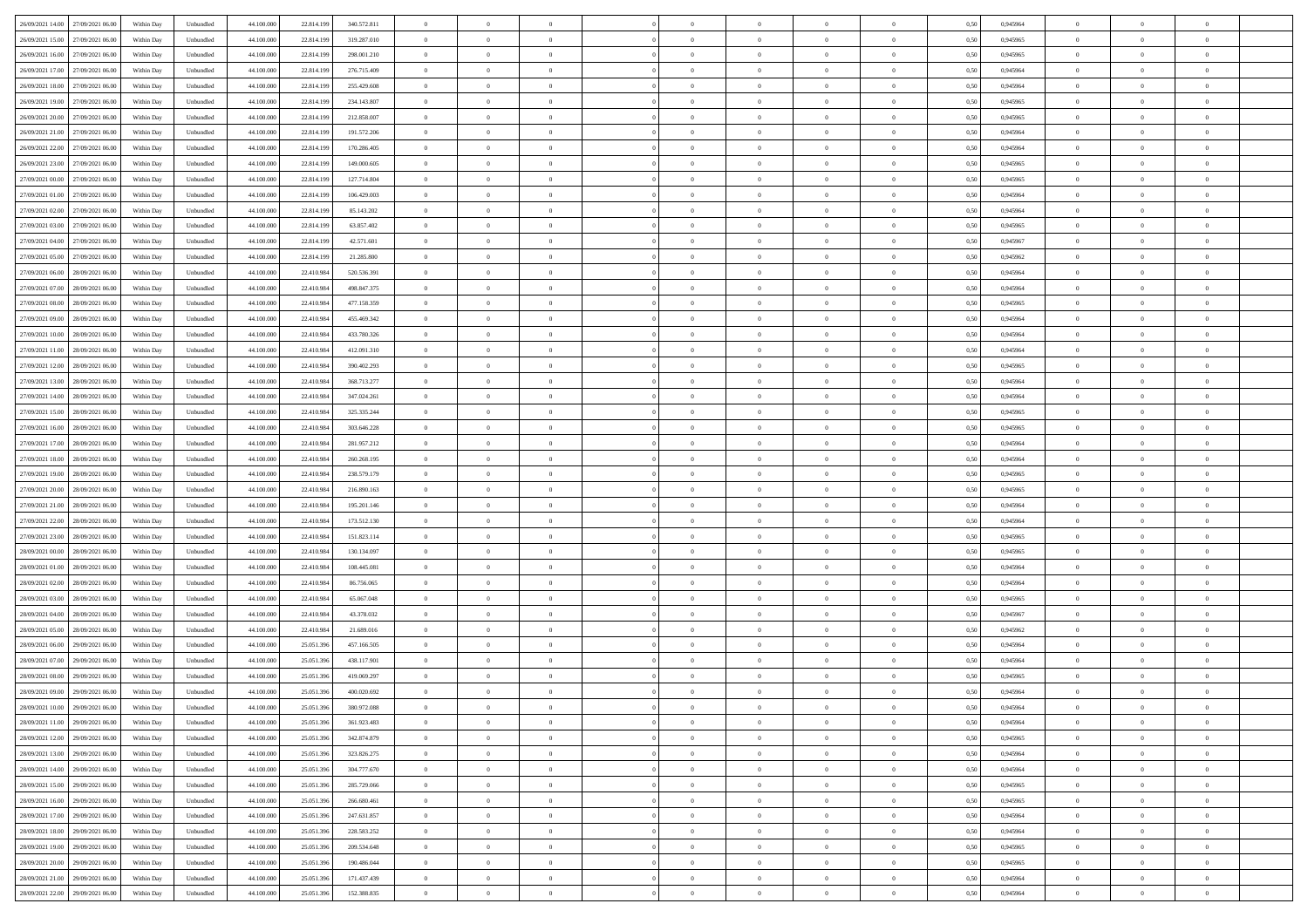| 28/09/2021 23:00 | 29/09/2021 06.00 | Within Day | Unbundled | 44.100.000 | 25.051.396 | 133.340.230 | $\Omega$       | $\Omega$       | $\Omega$       |                | $\Omega$       | $\Omega$       | $\overline{0}$ | 0,50 | 0.945965 | $\Omega$ | $\theta$       | $\theta$       |  |
|------------------|------------------|------------|-----------|------------|------------|-------------|----------------|----------------|----------------|----------------|----------------|----------------|----------------|------|----------|----------|----------------|----------------|--|
| 29/09/2021 00:00 | 29/09/2021 06:00 | Within Day | Unbundled | 44.100.000 | 25.051.396 | 114.291.626 | $\overline{0}$ | $\theta$       | $^{\circ}$     | $\Omega$       | $\bf{0}$       | $\overline{0}$ | $\bf{0}$       | 0,50 | 0.945965 | $\theta$ | $\theta$       | $\overline{0}$ |  |
| 29/09/2021 01:00 | 29/09/2021 06.00 | Within Day | Unbundled | 44.100.000 | 25.051.396 | 95.243.022  | $\Omega$       | $\Omega$       |                |                | $\Omega$       | $\Omega$       | $\overline{0}$ | 0,50 | 0,945964 | $\Omega$ | $\Omega$       | $\theta$       |  |
| 29/09/2021 02:00 | 29/09/2021 06.00 | Within Day | Unbundled | 44.100.000 | 25.051.396 | 76.194.417  | $\overline{0}$ | $\Omega$       | $\Omega$       |                | $\Omega$       | $\Omega$       | $\theta$       | 0,50 | 0,945964 | $\Omega$ | $\Omega$       | $\theta$       |  |
| 29/09/2021 03:00 | 29/09/2021 06:00 | Within Day | Unbundled | 44,100,000 | 25.051.396 | 57.145.813  | $\overline{0}$ | $\Omega$       | $\Omega$       |                | $\bf{0}$       | $\Omega$       | $\overline{0}$ | 0,50 | 0.945965 | $\theta$ | $\theta$       | $\theta$       |  |
| 29/09/2021 04:00 | 29/09/2021 06.00 | Within Day | Unbundled | 44.100.000 | 25.051.396 | 38.097.208  | $\overline{0}$ | $\theta$       | $\Omega$       | $\Omega$       | $\bf{0}$       | $\overline{0}$ | $\overline{0}$ | 0,50 | 0,945967 | $\theta$ | $\overline{0}$ | $\overline{0}$ |  |
| 29/09/2021 05:00 | 29/09/2021 06:00 | Within Day | Unbundled | 44.100.000 | 25.051.396 | 19,048,604  | $\Omega$       | $\Omega$       | $\Omega$       | $\Omega$       | $\Omega$       | $\Omega$       | $\Omega$       | 0,50 | 0.945962 | $\Omega$ | $\theta$       | $\theta$       |  |
| 29/09/2021 06:00 | 30/09/2021 06:00 | Within Day | Unbundled | 44.100.000 | 24.550.628 | 469.184.932 | $\overline{0}$ | $\Omega$       | $\Omega$       |                | $\Omega$       | $\overline{0}$ | $\overline{0}$ | 0,50 | 0,945964 | $\Omega$ | $\theta$       | $\theta$       |  |
| 29/09/2021 07:00 | 30/09/2021 06:00 | Within Day | Unbundled | 44.100.000 | 24.550.628 | 449.635.560 | $\overline{0}$ | $\Omega$       | $\Omega$       | $\Omega$       | $\bf{0}$       | $\overline{0}$ | $\overline{0}$ | 0,50 | 0.945964 | $\theta$ | $\theta$       | $\theta$       |  |
| 29/09/2021 08:00 | 30/09/2021 06:00 | Within Day | Unbundled | 44.100.000 | 24.550.628 | 430.086.188 | $\overline{0}$ | $\theta$       | $\overline{0}$ | $\overline{0}$ | $\bf{0}$       | $\overline{0}$ | $\overline{0}$ | 0,50 | 0,945965 | $\theta$ | $\theta$       | $\overline{0}$ |  |
| 29/09/2021 09:00 | 30/09/2021 06:00 | Within Day | Unbundled | 44.100.000 | 24.550.628 | 410.536.815 | $\overline{0}$ | $\Omega$       | $\Omega$       | $\Omega$       | $\bf{0}$       | $\overline{0}$ | $\overline{0}$ | 0,50 | 0,945964 | $\theta$ | $\theta$       | $\theta$       |  |
| 29/09/2021 10:00 | 30/09/2021 06:00 | Within Day | Unbundled | 44.100.000 | 24.550.628 | 390.987.443 | $\Omega$       | $\Omega$       | $\Omega$       |                | $\Omega$       | $\Omega$       | $\Omega$       | 0,50 | 0.945964 | $\Omega$ | $\Omega$       | $\theta$       |  |
| 29/09/2021 11:00 | 30/09/2021 06:00 | Within Day | Unbundled | 44.100.000 | 24.550.628 | 371.438.071 | $\overline{0}$ | $\Omega$       | $\Omega$       |                | $\Omega$       | $\Omega$       | $\Omega$       | 0,50 | 0,945964 | $\Omega$ | $\Omega$       | $\theta$       |  |
| 29/09/2021 12:00 | 30/09/2021 06:00 | Within Dav | Unbundled | 44,100,000 | 24.550.628 | 351.888.699 | $\overline{0}$ | $\theta$       | $\Omega$       | $\Omega$       | $\bf{0}$       | $\overline{0}$ | $\overline{0}$ | 0.50 | 0.945965 | $\theta$ | $\theta$       | $\overline{0}$ |  |
| 29/09/2021 13:00 | 30/09/2021 06:00 | Within Day | Unbundled | 44.100.000 | 24.550.628 | 332.339.327 | $\overline{0}$ | $\theta$       | $\Omega$       | $\Omega$       | $\overline{0}$ | $\overline{0}$ | $\overline{0}$ | 0,50 | 0,945964 | $\theta$ | $\theta$       | $\overline{0}$ |  |
| 29/09/2021 14:00 | 30/09/2021 06:00 | Within Day | Unbundled | 44.100.000 | 24.550.628 | 312.789.955 | $\overline{0}$ | $\Omega$       | $\overline{0}$ | $\Omega$       | $\Omega$       | $\overline{0}$ | $\overline{0}$ | 0,50 | 0,945964 | $\Omega$ | $\theta$       | $\theta$       |  |
| 29/09/2021 15:00 | 30/09/2021 06:00 | Within Day | Unbundled | 44.100.000 | 24.550.628 | 293.240.582 | $\overline{0}$ | $\Omega$       | $\Omega$       |                | $\Omega$       | $\Omega$       | $\theta$       | 0,50 | 0,945965 | $\Omega$ | $\Omega$       | $\theta$       |  |
| 29/09/2021 16:00 | 30/09/2021 06:00 | Within Day | Unbundled | 44.100.000 | 24.550.628 | 273.691.210 | $\overline{0}$ | $\Omega$       | $\Omega$       | $\Omega$       | $\Omega$       | $\overline{0}$ | $\overline{0}$ | 0.50 | 0.945965 | $\Omega$ | $\theta$       | $\theta$       |  |
| 29/09/2021 17:00 | 30/09/2021 06:00 | Within Day | Unbundled | 44.100.000 | 24.550.628 | 254.141.838 | $\overline{0}$ | $\overline{0}$ | $\overline{0}$ | $\overline{0}$ | $\overline{0}$ | $\overline{0}$ | $\overline{0}$ | 0,50 | 0,945964 | $\theta$ | $\overline{0}$ | $\overline{0}$ |  |
| 29/09/2021 18:00 | 30/09/2021 06:00 | Within Day | Unbundled | 44.100.000 | 24.550.628 | 234.592.466 | $\Omega$       | $\Omega$       | $\Omega$       |                | $\Omega$       | $\Omega$       | $\Omega$       | 0,50 | 0.945964 | $\Omega$ | $\Omega$       | $\theta$       |  |
| 29/09/2021 19:00 | 30/09/2021 06:00 | Within Day | Unbundled | 44.100.000 | 24.550.628 | 215.043.094 | $\overline{0}$ | $\Omega$       | $\Omega$       |                | $\bf{0}$       | $\overline{0}$ | $\overline{0}$ | 0,50 | 0,945965 | $\theta$ | $\theta$       | $\theta$       |  |
| 29/09/2021 20:00 | 30/09/2021 06:00 | Within Day | Unbundled | 44.100.000 | 24.550.628 | 195.493.721 | $\Omega$       | $\Omega$       | $\Omega$       | $\Omega$       | $\Omega$       | $\Omega$       | $\overline{0}$ | 0,50 | 0.945965 | $\Omega$ | $\theta$       | $\theta$       |  |
| 29/09/2021 21:00 | 30/09/2021 06:00 | Within Day | Unbundled | 44,100,000 | 24.550.628 | 175.944.349 | $\overline{0}$ | $\theta$       | $\overline{0}$ | $\Omega$       | $\bf{0}$       | $\overline{0}$ | $\overline{0}$ | 0,50 | 0.945964 | $\theta$ | $\overline{0}$ | $\overline{0}$ |  |
| 29/09/2021 22:00 | 30/09/2021 06:00 | Within Day | Unbundled | 44.100.000 | 24.550.628 | 156.394.977 | $\theta$       | $\Omega$       | $\Omega$       | $\Omega$       | $\Omega$       | $\Omega$       | $\overline{0}$ | 0,50 | 0,945964 | $\Omega$ | $\theta$       | $\theta$       |  |
| 29/09/2021 23:00 | 30/09/2021 06:00 | Within Day | Unbundled | 44.100.000 | 24.550.628 | 136.845.605 | $\Omega$       | $\Omega$       | $\Omega$       | $\Omega$       | $\Omega$       | $\Omega$       | $\overline{0}$ | 0,50 | 0,945965 | $\Omega$ | $\Omega$       | $\theta$       |  |
| 30/09/2021 00:00 | 30/09/2021 06:00 | Within Day | Unbundled | 44,100,000 | 24.550.628 | 117.296.233 | $\overline{0}$ | $\Omega$       | $\Omega$       |                | $\bf{0}$       | $\Omega$       | $\overline{0}$ | 0,50 | 0,945965 | $\theta$ | $\theta$       | $\theta$       |  |
| 30/09/2021 01:00 | 30/09/2021 06:00 | Within Day | Unbundled | 44.100.000 | 24.550.628 | 97.746.860  | $\overline{0}$ | $\Omega$       | $\Omega$       | $\Omega$       | $\bf{0}$       | $\overline{0}$ | $\overline{0}$ | 0,50 | 0,945964 | $\theta$ | $\theta$       | $\overline{0}$ |  |
| 30/09/2021 02.00 | 30/09/2021 06:00 | Within Day | Unbundled | 44.100.000 | 24.550.628 | 78.197.488  | $\theta$       | $\Omega$       | $\Omega$       | $\Omega$       | $\Omega$       | $\Omega$       | $\Omega$       | 0,50 | 0.945964 | $\Omega$ | $\theta$       | $\theta$       |  |
| 30/09/2021 03:00 | 30/09/2021 06:00 | Within Day | Unbundled | 44.100.000 | 24.550.628 | 58.648.116  | $\overline{0}$ | $\Omega$       | $\Omega$       | $\Omega$       | $\Omega$       | $\overline{0}$ | $\overline{0}$ | 0,50 | 0,945965 | $\Omega$ | $\theta$       | $\theta$       |  |
| 30/09/2021 04:00 | 30/09/2021 06:00 | Within Day | Unbundled | 44.100.000 | 24.550.628 | 39.098.744  | $\Omega$       | $\Omega$       | $\Omega$       |                | $\Omega$       | $\Omega$       | $\Omega$       | 0,50 | 0.945967 | $\theta$ | $\theta$       | $\theta$       |  |
| 30/09/2021 06:00 | 01/10/2021 06.00 | Within Day | Unbundled | 44.100.000 | 25.218.318 | 453.160.363 | $\Omega$       | $\Omega$       |                |                | $\Omega$       | $\Omega$       | $\Omega$       | 0,50 | 0.945964 | $\Omega$ | $\Omega$       | $\theta$       |  |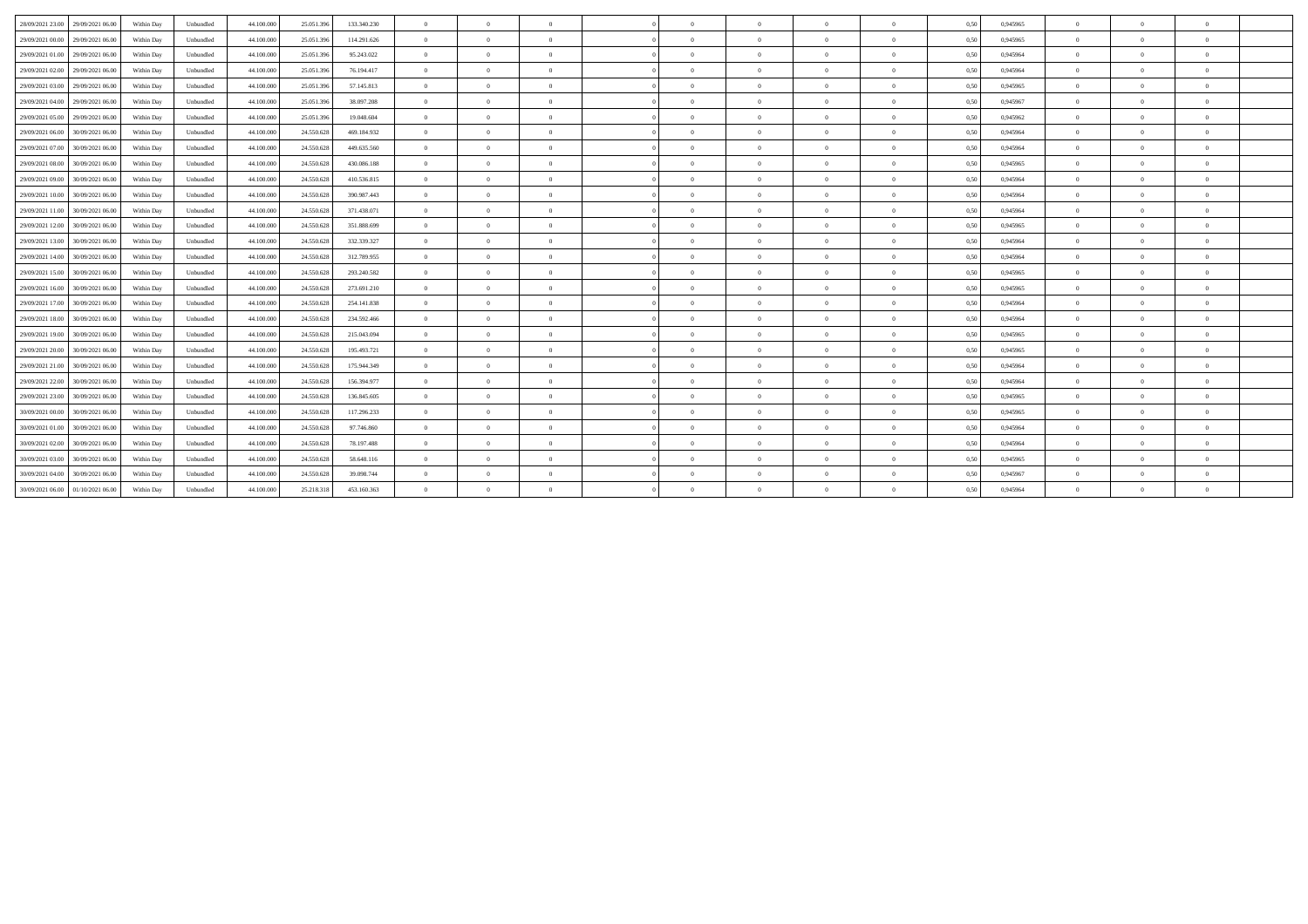## **SNAM RETE GAS**

**Transportation capacity at Entry Point interconnected with foreign pipelines**

**Update to 29/09/2021 of offered and assigned capacity in auction day-ahead and within-day**

**Thermal Year 2020/2021**

(Values in Ncm/day (0° C; 1,01325 bar) - 1 Scm=0,94794378 Ncm; Prices in c/Ncm)

**Entry Point**

**MELENDUGNO**

|                  | Timeframe        |                     |                                 |                                    | Assigned                        | <b>Offered capacity</b> |                |                | <b>Assigned capacity</b> | Day-Ahead                                |                         | <b>Total Prices</b>              |                                  |                                           |                     |                         | <b>SRG Prices</b>         |                                  |                                              |             |
|------------------|------------------|---------------------|---------------------------------|------------------------------------|---------------------------------|-------------------------|----------------|----------------|--------------------------|------------------------------------------|-------------------------|----------------------------------|----------------------------------|-------------------------------------------|---------------------|-------------------------|---------------------------|----------------------------------|----------------------------------------------|-------------|
| From             | To               | <b>Auction type</b> | <b>Offered</b><br>capacity type | <b>Transportati</b><br>on capacity | capacity<br>(before<br>auction) | Firm                    | Interruptible  | Firm           | Interruptible            | Interrupted<br>Capacity<br>Interruptible | Reserve price -<br>Firm | <b>Auction premium</b><br>- Firm | Reserve price -<br>Interruptible | <b>Auction premium</b><br>- Interruptible | <b>Split factor</b> | Reserve price -<br>Firm | Auction<br>premium - Firm | Reserve price -<br>Interruptible | <b>Auction</b><br>premium -<br>Interruptible | <b>Note</b> |
| 01/09/2021 06:00 | 02/09/2021 06:00 | Day Ahead           | Unbundled                       | 46.521.74                          | 18.587.026                      | 23,599.041              | 3.611.640      | 7.330.772      | $\Omega$                 |                                          | $\overline{0}$          | $\theta$                         | $\Omega$                         | $\Omega$                                  | 0,50                | 0,215213                | $\Omega$                  | 0,215213                         | $\Omega$                                     |             |
| 01/09/2021 06:00 | 02/09/2021 06.00 | Day Ahead           | Bundled                         | 46.521.74                          | 18,587,026                      | 4.335.679               | $\Omega$       | 324.055        | $\Omega$                 |                                          | 139,322050              |                                  | $\Omega$                         | $\theta$                                  | 0.50                | 0,215213                | $\overline{0}$            | 0,215213                         | $\theta$                                     |             |
| 02/09/2021 06:00 | 03/09/2021 06:00 | Day Ahead           | Bundled                         | 46.521.746                         | 18,587,026                      | 4.335.679               | $\overline{0}$ | $\overline{0}$ | $\overline{0}$           |                                          | $\overline{0}$          | $\theta$                         | $\overline{0}$                   | $\overline{0}$                            | 0,50                | 0,215213                | $\overline{0}$            | 0,215213                         | $\overline{0}$                               |             |
| 02/09/2021 06:00 | 03/09/2021 06.0  | Day Ahead           | Unbundled                       | 46.521.746                         | 18.587.026                      | 23.599.041              | $\,$ 0 $\,$    | 7.311.796      | $\overline{0}$           |                                          | $\overline{0}$          | $\theta$                         | $\overline{0}$                   | $\overline{0}$                            | 0,50                | 0,215213                | $\overline{0}$            | 0,215213                         | $\mathbf{0}$                                 |             |
| 03/09/2021 06:00 | 04/09/2021 06:00 | Day Ahead           | Bundled                         | 46.521.74                          | 18.587.026                      | 4.335.679               | $\overline{0}$ | $\theta$       | $\Omega$                 |                                          | $\Omega$                |                                  | $\theta$                         | $\Omega$                                  | 0,50                | 0,215213                | $\theta$                  | 0,215213                         | $\theta$                                     |             |
| 03/09/2021 06:00 | 04/09/2021 06.00 | Day Ahead           | Unbundled                       | 46.521.74                          | 18.587.026                      | 23.599.041              | 253.221        | 4.739.066      | $\Omega$                 |                                          | $\Omega$                | $\theta$                         | $\Omega$                         | $\overline{0}$                            | 0.50                | 0,215213                | $\overline{0}$            | 0,215213                         | $\Omega$                                     |             |
| 04/09/2021 06:00 | 05/09/2021 06.00 | Day Ahead           | Bundled                         | 46.521.746                         | 18.587.026                      | 4.335.679               | $\overline{0}$ | $\Omega$       | $\Omega$                 |                                          | $\Omega$                | $\theta$                         | $\theta$                         | $\Omega$                                  | 0,50                | 0,215213                | $\overline{0}$            | 0,215213                         | $\Omega$                                     |             |
| 04/09/2021 06.00 | 05/09/2021 06.00 | Day Ahead           | Unbundled                       | 46.521.746                         | 18.587.026                      | 23.599.041              | 257.510        | 4.739.066      | $\Omega$                 |                                          | $\Omega$                |                                  | $\theta$                         | $\theta$                                  | 0,50                | 0,215213                | $\Omega$                  | 0,215213                         | $\theta$                                     |             |
| 05/09/2021 06:00 | 06/09/2021 06.0  | Day Ahead           | Unbundled                       | 46.521.746                         | 18.587.026                      | 23.599.041              | 829.227        | 4.739.066      | $\Omega$                 |                                          | $\Omega$                | $\theta$                         | $\overline{0}$                   | $\overline{0}$                            | 0,50                | 0,215213                | $\overline{0}$            | 0,215213                         | $\Omega$                                     |             |
| 05/09/2021 06:00 | 06/09/2021 06:00 | Day Ahead           | Bundled                         | 46.521.746                         | 18.587.026                      | 4.335.679               | $\overline{0}$ | $\theta$       | $\Omega$                 |                                          | $\Omega$                | $\theta$                         | $\overline{0}$                   | $\overline{0}$                            | 0,50                | 0,215213                | $\overline{0}$            | 0,215213                         | $\Omega$                                     |             |
| 06/09/2021 06:00 | 07/09/2021 06:00 | Day Ahead           | Unbundled                       | 46.521.746                         | 18,587,026                      | 23.682.188              | 257.510        | 4.739.066      | $\Omega$                 |                                          | $\Omega$                | $\Omega$                         | $\Omega$                         | $\theta$                                  | 0.50                | 0,215213                | $\overline{0}$            | 0.215213                         | $\theta$                                     |             |
| 06/09/2021 06.0  | 07/09/2021 06.0  | Day Ahead           | Bundled                         | 46.521.74                          | 18.587.026                      | 4.252.532               | $\overline{0}$ | $\overline{0}$ | $\Omega$                 |                                          | $\Omega$                | $\theta$                         | $\overline{0}$                   | $\theta$                                  | 0,50                | 0,215213                | $\theta$                  | 0,215213                         | $\Omega$                                     |             |
| 07/09/2021 06:00 | 08/09/2021 06:00 | Day Ahead           | Unbundled                       | 46.521.746                         | 18,587,026                      | 23.682.188              | 829.227        | 2.157.187      | $\overline{0}$           |                                          | $\Omega$                |                                  | $\overline{0}$                   | $\theta$                                  | 0.50                | 0.215213                | $\overline{0}$            | 0.215213                         | $\theta$                                     |             |
| 07/09/2021 06:00 | 08/09/2021 06:00 | Day Ahead           | <b>Bundled</b>                  | 46.521.746                         | 18.587.026                      | 4.252.532               | $\overline{0}$ | $\theta$       | $\Omega$                 |                                          | $\Omega$                | $\theta$                         | $\Omega$                         | $\theta$                                  | 0,50                | 0,215213                | $\overline{0}$            | 0,215213                         | $\Omega$                                     |             |
| 08/09/2021 06:00 | 09/09/2021 06.0  | Day Ahead           | Bundled                         | 46.521.74                          | 18.587.026                      | 4.252.532               | $\overline{0}$ | $\overline{0}$ | $\theta$                 |                                          | $\Omega$                |                                  | $\overline{0}$                   | $\theta$                                  | 0,50                | 0,215213                | $\overline{0}$            | 0,215213                         | $\theta$                                     |             |
| 08/09/2021 06:00 | 09/09/2021 06:00 | Day Ahead           | Unbundled                       | 46.521.746                         | 18,587,026                      | 23.682.188              | 882.828        | $\overline{0}$ | $\Omega$                 |                                          | $\Omega$                | $\theta$                         | $\Omega$                         | $\theta$                                  | 0,50                | 0,215213                | $\overline{0}$            | 0.215213                         | $\theta$                                     |             |
| 09/09/2021 06:00 | 10/09/2021 06:00 | Day Ahead           | Unbundled                       | 46.521.746                         | 18,587,026                      | 23.682.188              | 15.823.723     | $\Omega$       | $\Omega$                 |                                          | $\Omega$                | $\theta$                         | $\overline{0}$                   | $\overline{0}$                            | 0.50                | 0,215213                | $\overline{0}$            | 0.215213                         | $\theta$                                     |             |
| 09/09/2021 06.00 | 10/09/2021 06.0  | Day Ahead           | Bundled                         | 46.521.74                          | 18.587.026                      | 4.252.532               | $\overline{0}$ | $\overline{0}$ | $\overline{0}$           |                                          | $\theta$                |                                  | $\overline{0}$                   | $\theta$                                  | 0,50                | 0,215213                | $\overline{0}$            | 0,215213                         | $\theta$                                     |             |
| 10/09/2021 06:00 | 1/09/2021 06.00  | Day Ahead           | Unbundled                       | 46.521.746                         | 18.587.026                      | 23.682.188              | 2.407.409      | $\overline{0}$ | $\overline{0}$           |                                          | $\Omega$                | $\sqrt{2}$                       | $\overline{0}$                   | $\theta$                                  | 0,50                | 0,215213                | $\overline{0}$            | 0,215213                         | $\Omega$                                     |             |
| 10/09/2021 06:00 | 11/09/2021 06.00 | Day Ahead           | Bundled                         | 46.521.746                         | 18.587.026                      | 4.252.532               | $\overline{0}$ | $\Omega$       | $\Omega$                 |                                          | $\Omega$                | $\theta$                         | $\Omega$                         | $\Omega$                                  | 0,50                | 0,215213                | $\theta$                  | 0,215213                         | $\Omega$                                     |             |
| 11/09/2021 06:00 | 12/09/2021 06:00 | Day Ahead           | Unbundled                       | 46.521.74                          | 18.587.026                      | 23.682.188              | 15.823.723     | $\Omega$       | $\Omega$                 |                                          | $\Omega$                |                                  | $\Omega$                         | $\theta$                                  | 0,50                | 0,215213                | $\Omega$                  | 0,215213                         | $\theta$                                     |             |
| 11/09/2021 06:00 | 12/09/2021 06:00 | Day Ahead           | Bundled                         | 46.521.746                         | 18,587.026                      | 4.252.532               | $\overline{0}$ | $\overline{0}$ | $\overline{0}$           |                                          | $\overline{0}$          | $\sqrt{2}$                       | $\overline{0}$                   | $\overline{0}$                            | 0,50                | 0,215213                | $\overline{0}$            | 0,215213                         | $\mathbf{0}$                                 |             |
| 12/09/2021 06:00 | 13/09/2021 06:00 | Day Ahead           | Unbundled                       | 46.521.746                         | 18.587.026                      | 23.682.188              | 2.407.409      | $\overline{0}$ | $\overline{0}$           |                                          | $\overline{0}$          | $\overline{0}$                   | $\overline{0}$                   | $\,$ 0                                    | 0,50                | 0,215213                | $\overline{0}$            | 0,215213                         | $\mathbf{0}$                                 |             |
| 12/09/2021 06:00 | 13/09/2021 06.00 | Day Ahead           | Bundled                         | 46.521.74                          | 18.587.026                      | 4.252.532               | $\overline{0}$ | $\overline{0}$ | $\Omega$                 |                                          | $\Omega$                |                                  | $\overline{0}$                   | $\theta$                                  | 0,50                | 0,215213                | $\overline{0}$            | 0,215213                         | $\theta$                                     |             |
| 13/09/2021 06:00 | 14/09/2021 06.00 | Day Ahead           | Unbundled                       | 46.521.74                          | 18.587.026                      | 23.855.747              | 257.510        | $\overline{0}$ | $\overline{0}$           |                                          | $\Omega$                | $\theta$                         | $\overline{0}$                   | $\overline{0}$                            | 0,50                | 0,215213                | $\overline{0}$            | 0,215213                         | $\theta$                                     |             |
| 13/09/2021 06:00 | 14/09/2021 06.00 | Day Ahead           | Bundled                         | 46.521.746                         | 18.587.026                      | 4.078.973               | $\overline{0}$ | $\overline{0}$ | $\Omega$                 |                                          | $\Omega$                | $\theta$                         | $\overline{0}$                   | $\Omega$                                  | 0,50                | 0,215213                | $\overline{0}$            | 0,215213                         | $\mathbf{0}$                                 |             |
| 14/09/2021 06:00 | 15/09/2021 06:00 | Day Ahead           | Unbundled                       | 46.521.746                         | 18,587,026                      | 23.855.747              | 1.447.746      | $\Omega$       | $\Omega$                 |                                          | $\Omega$                |                                  | $\theta$                         | $\theta$                                  | 0.50                | 0,215213                | $\overline{0}$            | 0,215213                         | $\theta$                                     |             |
| 14/09/2021 06:00 | 15/09/2021 06.00 | Day Ahead           | Bundled                         | 46.521.74                          | 18,587,026                      | 4.078.973               | $\overline{0}$ | $\overline{0}$ | $\overline{0}$           |                                          | $\overline{0}$          | $\theta$                         | $\overline{0}$                   | $\overline{0}$                            | 0,50                | 0,215213                | $\overline{0}$            | 0,215213                         | $\mathbf{0}$                                 |             |
| 15/09/2021 06:00 | 16/09/2021 06.00 | Day Ahead           | Unbundled                       | 46.521.746                         | 18.587.026                      | 23.855.747              | 257.510        | 5.726.994      | $\overline{0}$           |                                          | $\overline{0}$          | $\bf{0}$                         | $\overline{0}$                   | $\overline{0}$                            | 0,50                | 0,215213                | $\overline{0}$            | 0,215213                         | $\mathbf{0}$                                 |             |
| 15/09/2021 06:00 | 16/09/2021 06:00 | Day Ahead           | <b>Bundled</b>                  | 46.521.746                         | 18,587,026                      | 4.078.973               | $\overline{0}$ | $\theta$       | $\Omega$                 |                                          | $\Omega$                | $\theta$                         | $\theta$                         | $\theta$                                  | 0.50                | 0,215213                | $\overline{0}$            | 0,215213                         | $\Omega$                                     |             |
| 16/09/2021 06.0  | 17/09/2021 06.0  | Day Ahead           | Unbundled                       | 46.521.74                          | 18.587.02                       | 23.855.747              | 257.510        | 5.214.734      | $\overline{0}$           |                                          | $\Omega$                |                                  | $\overline{0}$                   | $\theta$                                  | 0,50                | 0,215213                | $\overline{0}$            | 0,215213                         | $\theta$                                     |             |
| 16/09/2021 06:00 | 17/09/2021 06.00 | Day Ahead           | Bundled                         | 46.521.746                         | 18.587.026                      | 4.078.973               | $\overline{0}$ | $\theta$       | $\Omega$                 |                                          | $\Omega$                | $\theta$                         | $\Omega$                         | $\theta$                                  | 0,50                | 0,215213                | $\overline{0}$            | 0,215213                         | $\Omega$                                     |             |
| 17/09/2021 06:00 | 18/09/2021 06:00 | Day Ahead           | Unbundled                       | 46.521.746                         | 18.587.026                      | 23.855.747              | 257.510        | 4.777.943      | $\Omega$                 |                                          | $\Omega$                | $\theta$                         | $\Omega$                         | $\Omega$                                  | 0.50                | 0,215213                | $\overline{0}$            | 0,215213                         | $\Omega$                                     |             |
| 17/09/2021 06.00 | 18/09/2021 06.0  | Day Ahead           | Bundled                         | 46.521.74                          | 18.587.026                      | 4.078.973               | $\overline{0}$ | $\overline{0}$ | $\overline{0}$           |                                          | $\overline{0}$          | $\theta$                         | $\overline{0}$                   | $\theta$                                  | 0,50                | 0,215213                | $\overline{0}$            | 0,215213                         | $\mathbf{0}$                                 |             |
| 18/09/2021 06:00 | 19/09/2021 06.00 | Day Ahead           | Unbundled                       | 46.521.746                         | 18.587.026                      | 23.855.747              | 867.342        | 3.831.178      | $\overline{0}$           |                                          | $\Omega$                | $\theta$                         | $\overline{0}$                   | $\overline{0}$                            | 0,50                | 0,215213                | $\overline{0}$            | 0,215213                         | $\Omega$                                     |             |
| 18/09/2021 06:00 | 19/09/2021 06.0  | Day Ahead           | Bundled                         | 46.521.74                          | 18.587.026                      | 4.078.973               | $\overline{0}$ | $\theta$       | $\Omega$                 |                                          | $\Omega$                | $\theta$                         | $\theta$                         | $\overline{0}$                            | 0.50                | 0,215213                | $\overline{0}$            | 0,215213                         | $\Omega$                                     |             |
| 19/09/2021 06:00 | 20/09/2021 06:00 | Day Ahead           | Bundled                         | 46.521.746                         | 18,587,026                      | 4.078.973               | $\Omega$       | $\Omega$       | $\Omega$                 |                                          | $\Omega$                |                                  | $\Omega$                         | $\theta$                                  | 0,50                | 0,215213                | $\theta$                  | 0,215213                         | $\Omega$                                     |             |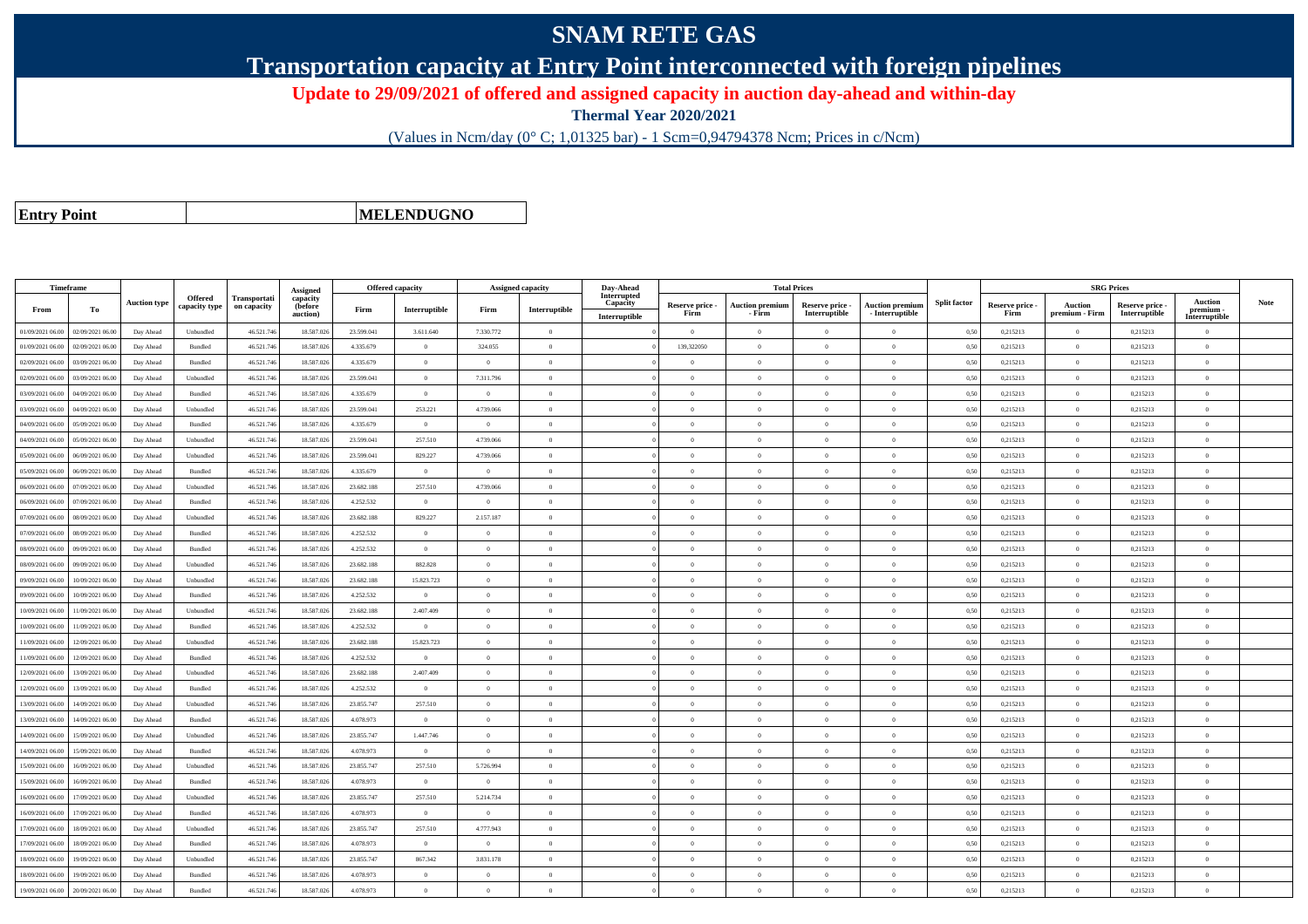| 19/09/2021 06:00 20/09/2021 06:00            | Day Ahead  | Unbundled | 46.521.74  | 18.587.026 | 23.855.747  | 867.342        | 3.831.178      |                | $\overline{0}$ | $\theta$       |                | $\theta$       | 0,50 | 0,215213 | $\theta$       | 0,215213       | $\overline{0}$ |  |
|----------------------------------------------|------------|-----------|------------|------------|-------------|----------------|----------------|----------------|----------------|----------------|----------------|----------------|------|----------|----------------|----------------|----------------|--|
| 20/09/2021 06:00<br>21/09/2021 06:00         | Day Ahead  | Unbundled | 46.521.74  | 18.587.02  | 23.855.747  | 257.510        | 4.649.877      | $\overline{0}$ | $\overline{0}$ | $\theta$       | $\overline{0}$ | $\bf{0}$       | 0,50 | 0,215213 | $\,$ 0 $\,$    | 0,215213       | $\overline{0}$ |  |
| 20/09/2021 06:00<br>21/09/2021 06:00         | Day Ahead  | Bundled   | 46.521.746 | 18.587.026 | 4.078.973   | $\overline{0}$ | $\overline{0}$ | $\overline{0}$ | $\bf{0}$       | $\bf{0}$       | $\overline{0}$ | $\bf{0}$       | 0.50 | 0,215213 | $\overline{0}$ | 0,215213       | $\overline{0}$ |  |
| 21/09/2021 06:00<br>22/09/2021 06:00         | Day Ahead  | Unbundled | 46.521.74  | 18.587.026 | 23.855.747  | 257.510        | 5.816.182      | $\overline{0}$ | $\theta$       | $\theta$       | $\overline{0}$ | $\overline{0}$ | 0,50 | 0,215213 | $\,$ 0 $\,$    | 0,215213       | $\overline{0}$ |  |
| 21/09/2021 06:00<br>22/09/2021 06.00         | Day Ahead  | Bundled   | 46.521.74  | 18.587.026 | 4.078.973   | $\bf{0}$       | $\overline{0}$ | $\overline{0}$ | $\overline{0}$ | $\theta$       | $\overline{0}$ | $\bf{0}$       | 0,50 | 0,215213 | $\,$ 0 $\,$    | 0,215213       | $\overline{0}$ |  |
| 22/09/2021 06:00<br>23/09/2021 06:00         | Day Ahead  | Bundled   | 46.521.74  | 18,587,026 | 4.504.314   | $\overline{0}$ | $\overline{0}$ | $\Omega$       | $\overline{0}$ | $\overline{0}$ | $\Omega$       | $\bf{0}$       | 0.50 | 0.215213 | $\bf{0}$       | 0.215213       | $\overline{0}$ |  |
| 23/09/2021 06:00<br>22/09/2021 06:00         | Day Ahead  | Unbundled | 46.521.74  | 18.587.026 | 23.430.406  | 257.510        | 5.816.182      | $\overline{0}$ | $\overline{0}$ | $\theta$       | $\overline{0}$ | $\overline{0}$ | 0,50 | 0,215213 | $\,$ 0 $\,$    | 0,215213       | $\overline{0}$ |  |
|                                              |            |           |            |            |             |                |                |                |                |                |                |                |      |          |                |                |                |  |
| 23/09/2021 06:00<br>24/09/2021 06.00         | Day Ahead  | Unbundled | 46.521.74  | 18.587.02  | 23.430.406  | 257.510        | 7.330.772      | $\bf{0}$       | $\overline{0}$ | $\theta$       | $\overline{0}$ | $\bf{0}$       | 0,50 | 0,215213 | $\,$ 0 $\,$    | 0,215213       | $\overline{0}$ |  |
| 23/09/2021 06:00<br>24/09/2021 06:00         | Day Ahead  | Bundled   | 46.521.74  | 18.587.026 | 4.504.314   | $\overline{0}$ | 106.802        | $\overline{0}$ | 139,322050     | $\overline{0}$ | $\overline{0}$ | $\bf{0}$       | 0.50 | 0.215213 | $\bf{0}$       | 0,215213       | $\overline{0}$ |  |
| 24/09/2021 06:00<br>25/09/2021 06:00         | Day Ahead  | Bundled   | 46.521.74  | 18.587.026 | 4.504.314   | $\overline{0}$ | $\overline{0}$ | $\overline{0}$ | $\overline{0}$ | $\overline{0}$ | $\overline{0}$ | $\bf{0}$       | 0,50 | 0,215213 | $\bf{0}$       | 0,215213       | $\overline{0}$ |  |
| 24/09/2021 06:00<br>25/09/2021 06.00         | Day Ahead  | Unbundled | 46.521.74  | 18.587.026 | 23.430.406  | 257.510        | 6.113.475      | $\overline{0}$ | $\overline{0}$ | $\theta$       | $\overline{0}$ | $\bf{0}$       | 0,50 | 0,215213 | $\,$ 0 $\,$    | 0,215213       | $\overline{0}$ |  |
| 25/09/2021 06:00<br>26/09/2021 06:00         | Day Ahead  | Bundled   | 46.521.746 | 18,587,026 | 4.504.314   | $\overline{0}$ | $\overline{0}$ | $\overline{0}$ | $\bf{0}$       | $\overline{0}$ | $\overline{0}$ | $\bf{0}$       | 0.50 | 0,215213 | $\overline{0}$ | 0,215213       | $\overline{0}$ |  |
| 25/09/2021 06:00<br>26/09/2021 06:00         | Day Ahead  | Unbundled | 46.521.74  | 18.587.026 | 23.430.406  | 1.400.945      | 5.480.012      | $\overline{0}$ | $\overline{0}$ | $\theta$       | $\overline{0}$ | $\overline{0}$ | 0,50 | 0,215213 | $\,$ 0 $\,$    | 0,215213       | $\overline{0}$ |  |
| 26/09/2021 06:00<br>27/09/2021 06.00         | Day Ahead  | Unbundled | 46.521.74  | 18.587.02  | 23.430.406  | 18.587.026     | 5.480.012      | $\bf{0}$       | $\overline{0}$ | $\theta$       | $\overline{0}$ | $\bf{0}$       | 0,50 | 0,215213 | $\,$ 0 $\,$    | 0,215213       | $\overline{0}$ |  |
| 26/09/2021 06:00<br>27/09/2021 06:00         | Day Ahead  | Bundled   | 46.521.746 | 18.587.026 | 4.504.314   | $\overline{0}$ | $\overline{0}$ | $\overline{0}$ | $\overline{0}$ | $\theta$       | $\Omega$       | $\bf{0}$       | 0.50 | 0.215213 | $\bf{0}$       | 0,215213       | $\overline{0}$ |  |
| 27/09/2021 06:00<br>28/09/2021 06:00         | Day Ahead  | Unbundled | 46.521.74  | 18.587.026 | 23.311.266  | 257.510        | 5.054.654      | $\overline{0}$ | $\overline{0}$ | $\theta$       | $\overline{0}$ | $\bf{0}$       | 0,50 | 0,215213 | $\bf{0}$       | 0,215213       | $\overline{0}$ |  |
|                                              |            |           |            |            |             |                |                |                |                |                |                |                |      |          |                |                |                |  |
| 27/09/2021 06:00<br>28/09/2021 06.00         | Day Ahead  | Bundled   | 46.521.74  | 18.587.02  | 4.623.454   | $\bf{0}$       | $\bf{0}$       | $\overline{0}$ | $\overline{0}$ | $\theta$       | $\overline{0}$ | $\bf{0}$       | 0,50 | 0,215213 | $\,$ 0 $\,$    | 0,215213       | $\overline{0}$ |  |
| 28/09/2021 06:00<br>29/09/2021 06:00         | Day Ahead  | Bundled   | 46.521.74  | 18.587.02  | 4.623.454   | $\overline{0}$ | 509.292        | $\Omega$       | 139,322050     | $\overline{0}$ | $\overline{0}$ | $\bf{0}$       | 0.50 | 0.215213 | $\bf{0}$       | 0.215213       | $\overline{0}$ |  |
| 28/09/2021 06:00<br>29/09/2021 06:00         | Day Ahead  | Unbundled | 46.521.74  | 18.587.026 | 23.311.266  | 257.510        | 7.330.772      | $\overline{0}$ | $\overline{0}$ | $\overline{0}$ | $\overline{0}$ | $\bf{0}$       | 0,50 | 0,215213 | $\,$ 0 $\,$    | 0,215213       | $\overline{0}$ |  |
| 29/09/2021 06:00<br>30/09/2021 06.00         | Day Ahead  | Bundled   | 46.521.74  | 18.587.026 | 4.623.454   | $\bf{0}$       | $\overline{0}$ | $\bf{0}$       | $\overline{0}$ | $\overline{0}$ | $\overline{0}$ | $\bf{0}$       | 0,50 | 0,215213 | $\,$ 0 $\,$    | 0,215213       | $\overline{0}$ |  |
| 29/09/2021 06:00<br>30/09/2021 06:00         | Day Ahead  | Unbundled | 46.521.74  | 18,587,026 | 23.311.266  | 257.510        | 7.311.796      | $\overline{0}$ | $\bf{0}$       | $\overline{0}$ | $\overline{0}$ | $\bf{0}$       | 0.50 | 0,215213 | $\overline{0}$ | 0,215213       | $\overline{0}$ |  |
| 30/09/2021 06:00<br>01/10/2021 06:00         | Day Ahead  | Unbundled | 46.521.74  | 18.587.026 | 23.311.266  | 448.082        | 7.330.772      | $\overline{0}$ | $\theta$       | $\theta$       | $\overline{0}$ | $\bf{0}$       | 0.5( | 0,215213 | $\,$ 0 $\,$    | 0,215213       | $\overline{0}$ |  |
| 30/09/2021 06:00<br>01/10/2021 06.00         | Day Ahead  | Bundled   | 46.521.74  | 18.587.026 | 4.623.454   | $\bf{0}$       | 685.380        | $\overline{0}$ | 139,322050     | $\theta$       | $\overline{0}$ | $\bf{0}$       | 0,50 | 0,215213 | $\,$ 0 $\,$    | 0,215213       | $\overline{0}$ |  |
| 01/09/2021 06:00<br>02/09/2021 06:00         | Within Day | Unbundled | 46.521.74  | 26.241.85  | 486.717.429 | $\overline{0}$ | $\overline{0}$ | $\overline{0}$ | $\overline{0}$ | $\overline{0}$ | $\Omega$       | $\bf{0}$       | 0.50 | 0.896721 | $\,$ 0 $\,$    | $\overline{0}$ | $\overline{0}$ |  |
| 01/09/2021 07:00<br>02/09/2021 06:00         | Within Day | Unbundled | 46.521.74  | 26.241.854 | 466.437.536 | $\overline{0}$ | $\overline{0}$ | $\overline{0}$ | $\overline{0}$ | $\theta$       | $\overline{0}$ | $\overline{0}$ | 0,50 | 0,896721 | $\theta$       | $\theta$       | $\overline{0}$ |  |
|                                              |            |           |            |            |             |                |                |                |                |                |                |                |      |          |                |                |                |  |
| 01/09/2021 08:00<br>02/09/2021 06.00         | Within Day | Unbundled | 46.521.74  | 26.241.854 | 446.157.642 | $\bf{0}$       | $\overline{0}$ | $\bf{0}$       | $\overline{0}$ | $\theta$       | $\overline{0}$ | $\bf{0}$       | 0,50 | 0,896721 | $\,$ 0 $\,$    | $\bf{0}$       | $\overline{0}$ |  |
| 01/09/2021 09:00<br>02/09/2021 06:00         | Within Day | Unbundled | 46.521.74  | 26.241.854 | 425.877.750 | $\overline{0}$ | $\bf{0}$       | $\overline{0}$ | $\bf{0}$       | $\overline{0}$ | $\overline{0}$ | $\bf{0}$       | 0.50 | 0.896721 | $\bf{0}$       | $\theta$       | $\overline{0}$ |  |
| 02/09/2021 06:00<br>01/09/2021 10:00         | Within Day | Unbundled | 46.521.74  | 26.241.854 | 405.597.857 | $\overline{0}$ | $\overline{0}$ | $\overline{0}$ | $\overline{0}$ | $\overline{0}$ | $\overline{0}$ | $\bf{0}$       | 0,50 | 0,896721 | $\theta$       | $\theta$       | $\overline{0}$ |  |
| 01/09/2021 11:00<br>02/09/2021 06.00         | Within Day | Unbundled | 46.521.74  | 26.241.854 | 385.317.964 | $\bf{0}$       | $\bf{0}$       | $\bf{0}$       | $\bf{0}$       | $\overline{0}$ | $\overline{0}$ | $\bf{0}$       | 0,50 | 0,896721 | $\,$ 0 $\,$    | $\bf{0}$       | $\overline{0}$ |  |
| 01/09/2021 12:00<br>02/09/2021 06:00         | Within Day | Unbundled | 46.521.74  | 26.241.854 | 365,038,071 | $\overline{0}$ | $\bf{0}$       | $\overline{0}$ | $\bf{0}$       | $\bf{0}$       | $\overline{0}$ | $\bf{0}$       | 0.50 | 0.896721 | $\bf{0}$       | $\overline{0}$ | $\bf{0}$       |  |
| 01/09/2021 13:00<br>02/09/2021 06:00         | Within Day | Unbundled | 46.521.74  | 26.241.85  | 344,758,179 | $\overline{0}$ | $\overline{0}$ | $\overline{0}$ | $\overline{0}$ | $\overline{0}$ | $\overline{0}$ | $\bf{0}$       | 0.5( | 0,896721 | $\theta$       | $\theta$       | $\overline{0}$ |  |
| 01/09/2021 14:00<br>02/09/2021 06.00         | Within Day | Unbundled | 46.521.74  | 26.241.85  | 324.478.285 | $\bf{0}$       | $\overline{0}$ | $\bf{0}$       | $\overline{0}$ | $\theta$       | $\overline{0}$ | $\bf{0}$       | 0,50 | 0,896721 | $\,$ 0 $\,$    | $\bf{0}$       | $\overline{0}$ |  |
| 01/09/2021 15:00<br>02/09/2021 06:00         | Within Day | Unbundled | 46.521.74  | 26.241.85  | 304.198.392 | $\overline{0}$ | $\overline{0}$ | $\overline{0}$ | $\bf{0}$       | $\theta$       | $\Omega$       | $\bf{0}$       | 0.50 | 0,896721 | $\,$ 0 $\,$    | $\overline{0}$ | $\overline{0}$ |  |
| 01/09/2021 16:00<br>02/09/2021 06:00         | Within Dav | Unbundled | 46.521.74  | 26.241.854 | 283.918.500 | $\overline{0}$ | $\overline{0}$ | $\Omega$       | $\overline{0}$ | $\theta$       | $\overline{0}$ | $\overline{0}$ | 0.5( | 0,896721 | $\theta$       | $\theta$       | $\overline{0}$ |  |
| 02/09/2021 06.00                             | Within Day | Unbundled | 46.521.74  | 26.241.85  | 263.638.607 | $\bf{0}$       | $\overline{0}$ | $\bf{0}$       | $\overline{0}$ | $\bf{0}$       | $\overline{0}$ | $\bf{0}$       | 0,50 | 0,896721 | $\,$ 0 $\,$    | $\bf{0}$       | $\overline{0}$ |  |
| 01/09/2021 17:00                             |            |           |            |            |             |                |                |                |                |                |                |                |      |          |                |                |                |  |
| 01/09/2021 18:00<br>02/09/2021 06:00         | Within Day | Unbundled | 46.521.74  | 26.241.85  | 243.358.714 | $\overline{0}$ | $\bf{0}$       | $\overline{0}$ | $\bf{0}$       | $\overline{0}$ | $\overline{0}$ | $\bf{0}$       | 0.50 | 0.896721 | $\bf{0}$       | $\overline{0}$ | $\overline{0}$ |  |
| 01/09/2021 19:00<br>02/09/2021 06:00         | Within Dav | Unbundled | 46.521.74  | 26.241.85  | 223.078.821 | $\overline{0}$ | $\overline{0}$ | $\overline{0}$ | $\overline{0}$ | $\overline{0}$ | $\overline{0}$ | $\overline{0}$ | 0.5( | 0,896721 | $\theta$       | $\theta$       | $\overline{0}$ |  |
| 01/09/2021 20:00<br>02/09/2021 06.00         | Within Day | Unbundled | 46.521.74  | 26.241.85  | 202.798.929 | $\bf{0}$       | $\bf{0}$       | $\bf{0}$       | $\bf{0}$       | $\overline{0}$ | $\overline{0}$ | $\bf{0}$       | 0,50 | 0,896722 | $\,$ 0 $\,$    | $\bf{0}$       | $\overline{0}$ |  |
| 01/09/2021 21:00<br>02/09/2021 06:00         | Within Day | Unbundled | 46.521.74  | 26.241.854 | 182.519.035 | $\overline{0}$ | $\bf{0}$       | $\overline{0}$ | $\bf{0}$       | $\bf{0}$       | $\overline{0}$ | $\bf{0}$       | 0.50 | 0.896721 | $\bf{0}$       | $\overline{0}$ | $\overline{0}$ |  |
| 01/09/2021 22:00<br>02/09/2021 06:00         | Within Dav | Unbundled | 46.521.74  | 26.241.854 | 162.239.142 | $\overline{0}$ | $\overline{0}$ | $\Omega$       | $\overline{0}$ | $\overline{0}$ | $\overline{0}$ | $\bf{0}$       | 0.5( | 0,896721 | $\theta$       | $\theta$       | $\overline{0}$ |  |
| 01/09/2021 23:00<br>02/09/2021 06.00         | Within Day | Unbundled | 46.521.74  | 26.241.854 | 141.959.250 | $\bf{0}$       | $\overline{0}$ | $\bf{0}$       | $\overline{0}$ | $\overline{0}$ | $\overline{0}$ | $\bf{0}$       | 0,50 | 0,896721 | $\,$ 0 $\,$    | $\bf{0}$       | $\overline{0}$ |  |
| 02/09/2021 00:00<br>02/09/2021 06:00         | Within Day | Unbundled | 46.521.74  | 26.241.85  | 121.679.356 | $\overline{0}$ | $\overline{0}$ | $\Omega$       | $\overline{0}$ | $\overline{0}$ | $\theta$       | $\bf{0}$       | 0.50 | 0,896722 | $\bf{0}$       | $\theta$       | $\overline{0}$ |  |
| 02/09/2021 01:00<br>02/09/2021 06:00         | Within Dav | Unbundled | 46.521.74  | 26.241.85  | 101.399.464 | $\overline{0}$ | $\Omega$       | $\Omega$       | $\Omega$       | $\theta$       | $\Omega$       | $\overline{0}$ | 0.5( | 0,896721 | $\theta$       | $\theta$       | $\overline{0}$ |  |
| 02/09/2021 02:00<br>02/09/2021 06:00         | Within Day | Unbundled | 46.521.74  | 26.241.854 | 81.119.571  | $\bf{0}$       | $\theta$       | $\overline{0}$ | $\bf{0}$       | $\bf{0}$       | $\overline{0}$ | $\bf{0}$       | 0,50 | 0,896721 | $\,$ 0 $\,$    | $\bf{0}$       | $\overline{0}$ |  |
| $02/09/2021\ 03.00 \qquad 02/09/2021\ 06.00$ | Within Day | Unbundled | 46.521.746 | 26.241.854 | 60.839.678  | $\overline{0}$ |                |                | $\Omega$       |                |                |                | 0,50 | 0,896722 | $\theta$       | $\overline{0}$ |                |  |
| 02/09/2021 04:00 02/09/2021 06:00            |            |           |            |            |             | $\theta$       | $\theta$       | $\Omega$       |                | $\overline{0}$ |                |                |      |          | $\theta$       | $\theta$       | $\overline{0}$ |  |
|                                              | Within Day | Unbundled | 46.521.746 | 26.241.854 | 40.559.785  |                |                |                | $\theta$       |                | $\overline{0}$ | $\bf{0}$       | 0,50 | 0,896724 |                |                |                |  |
| 02/09/2021 05:00<br>02/09/2021 06:00         | Within Day | Unbundled | 46.521.74  | 26.241.854 | 20.279.893  | $\overline{0}$ | $\bf{0}$       | $\overline{0}$ | $\overline{0}$ | $\bf{0}$       | $\overline{0}$ | $\bf{0}$       | 0,50 | 0,896718 | $\bf{0}$       | $\overline{0}$ | $\bf{0}$       |  |
| 02/09/2021 06:00 03/09/2021 06:00            | Within Day | Unbundled | 46.521.746 | 25.898.823 | 494.950.167 | $\overline{0}$ | $\bf{0}$       | $\overline{0}$ | $\overline{0}$ | $\overline{0}$ | $\overline{0}$ | $\bf{0}$       | 0.50 | 0.896721 | $\mathbf{0}$   | $\bf{0}$       | $\,$ 0 $\,$    |  |
| 02/09/2021 07:00 03/09/2021 06:00            | Within Dav | Unbundled | 46.521.746 | 25.898.823 | 474.327.243 | $\overline{0}$ | $\overline{0}$ | $\overline{0}$ | $\overline{0}$ | $\overline{0}$ | $\overline{0}$ | $\bf{0}$       | 0,50 | 0,896721 | $\theta$       | $\theta$       | $\overline{0}$ |  |
| 02/09/2021 08:00<br>03/09/2021 06:00         | Within Day | Unbundled | 46.521.74  | 25.898.823 | 453.704.320 | $\overline{0}$ | $\bf{0}$       | $\overline{0}$ | $\bf{0}$       | $\overline{0}$ | $\bf{0}$       | $\bf{0}$       | 0,50 | 0,896721 | $\overline{0}$ | $\bf{0}$       | $\overline{0}$ |  |
| 03/09/2021 06:00<br>02/09/2021 09:00         | Within Day | Unbundled | 46.521.746 | 25,898,823 | 433.081.395 | $\overline{0}$ | $\bf{0}$       | $\overline{0}$ | $\overline{0}$ | $\overline{0}$ | $\overline{0}$ | $\bf{0}$       | 0.50 | 0.896721 | $\,$ 0 $\,$    | $\theta$       | $\overline{0}$ |  |
| 02/09/2021 10:00<br>03/09/2021 06:00         | Within Dav | Unbundled | 46.521.746 | 25.898.823 | 412.458.472 | $\overline{0}$ | $\overline{0}$ | $\overline{0}$ | $\overline{0}$ | $\overline{0}$ | $\overline{0}$ | $\overline{0}$ | 0.50 | 0,896721 | $\overline{0}$ | $\theta$       | $\overline{0}$ |  |
| 02/09/2021 11:00<br>03/09/2021 06:00         | Within Day | Unbundled | 46.521.74  | 25.898.823 | 391.835.549 | $\overline{0}$ | $\bf{0}$       | $\overline{0}$ | $\overline{0}$ | $\bf{0}$       | $\overline{0}$ | $\bf{0}$       | 0,50 | 0,896721 | $\bf{0}$       | $\bf{0}$       | $\overline{0}$ |  |
| 02/09/2021 12:00 03/09/2021 06:00            | Within Day | Unbundled | 46.521.74  | 25,898,823 | 371.212.625 | $\overline{0}$ | $\overline{0}$ | $\overline{0}$ | $\overline{0}$ | $\bf{0}$       | $\overline{0}$ | $\bf{0}$       | 0.50 | 0.896721 | $\overline{0}$ | $\,$ 0 $\,$    | $\,$ 0         |  |
|                                              |            |           |            |            |             |                |                |                |                |                |                |                |      |          |                |                |                |  |
| 02/09/2021 13:00 03/09/2021 06:00            | Within Dav | Unbundled | 46.521.746 | 25.898.823 | 350.589.702 | $\overline{0}$ | $\overline{0}$ | $\overline{0}$ | $\overline{0}$ | $\overline{0}$ | $\overline{0}$ | $\bf{0}$       | 0,50 | 0,896721 | $\overline{0}$ | $\theta$       | $\overline{0}$ |  |
| 02/09/2021 14:00<br>03/09/2021 06:00         | Within Day | Unbundled | 46.521.74  | 25.898.823 | 329.966.778 | $\overline{0}$ | $\bf{0}$       | $\overline{0}$ | $\bf{0}$       | $\overline{0}$ | $\bf{0}$       | $\bf{0}$       | 0,50 | 0,896721 | $\bf{0}$       | $\bf{0}$       | $\overline{0}$ |  |
| 02/09/2021 15:00 03/09/2021 06:00            | Within Day | Unbundled | 46.521.746 | 25.898.823 | 309.343.854 | $\overline{0}$ | $\bf{0}$       | $\overline{0}$ | $\overline{0}$ | $\,$ 0 $\,$    | $\overline{0}$ | $\bf{0}$       | 0,50 | 0,896721 | $\overline{0}$ | $\bf{0}$       | $\,$ 0 $\,$    |  |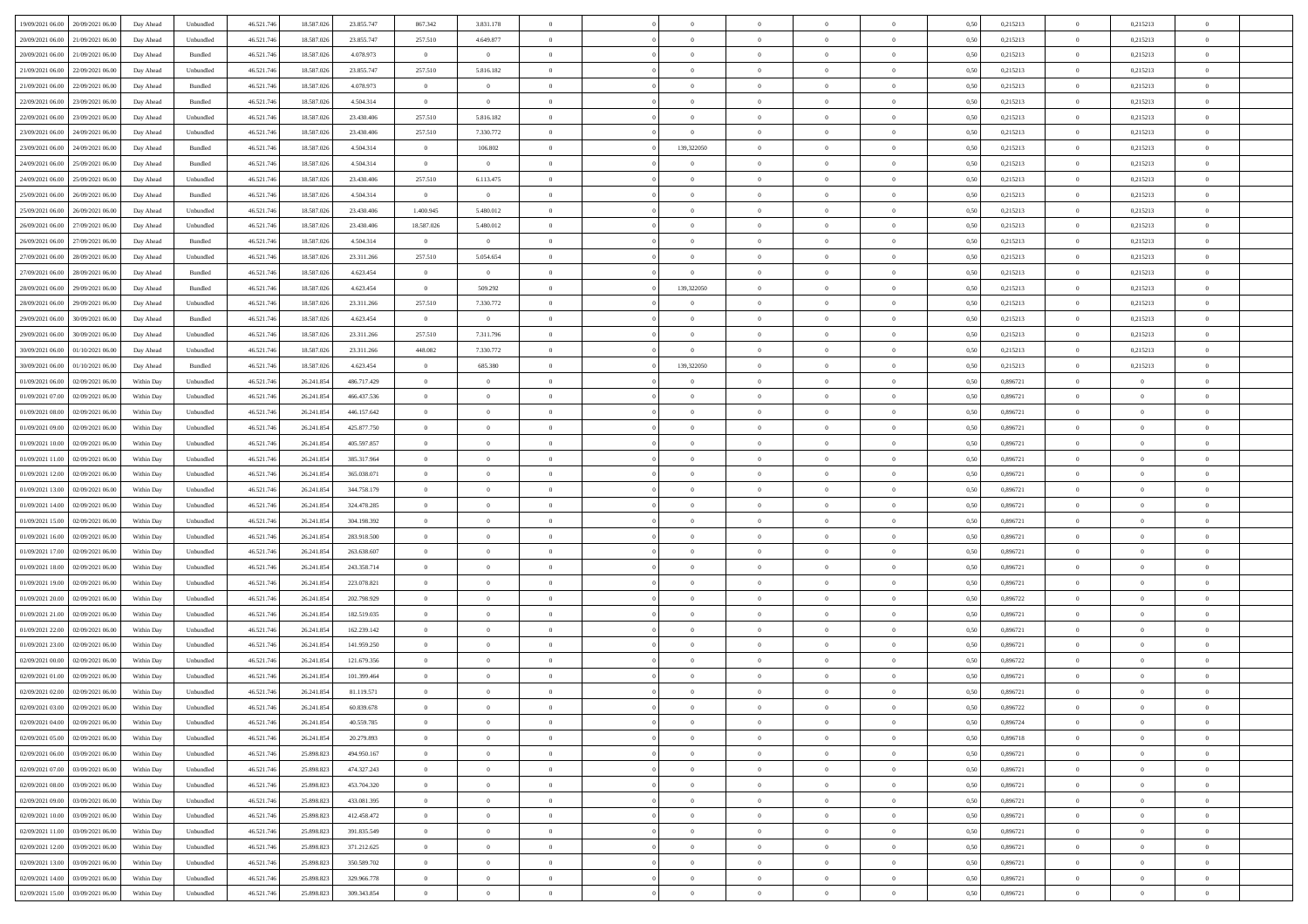| 02/09/2021 16:00 03/09/2021 06:00            | Within Day | Unbundled         | 46.521.74  | 25.898.823 | 288.720.930 | $\overline{0}$ | $\overline{0}$ |                | $\overline{0}$ | $\theta$       |                | $\bf{0}$       | 0,50 | 0,896721 | $\theta$       | $\theta$       | $\overline{0}$ |  |
|----------------------------------------------|------------|-------------------|------------|------------|-------------|----------------|----------------|----------------|----------------|----------------|----------------|----------------|------|----------|----------------|----------------|----------------|--|
| 02/09/2021 17:00<br>03/09/2021 06.00         | Within Day | Unbundled         | 46.521.74  | 25.898.82  | 268.098.007 | $\bf{0}$       | $\overline{0}$ | $\bf{0}$       | $\overline{0}$ | $\bf{0}$       | $\overline{0}$ | $\bf{0}$       | 0,50 | 0,896721 | $\,$ 0 $\,$    | $\bf{0}$       | $\overline{0}$ |  |
| 02/09/2021 18:00<br>03/09/2021 06:00         | Within Day | Unbundled         | 46.521.746 | 25.898.823 | 247.475.083 | $\overline{0}$ | $\bf{0}$       | $\overline{0}$ | $\bf{0}$       | $\bf{0}$       | $\overline{0}$ | $\bf{0}$       | 0.50 | 0.896721 | $\bf{0}$       | $\overline{0}$ | $\overline{0}$ |  |
|                                              |            |                   |            |            |             | $\overline{0}$ | $\overline{0}$ | $\overline{0}$ | $\theta$       | $\theta$       | $\overline{0}$ | $\overline{0}$ |      |          | $\theta$       | $\theta$       | $\overline{0}$ |  |
| 02/09/2021 19:00<br>03/09/2021 06:00         | Within Day | Unbundled         | 46.521.74  | 25.898.823 | 226.852.160 |                |                |                |                |                |                |                | 0,50 | 0,896721 |                |                |                |  |
| 02/09/2021 20:00<br>03/09/2021 06.00         | Within Day | Unbundled         | 46.521.74  | 25.898.823 | 206.229.235 | $\overline{0}$ | $\overline{0}$ | $\bf{0}$       | $\overline{0}$ | $\theta$       | $\overline{0}$ | $\bf{0}$       | 0,50 | 0,896722 | $\,$ 0 $\,$    | $\bf{0}$       | $\overline{0}$ |  |
| 02/09/2021 21:00<br>03/09/2021 06:00         | Within Day | Unbundled         | 46.521.74  | 25.898.82  | 185.606.312 | $\overline{0}$ | $\overline{0}$ | $\overline{0}$ | $\overline{0}$ | $\overline{0}$ | $\theta$       | $\bf{0}$       | 0.50 | 0.896721 | $\,$ 0 $\,$    | $\theta$       | $\overline{0}$ |  |
| 02/09/2021 22:00<br>03/09/2021 06:00         | Within Day | Unbundled         | 46.521.74  | 25.898.823 | 164.983.389 | $\overline{0}$ | $\overline{0}$ | $\overline{0}$ | $\overline{0}$ | $\overline{0}$ | $\overline{0}$ | $\bf{0}$       | 0,50 | 0,896721 | $\theta$       | $\theta$       | $\overline{0}$ |  |
|                                              |            |                   |            |            |             |                | $\overline{0}$ | $\overline{0}$ | $\overline{0}$ | $\theta$       | $\overline{0}$ |                |      |          | $\,$ 0 $\,$    | $\bf{0}$       | $\overline{0}$ |  |
| 02/09/2021 23:00<br>03/09/2021 06.00         | Within Day | Unbundled         | 46.521.74  | 25.898.82  | 144.360.465 | $\bf{0}$       |                |                |                |                |                | $\bf{0}$       | 0,50 | 0,896721 |                |                |                |  |
| 03/09/2021 00:00<br>03/09/2021 06:00         | Within Day | Unbundled         | 46.521.74  | 25.898.82  | 123.737.542 | $\overline{0}$ | $\bf{0}$       | $\overline{0}$ | $\bf{0}$       | $\overline{0}$ | $\overline{0}$ | $\bf{0}$       | 0.50 | 0.896722 | $\bf{0}$       | $\overline{0}$ | $\overline{0}$ |  |
| 03/09/2021 01:00<br>03/09/2021 06:00         | Within Day | Unbundled         | 46.521.74  | 25.898.823 | 103.114.617 | $\overline{0}$ | $\bf{0}$       | $\overline{0}$ | $\overline{0}$ | $\theta$       | $\overline{0}$ | $\bf{0}$       | 0,50 | 0,896721 | $\,$ 0 $\,$    | $\theta$       | $\overline{0}$ |  |
| 03/09/2021 02:00<br>03/09/2021 06.00         | Within Day | Unbundled         | 46.521.74  | 25.898.823 | 82.491.694  | $\bf{0}$       | $\overline{0}$ | $\bf{0}$       | $\overline{0}$ | $\bf{0}$       | $\overline{0}$ | $\bf{0}$       | 0,50 | 0,896721 | $\,$ 0 $\,$    | $\bf{0}$       | $\overline{0}$ |  |
| 03/09/2021 03:00<br>03/09/2021 06:00         | Within Day | Unbundled         | 46.521.746 | 25.898.823 | 61.868.770  | $\overline{0}$ | $\bf{0}$       | $\overline{0}$ | $\bf{0}$       | $\bf{0}$       | $\overline{0}$ | $\bf{0}$       | 0.50 | 0.896722 | $\bf{0}$       | $\overline{0}$ | $\bf{0}$       |  |
|                                              |            |                   |            |            |             |                |                |                |                |                |                |                |      |          |                |                |                |  |
| 03/09/2021 04:00<br>03/09/2021 06:00         | Within Day | Unbundled         | 46.521.74  | 25.898.823 | 41.245.847  | $\overline{0}$ | $\overline{0}$ | $\overline{0}$ | $\overline{0}$ | $\theta$       | $\overline{0}$ | $\overline{0}$ | 0,50 | 0,896724 | $\theta$       | $\theta$       | $\overline{0}$ |  |
| 03/09/2021 05:00<br>03/09/2021 06.00         | Within Day | Unbundled         | 46.521.74  | 25.898.82  | 20.622.923  | $\bf{0}$       | $\theta$       | $\bf{0}$       | $\overline{0}$ | $\theta$       | $\overline{0}$ | $\bf{0}$       | 0,50 | 0,896718 | $\bf{0}$       | $\bf{0}$       | $\overline{0}$ |  |
| 03/09/2021 06:00<br>04/09/2021 06:00         | Within Day | Unbundled         | 46.521.74  | 23.326.092 | 556,695.705 | $\overline{0}$ | $\overline{0}$ | $\overline{0}$ | $\bf{0}$       | $\theta$       | $\Omega$       | $\bf{0}$       | 0.50 | 0,896721 | $\bf{0}$       | $\theta$       | $\overline{0}$ |  |
| 03/09/2021 07:00<br>04/09/2021 06:00         | Within Day | Unbundled         | 46.521.74  | 23.326.092 | 533.500.050 | $\overline{0}$ | $\overline{0}$ | $\overline{0}$ | $\overline{0}$ | $\overline{0}$ | $\overline{0}$ | $\bf{0}$       | 0,50 | 0,896721 | $\theta$       | $\theta$       | $\overline{0}$ |  |
| 03/09/2021 08:00<br>04/09/2021 06.00         | Within Day | Unbundled         | 46.521.74  | 23.326.09  | 510.304.396 | $\bf{0}$       | $\overline{0}$ | $\overline{0}$ | $\overline{0}$ | $\theta$       | $\overline{0}$ | $\bf{0}$       | 0,50 | 0,896721 | $\,$ 0 $\,$    | $\bf{0}$       | $\overline{0}$ |  |
|                                              |            |                   |            |            |             |                |                |                |                |                |                |                |      |          |                |                |                |  |
| 03/09/2021 09:00<br>04/09/2021 06:00         | Within Day | Unbundled         | 46.521.74  | 23.326.092 | 487.108.742 | $\overline{0}$ | $\bf{0}$       | $\overline{0}$ | $\bf{0}$       | $\overline{0}$ | $\overline{0}$ | $\bf{0}$       | 0.50 | 0.896721 | $\bf{0}$       | $\overline{0}$ | $\overline{0}$ |  |
| 03/09/2021 10:00<br>04/09/2021 06:00         | Within Day | Unbundled         | 46.521.74  | 23.326.092 | 463.913.088 | $\overline{0}$ | $\overline{0}$ | $\overline{0}$ | $\overline{0}$ | $\overline{0}$ | $\overline{0}$ | $\bf{0}$       | 0,50 | 0,896721 | $\,$ 0 $\,$    | $\theta$       | $\overline{0}$ |  |
| 03/09/2021 11:00<br>04/09/2021 06.00         | Within Day | Unbundled         | 46.521.74  | 23.326.09  | 440.717.433 | $\bf{0}$       | $\overline{0}$ | $\bf{0}$       | $\bf{0}$       | $\overline{0}$ | $\overline{0}$ | $\bf{0}$       | 0,50 | 0,896721 | $\,$ 0 $\,$    | $\bf{0}$       | $\overline{0}$ |  |
| 03/09/2021 12:00<br>04/09/2021 06:00         | Within Day | Unbundled         | 46.521.746 | 23.326.092 | 417.521.779 | $\overline{0}$ | $\bf{0}$       | $\overline{0}$ | $\bf{0}$       | $\bf{0}$       | $\overline{0}$ | $\bf{0}$       | 0.50 | 0.896721 | $\bf{0}$       | $\overline{0}$ | $\overline{0}$ |  |
| 03/09/2021 13:00<br>04/09/2021 06:00         | Within Day | Unbundled         | 46.521.74  | 23.326.092 | 394.326.124 | $\overline{0}$ | $\overline{0}$ | $\overline{0}$ | $\theta$       | $\theta$       | $\overline{0}$ | $\bf{0}$       | 0,50 | 0,896721 | $\theta$       | $\theta$       | $\overline{0}$ |  |
|                                              |            |                   |            |            |             |                |                |                |                |                |                |                |      |          |                |                |                |  |
| 03/09/2021 14:00<br>04/09/2021 06.00         | Within Day | Unbundled         | 46.521.74  | 23.326.09  | 371.130.469 | $\bf{0}$       | $\overline{0}$ | $\bf{0}$       | $\bf{0}$       | $\bf{0}$       | $\overline{0}$ | $\bf{0}$       | 0,50 | 0,896721 | $\,$ 0 $\,$    | $\bf{0}$       | $\overline{0}$ |  |
| 03/09/2021 15:00<br>04/09/2021 06:00         | Within Day | Unbundled         | 46.521.74  | 23,326.09  | 347.934.815 | $\overline{0}$ | $\overline{0}$ | $\overline{0}$ | $\overline{0}$ | $\overline{0}$ | $\Omega$       | $\bf{0}$       | 0.50 | 0.896721 | $\,$ 0 $\,$    | $\theta$       | $\overline{0}$ |  |
| 03/09/2021 16:00<br>04/09/2021 06.00         | Within Day | Unbundled         | 46.521.74  | 23.326.092 | 324.739.161 | $\overline{0}$ | $\overline{0}$ | $\overline{0}$ | $\overline{0}$ | $\overline{0}$ | $\overline{0}$ | $\bf{0}$       | 0,50 | 0,896721 | $\theta$       | $\theta$       | $\overline{0}$ |  |
| 03/09/2021 17:00<br>04/09/2021 06.00         | Within Day | Unbundled         | 46.521.74  | 23.326.09  | 301.543.506 | $\bf{0}$       | $\overline{0}$ | $\bf{0}$       | $\overline{0}$ | $\theta$       | $\overline{0}$ | $\bf{0}$       | 0,50 | 0,896721 | $\,$ 0 $\,$    | $\bf{0}$       | $\overline{0}$ |  |
| 03/09/2021 18:00<br>04/09/2021 06:00         |            | Unbundled         | 46.521.74  | 23.326.092 | 278.347.852 | $\overline{0}$ |                |                |                |                | $\overline{0}$ |                |      |          |                | $\overline{0}$ |                |  |
|                                              | Within Day |                   |            |            |             |                | $\bf{0}$       | $\overline{0}$ | $\bf{0}$       | $\overline{0}$ |                | $\bf{0}$       | 0.50 | 0.896721 | $\bf{0}$       |                | $\overline{0}$ |  |
| 03/09/2021 19:00<br>04/09/2021 06:00         | Within Day | Unbundled         | 46.521.74  | 23.326.092 | 255.152.198 | $\overline{0}$ | $\overline{0}$ | $\overline{0}$ | $\overline{0}$ | $\overline{0}$ | $\overline{0}$ | $\bf{0}$       | 0,50 | 0,896721 | $\theta$       | $\theta$       | $\overline{0}$ |  |
| 03/09/2021 20:00<br>04/09/2021 06.00         | Within Day | Unbundled         | 46.521.74  | 23.326.092 | 231.956.544 | $\bf{0}$       | $\bf{0}$       | $\bf{0}$       | $\bf{0}$       | $\overline{0}$ | $\overline{0}$ | $\bf{0}$       | 0,50 | 0,896722 | $\,$ 0 $\,$    | $\bf{0}$       | $\overline{0}$ |  |
| 03/09/2021 21:00<br>04/09/2021 06:00         | Within Day | Unbundled         | 46.521.746 | 23.326.092 | 208,760,889 | $\overline{0}$ | $\bf{0}$       | $\overline{0}$ | $\bf{0}$       | $\bf{0}$       | $\overline{0}$ | $\bf{0}$       | 0.50 | 0.896721 | $\bf{0}$       | $\overline{0}$ | $\overline{0}$ |  |
| 03/09/2021 22:00<br>04/09/2021 06:00         | Within Day | Unbundled         | 46.521.74  | 23.326.092 | 185.565.235 | $\overline{0}$ | $\overline{0}$ | $\overline{0}$ | $\overline{0}$ | $\overline{0}$ | $\overline{0}$ | $\bf{0}$       | 0.5( | 0,896721 | $\theta$       | $\theta$       | $\overline{0}$ |  |
|                                              |            |                   |            |            |             |                | $\overline{0}$ |                |                | $\overline{0}$ | $\overline{0}$ |                |      |          |                |                | $\overline{0}$ |  |
| 03/09/2021 23:00<br>04/09/2021 06.00         | Within Day | Unbundled         | 46.521.74  | 23.326.09  | 162.369.581 | $\bf{0}$       |                | $\bf{0}$       | $\overline{0}$ |                |                | $\bf{0}$       | 0,50 | 0,896721 | $\,$ 0 $\,$    | $\bf{0}$       |                |  |
| 04/09/2021 00:00<br>04/09/2021 06:00         | Within Day | Unbundled         | 46.521.74  | 23.326.092 | 139.173.925 | $\overline{0}$ | $\overline{0}$ | $\overline{0}$ | $\bf{0}$       | $\bf{0}$       | $\Omega$       | $\bf{0}$       | 0.50 | 0,896722 | $\,$ 0 $\,$    | $\theta$       | $\overline{0}$ |  |
| 04/09/2021 01:00<br>04/09/2021 06:00         | Within Dav | Unbundled         | 46.521.74  | 23.326.092 | 115.978.271 | $\overline{0}$ | $\overline{0}$ | $\overline{0}$ | $\overline{0}$ | $\overline{0}$ | $\overline{0}$ | $\overline{0}$ | 0.5( | 0,896721 | $\theta$       | $\theta$       | $\overline{0}$ |  |
| 04/09/2021 02:00<br>04/09/2021 06.00         | Within Day | Unbundled         | 46.521.74  | 23.326.09  | 92.782.617  | $\bf{0}$       | $\overline{0}$ | $\bf{0}$       | $\overline{0}$ | $\bf{0}$       | $\overline{0}$ | $\bf{0}$       | 0,50 | 0,896721 | $\,$ 0 $\,$    | $\bf{0}$       | $\overline{0}$ |  |
| 04/09/2021 03:00<br>04/09/2021 06:00         | Within Day | Unbundled         | 46.521.74  | 23.326.092 | 69.586.962  | $\overline{0}$ | $\bf{0}$       | $\overline{0}$ | $\bf{0}$       | $\overline{0}$ | $\overline{0}$ | $\bf{0}$       | 0.50 | 0.896722 | $\bf{0}$       | $\overline{0}$ | $\overline{0}$ |  |
| 04/09/2021 04:00<br>04/09/2021 06:00         | Within Dav | Unbundled         | 46.521.74  | 23.326.092 | 46.391.308  | $\overline{0}$ | $\overline{0}$ | $\overline{0}$ | $\overline{0}$ | $\overline{0}$ | $\overline{0}$ | $\overline{0}$ | 0.50 | 0,896724 | $\theta$       | $\theta$       | $\overline{0}$ |  |
|                                              |            |                   |            |            |             |                |                |                |                |                |                |                |      |          |                |                |                |  |
| 04/09/2021 05:00<br>04/09/2021 06.00         | Within Day | Unbundled         | 46.521.74  | 23.326.09  | 23.195.654  | $\bf{0}$       | $\bf{0}$       | $\bf{0}$       | $\bf{0}$       | $\overline{0}$ | $\overline{0}$ | $\bf{0}$       | 0,50 | 0,896718 | $\,$ 0 $\,$    | $\bf{0}$       | $\overline{0}$ |  |
| 04/09/2021 06:00<br>05/09/2021 06:00         | Within Day | Unbundled         | 46.521.746 | 23.326.092 | 556.695.705 | $\overline{0}$ | $\bf{0}$       | $\overline{0}$ | $\bf{0}$       | $\bf{0}$       | $\overline{0}$ | $\bf{0}$       | 0.50 | 0.896721 | $\bf{0}$       | $\overline{0}$ | $\overline{0}$ |  |
| 04/09/2021 07:00<br>05/09/2021 06:00         | Within Day | Unbundled         | 46.521.74  | 23.326.092 | 533.500.050 | $\overline{0}$ | $\overline{0}$ | $\overline{0}$ | $\overline{0}$ | $\overline{0}$ | $\overline{0}$ | $\bf{0}$       | 0.50 | 0,896721 | $\theta$       | $\theta$       | $\overline{0}$ |  |
| 04/09/2021 08:00<br>05/09/2021 06.00         | Within Day | Unbundled         | 46.521.74  | 23.326.092 | 510.304.396 | $\bf{0}$       | $\overline{0}$ | $\bf{0}$       | $\overline{0}$ | $\overline{0}$ | $\overline{0}$ | $\bf{0}$       | 0,50 | 0,896721 | $\,$ 0 $\,$    | $\bf{0}$       | $\overline{0}$ |  |
| 04/09/2021 09:00<br>05/09/2021 06:00         | Within Day | Unbundled         | 46.521.74  | 23.326.092 | 487.108.742 | $\overline{0}$ | $\overline{0}$ | $\Omega$       | $\overline{0}$ | $\overline{0}$ | $\theta$       | $\bf{0}$       | 0.50 | 0,896721 | $\bf{0}$       | $\theta$       | $\overline{0}$ |  |
|                                              |            |                   |            |            |             |                |                |                |                |                |                |                |      |          |                |                |                |  |
| 04/09/2021 10:00<br>05/09/2021 06:00         | Within Dav | Unbundled         | 46.521.74  | 23,326.09  | 463.913.088 | $\overline{0}$ | $\overline{0}$ | $\Omega$       | $\overline{0}$ | $\theta$       | $\Omega$       | $\overline{0}$ | 0.5( | 0,896721 | $\theta$       | $\theta$       | $\overline{0}$ |  |
| 04/09/2021 11:00<br>05/09/2021 06:00         | Within Day | Unbundled         | 46.521.74  | 23.326.092 | 440.717.433 | $\bf{0}$       | $\bf{0}$       | $\bf{0}$       | $\bf{0}$       | $\bf{0}$       | $\overline{0}$ | $\bf{0}$       | 0,50 | 0,896721 | $\,$ 0 $\,$    | $\bf{0}$       | $\overline{0}$ |  |
| $04/09/2021\ 12.00 \qquad 05/09/2021\ 06.00$ | Within Day | ${\sf Unbundred}$ | 46.521.746 | 23.326.092 | 417.521.779 | $\overline{0}$ | $\Omega$       |                | $\overline{0}$ |                |                |                | 0,50 | 0,896721 | $\theta$       | $\overline{0}$ |                |  |
| 04/09/2021 13:00 05/09/2021 06:00            | Within Day | Unbundled         | 46.521.746 | 23.326.092 | 394.326.124 | $\overline{0}$ | $\theta$       | $\Omega$       | $\theta$       | $\overline{0}$ | $\overline{0}$ | $\bf{0}$       | 0,50 | 0,896721 | $\theta$       | $\theta$       | $\overline{0}$ |  |
| 04/09/2021 14:00<br>05/09/2021 06:00         | Within Day | Unbundled         | 46.521.74  | 23.326.092 | 371.130.469 | $\overline{0}$ | $\bf{0}$       | $\overline{0}$ | $\overline{0}$ | $\bf{0}$       | $\overline{0}$ | $\bf{0}$       | 0,50 | 0,896721 | $\bf{0}$       | $\overline{0}$ | $\bf{0}$       |  |
|                                              |            |                   |            |            |             |                |                |                |                |                |                |                |      |          |                |                |                |  |
| 04/09/2021 15:00  05/09/2021 06:00           | Within Day | Unbundled         | 46.521.746 | 23.326.092 | 347.934.815 | $\overline{0}$ | $\bf{0}$       | $\overline{0}$ | $\overline{0}$ | $\overline{0}$ | $\overline{0}$ | $\bf{0}$       | 0.50 | 0.896721 | $\overline{0}$ | $\bf{0}$       | $\,$ 0 $\,$    |  |
| 04/09/2021 16:00 05/09/2021 06:00            | Within Day | Unbundled         | 46.521.746 | 23.326.092 | 324.739.161 | $\overline{0}$ | $\overline{0}$ | $\overline{0}$ | $\overline{0}$ | $\overline{0}$ | $\overline{0}$ | $\bf{0}$       | 0,50 | 0,896721 | $\theta$       | $\theta$       | $\overline{0}$ |  |
| 04/09/2021 17:00<br>05/09/2021 06:00         | Within Day | Unbundled         | 46.521.74  | 23.326.092 | 301.543.506 | $\overline{0}$ | $\bf{0}$       | $\overline{0}$ | $\bf{0}$       | $\overline{0}$ | $\bf{0}$       | $\bf{0}$       | 0,50 | 0,896721 | $\overline{0}$ | $\bf{0}$       | $\overline{0}$ |  |
| 05/09/2021 06:00<br>04/09/2021 18:00         | Within Day | Unbundled         | 46.521.746 | 23.326.092 | 278.347.852 | $\overline{0}$ | $\bf{0}$       | $\overline{0}$ | $\overline{0}$ | $\overline{0}$ | $\overline{0}$ | $\bf{0}$       | 0.50 | 0,896721 | $\,$ 0 $\,$    | $\theta$       | $\overline{0}$ |  |
| 04/09/2021 19:00<br>05/09/2021 06:00         | Within Dav | Unbundled         | 46.521.746 | 23.326.092 | 255.152.198 | $\overline{0}$ | $\overline{0}$ | $\overline{0}$ | $\overline{0}$ | $\overline{0}$ | $\overline{0}$ | $\bf{0}$       | 0.50 | 0,896721 | $\overline{0}$ | $\theta$       | $\overline{0}$ |  |
|                                              |            |                   |            |            |             |                |                |                |                |                |                |                |      |          |                |                |                |  |
| 04/09/2021 20:00<br>05/09/2021 06:00         | Within Day | Unbundled         | 46.521.74  | 23.326.092 | 231.956.544 | $\overline{0}$ | $\overline{0}$ | $\overline{0}$ | $\overline{0}$ | $\bf{0}$       | $\overline{0}$ | $\bf{0}$       | 0,50 | 0,896722 | $\bf{0}$       | $\overline{0}$ | $\overline{0}$ |  |
| 04/09/2021 21:00  05/09/2021 06:00           | Within Day | Unbundled         | 46.521.746 | 23.326.092 | 208,760,889 | $\overline{0}$ | $\overline{0}$ | $\overline{0}$ | $\overline{0}$ | $\bf{0}$       | $\overline{0}$ | $\bf{0}$       | 0.50 | 0.896721 | $\overline{0}$ | $\,$ 0 $\,$    | $\,$ 0         |  |
| 04/09/2021 22:00 05/09/2021 06:00            | Within Dav | Unbundled         | 46.521.746 | 23.326.092 | 185.565.235 | $\overline{0}$ | $\overline{0}$ | $\overline{0}$ | $\overline{0}$ | $\overline{0}$ | $\overline{0}$ | $\bf{0}$       | 0,50 | 0,896721 | $\overline{0}$ | $\theta$       | $\overline{0}$ |  |
| 04/09/2021 23:00<br>05/09/2021 06:00         | Within Day | Unbundled         | 46.521.74  | 23.326.092 | 162.369.581 | $\overline{0}$ | $\bf{0}$       | $\overline{0}$ | $\bf{0}$       | $\overline{0}$ | $\bf{0}$       | $\bf{0}$       | 0,50 | 0,896721 | $\bf{0}$       | $\bf{0}$       | $\overline{0}$ |  |
|                                              |            |                   |            |            |             |                |                |                |                |                |                |                |      |          |                |                |                |  |
| 05/09/2021 00:00 05/09/2021 06:00            | Within Day | Unbundled         | 46.521.746 | 23.326.092 | 139.173.925 | $\overline{0}$ | $\bf{0}$       | $\overline{0}$ | $\overline{0}$ | $\,$ 0 $\,$    | $\overline{0}$ | $\bf{0}$       | 0,50 | 0,896722 | $\overline{0}$ | $\,$ 0 $\,$    | $\,$ 0 $\,$    |  |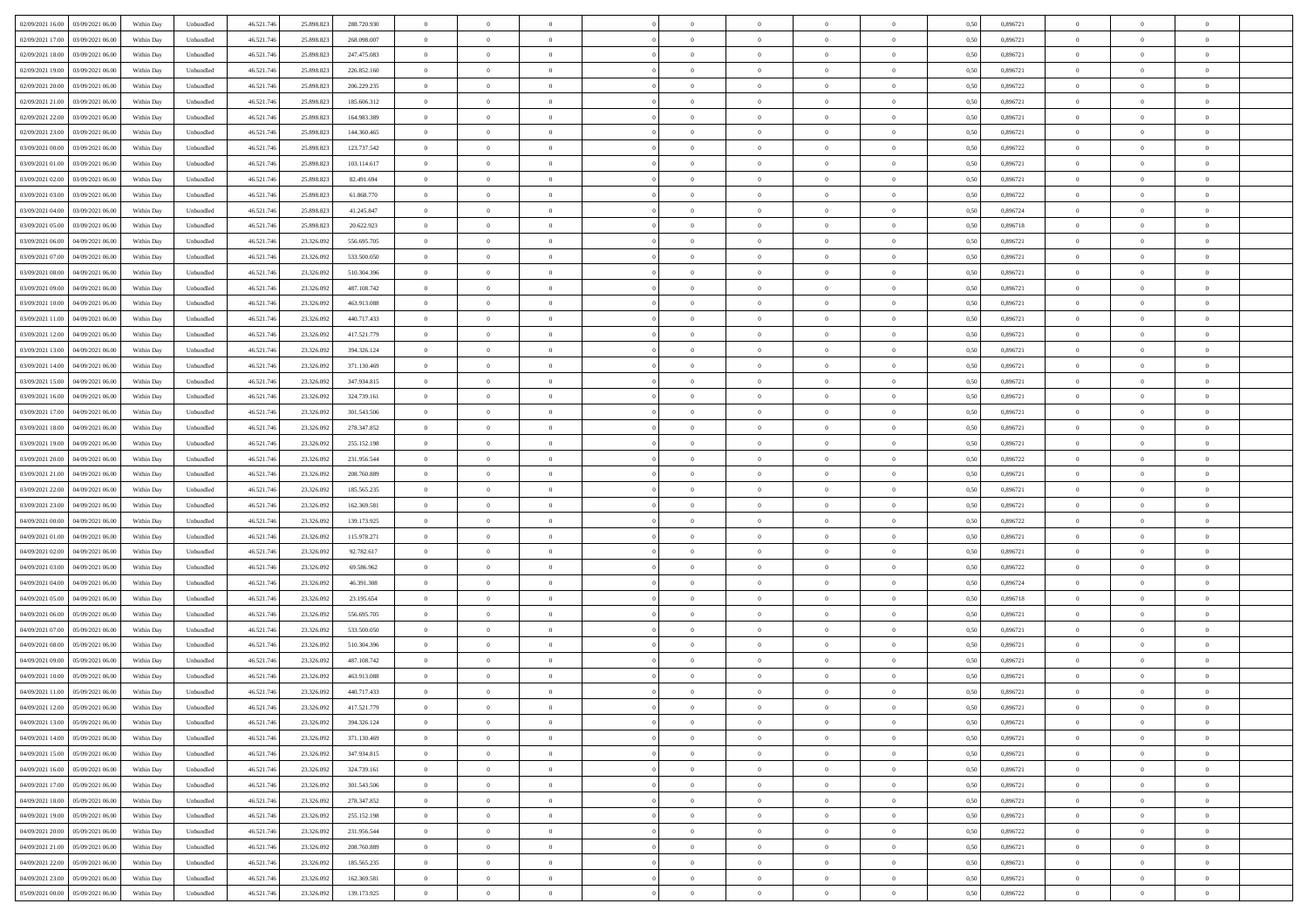| 05/09/2021 01:00<br>05/09/2021 06:00 | Within Day | Unbundled | 46.521.746 | 23.326.092 | 115.978.271 | $\overline{0}$ | $\overline{0}$ | $\overline{0}$ | $\theta$       | $\theta$       |                | $\overline{0}$ | 0,50 | 0,896721 | $\theta$       | $\theta$       | $\theta$       |  |
|--------------------------------------|------------|-----------|------------|------------|-------------|----------------|----------------|----------------|----------------|----------------|----------------|----------------|------|----------|----------------|----------------|----------------|--|
|                                      |            |           |            |            |             |                |                |                |                |                |                |                |      |          |                |                |                |  |
| 05/09/2021 02:00<br>05/09/2021 06.0  | Within Day | Unbundled | 46.521.74  | 23.326.092 | 92.782.617  | $\overline{0}$ | $\overline{0}$ | $\overline{0}$ | $\,$ 0 $\,$    | $\bf{0}$       | $\overline{0}$ | $\bf{0}$       | 0,50 | 0,896721 | $\,$ 0 $\,$    | $\theta$       | $\overline{0}$ |  |
| 05/09/2021 03:00<br>05/09/2021 06:00 | Within Day | Unbundled | 46.521.746 | 23.326.092 | 69.586.962  | $\overline{0}$ | $\overline{0}$ | $\overline{0}$ | $\bf{0}$       | $\bf{0}$       | $\overline{0}$ | $\mathbf{0}$   | 0.50 | 0.896722 | $\bf{0}$       | $\overline{0}$ | $\overline{0}$ |  |
| 05/09/2021 04:00<br>05/09/2021 06:00 | Within Day | Unbundled | 46.521.746 | 23.326.092 | 46.391.308  | $\overline{0}$ | $\overline{0}$ | $\overline{0}$ | $\overline{0}$ | $\overline{0}$ | $\overline{0}$ | $\bf{0}$       | 0,50 | 0,896724 | $\theta$       | $\theta$       | $\overline{0}$ |  |
| 05/09/2021 05:00<br>05/09/2021 06.0  | Within Day | Unbundled | 46.521.74  | 23.326.092 | 23.195.654  | $\bf{0}$       | $\overline{0}$ | $\bf{0}$       | $\overline{0}$ | $\overline{0}$ | $\overline{0}$ | $\bf{0}$       | 0,50 | 0,896718 | $\,$ 0 $\,$    | $\theta$       | $\overline{0}$ |  |
|                                      |            |           |            |            |             |                |                |                |                |                |                |                |      |          |                |                |                |  |
| 05/09/2021 06:00<br>06/09/2021 06:00 | Within Day | Unbundled | 46.521.74  | 23.326.092 | 556,695,705 | $\overline{0}$ | $\overline{0}$ | $\overline{0}$ | $\overline{0}$ | $\overline{0}$ | $\Omega$       | $\overline{0}$ | 0.50 | 0.896721 | $\theta$       | $\theta$       | $\overline{0}$ |  |
| 05/09/2021 07:00<br>06/09/2021 06.00 | Within Day | Unbundled | 46.521.74  | 23.326.092 | 533.500.050 | $\overline{0}$ | $\overline{0}$ | $\overline{0}$ | $\overline{0}$ | $\overline{0}$ | $\overline{0}$ | $\bf{0}$       | 0,50 | 0,896721 | $\theta$       | $\theta$       | $\overline{0}$ |  |
| 05/09/2021 08:00<br>06/09/2021 06.0  | Within Day | Unbundled | 46.521.74  | 23.326.092 | 510.304.396 | $\overline{0}$ | $\overline{0}$ | $\overline{0}$ | $\overline{0}$ | $\overline{0}$ | $\overline{0}$ | $\bf{0}$       | 0,50 | 0,896721 | $\,$ 0 $\,$    | $\bf{0}$       | $\overline{0}$ |  |
| 05/09/2021 09:00<br>06/09/2021 06:00 | Within Day | Unbundled | 46.521.74  | 23.326.092 | 487.108.742 | $\overline{0}$ | $\overline{0}$ | $\overline{0}$ | $\overline{0}$ | $\overline{0}$ | $\overline{0}$ | $\mathbf{0}$   | 0.50 | 0.896721 | $\theta$       | $\theta$       | $\overline{0}$ |  |
| 05/09/2021 11:00<br>06/09/2021 06:00 | Within Day | Unbundled | 46.521.746 | 23.326.092 | 440.717.433 | $\overline{0}$ | $\overline{0}$ | $\overline{0}$ | $\bf{0}$       | $\overline{0}$ | $\overline{0}$ | $\bf{0}$       | 0,50 | 0,896721 | $\theta$       | $\theta$       | $\overline{0}$ |  |
|                                      |            |           |            |            |             |                | $\overline{0}$ |                |                |                |                |                |      |          |                | $\theta$       | $\overline{0}$ |  |
| 05/09/2021 12:00<br>06/09/2021 06.0  | Within Day | Unbundled | 46.521.74  | 23.326.092 | 417.521.779 | $\overline{0}$ |                | $\bf{0}$       | $\bf{0}$       | $\bf{0}$       | $\overline{0}$ | $\bf{0}$       | 0,50 | 0,896721 | $\,$ 0 $\,$    |                |                |  |
| 05/09/2021 13:00<br>06/09/2021 06:00 | Within Day | Unbundled | 46.521.746 | 23.326.092 | 394.326.124 | $\overline{0}$ | $\overline{0}$ | $\overline{0}$ | $\bf{0}$       | $\bf{0}$       | $\overline{0}$ | $\mathbf{0}$   | 0.50 | 0.896721 | $\bf{0}$       | $\overline{0}$ | $\bf{0}$       |  |
| 05/09/2021 14:00<br>06/09/2021 06.00 | Within Day | Unbundled | 46.521.74  | 23.326.092 | 371.130.469 | $\overline{0}$ | $\overline{0}$ | $\overline{0}$ | $\overline{0}$ | $\overline{0}$ | $\overline{0}$ | $\overline{0}$ | 0,50 | 0,896721 | $\theta$       | $\theta$       | $\overline{0}$ |  |
| 05/09/2021 15:00<br>06/09/2021 06.0  | Within Day | Unbundled | 46.521.74  | 23.326.092 | 347.934.815 | $\overline{0}$ | $\overline{0}$ | $\bf{0}$       | $\bf{0}$       | $\overline{0}$ | $\overline{0}$ | $\bf{0}$       | 0,50 | 0,896721 | $\,$ 0 $\,$    | $\bf{0}$       | $\overline{0}$ |  |
| 05/09/2021 16:00<br>06/09/2021 06:00 | Within Day | Unbundled | 46.521.74  | 23.326.092 | 324,739,161 | $\overline{0}$ | $\overline{0}$ | $\overline{0}$ | $\overline{0}$ | $\overline{0}$ | $\Omega$       | $\overline{0}$ | 0.50 | 0.896721 | $\theta$       | $\theta$       | $\overline{0}$ |  |
| 05/09/2021 17:00<br>06/09/2021 06.00 | Within Day | Unbundled | 46.521.746 | 23.326.092 | 301.543.506 | $\overline{0}$ | $\overline{0}$ | $\overline{0}$ | $\overline{0}$ | $\overline{0}$ | $\overline{0}$ | $\bf{0}$       | 0,50 | 0,896721 | $\theta$       | $\theta$       | $\overline{0}$ |  |
|                                      |            |           |            |            |             |                |                |                |                |                |                |                |      |          |                |                |                |  |
| 05/09/2021 18:00<br>06/09/2021 06.0  | Within Day | Unbundled | 46.521.74  | 23.326.09  | 278.347.852 | $\overline{0}$ | $\overline{0}$ | $\overline{0}$ | $\overline{0}$ | $\overline{0}$ | $\overline{0}$ | $\bf{0}$       | 0,50 | 0,896721 | $\,$ 0 $\,$    | $\theta$       | $\overline{0}$ |  |
| 05/09/2021 19:00<br>06/09/2021 06:00 | Within Day | Unbundled | 46.521.74  | 23,326,092 | 255.152.198 | $\overline{0}$ | $\overline{0}$ | $\overline{0}$ | $\overline{0}$ | $\overline{0}$ | $\overline{0}$ | $\mathbf{0}$   | 0.50 | 0.896721 | $\,$ 0 $\,$    | $\overline{0}$ | $\overline{0}$ |  |
| 05/09/2021 20:00<br>06/09/2021 06.00 | Within Day | Unbundled | 46.521.74  | 23.326.092 | 231.956.544 | $\overline{0}$ | $\overline{0}$ | $\overline{0}$ | $\overline{0}$ | $\overline{0}$ | $\overline{0}$ | $\bf{0}$       | 0,50 | 0,896722 | $\theta$       | $\theta$       | $\overline{0}$ |  |
| 05/09/2021 21.00<br>06/09/2021 06.0  | Within Day | Unbundled | 46.521.74  | 23.326.092 | 208.760.889 | $\overline{0}$ | $\overline{0}$ | $\overline{0}$ | $\bf{0}$       | $\bf{0}$       | $\overline{0}$ | $\bf{0}$       | 0,50 | 0,896721 | $\,$ 0 $\,$    | $\bf{0}$       | $\overline{0}$ |  |
| 05/09/2021 22.00<br>06/09/2021 06:00 | Within Day | Unbundled | 46.521.746 | 23.326.092 | 185.565.235 | $\overline{0}$ | $\overline{0}$ | $\overline{0}$ | $\bf{0}$       | $\bf{0}$       | $\overline{0}$ | $\mathbf{0}$   | 0.50 | 0.896721 | $\bf{0}$       | $\overline{0}$ | $\overline{0}$ |  |
| 05/09/2021 23:00<br>06/09/2021 06:00 | Within Day | Unbundled | 46.521.74  | 23.326.092 | 162.369.581 | $\overline{0}$ | $\overline{0}$ | $\overline{0}$ | $\overline{0}$ | $\overline{0}$ | $\overline{0}$ | $\bf{0}$       | 0,50 | 0,896721 | $\theta$       | $\theta$       | $\overline{0}$ |  |
|                                      |            |           |            |            |             |                |                |                |                |                |                |                |      |          |                |                |                |  |
| 06/09/2021 00:00<br>06/09/2021 06.0  | Within Day | Unbundled | 46.521.74  | 23.326.092 | 139.173.925 | $\overline{0}$ | $\overline{0}$ | $\bf{0}$       | $\bf{0}$       | $\overline{0}$ | $\overline{0}$ | $\bf{0}$       | 0,50 | 0,896722 | $\,$ 0 $\,$    | $\bf{0}$       | $\overline{0}$ |  |
| 06/09/2021 01:00<br>06/09/2021 06:00 | Within Day | Unbundled | 46.521.74  | 23.326.092 | 115.978.271 | $\overline{0}$ | $\overline{0}$ | $\overline{0}$ | $\overline{0}$ | $\overline{0}$ | $\Omega$       | $\overline{0}$ | 0.50 | 0.896721 | $\theta$       | $\theta$       | $\overline{0}$ |  |
| 06/09/2021 02:00<br>06/09/2021 06.00 | Within Day | Unbundled | 46.521.74  | 23.326.092 | 92.782.617  | $\overline{0}$ | $\overline{0}$ | $\overline{0}$ | $\overline{0}$ | $\overline{0}$ | $\overline{0}$ | $\bf{0}$       | 0,50 | 0,896721 | $\theta$       | $\theta$       | $\overline{0}$ |  |
| 06/09/2021 03:00<br>06/09/2021 06.0  | Within Day | Unbundled | 46.521.74  | 23.326.092 | 69.586.962  | $\overline{0}$ | $\overline{0}$ | $\overline{0}$ | $\overline{0}$ | $\overline{0}$ | $\overline{0}$ | $\bf{0}$       | 0,50 | 0,896722 | $\,$ 0 $\,$    | $\theta$       | $\overline{0}$ |  |
| 06/09/2021 04:00<br>06/09/2021 06:00 | Within Day | Unbundled | 46.521.74  | 23.326.092 | 46.391.308  | $\overline{0}$ | $\overline{0}$ | $\overline{0}$ | $\overline{0}$ | $\overline{0}$ | $\overline{0}$ | $\mathbf{0}$   | 0.50 | 0.896724 | $\theta$       | $\theta$       | $\overline{0}$ |  |
| 06/09/2021 05:00<br>06/09/2021 06:00 | Within Day | Unbundled | 46.521.746 | 23.326.092 | 23.195.654  | $\overline{0}$ | $\overline{0}$ | $\overline{0}$ | $\overline{0}$ | $\overline{0}$ | $\overline{0}$ | $\bf{0}$       | 0,50 | 0,896718 | $\theta$       | $\theta$       | $\overline{0}$ |  |
|                                      |            |           |            |            |             |                |                |                |                |                |                |                |      |          |                |                |                |  |
| 06/09/2021 06:00<br>07/09/2021 06.00 | Within Day | Unbundled | 46.521.74  | 23.326.092 | 556.695.705 | $\overline{0}$ | $\overline{0}$ | $\overline{0}$ | $\overline{0}$ | $\bf{0}$       | $\overline{0}$ | $\bf{0}$       | 0,50 | 0,896721 | $\,$ 0 $\,$    | $\bf{0}$       | $\overline{0}$ |  |
| 06/09/2021 07:00<br>07/09/2021 06:00 | Within Day | Unbundled | 46.521.746 | 23.326.092 | 533,500,050 | $\overline{0}$ | $\overline{0}$ | $\overline{0}$ | $\bf{0}$       | $\bf{0}$       | $\overline{0}$ | $\mathbf{0}$   | 0.50 | 0.896721 | $\bf{0}$       | $\overline{0}$ | $\bf{0}$       |  |
| 06/09/2021 08:00<br>07/09/2021 06:00 | Within Day | Unbundled | 46.521.74  | 23.326.092 | 510.304.396 | $\overline{0}$ | $\overline{0}$ | $\overline{0}$ | $\overline{0}$ | $\overline{0}$ | $\overline{0}$ | $\overline{0}$ | 0.50 | 0,896721 | $\theta$       | $\theta$       | $\overline{0}$ |  |
| 06/09/2021 09:00<br>07/09/2021 06.00 | Within Day | Unbundled | 46.521.74  | 23.326.092 | 487.108.742 | $\overline{0}$ | $\overline{0}$ | $\overline{0}$ | $\bf{0}$       | $\overline{0}$ | $\overline{0}$ | $\bf{0}$       | 0,50 | 0,896721 | $\,$ 0 $\,$    | $\bf{0}$       | $\overline{0}$ |  |
| 06/09/2021 10:00<br>07/09/2021 06:00 | Within Day | Unbundled | 46.521.74  | 23.326.092 | 463.913.088 | $\overline{0}$ | $\overline{0}$ | $\overline{0}$ | $\overline{0}$ | $\overline{0}$ | $\overline{0}$ | $\overline{0}$ | 0.50 | 0,896721 | $\theta$       | $\theta$       | $\overline{0}$ |  |
| 06/09/2021 11:00<br>07/09/2021 06:00 | Within Day | Unbundled | 46.521.74  | 23.326.092 | 440.717.433 | $\overline{0}$ | $\overline{0}$ | $\overline{0}$ | $\overline{0}$ | $\overline{0}$ | $\Omega$       | $\overline{0}$ | 0.50 | 0,896721 | $\theta$       | $\theta$       | $\overline{0}$ |  |
|                                      |            |           |            |            |             |                |                |                |                |                |                |                |      |          |                |                |                |  |
| 06/09/2021 12:00<br>07/09/2021 06.00 | Within Day | Unbundled | 46.521.74  | 23.326.09  | 417.521.779 | $\overline{0}$ | $\overline{0}$ | $\overline{0}$ | $\bf{0}$       | $\overline{0}$ | $\overline{0}$ | $\bf{0}$       | 0,50 | 0,896721 | $\,$ 0 $\,$    | $\theta$       | $\overline{0}$ |  |
| 06/09/2021 13:00<br>07/09/2021 06:00 | Within Day | Unbundled | 46.521.74  | 23.326.092 | 394.326.124 | $\overline{0}$ | $\overline{0}$ | $\overline{0}$ | $\overline{0}$ | $\overline{0}$ | $\overline{0}$ | $\mathbf{0}$   | 0.50 | 0.896721 | $\,$ 0 $\,$    | $\theta$       | $\overline{0}$ |  |
| 06/09/2021 14:00<br>07/09/2021 06:00 | Within Day | Unbundled | 46.521.74  | 23.326.092 | 371.130.469 | $\overline{0}$ | $\overline{0}$ | $\overline{0}$ | $\overline{0}$ | $\overline{0}$ | $\overline{0}$ | $\overline{0}$ | 0.50 | 0,896721 | $\theta$       | $\theta$       | $\overline{0}$ |  |
| 06/09/2021 15:00<br>07/09/2021 06.0  | Within Day | Unbundled | 46.521.74  | 23.326.092 | 347.934.815 | $\overline{0}$ | $\overline{0}$ | $\overline{0}$ | $\,$ 0 $\,$    | $\bf{0}$       | $\overline{0}$ | $\bf{0}$       | 0,50 | 0,896721 | $\,$ 0 $\,$    | $\bf{0}$       | $\overline{0}$ |  |
| 06/09/2021 16:00<br>07/09/2021 06:00 | Within Day | Unbundled | 46.521.746 | 23.326.092 | 324,739,161 | $\overline{0}$ | $\overline{0}$ | $\overline{0}$ | $\bf{0}$       | $\bf{0}$       | $\overline{0}$ | $\mathbf{0}$   | 0.50 | 0.896721 | $\bf{0}$       | $\overline{0}$ | $\overline{0}$ |  |
| 06/09/2021 17:00<br>07/09/2021 06:00 | Within Day | Unbundled | 46.521.74  | 23.326.092 | 301.543.506 | $\overline{0}$ | $\overline{0}$ | $\overline{0}$ | $\overline{0}$ | $\overline{0}$ | $\Omega$       | $\overline{0}$ | 0.50 | 0,896721 | $\theta$       | $\theta$       | $\overline{0}$ |  |
|                                      |            |           |            |            |             |                |                |                |                |                |                |                |      |          |                |                |                |  |
| 06/09/2021 18:00<br>07/09/2021 06.00 | Within Day | Unbundled | 46.521.74  | 23.326.092 | 278.347.852 | $\overline{0}$ | $\overline{0}$ | $\overline{0}$ | $\bf{0}$       | $\overline{0}$ | $\overline{0}$ | $\bf{0}$       | 0,50 | 0,896721 | $\,$ 0 $\,$    | $\bf{0}$       | $\overline{0}$ |  |
| 06/09/2021 19:00<br>07/09/2021 06:00 | Within Day | Unbundled | 46.521.74  | 23.326.092 | 255.152.198 | $\overline{0}$ | $\overline{0}$ | $\overline{0}$ | $\overline{0}$ | $\overline{0}$ | $\theta$       | $\overline{0}$ | 0.50 | 0,896721 | $\,$ 0 $\,$    | $\overline{0}$ | $\overline{0}$ |  |
| 06/09/2021 20:00<br>07/09/2021 06:00 | Within Day | Unbundled | 46.521.74  | 23.326.092 | 231.956.544 | $\overline{0}$ | $\Omega$       | $\overline{0}$ | $\overline{0}$ | $\overline{0}$ | $\theta$       | $\overline{0}$ | 0.50 | 0,896722 | $\theta$       | $\theta$       | $\overline{0}$ |  |
| 06/09/2021 21:00<br>07/09/2021 06.00 | Within Day | Unbundled | 46.521.74  | 23.326.092 | 208.760.889 | $\overline{0}$ | $\overline{0}$ | $\bf{0}$       | $\overline{0}$ | $\bf{0}$       | $\overline{0}$ | $\bf{0}$       | 0,50 | 0,896721 | $\,$ 0 $\,$    | $\bf{0}$       | $\overline{0}$ |  |
| 06/09/2021 22:00 07/09/2021 06:00    | Within Day | Unbundled | 46.521.746 | 23.326.092 | 185.565.235 | $\bf{0}$       | $\,$ 0 $\,$    |                | $\bf{0}$       |                |                |                | 0,50 | 0,896721 | $\theta$       | $\overline{0}$ |                |  |
| 06/09/2021 23:00 07/09/2021 06:00    | Within Dav | Unbundled | 46.521.746 | 23.326.092 | 162.369.581 | $\overline{0}$ | $\overline{0}$ | $\overline{0}$ | $\overline{0}$ | $\overline{0}$ | $\overline{0}$ | $\overline{0}$ | 0,50 | 0,896721 | $\theta$       | $\theta$       | $\overline{0}$ |  |
|                                      |            |           |            |            |             |                |                |                |                |                |                |                |      |          |                |                |                |  |
| 07/09/2021 00:00<br>07/09/2021 06.00 | Within Day | Unbundled | 46.521.746 | 23.326.092 | 139.173.925 | $\overline{0}$ | $\overline{0}$ | $\overline{0}$ | $\bf{0}$       | $\overline{0}$ | $\overline{0}$ | $\mathbf{0}$   | 0,50 | 0,896722 | $\overline{0}$ | $\overline{0}$ | $\bf{0}$       |  |
| 07/09/2021 01:00<br>07/09/2021 06:00 | Within Day | Unbundled | 46.521.746 | 23.326.092 | 115.978.271 | $\overline{0}$ | $\overline{0}$ | $\overline{0}$ | $\,$ 0 $\,$    | $\bf{0}$       | $\overline{0}$ | $\mathbf{0}$   | 0.50 | 0.896721 | $\overline{0}$ | $\bf{0}$       | $\overline{0}$ |  |
| 07/09/2021 02:00<br>07/09/2021 06:00 | Within Dav | Unbundled | 46.521.746 | 23.326.092 | 92.782.617  | $\overline{0}$ | $\overline{0}$ | $\overline{0}$ | $\overline{0}$ | $\overline{0}$ | $\overline{0}$ | $\mathbf{0}$   | 0,50 | 0,896721 | $\overline{0}$ | $\theta$       | $\overline{0}$ |  |
| 07/09/2021 03:00<br>07/09/2021 06.00 | Within Day | Unbundled | 46.521.746 | 23.326.092 | 69.586.962  | $\overline{0}$ | $\overline{0}$ | $\overline{0}$ | $\bf{0}$       | $\bf{0}$       | $\overline{0}$ | $\mathbf{0}$   | 0,50 | 0,896722 | $\overline{0}$ | $\bf{0}$       | $\overline{0}$ |  |
| 07/09/2021 06:00<br>07/09/2021 04:00 | Within Day | Unbundled | 46.521.746 | 23.326.092 | 46.391.308  | $\overline{0}$ | $\overline{0}$ | $\overline{0}$ | $\bf{0}$       | $\overline{0}$ | $\overline{0}$ | $\mathbf{0}$   | 0.50 | 0.896724 | $\,$ 0 $\,$    | $\theta$       | $\overline{0}$ |  |
| 07/09/2021 05:00<br>07/09/2021 06:00 | Within Dav | Unbundled | 46.521.746 | 23.326.092 | 23.195.654  | $\overline{0}$ | $\overline{0}$ | $\overline{0}$ | $\overline{0}$ | $\overline{0}$ | $\overline{0}$ | $\mathbf{0}$   | 0,50 | 0,896718 | $\overline{0}$ | $\theta$       | $\overline{0}$ |  |
| 07/09/2021 06:00<br>08/09/2021 06.00 | Within Day | Unbundled | 46.521.74  | 20.744.213 | 618.660.783 | $\overline{0}$ | $\overline{0}$ | $\overline{0}$ | $\bf{0}$       | $\overline{0}$ | $\overline{0}$ | $\,$ 0 $\,$    | 0,50 | 0,896721 | $\bf{0}$       | $\bf{0}$       | $\overline{0}$ |  |
|                                      |            |           |            |            |             |                |                |                |                |                |                |                |      |          |                |                |                |  |
| 07/09/2021 07:00<br>08/09/2021 06:00 | Within Day | Unbundled | 46.521.746 | 20.744.213 | 592.883.250 | $\overline{0}$ | $\overline{0}$ | $\overline{0}$ | $\bf{0}$       | $\bf{0}$       | $\overline{0}$ | $\,$ 0 $\,$    | 0.50 | 0.896721 | $\overline{0}$ | $\bf{0}$       | $\,$ 0         |  |
| 07/09/2021 08:00<br>08/09/2021 06:00 | Within Dav | Unbundled | 46.521.746 | 20.744.213 | 567.105.717 | $\overline{0}$ | $\overline{0}$ | $\overline{0}$ | $\overline{0}$ | $\overline{0}$ | $\overline{0}$ | $\mathbf{0}$   | 0,50 | 0,896721 | $\overline{0}$ | $\theta$       | $\overline{0}$ |  |
| 07/09/2021 09:00<br>08/09/2021 06.00 | Within Day | Unbundled | 46.521.74  | 20.744.213 | 541.328.185 | $\overline{0}$ | $\overline{0}$ | $\overline{0}$ | $\overline{0}$ | $\bf{0}$       | $\overline{0}$ | $\mathbf{0}$   | 0,50 | 0,896721 | $\bf{0}$       | $\bf{0}$       | $\bf{0}$       |  |
| 07/09/2021 10:00 08/09/2021 06:00    | Within Day | Unbundled | 46.521.746 | 20.744.213 | 515.550.652 | $\overline{0}$ | $\overline{0}$ | $\overline{0}$ | $\bf{0}$       | $\,$ 0         | $\overline{0}$ | $\,$ 0 $\,$    | 0,50 | 0,896721 | $\overline{0}$ | $\,$ 0 $\,$    | $\,$ 0 $\,$    |  |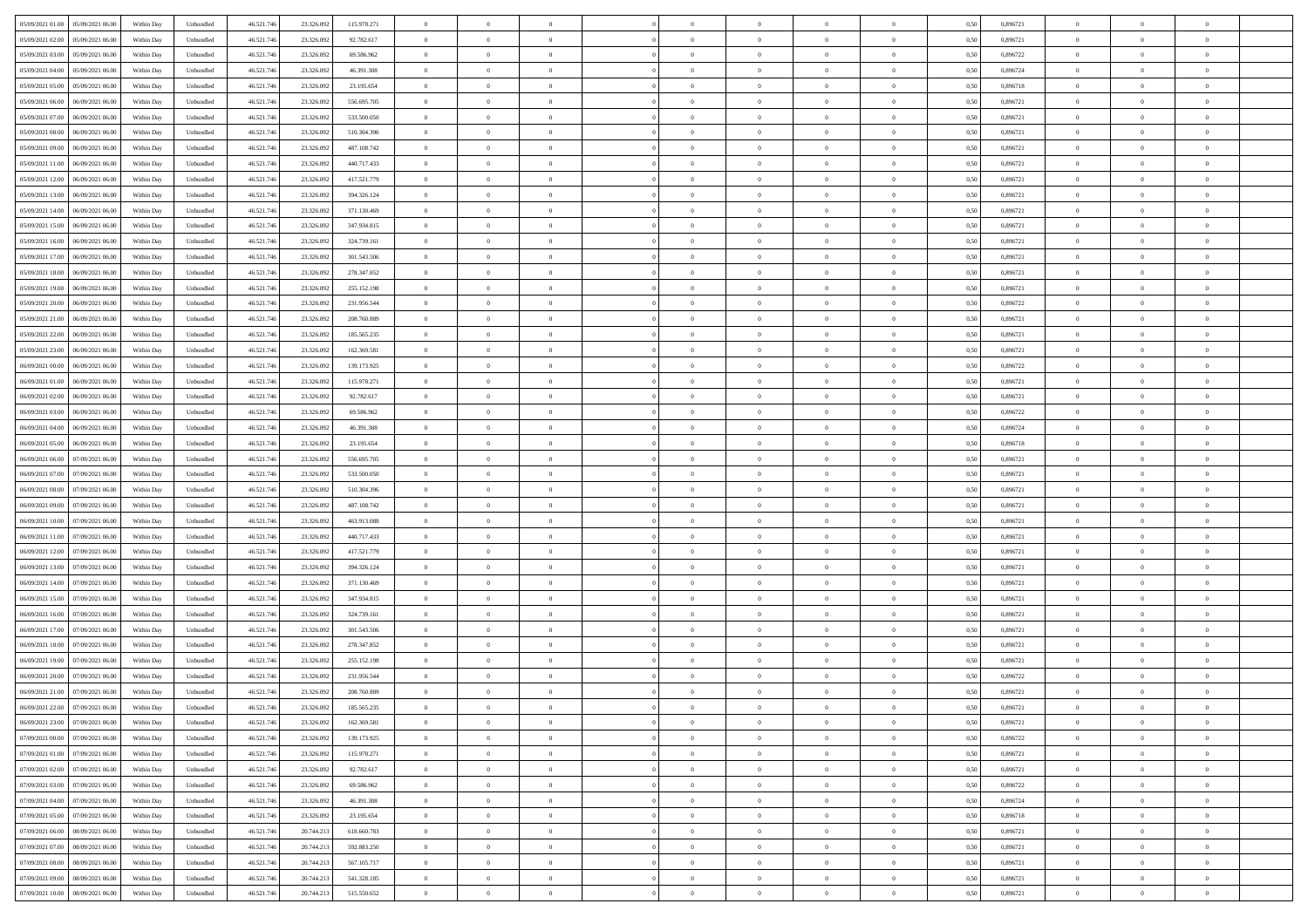| 07/09/2021 11:00<br>08/09/2021 06:00 | Within Day | Unbundled | 46.521.746 | 20.744.213 | 489.773.119 | $\overline{0}$ | $\overline{0}$   | $\overline{0}$ | $\theta$       | $\theta$       |                | $\overline{0}$ | 0,50 | 0,896721 | $\theta$       | $\theta$       | $\overline{0}$ |  |
|--------------------------------------|------------|-----------|------------|------------|-------------|----------------|------------------|----------------|----------------|----------------|----------------|----------------|------|----------|----------------|----------------|----------------|--|
|                                      |            |           |            |            |             |                |                  |                |                |                |                |                |      |          |                |                |                |  |
| 07/09/2021 12:00<br>08/09/2021 06.00 | Within Day | Unbundled | 46.521.74  | 20.744.213 | 463.995.586 | $\overline{0}$ | $\overline{0}$   | $\overline{0}$ | $\,$ 0 $\,$    | $\bf{0}$       | $\overline{0}$ | $\bf{0}$       | 0,50 | 0,896721 | $\,$ 0 $\,$    | $\theta$       | $\overline{0}$ |  |
| 07/09/2021 13:00<br>08/09/2021 06:00 | Within Day | Unbundled | 46.521.746 | 20.744.213 | 438.218.054 | $\overline{0}$ | $\overline{0}$   | $\overline{0}$ | $\bf{0}$       | $\bf{0}$       | $\overline{0}$ | $\overline{0}$ | 0.50 | 0.896721 | $\bf{0}$       | $\overline{0}$ | $\overline{0}$ |  |
| 07/09/2021 14:00<br>08/09/2021 06:00 | Within Day | Unbundled | 46.521.746 | 20.744.213 | 412.440.522 | $\overline{0}$ | $\overline{0}$   | $\overline{0}$ | $\overline{0}$ | $\overline{0}$ | $\overline{0}$ | $\bf{0}$       | 0,50 | 0,896721 | $\theta$       | $\theta$       | $\overline{0}$ |  |
| 07/09/2021 15:00<br>08/09/2021 06.00 | Within Day | Unbundled | 46.521.74  | 20.744.213 | 386.662.989 | $\bf{0}$       | $\overline{0}$   | $\bf{0}$       | $\overline{0}$ | $\overline{0}$ | $\overline{0}$ | $\bf{0}$       | 0,50 | 0,896721 | $\,$ 0 $\,$    | $\theta$       | $\overline{0}$ |  |
| 07/09/2021 16:00<br>08/09/2021 06:00 | Within Day | Unbundled | 46.521.74  | 20.744.213 | 360,885.457 | $\overline{0}$ | $\overline{0}$   | $\overline{0}$ | $\overline{0}$ | $\overline{0}$ | $\Omega$       | $\overline{0}$ | 0.50 | 0.896721 | $\theta$       | $\theta$       | $\overline{0}$ |  |
| 07/09/2021 17:00<br>08/09/2021 06.00 | Within Day | Unbundled | 46.521.74  | 20.744.213 | 335.107.924 | $\overline{0}$ | $\overline{0}$   | $\overline{0}$ | $\overline{0}$ | $\overline{0}$ | $\overline{0}$ | $\bf{0}$       | 0,50 | 0,896721 | $\theta$       | $\theta$       | $\overline{0}$ |  |
|                                      |            |           |            |            |             |                | $\overline{0}$   |                |                | $\overline{0}$ |                |                |      |          |                |                | $\overline{0}$ |  |
| 07/09/2021 18:00<br>08/09/2021 06.00 | Within Day | Unbundled | 46.521.74  | 20.744.213 | 309.330.391 | $\overline{0}$ |                  | $\overline{0}$ | $\overline{0}$ |                | $\overline{0}$ | $\bf{0}$       | 0,50 | 0,896721 | $\,$ 0 $\,$    | $\bf{0}$       |                |  |
| 07/09/2021 19:00<br>08/09/2021 06:00 | Within Day | Unbundled | 46.521.74  | 20.744.213 | 283,552,858 | $\overline{0}$ | $\overline{0}$   | $\overline{0}$ | $\overline{0}$ | $\overline{0}$ | $\overline{0}$ | $\mathbf{0}$   | 0.50 | 0.896721 | $\,$ 0 $\,$    | $\theta$       | $\overline{0}$ |  |
| 07/09/2021 20:00<br>08/09/2021 06:00 | Within Day | Unbundled | 46.521.746 | 20.744.213 | 257.775.326 | $\overline{0}$ | $\overline{0}$   | $\overline{0}$ | $\bf{0}$       | $\overline{0}$ | $\overline{0}$ | $\bf{0}$       | 0,50 | 0,896722 | $\,$ 0 $\,$    | $\theta$       | $\overline{0}$ |  |
| 07/09/2021 21:00<br>08/09/2021 06.00 | Within Day | Unbundled | 46.521.74  | 20.744.213 | 231.997.793 | $\overline{0}$ | $\overline{0}$   | $\overline{0}$ | $\bf{0}$       | $\bf{0}$       | $\overline{0}$ | $\bf{0}$       | 0,50 | 0,896721 | $\,$ 0 $\,$    | $\theta$       | $\overline{0}$ |  |
| 07/09/2021 22.00<br>08/09/2021 06:00 | Within Day | Unbundled | 46.521.746 | 20.744.213 | 206.220.260 | $\overline{0}$ | $\overline{0}$   | $\overline{0}$ | $\bf{0}$       | $\bf{0}$       | $\overline{0}$ | $\mathbf{0}$   | 0.50 | 0.896721 | $\bf{0}$       | $\overline{0}$ | $\bf{0}$       |  |
| 07/09/2021 23.00<br>08/09/2021 06:00 | Within Day | Unbundled | 46.521.74  | 20.744.213 | 180.442.728 | $\overline{0}$ | $\overline{0}$   | $\overline{0}$ | $\overline{0}$ | $\overline{0}$ | $\overline{0}$ | $\overline{0}$ | 0,50 | 0,896721 | $\theta$       | $\theta$       | $\overline{0}$ |  |
|                                      |            |           |            |            |             |                | $\overline{0}$   |                |                | $\overline{0}$ | $\overline{0}$ | $\bf{0}$       |      |          | $\,$ 0 $\,$    | $\bf{0}$       | $\overline{0}$ |  |
| 08/09/2021 00:00<br>08/09/2021 06.00 | Within Day | Unbundled | 46.521.74  | 20.744.213 | 154.665.195 | $\overline{0}$ |                  | $\bf{0}$       | $\bf{0}$       |                |                |                | 0,50 | 0,896722 |                |                |                |  |
| 08/09/2021 01:00<br>08/09/2021 06:00 | Within Day | Unbundled | 46.521.74  | 20.744.213 | 128,887,663 | $\overline{0}$ | $\overline{0}$   | $\overline{0}$ | $\overline{0}$ | $\overline{0}$ | $\Omega$       | $\overline{0}$ | 0.50 | 0.896721 | $\theta$       | $\theta$       | $\overline{0}$ |  |
| 08/09/2021 02:00<br>08/09/2021 06.00 | Within Day | Unbundled | 46.521.74  | 20.744.213 | 103.110.130 | $\overline{0}$ | $\overline{0}$   | $\overline{0}$ | $\overline{0}$ | $\overline{0}$ | $\overline{0}$ | $\bf{0}$       | 0,50 | 0,896721 | $\theta$       | $\theta$       | $\overline{0}$ |  |
| 08/09/2021 03:00<br>08/09/2021 06.00 | Within Day | Unbundled | 46.521.74  | 20.744.213 | 77.332.598  | $\overline{0}$ | $\overline{0}$   | $\overline{0}$ | $\overline{0}$ | $\overline{0}$ | $\overline{0}$ | $\bf{0}$       | 0,50 | 0,896722 | $\,$ 0 $\,$    | $\theta$       | $\overline{0}$ |  |
| 08/09/2021 04:00<br>08/09/2021 06:00 | Within Day | Unbundled | 46.521.74  | 20.744.213 | 51.555.065  | $\overline{0}$ | $\overline{0}$   | $\overline{0}$ | $\overline{0}$ | $\overline{0}$ | $\overline{0}$ | $\mathbf{0}$   | 0.50 | 0.896724 | $\,$ 0 $\,$    | $\overline{0}$ | $\overline{0}$ |  |
| 08/09/2021 05:00<br>08/09/2021 06.00 | Within Day | Unbundled | 46.521.746 | 20.744.213 | 25.777.532  | $\overline{0}$ | $\overline{0}$   | $\overline{0}$ | $\overline{0}$ | $\overline{0}$ | $\overline{0}$ | $\bf{0}$       | 0,50 | 0,896718 | $\theta$       | $\theta$       | $\overline{0}$ |  |
| 08/09/2021 06:00<br>09/09/2021 06.0  | Within Day | Unbundled | 46.521.74  | 18.587.026 | 670.433.277 | $\overline{0}$ | $\overline{0}$   | $\overline{0}$ | $\bf{0}$       | $\bf{0}$       | $\overline{0}$ | $\bf{0}$       | 0,50 | 0,896721 | $\,$ 0 $\,$    | $\bf{0}$       | $\overline{0}$ |  |
|                                      |            |           |            |            |             |                |                  |                |                |                |                |                |      |          |                |                |                |  |
| 08/09/2021 07:00<br>09/09/2021 06:00 | Within Day | Unbundled | 46.521.746 | 18,587,026 | 642.498.557 | $\overline{0}$ | $\overline{0}$   | $\overline{0}$ | $\bf{0}$       | $\bf{0}$       | $\overline{0}$ | $\mathbf{0}$   | 0.50 | 0.896721 | $\bf{0}$       | $\overline{0}$ | $\bf{0}$       |  |
| 08/09/2021 08:00<br>09/09/2021 06:00 | Within Day | Unbundled | 46.521.746 | 18.587.026 | 614.563.837 | $\overline{0}$ | $\overline{0}$   | $\overline{0}$ | $\overline{0}$ | $\overline{0}$ | $\overline{0}$ | $\bf{0}$       | 0,50 | 0,896721 | $\theta$       | $\theta$       | $\overline{0}$ |  |
| 08/09/2021 09:00<br>09/09/2021 06.0  | Within Day | Unbundled | 46.521.74  | 18.587.026 | 586.629.117 | $\overline{0}$ | $\overline{0}$   | $\overline{0}$ | $\bf{0}$       | $\overline{0}$ | $\overline{0}$ | $\bf{0}$       | 0,50 | 0,896721 | $\,$ 0 $\,$    | $\bf{0}$       | $\overline{0}$ |  |
| 08/09/2021 10:00<br>09/09/2021 06:00 | Within Day | Unbundled | 46.521.74  | 18,587,026 | 558,694.397 | $\overline{0}$ | $\overline{0}$   | $\overline{0}$ | $\overline{0}$ | $\overline{0}$ | $\Omega$       | $\overline{0}$ | 0.50 | 0.896721 | $\theta$       | $\theta$       | $\overline{0}$ |  |
| 08/09/2021 11:00<br>09/09/2021 06.00 | Within Day | Unbundled | 46.521.746 | 18.587.026 | 530.759.678 | $\overline{0}$ | $\overline{0}$   | $\overline{0}$ | $\overline{0}$ | $\overline{0}$ | $\overline{0}$ | $\bf{0}$       | 0,50 | 0,896721 | $\theta$       | $\theta$       | $\overline{0}$ |  |
| 08/09/2021 12:00<br>09/09/2021 06.0  | Within Day | Unbundled | 46.521.74  | 18.587.026 | 502.824.958 | $\overline{0}$ | $\overline{0}$   | $\overline{0}$ | $\overline{0}$ | $\overline{0}$ | $\overline{0}$ | $\bf{0}$       | 0,50 | 0,896721 | $\,$ 0 $\,$    | $\theta$       | $\overline{0}$ |  |
|                                      |            |           |            |            |             |                |                  |                |                |                |                |                |      |          |                |                |                |  |
| 08/09/2021 13:00<br>09/09/2021 06:00 | Within Day | Unbundled | 46.521.74  | 18,587,026 | 474.890.238 | $\overline{0}$ | $\overline{0}$   | $\overline{0}$ | $\overline{0}$ | $\overline{0}$ | $\overline{0}$ | $\mathbf{0}$   | 0.50 | 0.896721 | $\,$ 0 $\,$    | $\theta$       | $\overline{0}$ |  |
| 08/09/2021 14:00<br>09/09/2021 06:00 | Within Day | Unbundled | 46.521.746 | 18.587.026 | 446.955.518 | $\overline{0}$ | $\overline{0}$   | $\overline{0}$ | $\overline{0}$ | $\overline{0}$ | $\overline{0}$ | $\bf{0}$       | 0,50 | 0,896721 | $\theta$       | $\theta$       | $\overline{0}$ |  |
| 08/09/2021 15:00<br>09/09/2021 06.0  | Within Day | Unbundled | 46.521.74  | 18.587.026 | 419.020.798 | $\overline{0}$ | $\overline{0}$   | $\overline{0}$ | $\overline{0}$ | $\bf{0}$       | $\overline{0}$ | $\bf{0}$       | 0,50 | 0,896721 | $\,$ 0 $\,$    | $\bf{0}$       | $\overline{0}$ |  |
| 08/09/2021 16:00<br>09/09/2021 06:00 | Within Day | Unbundled | 46.521.746 | 18,587,026 | 391.086.078 | $\overline{0}$ | $\overline{0}$   | $\overline{0}$ | $\bf{0}$       | $\bf{0}$       | $\overline{0}$ | $\mathbf{0}$   | 0.50 | 0.896721 | $\bf{0}$       | $\overline{0}$ | $\bf{0}$       |  |
| 08/09/2021 17:00<br>09/09/2021 06:00 | Within Day | Unbundled | 46.521.746 | 18.587.026 | 363.151.358 | $\overline{0}$ | $\overline{0}$   | $\overline{0}$ | $\overline{0}$ | $\overline{0}$ | $\overline{0}$ | $\overline{0}$ | 0.50 | 0,896721 | $\theta$       | $\theta$       | $\overline{0}$ |  |
| 08/09/2021 18:00<br>09/09/2021 06.0  | Within Day | Unbundled | 46.521.74  | 18.587.026 | 335.216.638 | $\overline{0}$ | $\overline{0}$   | $\overline{0}$ | $\bf{0}$       | $\overline{0}$ | $\overline{0}$ | $\bf{0}$       | 0,50 | 0,896721 | $\,$ 0 $\,$    | $\bf{0}$       | $\overline{0}$ |  |
| 08/09/2021 19:00<br>09/09/2021 06:00 | Within Day | Unbundled | 46.521.746 | 18,587,026 | 307.281.918 | $\overline{0}$ | $\overline{0}$   | $\overline{0}$ | $\overline{0}$ | $\overline{0}$ | $\overline{0}$ | $\overline{0}$ | 0.50 | 0,896721 | $\,$ 0 $\,$    | $\theta$       | $\overline{0}$ |  |
|                                      |            |           |            |            |             |                |                  |                |                |                |                |                |      |          |                |                |                |  |
| 08/09/2021 20:00<br>09/09/2021 06:00 | Within Day | Unbundled | 46.521.746 | 18.587.026 | 279.347.198 | $\overline{0}$ | $\overline{0}$   | $\overline{0}$ | $\overline{0}$ | $\overline{0}$ | $\Omega$       | $\overline{0}$ | 0.50 | 0,896722 | $\theta$       | $\theta$       | $\overline{0}$ |  |
| 08/09/2021 21:00<br>09/09/2021 06.0  | Within Day | Unbundled | 46.521.74  | 18.587.026 | 251.412.478 | $\overline{0}$ | $\overline{0}$   | $\overline{0}$ | $\bf{0}$       | $\overline{0}$ | $\overline{0}$ | $\bf{0}$       | 0,50 | 0,896721 | $\,$ 0 $\,$    | $\theta$       | $\overline{0}$ |  |
| 08/09/2021 22:00<br>09/09/2021 06:00 | Within Day | Unbundled | 46.521.74  | 18,587,026 | 223,477,758 | $\overline{0}$ | $\overline{0}$   | $\overline{0}$ | $\overline{0}$ | $\overline{0}$ | $\overline{0}$ | $\mathbf{0}$   | 0.50 | 0.896721 | $\,$ 0 $\,$    | $\theta$       | $\overline{0}$ |  |
| 08/09/2021 23:00<br>09/09/2021 06:00 | Within Day | Unbundled | 46.521.74  | 18.587.026 | 195.543.038 | $\overline{0}$ | $\overline{0}$   | $\overline{0}$ | $\overline{0}$ | $\overline{0}$ | $\overline{0}$ | $\overline{0}$ | 0.50 | 0,896721 | $\theta$       | $\theta$       | $\overline{0}$ |  |
| 09/09/2021 00:00<br>09/09/2021 06.0  | Within Day | Unbundled | 46.521.74  | 18.587.026 | 167.608.319 | $\overline{0}$ | $\overline{0}$   | $\overline{0}$ | $\,$ 0 $\,$    | $\bf{0}$       | $\overline{0}$ | $\bf{0}$       | 0,50 | 0,896722 | $\,$ 0 $\,$    | $\bf{0}$       | $\overline{0}$ |  |
| 09/09/2021 01:00<br>09/09/2021 06:00 | Within Day | Unbundled | 46.521.746 | 18,587,026 | 139.673.599 | $\overline{0}$ | $\overline{0}$   | $\overline{0}$ | $\bf{0}$       | $\bf{0}$       | $\overline{0}$ | $\mathbf{0}$   | 0.50 | 0.896721 | $\bf{0}$       | $\overline{0}$ | $\bf{0}$       |  |
|                                      |            |           |            |            |             |                | $\overline{0}$   |                |                | $\overline{0}$ |                | $\overline{0}$ |      |          | $\theta$       | $\theta$       | $\overline{0}$ |  |
| 09/09/2021 02:00<br>09/09/2021 06:00 | Within Day | Unbundled | 46.521.746 | 18.587.026 | 111.738.879 | $\overline{0}$ |                  | $\overline{0}$ | $\overline{0}$ |                | $\overline{0}$ |                | 0.50 | 0,896721 |                |                |                |  |
| 09/09/2021 03:00<br>09/09/2021 06.0  | Within Day | Unbundled | 46.521.74  | 18.587.026 | 83.804.159  | $\overline{0}$ | $\overline{0}$   | $\overline{0}$ | $\bf{0}$       | $\overline{0}$ | $\overline{0}$ | $\bf{0}$       | 0,50 | 0,896722 | $\,$ 0 $\,$    | $\bf{0}$       | $\overline{0}$ |  |
| 09/09/2021 04:00<br>09/09/2021 06:00 | Within Day | Unbundled | 46.521.74  | 18.587.026 | 55,869,439  | $\overline{0}$ | $\overline{0}$   | $\overline{0}$ | $\overline{0}$ | $\overline{0}$ | $\theta$       | $\overline{0}$ | 0.50 | 0.896724 | $\,$ 0 $\,$    | $\theta$       | $\overline{0}$ |  |
| 09/09/2021 05:00<br>09/09/2021 06:00 | Within Day | Unbundled | 46.521.746 | 18.587.026 | 27.934.719  | $\overline{0}$ | $\Omega$         | $\overline{0}$ | $\overline{0}$ | $\overline{0}$ | $\theta$       | $\overline{0}$ | 0.50 | 0,896718 | $\theta$       | $\theta$       | $\overline{0}$ |  |
| 09/09/2021 06:00<br>10/09/2021 06:00 | Within Day | Unbundled | 46.521.746 | 18.587.026 | 670.433.277 | $\overline{0}$ | $\overline{0}$   | $\bf{0}$       | $\overline{0}$ | $\bf{0}$       | $\overline{0}$ | $\bf{0}$       | 0,50 | 0,896721 | $\,$ 0 $\,$    | $\bf{0}$       | $\overline{0}$ |  |
| 09/09/2021 07:00 10/09/2021 06:00    | Within Day | Unbundled | 46.521.746 | 18.587.026 | 642.498.557 | $\bf{0}$       | $\boldsymbol{0}$ |                | $\bf{0}$       |                |                |                | 0,50 | 0,896721 | $\theta$       | $\overline{0}$ |                |  |
| 09/09/2021 08:00<br>10/09/2021 06:00 | Within Dav | Unbundled | 46.521.746 | 18.587.026 | 614.563.837 | $\overline{0}$ | $\overline{0}$   | $\overline{0}$ | $\overline{0}$ | $\overline{0}$ | $\overline{0}$ | $\overline{0}$ | 0,50 | 0,896721 | $\theta$       | $\theta$       | $\overline{0}$ |  |
|                                      |            |           |            |            |             |                |                  |                |                |                |                |                |      |          |                |                |                |  |
| 09/09/2021 09:00<br>10/09/2021 06:00 | Within Day | Unbundled | 46.521.746 | 18.587.026 | 586.629.117 | $\overline{0}$ | $\overline{0}$   | $\overline{0}$ | $\bf{0}$       | $\overline{0}$ | $\overline{0}$ | $\mathbf{0}$   | 0,50 | 0,896721 | $\overline{0}$ | $\overline{0}$ | $\bf{0}$       |  |
| 09/09/2021 10:00<br>10/09/2021 06:00 | Within Day | Unbundled | 46.521.746 | 18.587.026 | 558.694.397 | $\overline{0}$ | $\overline{0}$   | $\overline{0}$ | $\overline{0}$ | $\bf{0}$       | $\overline{0}$ | $\mathbf{0}$   | 0.50 | 0,896721 | $\,$ 0 $\,$    | $\bf{0}$       | $\,$ 0 $\,$    |  |
| 09/09/2021 11:00<br>10/09/2021 06:00 | Within Dav | Unbundled | 46.521.746 | 18.587.026 | 530.759.678 | $\overline{0}$ | $\overline{0}$   | $\overline{0}$ | $\overline{0}$ | $\overline{0}$ | $\overline{0}$ | $\mathbf{0}$   | 0,50 | 0,896721 | $\overline{0}$ | $\theta$       | $\overline{0}$ |  |
| 09/09/2021 12:00<br>10/09/2021 06:00 | Within Day | Unbundled | 46.521.746 | 18.587.026 | 502.824.958 | $\overline{0}$ | $\overline{0}$   | $\overline{0}$ | $\bf{0}$       | $\bf{0}$       | $\overline{0}$ | $\mathbf{0}$   | 0,50 | 0,896721 | $\overline{0}$ | $\bf{0}$       | $\overline{0}$ |  |
| 09/09/2021 13:00<br>10/09/2021 06:00 | Within Day | Unbundled | 46.521.746 | 18.587.026 | 474.890.238 | $\overline{0}$ | $\overline{0}$   | $\overline{0}$ | $\bf{0}$       | $\overline{0}$ | $\overline{0}$ | $\mathbf{0}$   | 0.50 | 0,896721 | $\,$ 0 $\,$    | $\theta$       | $\overline{0}$ |  |
| 09/09/2021 14:00<br>10/09/2021 06:00 | Within Dav | Unbundled | 46.521.746 | 18.587.026 | 446.955.518 | $\overline{0}$ | $\overline{0}$   | $\overline{0}$ | $\overline{0}$ | $\overline{0}$ | $\overline{0}$ | $\mathbf{0}$   | 0,50 | 0,896721 | $\overline{0}$ | $\theta$       | $\overline{0}$ |  |
| 09/09/2021 15:00<br>10/09/2021 06:00 | Within Day | Unbundled | 46.521.74  | 18.587.026 | 419.020.798 | $\overline{0}$ | $\overline{0}$   | $\overline{0}$ | $\bf{0}$       | $\overline{0}$ | $\overline{0}$ | $\,$ 0 $\,$    | 0,50 | 0,896721 | $\bf{0}$       | $\bf{0}$       | $\overline{0}$ |  |
|                                      |            |           |            |            |             |                |                  |                |                |                |                |                |      |          |                |                |                |  |
| 09/09/2021 16:00<br>10/09/2021 06:00 | Within Day | Unbundled | 46.521.746 | 18,587,026 | 391.086.078 | $\overline{0}$ | $\overline{0}$   | $\overline{0}$ | $\bf{0}$       | $\bf{0}$       | $\overline{0}$ | $\,$ 0 $\,$    | 0.50 | 0.896721 | $\overline{0}$ | $\bf{0}$       | $\,$ 0         |  |
| 09/09/2021 17:00<br>10/09/2021 06:00 | Within Dav | Unbundled | 46.521.746 | 18.587.026 | 363.151.358 | $\overline{0}$ | $\overline{0}$   | $\overline{0}$ | $\overline{0}$ | $\overline{0}$ | $\overline{0}$ | $\mathbf{0}$   | 0,50 | 0,896721 | $\overline{0}$ | $\theta$       | $\overline{0}$ |  |
| 09/09/2021 18:00<br>10/09/2021 06:00 | Within Day | Unbundled | 46.521.746 | 18.587.026 | 335.216.638 | $\overline{0}$ | $\overline{0}$   | $\overline{0}$ | $\overline{0}$ | $\bf{0}$       | $\overline{0}$ | $\mathbf{0}$   | 0,50 | 0,896721 | $\bf{0}$       | $\bf{0}$       | $\overline{0}$ |  |
| 09/09/2021 19:00 10/09/2021 06:00    | Within Day | Unbundled | 46.521.746 | 18.587.026 | 307.281.918 | $\overline{0}$ | $\overline{0}$   | $\overline{0}$ | $\bf{0}$       | $\,$ 0         | $\overline{0}$ | $\,0\,$        | 0,50 | 0,896721 | $\overline{0}$ | $\,$ 0 $\,$    | $\,$ 0 $\,$    |  |
|                                      |            |           |            |            |             |                |                  |                |                |                |                |                |      |          |                |                |                |  |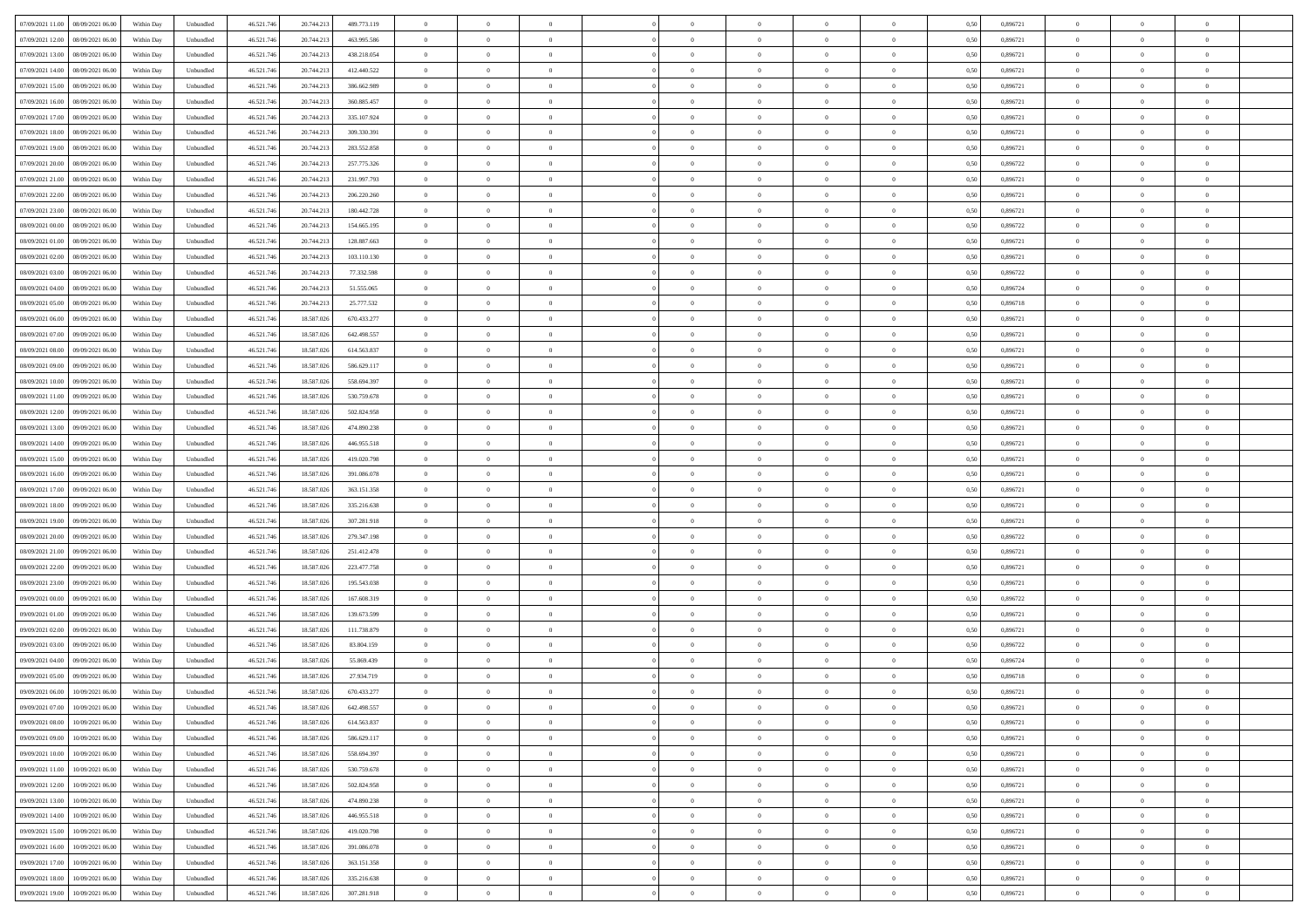| 09/09/2021 20:00<br>10/09/2021 06:00         | Within Day | Unbundled                   | 46.521.74  | 18.587.026 | 279.347.198 | $\overline{0}$ | $\overline{0}$ |                | $\overline{0}$ | $\theta$       |                | $\theta$       | 0,50 | 0,896722 | $\theta$       | $\theta$       | $\overline{0}$ |  |
|----------------------------------------------|------------|-----------------------------|------------|------------|-------------|----------------|----------------|----------------|----------------|----------------|----------------|----------------|------|----------|----------------|----------------|----------------|--|
| 09/09/2021 21:00<br>10/09/2021 06:00         | Within Day | Unbundled                   | 46.521.74  | 18.587.02  | 251.412.478 | $\bf{0}$       | $\overline{0}$ | $\bf{0}$       | $\overline{0}$ | $\bf{0}$       | $\overline{0}$ | $\bf{0}$       | 0,50 | 0,896721 | $\,$ 0 $\,$    | $\bf{0}$       | $\overline{0}$ |  |
| 09/09/2021 22:00<br>10/09/2021 06:00         | Within Day | Unbundled                   | 46.521.746 | 18.587.026 | 223.477.758 | $\overline{0}$ | $\bf{0}$       | $\overline{0}$ | $\bf{0}$       | $\bf{0}$       | $\overline{0}$ | $\bf{0}$       | 0.50 | 0.896721 | $\bf{0}$       | $\overline{0}$ | $\overline{0}$ |  |
| 09/09/2021 23:00                             |            |                             |            |            |             | $\overline{0}$ | $\overline{0}$ | $\overline{0}$ | $\theta$       | $\theta$       | $\overline{0}$ | $\overline{0}$ |      | 0,896721 | $\theta$       | $\theta$       | $\overline{0}$ |  |
| 10/09/2021 06:00                             | Within Day | Unbundled                   | 46.521.74  | 18.587.026 | 195.543.038 |                |                |                |                |                |                |                | 0,50 |          |                |                |                |  |
| 10/09/2021 00:00<br>10/09/2021 06:00         | Within Day | Unbundled                   | 46.521.74  | 18.587.02  | 167.608.319 | $\overline{0}$ | $\overline{0}$ | $\overline{0}$ | $\overline{0}$ | $\theta$       | $\overline{0}$ | $\bf{0}$       | 0,50 | 0,896722 | $\,$ 0 $\,$    | $\bf{0}$       | $\overline{0}$ |  |
| 10/09/2021 01:00<br>10/09/2021 06:00         | Within Day | Unbundled                   | 46.521.746 | 18.587.02  | 139.673.599 | $\overline{0}$ | $\overline{0}$ | $\overline{0}$ | $\overline{0}$ | $\overline{0}$ | $\Omega$       | $\bf{0}$       | 0.50 | 0.896721 | $\bf{0}$       | $\theta$       | $\overline{0}$ |  |
| 10/09/2021 02:00<br>10/09/2021 06:00         | Within Day | Unbundled                   | 46.521.74  | 18.587.026 | 111.738.879 | $\overline{0}$ | $\overline{0}$ | $\overline{0}$ | $\overline{0}$ | $\overline{0}$ | $\overline{0}$ | $\bf{0}$       | 0,50 | 0,896721 | $\theta$       | $\theta$       | $\overline{0}$ |  |
|                                              |            |                             |            |            |             |                |                |                |                |                |                |                |      |          |                |                |                |  |
| 10/09/2021 03:00<br>10/09/2021 06:00         | Within Day | Unbundled                   | 46.521.74  | 18.587.02  | 83.804.159  | $\overline{0}$ | $\overline{0}$ | $\overline{0}$ | $\overline{0}$ | $\theta$       | $\overline{0}$ | $\bf{0}$       | 0,50 | 0,896722 | $\,$ 0 $\,$    | $\bf{0}$       | $\overline{0}$ |  |
| 10/09/2021 04:00<br>10/09/2021 06:00         | Within Day | Unbundled                   | 46.521.74  | 18.587.026 | 55.869.439  | $\overline{0}$ | $\bf{0}$       | $\overline{0}$ | $\bf{0}$       | $\overline{0}$ | $\overline{0}$ | $\bf{0}$       | 0.50 | 0.896724 | $\bf{0}$       | $\overline{0}$ | $\overline{0}$ |  |
| 10/09/2021 05:00<br>10/09/2021 06:00         | Within Day | Unbundled                   | 46.521.746 | 18.587.026 | 27.934.719  | $\overline{0}$ | $\bf{0}$       | $\overline{0}$ | $\overline{0}$ | $\theta$       | $\overline{0}$ | $\bf{0}$       | 0,50 | 0,896718 | $\,$ 0 $\,$    | $\theta$       | $\overline{0}$ |  |
| 10/09/2021 06:00<br>11/09/2021 06:00         | Within Day | Unbundled                   | 46.521.74  | 18.587.026 | 670.433.277 | $\bf{0}$       | $\overline{0}$ | $\bf{0}$       | $\overline{0}$ | $\bf{0}$       | $\overline{0}$ | $\bf{0}$       | 0,50 | 0,896721 | $\,$ 0 $\,$    | $\bf{0}$       | $\overline{0}$ |  |
|                                              |            |                             |            |            |             |                |                |                |                |                |                |                |      |          |                |                |                |  |
| 10/09/2021 07:00<br>11/09/2021 06:00         | Within Day | Unbundled                   | 46.521.746 | 18.587.026 | 642.498.557 | $\overline{0}$ | $\overline{0}$ | $\overline{0}$ | $\bf{0}$       | $\bf{0}$       | $\overline{0}$ | $\bf{0}$       | 0.50 | 0.896721 | $\bf{0}$       | $\overline{0}$ | $\bf{0}$       |  |
| 10/09/2021 08:00<br>11/09/2021 06:00         | Within Day | Unbundled                   | 46.521.74  | 18.587.026 | 614.563.837 | $\overline{0}$ | $\overline{0}$ | $\overline{0}$ | $\overline{0}$ | $\theta$       | $\overline{0}$ | $\overline{0}$ | 0,50 | 0,896721 | $\theta$       | $\theta$       | $\overline{0}$ |  |
| 10/09/2021 09:00<br>11/09/2021 06:00         | Within Day | Unbundled                   | 46.521.74  | 18.587.02  | 586.629.117 | $\bf{0}$       | $\theta$       | $\bf{0}$       | $\overline{0}$ | $\theta$       | $\overline{0}$ | $\bf{0}$       | 0,50 | 0,896721 | $\bf{0}$       | $\bf{0}$       | $\overline{0}$ |  |
| 10/09/2021 10:00<br>11/09/2021 06:00         | Within Day | Unbundled                   | 46.521.746 | 18.587.02  | 558.694.397 | $\overline{0}$ | $\overline{0}$ | $\overline{0}$ | $\bf{0}$       | $\theta$       | $\Omega$       | $\bf{0}$       | 0.50 | 0,896721 | $\theta$       | $\theta$       | $\overline{0}$ |  |
| 10/09/2021 11:00<br>11/09/2021 06:00         | Within Day | Unbundled                   | 46.521.74  | 18.587.026 | 530.759.678 | $\overline{0}$ | $\overline{0}$ | $\overline{0}$ | $\overline{0}$ | $\overline{0}$ | $\overline{0}$ | $\bf{0}$       | 0,50 | 0,896721 | $\theta$       | $\theta$       | $\overline{0}$ |  |
|                                              |            |                             |            |            |             |                |                |                |                |                |                |                |      |          |                |                |                |  |
| 10/09/2021 12:00<br>11/09/2021 06:00         | Within Day | Unbundled                   | 46.521.74  | 18.587.02  | 502.824.958 | $\bf{0}$       | $\overline{0}$ | $\overline{0}$ | $\overline{0}$ | $\theta$       | $\overline{0}$ | $\bf{0}$       | 0,50 | 0,896721 | $\,$ 0 $\,$    | $\bf{0}$       | $\overline{0}$ |  |
| 10/09/2021 13:00<br>11/09/2021 06:00         | Within Day | Unbundled                   | 46.521.74  | 18.587.02  | 474.890.238 | $\overline{0}$ | $\bf{0}$       | $\overline{0}$ | $\bf{0}$       | $\overline{0}$ | $\overline{0}$ | $\bf{0}$       | 0.50 | 0.896721 | $\bf{0}$       | $\overline{0}$ | $\overline{0}$ |  |
| 10/09/2021 14:00<br>11/09/2021 06:00         | Within Day | Unbundled                   | 46.521.74  | 18.587.026 | 446.955.518 | $\overline{0}$ | $\overline{0}$ | $\overline{0}$ | $\overline{0}$ | $\overline{0}$ | $\overline{0}$ | $\bf{0}$       | 0,50 | 0,896721 | $\,$ 0 $\,$    | $\theta$       | $\overline{0}$ |  |
| 10/09/2021 15:00<br>11/09/2021 06:00         | Within Day | Unbundled                   | 46.521.74  | 18.587.02  | 419.020.798 | $\bf{0}$       | $\overline{0}$ | $\bf{0}$       | $\bf{0}$       | $\overline{0}$ | $\overline{0}$ | $\bf{0}$       | 0,50 | 0,896721 | $\,$ 0 $\,$    | $\bf{0}$       | $\overline{0}$ |  |
|                                              |            |                             |            |            |             |                |                |                |                |                |                |                |      |          |                |                |                |  |
| 10/09/2021 16:00<br>11/09/2021 06:00         | Within Day | Unbundled                   | 46.521.746 | 18,587,026 | 391.086.078 | $\overline{0}$ | $\bf{0}$       | $\overline{0}$ | $\bf{0}$       | $\bf{0}$       | $\overline{0}$ | $\bf{0}$       | 0.50 | 0.896721 | $\bf{0}$       | $\overline{0}$ | $\bf{0}$       |  |
| 10/09/2021 17:00<br>11/09/2021 06:00         | Within Day | Unbundled                   | 46.521.74  | 18.587.026 | 363.151.358 | $\overline{0}$ | $\overline{0}$ | $\overline{0}$ | $\theta$       | $\theta$       | $\overline{0}$ | $\bf{0}$       | 0,50 | 0,896721 | $\theta$       | $\theta$       | $\overline{0}$ |  |
| 10/09/2021 18:00<br>11/09/2021 06:00         | Within Day | Unbundled                   | 46.521.74  | 18.587.02  | 335.216.638 | $\bf{0}$       | $\overline{0}$ | $\bf{0}$       | $\bf{0}$       | $\theta$       | $\overline{0}$ | $\bf{0}$       | 0,50 | 0,896721 | $\,$ 0 $\,$    | $\bf{0}$       | $\overline{0}$ |  |
| 10/09/2021 19:00<br>11/09/2021 06:00         | Within Day | Unbundled                   | 46.521.74  | 18.587.02  | 307.281.918 | $\overline{0}$ | $\overline{0}$ | $\overline{0}$ | $\overline{0}$ | $\overline{0}$ | $\Omega$       | $\bf{0}$       | 0.50 | 0.896721 | $\bf{0}$       | $\theta$       | $\overline{0}$ |  |
| 10/09/2021 20:00<br>11/09/2021 06:00         | Within Day | Unbundled                   | 46.521.74  | 18.587.026 | 279.347.198 | $\overline{0}$ | $\overline{0}$ | $\overline{0}$ | $\overline{0}$ | $\overline{0}$ | $\overline{0}$ | $\bf{0}$       | 0,50 | 0,896722 | $\theta$       | $\theta$       | $\overline{0}$ |  |
|                                              |            |                             |            |            |             |                |                |                |                |                |                |                |      |          |                |                |                |  |
| 10/09/2021 21:00<br>11/09/2021 06:00         | Within Day | Unbundled                   | 46.521.74  | 18.587.02  | 251.412.478 | $\bf{0}$       | $\overline{0}$ | $\overline{0}$ | $\overline{0}$ | $\theta$       | $\overline{0}$ | $\bf{0}$       | 0,50 | 0,896721 | $\,$ 0 $\,$    | $\bf{0}$       | $\overline{0}$ |  |
| 10/09/2021 22.00<br>11/09/2021 06:00         | Within Day | Unbundled                   | 46.521.74  | 18.587.026 | 223,477,758 | $\overline{0}$ | $\bf{0}$       | $\overline{0}$ | $\bf{0}$       | $\overline{0}$ | $\overline{0}$ | $\bf{0}$       | 0.50 | 0.896721 | $\bf{0}$       | $\overline{0}$ | $\overline{0}$ |  |
| 10/09/2021 23:00<br>11/09/2021 06:00         | Within Day | Unbundled                   | 46.521.746 | 18.587.026 | 195.543.038 | $\overline{0}$ | $\overline{0}$ | $\overline{0}$ | $\overline{0}$ | $\overline{0}$ | $\overline{0}$ | $\bf{0}$       | 0,50 | 0,896721 | $\theta$       | $\theta$       | $\overline{0}$ |  |
| 11/09/2021 00:00<br>11/09/2021 06:00         | Within Day | Unbundled                   | 46.521.74  | 18.587.026 | 167.608.319 | $\bf{0}$       | $\bf{0}$       | $\bf{0}$       | $\bf{0}$       | $\overline{0}$ | $\overline{0}$ | $\bf{0}$       | 0,50 | 0,896722 | $\,$ 0 $\,$    | $\bf{0}$       | $\overline{0}$ |  |
|                                              |            |                             |            |            |             |                |                |                |                |                |                |                |      |          |                |                |                |  |
| 11/09/2021 01:00<br>11/09/2021 06:00         | Within Day | Unbundled                   | 46.521.746 | 18,587,026 | 139.673.599 | $\overline{0}$ | $\bf{0}$       | $\overline{0}$ | $\bf{0}$       | $\bf{0}$       | $\overline{0}$ | $\bf{0}$       | 0.50 | 0.896721 | $\bf{0}$       | $\overline{0}$ | $\bf{0}$       |  |
| 11/09/2021 02:00<br>11/09/2021 06:00         | Within Day | Unbundled                   | 46.521.74  | 18.587.026 | 111.738.879 | $\overline{0}$ | $\overline{0}$ | $\overline{0}$ | $\overline{0}$ | $\overline{0}$ | $\overline{0}$ | $\bf{0}$       | 0.5( | 0,896721 | $\theta$       | $\theta$       | $\overline{0}$ |  |
| 11/09/2021 03:00<br>11/09/2021 06:00         | Within Day | Unbundled                   | 46.521.74  | 18.587.02  | 83.804.159  | $\bf{0}$       | $\overline{0}$ | $\bf{0}$       | $\overline{0}$ | $\overline{0}$ | $\overline{0}$ | $\bf{0}$       | 0,50 | 0,896722 | $\,$ 0 $\,$    | $\bf{0}$       | $\overline{0}$ |  |
| 11/09/2021 04:00<br>11/09/2021 06:00         | Within Day | Unbundled                   | 46.521.746 | 18.587.026 | 55.869.439  | $\overline{0}$ | $\overline{0}$ | $\overline{0}$ | $\bf{0}$       | $\bf{0}$       | $\Omega$       | $\bf{0}$       | 0.50 | 0.896724 | $\,$ 0 $\,$    | $\theta$       | $\overline{0}$ |  |
| 11/09/2021 05:00<br>11/09/2021 06:00         | Within Dav | Unbundled                   | 46.521.74  | 18.587.026 | 27.934.719  | $\overline{0}$ | $\overline{0}$ | $\overline{0}$ | $\overline{0}$ | $\overline{0}$ | $\overline{0}$ | $\overline{0}$ | 0.5( | 0,896718 | $\theta$       | $\theta$       | $\overline{0}$ |  |
|                                              |            |                             |            |            |             |                |                |                |                |                |                |                |      |          |                |                |                |  |
| 11/09/2021 06:00<br>12/09/2021 06:00         | Within Day | Unbundled                   | 46.521.74  | 18.587.02  | 670.433.277 | $\bf{0}$       | $\overline{0}$ | $\bf{0}$       | $\overline{0}$ | $\bf{0}$       | $\overline{0}$ | $\bf{0}$       | 0,50 | 0,896721 | $\,$ 0 $\,$    | $\bf{0}$       | $\overline{0}$ |  |
| 11/09/2021 07:00<br>12/09/2021 06:00         | Within Day | Unbundled                   | 46.521.74  | 18.587.02  | 642.498.557 | $\overline{0}$ | $\bf{0}$       | $\overline{0}$ | $\bf{0}$       | $\overline{0}$ | $\overline{0}$ | $\bf{0}$       | 0.50 | 0.896721 | $\bf{0}$       | $\overline{0}$ | $\overline{0}$ |  |
| 11/09/2021 08:00<br>12/09/2021 06:00         | Within Dav | Unbundled                   | 46.521.74  | 18.587.026 | 614.563.837 | $\overline{0}$ | $\overline{0}$ | $\overline{0}$ | $\overline{0}$ | $\overline{0}$ | $\overline{0}$ | $\overline{0}$ | 0.5( | 0,896721 | $\theta$       | $\theta$       | $\overline{0}$ |  |
| 11/09/2021 09:00<br>12/09/2021 06:00         | Within Day | Unbundled                   | 46.521.74  | 18.587.02  | 586.629.117 | $\bf{0}$       | $\bf{0}$       | $\bf{0}$       | $\bf{0}$       | $\overline{0}$ | $\overline{0}$ | $\bf{0}$       | 0,50 | 0,896721 | $\,$ 0 $\,$    | $\bf{0}$       | $\overline{0}$ |  |
|                                              |            |                             |            |            |             |                |                |                |                |                |                |                |      |          |                |                |                |  |
| 11/09/2021 10:00<br>12/09/2021 06:00         | Within Day | Unbundled                   | 46.521.746 | 18,587,026 | 558.694.397 | $\overline{0}$ | $\bf{0}$       | $\overline{0}$ | $\bf{0}$       | $\bf{0}$       | $\overline{0}$ | $\bf{0}$       | 0.50 | 0.896721 | $\bf{0}$       | $\overline{0}$ | $\overline{0}$ |  |
| 11/09/2021 11:00<br>12/09/2021 06:00         | Within Dav | Unbundled                   | 46.521.74  | 18.587.026 | 530.759.678 | $\overline{0}$ | $\overline{0}$ | $\Omega$       | $\overline{0}$ | $\overline{0}$ | $\overline{0}$ | $\overline{0}$ | 0.5( | 0,896721 | $\theta$       | $\theta$       | $\overline{0}$ |  |
| 11/09/2021 12:00<br>12/09/2021 06:00         | Within Day | Unbundled                   | 46.521.74  | 18.587.02  | 502.824.958 | $\bf{0}$       | $\overline{0}$ | $\bf{0}$       | $\overline{0}$ | $\,$ 0 $\,$    | $\overline{0}$ | $\bf{0}$       | 0,50 | 0,896721 | $\,$ 0 $\,$    | $\bf{0}$       | $\overline{0}$ |  |
| 11/09/2021 13:00<br>12/09/2021 06:00         | Within Day | Unbundled                   | 46.521.74  | 18.587.02  | 474.890.238 | $\overline{0}$ | $\overline{0}$ | $\Omega$       | $\overline{0}$ | $\overline{0}$ | $\theta$       | $\bf{0}$       | 0.50 | 0,896721 | $\bf{0}$       | $\theta$       | $\overline{0}$ |  |
| 11/09/2021 14:00<br>12/09/2021 06:00         | Within Dav | Unbundled                   | 46.521.74  | 18.587.026 | 446.955.518 | $\overline{0}$ | $\overline{0}$ | $\Omega$       | $\overline{0}$ | $\theta$       | $\Omega$       | $\overline{0}$ | 0.5( | 0,896721 | $\theta$       | $\theta$       | $\overline{0}$ |  |
| 12/09/2021 06:00                             | Within Day | Unbundled                   | 46.521.74  | 18.587.02  | 419.020.798 | $\bf{0}$       | $\bf{0}$       | $\overline{0}$ | $\bf{0}$       | $\bf{0}$       | $\overline{0}$ | $\bf{0}$       | 0,50 | 0,896721 | $\,$ 0 $\,$    | $\bf{0}$       | $\overline{0}$ |  |
| 11/09/2021 15:00                             |            |                             |            |            |             |                |                |                |                |                |                |                |      |          |                |                |                |  |
| $11/09/2021\ 16.00 \qquad 12/09/2021\ 06.00$ | Within Day | $\ensuremath{\mathsf{Unb}}$ | 46.521.746 | 18.587.026 | 391.086.078 | $\overline{0}$ | $\Omega$       |                | $\Omega$       |                |                |                | 0,50 | 0.896721 | $\theta$       | $\overline{0}$ |                |  |
| 11/09/2021 17:00 12/09/2021 06:00            | Within Day | Unbundled                   | 46.521.746 | 18.587.026 | 363.151.358 | $\overline{0}$ | $\theta$       | $\Omega$       | $\theta$       | $\overline{0}$ | $\overline{0}$ | $\bf{0}$       | 0,50 | 0,896721 | $\theta$       | $\theta$       | $\overline{0}$ |  |
| 11/09/2021 18:00<br>12/09/2021 06:00         | Within Day | Unbundled                   | 46.521.74  | 18.587.026 | 335.216.638 | $\overline{0}$ | $\bf{0}$       | $\overline{0}$ | $\overline{0}$ | $\bf{0}$       | $\overline{0}$ | $\bf{0}$       | 0,50 | 0,896721 | $\bf{0}$       | $\overline{0}$ | $\bf{0}$       |  |
| 11/09/2021 19:00 12/09/2021 06:00            | Within Day | Unbundled                   | 46.521.746 | 18,587,026 | 307.281.918 | $\overline{0}$ | $\bf{0}$       | $\overline{0}$ | $\overline{0}$ | $\overline{0}$ | $\overline{0}$ | $\bf{0}$       | 0.50 | 0.896721 | $\overline{0}$ | $\bf{0}$       | $\,$ 0 $\,$    |  |
|                                              |            |                             |            |            |             |                |                |                |                |                |                |                |      |          |                |                |                |  |
| 11/09/2021 20:00 12/09/2021 06:00            | Within Day | Unbundled                   | 46.521.746 | 18.587.026 | 279.347.198 | $\overline{0}$ | $\overline{0}$ | $\overline{0}$ | $\overline{0}$ | $\overline{0}$ | $\overline{0}$ | $\bf{0}$       | 0,50 | 0,896722 | $\theta$       | $\theta$       | $\overline{0}$ |  |
| 11/09/2021 21:00<br>12/09/2021 06:00         | Within Day | Unbundled                   | 46.521.74  | 18.587.026 | 251.412.478 | $\overline{0}$ | $\bf{0}$       | $\overline{0}$ | $\bf{0}$       | $\overline{0}$ | $\bf{0}$       | $\bf{0}$       | 0,50 | 0,896721 | $\bf{0}$       | $\bf{0}$       | $\overline{0}$ |  |
| 11/09/2021 22:00<br>12/09/2021 06:00         | Within Day | Unbundled                   | 46.521.746 | 18,587,026 | 223.477.758 | $\overline{0}$ | $\bf{0}$       | $\overline{0}$ | $\overline{0}$ | $\overline{0}$ | $\overline{0}$ | $\bf{0}$       | 0.50 | 0,896721 | $\,$ 0 $\,$    | $\theta$       | $\overline{0}$ |  |
| 11/09/2021 23:00<br>12/09/2021 06:00         | Within Dav | Unbundled                   | 46.521.746 | 18.587.026 | 195.543.038 | $\overline{0}$ | $\overline{0}$ | $\overline{0}$ | $\overline{0}$ | $\overline{0}$ | $\overline{0}$ | $\bf{0}$       | 0.50 | 0,896721 | $\overline{0}$ | $\theta$       | $\overline{0}$ |  |
|                                              |            |                             |            |            |             |                | $\overline{0}$ |                |                |                |                |                |      |          | $\bf{0}$       |                | $\overline{0}$ |  |
| 12/09/2021 00:00<br>12/09/2021 06:00         | Within Day | Unbundled                   | 46.521.74  | 18.587.026 | 167.608.319 | $\overline{0}$ |                | $\overline{0}$ | $\overline{0}$ | $\bf{0}$       | $\overline{0}$ | $\bf{0}$       | 0,50 | 0,896722 |                | $\overline{0}$ |                |  |
| 12/09/2021 06:00<br>12/09/2021 01:00         | Within Day | Unbundled                   | 46.521.746 | 18,587,026 | 139.673.599 | $\overline{0}$ | $\overline{0}$ | $\overline{0}$ | $\overline{0}$ | $\bf{0}$       | $\overline{0}$ | $\bf{0}$       | 0.50 | 0.896721 | $\overline{0}$ | $\bf{0}$       | $\,$ 0         |  |
| 12/09/2021 02:00 12/09/2021 06:00            | Within Dav | Unbundled                   | 46.521.746 | 18.587.026 | 111.738.879 | $\overline{0}$ | $\overline{0}$ | $\overline{0}$ | $\overline{0}$ | $\overline{0}$ | $\overline{0}$ | $\bf{0}$       | 0,50 | 0,896721 | $\overline{0}$ | $\theta$       | $\overline{0}$ |  |
| 12/09/2021 03:00<br>12/09/2021 06:00         | Within Day | Unbundled                   | 46.521.74  | 18.587.026 | 83.804.159  | $\overline{0}$ | $\bf{0}$       | $\overline{0}$ | $\bf{0}$       | $\overline{0}$ | $\bf{0}$       | $\bf{0}$       | 0,50 | 0,896722 | $\bf{0}$       | $\bf{0}$       | $\overline{0}$ |  |
| 12/09/2021 04:00 12/09/2021 06:00            |            | Unbundled                   | 46.521.746 |            | 55.869.439  | $\overline{0}$ | $\bf{0}$       | $\overline{0}$ |                | $\,$ 0 $\,$    | $\overline{0}$ | $\bf{0}$       |      | 0,896724 | $\overline{0}$ | $\,$ 0 $\,$    | $\,$ 0 $\,$    |  |
|                                              | Within Day |                             |            | 18.587.026 |             |                |                |                | $\overline{0}$ |                |                |                | 0,50 |          |                |                |                |  |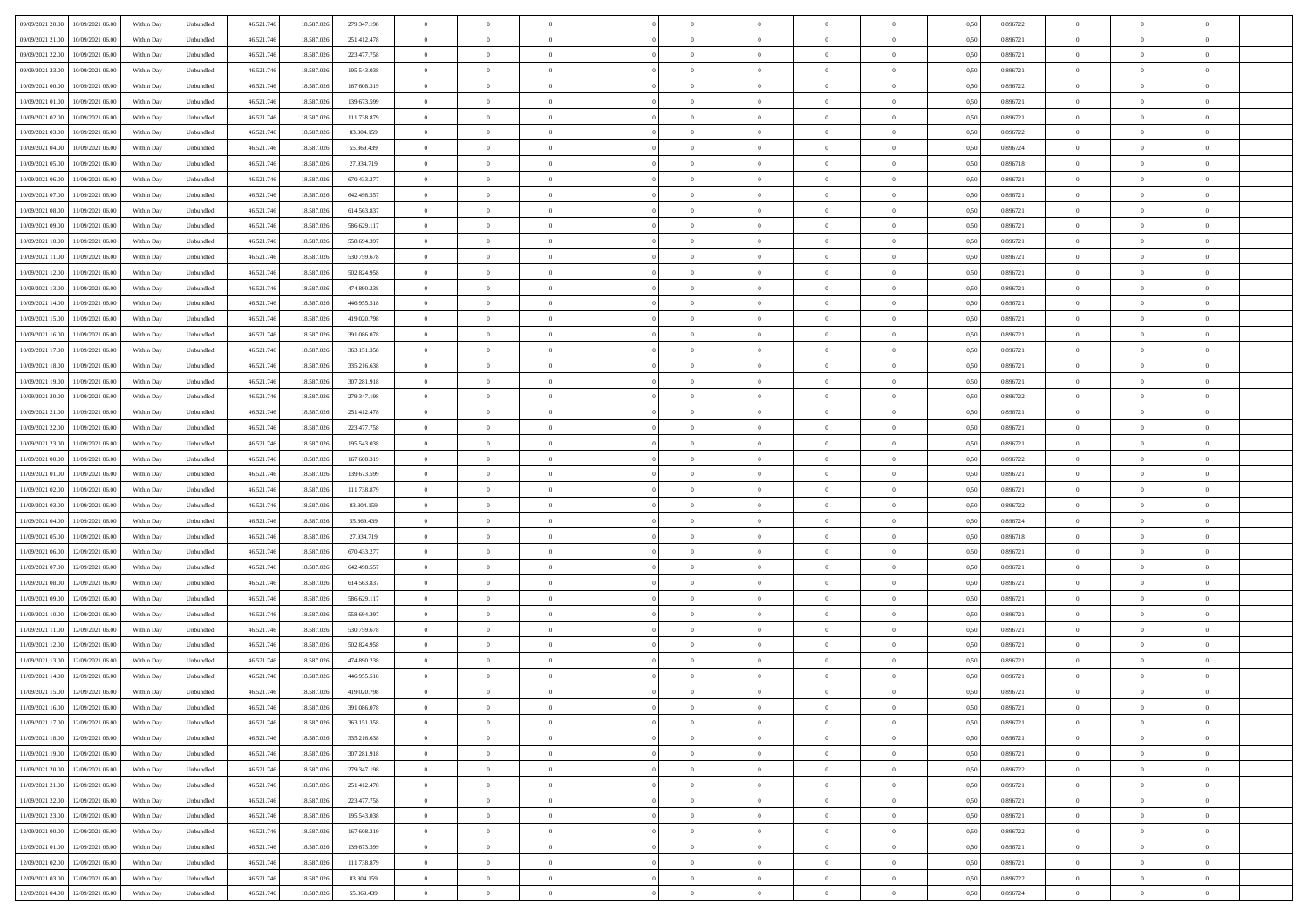| 12/09/2021 05:00 12/09/2021 06:00              | Within Day | Unbundled         | 46.521.74  | 18.587.026 | 27.934.719  | $\overline{0}$ | $\overline{0}$ |                | $\overline{0}$ | $\theta$       |                | $\theta$       | 0,50 | 0,896718 | $\theta$       | $\theta$       | $\overline{0}$ |  |
|------------------------------------------------|------------|-------------------|------------|------------|-------------|----------------|----------------|----------------|----------------|----------------|----------------|----------------|------|----------|----------------|----------------|----------------|--|
| 12/09/2021 06:00<br>13/09/2021 06:00           | Within Day | Unbundled         | 46.521.74  | 18.587.02  | 670.433.277 | $\bf{0}$       | $\overline{0}$ | $\bf{0}$       | $\overline{0}$ | $\bf{0}$       | $\overline{0}$ | $\bf{0}$       | 0,50 | 0,896721 | $\,$ 0 $\,$    | $\bf{0}$       | $\overline{0}$ |  |
| 12/09/2021 07:00<br>13/09/2021 06:00           | Within Day | Unbundled         | 46.521.746 | 18.587.026 | 642.498.557 | $\overline{0}$ | $\bf{0}$       | $\overline{0}$ | $\bf{0}$       | $\bf{0}$       | $\overline{0}$ | $\bf{0}$       | 0.50 | 0.896721 | $\bf{0}$       | $\overline{0}$ | $\overline{0}$ |  |
| 12/09/2021 08:00<br>13/09/2021 06:00           |            |                   |            |            |             | $\overline{0}$ | $\overline{0}$ | $\overline{0}$ | $\theta$       | $\theta$       | $\overline{0}$ | $\overline{0}$ |      | 0,896721 | $\theta$       | $\theta$       | $\overline{0}$ |  |
|                                                | Within Day | Unbundled         | 46.521.74  | 18.587.026 | 614.563.837 |                |                |                |                |                |                |                | 0,50 |          |                |                |                |  |
| 12/09/2021 09:00<br>13/09/2021 06:00           | Within Day | Unbundled         | 46.521.74  | 18.587.02  | 586.629.117 | $\bf{0}$       | $\overline{0}$ | $\overline{0}$ | $\overline{0}$ | $\theta$       | $\overline{0}$ | $\bf{0}$       | 0,50 | 0,896721 | $\,$ 0 $\,$    | $\bf{0}$       | $\overline{0}$ |  |
| 12/09/2021 11:00<br>13/09/2021 06:00           | Within Day | Unbundled         | 46.521.746 | 18.587.026 | 530.759.678 | $\overline{0}$ | $\overline{0}$ | $\overline{0}$ | $\overline{0}$ | $\overline{0}$ | $\Omega$       | $\bf{0}$       | 0.50 | 0,896721 | $\,$ 0 $\,$    | $\theta$       | $\overline{0}$ |  |
| 12/09/2021 12:00<br>13/09/2021 06:00           | Within Day | Unbundled         | 46.521.74  | 18.587.026 | 502.824.958 | $\overline{0}$ | $\overline{0}$ | $\overline{0}$ | $\overline{0}$ | $\theta$       | $\overline{0}$ | $\bf{0}$       | 0,50 | 0,896721 | $\theta$       | $\theta$       | $\overline{0}$ |  |
|                                                |            |                   |            |            |             |                |                |                |                |                |                |                |      |          |                |                |                |  |
| 12/09/2021 13:00<br>13/09/2021 06:00           | Within Day | Unbundled         | 46.521.74  | 18.587.02  | 474.890.238 | $\bf{0}$       | $\overline{0}$ | $\overline{0}$ | $\overline{0}$ | $\theta$       | $\overline{0}$ | $\bf{0}$       | 0,50 | 0,896721 | $\,$ 0 $\,$    | $\bf{0}$       | $\overline{0}$ |  |
| 12/09/2021 14:00<br>13/09/2021 06:00           | Within Day | Unbundled         | 46.521.74  | 18.587.026 | 446.955.518 | $\overline{0}$ | $\bf{0}$       | $\overline{0}$ | $\bf{0}$       | $\overline{0}$ | $\overline{0}$ | $\bf{0}$       | 0.50 | 0.896721 | $\bf{0}$       | $\overline{0}$ | $\overline{0}$ |  |
| 12/09/2021 15:00<br>13/09/2021 06:00           | Within Day | Unbundled         | 46.521.746 | 18.587.026 | 419.020.798 | $\overline{0}$ | $\bf{0}$       | $\overline{0}$ | $\overline{0}$ | $\theta$       | $\overline{0}$ | $\bf{0}$       | 0,50 | 0,896721 | $\,$ 0 $\,$    | $\theta$       | $\overline{0}$ |  |
| 12/09/2021 16:00<br>13/09/2021 06:00           | Within Day | Unbundled         | 46.521.74  | 18.587.026 | 391.086.078 | $\bf{0}$       | $\overline{0}$ | $\bf{0}$       | $\overline{0}$ | $\bf{0}$       | $\overline{0}$ | $\bf{0}$       | 0,50 | 0,896721 | $\,$ 0 $\,$    | $\bf{0}$       | $\overline{0}$ |  |
|                                                |            |                   |            |            |             |                |                |                |                |                |                |                |      |          |                |                |                |  |
| 12/09/2021 17:00<br>13/09/2021 06:00           | Within Day | Unbundled         | 46.521.746 | 18.587.026 | 363.151.358 | $\overline{0}$ | $\bf{0}$       | $\overline{0}$ | $\bf{0}$       | $\bf{0}$       | $\overline{0}$ | $\bf{0}$       | 0.50 | 0.896721 | $\bf{0}$       | $\overline{0}$ | $\bf{0}$       |  |
| 12/09/2021 18:00<br>13/09/2021 06:00           | Within Day | Unbundled         | 46.521.74  | 18.587.026 | 335.216.638 | $\overline{0}$ | $\overline{0}$ | $\overline{0}$ | $\overline{0}$ | $\theta$       | $\overline{0}$ | $\overline{0}$ | 0,50 | 0,896721 | $\theta$       | $\theta$       | $\overline{0}$ |  |
| 12/09/2021 19:00<br>13/09/2021 06:00           | Within Day | Unbundled         | 46.521.74  | 18.587.02  | 307.281.918 | $\bf{0}$       | $\theta$       | $\bf{0}$       | $\overline{0}$ | $\theta$       | $\overline{0}$ | $\bf{0}$       | 0,50 | 0,896721 | $\bf{0}$       | $\bf{0}$       | $\overline{0}$ |  |
|                                                |            |                   |            |            |             |                |                |                |                |                |                |                |      |          |                |                |                |  |
| 12/09/2021 20:00<br>13/09/2021 06:00           | Within Day | Unbundled         | 46.521.746 | 18.587.026 | 279.347.198 | $\overline{0}$ | $\overline{0}$ | $\overline{0}$ | $\bf{0}$       | $\theta$       | $\theta$       | $\bf{0}$       | 0.50 | 0,896722 | $\bf{0}$       | $\theta$       | $\overline{0}$ |  |
| 12/09/2021 21:00<br>13/09/2021 06:00           | Within Day | Unbundled         | 46.521.74  | 18.587.026 | 251.412.478 | $\overline{0}$ | $\overline{0}$ | $\overline{0}$ | $\overline{0}$ | $\overline{0}$ | $\overline{0}$ | $\bf{0}$       | 0,50 | 0,896721 | $\theta$       | $\theta$       | $\overline{0}$ |  |
| 12/09/2021 22:00<br>13/09/2021 06:00           | Within Day | Unbundled         | 46.521.74  | 18.587.02  | 223.477.758 | $\bf{0}$       | $\overline{0}$ | $\overline{0}$ | $\overline{0}$ | $\theta$       | $\overline{0}$ | $\bf{0}$       | 0,50 | 0,896721 | $\,$ 0 $\,$    | $\bf{0}$       | $\overline{0}$ |  |
| 12/09/2021 23:00<br>13/09/2021 06:00           | Within Day | Unbundled         | 46.521.74  | 18.587.02  | 195.543.038 | $\overline{0}$ | $\bf{0}$       | $\overline{0}$ | $\bf{0}$       | $\overline{0}$ | $\overline{0}$ | $\bf{0}$       | 0.50 | 0.896721 | $\bf{0}$       | $\overline{0}$ | $\overline{0}$ |  |
|                                                |            |                   |            |            |             |                | $\overline{0}$ | $\overline{0}$ | $\overline{0}$ | $\overline{0}$ | $\overline{0}$ |                |      |          |                | $\theta$       | $\overline{0}$ |  |
| 13/09/2021 00:00<br>13/09/2021 06:00           | Within Day | Unbundled         | 46.521.74  | 18.587.026 | 167.608.319 | $\bf{0}$       |                |                |                |                |                | $\bf{0}$       | 0,50 | 0,896722 | $\,$ 0 $\,$    |                |                |  |
| 13/09/2021 01:00<br>13/09/2021 06:00           | Within Day | Unbundled         | 46.521.74  | 18.587.02  | 139.673.599 | $\bf{0}$       | $\overline{0}$ | $\bf{0}$       | $\bf{0}$       | $\overline{0}$ | $\overline{0}$ | $\bf{0}$       | 0,50 | 0,896721 | $\,$ 0 $\,$    | $\bf{0}$       | $\overline{0}$ |  |
| 13/09/2021 02:00<br>13/09/2021 06:00           | Within Day | Unbundled         | 46.521.746 | 18,587,026 | 111.738.879 | $\overline{0}$ | $\bf{0}$       | $\overline{0}$ | $\bf{0}$       | $\bf{0}$       | $\overline{0}$ | $\bf{0}$       | 0.50 | 0.896721 | $\bf{0}$       | $\overline{0}$ | $\overline{0}$ |  |
| 13/09/2021 03:00<br>13/09/2021 06:00           | Within Day | Unbundled         | 46.521.74  | 18.587.026 | 83.804.159  | $\overline{0}$ | $\overline{0}$ | $\overline{0}$ | $\theta$       | $\theta$       | $\overline{0}$ | $\bf{0}$       | 0,50 | 0,896722 | $\theta$       | $\theta$       | $\overline{0}$ |  |
|                                                |            |                   |            |            |             |                |                |                |                |                |                |                |      |          |                |                |                |  |
| 13/09/2021 04:00<br>13/09/2021 06:00           | Within Day | Unbundled         | 46.521.74  | 18.587.02  | 55.869.439  | $\bf{0}$       | $\overline{0}$ | $\bf{0}$       | $\overline{0}$ | $\theta$       | $\overline{0}$ | $\bf{0}$       | 0,50 | 0,896724 | $\,$ 0 $\,$    | $\bf{0}$       | $\overline{0}$ |  |
| 13/09/2021 05:00<br>13/09/2021 06:00           | Within Day | Unbundled         | 46.521.746 | 18.587.02  | 27.934.719  | $\overline{0}$ | $\overline{0}$ | $\overline{0}$ | $\overline{0}$ | $\overline{0}$ | $\Omega$       | $\bf{0}$       | 0.50 | 0.896718 | $\bf{0}$       | $\theta$       | $\overline{0}$ |  |
| 13/09/2021 06:00<br>14/09/2021 06.00           | Within Day | Unbundled         | 46.521.74  | 18.587.026 | 670.433.277 | $\overline{0}$ | $\overline{0}$ | $\overline{0}$ | $\overline{0}$ | $\theta$       | $\overline{0}$ | $\bf{0}$       | 0,50 | 0,896721 | $\theta$       | $\theta$       | $\overline{0}$ |  |
| 13/09/2021 07:00<br>14/09/2021 06.00           | Within Day | Unbundled         | 46.521.74  | 18.587.02  | 642.498.557 | $\bf{0}$       | $\overline{0}$ | $\bf{0}$       | $\overline{0}$ | $\theta$       | $\overline{0}$ | $\bf{0}$       | 0,50 | 0,896721 | $\,$ 0 $\,$    | $\bf{0}$       | $\overline{0}$ |  |
|                                                |            |                   |            |            |             |                |                |                |                |                |                |                |      |          |                |                |                |  |
| 13/09/2021 08:00<br>14/09/2021 06:00           | Within Day | Unbundled         | 46.521.74  | 18.587.026 | 614.563.837 | $\overline{0}$ | $\bf{0}$       | $\overline{0}$ | $\bf{0}$       | $\overline{0}$ | $\overline{0}$ | $\bf{0}$       | 0.50 | 0.896721 | $\bf{0}$       | $\overline{0}$ | $\overline{0}$ |  |
| 13/09/2021 09:00<br>14/09/2021 06:00           | Within Day | Unbundled         | 46.521.746 | 18.587.026 | 586.629.117 | $\overline{0}$ | $\overline{0}$ | $\overline{0}$ | $\overline{0}$ | $\theta$       | $\overline{0}$ | $\bf{0}$       | 0,50 | 0,896721 | $\theta$       | $\theta$       | $\overline{0}$ |  |
| 13/09/2021 10:00<br>14/09/2021 06:00           | Within Day | Unbundled         | 46.521.74  | 18.587.02  | 558.694.397 | $\bf{0}$       | $\bf{0}$       | $\bf{0}$       | $\bf{0}$       | $\overline{0}$ | $\overline{0}$ | $\bf{0}$       | 0,50 | 0,896721 | $\,$ 0 $\,$    | $\bf{0}$       | $\overline{0}$ |  |
| 13/09/2021 11:00<br>14/09/2021 06:00           | Within Day | Unbundled         | 46.521.746 | 18,587,026 | 530.759.678 | $\overline{0}$ | $\bf{0}$       | $\overline{0}$ | $\bf{0}$       | $\bf{0}$       | $\overline{0}$ | $\bf{0}$       | 0.50 | 0.896721 | $\bf{0}$       | $\overline{0}$ | $\overline{0}$ |  |
|                                                |            |                   |            |            |             |                |                |                |                |                |                |                |      |          |                |                |                |  |
| 13/09/2021 12:00<br>14/09/2021 06:00           | Within Day | Unbundled         | 46.521.74  | 18.587.026 | 502.824.958 | $\overline{0}$ | $\overline{0}$ | $\overline{0}$ | $\overline{0}$ | $\theta$       | $\overline{0}$ | $\bf{0}$       | 0.5( | 0,896721 | $\theta$       | $\theta$       | $\overline{0}$ |  |
| 13/09/2021 13:00<br>14/09/2021 06.00           | Within Day | Unbundled         | 46.521.74  | 18.587.02  | 474.890.238 | $\bf{0}$       | $\overline{0}$ | $\bf{0}$       | $\overline{0}$ | $\overline{0}$ | $\overline{0}$ | $\bf{0}$       | 0,50 | 0,896721 | $\,$ 0 $\,$    | $\bf{0}$       | $\overline{0}$ |  |
| 13/09/2021 14:00<br>14/09/2021 06:00           | Within Day | Unbundled         | 46.521.746 | 18,587,026 | 446.955.518 | $\overline{0}$ | $\overline{0}$ | $\overline{0}$ | $\bf{0}$       | $\bf{0}$       | $\Omega$       | $\bf{0}$       | 0.50 | 0,896721 | $\,$ 0 $\,$    | $\theta$       | $\overline{0}$ |  |
| 13/09/2021 15:00<br>14/09/2021 06:00           | Within Dav | Unbundled         | 46.521.74  | 18.587.026 | 419.020.798 | $\overline{0}$ | $\overline{0}$ | $\overline{0}$ | $\overline{0}$ | $\overline{0}$ | $\overline{0}$ | $\overline{0}$ | 0.5( | 0,896721 | $\theta$       | $\theta$       | $\overline{0}$ |  |
|                                                |            |                   |            |            |             |                |                |                |                |                |                |                |      |          |                |                |                |  |
| 13/09/2021 16:00<br>14/09/2021 06.00           | Within Day | Unbundled         | 46.521.74  | 18.587.02  | 391.086.078 | $\bf{0}$       | $\overline{0}$ | $\bf{0}$       | $\overline{0}$ | $\bf{0}$       | $\overline{0}$ | $\bf{0}$       | 0,50 | 0,896721 | $\,$ 0 $\,$    | $\bf{0}$       | $\overline{0}$ |  |
| 13/09/2021 17:00<br>14/09/2021 06:00           | Within Day | Unbundled         | 46.521.74  | 18.587.02  | 363.151.358 | $\overline{0}$ | $\bf{0}$       | $\overline{0}$ | $\bf{0}$       | $\overline{0}$ | $\overline{0}$ | $\bf{0}$       | 0.50 | 0.896721 | $\bf{0}$       | $\overline{0}$ | $\overline{0}$ |  |
| 13/09/2021 18:00<br>14/09/2021 06:00           | Within Dav | Unbundled         | 46.521.74  | 18.587.026 | 335.216.638 | $\overline{0}$ | $\overline{0}$ | $\overline{0}$ | $\overline{0}$ | $\overline{0}$ | $\overline{0}$ | $\overline{0}$ | 0.50 | 0,896721 | $\theta$       | $\theta$       | $\overline{0}$ |  |
| 13/09/2021 19:00<br>14/09/2021 06.00           | Within Day | Unbundled         | 46.521.74  | 18.587.02  | 307.281.918 | $\bf{0}$       | $\bf{0}$       | $\bf{0}$       | $\bf{0}$       | $\overline{0}$ | $\overline{0}$ | $\bf{0}$       | 0,50 | 0,896721 | $\,$ 0 $\,$    | $\bf{0}$       | $\overline{0}$ |  |
|                                                |            |                   |            |            |             |                |                |                |                |                |                |                |      |          |                |                |                |  |
| 13/09/2021 20:00<br>14/09/2021 06:00           | Within Day | Unbundled         | 46.521.746 | 18,587,026 | 279.347.198 | $\overline{0}$ | $\bf{0}$       | $\overline{0}$ | $\bf{0}$       | $\bf{0}$       | $\overline{0}$ | $\bf{0}$       | 0.50 | 0.896722 | $\bf{0}$       | $\overline{0}$ | $\overline{0}$ |  |
| 13/09/2021 21:00<br>14/09/2021 06:00           | Within Dav | Unbundled         | 46.521.74  | 18.587.026 | 251.412.478 | $\overline{0}$ | $\overline{0}$ | $\Omega$       | $\overline{0}$ | $\theta$       | $\overline{0}$ | $\overline{0}$ | 0.50 | 0,896721 | $\theta$       | $\theta$       | $\overline{0}$ |  |
| 13/09/2021 22:00<br>14/09/2021 06.00           | Within Day | Unbundled         | 46.521.74  | 18.587.02  | 223.477.758 | $\bf{0}$       | $\overline{0}$ | $\bf{0}$       | $\bf{0}$       | $\,$ 0 $\,$    | $\overline{0}$ | $\bf{0}$       | 0,50 | 0,896721 | $\,$ 0 $\,$    | $\bf{0}$       | $\overline{0}$ |  |
| 13/09/2021 23:00<br>14/09/2021 06:00           | Within Day | Unbundled         | 46.521.74  | 18.587.02  | 195.543.038 | $\overline{0}$ | $\overline{0}$ | $\Omega$       | $\overline{0}$ | $\overline{0}$ | $\theta$       | $\bf{0}$       | 0.50 | 0,896721 | $\bf{0}$       | $\theta$       | $\overline{0}$ |  |
| 14/09/2021 00:00<br>14/09/2021 06:00           | Within Dav | Unbundled         | 46.521.74  | 18.587.026 | 167.608.319 | $\overline{0}$ | $\overline{0}$ | $\Omega$       |                | $\theta$       | $\Omega$       | $\overline{0}$ | 0.5( | 0,896722 | $\theta$       | $\theta$       | $\overline{0}$ |  |
|                                                |            |                   |            |            |             |                |                |                | $\overline{0}$ |                |                |                |      |          |                |                |                |  |
| 14/09/2021 01:00<br>14/09/2021 06.00           | Within Day | Unbundled         | 46.521.74  | 18.587.02  | 139.673.599 | $\bf{0}$       | $\bf{0}$       | $\overline{0}$ | $\bf{0}$       | $\bf{0}$       | $\overline{0}$ | $\bf{0}$       | 0,50 | 0,896721 | $\,$ 0 $\,$    | $\bf{0}$       | $\overline{0}$ |  |
| $14/09/2021\; 02.00 \qquad 14/09/2021\; 06.00$ | Within Day | ${\sf Unbundred}$ | 46.521.746 | 18.587.026 | 111.738.879 | $\overline{0}$ | $\Omega$       |                | $\overline{0}$ |                |                |                | 0,50 | 0,896721 | $\theta$       | $\overline{0}$ |                |  |
| 14/09/2021 03:00 14/09/2021 06:00              | Within Day | Unbundled         | 46.521.746 | 18.587.026 | 83.804.159  | $\overline{0}$ | $\theta$       | $\Omega$       | $\theta$       | $\theta$       | $\overline{0}$ | $\bf{0}$       | 0,50 | 0,896722 | $\theta$       | $\theta$       | $\overline{0}$ |  |
|                                                |            |                   |            |            |             |                |                |                |                |                |                |                |      |          |                |                |                |  |
| 14/09/2021 04:00<br>14/09/2021 06.00           | Within Day | Unbundled         | 46.521.74  | 18.587.02  | 55.869.439  | $\overline{0}$ | $\bf{0}$       | $\overline{0}$ | $\overline{0}$ | $\bf{0}$       | $\overline{0}$ | $\bf{0}$       | 0,50 | 0,896724 | $\bf{0}$       | $\overline{0}$ | $\bf{0}$       |  |
| 14/09/2021 05:00 14/09/2021 06:00              | Within Day | Unbundled         | 46.521.746 | 18,587,026 | 27.934.719  | $\overline{0}$ | $\bf{0}$       | $\overline{0}$ | $\overline{0}$ | $\overline{0}$ | $\overline{0}$ | $\bf{0}$       | 0.50 | 0.896718 | $\overline{0}$ | $\bf{0}$       | $\,$ 0 $\,$    |  |
| 14/09/2021 06:00 15/09/2021 06:00              | Within Day | Unbundled         | 46.521.746 | 18.587.026 | 670.433.277 | $\overline{0}$ | $\overline{0}$ | $\overline{0}$ | $\overline{0}$ | $\overline{0}$ | $\overline{0}$ | $\bf{0}$       | 0,50 | 0,896721 | $\theta$       | $\theta$       | $\overline{0}$ |  |
| 14/09/2021 07:00<br>15/09/2021 06:00           | Within Day | Unbundled         | 46.521.74  | 18.587.026 | 642.498.557 | $\overline{0}$ | $\bf{0}$       | $\overline{0}$ | $\bf{0}$       | $\overline{0}$ | $\bf{0}$       | $\bf{0}$       | 0,50 | 0,896721 | $\overline{0}$ | $\bf{0}$       | $\overline{0}$ |  |
|                                                |            |                   |            |            |             |                |                |                |                |                |                |                |      |          |                |                |                |  |
| 15/09/2021 06:00<br>14/09/2021 08:00           | Within Day | Unbundled         | 46.521.746 | 18,587,026 | 614.563.837 | $\overline{0}$ | $\bf{0}$       | $\overline{0}$ | $\overline{0}$ | $\overline{0}$ | $\overline{0}$ | $\bf{0}$       | 0.50 | 0,896721 | $\,$ 0 $\,$    | $\theta$       | $\overline{0}$ |  |
| 14/09/2021 09:00<br>15/09/2021 06:00           | Within Dav | Unbundled         | 46.521.746 | 18.587.026 | 586.629.117 | $\overline{0}$ | $\overline{0}$ | $\overline{0}$ | $\overline{0}$ | $\overline{0}$ | $\overline{0}$ | $\overline{0}$ | 0.50 | 0,896721 | $\overline{0}$ | $\theta$       | $\overline{0}$ |  |
| 14/09/2021 10:00<br>15/09/2021 06:00           | Within Day | Unbundled         | 46.521.74  | 18.587.02  | 558.694.397 | $\overline{0}$ | $\bf{0}$       | $\overline{0}$ | $\overline{0}$ | $\bf{0}$       | $\overline{0}$ | $\bf{0}$       | 0,50 | 0,896721 | $\bf{0}$       | $\bf{0}$       | $\overline{0}$ |  |
| 14/09/2021 11:00 15/09/2021 06:00              | Within Day | Unbundled         | 46.521.746 | 18,587,026 | 530,759,678 | $\overline{0}$ | $\overline{0}$ | $\overline{0}$ | $\overline{0}$ | $\bf{0}$       | $\overline{0}$ | $\bf{0}$       | 0.50 | 0.896721 | $\overline{0}$ | $\,$ 0 $\,$    | $\,$ 0         |  |
|                                                |            |                   |            |            |             |                |                |                |                |                |                |                |      |          |                |                |                |  |
| 14/09/2021 12:00<br>15/09/2021 06:00           | Within Dav | Unbundled         | 46.521.746 | 18.587.026 | 502.824.958 | $\overline{0}$ | $\overline{0}$ | $\overline{0}$ | $\overline{0}$ | $\overline{0}$ | $\overline{0}$ | $\bf{0}$       | 0,50 | 0,896721 | $\theta$       | $\theta$       | $\overline{0}$ |  |
| 14/09/2021 13:00<br>15/09/2021 06:00           | Within Day | Unbundled         | 46.521.74  | 18.587.02  | 474.890.238 | $\overline{0}$ | 39.313.617     | $\overline{0}$ | $\bf{0}$       | $\overline{0}$ | $\bf{0}$       | $\bf{0}$       | 0,50 | 0,896721 | $\bf{0}$       | $\bf{0}$       | $\overline{0}$ |  |
| 14/09/2021 14:00 15/09/2021 06:00              | Within Day | Unbundled         | 46.521.746 | 57.900.644 | 409.954.466 | $\overline{0}$ | $\overline{0}$ | $\overline{0}$ | $\overline{0}$ | $\,$ 0 $\,$    | $\overline{0}$ | $\bf{0}$       | 0,50 | 0,896721 | $\overline{0}$ | $\,$ 0 $\,$    | $\,$ 0 $\,$    |  |
|                                                |            |                   |            |            |             |                |                |                |                |                |                |                |      |          |                |                |                |  |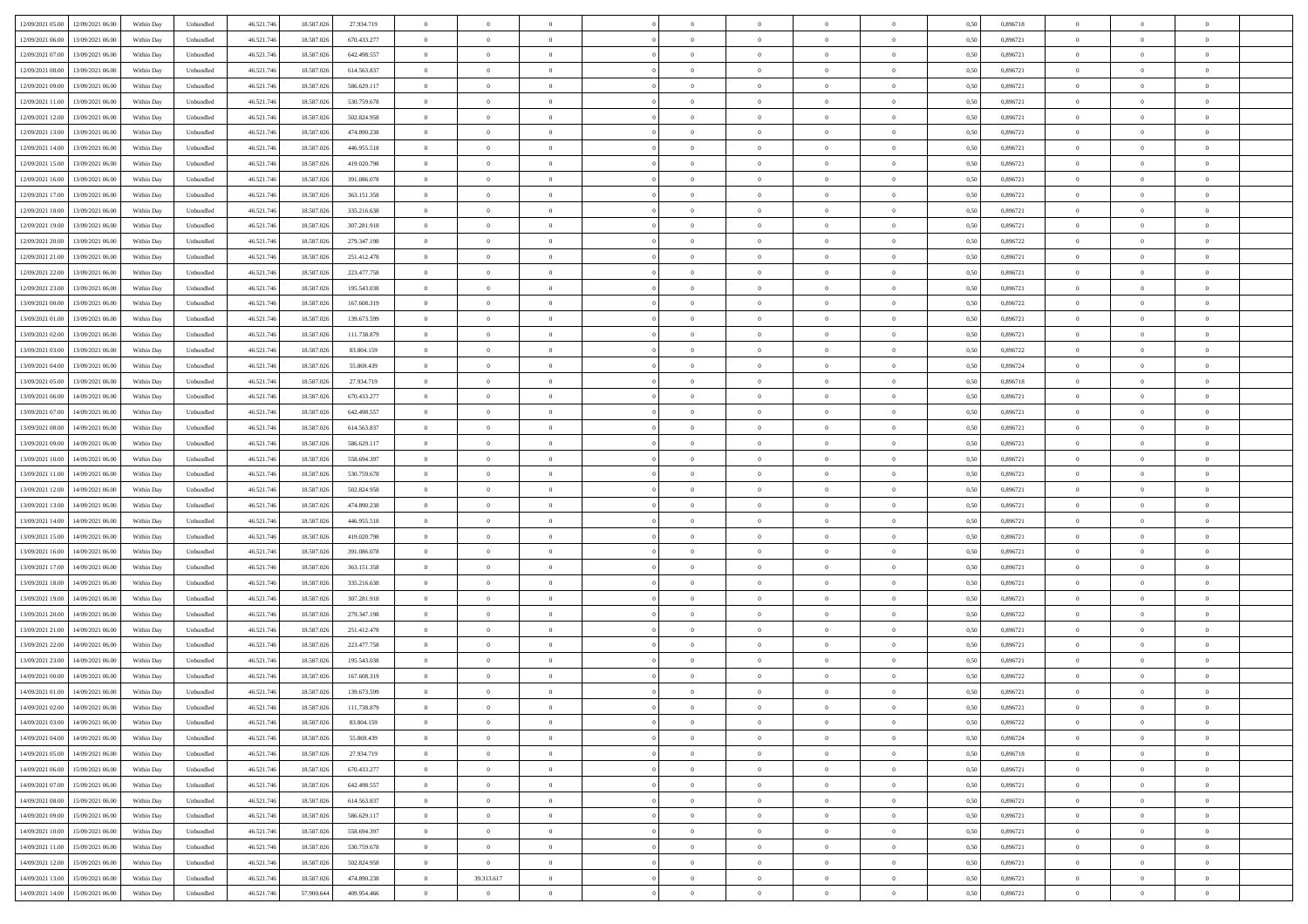|                                               |            |                   |            |            |             | $\overline{0}$ | $\overline{0}$ |                | $\overline{0}$ | $\theta$       |                | $\theta$       |      |          | $\theta$       | $\theta$       | $\overline{0}$ |  |
|-----------------------------------------------|------------|-------------------|------------|------------|-------------|----------------|----------------|----------------|----------------|----------------|----------------|----------------|------|----------|----------------|----------------|----------------|--|
| 14/09/2021 15:00 15/09/2021 06:00             | Within Day | Unbundled         | 46.521.74  | 57.900.644 | 384.332.312 |                |                |                |                |                |                |                | 0,50 | 0,896721 |                |                |                |  |
| 14/09/2021 16:00<br>15/09/2021 06:00          | Within Day | Unbundled         | 46.521.74  | 57.900.64  | 358.710.158 | $\bf{0}$       | $\overline{0}$ | $\overline{0}$ | $\overline{0}$ | $\bf{0}$       | $\overline{0}$ | $\bf{0}$       | 0,50 | 0,896721 | $\,$ 0 $\,$    | $\bf{0}$       | $\overline{0}$ |  |
| 14/09/2021 17:00<br>15/09/2021 06:00          | Within Day | Unbundled         | 46.521.746 | 57,900,644 | 333,088,003 | $\overline{0}$ | $\bf{0}$       | $\overline{0}$ | $\bf{0}$       | $\bf{0}$       | $\overline{0}$ | $\bf{0}$       | 0.50 | 0.896721 | $\bf{0}$       | $\overline{0}$ | $\overline{0}$ |  |
| 14/09/2021 18:00<br>15/09/2021 06:00          | Within Day | Unbundled         | 46.521.74  | 57.900.644 | 307.465.850 | $\overline{0}$ | $\overline{0}$ | $\overline{0}$ | $\theta$       | $\theta$       | $\overline{0}$ | $\overline{0}$ | 0,50 | 0,896721 | $\theta$       | $\theta$       | $\overline{0}$ |  |
|                                               |            |                   |            |            |             |                |                |                |                |                |                |                |      |          |                |                |                |  |
| 14/09/2021 19:00<br>15/09/2021 06:00          | Within Day | Unbundled         | 46.521.74  | 57.900.64  | 281.843.695 | $\overline{0}$ | $\theta$       | $\overline{0}$ | $\overline{0}$ | $\theta$       | $\overline{0}$ | $\bf{0}$       | 0,50 | 0,896721 | $\,$ 0 $\,$    | $\bf{0}$       | $\overline{0}$ |  |
| 14/09/2021 20:00<br>15/09/2021 06:00          | Within Day | Unbundled         | 46.521.74  | 57.900.64  | 256.221.541 | $\overline{0}$ | $\overline{0}$ | $\overline{0}$ | $\overline{0}$ | $\overline{0}$ | $\Omega$       | $\bf{0}$       | 0.50 | 0.896722 | $\,$ 0 $\,$    | $\theta$       | $\overline{0}$ |  |
| 14/09/2021 21:00<br>15/09/2021 06:00          | Within Day | Unbundled         | 46.521.74  | 57.900.644 | 230.599.387 | $\overline{0}$ | $\overline{0}$ | $\overline{0}$ | $\overline{0}$ | $\theta$       | $\overline{0}$ | $\bf{0}$       | 0,50 | 0,896721 | $\theta$       | $\theta$       | $\overline{0}$ |  |
|                                               |            |                   |            |            |             |                |                |                |                |                |                |                |      |          |                |                |                |  |
| 14/09/2021 22:00<br>15/09/2021 06:00          | Within Day | Unbundled         | 46.521.74  | 57.900.64  | 204.977.233 | $\bf{0}$       | $\overline{0}$ | $\overline{0}$ | $\overline{0}$ | $\theta$       | $\overline{0}$ | $\bf{0}$       | 0,50 | 0,896721 | $\,$ 0 $\,$    | $\bf{0}$       | $\overline{0}$ |  |
| 14/09/2021 23:00<br>15/09/2021 06:00          | Within Day | Unbundled         | 46.521.74  | 57.900.64  | 179,355,078 | $\overline{0}$ | $\bf{0}$       | $\overline{0}$ | $\bf{0}$       | $\overline{0}$ | $\overline{0}$ | $\bf{0}$       | 0.50 | 0.896721 | $\bf{0}$       | $\theta$       | $\overline{0}$ |  |
| 15/09/2021 00:00<br>15/09/2021 06:00          | Within Day | Unbundled         | 46.521.74  | 57.900.644 | 153.732.925 | $\overline{0}$ | $\bf{0}$       | $\overline{0}$ | $\overline{0}$ | $\theta$       | $\overline{0}$ | $\bf{0}$       | 0,50 | 0,896722 | $\,$ 0 $\,$    | $\theta$       | $\overline{0}$ |  |
| 15/09/2021 01:00<br>15/09/2021 06:00          | Within Day | Unbundled         | 46.521.74  | 57.900.644 | 128.110.770 | $\bf{0}$       | $\overline{0}$ | $\bf{0}$       | $\overline{0}$ | $\bf{0}$       | $\overline{0}$ | $\bf{0}$       | 0,50 | 0,896721 | $\,$ 0 $\,$    | $\bf{0}$       | $\overline{0}$ |  |
|                                               |            |                   |            | 57,900,644 | 102.488.616 |                | $\overline{0}$ |                |                |                | $\overline{0}$ |                |      | 0.896721 |                |                |                |  |
| 15/09/2021 02:00<br>15/09/2021 06:00          | Within Day | Unbundled         | 46.521.746 |            |             | $\overline{0}$ |                | $\overline{0}$ | $\bf{0}$       | $\bf{0}$       |                | $\bf{0}$       | 0.50 |          | $\bf{0}$       | $\overline{0}$ | $\overline{0}$ |  |
| 15/09/2021 03:00<br>15/09/2021 06:00          | Within Day | Unbundled         | 46.521.74  | 57.900.644 | 76.866.462  | $\overline{0}$ | $\overline{0}$ | $\overline{0}$ | $\overline{0}$ | $\theta$       | $\overline{0}$ | $\overline{0}$ | 0,50 | 0,896722 | $\,$ 0 $\,$    | $\theta$       | $\overline{0}$ |  |
| 15/09/2021 04:00<br>15/09/2021 06:00          | Within Day | Unbundled         | 46.521.74  | 57.900.64  | 51.244.308  | $\bf{0}$       | $\theta$       | $\bf{0}$       | $\overline{0}$ | $\theta$       | $\overline{0}$ | $\bf{0}$       | 0,50 | 0,896724 | $\bf{0}$       | $\bf{0}$       | $\overline{0}$ |  |
| 15/09/2021 05:00<br>15/09/2021 06:00          | Within Day | Unbundled         | 46.521.74  | 57,900,644 | 25.622.153  | $\overline{0}$ | $\overline{0}$ | $\overline{0}$ | $\bf{0}$       | $\theta$       | $\theta$       | $\bf{0}$       | 0.50 | 0.896718 | $\bf{0}$       | $\theta$       | $\overline{0}$ |  |
| 15/09/2021 06:00<br>16/09/2021 06:00          | Within Day | Unbundled         | 46.521.74  | 24.314.020 | 532.985.418 | $\overline{0}$ | $\overline{0}$ | $\overline{0}$ | $\overline{0}$ | $\overline{0}$ | $\overline{0}$ | $\bf{0}$       | 0,50 | 0,896721 | $\theta$       | $\theta$       | $\overline{0}$ |  |
|                                               |            |                   |            |            |             |                |                |                |                |                |                |                |      |          |                |                |                |  |
| 15/09/2021 07:00<br>16/09/2021 06:00          | Within Day | Unbundled         | 46.521.74  | 24.314.020 | 510.777.693 | $\bf{0}$       | $\overline{0}$ | $\overline{0}$ | $\overline{0}$ | $\theta$       | $\overline{0}$ | $\bf{0}$       | 0,50 | 0,896721 | $\,$ 0 $\,$    | $\bf{0}$       | $\overline{0}$ |  |
| 15/09/2021 08:00<br>16/09/2021 06:00          | Within Day | Unbundled         | 46.521.74  | 24.314.020 | 488.569.967 | $\overline{0}$ | $\overline{0}$ | $\overline{0}$ | $\bf{0}$       | $\overline{0}$ | $\overline{0}$ | $\bf{0}$       | 0.50 | 0.896721 | $\bf{0}$       | $\overline{0}$ | $\overline{0}$ |  |
| 15/09/2021 09:00<br>16/09/2021 06:00          | Within Day | Unbundled         | 46.521.74  | 24.314.020 | 466.362.240 | $\overline{0}$ | $\overline{0}$ | $\overline{0}$ | $\overline{0}$ | $\theta$       | $\overline{0}$ | $\bf{0}$       | 0,50 | 0,896721 | $\,$ 0 $\,$    | $\theta$       | $\overline{0}$ |  |
| 15/09/2021 10:00<br>16/09/2021 06:00          | Within Day | Unbundled         | 46.521.74  | 24.314.020 | 444.154.515 | $\bf{0}$       | $\overline{0}$ | $\bf{0}$       | $\bf{0}$       | $\overline{0}$ | $\overline{0}$ | $\bf{0}$       | 0,50 | 0,896721 | $\,$ 0 $\,$    | $\bf{0}$       | $\overline{0}$ |  |
|                                               |            |                   |            |            |             |                |                |                |                |                |                |                |      |          |                |                |                |  |
| 15/09/2021 11:00<br>16/09/2021 06:00          | Within Day | Unbundled         | 46.521.746 | 24.314.020 | 421.946.789 | $\overline{0}$ | $\bf{0}$       | $\overline{0}$ | $\bf{0}$       | $\bf{0}$       | $\overline{0}$ | $\bf{0}$       | 0.50 | 0.896721 | $\bf{0}$       | $\overline{0}$ | $\overline{0}$ |  |
| 15/09/2021 12:00<br>16/09/2021 06:00          | Within Day | Unbundled         | 46.521.74  | 24.314.020 | 399.739.064 | $\overline{0}$ | $\overline{0}$ | $\overline{0}$ | $\theta$       | $\theta$       | $\overline{0}$ | $\bf{0}$       | 0,50 | 0,896721 | $\theta$       | $\theta$       | $\overline{0}$ |  |
| 15/09/2021 13:00<br>16/09/2021 06:00          | Within Day | Unbundled         | 46.521.74  | 24.314.020 | 377.531.337 | $\bf{0}$       | $\overline{0}$ | $\bf{0}$       | $\overline{0}$ | $\theta$       | $\overline{0}$ | $\bf{0}$       | 0,50 | 0,896721 | $\,$ 0 $\,$    | $\bf{0}$       | $\overline{0}$ |  |
| 15/09/2021 14:00<br>16/09/2021 06:00          | Within Day | Unbundled         | 46.521.74  | 24.314.020 | 355.323.612 | $\overline{0}$ | $\overline{0}$ | $\overline{0}$ | $\overline{0}$ | $\overline{0}$ | $\Omega$       | $\bf{0}$       | 0.50 | 0.896721 | $\,$ 0 $\,$    | $\theta$       | $\overline{0}$ |  |
| 15/09/2021 15:00<br>16/09/2021 06:00          | Within Day | Unbundled         | 46.521.74  | 24.314.020 | 333.115.886 | $\overline{0}$ | $\overline{0}$ | $\overline{0}$ | $\overline{0}$ | $\theta$       | $\overline{0}$ | $\bf{0}$       | 0,50 | 0,896721 | $\theta$       | $\theta$       | $\overline{0}$ |  |
|                                               |            |                   |            |            |             |                |                |                |                |                |                |                |      |          |                |                |                |  |
| 15/09/2021 16:00<br>16/09/2021 06:00          | Within Day | Unbundled         | 46.521.74  | 24.314.020 | 310.908.161 | $\overline{0}$ | $\overline{0}$ | $\overline{0}$ | $\overline{0}$ | $\theta$       | $\overline{0}$ | $\bf{0}$       | 0,50 | 0,896721 | $\,$ 0 $\,$    | $\bf{0}$       | $\overline{0}$ |  |
| 15/09/2021 17:00<br>16/09/2021 06:00          | Within Day | Unbundled         | 46.521.74  | 24.314.020 | 288,700,434 | $\overline{0}$ | $\bf{0}$       | $\overline{0}$ | $\bf{0}$       | $\overline{0}$ | $\overline{0}$ | $\bf{0}$       | 0.50 | 0.896721 | $\bf{0}$       | $\theta$       | $\overline{0}$ |  |
| 15/09/2021 18:00<br>16/09/2021 06:00          | Within Day | Unbundled         | 46.521.74  | 24.314.020 | 266.492.709 | $\overline{0}$ | $\overline{0}$ | $\overline{0}$ | $\overline{0}$ | $\theta$       | $\overline{0}$ | $\bf{0}$       | 0,50 | 0,896721 | $\theta$       | $\theta$       | $\overline{0}$ |  |
| 15/09/2021 19:00<br>16/09/2021 06:00          | Within Day | Unbundled         | 46.521.74  | 24.314.020 | 244.284.983 | $\bf{0}$       | $\bf{0}$       | $\bf{0}$       | $\bf{0}$       | $\overline{0}$ | $\overline{0}$ | $\bf{0}$       | 0,50 | 0,896721 | $\,$ 0 $\,$    | $\bf{0}$       | $\overline{0}$ |  |
|                                               |            |                   |            |            |             |                |                |                |                |                |                |                |      |          |                |                |                |  |
| 15/09/2021 20:00<br>16/09/2021 06:00          | Within Day | Unbundled         | 46.521.74  | 24.314.020 | 222.077.258 | $\overline{0}$ | $\bf{0}$       | $\overline{0}$ | $\bf{0}$       | $\bf{0}$       | $\overline{0}$ | $\bf{0}$       | 0.50 | 0.896722 | $\bf{0}$       | $\overline{0}$ | $\overline{0}$ |  |
| 15/09/2021 21:00<br>16/09/2021 06:00          | Within Day | Unbundled         | 46.521.74  | 24.314.020 | 199.869.531 | $\overline{0}$ | $\overline{0}$ | $\overline{0}$ | $\overline{0}$ | $\theta$       | $\overline{0}$ | $\bf{0}$       | 0.5( | 0,896721 | $\theta$       | $\theta$       | $\overline{0}$ |  |
| 15/09/2021 22:00<br>16/09/2021 06:00          | Within Day | Unbundled         | 46.521.74  | 24.314.020 | 177.661.806 | $\bf{0}$       | $\overline{0}$ | $\bf{0}$       | $\overline{0}$ | $\overline{0}$ | $\overline{0}$ | $\bf{0}$       | 0,50 | 0,896721 | $\,$ 0 $\,$    | $\bf{0}$       | $\overline{0}$ |  |
| 15/09/2021 23:00<br>16/09/2021 06:00          | Within Day | Unbundled         | 46.521.74  | 24.314.020 | 155.454.080 | $\overline{0}$ | $\overline{0}$ | $\overline{0}$ | $\bf{0}$       | $\theta$       | $\Omega$       | $\bf{0}$       | 0.50 | 0,896721 | $\,$ 0 $\,$    | $\theta$       | $\overline{0}$ |  |
| 16/09/2021 00:00<br>16/09/2021 06:00          | Within Dav | Unbundled         | 46.521.74  | 24.314.020 | 133.246.355 | $\overline{0}$ | $\overline{0}$ | $\Omega$       | $\overline{0}$ | $\theta$       | $\overline{0}$ | $\overline{0}$ | 0.5( | 0,896722 | $\theta$       | $\theta$       | $\overline{0}$ |  |
|                                               |            |                   |            |            |             |                |                |                |                |                |                |                |      |          |                |                |                |  |
| 16/09/2021 01:00<br>16/09/2021 06:00          | Within Day | Unbundled         | 46.521.74  | 24.314.020 | 111.038.628 | $\bf{0}$       | $\overline{0}$ | $\bf{0}$       | $\overline{0}$ | $\bf{0}$       | $\overline{0}$ | $\bf{0}$       | 0,50 | 0,896721 | $\,$ 0 $\,$    | $\bf{0}$       | $\overline{0}$ |  |
| 16/09/2021 02:00<br>16/09/2021 06:00          | Within Day | Unbundled         | 46.521.74  | 24.314.020 | 88.830.903  | $\overline{0}$ | $\bf{0}$       | $\overline{0}$ | $\bf{0}$       | $\overline{0}$ | $\overline{0}$ | $\bf{0}$       | 0.50 | 0.896721 | $\bf{0}$       | $\overline{0}$ | $\overline{0}$ |  |
| 16/09/2021 03:00<br>16/09/2021 06:00          | Within Dav | Unbundled         | 46.521.74  | 24.314.020 | 66.623.177  | $\overline{0}$ | $\overline{0}$ | $\overline{0}$ | $\overline{0}$ | $\overline{0}$ | $\overline{0}$ | $\overline{0}$ | 0.50 | 0,896722 | $\theta$       | $\theta$       | $\overline{0}$ |  |
| 16/09/2021 04:00<br>16/09/2021 06:00          | Within Day | Unbundled         | 46.521.74  | 24.314.020 | 44.415.452  | $\bf{0}$       | $\bf{0}$       | $\bf{0}$       | $\bf{0}$       | $\overline{0}$ | $\overline{0}$ | $\bf{0}$       | 0,50 | 0,896724 | $\,$ 0 $\,$    | $\bf{0}$       | $\overline{0}$ |  |
| 16/09/2021 06:00                              |            |                   |            |            |             |                |                |                |                |                | $\overline{0}$ |                |      | 0.896718 |                | $\overline{0}$ |                |  |
| 16/09/2021 05:00                              | Within Day | Unbundled         | 46.521.746 | 24.314.020 | 22.207.725  | $\overline{0}$ | $\bf{0}$       | $\overline{0}$ | $\bf{0}$       | $\bf{0}$       |                | $\bf{0}$       | 0.50 |          | $\bf{0}$       |                | $\overline{0}$ |  |
| 16/09/2021 06:00<br>17/09/2021 06:00          | Within Dav | Unbundled         | 46.521.74  | 23.801.76  | 545.279.641 | $\overline{0}$ | $\overline{0}$ | $\overline{0}$ | $\overline{0}$ | $\theta$       | $\overline{0}$ | $\bf{0}$       | 0.50 | 0,896721 | $\theta$       | $\theta$       | $\overline{0}$ |  |
| 16/09/2021 07:00<br>17/09/2021 06:00          | Within Day | Unbundled         | 46.521.74  | 23.801.76  | 522.559.655 | $\bf{0}$       | $\overline{0}$ | $\bf{0}$       | $\bf{0}$       | $\theta$       | $\overline{0}$ | $\bf{0}$       | 0,50 | 0,896721 | $\,$ 0 $\,$    | $\bf{0}$       | $\overline{0}$ |  |
| 16/09/2021 08:00<br>17/09/2021 06:00          | Within Day | Unbundled         | 46.521.74  | 23,801.76  | 499.839.671 | $\overline{0}$ | $\overline{0}$ | $\Omega$       | $\overline{0}$ | $\theta$       | $\theta$       | $\bf{0}$       | 0.50 | 0,896721 | $\bf{0}$       | $\theta$       | $\overline{0}$ |  |
| 16/09/2021 09:00<br>17/09/2021 06:00          | Within Dav | Unbundled         | 46.521.74  | 23,801.76  | 477.119.685 | $\overline{0}$ | $\overline{0}$ | $\Omega$       | $\overline{0}$ | $\theta$       | $\Omega$       | $\overline{0}$ | 0.5( | 0,896721 | $\theta$       | $\theta$       | $\overline{0}$ |  |
|                                               |            |                   |            |            |             |                |                |                |                |                |                |                |      |          |                |                |                |  |
| 16/09/2021 10:00<br>17/09/2021 06:00          | Within Day | Unbundled         | 46.521.74  | 23.801.76  | 454.399.701 | $\bf{0}$       | $\bf{0}$       | $\bf{0}$       | $\overline{0}$ | $\bf{0}$       | $\overline{0}$ | $\bf{0}$       | 0,50 | 0,896721 | $\,$ 0 $\,$    | $\bf{0}$       | $\overline{0}$ |  |
| $1609/2021\;11.00\; \equiv 17/09/2021\;06.00$ | Within Day | ${\sf Unbundred}$ | 46.521.746 | 23.801.761 | 431.679.715 | $\overline{0}$ | $\Omega$       |                | $\Omega$       |                |                |                | 0,50 | 0,896721 | $\theta$       | $\overline{0}$ |                |  |
| 16/09/2021 12:00 17/09/2021 06:00             | Within Day | Unbundled         | 46.521.746 | 23.801.761 | 408.959.731 | $\overline{0}$ | $\overline{0}$ | $\overline{0}$ | $\theta$       | $\overline{0}$ | $\overline{0}$ | $\bf{0}$       | 0,50 | 0,896721 | $\theta$       | $\theta$       | $\overline{0}$ |  |
| 16/09/2021 13:00<br>17/09/2021 06:00          | Within Day | Unbundled         | 46.521.74  | 23.801.76  | 386.239.745 | $\overline{0}$ | $\bf{0}$       | $\overline{0}$ | $\overline{0}$ | $\bf{0}$       | $\overline{0}$ | $\bf{0}$       | 0,50 | 0,896721 | $\bf{0}$       | $\overline{0}$ | $\bf{0}$       |  |
| 16/09/2021 14:00 17/09/2021 06:00             | Within Day | Unbundled         | 46.521.746 | 23.801.761 | 363.519.761 | $\overline{0}$ | $\bf{0}$       | $\overline{0}$ | $\overline{0}$ | $\overline{0}$ | $\overline{0}$ | $\bf{0}$       | 0.50 | 0.896721 | $\overline{0}$ | $\bf{0}$       | $\,$ 0 $\,$    |  |
|                                               |            |                   |            |            |             |                |                |                |                |                |                |                |      |          |                |                |                |  |
| 16/09/2021 15:00 17/09/2021 06:00             | Within Day | Unbundled         | 46.521.746 | 23.801.761 | 340.799.775 | $\overline{0}$ | $\overline{0}$ | $\overline{0}$ | $\overline{0}$ | $\overline{0}$ | $\overline{0}$ | $\bf{0}$       | 0,50 | 0,896721 | $\theta$       | $\theta$       | $\overline{0}$ |  |
| 16/09/2021 16:00<br>17/09/2021 06:00          | Within Day | Unbundled         | 46.521.74  | 23.801.76  | 318.079.791 | $\overline{0}$ | $\bf{0}$       | $\overline{0}$ | $\overline{0}$ | $\overline{0}$ | $\bf{0}$       | $\bf{0}$       | 0,50 | 0,896721 | $\bf{0}$       | $\bf{0}$       | $\overline{0}$ |  |
| 16/09/2021 17:00<br>17/09/2021 06:00          | Within Day | Unbundled         | 46.521.746 | 23,801.76  | 295.359.805 | $\overline{0}$ | $\bf{0}$       | $\overline{0}$ | $\overline{0}$ | $\overline{0}$ | $\overline{0}$ | $\bf{0}$       | 0.50 | 0,896721 | $\,$ 0 $\,$    | $\theta$       | $\overline{0}$ |  |
| 16/09/2021 18:00<br>17/09/2021 06:00          | Within Dav | Unbundled         | 46.521.746 | 23.801.761 | 272.639.820 | $\overline{0}$ | $\overline{0}$ | $\overline{0}$ | $\overline{0}$ | $\overline{0}$ | $\overline{0}$ | $\bf{0}$       | 0.50 | 0,896721 | $\overline{0}$ | $\theta$       | $\overline{0}$ |  |
|                                               |            |                   |            |            |             |                |                |                |                |                |                |                |      |          |                |                |                |  |
| 16/09/2021 19:00<br>17/09/2021 06:00          | Within Day | Unbundled         | 46.521.74  | 23.801.76  | 249.919.835 | $\overline{0}$ | $\overline{0}$ | $\overline{0}$ | $\overline{0}$ | $\bf{0}$       | $\overline{0}$ | $\bf{0}$       | 0,50 | 0,896721 | $\bf{0}$       | $\overline{0}$ | $\overline{0}$ |  |
| 17/09/2021 06:00<br>16/09/2021 20:00          | Within Day | Unbundled         | 46.521.746 | 23,801.76  | 227.199.850 | $\overline{0}$ | $\overline{0}$ | $\overline{0}$ | $\overline{0}$ | $\bf{0}$       | $\overline{0}$ | $\bf{0}$       | 0.50 | 0.896722 | $\overline{0}$ | $\bf{0}$       | $\,$ 0         |  |
| 16/09/2021 21:00<br>17/09/2021 06:00          | Within Dav | Unbundled         | 46.521.746 | 23.801.761 | 204.479.865 | $\overline{0}$ | $\overline{0}$ | $\overline{0}$ | $\overline{0}$ | $\overline{0}$ | $\overline{0}$ | $\bf{0}$       | 0,50 | 0,896721 | $\overline{0}$ | $\theta$       | $\overline{0}$ |  |
| 16/09/2021 22:00<br>17/09/2021 06:00          | Within Day | Unbundled         | 46.521.74  | 23.801.76  | 181.759.880 | $\overline{0}$ | $\bf{0}$       | $\overline{0}$ | $\bf{0}$       | $\overline{0}$ | $\bf{0}$       | $\bf{0}$       | 0,50 | 0,896721 | $\bf{0}$       | $\bf{0}$       | $\overline{0}$ |  |
|                                               |            |                   |            |            |             |                |                |                |                |                |                |                |      |          |                |                |                |  |
| 16/09/2021 23:00 17/09/2021 06:00             | Within Day | Unbundled         | 46.521.746 | 23.801.761 | 159.039.895 | $\overline{0}$ | $\bf{0}$       | $\overline{0}$ | $\overline{0}$ | $\,$ 0 $\,$    | $\overline{0}$ | $\bf{0}$       | 0,50 | 0,896721 | $\overline{0}$ | $\,$ 0 $\,$    | $\,$ 0 $\,$    |  |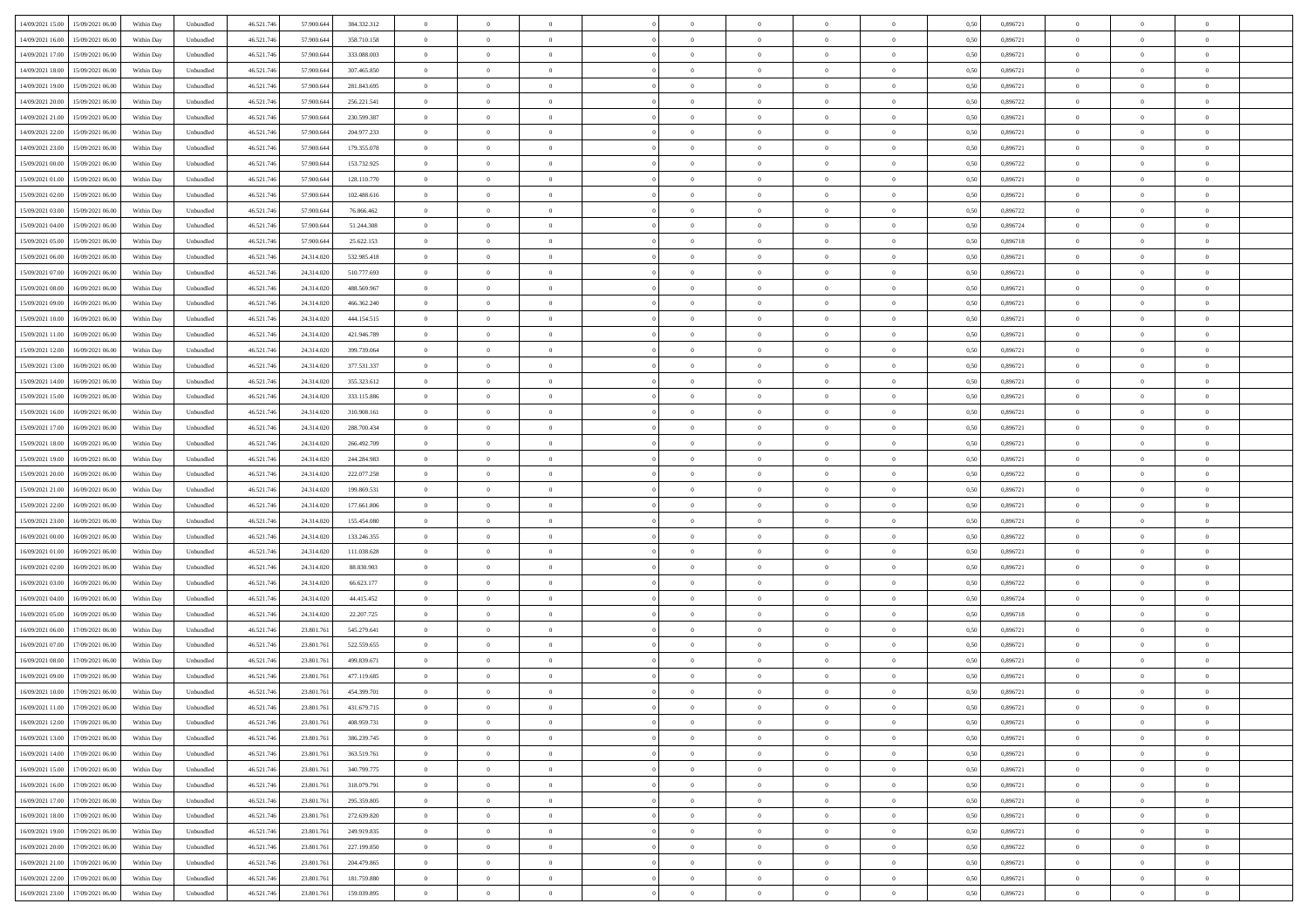| 17/09/2021 00:00 17/09/2021 06:00            | Within Day | Unbundled         | 46.521.74  | 23.801.761 | 136.319.910 | $\overline{0}$ | $\overline{0}$ |                | $\overline{0}$ | $\theta$       |                | $\theta$       | 0,50 | 0,896722 | $\theta$       | $\theta$       | $\overline{0}$ |  |
|----------------------------------------------|------------|-------------------|------------|------------|-------------|----------------|----------------|----------------|----------------|----------------|----------------|----------------|------|----------|----------------|----------------|----------------|--|
| 17/09/2021 01:00<br>17/09/2021 06:00         | Within Day | Unbundled         | 46.521.74  | 23.801.76  | 113.599.925 | $\bf{0}$       | $\overline{0}$ | $\bf{0}$       | $\overline{0}$ | $\bf{0}$       | $\overline{0}$ | $\bf{0}$       | 0,50 | 0,896721 | $\,$ 0 $\,$    | $\bf{0}$       | $\overline{0}$ |  |
| 17/09/2021 02:00<br>17/09/2021 06:00         | Within Day | Unbundled         | 46.521.746 | 23.801.761 | 90.879.940  | $\overline{0}$ | $\bf{0}$       | $\overline{0}$ | $\bf{0}$       | $\bf{0}$       | $\overline{0}$ | $\bf{0}$       | 0.50 | 0.896721 | $\bf{0}$       | $\overline{0}$ | $\overline{0}$ |  |
| 17/09/2021 03:00<br>17/09/2021 06:00         | Within Day | Unbundled         | 46.521.74  | 23.801.76  | 68.159.955  | $\overline{0}$ | $\overline{0}$ | $\overline{0}$ | $\theta$       | $\theta$       | $\overline{0}$ | $\overline{0}$ | 0,50 | 0,896722 | $\theta$       | $\theta$       | $\overline{0}$ |  |
|                                              |            |                   |            |            |             |                |                |                |                |                |                |                |      |          |                |                |                |  |
| 17/09/2021 04:00<br>17/09/2021 06:00         | Within Day | Unbundled         | 46.521.74  | 23.801.76  | 45.439.970  | $\bf{0}$       | $\overline{0}$ | $\bf{0}$       | $\overline{0}$ | $\theta$       | $\overline{0}$ | $\bf{0}$       | 0,50 | 0,896724 | $\,$ 0 $\,$    | $\bf{0}$       | $\overline{0}$ |  |
| 17/09/2021 05:00<br>17/09/2021 06:00         | Within Day | Unbundled         | 46.521.74  | 23,801.76  | 22.719.985  | $\overline{0}$ | $\overline{0}$ | $\overline{0}$ | $\bf{0}$       | $\overline{0}$ | $\Omega$       | $\bf{0}$       | 0.50 | 0.896718 | $\,$ 0 $\,$    | $\theta$       | $\overline{0}$ |  |
| 17/09/2021 06:00<br>18/09/2021 06:00         | Within Day | Unbundled         | 46.521.74  | 23.364.969 | 555.762.661 | $\overline{0}$ | $\overline{0}$ | $\overline{0}$ | $\overline{0}$ | $\theta$       | $\overline{0}$ | $\bf{0}$       | 0,50 | 0,896721 | $\theta$       | $\theta$       | $\overline{0}$ |  |
| 17/09/2021 07:00<br>18/09/2021 06:00         | Within Day | Unbundled         | 46.521.74  | 23.364.96  | 532.605.883 | $\bf{0}$       | $\overline{0}$ | $\overline{0}$ | $\overline{0}$ | $\theta$       | $\overline{0}$ | $\bf{0}$       | 0,50 | 0,896721 | $\,$ 0 $\,$    | $\bf{0}$       | $\overline{0}$ |  |
| 17/09/2021 08:00<br>18/09/2021 06:00         | Within Day | Unbundled         | 46.521.74  | 23,364,969 | 509.449.106 | $\overline{0}$ | $\bf{0}$       | $\overline{0}$ | $\bf{0}$       | $\overline{0}$ | $\overline{0}$ | $\bf{0}$       | 0.50 | 0.896721 | $\bf{0}$       | $\theta$       | $\overline{0}$ |  |
|                                              |            |                   |            |            |             |                |                |                |                |                |                |                |      |          |                |                |                |  |
| 17/09/2021 09:00<br>18/09/2021 06:00         | Within Day | Unbundled         | 46.521.74  | 23.364.969 | 486.292.328 | $\overline{0}$ | $\bf{0}$       | $\overline{0}$ | $\overline{0}$ | $\theta$       | $\overline{0}$ | $\bf{0}$       | 0,50 | 0,896721 | $\,$ 0 $\,$    | $\bf{0}$       | $\overline{0}$ |  |
| 17/09/2021 10:00<br>18/09/2021 06:00         | Within Day | Unbundled         | 46.521.74  | 23.364.96  | 463.135.551 | $\bf{0}$       | $\overline{0}$ | $\bf{0}$       | $\overline{0}$ | $\bf{0}$       | $\overline{0}$ | $\bf{0}$       | 0,50 | 0,896721 | $\,$ 0 $\,$    | $\bf{0}$       | $\overline{0}$ |  |
| 17/09/2021 11:00<br>18/09/2021 06:00         | Within Day | Unbundled         | 46.521.746 | 23.364.969 | 439.978.773 | $\overline{0}$ | $\bf{0}$       | $\overline{0}$ | $\bf{0}$       | $\bf{0}$       | $\overline{0}$ | $\bf{0}$       | 0.50 | 0.896721 | $\bf{0}$       | $\overline{0}$ | $\overline{0}$ |  |
| 17/09/2021 12:00<br>18/09/2021 06:00         | Within Day | Unbundled         | 46.521.74  | 23.364.969 | 416.821.995 | $\overline{0}$ | $\overline{0}$ | $\overline{0}$ | $\overline{0}$ | $\theta$       | $\overline{0}$ | $\overline{0}$ | 0,50 | 0,896721 | $\,$ 0 $\,$    | $\theta$       | $\overline{0}$ |  |
| 17/09/2021 13:00<br>18/09/2021 06:00         | Within Day | Unbundled         | 46.521.74  | 23.364.96  | 393.665.218 | $\bf{0}$       | $\theta$       | $\bf{0}$       | $\overline{0}$ | $\theta$       | $\overline{0}$ | $\bf{0}$       | 0,50 | 0,896721 | $\bf{0}$       | $\bf{0}$       | $\overline{0}$ |  |
|                                              |            |                   |            |            |             |                |                |                |                |                |                |                |      |          |                |                |                |  |
| 17/09/2021 14:00<br>18/09/2021 06:00         | Within Day | Unbundled         | 46.521.74  | 23,364,969 | 370.508.441 | $\overline{0}$ | $\overline{0}$ | $\overline{0}$ | $\bf{0}$       | $\theta$       | $\theta$       | $\bf{0}$       | 0.50 | 0,896721 | $\bf{0}$       | $\theta$       | $\overline{0}$ |  |
| 17/09/2021 15:00<br>18/09/2021 06:00         | Within Day | Unbundled         | 46.521.74  | 23.364.969 | 347.351.663 | $\overline{0}$ | $\overline{0}$ | $\overline{0}$ | $\overline{0}$ | $\overline{0}$ | $\overline{0}$ | $\bf{0}$       | 0,50 | 0,896721 | $\theta$       | $\theta$       | $\overline{0}$ |  |
| 17/09/2021 16:00<br>18/09/2021 06:00         | Within Day | Unbundled         | 46.521.74  | 23.364.96  | 324.194.885 | $\bf{0}$       | $\overline{0}$ | $\overline{0}$ | $\overline{0}$ | $\bf{0}$       | $\overline{0}$ | $\bf{0}$       | 0,50 | 0,896721 | $\,$ 0 $\,$    | $\bf{0}$       | $\overline{0}$ |  |
| 17/09/2021 17:00<br>18/09/2021 06:00         | Within Day | Unbundled         | 46.521.74  | 23,364,969 | 301.038.108 | $\overline{0}$ | $\bf{0}$       | $\overline{0}$ | $\bf{0}$       | $\overline{0}$ | $\overline{0}$ | $\bf{0}$       | 0.50 | 0.896721 | $\bf{0}$       | $\overline{0}$ | $\overline{0}$ |  |
| 17/09/2021 18:00<br>18/09/2021 06:00         | Within Day | Unbundled         | 46.521.74  | 23.364.969 | 277.881.331 | $\overline{0}$ | $\overline{0}$ | $\overline{0}$ | $\overline{0}$ | $\overline{0}$ | $\overline{0}$ | $\bf{0}$       | 0,50 | 0,896721 | $\,$ 0 $\,$    | $\bf{0}$       | $\overline{0}$ |  |
| 17/09/2021 19:00<br>18/09/2021 06:00         | Within Day | Unbundled         | 46.521.74  | 23.364.96  | 254.724.552 | $\bf{0}$       | $\overline{0}$ | $\bf{0}$       | $\bf{0}$       | $\overline{0}$ | $\overline{0}$ | $\bf{0}$       | 0,50 | 0,896721 | $\,$ 0 $\,$    | $\bf{0}$       | $\overline{0}$ |  |
|                                              |            |                   |            |            |             |                |                |                |                |                |                |                |      |          |                |                |                |  |
| 17/09/2021 20:00<br>18/09/2021 06:00         | Within Day | Unbundled         | 46.521.746 | 23.364.969 | 231.567.775 | $\overline{0}$ | $\bf{0}$       | $\overline{0}$ | $\bf{0}$       | $\bf{0}$       | $\overline{0}$ | $\bf{0}$       | 0.50 | 0.896722 | $\bf{0}$       | $\overline{0}$ | $\overline{0}$ |  |
| 17/09/2021 21:00<br>18/09/2021 06:00         | Within Day | Unbundled         | 46.521.74  | 23.364.969 | 208.410.998 | $\overline{0}$ | $\overline{0}$ | $\overline{0}$ | $\theta$       | $\theta$       | $\overline{0}$ | $\bf{0}$       | 0,50 | 0,896721 | $\theta$       | $\theta$       | $\overline{0}$ |  |
| 17/09/2021 22:00<br>18/09/2021 06:00         | Within Day | Unbundled         | 46.521.74  | 23.364.96  | 185.254.220 | $\bf{0}$       | $\overline{0}$ | $\bf{0}$       | $\bf{0}$       | $\bf{0}$       | $\overline{0}$ | $\bf{0}$       | 0,50 | 0,896721 | $\,$ 0 $\,$    | $\bf{0}$       | $\overline{0}$ |  |
| 17/09/2021 23:00<br>18/09/2021 06:00         | Within Day | Unbundled         | 46.521.74  | 23,364.96  | 162.097.442 | $\overline{0}$ | $\overline{0}$ | $\overline{0}$ | $\overline{0}$ | $\overline{0}$ | $\Omega$       | $\bf{0}$       | 0.50 | 0,896721 | $\,$ 0 $\,$    | $\theta$       | $\overline{0}$ |  |
| 18/09/2021 00:00<br>18/09/2021 06:00         | Within Day | Unbundled         | 46.521.74  | 23.364.969 | 138.940.665 | $\overline{0}$ | $\overline{0}$ | $\overline{0}$ | $\overline{0}$ | $\theta$       | $\overline{0}$ | $\bf{0}$       | 0,50 | 0,896722 | $\,$ 0 $\,$    | $\theta$       | $\overline{0}$ |  |
| 18/09/2021 01:00<br>18/09/2021 06:00         | Within Day | Unbundled         | 46.521.74  | 23.364.96  | 115.783.888 | $\bf{0}$       | $\overline{0}$ | $\bf{0}$       | $\overline{0}$ | $\theta$       | $\overline{0}$ | $\bf{0}$       | 0,50 | 0,896721 | $\,$ 0 $\,$    | $\bf{0}$       | $\overline{0}$ |  |
| 18/09/2021 06:00                             |            | Unbundled         | 46.521.74  |            |             |                |                |                |                |                | $\overline{0}$ |                |      |          |                | $\overline{0}$ |                |  |
| 18/09/2021 02:00                             | Within Day |                   |            | 23,364,969 | 92.627.110  | $\overline{0}$ | $\bf{0}$       | $\overline{0}$ | $\bf{0}$       | $\overline{0}$ |                | $\bf{0}$       | 0.50 | 0.896721 | $\bf{0}$       |                | $\overline{0}$ |  |
| 18/09/2021 03:00<br>18/09/2021 06:00         | Within Day | Unbundled         | 46.521.74  | 23.364.969 | 69.470.332  | $\overline{0}$ | $\overline{0}$ | $\overline{0}$ | $\overline{0}$ | $\overline{0}$ | $\overline{0}$ | $\bf{0}$       | 0,50 | 0,896722 | $\theta$       | $\theta$       | $\overline{0}$ |  |
| 18/09/2021 04:00<br>18/09/2021 06:00         | Within Day | Unbundled         | 46.521.74  | 23.364.96  | 46.313.555  | $\bf{0}$       | $\bf{0}$       | $\bf{0}$       | $\bf{0}$       | $\overline{0}$ | $\overline{0}$ | $\bf{0}$       | 0,50 | 0,896724 | $\,$ 0 $\,$    | $\bf{0}$       | $\overline{0}$ |  |
| 18/09/2021 05:00<br>18/09/2021 06:00         | Within Day | Unbundled         | 46.521.74  | 23.364.969 | 23.156.777  | $\overline{0}$ | $\bf{0}$       | $\overline{0}$ | $\bf{0}$       | $\bf{0}$       | $\overline{0}$ | $\bf{0}$       | 0.50 | 0.896718 | $\bf{0}$       | $\overline{0}$ | $\overline{0}$ |  |
| 18/09/2021 06:00<br>19/09/2021 06:00         | Within Day | Unbundled         | 46.521.74  | 22.418.20  | 578,485,019 | $\overline{0}$ | $\overline{0}$ | $\overline{0}$ | $\overline{0}$ | $\overline{0}$ | $\overline{0}$ | $\bf{0}$       | 0.5( | 0,896721 | $\theta$       | $\theta$       | $\overline{0}$ |  |
| 18/09/2021 07:00<br>19/09/2021 06:00         | Within Day | Unbundled         | 46.521.74  | 22.418.20  | 554.381.476 | $\bf{0}$       | $\overline{0}$ | $\bf{0}$       | $\overline{0}$ | $\overline{0}$ | $\overline{0}$ | $\bf{0}$       | 0,50 | 0,896721 | $\,$ 0 $\,$    | $\bf{0}$       | $\overline{0}$ |  |
| 18/09/2021 08:00<br>19/09/2021 06:00         | Within Day | Unbundled         | 46.521.74  | 22.418.204 | 530.277.934 | $\overline{0}$ | $\overline{0}$ | $\overline{0}$ | $\bf{0}$       | $\theta$       | $\Omega$       | $\bf{0}$       | 0.50 | 0,896721 | $\,$ 0 $\,$    | $\theta$       | $\overline{0}$ |  |
|                                              |            |                   |            |            |             |                |                |                |                |                |                |                |      |          |                |                |                |  |
| 18/09/2021 09:00<br>19/09/2021 06:00         | Within Dav | Unbundled         | 46.521.74  | 22.418.204 | 506.174.391 | $\overline{0}$ | $\overline{0}$ | $\overline{0}$ | $\overline{0}$ | $\theta$       | $\overline{0}$ | $\overline{0}$ | 0.5( | 0,896721 | $\theta$       | $\theta$       | $\overline{0}$ |  |
| 18/09/2021 10:00<br>19/09/2021 06:00         | Within Day | Unbundled         | 46.521.74  | 22.418.20  | 482.070.849 | $\bf{0}$       | $\overline{0}$ | $\bf{0}$       | $\overline{0}$ | $\bf{0}$       | $\overline{0}$ | $\bf{0}$       | 0,50 | 0,896721 | $\,$ 0 $\,$    | $\bf{0}$       | $\overline{0}$ |  |
| 18/09/2021 11:00<br>19/09/2021 06:00         | Within Day | Unbundled         | 46.521.74  | 22.418.20  | 457.967.307 | $\overline{0}$ | $\bf{0}$       | $\overline{0}$ | $\bf{0}$       | $\overline{0}$ | $\overline{0}$ | $\bf{0}$       | 0.50 | 0.896721 | $\bf{0}$       | $\overline{0}$ | $\overline{0}$ |  |
| 18/09/2021 12:00<br>19/09/2021 06:00         | Within Dav | Unbundled         | 46.521.74  | 22.418.20  | 433.863.765 | $\overline{0}$ | $\overline{0}$ | $\overline{0}$ | $\overline{0}$ | $\overline{0}$ | $\overline{0}$ | $\overline{0}$ | 0.50 | 0,896721 | $\theta$       | $\theta$       | $\overline{0}$ |  |
| 18/09/2021 13:00<br>19/09/2021 06:00         | Within Day | Unbundled         | 46.521.74  | 22.418.20  | 409.760.221 | $\bf{0}$       | $\bf{0}$       | $\bf{0}$       | $\bf{0}$       | $\overline{0}$ | $\overline{0}$ | $\bf{0}$       | 0,50 | 0,896721 | $\,$ 0 $\,$    | $\bf{0}$       | $\overline{0}$ |  |
| 18/09/2021 14:00<br>19/09/2021 06:00         | Within Day | Unbundled         | 46.521.746 | 22.418.204 | 385.656.679 | $\overline{0}$ | $\bf{0}$       | $\overline{0}$ | $\bf{0}$       | $\bf{0}$       | $\overline{0}$ | $\bf{0}$       | 0.50 | 0.896721 | $\bf{0}$       | $\overline{0}$ | $\overline{0}$ |  |
|                                              |            |                   |            |            |             |                |                |                |                |                |                |                |      |          |                |                |                |  |
| 18/09/2021 15:00<br>19/09/2021 06:00         | Within Dav | Unbundled         | 46.521.74  | 22.418.204 | 361.553.137 | $\overline{0}$ | $\overline{0}$ | $\overline{0}$ | $\overline{0}$ | $\theta$       | $\overline{0}$ | $\bf{0}$       | 0.50 | 0,896721 | $\theta$       | $\theta$       | $\overline{0}$ |  |
| 18/09/2021 16:00<br>19/09/2021 06:00         | Within Day | Unbundled         | 46.521.74  | 22.418.20  | 337.449.594 | $\bf{0}$       | $\overline{0}$ | $\bf{0}$       | $\bf{0}$       | $\overline{0}$ | $\overline{0}$ | $\bf{0}$       | 0,50 | 0,896721 | $\,$ 0 $\,$    | $\bf{0}$       | $\overline{0}$ |  |
| 18/09/2021 17:00<br>19/09/2021 06:00         | Within Day | Unbundled         | 46.521.74  | 22.418.20  | 313.346.052 | $\overline{0}$ | $\overline{0}$ | $\Omega$       | $\overline{0}$ | $\theta$       | $\theta$       | $\bf{0}$       | 0.50 | 0,896721 | $\bf{0}$       | $\theta$       | $\overline{0}$ |  |
| 18/09/2021 18:00<br>19/09/2021 06:00         | Within Dav | Unbundled         | 46.521.74  | 22.418.20  | 289.242.510 | $\overline{0}$ | $\overline{0}$ | $\Omega$       | $\overline{0}$ | $\theta$       | $\Omega$       | $\overline{0}$ | 0.5( | 0,896721 | $\theta$       | $\theta$       | $\overline{0}$ |  |
| 18/09/2021 19:00<br>19/09/2021 06:00         | Within Day | Unbundled         | 46.521.74  | 22.418.204 | 265.138.966 | $\bf{0}$       | $\bf{0}$       | $\bf{0}$       | $\bf{0}$       | $\bf{0}$       | $\overline{0}$ | $\bf{0}$       | 0,50 | 0,896721 | $\,$ 0 $\,$    | $\bf{0}$       | $\overline{0}$ |  |
| $18/09/2021\ 20.00 \qquad 19/09/2021\ 06.00$ | Within Day | ${\sf Unbundred}$ | 46.521.746 | 22.418.204 | 241.035.424 | $\overline{0}$ | $\Omega$       |                | $\overline{0}$ |                |                |                | 0,50 | 0,896722 | $\theta$       | $\overline{0}$ |                |  |
|                                              |            |                   |            |            |             | $\overline{0}$ | $\theta$       | $\Omega$       |                | $\overline{0}$ |                |                |      |          | $\theta$       | $\theta$       | $\overline{0}$ |  |
| 18/09/2021 21:00 19/09/2021 06:00            | Within Day | Unbundled         | 46.521.746 | 22.418.204 | 216.931.882 |                |                |                | $\theta$       |                | $\overline{0}$ | $\bf{0}$       | 0,50 | 0,896721 |                |                |                |  |
| 18/09/2021 22:00<br>19/09/2021 06:00         | Within Day | Unbundled         | 46.521.74  | 22.418.204 | 192.828.339 | $\overline{0}$ | $\bf{0}$       | $\overline{0}$ | $\overline{0}$ | $\bf{0}$       | $\overline{0}$ | $\bf{0}$       | 0,50 | 0,896721 | $\bf{0}$       | $\overline{0}$ | $\bf{0}$       |  |
| 18/09/2021 23:00 19/09/2021 06:00            | Within Day | Unbundled         | 46.521.746 | 22.418.204 | 168.724.797 | $\overline{0}$ | $\bf{0}$       | $\overline{0}$ | $\overline{0}$ | $\overline{0}$ | $\overline{0}$ | $\,$ 0 $\,$    | 0.50 | 0.896721 | $\overline{0}$ | $\bf{0}$       | $\,$ 0 $\,$    |  |
| 19/09/2021 00:00 19/09/2021 06:00            | Within Day | Unbundled         | 46.521.746 | 22.418.204 | 144.621.255 | $\overline{0}$ | $\overline{0}$ | $\overline{0}$ | $\overline{0}$ | $\overline{0}$ | $\overline{0}$ | $\bf{0}$       | 0,50 | 0,896722 | $\theta$       | $\theta$       | $\overline{0}$ |  |
| 19/09/2021 01:00<br>19/09/2021 06:00         | Within Day | Unbundled         | 46.521.74  | 22.418.204 | 120.517.712 | $\overline{0}$ | $\bf{0}$       | $\overline{0}$ | $\overline{0}$ | $\overline{0}$ | $\bf{0}$       | $\bf{0}$       | 0,50 | 0,896721 | $\bf{0}$       | $\bf{0}$       | $\overline{0}$ |  |
| 19/09/2021 02:00<br>19/09/2021 06:00         | Within Day | Unbundled         | 46.521.746 | 22.418.204 | 96.414.169  | $\overline{0}$ | $\bf{0}$       | $\overline{0}$ | $\overline{0}$ | $\overline{0}$ | $\overline{0}$ | $\bf{0}$       | 0.50 | 0,896721 | $\,$ 0 $\,$    | $\theta$       | $\overline{0}$ |  |
|                                              |            |                   |            |            |             |                |                |                |                |                |                |                |      |          |                |                |                |  |
| 19/09/2021 03:00<br>19/09/2021 06:00         | Within Dav | Unbundled         | 46.521.746 | 22.418.204 | 72.310.627  | $\overline{0}$ | $\overline{0}$ | $\overline{0}$ | $\overline{0}$ | $\overline{0}$ | $\overline{0}$ | $\bf{0}$       | 0.50 | 0,896722 | $\overline{0}$ | $\theta$       | $\overline{0}$ |  |
| 19/09/2021 04:00<br>19/09/2021 06:00         | Within Day | Unbundled         | 46.521.74  | 22.418.204 | 48.207.085  | $\overline{0}$ | $\overline{0}$ | $\overline{0}$ | $\overline{0}$ | $\bf{0}$       | $\overline{0}$ | $\bf{0}$       | 0,50 | 0,896724 | $\bf{0}$       | $\overline{0}$ | $\overline{0}$ |  |
| 19/09/2021 05:00<br>19/09/2021 06:00         | Within Day | Unbundled         | 46.521.746 | 22.418.204 | 24.103.542  | $\overline{0}$ | $\overline{0}$ | $\overline{0}$ | $\overline{0}$ | $\bf{0}$       | $\overline{0}$ | $\bf{0}$       | 0.50 | 0.896718 | $\overline{0}$ | $\bf{0}$       | $\,$ 0         |  |
| 19/09/2021 06:00 20/09/2021 06:00            | Within Dav | Unbundled         | 46.521.746 | 22.418.204 | 578.485.019 | $\overline{0}$ | $\overline{0}$ | $\overline{0}$ | $\overline{0}$ | $\overline{0}$ | $\overline{0}$ | $\bf{0}$       | 0,50 | 0,896721 | $\overline{0}$ | $\theta$       | $\overline{0}$ |  |
| 19/09/2021 07:00<br>20/09/2021 06:00         | Within Day | Unbundled         | 46.521.74  | 22.418.204 | 554.381.476 | $\overline{0}$ | $\bf{0}$       | $\overline{0}$ | $\bf{0}$       | $\overline{0}$ | $\bf{0}$       | $\bf{0}$       | 0,50 | 0,896721 | $\bf{0}$       | $\bf{0}$       | $\overline{0}$ |  |
| 19/09/2021 08:00 20/09/2021 06:00            | Within Day | Unbundled         | 46.521.746 | 22.418.204 | 530.277.934 | $\overline{0}$ | $\bf{0}$       | $\overline{0}$ | $\overline{0}$ | $\,$ 0 $\,$    | $\overline{0}$ | $\bf{0}$       | 0,50 | 0,896721 | $\overline{0}$ | $\,$ 0 $\,$    | $\,$ 0 $\,$    |  |
|                                              |            |                   |            |            |             |                |                |                |                |                |                |                |      |          |                |                |                |  |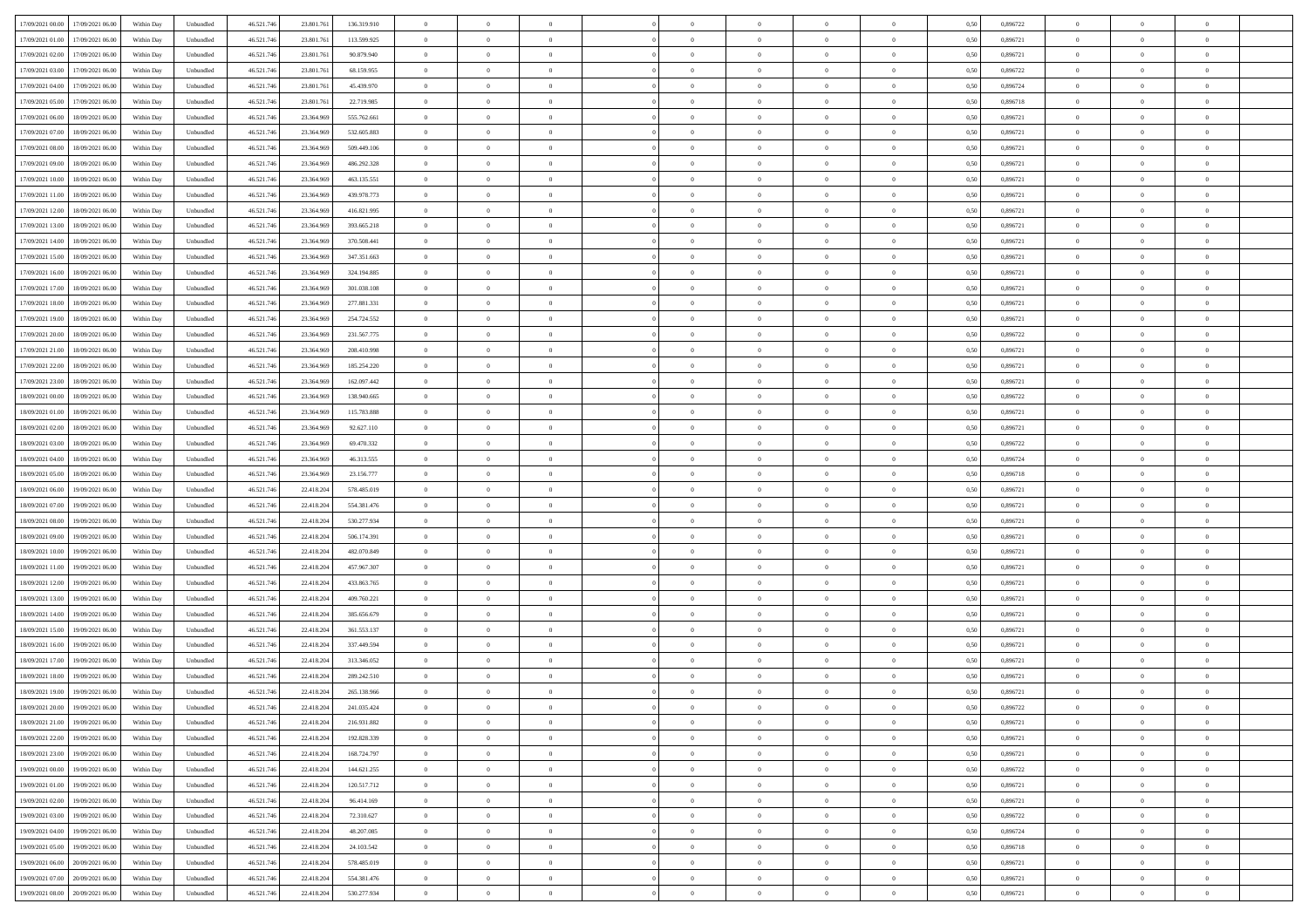| 19/09/2021 09:00 20/09/2021 06:00            | Within Day | Unbundled         | 46.521.74  | 22.418.204 | 506.174.391 | $\overline{0}$ | $\overline{0}$ |                | $\overline{0}$ | $\theta$       |                | $\theta$       | 0,50 | 0,896721 | $\theta$       | $\theta$       | $\overline{0}$ |  |
|----------------------------------------------|------------|-------------------|------------|------------|-------------|----------------|----------------|----------------|----------------|----------------|----------------|----------------|------|----------|----------------|----------------|----------------|--|
| 19/09/2021 11:00<br>20/09/2021 06:00         | Within Day | Unbundled         | 46.521.74  | 22.418.20  | 457.967.307 | $\bf{0}$       | $\bf{0}$       | $\bf{0}$       | $\overline{0}$ | $\bf{0}$       | $\overline{0}$ | $\bf{0}$       | 0,50 | 0,896721 | $\,$ 0 $\,$    | $\bf{0}$       | $\overline{0}$ |  |
| 19/09/2021 12:00<br>20/09/2021 06:00         | Within Day | Unbundled         | 46.521.746 | 22.418.204 | 433.863.765 | $\overline{0}$ | $\bf{0}$       | $\overline{0}$ | $\bf{0}$       | $\bf{0}$       | $\overline{0}$ | $\bf{0}$       | 0.50 | 0.896721 | $\bf{0}$       | $\overline{0}$ | $\overline{0}$ |  |
| 19/09/2021 13:00<br>20/09/2021 06:00         |            |                   |            |            |             | $\overline{0}$ | $\overline{0}$ | $\overline{0}$ | $\theta$       | $\theta$       | $\overline{0}$ | $\overline{0}$ |      | 0,896721 | $\theta$       | $\theta$       | $\overline{0}$ |  |
|                                              | Within Day | Unbundled         | 46.521.74  | 22.418.204 | 409.760.221 |                |                |                |                |                |                |                | 0,50 |          |                |                |                |  |
| 19/09/2021 14:00<br>20/09/2021 06:00         | Within Day | Unbundled         | 46.521.74  | 22.418.20  | 385.656.679 | $\overline{0}$ | $\overline{0}$ | $\bf{0}$       | $\overline{0}$ | $\theta$       | $\overline{0}$ | $\bf{0}$       | 0,50 | 0,896721 | $\,$ 0 $\,$    | $\bf{0}$       | $\overline{0}$ |  |
| 19/09/2021 15:00<br>20/09/2021 06:00         | Within Day | Unbundled         | 46.521.74  | 22.418.20  | 361.553.137 | $\overline{0}$ | $\overline{0}$ | $\overline{0}$ | $\overline{0}$ | $\overline{0}$ | $\theta$       | $\bf{0}$       | 0.50 | 0.896721 | $\,$ 0 $\,$    | $\theta$       | $\overline{0}$ |  |
| 19/09/2021 16:00<br>20/09/2021 06:00         | Within Day | Unbundled         | 46.521.74  | 22.418.204 | 337.449.594 | $\overline{0}$ | $\overline{0}$ | $\overline{0}$ | $\overline{0}$ | $\theta$       | $\overline{0}$ | $\bf{0}$       | 0,50 | 0,896721 | $\theta$       | $\theta$       | $\overline{0}$ |  |
|                                              |            |                   |            |            |             |                |                |                |                |                |                |                |      |          |                |                |                |  |
| 19/09/2021 17:00<br>20/09/2021 06:00         | Within Day | Unbundled         | 46.521.74  | 22.418.20  | 313.346.052 | $\bf{0}$       | $\overline{0}$ | $\overline{0}$ | $\overline{0}$ | $\overline{0}$ | $\overline{0}$ | $\bf{0}$       | 0,50 | 0,896721 | $\,$ 0 $\,$    | $\bf{0}$       | $\overline{0}$ |  |
| 19/09/2021 18:00<br>20/09/2021 06:00         | Within Day | Unbundled         | 46.521.74  | 22.418.20  | 289.242.510 | $\overline{0}$ | $\bf{0}$       | $\overline{0}$ | $\bf{0}$       | $\overline{0}$ | $\overline{0}$ | $\bf{0}$       | 0.50 | 0.896721 | $\bf{0}$       | $\overline{0}$ | $\overline{0}$ |  |
| 19/09/2021 19:00<br>20/09/2021 06:00         | Within Day | Unbundled         | 46.521.74  | 22.418.204 | 265.138.966 | $\overline{0}$ | $\bf{0}$       | $\overline{0}$ | $\overline{0}$ | $\overline{0}$ | $\overline{0}$ | $\bf{0}$       | 0,50 | 0,896721 | $\,$ 0 $\,$    | $\theta$       | $\overline{0}$ |  |
| 19/09/2021 20:00<br>20/09/2021 06:00         | Within Day | Unbundled         | 46.521.74  | 22.418.20  | 241.035.424 | $\bf{0}$       | $\overline{0}$ | $\bf{0}$       | $\bf{0}$       | $\bf{0}$       | $\overline{0}$ | $\bf{0}$       | 0,50 | 0,896722 | $\,$ 0 $\,$    | $\bf{0}$       | $\overline{0}$ |  |
|                                              |            |                   |            |            |             |                |                |                |                |                |                |                |      |          |                |                |                |  |
| 19/09/2021 21:00<br>20/09/2021 06:00         | Within Day | Unbundled         | 46.521.746 | 22.418.204 | 216.931.882 | $\overline{0}$ | $\bf{0}$       | $\overline{0}$ | $\bf{0}$       | $\bf{0}$       | $\overline{0}$ | $\bf{0}$       | 0.50 | 0.896721 | $\bf{0}$       | $\overline{0}$ | $\bf{0}$       |  |
| 19/09/2021 22:00<br>20/09/2021 06:00         | Within Day | Unbundled         | 46.521.74  | 22.418.204 | 192.828.339 | $\overline{0}$ | $\overline{0}$ | $\overline{0}$ | $\overline{0}$ | $\theta$       | $\overline{0}$ | $\overline{0}$ | 0,50 | 0,896721 | $\theta$       | $\theta$       | $\overline{0}$ |  |
| 19/09/2021 23:00<br>20/09/2021 06:00         | Within Day | Unbundled         | 46.521.74  | 22.418.20  | 168.724.797 | $\bf{0}$       | $\overline{0}$ | $\bf{0}$       | $\overline{0}$ | $\theta$       | $\overline{0}$ | $\bf{0}$       | 0,50 | 0,896721 | $\bf{0}$       | $\bf{0}$       | $\overline{0}$ |  |
|                                              |            |                   |            |            |             |                |                |                |                |                |                |                |      |          |                |                |                |  |
| 20/09/2021 00:00<br>20/09/2021 06:00         | Within Day | Unbundled         | 46.521.74  | 22.418.20  | 144.621.255 | $\overline{0}$ | $\overline{0}$ | $\overline{0}$ | $\bf{0}$       | $\theta$       | $\Omega$       | $\bf{0}$       | 0.50 | 0,896722 | $\,$ 0 $\,$    | $\theta$       | $\overline{0}$ |  |
| 20/09/2021 01:00<br>20/09/2021 06:00         | Within Day | Unbundled         | 46.521.74  | 22.418.204 | 120.517.712 | $\overline{0}$ | $\overline{0}$ | $\overline{0}$ | $\overline{0}$ | $\overline{0}$ | $\overline{0}$ | $\bf{0}$       | 0,50 | 0,896721 | $\theta$       | $\theta$       | $\overline{0}$ |  |
| 20/09/2021 02:00<br>20/09/2021 06:00         | Within Day | Unbundled         | 46.521.74  | 22.418.20  | 96.414.169  | $\bf{0}$       | $\overline{0}$ | $\overline{0}$ | $\overline{0}$ | $\bf{0}$       | $\overline{0}$ | $\bf{0}$       | 0,50 | 0,896721 | $\,$ 0 $\,$    | $\bf{0}$       | $\overline{0}$ |  |
| 20/09/2021 03:00<br>20/09/2021 06:00         | Within Day | Unbundled         | 46.521.74  | 22.418.20  | 72.310.627  | $\overline{0}$ | $\bf{0}$       | $\overline{0}$ | $\bf{0}$       | $\overline{0}$ | $\overline{0}$ | $\bf{0}$       | 0.50 | 0.896722 | $\bf{0}$       | $\overline{0}$ | $\overline{0}$ |  |
|                                              |            |                   |            |            |             | $\overline{0}$ | $\overline{0}$ | $\overline{0}$ | $\overline{0}$ | $\overline{0}$ | $\overline{0}$ |                |      |          | $\,$ 0 $\,$    | $\theta$       | $\overline{0}$ |  |
| 20/09/2021 04:00<br>20/09/2021 06:00         | Within Day | Unbundled         | 46.521.74  | 22.418.204 | 48.207.085  |                |                |                |                |                |                | $\bf{0}$       | 0,50 | 0,896724 |                |                |                |  |
| 20/09/2021 05:00<br>20/09/2021 06:00         | Within Day | Unbundled         | 46.521.74  | 22.418.20  | 24.103.542  | $\bf{0}$       | $\bf{0}$       | $\bf{0}$       | $\bf{0}$       | $\overline{0}$ | $\overline{0}$ | $\bf{0}$       | 0,50 | 0,896718 | $\,$ 0 $\,$    | $\bf{0}$       | $\overline{0}$ |  |
| 20/09/2021 06:00<br>21/09/2021 06:00         | Within Day | Unbundled         | 46.521.746 | 23.236.903 | 558.836.217 | $\overline{0}$ | $\bf{0}$       | $\overline{0}$ | $\bf{0}$       | $\bf{0}$       | $\overline{0}$ | $\bf{0}$       | 0.50 | 0.896721 | $\bf{0}$       | $\overline{0}$ | $\bf{0}$       |  |
| 20/09/2021 07:00<br>21/09/2021 06:00         | Within Day | Unbundled         | 46.521.74  | 23.236.903 | 535.551.374 | $\overline{0}$ | $\overline{0}$ | $\overline{0}$ | $\theta$       | $\theta$       | $\overline{0}$ | $\bf{0}$       | 0,50 | 0,896721 | $\theta$       | $\theta$       | $\overline{0}$ |  |
|                                              |            |                   |            |            |             |                | $\overline{0}$ |                |                | $\,$ 0 $\,$    | $\overline{0}$ |                |      |          | $\,$ 0 $\,$    | $\bf{0}$       | $\overline{0}$ |  |
| 20/09/2021 08:00<br>21/09/2021 06.00         | Within Day | Unbundled         | 46.521.74  | 23.236.90  | 512.266.532 | $\bf{0}$       |                | $\bf{0}$       | $\bf{0}$       |                |                | $\bf{0}$       | 0,50 | 0,896721 |                |                |                |  |
| 20/09/2021 09:00<br>21/09/2021 06:00         | Within Day | Unbundled         | 46.521.74  | 23.236.903 | 488.981.689 | $\overline{0}$ | $\overline{0}$ | $\overline{0}$ | $\overline{0}$ | $\overline{0}$ | $\Omega$       | $\bf{0}$       | 0.50 | 0.896721 | $\,$ 0 $\,$    | $\theta$       | $\overline{0}$ |  |
| 20/09/2021 10:00<br>21/09/2021 06:00         | Within Day | Unbundled         | 46.521.74  | 23.236.903 | 465.696.848 | $\overline{0}$ | $\overline{0}$ | $\overline{0}$ | $\overline{0}$ | $\overline{0}$ | $\overline{0}$ | $\bf{0}$       | 0,50 | 0,896721 | $\theta$       | $\theta$       | $\overline{0}$ |  |
| 20/09/2021 11:00<br>21/09/2021 06.00         | Within Day | Unbundled         | 46.521.74  | 23.236.90  | 442.412.005 | $\bf{0}$       | $\overline{0}$ | $\bf{0}$       | $\overline{0}$ | $\theta$       | $\overline{0}$ | $\bf{0}$       | 0,50 | 0,896721 | $\,$ 0 $\,$    | $\bf{0}$       | $\overline{0}$ |  |
| 21/09/2021 06:00                             |            | Unbundled         | 46.521.74  | 23.236.903 | 419.127.163 |                | $\bf{0}$       | $\overline{0}$ |                | $\overline{0}$ | $\overline{0}$ |                | 0.50 | 0.896721 | $\bf{0}$       | $\overline{0}$ | $\overline{0}$ |  |
| 20/09/2021 12:00                             | Within Day |                   |            |            |             | $\overline{0}$ |                |                | $\bf{0}$       |                |                | $\bf{0}$       |      |          |                |                |                |  |
| 20/09/2021 13:00<br>21/09/2021 06:00         | Within Day | Unbundled         | 46.521.74  | 23.236.903 | 395.842.320 | $\overline{0}$ | $\overline{0}$ | $\overline{0}$ | $\overline{0}$ | $\overline{0}$ | $\overline{0}$ | $\bf{0}$       | 0,50 | 0,896721 | $\theta$       | $\theta$       | $\overline{0}$ |  |
| 20/09/2021 14:00<br>21/09/2021 06.00         | Within Day | Unbundled         | 46.521.74  | 23.236.90  | 372.557.478 | $\bf{0}$       | $\bf{0}$       | $\bf{0}$       | $\bf{0}$       | $\overline{0}$ | $\overline{0}$ | $\bf{0}$       | 0,50 | 0,896721 | $\,$ 0 $\,$    | $\bf{0}$       | $\overline{0}$ |  |
| 20/09/2021 15:00<br>21/09/2021 06:00         | Within Day | Unbundled         | 46.521.746 | 23.236.903 | 349.272.635 | $\overline{0}$ | $\bf{0}$       | $\overline{0}$ | $\bf{0}$       | $\bf{0}$       | $\overline{0}$ | $\bf{0}$       | 0.50 | 0.896721 | $\bf{0}$       | $\overline{0}$ | $\bf{0}$       |  |
| 20/09/2021 16:00<br>21/09/2021 06:00         | Within Day | Unbundled         | 46.521.74  | 23.236.903 | 325.987.793 | $\overline{0}$ | $\overline{0}$ | $\overline{0}$ | $\overline{0}$ | $\overline{0}$ | $\overline{0}$ | $\bf{0}$       | 0.5( | 0,896721 | $\theta$       | $\theta$       | $\overline{0}$ |  |
|                                              |            |                   |            |            |             |                |                |                |                |                |                |                |      |          |                |                |                |  |
| 20/09/2021 17:00<br>21/09/2021 06.00         | Within Day | Unbundled         | 46.521.74  | 23.236.90  | 302.702.950 | $\bf{0}$       | $\overline{0}$ | $\bf{0}$       | $\overline{0}$ | $\overline{0}$ | $\overline{0}$ | $\bf{0}$       | 0,50 | 0,896721 | $\,$ 0 $\,$    | $\bf{0}$       | $\overline{0}$ |  |
| 20/09/2021 18:00<br>21/09/2021 06:00         | Within Day | Unbundled         | 46.521.74  | 23.236.903 | 279.418.109 | $\overline{0}$ | $\overline{0}$ | $\overline{0}$ | $\bf{0}$       | $\overline{0}$ | $\Omega$       | $\bf{0}$       | 0.50 | 0,896721 | $\,$ 0 $\,$    | $\theta$       | $\overline{0}$ |  |
| 20/09/2021 19:00<br>21/09/2021 06:00         | Within Dav | Unbundled         | 46.521.74  | 23.236.903 | 256.133.266 | $\overline{0}$ | $\overline{0}$ | $\overline{0}$ | $\overline{0}$ | $\overline{0}$ | $\overline{0}$ | $\overline{0}$ | 0.5( | 0,896721 | $\theta$       | $\theta$       | $\overline{0}$ |  |
| 20/09/2021 20:00<br>21/09/2021 06.00         | Within Day | Unbundled         | 46.521.74  | 23.236.90  | 232.848.424 | $\bf{0}$       | $\overline{0}$ | $\bf{0}$       | $\overline{0}$ | $\bf{0}$       | $\overline{0}$ | $\bf{0}$       | 0,50 | 0,896722 | $\,$ 0 $\,$    | $\bf{0}$       | $\overline{0}$ |  |
|                                              |            |                   |            |            |             |                |                |                |                |                |                |                |      |          |                |                |                |  |
| 20/09/2021 21:00<br>21/09/2021 06:00         | Within Day | Unbundled         | 46.521.74  | 23.236.903 | 209.563.581 | $\overline{0}$ | $\bf{0}$       | $\overline{0}$ | $\bf{0}$       | $\overline{0}$ | $\overline{0}$ | $\bf{0}$       | 0.50 | 0.896721 | $\bf{0}$       | $\overline{0}$ | $\overline{0}$ |  |
| 20/09/2021 22:00<br>21/09/2021 06:00         | Within Dav | Unbundled         | 46.521.74  | 23.236.903 | 186.278.739 | $\overline{0}$ | $\overline{0}$ | $\overline{0}$ | $\overline{0}$ | $\overline{0}$ | $\overline{0}$ | $\overline{0}$ | 0.50 | 0,896721 | $\theta$       | $\theta$       | $\overline{0}$ |  |
| 20/09/2021 23:00<br>21/09/2021 06.00         | Within Day | Unbundled         | 46.521.74  | 23.236.90  | 162.993.896 | $\bf{0}$       | $\bf{0}$       | $\bf{0}$       | $\bf{0}$       | $\overline{0}$ | $\overline{0}$ | $\bf{0}$       | 0,50 | 0,896721 | $\,$ 0 $\,$    | $\bf{0}$       | $\overline{0}$ |  |
| 21/09/2021 00:00<br>21/09/2021 06:00         | Within Day | Unbundled         | 46.521.746 | 23.236.903 | 139.709.054 | $\overline{0}$ | $\bf{0}$       | $\overline{0}$ | $\bf{0}$       | $\bf{0}$       | $\overline{0}$ | $\bf{0}$       | 0.50 | 0.896722 | $\bf{0}$       | $\overline{0}$ | $\overline{0}$ |  |
|                                              |            |                   |            |            |             |                |                |                |                |                |                |                |      |          |                |                |                |  |
| 21/09/2021 01:00<br>21/09/2021 06:00         | Within Dav | Unbundled         | 46.521.74  | 23.236.903 | 116.424.211 | $\overline{0}$ | $\overline{0}$ | $\Omega$       | $\overline{0}$ | $\overline{0}$ | $\overline{0}$ | $\bf{0}$       | 0.50 | 0,896721 | $\theta$       | $\theta$       | $\overline{0}$ |  |
| 21/09/2021 02:00<br>21/09/2021 06.00         | Within Day | Unbundled         | 46.521.74  | 23.236.90  | 93.139.370  | $\bf{0}$       | $\overline{0}$ | $\bf{0}$       | $\bf{0}$       | $\overline{0}$ | $\overline{0}$ | $\bf{0}$       | 0,50 | 0,896721 | $\,$ 0 $\,$    | $\bf{0}$       | $\overline{0}$ |  |
| 21/09/2021 03:00<br>21/09/2021 06:00         | Within Day | Unbundled         | 46.521.74  | 23.236.903 | 69.854.527  | $\overline{0}$ | $\overline{0}$ | $\Omega$       | $\overline{0}$ | $\overline{0}$ | $\Omega$       | $\bf{0}$       | 0.50 | 0,896722 | $\bf{0}$       | $\theta$       | $\overline{0}$ |  |
| 21/09/2021 04:00<br>21/09/2021 06:00         | Within Dav | Unbundled         | 46.521.74  | 23.236.903 | 46.569.685  | $\overline{0}$ | $\overline{0}$ | $\Omega$       | $\overline{0}$ | $\theta$       | $\Omega$       | $\overline{0}$ | 0.5( | 0,896724 | $\theta$       | $\theta$       | $\overline{0}$ |  |
|                                              |            |                   | 46.521.74  |            |             | $\bf{0}$       | $\bf{0}$       | $\overline{0}$ | $\bf{0}$       | $\bf{0}$       | $\overline{0}$ |                |      |          | $\,$ 0 $\,$    | $\bf{0}$       | $\overline{0}$ |  |
| 21/09/2021 05:00<br>21/09/2021 06:00         | Within Day | Unbundled         |            | 23.236.90  | 23.284.842  |                |                |                |                |                |                | $\bf{0}$       | 0,50 | 0,896718 |                |                |                |  |
| $21/09/2021\ 06.00 \qquad 22/09/2021\ 06.00$ | Within Day | ${\sf Unbundred}$ | 46.521.746 | 24.403.209 | 530.844.906 | $\bf{0}$       | $\Omega$       |                | $\overline{0}$ |                |                |                | 0,50 | 0,896721 | $\bf{0}$       | $\bf{0}$       |                |  |
| 21/09/2021 07:00 22/09/2021 06:00            | Within Day | Unbundled         | 46.521.746 | 24.403.209 | 508.726.369 | $\overline{0}$ | $\theta$       | $\Omega$       | $\theta$       | $\overline{0}$ | $\overline{0}$ | $\bf{0}$       | 0,50 | 0,896721 | $\theta$       | $\theta$       | $\overline{0}$ |  |
| 21/09/2021 08:00<br>22/09/2021 06:00         | Within Day | Unbundled         | 46.521.74  | 24.403.209 | 486.607.830 | $\overline{0}$ | $\bf{0}$       | $\overline{0}$ | $\overline{0}$ | $\bf{0}$       | $\overline{0}$ | $\bf{0}$       | 0,50 | 0,896721 | $\bf{0}$       | $\overline{0}$ | $\bf{0}$       |  |
| 21/09/2021 09:00 22/09/2021 06:00            | Within Day | Unbundled         | 46.521.746 | 24.403.209 | 464.489.293 | $\overline{0}$ | $\bf{0}$       | $\overline{0}$ | $\overline{0}$ | $\overline{0}$ | $\overline{0}$ | $\bf{0}$       | 0.50 | 0.896721 | $\overline{0}$ | $\bf{0}$       | $\,$ 0 $\,$    |  |
|                                              |            |                   |            |            |             |                |                |                |                |                |                |                |      |          |                |                |                |  |
| 21/09/2021 10:00 22/09/2021 06:00            | Within Dav | Unbundled         | 46.521.746 | 24.403.209 | 442.370.755 | $\overline{0}$ | $\overline{0}$ | $\overline{0}$ | $\overline{0}$ | $\overline{0}$ | $\overline{0}$ | $\bf{0}$       | 0,50 | 0,896721 | $\theta$       | $\theta$       | $\overline{0}$ |  |
| 21/09/2021 11:00<br>22/09/2021 06:00         | Within Day | Unbundled         | 46.521.74  | 24.403.209 | 420.252.217 | $\overline{0}$ | $\bf{0}$       | $\overline{0}$ | $\bf{0}$       | $\overline{0}$ | $\bf{0}$       | $\bf{0}$       | 0,50 | 0,896721 | $\bf{0}$       | $\bf{0}$       | $\overline{0}$ |  |
| 21/09/2021 12:00<br>22/09/2021 06:00         | Within Day | Unbundled         | 46.521.746 | 24.403.209 | 398.133.679 | $\overline{0}$ | $\bf{0}$       | $\overline{0}$ | $\overline{0}$ | $\overline{0}$ | $\overline{0}$ | $\bf{0}$       | 0.50 | 0,896721 | $\,$ 0 $\,$    | $\theta$       | $\,$ 0         |  |
| 21/09/2021 13:00<br>22/09/2021 06:00         | Within Dav | Unbundled         | 46.521.746 | 24.403.209 | 376.015.142 | $\overline{0}$ | $\overline{0}$ | $\overline{0}$ | $\overline{0}$ | $\overline{0}$ | $\overline{0}$ | $\bf{0}$       | 0.50 | 0,896721 | $\overline{0}$ | $\theta$       | $\overline{0}$ |  |
|                                              |            |                   |            |            |             |                |                |                |                |                |                |                |      |          |                |                |                |  |
| 21/09/2021 14:00<br>22/09/2021 06:00         | Within Day | Unbundled         | 46.521.74  | 24.403.209 | 353.896.605 | $\overline{0}$ | $\overline{0}$ | $\overline{0}$ | $\overline{0}$ | $\bf{0}$       | $\overline{0}$ | $\bf{0}$       | 0,50 | 0,896721 | $\bf{0}$       | $\overline{0}$ | $\overline{0}$ |  |
| 21/09/2021 15:00 22/09/2021 06:00            | Within Day | Unbundled         | 46.521.746 | 24,403,209 | 331.778.066 | $\overline{0}$ | $\overline{0}$ | $\overline{0}$ | $\overline{0}$ | $\bf{0}$       | $\overline{0}$ | $\bf{0}$       | 0.50 | 0.896721 | $\overline{0}$ | $\bf{0}$       | $\,$ 0         |  |
| 21/09/2021 16:00 22/09/2021 06:00            | Within Dav | Unbundled         | 46.521.746 | 24.403.209 | 309.659.529 | $\overline{0}$ | $\overline{0}$ | $\overline{0}$ | $\overline{0}$ | $\overline{0}$ | $\overline{0}$ | $\bf{0}$       | 0,50 | 0,896721 | $\overline{0}$ | $\theta$       | $\overline{0}$ |  |
| 21/09/2021 17:00<br>22/09/2021 06:00         | Within Day | Unbundled         | 46.521.74  | 24.403.209 | 287.540.991 | $\overline{0}$ | $\bf{0}$       | $\overline{0}$ | $\bf{0}$       | $\overline{0}$ | $\bf{0}$       | $\bf{0}$       | 0,50 | 0,896721 | $\bf{0}$       | $\bf{0}$       | $\overline{0}$ |  |
|                                              |            |                   |            |            |             |                |                |                |                |                |                |                |      |          |                |                |                |  |
| 21/09/2021 18:00 22/09/2021 06:00            | Within Day | Unbundled         | 46.521.746 | 24.403.209 | 265.422.453 | $\overline{0}$ | $\bf{0}$       | $\overline{0}$ | $\overline{0}$ | $\,$ 0 $\,$    | $\overline{0}$ | $\bf{0}$       | 0,50 | 0,896721 | $\overline{0}$ | $\,$ 0 $\,$    | $\,$ 0 $\,$    |  |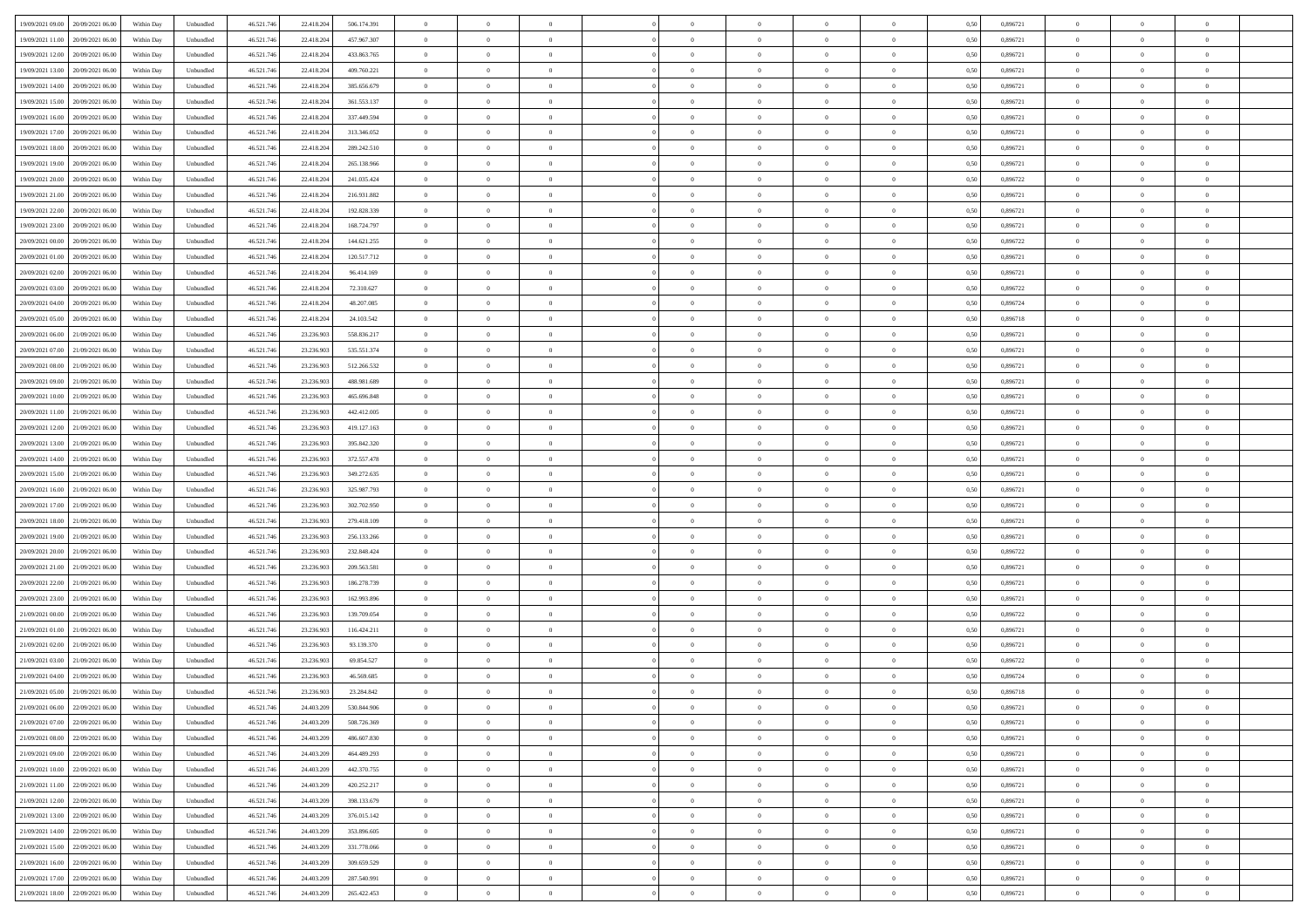|                                              |            |                   |            |            |               | $\overline{0}$ | $\overline{0}$ |                | $\overline{0}$ | $\theta$       |                | $\theta$       |      |          | $\theta$       | $\theta$       | $\overline{0}$ |  |
|----------------------------------------------|------------|-------------------|------------|------------|---------------|----------------|----------------|----------------|----------------|----------------|----------------|----------------|------|----------|----------------|----------------|----------------|--|
| 21/09/2021 19:00 22/09/2021 06:00            | Within Day | Unbundled         | 46.521.74  | 24.403.209 | 243.303.915   |                |                |                |                |                |                |                | 0,50 | 0,896721 |                |                |                |  |
| 21/09/2021 20:00<br>22/09/2021 06.00         | Within Day | Unbundled         | 46.521.74  | 24.403.20  | 221.185.378   | $\bf{0}$       | $\overline{0}$ | $\bf{0}$       | $\overline{0}$ | $\overline{0}$ | $\overline{0}$ | $\bf{0}$       | 0,50 | 0,896722 | $\,$ 0 $\,$    | $\bf{0}$       | $\overline{0}$ |  |
| 21/09/2021 21:00<br>22/09/2021 06:00         | Within Day | Unbundled         | 46.521.746 | 24.403.209 | 199,066,839   | $\overline{0}$ | $\bf{0}$       | $\overline{0}$ | $\bf{0}$       | $\bf{0}$       | $\overline{0}$ | $\bf{0}$       | 0.50 | 0.896721 | $\bf{0}$       | $\overline{0}$ | $\overline{0}$ |  |
| 21/09/2021 22:00<br>22/09/2021 06:00         |            |                   |            |            |               | $\overline{0}$ | $\overline{0}$ | $\overline{0}$ | $\theta$       | $\theta$       | $\overline{0}$ | $\bf{0}$       |      | 0,896721 | $\theta$       | $\theta$       | $\overline{0}$ |  |
|                                              | Within Day | Unbundled         | 46.521.74  | 24.403.209 | 176.948.302   |                |                |                |                |                |                |                | 0,50 |          |                |                |                |  |
| 21/09/2021 23:00<br>22/09/2021 06.00         | Within Day | Unbundled         | 46.521.74  | 24.403.209 | 154.829.764   | $\bf{0}$       | $\overline{0}$ | $\bf{0}$       | $\overline{0}$ | $\theta$       | $\overline{0}$ | $\bf{0}$       | 0,50 | 0,896721 | $\,$ 0 $\,$    | $\bf{0}$       | $\overline{0}$ |  |
| 22/09/2021 00:00<br>22/09/2021 06:00         | Within Day | Unbundled         | 46.521.74  | 24,403,209 | 132.711.226   | $\overline{0}$ | $\overline{0}$ | $\overline{0}$ | $\bf{0}$       | $\overline{0}$ | $\theta$       | $\bf{0}$       | 0.50 | 0.896722 | $\,$ 0 $\,$    | $\theta$       | $\overline{0}$ |  |
| 22/09/2021 01:00<br>22/09/2021 06:00         | Within Day | Unbundled         | 46.521.74  | 24.403.209 | 110.592.688   | $\overline{0}$ | $\overline{0}$ | $\overline{0}$ | $\overline{0}$ | $\overline{0}$ | $\overline{0}$ | $\bf{0}$       | 0,50 | 0,896721 | $\theta$       | $\theta$       | $\overline{0}$ |  |
|                                              |            |                   |            |            |               |                |                |                |                |                |                |                |      |          |                |                |                |  |
| 22/09/2021 02:00<br>22/09/2021 06.00         | Within Day | Unbundled         | 46.521.74  | 24.403.20  | 88.474.151    | $\bf{0}$       | $\overline{0}$ | $\bf{0}$       | $\overline{0}$ | $\overline{0}$ | $\overline{0}$ | $\bf{0}$       | 0,50 | 0,896721 | $\,$ 0 $\,$    | $\bf{0}$       | $\overline{0}$ |  |
| 22/09/2021 03:00<br>22/09/2021 06:00         | Within Day | Unbundled         | 46.521.74  | 24,403,209 | 66.355.612    | $\overline{0}$ | $\bf{0}$       | $\overline{0}$ | $\bf{0}$       | $\overline{0}$ | $\overline{0}$ | $\bf{0}$       | 0.50 | 0.896722 | $\bf{0}$       | $\overline{0}$ | $\overline{0}$ |  |
| 22/09/2021 04:00<br>22/09/2021 06:00         | Within Day | Unbundled         | 46.521.74  | 24.403.209 | 44.237.075    | $\overline{0}$ | $\bf{0}$       | $\overline{0}$ | $\overline{0}$ | $\overline{0}$ | $\overline{0}$ | $\bf{0}$       | 0,50 | 0,896724 | $\,$ 0 $\,$    | $\bf{0}$       | $\overline{0}$ |  |
|                                              |            |                   |            |            |               |                |                |                |                |                |                |                |      |          |                |                |                |  |
| 22/09/2021 05:00<br>22/09/2021 06.00         | Within Day | Unbundled         | 46.521.74  | 24.403.209 | 22.118.537    | $\bf{0}$       | $\overline{0}$ | $\bf{0}$       | $\overline{0}$ | $\bf{0}$       | $\overline{0}$ | $\bf{0}$       | 0,50 | 0,896718 | $\,$ 0 $\,$    | $\bf{0}$       | $\overline{0}$ |  |
| 22/09/2021 06:00<br>23/09/2021 06:00         | Within Day | Unbundled         | 46.521.746 | 24,403,209 | 530.844.906   | $\overline{0}$ | $\bf{0}$       | $\overline{0}$ | $\bf{0}$       | $\bf{0}$       | $\overline{0}$ | $\bf{0}$       | 0.50 | 0.896721 | $\bf{0}$       | $\overline{0}$ | $\bf{0}$       |  |
| 22/09/2021 07:00<br>23/09/2021 06:00         | Within Day | Unbundled         | 46.521.74  | 24.403.209 | 508.726.369   | $\overline{0}$ | $\overline{0}$ | $\overline{0}$ | $\overline{0}$ | $\theta$       | $\overline{0}$ | $\overline{0}$ | 0,50 | 0,896721 | $\,$ 0 $\,$    | $\theta$       | $\overline{0}$ |  |
| 22/09/2021 08:00<br>23/09/2021 06.00         | Within Day | Unbundled         | 46.521.74  | 24.403.209 | 486.607.830   | $\bf{0}$       | $\overline{0}$ | $\bf{0}$       | $\overline{0}$ | $\theta$       | $\overline{0}$ | $\bf{0}$       | 0,50 | 0,896721 | $\bf{0}$       | $\bf{0}$       | $\overline{0}$ |  |
|                                              |            |                   |            |            |               |                |                |                |                |                |                |                |      |          |                |                |                |  |
| 22/09/2021 09:00<br>23/09/2021 06:00         | Within Day | Unbundled         | 46.521.74  | 24,403,209 | 464.489.293   | $\overline{0}$ | $\overline{0}$ | $\overline{0}$ | $\bf{0}$       | $\overline{0}$ | $\Omega$       | $\bf{0}$       | 0.50 | 0,896721 | $\,$ 0 $\,$    | $\theta$       | $\overline{0}$ |  |
| 22/09/2021 10:00<br>23/09/2021 06:00         | Within Day | Unbundled         | 46.521.74  | 24.403.209 | 442.370.755   | $\overline{0}$ | $\overline{0}$ | $\overline{0}$ | $\overline{0}$ | $\overline{0}$ | $\overline{0}$ | $\bf{0}$       | 0,50 | 0,896721 | $\theta$       | $\theta$       | $\overline{0}$ |  |
| 22/09/2021 11:00<br>23/09/2021 06.00         | Within Day | Unbundled         | 46.521.74  | 24.403.209 | 420.252.217   | $\bf{0}$       | $\overline{0}$ | $\overline{0}$ | $\overline{0}$ | $\bf{0}$       | $\overline{0}$ | $\bf{0}$       | 0,50 | 0,896721 | $\,$ 0 $\,$    | $\bf{0}$       | $\overline{0}$ |  |
| 22/09/2021 12:00<br>23/09/2021 06:00         | Within Day | Unbundled         | 46.521.74  | 24,403,209 | 398.133.679   | $\overline{0}$ | $\bf{0}$       | $\overline{0}$ | $\bf{0}$       | $\overline{0}$ | $\overline{0}$ | $\bf{0}$       | 0.50 | 0.896721 | $\bf{0}$       | $\overline{0}$ | $\overline{0}$ |  |
|                                              |            |                   |            |            |               |                |                |                |                |                |                |                |      |          |                |                |                |  |
| 22/09/2021 13:00<br>23/09/2021 06:00         | Within Day | Unbundled         | 46.521.74  | 24.403.209 | 376.015.142   | $\bf{0}$       | $\overline{0}$ | $\overline{0}$ | $\overline{0}$ | $\overline{0}$ | $\overline{0}$ | $\bf{0}$       | 0,50 | 0,896721 | $\,$ 0 $\,$    | $\bf{0}$       | $\overline{0}$ |  |
| 22/09/2021 14:00<br>23/09/2021 06.00         | Within Day | Unbundled         | 46.521.74  | 24.403.209 | 353.896.605   | $\bf{0}$       | $\bf{0}$       | $\bf{0}$       | $\bf{0}$       | $\overline{0}$ | $\overline{0}$ | $\bf{0}$       | 0,50 | 0,896721 | $\,$ 0 $\,$    | $\bf{0}$       | $\overline{0}$ |  |
| 22/09/2021 15:00<br>23/09/2021 06:00         | Within Day | Unbundled         | 46.521.746 | 24.403.209 | 331.778.066   | $\overline{0}$ | $\bf{0}$       | $\overline{0}$ | $\bf{0}$       | $\bf{0}$       | $\overline{0}$ | $\bf{0}$       | 0.50 | 0.896721 | $\bf{0}$       | $\overline{0}$ | $\bf{0}$       |  |
| 22/09/2021 16:00<br>23/09/2021 06:00         | Within Day | Unbundled         | 46.521.74  | 24.403.209 | 309.659.529   | $\overline{0}$ | $\overline{0}$ | $\overline{0}$ | $\theta$       | $\theta$       | $\overline{0}$ | $\bf{0}$       | 0,50 | 0,896721 | $\theta$       | $\theta$       | $\overline{0}$ |  |
|                                              |            |                   |            |            |               |                |                |                |                |                |                |                |      |          |                |                |                |  |
| 22/09/2021 17:00<br>23/09/2021 06.00         | Within Day | Unbundled         | 46.521.74  | 24.403.209 | 287.540.991   | $\bf{0}$       | $\overline{0}$ | $\bf{0}$       | $\bf{0}$       | $\overline{0}$ | $\overline{0}$ | $\bf{0}$       | 0,50 | 0,896721 | $\,$ 0 $\,$    | $\bf{0}$       | $\overline{0}$ |  |
| 22/09/2021 18:00<br>23/09/2021 06:00         | Within Day | Unbundled         | 46.521.74  | 24,403,209 | 265.422.453   | $\overline{0}$ | $\overline{0}$ | $\overline{0}$ | $\overline{0}$ | $\overline{0}$ | $\Omega$       | $\bf{0}$       | 0.50 | 0.896721 | $\,$ 0 $\,$    | $\theta$       | $\overline{0}$ |  |
| 22/09/2021 19:00<br>23/09/2021 06:00         | Within Day | Unbundled         | 46.521.74  | 24.403.209 | 243.303.915   | $\overline{0}$ | $\overline{0}$ | $\overline{0}$ | $\overline{0}$ | $\overline{0}$ | $\overline{0}$ | $\bf{0}$       | 0,50 | 0,896721 | $\theta$       | $\theta$       | $\overline{0}$ |  |
| 22/09/2021 20:00<br>23/09/2021 06.00         | Within Day | Unbundled         | 46.521.74  | 24.403.20  | 221.185.378   | $\bf{0}$       | $\overline{0}$ | $\bf{0}$       | $\overline{0}$ | $\bf{0}$       | $\overline{0}$ | $\bf{0}$       | 0,50 | 0,896722 | $\,$ 0 $\,$    | $\bf{0}$       | $\overline{0}$ |  |
|                                              |            |                   |            |            |               |                |                |                |                |                |                |                |      |          |                |                |                |  |
| 22/09/2021 21:00<br>23/09/2021 06:00         | Within Day | Unbundled         | 46.521.74  | 24,403,209 | 199,066,839   | $\overline{0}$ | $\bf{0}$       | $\overline{0}$ | $\bf{0}$       | $\overline{0}$ | $\overline{0}$ | $\bf{0}$       | 0.50 | 0.896721 | $\bf{0}$       | $\overline{0}$ | $\overline{0}$ |  |
| 22/09/2021 22:00<br>23/09/2021 06:00         | Within Day | Unbundled         | 46.521.74  | 24.403.209 | 176.948.302   | $\overline{0}$ | $\overline{0}$ | $\overline{0}$ | $\overline{0}$ | $\overline{0}$ | $\overline{0}$ | $\bf{0}$       | 0,50 | 0,896721 | $\theta$       | $\theta$       | $\overline{0}$ |  |
| 22/09/2021 23:00<br>23/09/2021 06.00         | Within Day | Unbundled         | 46.521.74  | 24.403.209 | 154.829.764   | $\bf{0}$       | $\bf{0}$       | $\bf{0}$       | $\bf{0}$       | $\overline{0}$ | $\overline{0}$ | $\bf{0}$       | 0,50 | 0,896721 | $\,$ 0 $\,$    | $\bf{0}$       | $\overline{0}$ |  |
| 23/09/2021 00:00<br>23/09/2021 06:00         | Within Day | Unbundled         | 46.521.746 | 24,403,209 | 132.711.226   | $\overline{0}$ | $\bf{0}$       | $\overline{0}$ | $\bf{0}$       | $\bf{0}$       | $\overline{0}$ | $\bf{0}$       | 0.50 | 0.896722 | $\bf{0}$       | $\overline{0}$ | $\bf{0}$       |  |
|                                              |            |                   |            |            |               |                |                |                |                |                |                |                |      |          |                |                |                |  |
| 23/09/2021 01:00<br>23/09/2021 06:00         | Within Day | Unbundled         | 46.521.74  | 24,403,209 | 110.592.688   | $\overline{0}$ | $\overline{0}$ | $\overline{0}$ | $\overline{0}$ | $\overline{0}$ | $\overline{0}$ | $\bf{0}$       | 0.5( | 0,896721 | $\theta$       | $\theta$       | $\overline{0}$ |  |
| 23/09/2021 02:00<br>23/09/2021 06.00         | Within Day | Unbundled         | 46.521.74  | 24.403.209 | 88.474.151    | $\bf{0}$       | $\overline{0}$ | $\bf{0}$       | $\bf{0}$       | $\,$ 0 $\,$    | $\overline{0}$ | $\bf{0}$       | 0,50 | 0,896721 | $\,$ 0 $\,$    | $\bf{0}$       | $\overline{0}$ |  |
| 23/09/2021 03:00<br>23/09/2021 06:00         | Within Day | Unbundled         | 46.521.74  | 24.403.209 | 66.355.612    | $\overline{0}$ | $\overline{0}$ | $\overline{0}$ | $\bf{0}$       | $\overline{0}$ | $\Omega$       | $\bf{0}$       | 0.50 | 0,896722 | $\,$ 0 $\,$    | $\theta$       | $\overline{0}$ |  |
| 23/09/2021 04:00<br>23/09/2021 06:00         | Within Dav | Unbundled         | 46.521.74  | 24.403.209 | 44.237.075    | $\overline{0}$ | $\overline{0}$ | $\overline{0}$ | $\overline{0}$ | $\overline{0}$ | $\overline{0}$ | $\overline{0}$ | 0.5( | 0,896724 | $\theta$       | $\theta$       | $\overline{0}$ |  |
|                                              |            |                   |            |            |               |                |                |                |                |                |                |                |      |          |                |                |                |  |
| 23/09/2021 05:00<br>23/09/2021 06.00         | Within Day | Unbundled         | 46.521.74  | 24.403.209 | 22.118.537    | $\bf{0}$       | $\bf{0}$       | $\bf{0}$       | $\bf{0}$       | $\bf{0}$       | $\overline{0}$ | $\bf{0}$       | 0,50 | 0,896718 | $\,$ 0 $\,$    | $\bf{0}$       | $\overline{0}$ |  |
| 23/09/2021 06:00<br>24/09/2021 06:00         | Within Day | Unbundled         | 46.521.74  | 26.024.60  | 491.931.496   | $\overline{0}$ | $\bf{0}$       | $\overline{0}$ | $\bf{0}$       | $\overline{0}$ | $\overline{0}$ | $\bf{0}$       | 0.50 | 0.896721 | $\bf{0}$       | $\overline{0}$ | $\overline{0}$ |  |
| 23/09/2021 07:00<br>24/09/2021 06:00         | Within Dav | Unbundled         | 46.521.74  | 26.024.600 | 471.434.350   | $\overline{0}$ | $\overline{0}$ | $\overline{0}$ | $\overline{0}$ | $\overline{0}$ | $\overline{0}$ | $\overline{0}$ | 0.50 | 0,896721 | $\theta$       | $\theta$       | $\overline{0}$ |  |
| 23/09/2021 08:00<br>24/09/2021 06.00         | Within Day | Unbundled         | 46.521.74  | 26.024.60  | 450.937.204   | $\bf{0}$       | $\bf{0}$       | $\bf{0}$       | $\bf{0}$       | $\overline{0}$ | $\overline{0}$ | $\bf{0}$       | 0,50 | 0,896721 | $\,$ 0 $\,$    | $\bf{0}$       | $\overline{0}$ |  |
|                                              |            |                   |            |            |               |                |                |                |                |                |                |                |      |          |                |                |                |  |
| 23/09/2021 09:00<br>24/09/2021 06:00         | Within Day | Unbundled         | 46.521.746 | 26.024.600 | 430.440.059   | $\overline{0}$ | $\bf{0}$       | $\overline{0}$ | $\bf{0}$       | $\bf{0}$       | $\overline{0}$ | $\bf{0}$       | 0.50 | 0.896721 | $\bf{0}$       | $\overline{0}$ | $\overline{0}$ |  |
| 23/09/2021 10:00<br>24/09/2021 06:00         | Within Day | Unbundled         | 46.521.74  | 26.024.600 | 409.942.913   | $\overline{0}$ | $\overline{0}$ | $\overline{0}$ | $\overline{0}$ | $\overline{0}$ | $\overline{0}$ | $\bf{0}$       | 0.50 | 0,896721 | $\theta$       | $\theta$       | $\overline{0}$ |  |
| 23/09/2021 11:00<br>24/09/2021 06.00         | Within Day | Unbundled         | 46.521.74  | 26.024.60  | 389.445.768   | $\bf{0}$       | $\bf{0}$       | $\bf{0}$       | $\bf{0}$       | $\overline{0}$ | $\overline{0}$ | $\bf{0}$       | 0,50 | 0,896721 | $\,$ 0 $\,$    | $\bf{0}$       | $\overline{0}$ |  |
| 23/09/2021 12:00<br>24/09/2021 06:00         | Within Day | Unbundled         | 46.521.74  | 26.024.60  | 368.948.622   | $\overline{0}$ | $\overline{0}$ | $\Omega$       | $\overline{0}$ | $\overline{0}$ | $\Omega$       | $\bf{0}$       | 0.50 | 0,896721 | $\bf{0}$       | $\theta$       | $\overline{0}$ |  |
|                                              |            |                   |            |            |               |                |                |                |                |                |                |                |      |          |                |                |                |  |
| 23/09/2021 13:00<br>24/09/2021 06:00         | Within Dav | Unbundled         | 46.521.74  | 26.024.600 | 348, 451, 477 | $\overline{0}$ | $\overline{0}$ | $\Omega$       | $\overline{0}$ | $\theta$       | $\Omega$       | $\overline{0}$ | 0.5( | 0,896721 | $\theta$       | $\theta$       | $\overline{0}$ |  |
| 23/09/2021 14:00<br>24/09/2021 06:00         | Within Day | Unbundled         | 46.521.74  | 26.024.600 | 327.954.331   | $\bf{0}$       | $\bf{0}$       | $\overline{0}$ | $\bf{0}$       | $\bf{0}$       | $\overline{0}$ | $\bf{0}$       | 0,50 | 0,896721 | $\,$ 0 $\,$    | $\bf{0}$       | $\overline{0}$ |  |
| $23/09/2021\ 15.00 \qquad 24/09/2021\ 06.00$ | Within Day | ${\sf Unbundred}$ | 46.521.746 | 26.024.600 | 307.457.185   | $\overline{0}$ | $\theta$       |                | $\overline{0}$ |                |                |                | 0,50 | 0.896721 | $\bf{0}$       | $\bf{0}$       |                |  |
| 23/09/2021 16:00 24/09/2021 06:00            | Within Day | Unbundled         | 46.521.746 | 26.024.600 | 286.960.039   | $\overline{0}$ | $\theta$       | $\Omega$       | $\theta$       | $\overline{0}$ | $\overline{0}$ | $\bf{0}$       | 0,50 | 0,896721 | $\theta$       | $\theta$       | $\overline{0}$ |  |
|                                              |            |                   |            |            |               |                |                |                |                |                |                |                |      |          |                |                |                |  |
| 23/09/2021 17:00<br>24/09/2021 06:00         | Within Day | Unbundled         | 46.521.74  | 26.024.600 | 266.462.893   | $\overline{0}$ | $\bf{0}$       | $\overline{0}$ | $\overline{0}$ | $\bf{0}$       | $\overline{0}$ | $\bf{0}$       | 0,50 | 0,896721 | $\bf{0}$       | $\overline{0}$ | $\bf{0}$       |  |
| 23/09/2021 18:00 24/09/2021 06:00            | Within Day | Unbundled         | 46.521.746 | 26.024.600 | 245.965.748   | $\overline{0}$ | $\bf{0}$       | $\overline{0}$ | $\overline{0}$ | $\overline{0}$ | $\overline{0}$ | $\bf{0}$       | 0.50 | 0.896721 | $\overline{0}$ | $\bf{0}$       | $\,$ 0 $\,$    |  |
| 23/09/2021 19:00 24/09/2021 06:00            | Within Day | Unbundled         | 46.521.746 | 26.024.600 | 225.468.602   | $\overline{0}$ | $\overline{0}$ | $\overline{0}$ | $\overline{0}$ | $\overline{0}$ | $\overline{0}$ | $\bf{0}$       | 0,50 | 0,896721 | $\theta$       | $\theta$       | $\overline{0}$ |  |
| 23/09/2021 20:00<br>24/09/2021 06:00         | Within Day | Unbundled         | 46.521.74  | 26.024.600 | 204.971.456   | $\overline{0}$ | $\bf{0}$       | $\overline{0}$ | $\bf{0}$       | $\overline{0}$ | $\bf{0}$       | $\bf{0}$       | 0,50 | 0,896722 | $\bf{0}$       | $\bf{0}$       | $\overline{0}$ |  |
|                                              |            |                   |            |            |               |                |                |                |                |                |                |                |      |          |                |                |                |  |
| 24/09/2021 06:00<br>23/09/2021 21.00         | Within Day | Unbundled         | 46.521.746 | 26.024.600 | 184.474.310   | $\overline{0}$ | $\bf{0}$       | $\overline{0}$ | $\overline{0}$ | $\overline{0}$ | $\overline{0}$ | $\bf{0}$       | 0.50 | 0,896721 | $\,$ 0 $\,$    | $\theta$       | $\overline{0}$ |  |
| 23/09/2021 22:00<br>24/09/2021 06:00         | Within Dav | Unbundled         | 46.521.746 | 26.024.600 | 163.977.165   | $\overline{0}$ | $\overline{0}$ | $\overline{0}$ | $\overline{0}$ | $\overline{0}$ | $\overline{0}$ | $\bf{0}$       | 0.50 | 0,896721 | $\overline{0}$ | $\theta$       | $\overline{0}$ |  |
| 23/09/2021 23:00<br>24/09/2021 06:00         | Within Day | Unbundled         | 46.521.74  | 26.024.600 | 143.480.019   | $\overline{0}$ | $\overline{0}$ | $\overline{0}$ | $\overline{0}$ | $\bf{0}$       | $\overline{0}$ | $\bf{0}$       | 0,50 | 0,896721 | $\bf{0}$       | $\bf{0}$       | $\overline{0}$ |  |
| 24/09/2021 00:00 24/09/2021 06:00            | Within Day | Unbundled         | 46.521.746 | 26.024.600 | 122.982.874   | $\overline{0}$ | $\overline{0}$ | $\overline{0}$ | $\overline{0}$ | $\bf{0}$       | $\overline{0}$ | $\bf{0}$       | 0.50 | 0.896722 | $\overline{0}$ | $\,$ 0 $\,$    | $\,$ 0         |  |
|                                              |            |                   |            |            |               |                |                |                |                |                |                |                |      |          |                |                |                |  |
| 24/09/2021 01:00 24/09/2021 06:00            | Within Dav | Unbundled         | 46.521.746 | 26.024.600 | 102.485.728   | $\overline{0}$ | $\overline{0}$ | $\overline{0}$ | $\overline{0}$ | $\overline{0}$ | $\overline{0}$ | $\bf{0}$       | 0,50 | 0,896721 | $\overline{0}$ | $\theta$       | $\overline{0}$ |  |
| 24/09/2021 02:00<br>24/09/2021 06.00         | Within Day | Unbundled         | 46.521.74  | 26.024.600 | 81.988.583    | $\overline{0}$ | $\bf{0}$       | $\overline{0}$ | $\bf{0}$       | $\overline{0}$ | $\bf{0}$       | $\bf{0}$       | 0,50 | 0,896721 | $\bf{0}$       | $\bf{0}$       | $\overline{0}$ |  |
| 24/09/2021 03:00 24/09/2021 06:00            | Within Day | Unbundled         | 46.521.746 | 26.024.600 | 61.491.437    | $\overline{0}$ | $\bf{0}$       | $\overline{0}$ | $\overline{0}$ | $\,$ 0 $\,$    | $\overline{0}$ | $\bf{0}$       | 0,50 | 0,896722 | $\overline{0}$ | $\,$ 0 $\,$    | $\,$ 0 $\,$    |  |
|                                              |            |                   |            |            |               |                |                |                |                |                |                |                |      |          |                |                |                |  |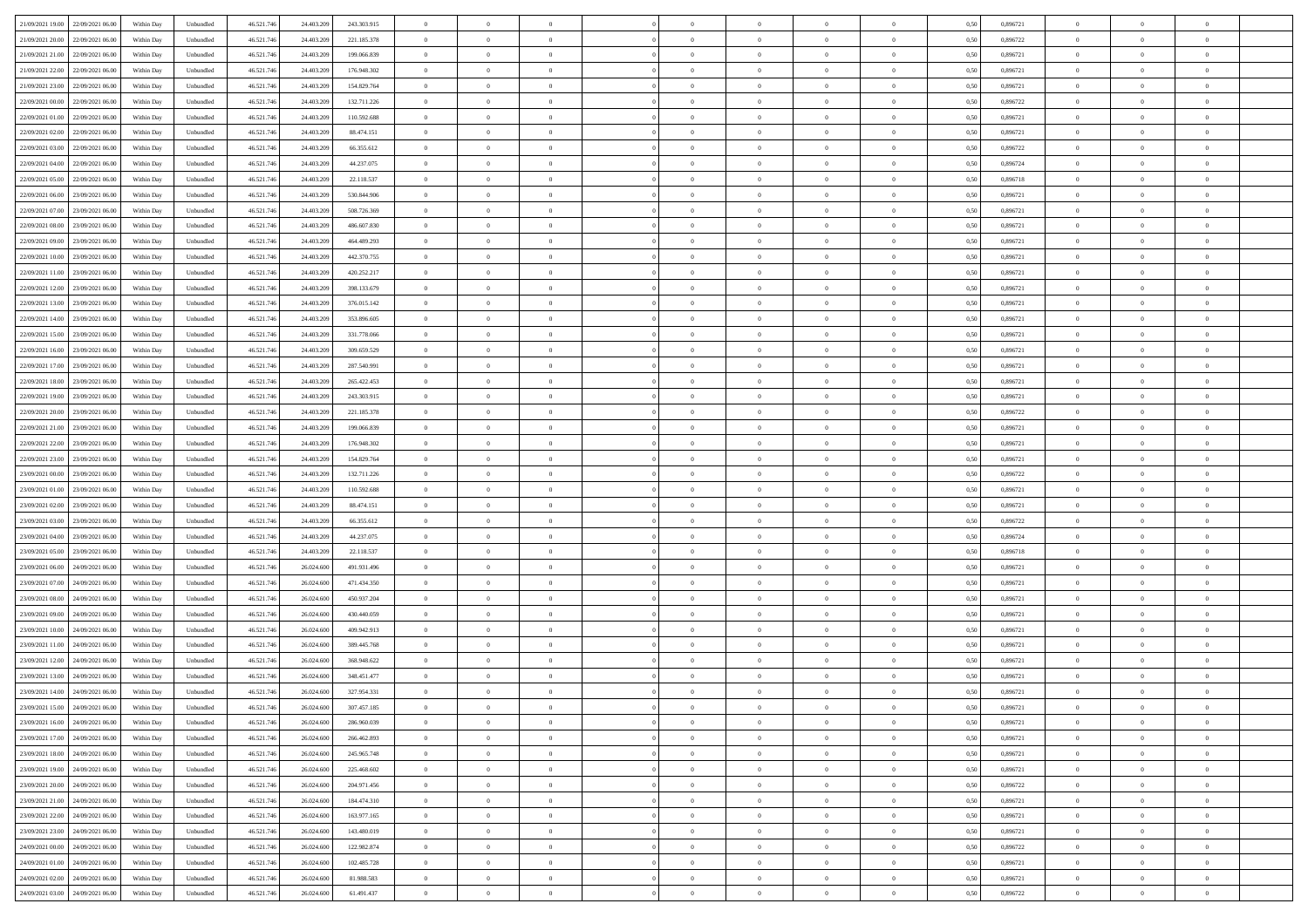| 24/09/2021 04:00 24/09/2021 06:00            | Within Day | Unbundled         | 46.521.74  | 26.024.600 | 40.994.291  | $\overline{0}$ | $\overline{0}$ |                | $\overline{0}$ | $\theta$       |                | $\bf{0}$       | 0,50 | 0,896724 | $\theta$       | $\theta$       | $\overline{0}$ |  |
|----------------------------------------------|------------|-------------------|------------|------------|-------------|----------------|----------------|----------------|----------------|----------------|----------------|----------------|------|----------|----------------|----------------|----------------|--|
| 24/09/2021 05:00<br>24/09/2021 06.00         | Within Day | Unbundled         | 46.521.74  | 26.024.60  | 20.497.145  | $\bf{0}$       | $\overline{0}$ | $\bf{0}$       | $\overline{0}$ | $\bf{0}$       | $\overline{0}$ | $\bf{0}$       | 0,50 | 0,896718 | $\,$ 0 $\,$    | $\bf{0}$       | $\overline{0}$ |  |
| 24/09/2021 06:00<br>25/09/2021 06:00         | Within Day | Unbundled         | 46.521.746 | 24.700.502 | 523.709.866 | $\overline{0}$ | $\bf{0}$       | $\overline{0}$ | $\bf{0}$       | $\bf{0}$       | $\overline{0}$ | $\bf{0}$       | 0.50 | 0.896721 | $\bf{0}$       | $\overline{0}$ | $\overline{0}$ |  |
| 24/09/2021 07:00<br>25/09/2021 06:00         |            |                   | 46.521.74  |            |             | $\overline{0}$ | $\overline{0}$ | $\overline{0}$ | $\theta$       | $\theta$       | $\overline{0}$ | $\bf{0}$       |      | 0,896721 | $\theta$       | $\theta$       | $\overline{0}$ |  |
|                                              | Within Day | Unbundled         |            | 24.700.502 | 501.888.621 |                |                |                |                |                |                |                | 0,50 |          |                |                |                |  |
| 24/09/2021 08:00<br>25/09/2021 06.00         | Within Day | Unbundled         | 46.521.74  | 24.700.50  | 480.067.377 | $\overline{0}$ | $\theta$       | $\overline{0}$ | $\overline{0}$ | $\theta$       | $\overline{0}$ | $\bf{0}$       | 0,50 | 0,896721 | $\,$ 0 $\,$    | $\bf{0}$       | $\overline{0}$ |  |
| 24/09/2021 09:00<br>25/09/2021 06:00         | Within Day | Unbundled         | 46.521.74  | 24,700.50  | 458.246.132 | $\overline{0}$ | $\overline{0}$ | $\overline{0}$ | $\bf{0}$       | $\overline{0}$ | $\Omega$       | $\bf{0}$       | 0.50 | 0.896721 | $\,$ 0 $\,$    | $\theta$       | $\overline{0}$ |  |
| 24/09/2021 10:00<br>25/09/2021 06:00         | Within Day | Unbundled         | 46.521.74  | 24.700.502 | 436.424.888 | $\overline{0}$ | $\overline{0}$ | $\overline{0}$ | $\overline{0}$ | $\overline{0}$ | $\overline{0}$ | $\bf{0}$       | 0,50 | 0,896721 | $\theta$       | $\theta$       | $\overline{0}$ |  |
|                                              |            |                   |            |            |             |                |                |                |                |                |                |                |      |          |                |                |                |  |
| 24/09/2021 11:00<br>25/09/2021 06.00         | Within Day | Unbundled         | 46.521.74  | 24.700.50  | 414.603.645 | $\bf{0}$       | $\overline{0}$ | $\overline{0}$ | $\overline{0}$ | $\theta$       | $\overline{0}$ | $\bf{0}$       | 0,50 | 0,896721 | $\,$ 0 $\,$    | $\bf{0}$       | $\overline{0}$ |  |
| 24/09/2021 12:00<br>25/09/2021 06:00         | Within Day | Unbundled         | 46.521.74  | 24,700.50  | 392.782.400 | $\overline{0}$ | $\bf{0}$       | $\overline{0}$ | $\bf{0}$       | $\overline{0}$ | $\overline{0}$ | $\bf{0}$       | 0.50 | 0.896721 | $\bf{0}$       | $\theta$       | $\overline{0}$ |  |
| 24/09/2021 13:00<br>25/09/2021 06:00         | Within Day | Unbundled         | 46.521.74  | 24.700.502 | 370.961.156 | $\bf{0}$       | $\bf{0}$       | $\overline{0}$ | $\overline{0}$ | $\theta$       | $\overline{0}$ | $\bf{0}$       | 0,50 | 0,896721 | $\,$ 0 $\,$    | $\theta$       | $\overline{0}$ |  |
| 24/09/2021 14:00<br>25/09/2021 06.00         | Within Day | Unbundled         | 46.521.74  | 24.700.50  | 349.139.911 | $\bf{0}$       | $\overline{0}$ | $\bf{0}$       | $\overline{0}$ | $\bf{0}$       | $\overline{0}$ | $\bf{0}$       | 0,50 | 0,896721 | $\,$ 0 $\,$    | $\bf{0}$       | $\overline{0}$ |  |
|                                              |            |                   |            |            |             |                |                |                |                |                |                |                |      |          |                |                |                |  |
| 24/09/2021 15:00<br>25/09/2021 06:00         | Within Day | Unbundled         | 46.521.746 | 24,700.50  | 327.318.667 | $\overline{0}$ | $\bf{0}$       | $\overline{0}$ | $\bf{0}$       | $\bf{0}$       | $\overline{0}$ | $\bf{0}$       | 0.50 | 0.896721 | $\bf{0}$       | $\overline{0}$ | $\overline{0}$ |  |
| 24/09/2021 16:00<br>25/09/2021 06:00         | Within Day | Unbundled         | 46.521.74  | 24.700.502 | 305.497.422 | $\overline{0}$ | $\overline{0}$ | $\overline{0}$ | $\overline{0}$ | $\theta$       | $\overline{0}$ | $\overline{0}$ | 0,50 | 0,896721 | $\,$ 0 $\,$    | $\theta$       | $\overline{0}$ |  |
| 24/09/2021 17:00<br>25/09/2021 06.00         | Within Day | Unbundled         | 46.521.74  | 24.700.50  | 283.676.178 | $\bf{0}$       | $\theta$       | $\bf{0}$       | $\overline{0}$ | $\theta$       | $\overline{0}$ | $\bf{0}$       | 0,50 | 0,896721 | $\bf{0}$       | $\bf{0}$       | $\overline{0}$ |  |
|                                              |            |                   |            |            |             |                |                |                |                |                |                |                |      |          |                |                |                |  |
| 24/09/2021 18:00<br>25/09/2021 06:00         | Within Day | Unbundled         | 46.521.74  | 24.700.50  | 261.854.933 | $\overline{0}$ | $\overline{0}$ | $\overline{0}$ | $\bf{0}$       | $\bf{0}$       | $\Omega$       | $\bf{0}$       | 0.50 | 0,896721 | $\bf{0}$       | $\theta$       | $\overline{0}$ |  |
| 24/09/2021 19:00<br>25/09/2021 06:00         | Within Day | Unbundled         | 46.521.74  | 24.700.502 | 240.033.688 | $\overline{0}$ | $\overline{0}$ | $\overline{0}$ | $\overline{0}$ | $\overline{0}$ | $\overline{0}$ | $\bf{0}$       | 0,50 | 0,896721 | $\theta$       | $\theta$       | $\overline{0}$ |  |
| 24/09/2021 20:00<br>25/09/2021 06.00         | Within Day | Unbundled         | 46.521.74  | 24.700.50  | 218.212.444 | $\bf{0}$       | $\overline{0}$ | $\overline{0}$ | $\overline{0}$ | $\theta$       | $\overline{0}$ | $\bf{0}$       | 0,50 | 0,896722 | $\,$ 0 $\,$    | $\bf{0}$       | $\overline{0}$ |  |
| 24/09/2021 21:00<br>25/09/2021 06:00         | Within Day | Unbundled         | 46.521.74  | 24,700.50  | 196.391.199 | $\overline{0}$ | $\overline{0}$ | $\overline{0}$ | $\bf{0}$       | $\overline{0}$ | $\overline{0}$ | $\bf{0}$       | 0.50 | 0.896721 | $\bf{0}$       | $\overline{0}$ | $\overline{0}$ |  |
| 24/09/2021 22:00<br>25/09/2021 06:00         | Within Day | Unbundled         | 46.521.74  | 24.700.502 | 174.569.955 | $\overline{0}$ | $\overline{0}$ | $\overline{0}$ | $\overline{0}$ | $\overline{0}$ | $\overline{0}$ | $\bf{0}$       | 0,50 | 0,896721 | $\,$ 0 $\,$    | $\theta$       | $\overline{0}$ |  |
|                                              |            |                   |            |            |             |                |                |                |                |                |                |                |      |          |                |                |                |  |
| 24/09/2021 23:00<br>25/09/2021 06.00         | Within Day | Unbundled         | 46.521.74  | 24.700.50  | 152.748.710 | $\bf{0}$       | $\overline{0}$ | $\bf{0}$       | $\bf{0}$       | $\overline{0}$ | $\overline{0}$ | $\bf{0}$       | 0,50 | 0,896721 | $\,$ 0 $\,$    | $\bf{0}$       | $\overline{0}$ |  |
| 25/09/2021 00:00<br>25/09/2021 06:00         | Within Day | Unbundled         | 46.521.746 | 24.700.502 | 130.927.466 | $\overline{0}$ | $\bf{0}$       | $\overline{0}$ | $\bf{0}$       | $\bf{0}$       | $\overline{0}$ | $\bf{0}$       | 0.50 | 0.896722 | $\bf{0}$       | $\overline{0}$ | $\overline{0}$ |  |
| 25/09/2021 01:00<br>25/09/2021 06:00         | Within Day | Unbundled         | 46.521.74  | 24.700.502 | 109.106.221 | $\overline{0}$ | $\overline{0}$ | $\overline{0}$ | $\theta$       | $\theta$       | $\overline{0}$ | $\bf{0}$       | 0,50 | 0,896721 | $\theta$       | $\theta$       | $\overline{0}$ |  |
|                                              |            |                   |            |            |             |                | $\overline{0}$ |                |                | $\bf{0}$       | $\overline{0}$ |                |      |          | $\,$ 0 $\,$    | $\bf{0}$       | $\overline{0}$ |  |
| 25/09/2021 02:00<br>25/09/2021 06.00         | Within Day | Unbundled         | 46.521.74  | 24.700.50  | 87.284.977  | $\bf{0}$       |                | $\bf{0}$       | $\bf{0}$       |                |                | $\bf{0}$       | 0,50 | 0,896721 |                |                |                |  |
| 25/09/2021 03:00<br>25/09/2021 06:00         | Within Day | Unbundled         | 46.521.74  | 24,700.50  | 65.463.732  | $\overline{0}$ | $\overline{0}$ | $\overline{0}$ | $\overline{0}$ | $\overline{0}$ | $\Omega$       | $\bf{0}$       | 0.50 | 0.896722 | $\,$ 0 $\,$    | $\theta$       | $\overline{0}$ |  |
| 25/09/2021 04:00<br>25/09/2021 06:00         | Within Day | Unbundled         | 46.521.74  | 24.700.502 | 43.642.488  | $\overline{0}$ | $\overline{0}$ | $\overline{0}$ | $\overline{0}$ | $\overline{0}$ | $\overline{0}$ | $\bf{0}$       | 0,50 | 0,896724 | $\theta$       | $\theta$       | $\overline{0}$ |  |
| 25/09/2021 05:00<br>25/09/2021 06.00         | Within Day | Unbundled         | 46.521.74  | 24.700.50  | 21.821.243  | $\bf{0}$       | $\overline{0}$ | $\bf{0}$       | $\overline{0}$ | $\theta$       | $\overline{0}$ | $\bf{0}$       | 0,50 | 0,896718 | $\,$ 0 $\,$    | $\bf{0}$       | $\overline{0}$ |  |
| 25/09/2021 06:00<br>26/09/2021 06:00         | Within Day | Unbundled         | 46.521.74  | 24,067,038 | 538.912.990 | $\overline{0}$ | $\bf{0}$       | $\overline{0}$ | $\bf{0}$       | $\overline{0}$ | $\overline{0}$ | $\bf{0}$       | 0.50 | 0.896721 | $\bf{0}$       | $\theta$       | $\overline{0}$ |  |
|                                              |            |                   |            |            |             |                |                |                |                |                |                |                |      |          |                |                |                |  |
| 25/09/2021 07:00<br>26/09/2021 06:00         | Within Day | Unbundled         | 46.521.74  | 24.067.038 | 516.458.282 | $\overline{0}$ | $\overline{0}$ | $\overline{0}$ | $\overline{0}$ | $\overline{0}$ | $\overline{0}$ | $\bf{0}$       | 0,50 | 0,896721 | $\theta$       | $\theta$       | $\overline{0}$ |  |
| 25/09/2021 08:00<br>26/09/2021 06.00         | Within Day | Unbundled         | 46.521.74  | 24.067.03  | 494.003.574 | $\bf{0}$       | $\bf{0}$       | $\bf{0}$       | $\bf{0}$       | $\overline{0}$ | $\overline{0}$ | $\bf{0}$       | 0,50 | 0,896721 | $\,$ 0 $\,$    | $\bf{0}$       | $\overline{0}$ |  |
| 25/09/2021 09:00<br>26/09/2021 06:00         | Within Day | Unbundled         | 46.521.746 | 24,067,038 | 471.548.867 | $\overline{0}$ | $\bf{0}$       | $\overline{0}$ | $\bf{0}$       | $\bf{0}$       | $\overline{0}$ | $\bf{0}$       | 0.50 | 0.896721 | $\bf{0}$       | $\overline{0}$ | $\overline{0}$ |  |
| 25/09/2021 10:00<br>26/09/2021 06:00         | Within Day | Unbundled         | 46.521.74  | 24,067,038 | 449.094.158 | $\overline{0}$ | $\overline{0}$ | $\overline{0}$ | $\overline{0}$ | $\overline{0}$ | $\overline{0}$ | $\bf{0}$       | 0.5( | 0,896721 | $\theta$       | $\theta$       | $\overline{0}$ |  |
|                                              |            |                   |            |            |             |                |                |                |                |                |                |                |      |          |                |                |                |  |
| 25/09/2021 11:00<br>26/09/2021 06.00         | Within Day | Unbundled         | 46.521.74  | 24.067.03  | 426.639.450 | $\bf{0}$       | $\overline{0}$ | $\bf{0}$       | $\overline{0}$ | $\overline{0}$ | $\overline{0}$ | $\bf{0}$       | 0,50 | 0,896721 | $\,$ 0 $\,$    | $\bf{0}$       | $\overline{0}$ |  |
| 25/09/2021 12:00<br>26/09/2021 06:00         | Within Day | Unbundled         | 46.521.74  | 24,067,038 | 404.184.742 | $\overline{0}$ | $\overline{0}$ | $\overline{0}$ | $\bf{0}$       | $\bf{0}$       | $\Omega$       | $\bf{0}$       | 0.50 | 0,896721 | $\,$ 0 $\,$    | $\overline{0}$ | $\overline{0}$ |  |
| 25/09/2021 13:00<br>26/09/2021 06:00         | Within Dav | Unbundled         | 46.521.74  | 24.067.038 | 381.730.035 | $\overline{0}$ | $\theta$       | $\Omega$       | $\overline{0}$ | $\overline{0}$ | $\overline{0}$ | $\overline{0}$ | 0.5( | 0,896721 | $\theta$       | $\theta$       | $\overline{0}$ |  |
| 25/09/2021 14:00<br>26/09/2021 06.00         | Within Day | Unbundled         | 46.521.74  | 24.067.03  | 359.275.326 | $\bf{0}$       | $\overline{0}$ | $\bf{0}$       | $\bf{0}$       | $\bf{0}$       | $\overline{0}$ | $\bf{0}$       | 0,50 | 0,896721 | $\,$ 0 $\,$    | $\bf{0}$       | $\overline{0}$ |  |
| 25/09/2021 15:00<br>26/09/2021 06:00         |            | Unbundled         | 46.521.74  | 24,067,038 | 336.820.618 |                | $\bf{0}$       | $\overline{0}$ |                | $\overline{0}$ | $\overline{0}$ |                | 0.50 | 0.896721 | $\bf{0}$       | $\overline{0}$ | $\overline{0}$ |  |
|                                              | Within Day |                   |            |            |             | $\overline{0}$ |                |                | $\bf{0}$       |                |                | $\bf{0}$       |      |          |                |                |                |  |
| 25/09/2021 16:00<br>26/09/2021 06:00         | Within Dav | Unbundled         | 46.521.74  | 24.067.038 | 314.365.911 | $\overline{0}$ | $\overline{0}$ | $\overline{0}$ | $\overline{0}$ | $\overline{0}$ | $\overline{0}$ | $\overline{0}$ | 0.50 | 0,896721 | $\theta$       | $\theta$       | $\overline{0}$ |  |
| 25/09/2021 17:00<br>26/09/2021 06.00         | Within Day | Unbundled         | 46.521.74  | 24.067.03  | 291.911.203 | $\bf{0}$       | $\bf{0}$       | $\bf{0}$       | $\bf{0}$       | $\overline{0}$ | $\overline{0}$ | $\bf{0}$       | 0,50 | 0,896721 | $\,$ 0 $\,$    | $\bf{0}$       | $\overline{0}$ |  |
| 25/09/2021 18:00<br>26/09/2021 06:00         | Within Day | Unbundled         | 46.521.746 | 24,067,038 | 269,456,495 | $\overline{0}$ | $\bf{0}$       | $\overline{0}$ | $\bf{0}$       | $\bf{0}$       | $\overline{0}$ | $\bf{0}$       | 0.50 | 0.896721 | $\bf{0}$       | $\overline{0}$ | $\overline{0}$ |  |
| 25/09/2021 19:00<br>26/09/2021 06:00         | Within Dav | Unbundled         | 46.521.74  | 24.067.038 | 247.001.786 | $\overline{0}$ | $\overline{0}$ | $\Omega$       | $\overline{0}$ | $\overline{0}$ | $\overline{0}$ | $\bf{0}$       | 0.50 | 0,896721 | $\theta$       | $\theta$       | $\overline{0}$ |  |
|                                              |            |                   |            |            |             |                |                |                |                |                |                |                |      |          |                |                |                |  |
| 25/09/2021 20:00<br>26/09/2021 06.00         | Within Day | Unbundled         | 46.521.74  | 24.067.03  | 224.547.079 | $\bf{0}$       | $\overline{0}$ | $\bf{0}$       | $\overline{0}$ | $\,$ 0 $\,$    | $\overline{0}$ | $\bf{0}$       | 0,50 | 0,896722 | $\,$ 0 $\,$    | $\bf{0}$       | $\overline{0}$ |  |
| 25/09/2021 21:00<br>26/09/2021 06:00         | Within Day | Unbundled         | 46.521.74  | 24,067,038 | 202.092.371 | $\overline{0}$ | $\overline{0}$ | $\Omega$       | $\overline{0}$ | $\overline{0}$ | $\theta$       | $\bf{0}$       | 0.50 | 0,896721 | $\bf{0}$       | $\theta$       | $\overline{0}$ |  |
| 25/09/2021 22:00<br>26/09/2021 06:00         | Within Dav | Unbundled         | 46.521.74  | 24,067,038 | 179.637.663 | $\overline{0}$ | $\overline{0}$ | $\Omega$       | $\overline{0}$ | $\theta$       | $\Omega$       | $\overline{0}$ | 0.5( | 0,896721 | $\theta$       | $\theta$       | $\overline{0}$ |  |
| 25/09/2021 23:00<br>26/09/2021 06.00         | Within Day | Unbundled         | 46.521.74  | 24.067.03  | 157.182.956 | $\bf{0}$       | $\bf{0}$       | $\bf{0}$       | $\bf{0}$       | $\bf{0}$       | $\overline{0}$ | $\bf{0}$       | 0,50 | 0,896721 | $\,$ 0 $\,$    | $\bf{0}$       | $\overline{0}$ |  |
|                                              |            |                   |            |            |             |                |                |                |                |                |                |                |      |          |                |                |                |  |
| $26/09/2021\ 00.00 \qquad 26/09/2021\ 06.00$ | Within Day | ${\sf Unbundred}$ | 46.521.746 | 24.067.038 | 134.728.247 | $\overline{0}$ | $\Omega$       |                | $\overline{0}$ |                |                |                | 0,50 | 0,896722 | $\theta$       | $\overline{0}$ |                |  |
| 26/09/2021 01:00 26/09/2021 06:00            | Within Day | Unbundled         | 46.521.746 | 24.067.038 | 112.273.539 | $\overline{0}$ | $\theta$       | $\Omega$       | $\theta$       | $\overline{0}$ | $\overline{0}$ | $\bf{0}$       | 0,50 | 0,896721 | $\theta$       | $\theta$       | $\overline{0}$ |  |
| 26/09/2021 02:00<br>26/09/2021 06.00         | Within Day | Unbundled         | 46.521.74  | 24.067.03  | 89.818.831  | $\overline{0}$ | $\bf{0}$       | $\overline{0}$ | $\overline{0}$ | $\bf{0}$       | $\overline{0}$ | $\bf{0}$       | 0,50 | 0,896721 | $\bf{0}$       | $\overline{0}$ | $\bf{0}$       |  |
| 26/09/2021 03:00 26/09/2021 06:00            | Within Day | Unbundled         | 46.521.746 | 24.067.038 | 67.364.124  | $\overline{0}$ | $\bf{0}$       | $\overline{0}$ | $\overline{0}$ | $\overline{0}$ | $\overline{0}$ | $\bf{0}$       | 0.50 | 0,896722 | $\overline{0}$ | $\bf{0}$       | $\,$ 0 $\,$    |  |
|                                              |            |                   |            |            |             |                |                |                |                |                |                |                |      |          |                |                |                |  |
| 26/09/2021 04:00 26/09/2021 06:00            | Within Dav | Unbundled         | 46.521.746 | 24.067.038 | 44.909.415  | $\overline{0}$ | $\overline{0}$ | $\overline{0}$ | $\overline{0}$ | $\overline{0}$ | $\overline{0}$ | $\bf{0}$       | 0.50 | 0,896724 | $\theta$       | $\theta$       | $\overline{0}$ |  |
| 26/09/2021 05:00<br>26/09/2021 06.00         | Within Day | Unbundled         | 46.521.74  | 24.067.038 | 22.454.707  | $\overline{0}$ | $\bf{0}$       | $\overline{0}$ | $\bf{0}$       | $\overline{0}$ | $\bf{0}$       | $\bf{0}$       | 0,50 | 0,896718 | $\bf{0}$       | $\bf{0}$       | $\overline{0}$ |  |
| 27/09/2021 06:00<br>26/09/2021 06:00         | Within Day | Unbundled         | 46.521.746 | 24,067,038 | 538.912.990 | $\overline{0}$ | $\bf{0}$       | $\overline{0}$ | $\overline{0}$ | $\overline{0}$ | $\overline{0}$ | $\bf{0}$       | 0.50 | 0,896721 | $\,$ 0 $\,$    | $\theta$       | $\overline{0}$ |  |
| 26/09/2021 07:00<br>27/09/2021 06:00         | Within Dav | Unbundled         | 46.521.746 | 24.067.038 | 516.458.282 | $\overline{0}$ | $\overline{0}$ | $\overline{0}$ | $\overline{0}$ | $\overline{0}$ | $\overline{0}$ | $\bf{0}$       | 0.50 | 0,896721 | $\overline{0}$ | $\theta$       | $\overline{0}$ |  |
|                                              |            |                   |            |            |             |                |                |                |                |                |                |                |      |          |                |                |                |  |
| 26/09/2021 08:00<br>27/09/2021 06:00         | Within Day | Unbundled         | 46.521.74  | 24.067.038 | 494.003.574 | $\overline{0}$ | $\overline{0}$ | $\overline{0}$ | $\overline{0}$ | $\bf{0}$       | $\overline{0}$ | $\bf{0}$       | 0,50 | 0,896721 | $\bf{0}$       | $\overline{0}$ | $\overline{0}$ |  |
| 26/09/2021 09:00 27/09/2021 06:00            | Within Day | Unbundled         | 46.521.746 | 24,067,038 | 471.548.867 | $\overline{0}$ | $\overline{0}$ | $\overline{0}$ | $\overline{0}$ | $\bf{0}$       | $\overline{0}$ | $\bf{0}$       | 0.50 | 0.896721 | $\overline{0}$ | $\,$ 0 $\,$    | $\,$ 0         |  |
| 26/09/2021 11:00 27/09/2021 06:00            | Within Dav | Unbundled         | 46.521.746 | 24.067.038 | 426.639.450 | $\overline{0}$ | $\overline{0}$ | $\overline{0}$ | $\overline{0}$ | $\overline{0}$ | $\overline{0}$ | $\bf{0}$       | 0,50 | 0,896721 | $\overline{0}$ | $\theta$       | $\overline{0}$ |  |
| 26/09/2021 12:00<br>27/09/2021 06:00         | Within Day | Unbundled         | 46.521.74  | 24.067.03  | 404.184.742 | $\overline{0}$ | $\bf{0}$       | $\overline{0}$ | $\bf{0}$       | $\overline{0}$ | $\bf{0}$       | $\bf{0}$       | 0,50 | 0,896721 | $\bf{0}$       | $\bf{0}$       | $\overline{0}$ |  |
|                                              |            |                   |            |            |             |                |                |                |                |                |                |                |      |          |                |                |                |  |
| 26/09/2021 13:00 27/09/2021 06:00            | Within Day | Unbundled         | 46.521.746 | 24.067.038 | 381.730.035 | $\overline{0}$ | $\bf{0}$       | $\overline{0}$ | $\overline{0}$ | $\,$ 0 $\,$    | $\overline{0}$ | $\bf{0}$       | 0,50 | 0,896721 | $\overline{0}$ | $\,$ 0 $\,$    | $\,$ 0 $\,$    |  |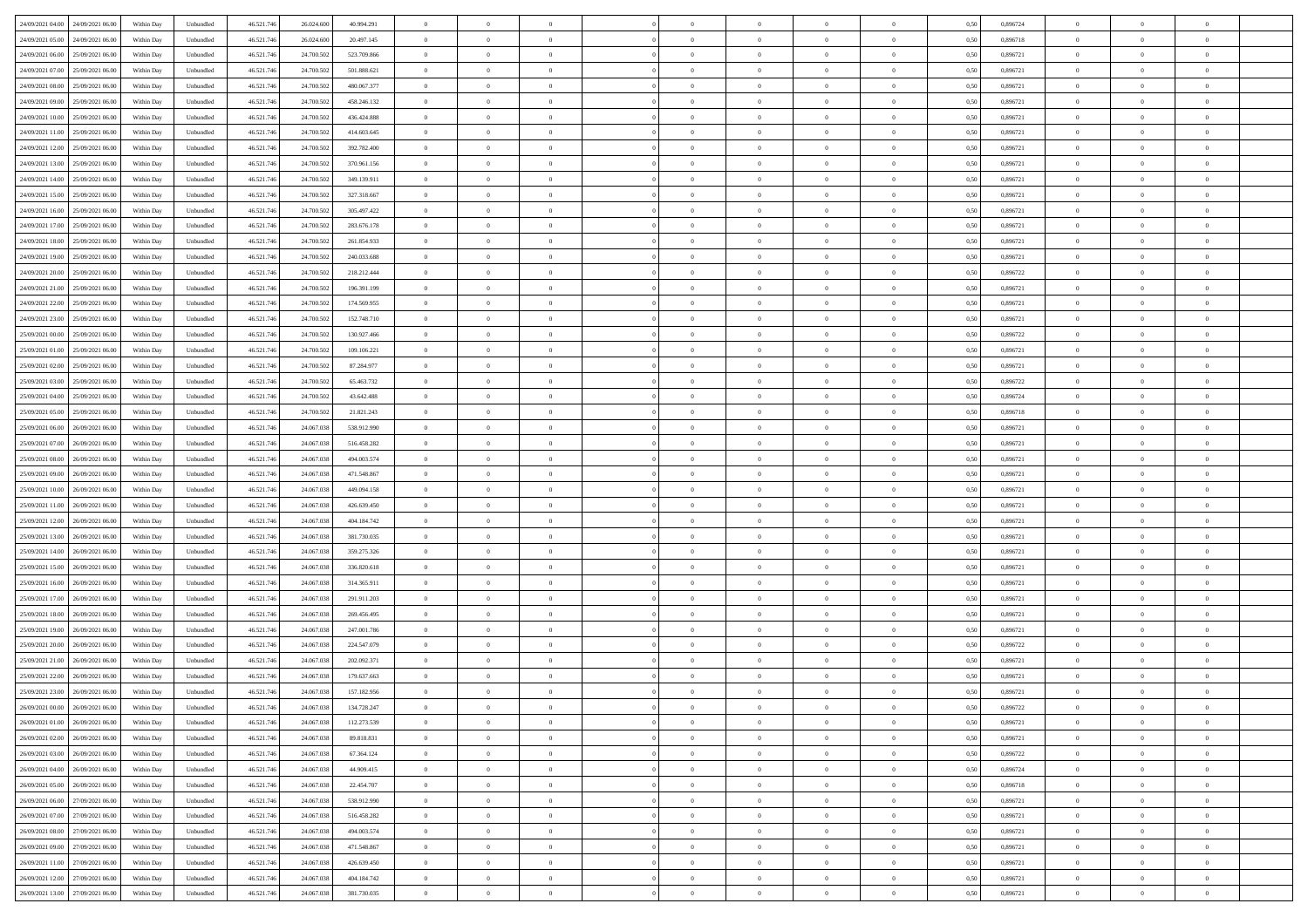| 26/09/2021 14:00 27/09/2021 06:00    | Within Day | Unbundled         | 46.521.74  | 24.067.038 | 359.275.326 | $\overline{0}$ | $\overline{0}$ |                | $\overline{0}$ | $\theta$       |                | $\bf{0}$       | 0,50 | 0,896721 | $\theta$       | $\theta$       | $\overline{0}$ |  |
|--------------------------------------|------------|-------------------|------------|------------|-------------|----------------|----------------|----------------|----------------|----------------|----------------|----------------|------|----------|----------------|----------------|----------------|--|
| 26/09/2021 15:00<br>27/09/2021 06.00 | Within Day | Unbundled         | 46.521.74  | 24.067.03  | 336.820.618 | $\bf{0}$       | $\overline{0}$ | $\bf{0}$       | $\overline{0}$ | $\bf{0}$       | $\overline{0}$ | $\bf{0}$       | 0,50 | 0,896721 | $\,$ 0 $\,$    | $\bf{0}$       | $\overline{0}$ |  |
| 26/09/2021 16:00<br>27/09/2021 06:00 | Within Day | Unbundled         | 46.521.746 | 24.067.038 | 314.365.911 | $\overline{0}$ | $\bf{0}$       | $\overline{0}$ | $\bf{0}$       | $\bf{0}$       | $\overline{0}$ | $\bf{0}$       | 0.50 | 0.896721 | $\bf{0}$       | $\overline{0}$ | $\overline{0}$ |  |
|                                      |            |                   |            |            |             | $\overline{0}$ | $\overline{0}$ | $\overline{0}$ | $\theta$       | $\theta$       | $\overline{0}$ | $\overline{0}$ |      |          | $\theta$       | $\theta$       | $\overline{0}$ |  |
| 26/09/2021 17:00<br>27/09/2021 06:00 | Within Day | Unbundled         | 46.521.74  | 24.067.038 | 291.911.203 |                |                |                |                |                |                |                | 0,50 | 0,896721 |                |                |                |  |
| 26/09/2021 18:00<br>27/09/2021 06.00 | Within Day | Unbundled         | 46.521.74  | 24.067.03  | 269.456.495 | $\overline{0}$ | $\theta$       | $\overline{0}$ | $\overline{0}$ | $\theta$       | $\overline{0}$ | $\bf{0}$       | 0,50 | 0,896721 | $\,$ 0 $\,$    | $\bf{0}$       | $\overline{0}$ |  |
| 26/09/2021 19:00<br>27/09/2021 06:00 | Within Day | Unbundled         | 46.521.74  | 24,067,038 | 247.001.786 | $\overline{0}$ | $\overline{0}$ | $\overline{0}$ | $\overline{0}$ | $\overline{0}$ | $\Omega$       | $\bf{0}$       | 0.50 | 0,896721 | $\bf{0}$       | $\theta$       | $\overline{0}$ |  |
| 26/09/2021 20:00<br>27/09/2021 06:00 | Within Day | Unbundled         | 46.521.74  | 24.067.038 | 224.547.079 | $\overline{0}$ | $\overline{0}$ | $\overline{0}$ | $\overline{0}$ | $\theta$       | $\overline{0}$ | $\bf{0}$       | 0,50 | 0,896722 | $\theta$       | $\theta$       | $\overline{0}$ |  |
|                                      |            |                   |            |            |             |                | $\overline{0}$ | $\overline{0}$ | $\overline{0}$ | $\theta$       | $\overline{0}$ |                |      |          | $\,$ 0 $\,$    | $\bf{0}$       | $\overline{0}$ |  |
| 26/09/2021 21:00<br>27/09/2021 06.00 | Within Day | Unbundled         | 46.521.74  | 24.067.03  | 202.092.371 | $\bf{0}$       |                |                |                |                |                | $\bf{0}$       | 0,50 | 0,896721 |                |                |                |  |
| 26/09/2021 22.00<br>27/09/2021 06:00 | Within Day | Unbundled         | 46.521.74  | 24,067,038 | 179.637.663 | $\overline{0}$ | $\bf{0}$       | $\overline{0}$ | $\bf{0}$       | $\overline{0}$ | $\overline{0}$ | $\bf{0}$       | 0.50 | 0.896721 | $\bf{0}$       | $\theta$       | $\overline{0}$ |  |
| 26/09/2021 23:00<br>27/09/2021 06:00 | Within Day | Unbundled         | 46.521.74  | 24.067.038 | 157.182.956 | $\overline{0}$ | $\bf{0}$       | $\overline{0}$ | $\overline{0}$ | $\theta$       | $\overline{0}$ | $\bf{0}$       | 0,50 | 0,896721 | $\,$ 0 $\,$    | $\theta$       | $\overline{0}$ |  |
| 27/09/2021 00:00<br>27/09/2021 06.00 | Within Day | Unbundled         | 46.521.74  | 24.067.03  | 134.728.247 | $\bf{0}$       | $\overline{0}$ | $\bf{0}$       | $\overline{0}$ | $\bf{0}$       | $\overline{0}$ | $\bf{0}$       | 0,50 | 0,896722 | $\,$ 0 $\,$    | $\bf{0}$       | $\overline{0}$ |  |
| 27/09/2021 01:00<br>27/09/2021 06:00 | Within Day | Unbundled         | 46.521.746 | 24,067,038 | 112.273.539 | $\overline{0}$ | $\bf{0}$       | $\overline{0}$ | $\bf{0}$       | $\bf{0}$       | $\overline{0}$ | $\bf{0}$       | 0.50 | 0.896721 | $\bf{0}$       | $\overline{0}$ | $\overline{0}$ |  |
|                                      |            |                   |            |            |             |                |                |                |                |                |                |                |      |          |                |                |                |  |
| 27/09/2021 02:00<br>27/09/2021 06:00 | Within Day | Unbundled         | 46.521.74  | 24.067.038 | 89.818.831  | $\overline{0}$ | $\overline{0}$ | $\overline{0}$ | $\overline{0}$ | $\theta$       | $\overline{0}$ | $\overline{0}$ | 0,50 | 0,896721 | $\theta$       | $\theta$       | $\overline{0}$ |  |
| 27/09/2021 03:00<br>27/09/2021 06.00 | Within Day | Unbundled         | 46.521.74  | 24.067.03  | 67.364.124  | $\bf{0}$       | $\theta$       | $\bf{0}$       | $\overline{0}$ | $\theta$       | $\overline{0}$ | $\bf{0}$       | 0,50 | 0,896722 | $\bf{0}$       | $\bf{0}$       | $\overline{0}$ |  |
| 27/09/2021 04:00<br>27/09/2021 06:00 | Within Day | Unbundled         | 46.521.74  | 24,067,038 | 44,909.415  | $\overline{0}$ | $\overline{0}$ | $\overline{0}$ | $\bf{0}$       | $\theta$       | $\Omega$       | $\bf{0}$       | 0.50 | 0.896724 | $\bf{0}$       | $\overline{0}$ | $\overline{0}$ |  |
| 27/09/2021 05:00<br>27/09/2021 06:00 | Within Day | Unbundled         | 46.521.74  | 24.067.038 | 22.454.707  | $\overline{0}$ | $\overline{0}$ | $\overline{0}$ | $\overline{0}$ | $\overline{0}$ | $\overline{0}$ | $\bf{0}$       | 0,50 | 0,896718 | $\theta$       | $\theta$       | $\overline{0}$ |  |
| 27/09/2021 06:00<br>28/09/2021 06.00 | Within Day | Unbundled         | 46.521.74  | 23.641.68  | 549.121.585 | $\bf{0}$       | $\overline{0}$ | $\overline{0}$ | $\overline{0}$ | $\theta$       | $\overline{0}$ | $\bf{0}$       | 0,50 | 0,896721 | $\,$ 0 $\,$    | $\bf{0}$       | $\overline{0}$ |  |
|                                      |            |                   |            |            |             |                |                |                |                |                |                |                |      |          |                |                |                |  |
| 27/09/2021 07:00<br>28/09/2021 06:00 | Within Day | Unbundled         | 46.521.74  | 23.641.68  | 526.241.519 | $\overline{0}$ | $\overline{0}$ | $\overline{0}$ | $\bf{0}$       | $\overline{0}$ | $\overline{0}$ | $\bf{0}$       | 0.50 | 0.896721 | $\bf{0}$       | $\overline{0}$ | $\overline{0}$ |  |
| 27/09/2021 08:00<br>28/09/2021 06:00 | Within Day | Unbundled         | 46.521.74  | 23.641.681 | 503.361.454 | $\overline{0}$ | $\overline{0}$ | $\overline{0}$ | $\overline{0}$ | $\theta$       | $\overline{0}$ | $\bf{0}$       | 0,50 | 0,896721 | $\,$ 0 $\,$    | $\theta$       | $\overline{0}$ |  |
| 27/09/2021 09:00<br>28/09/2021 06.00 | Within Day | Unbundled         | 46.521.74  | 23.641.68  | 480.481.387 | $\bf{0}$       | $\overline{0}$ | $\bf{0}$       | $\bf{0}$       | $\overline{0}$ | $\overline{0}$ | $\bf{0}$       | 0,50 | 0,896721 | $\,$ 0 $\,$    | $\bf{0}$       | $\overline{0}$ |  |
| 27/09/2021 10:00<br>28/09/2021 06:00 | Within Day | Unbundled         | 46.521.746 | 23.641.681 | 457.601.321 | $\overline{0}$ | $\bf{0}$       | $\overline{0}$ | $\bf{0}$       | $\bf{0}$       | $\overline{0}$ | $\bf{0}$       | 0.50 | 0.896721 | $\bf{0}$       | $\overline{0}$ | $\overline{0}$ |  |
| 27/09/2021 11:00<br>28/09/2021 06:00 | Within Day | Unbundled         | 46.521.74  | 23.641.681 | 434.721.255 | $\overline{0}$ | $\overline{0}$ | $\overline{0}$ | $\theta$       | $\theta$       | $\overline{0}$ | $\bf{0}$       | 0,50 | 0,896721 | $\theta$       | $\theta$       | $\overline{0}$ |  |
|                                      |            |                   |            |            |             |                |                |                |                |                |                |                |      |          |                |                |                |  |
| 27/09/2021 12:00<br>28/09/2021 06.00 | Within Day | Unbundled         | 46.521.74  | 23.641.68  | 411.841.189 | $\bf{0}$       | $\overline{0}$ | $\bf{0}$       | $\bf{0}$       | $\theta$       | $\overline{0}$ | $\bf{0}$       | 0,50 | 0,896721 | $\,$ 0 $\,$    | $\bf{0}$       | $\overline{0}$ |  |
| 27/09/2021 13:00<br>28/09/2021 06:00 | Within Day | Unbundled         | 46.521.74  | 23.641.68  | 388.961.123 | $\overline{0}$ | $\overline{0}$ | $\overline{0}$ | $\overline{0}$ | $\overline{0}$ | $\Omega$       | $\bf{0}$       | 0.50 | 0.896721 | $\,$ 0 $\,$    | $\theta$       | $\overline{0}$ |  |
| 27/09/2021 14:00<br>28/09/2021 06:00 | Within Day | Unbundled         | 46.521.74  | 23.641.681 | 366.081.057 | $\overline{0}$ | $\overline{0}$ | $\overline{0}$ | $\overline{0}$ | $\overline{0}$ | $\overline{0}$ | $\bf{0}$       | 0,50 | 0,896721 | $\theta$       | $\theta$       | $\overline{0}$ |  |
| 27/09/2021 15:00<br>28/09/2021 06.00 | Within Day | Unbundled         | 46.521.74  | 23.641.68  | 343.200.990 | $\bf{0}$       | $\theta$       | $\bf{0}$       | $\overline{0}$ | $\theta$       | $\overline{0}$ | $\bf{0}$       | 0,50 | 0,896721 | $\,$ 0 $\,$    | $\bf{0}$       | $\overline{0}$ |  |
| 28/09/2021 06:00                     |            | Unbundled         | 46.521.74  | 23.641.68  | 320.320.925 | $\overline{0}$ |                | $\overline{0}$ |                | $\overline{0}$ | $\overline{0}$ |                | 0.50 | 0.896721 | $\bf{0}$       | $\theta$       | $\overline{0}$ |  |
| 27/09/2021 16:00                     | Within Day |                   |            |            |             |                | $\overline{0}$ |                | $\bf{0}$       |                |                | $\bf{0}$       |      |          |                |                |                |  |
| 27/09/2021 17:00<br>28/09/2021 06:00 | Within Day | Unbundled         | 46.521.74  | 23.641.681 | 297.440.859 | $\overline{0}$ | $\overline{0}$ | $\overline{0}$ | $\overline{0}$ | $\overline{0}$ | $\overline{0}$ | $\bf{0}$       | 0,50 | 0,896721 | $\theta$       | $\theta$       | $\overline{0}$ |  |
| 27/09/2021 18:00<br>28/09/2021 06.00 | Within Day | Unbundled         | 46.521.74  | 23.641.68  | 274.560.792 | $\bf{0}$       | $\bf{0}$       | $\bf{0}$       | $\bf{0}$       | $\overline{0}$ | $\overline{0}$ | $\bf{0}$       | 0,50 | 0,896721 | $\,$ 0 $\,$    | $\bf{0}$       | $\overline{0}$ |  |
| 27/09/2021 19:00<br>28/09/2021 06:00 | Within Day | Unbundled         | 46.521.746 | 23.641.68  | 251.680.726 | $\overline{0}$ | $\bf{0}$       | $\overline{0}$ | $\bf{0}$       | $\bf{0}$       | $\overline{0}$ | $\bf{0}$       | 0.50 | 0.896721 | $\bf{0}$       | $\overline{0}$ | $\overline{0}$ |  |
| 27/09/2021 20:00<br>28/09/2021 06:00 | Within Day | Unbundled         | 46.521.74  | 23.641.68  | 228,800.661 | $\overline{0}$ | $\overline{0}$ | $\overline{0}$ | $\overline{0}$ | $\overline{0}$ | $\overline{0}$ | $\bf{0}$       | 0.5( | 0,896722 | $\theta$       | $\theta$       | $\overline{0}$ |  |
|                                      |            |                   |            |            |             |                | $\overline{0}$ |                | $\overline{0}$ | $\overline{0}$ | $\overline{0}$ | $\bf{0}$       |      |          | $\,$ 0 $\,$    | $\bf{0}$       | $\overline{0}$ |  |
| 27/09/2021 21:00<br>28/09/2021 06.00 | Within Day | Unbundled         | 46.521.74  | 23.641.68  | 205.920.594 | $\bf{0}$       |                | $\bf{0}$       |                |                |                |                | 0,50 | 0,896721 |                |                |                |  |
| 27/09/2021 22.00<br>28/09/2021 06:00 | Within Day | Unbundled         | 46.521.74  | 23.641.68  | 183.040.528 | $\overline{0}$ | $\overline{0}$ | $\overline{0}$ | $\bf{0}$       | $\bf{0}$       | $\Omega$       | $\bf{0}$       | 0.50 | 0,896721 | $\,$ 0 $\,$    | $\overline{0}$ | $\overline{0}$ |  |
| 27/09/2021 23:00<br>28/09/2021 06:00 | Within Dav | Unbundled         | 46.521.74  | 23.641.681 | 160.160.462 | $\overline{0}$ | $\theta$       | $\Omega$       | $\overline{0}$ | $\theta$       | $\overline{0}$ | $\overline{0}$ | 0.5( | 0,896721 | $\theta$       | $\theta$       | $\overline{0}$ |  |
| 28/09/2021 00:00<br>28/09/2021 06.00 | Within Day | Unbundled         | 46.521.74  | 23.641.68  | 137.280.395 | $\bf{0}$       | $\overline{0}$ | $\bf{0}$       | $\overline{0}$ | $\bf{0}$       | $\overline{0}$ | $\bf{0}$       | 0,50 | 0,896722 | $\,$ 0 $\,$    | $\bf{0}$       | $\overline{0}$ |  |
| 28/09/2021 01:00<br>28/09/2021 06:00 | Within Day | Unbundled         | 46.521.74  | 23.641.68  | 114,400,330 | $\overline{0}$ | $\bf{0}$       | $\overline{0}$ | $\bf{0}$       | $\overline{0}$ | $\overline{0}$ | $\bf{0}$       | 0.50 | 0.896721 | $\bf{0}$       | $\overline{0}$ | $\overline{0}$ |  |
| 28/09/2021 02:00<br>28/09/2021 06:00 | Within Dav | Unbundled         | 46.521.74  | 23.641.68  | 91.520.264  | $\overline{0}$ | $\overline{0}$ | $\overline{0}$ | $\overline{0}$ | $\overline{0}$ | $\overline{0}$ | $\overline{0}$ | 0.50 | 0,896721 | $\theta$       | $\theta$       | $\overline{0}$ |  |
|                                      |            |                   |            |            |             |                |                |                |                |                |                |                |      |          |                |                |                |  |
| 28/09/2021 03:00<br>28/09/2021 06.00 | Within Day | Unbundled         | 46.521.74  | 23.641.68  | 68.640.197  | $\bf{0}$       | $\bf{0}$       | $\bf{0}$       | $\bf{0}$       | $\overline{0}$ | $\overline{0}$ | $\bf{0}$       | 0,50 | 0,896722 | $\,$ 0 $\,$    | $\bf{0}$       | $\overline{0}$ |  |
| 28/09/2021 04:00<br>28/09/2021 06:00 | Within Day | Unbundled         | 46.521.746 | 23.641.681 | 45.760.131  | $\overline{0}$ | $\bf{0}$       | $\overline{0}$ | $\bf{0}$       | $\bf{0}$       | $\overline{0}$ | $\bf{0}$       | 0.50 | 0.896724 | $\bf{0}$       | $\overline{0}$ | $\overline{0}$ |  |
| 28/09/2021 05:00<br>28/09/2021 06:00 | Within Dav | Unbundled         | 46.521.74  | 23.641.68  | 22.880.066  | $\overline{0}$ | $\overline{0}$ | $\Omega$       | $\overline{0}$ | $\overline{0}$ | $\overline{0}$ | $\bf{0}$       | 0.50 | 0,896718 | $\theta$       | $\theta$       | $\overline{0}$ |  |
| 28/09/2021 06:00<br>29/09/2021 06.00 | Within Day | Unbundled         | 46.521.74  | 26.427.090 | 482.271.749 | $\bf{0}$       | $\overline{0}$ | $\bf{0}$       | $\overline{0}$ | $\,$ 0 $\,$    | $\overline{0}$ | $\bf{0}$       | 0,50 | 0,896721 | $\,$ 0 $\,$    | $\bf{0}$       | $\overline{0}$ |  |
| 28/09/2021 07:00<br>29/09/2021 06:00 | Within Day | Unbundled         | 46.521.74  | 26.427.090 | 462.177.093 | $\overline{0}$ | $\overline{0}$ | $\Omega$       | $\overline{0}$ | $\overline{0}$ | $\theta$       | $\bf{0}$       | 0.50 | 0,896721 | $\,$ 0 $\,$    | $\overline{0}$ | $\overline{0}$ |  |
|                                      |            |                   |            |            |             |                |                |                |                |                |                |                |      |          |                |                |                |  |
| 28/09/2021 08:00<br>29/09/2021 06:00 | Within Dav | Unbundled         | 46.521.74  | 26.427.090 | 442.082.438 | $\overline{0}$ | $\overline{0}$ | $\Omega$       | $\overline{0}$ | $\theta$       | $\Omega$       | $\overline{0}$ | 0.5( | 0,896721 | $\theta$       | $\theta$       | $\overline{0}$ |  |
| 28/09/2021 09:00<br>29/09/2021 06.00 | Within Day | Unbundled         | 46.521.74  | 26.427.090 | 421.987.781 | $\bf{0}$       | $\bf{0}$       | $\overline{0}$ | $\bf{0}$       | $\bf{0}$       | $\overline{0}$ | $\bf{0}$       | 0,50 | 0,896721 | $\,$ 0 $\,$    | $\bf{0}$       | $\overline{0}$ |  |
| 28/09/2021 10:00 29/09/2021 06:00    | Within Day | ${\sf Unbundred}$ | 46.521.746 | 26.427.090 | 401.893.125 | $\overline{0}$ | $\Omega$       |                | $\Omega$       |                |                |                | 0,50 | 0.896721 | $\theta$       | $\overline{0}$ |                |  |
| 28/09/2021 11:00 29/09/2021 06:00    | Within Day | Unbundled         | 46.521.746 | 26.427.090 | 381.798.468 | $\overline{0}$ | $\theta$       | $\Omega$       | $\theta$       | $\overline{0}$ | $\overline{0}$ | $\bf{0}$       | 0,50 | 0,896721 | $\theta$       | $\theta$       | $\overline{0}$ |  |
| 28/09/2021 12:00<br>29/09/2021 06.00 | Within Day | Unbundled         | 46.521.74  | 26.427.090 | 361.703.812 | $\overline{0}$ | $\bf{0}$       | $\overline{0}$ | $\overline{0}$ | $\bf{0}$       | $\overline{0}$ | $\bf{0}$       | 0,50 | 0,896721 | $\bf{0}$       | $\overline{0}$ | $\bf{0}$       |  |
|                                      |            |                   |            |            |             |                |                |                |                |                |                |                |      |          |                |                |                |  |
| 28/09/2021 13:00 29/09/2021 06:00    | Within Day | Unbundled         | 46.521.746 | 26.427.090 | 341.609.156 | $\overline{0}$ | $\bf{0}$       | $\overline{0}$ | $\overline{0}$ | $\overline{0}$ | $\overline{0}$ | $\bf{0}$       | 0.50 | 0.896721 | $\overline{0}$ | $\bf{0}$       | $\,$ 0 $\,$    |  |
| 28/09/2021 14:00 29/09/2021 06:00    | Within Day | Unbundled         | 46.521.746 | 26.427.090 | 321.514.500 | $\overline{0}$ | $\overline{0}$ | $\overline{0}$ | $\overline{0}$ | $\overline{0}$ | $\overline{0}$ | $\bf{0}$       | 0,50 | 0,896721 | $\theta$       | $\theta$       | $\overline{0}$ |  |
| 28/09/2021 15:00<br>29/09/2021 06.00 | Within Day | Unbundled         | 46.521.74  | 26.427.090 | 301.419.844 | $\overline{0}$ | $\bf{0}$       | $\overline{0}$ | $\bf{0}$       | $\overline{0}$ | $\bf{0}$       | $\bf{0}$       | 0,50 | 0,896721 | $\bf{0}$       | $\bf{0}$       | $\overline{0}$ |  |
| 28/09/2021 16:00<br>29/09/2021 06:00 | Within Day | Unbundled         | 46.521.746 | 26.427.090 | 281.325.187 | $\overline{0}$ | $\bf{0}$       | $\overline{0}$ | $\overline{0}$ | $\overline{0}$ | $\overline{0}$ | $\bf{0}$       | 0.50 | 0,896721 | $\,$ 0 $\,$    | $\theta$       | $\overline{0}$ |  |
| 28/09/2021 17:00<br>29/09/2021 06:00 | Within Dav | Unbundled         | 46.521.746 | 26.427.090 | 261.230.531 | $\overline{0}$ | $\overline{0}$ | $\overline{0}$ | $\overline{0}$ | $\overline{0}$ | $\overline{0}$ | $\bf{0}$       | 0.50 | 0,896721 | $\overline{0}$ | $\theta$       | $\overline{0}$ |  |
|                                      |            |                   |            |            |             |                |                |                |                |                |                |                |      |          |                |                |                |  |
| 28/09/2021 18:00<br>29/09/2021 06.00 | Within Day | Unbundled         | 46.521.74  | 26.427.090 | 241.135.874 | $\overline{0}$ | $\overline{0}$ | $\overline{0}$ | $\overline{0}$ | $\bf{0}$       | $\overline{0}$ | $\bf{0}$       | 0,50 | 0,896721 | $\bf{0}$       | $\bf{0}$       | $\overline{0}$ |  |
| 28/09/2021 19:00 29/09/2021 06:00    | Within Day | Unbundled         | 46.521.746 | 26,427,090 | 221.041.218 | $\overline{0}$ | $\overline{0}$ | $\overline{0}$ | $\overline{0}$ | $\bf{0}$       | $\overline{0}$ | $\bf{0}$       | 0.50 | 0.896721 | $\overline{0}$ | $\,$ 0 $\,$    | $\,$ 0         |  |
| 28/09/2021 20:00 29/09/2021 06:00    | Within Dav | Unbundled         | 46.521.746 | 26.427.090 | 200.946.562 | $\overline{0}$ | $\overline{0}$ | $\overline{0}$ | $\overline{0}$ | $\overline{0}$ | $\overline{0}$ | $\bf{0}$       | 0,50 | 0,896722 | $\overline{0}$ | $\theta$       | $\overline{0}$ |  |
| 28/09/2021 21:00<br>29/09/2021 06.00 | Within Day | Unbundled         | 46.521.74  | 26.427.090 | 180.851.906 | $\overline{0}$ | $\bf{0}$       | $\overline{0}$ | $\bf{0}$       | $\overline{0}$ | $\bf{0}$       | $\bf{0}$       | 0,50 | 0,896721 | $\bf{0}$       | $\bf{0}$       | $\overline{0}$ |  |
|                                      |            |                   |            |            |             |                |                |                |                |                |                |                |      |          |                |                |                |  |
| 28/09/2021 22:00 29/09/2021 06:00    | Within Day | Unbundled         | 46.521.746 | 26.427.090 | 160.757.250 | $\overline{0}$ | $\bf{0}$       | $\overline{0}$ | $\overline{0}$ | $\,$ 0 $\,$    | $\overline{0}$ | $\bf{0}$       | 0,50 | 0,896721 | $\overline{0}$ | $\,$ 0 $\,$    | $\,$ 0 $\,$    |  |